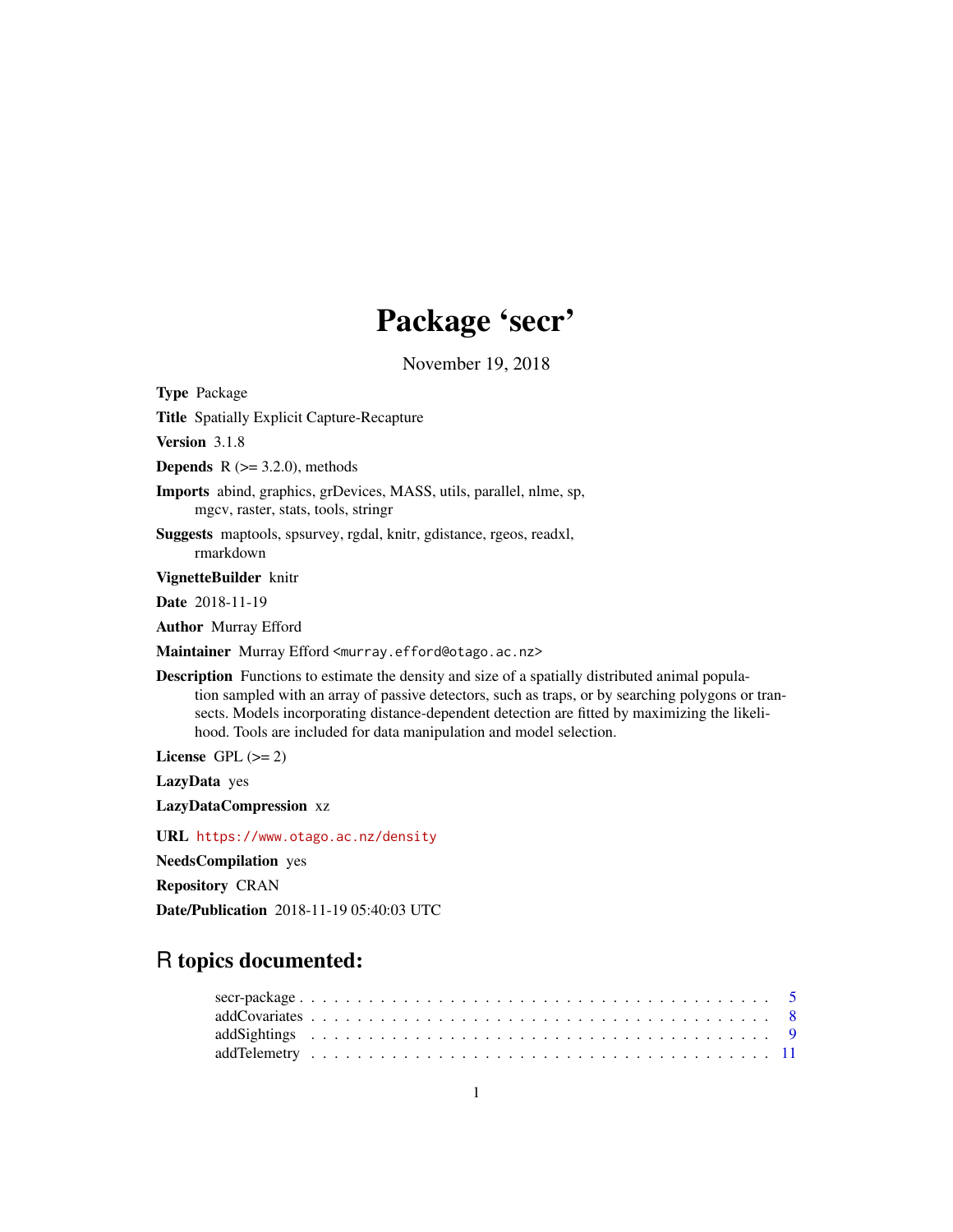|                                                                                                                          | 13 |
|--------------------------------------------------------------------------------------------------------------------------|----|
|                                                                                                                          | 16 |
|                                                                                                                          | 17 |
|                                                                                                                          | 18 |
|                                                                                                                          | 20 |
|                                                                                                                          | 23 |
|                                                                                                                          | 24 |
|                                                                                                                          | 25 |
|                                                                                                                          | 28 |
|                                                                                                                          | 29 |
|                                                                                                                          | 32 |
|                                                                                                                          | 33 |
|                                                                                                                          | 34 |
|                                                                                                                          |    |
|                                                                                                                          | 35 |
| contour                                                                                                                  | 37 |
|                                                                                                                          | 39 |
|                                                                                                                          | 40 |
|                                                                                                                          | 42 |
|                                                                                                                          | 43 |
|                                                                                                                          | 45 |
| derived                                                                                                                  | 46 |
|                                                                                                                          | 49 |
|                                                                                                                          | 52 |
|                                                                                                                          | 54 |
|                                                                                                                          | 56 |
|                                                                                                                          | 57 |
|                                                                                                                          | 59 |
|                                                                                                                          | 60 |
|                                                                                                                          | 61 |
|                                                                                                                          | 62 |
|                                                                                                                          | 67 |
|                                                                                                                          | 69 |
| $expected.n \dots \dots \dots \dots \dots \dots \dots \dots \dots \dots \dots \dots \dots \dots \dots \dots \dots \dots$ | 70 |
|                                                                                                                          | 72 |
|                                                                                                                          | 74 |
|                                                                                                                          |    |
|                                                                                                                          | 76 |
|                                                                                                                          | 79 |
|                                                                                                                          | 82 |
|                                                                                                                          | 83 |
|                                                                                                                          | 86 |
|                                                                                                                          | 88 |
|                                                                                                                          | 90 |
|                                                                                                                          | 91 |
| join                                                                                                                     | 95 |
|                                                                                                                          | 97 |
|                                                                                                                          | 99 |
|                                                                                                                          |    |
|                                                                                                                          |    |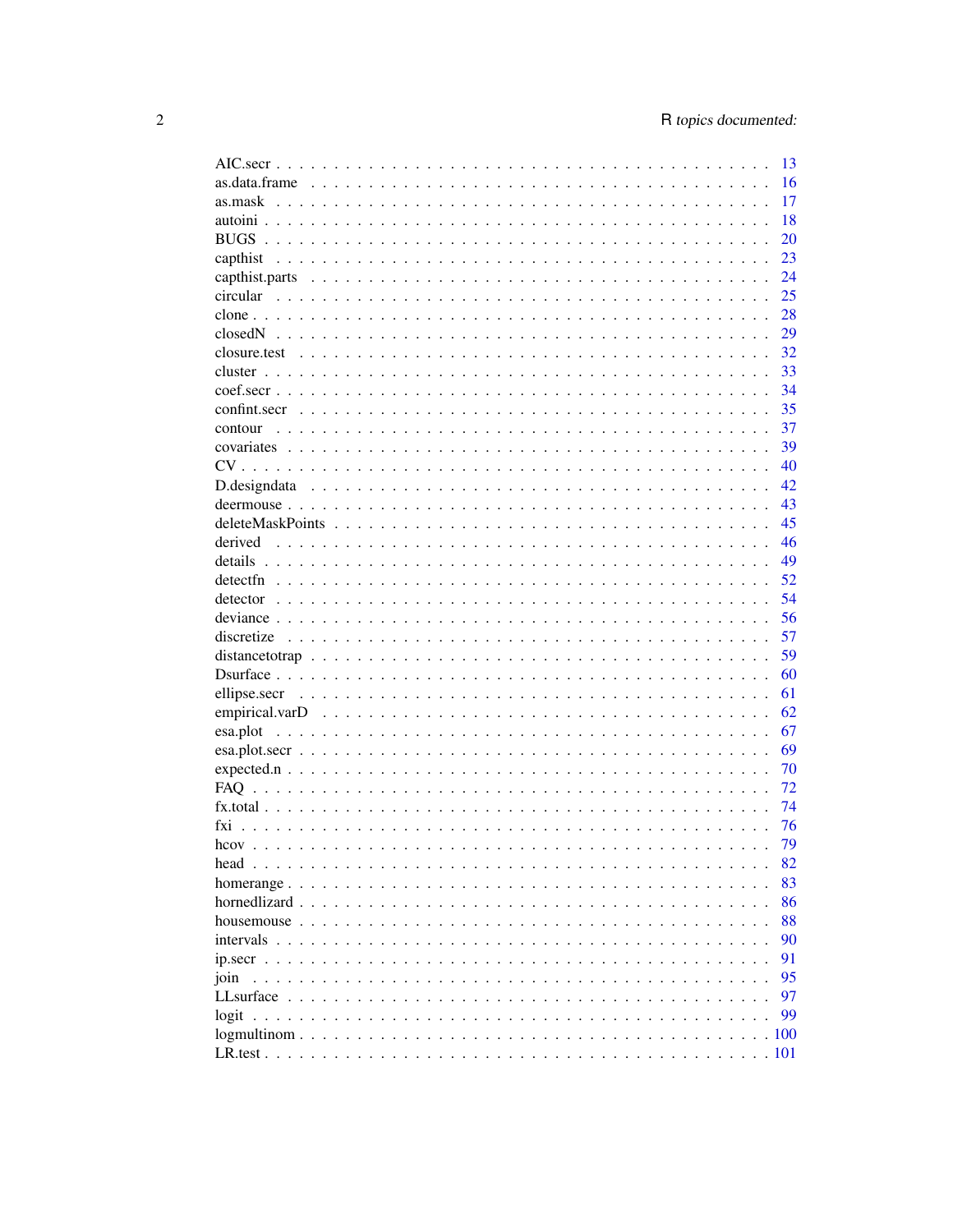| read.traps |  |
|------------|--|
|            |  |
|            |  |
|            |  |
|            |  |
|            |  |
|            |  |
|            |  |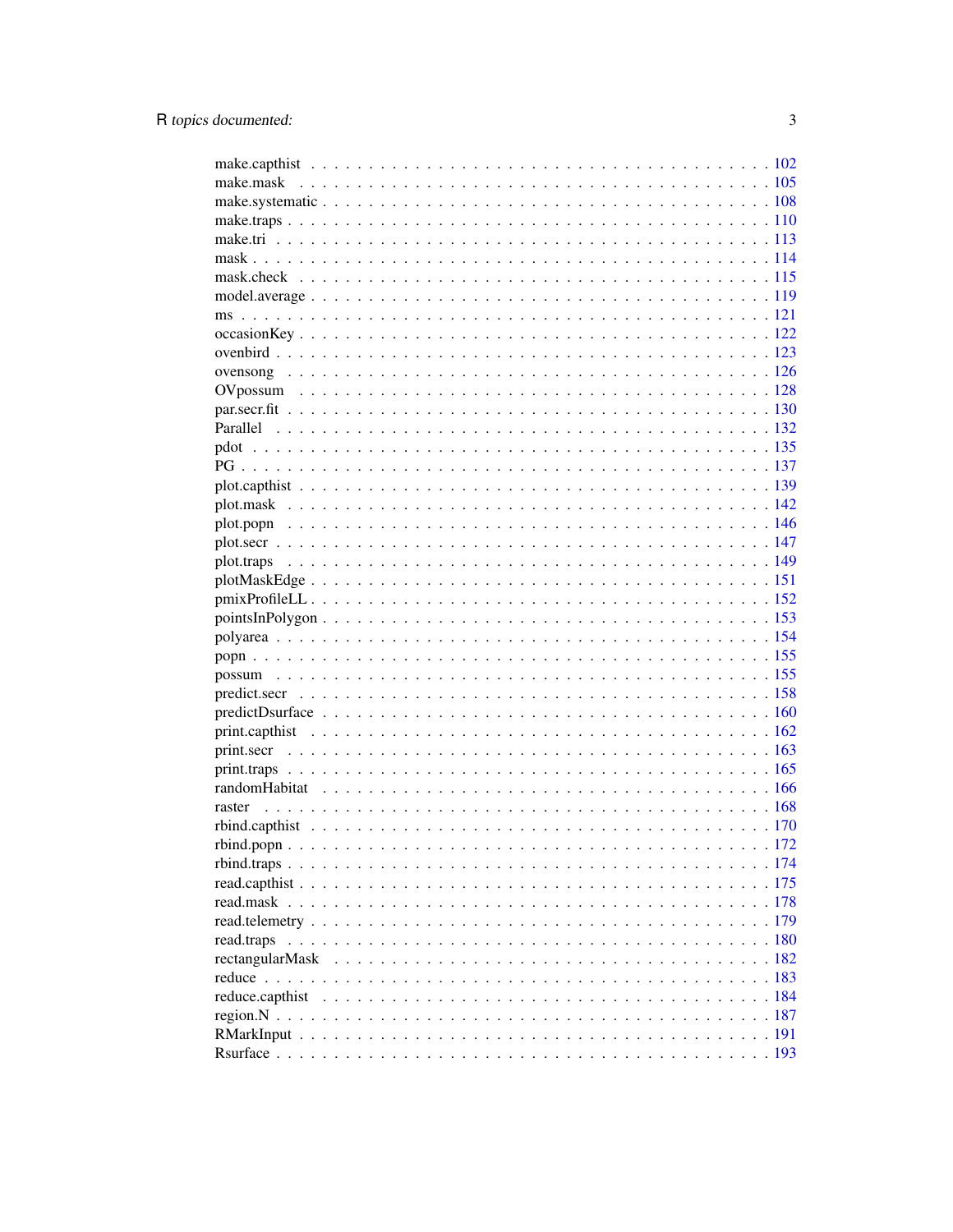| trim  |  |
|-------|--|
|       |  |
|       |  |
|       |  |
| usage |  |
|       |  |
|       |  |
|       |  |
|       |  |
|       |  |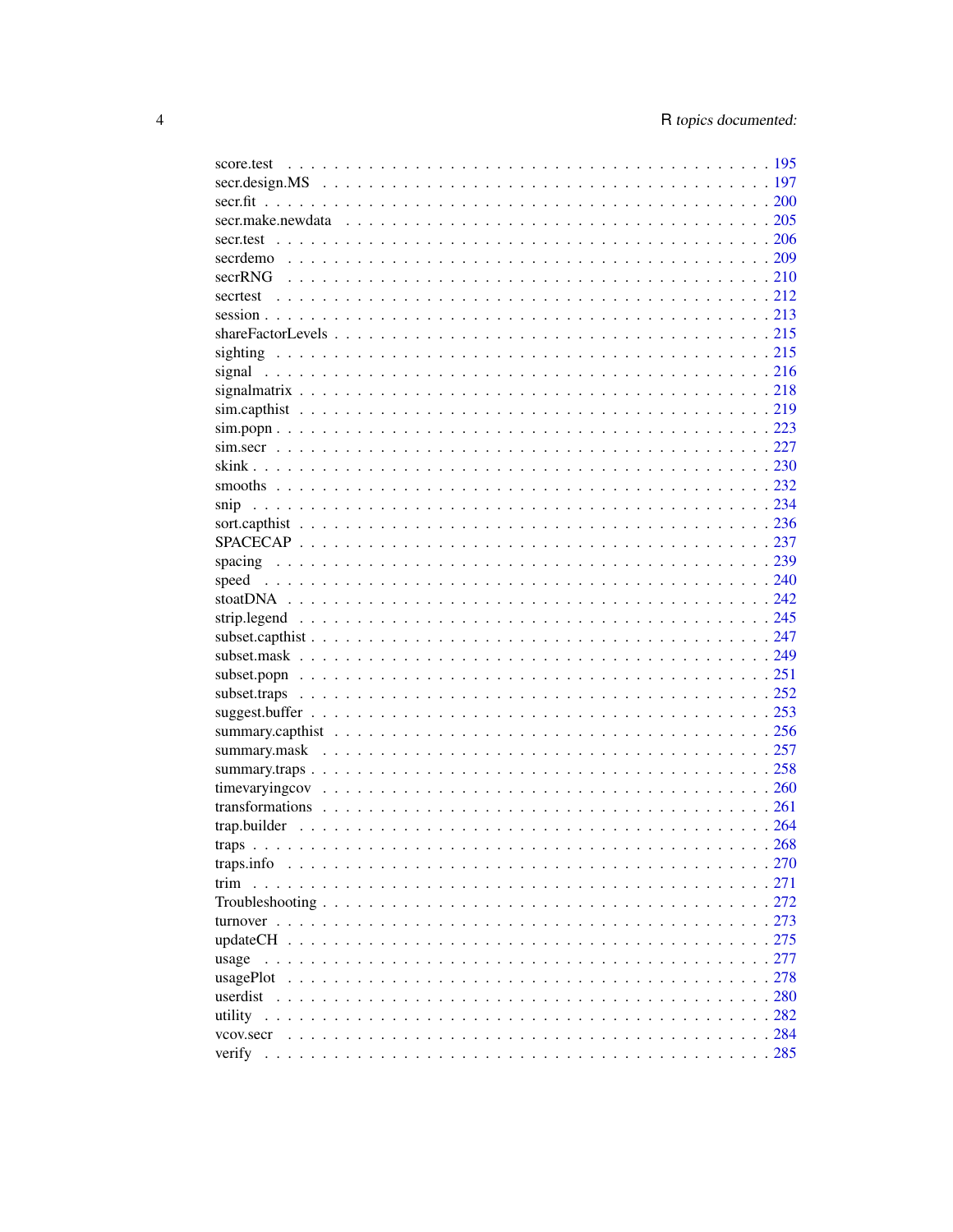# <span id="page-4-0"></span>secr-package 5

| Index |  |  |  |  |  |  |  |  |  |  |  |  |  |  |  |  |  |  |
|-------|--|--|--|--|--|--|--|--|--|--|--|--|--|--|--|--|--|--|

secr-package *Spatially Explicit Capture–Recapture Models*

#### Description

Functions to estimate the density and size of a spatially distributed animal population sampled with an array of passive detectors, such as traps, or by searching polygons or transects.

# Details

| Package: secr  |                                                        |
|----------------|--------------------------------------------------------|
| Type: Package  |                                                        |
| Version: 3.1.8 |                                                        |
|                | Date: 2018-11-19                                       |
|                | License: GNU General Public License Version 2 or later |

Spatially explicit capture–recapture is a set of methods for studying marked animals distributed in space. Data comprise the locations of detectors (traps, searched areas, etc. described in an object of class 'traps'), and the detection histories of individually marked animals. Individual histories are stored in an object of class 'capthist' that includes the relevant 'traps' object.

Models for population density (animals per hectare) and detection are defined in secr using symbolic formula notation. Density models may include spatial or temporal trend. Possible predictors for detection probability include both pre-defined variables (t, b, etc.) corresponding to 'time', 'behaviour' and other effects), and user-defined covariates of several kinds. Habitat is distinguished from nonhabitat with an object of class 'mask'.

Models are fitted in secr by maximizing either the full likelihood or the likelihood conditional on the number of individuals observed  $(n)$ . Conditional likelihood models are limited to homogeneous Poisson density, but allow continuous individual covariates for detection. A model fitted with [secr.fit](#page-199-1) is an object of class secr. Generic methods (plot, print, summary, etc.) are provided for each object class.

A link at the bottom of each help page takes you to the help index. Several vignettes complement the help pages:

| General interest      |                                  |
|-----------------------|----------------------------------|
| secr-overview.pdf     | general introduction             |
| secr-datainput.pdf    | data formats and input functions |
| secr-manual.pdf       | consolidated help pages          |
| secr-tutorial.pdf     | introductory tutorial            |
| secr-habitatmasks.pdf | buffers and habitat masks        |
| secr-models.pdf       | linear models in secr            |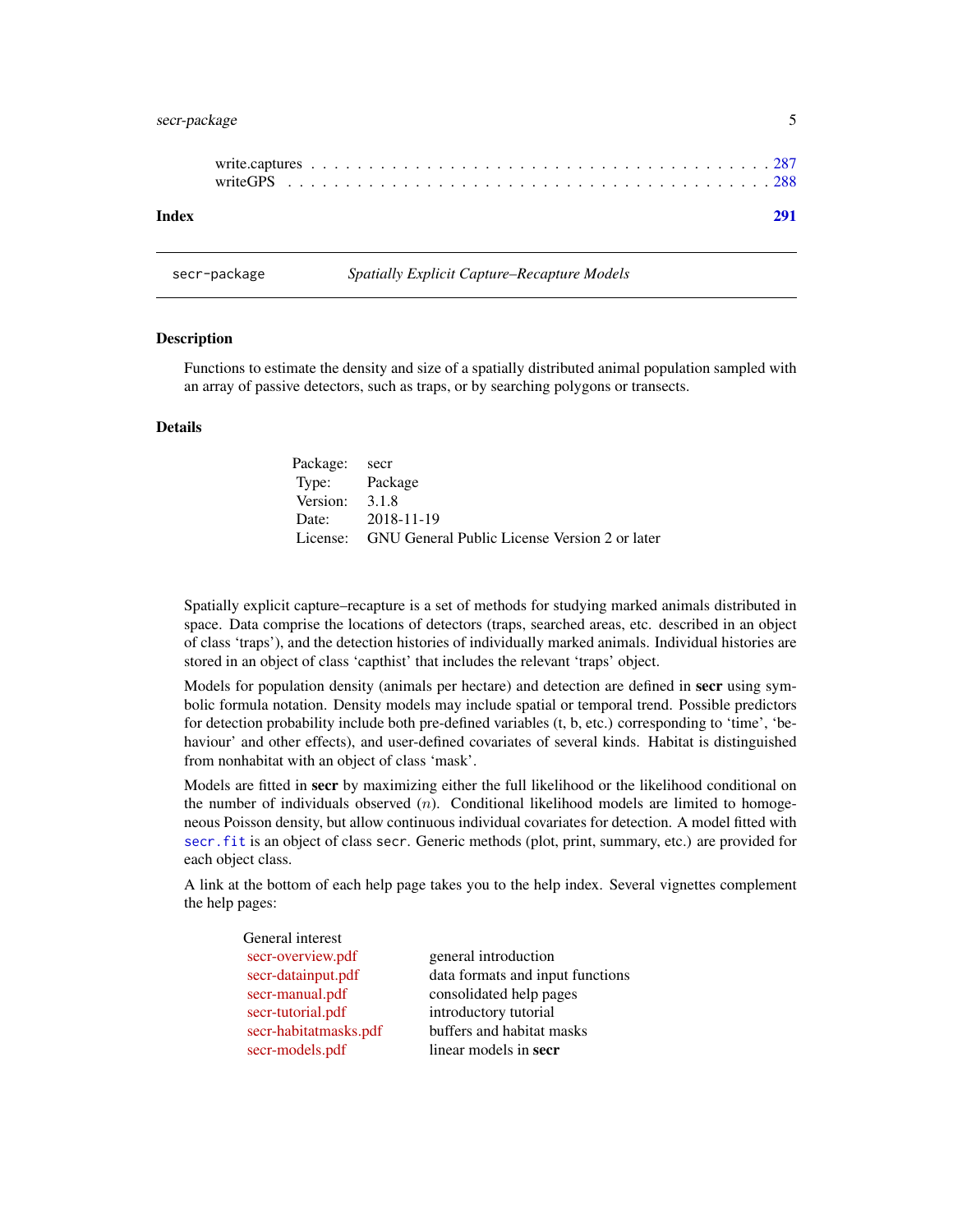| More specialised topics    |                                             |
|----------------------------|---------------------------------------------|
| secr-densitysurfaces.pdf   | modelling density surfaces                  |
| secr-finitemixtures.pdf    | mixture models for individual heterogeneity |
| secr-markresight.pdf       | mark-resight data and models                |
| secr-multisession.pdf      | multi-session capthist objects and models   |
| secr-noneuclidean.pdf      | non-Euclidean distances                     |
| secr-parameterisations.pdf | alternative parameterisations sigmak, a0    |
| secr-polygondetectors.pdf  | using polygon and transect detector types   |
| secr-sound.pdf             | analysing data from microphone arrays       |
| secr-varying effort.pdf    | variable effort in SECR models              |

[secr-troubleshooting.pdf](https://www.otago.ac.nz/density/pdfs/secr-troubleshooting.pdf) problems with secr.fit, including speed issues

The datasets [possum,](#page-154-1) [skink,](#page-229-1) [ovenbird,](#page-122-1) [housemouse,](#page-87-1) [deermouse,](#page-42-1) [ovensong,](#page-125-1) [hornedlizard](#page-85-1) and [stoatDNA](#page-241-1) include examples of fitted models.

Two add-on packages extend the capability of secr and are documented separately. secritnear enables the estimation of linear density (e.g., animals per km) for populations in linear habitats such as stream networks [\(secrlinear-vignette.pdf\)](https://cran.r-project.org/package=secrlinear/vignettes/secrlinear-vignette.pdf). secrdesign enables the assessment of alternative study designs by Monte Carlo simulation; scenarios may differ in detector (trap) layout, sampling intensity, and other characteristics [\(secrdesign-vignette.pdf\)](https://www.otago.ac.nz/density/pdfs/secrdesign-vignette.pdf).

The analyses in secr extend those available in the software Density (see [www.otago.ac.nz/density](https://www.otago.ac.nz/density) for the most recent version of Density). Help is available on the 'DENSITY | secr' forum at [www.phidot.org](http://www.phidot.org/forum) and the Google group [secrgroup.](https://groups.google.com/forum/#!forum/secrgroup) Feedback on the software is also welcome, including suggestions for additional documentation or new features consistent with the overall design.

#### Acknowledgements

David Borchers made many of these methods possible with his work on the likelihood. Deanna Dawson edited some of the documentation (the cleaner bits!) and her support and collaboration were important throughout. Tiago Marques and Mike Meredith suggested many improvements to the documentation and provided valued criticism and support. Erin Peterson and Mathias Tobler made specific suggestions that improved the randomHabitat and par.secr.fit functions.

# Author(s)

Murray Efford <murray.efford@otago.ac.nz>

#### References

Borchers, D. L. and Efford, M. G. (2008) Spatially explicit maximum likelihood methods for capture–recapture studies. *Biometrics* 64, 377–385.

Borchers, D. L. and Fewster, R. M. (2016) Spatial capture–recapture models. *Statistical Science* 31, 219–232.

Efford, M. G. (2004) Density estimation in live-trapping studies. *Oikos* 106, 598–610.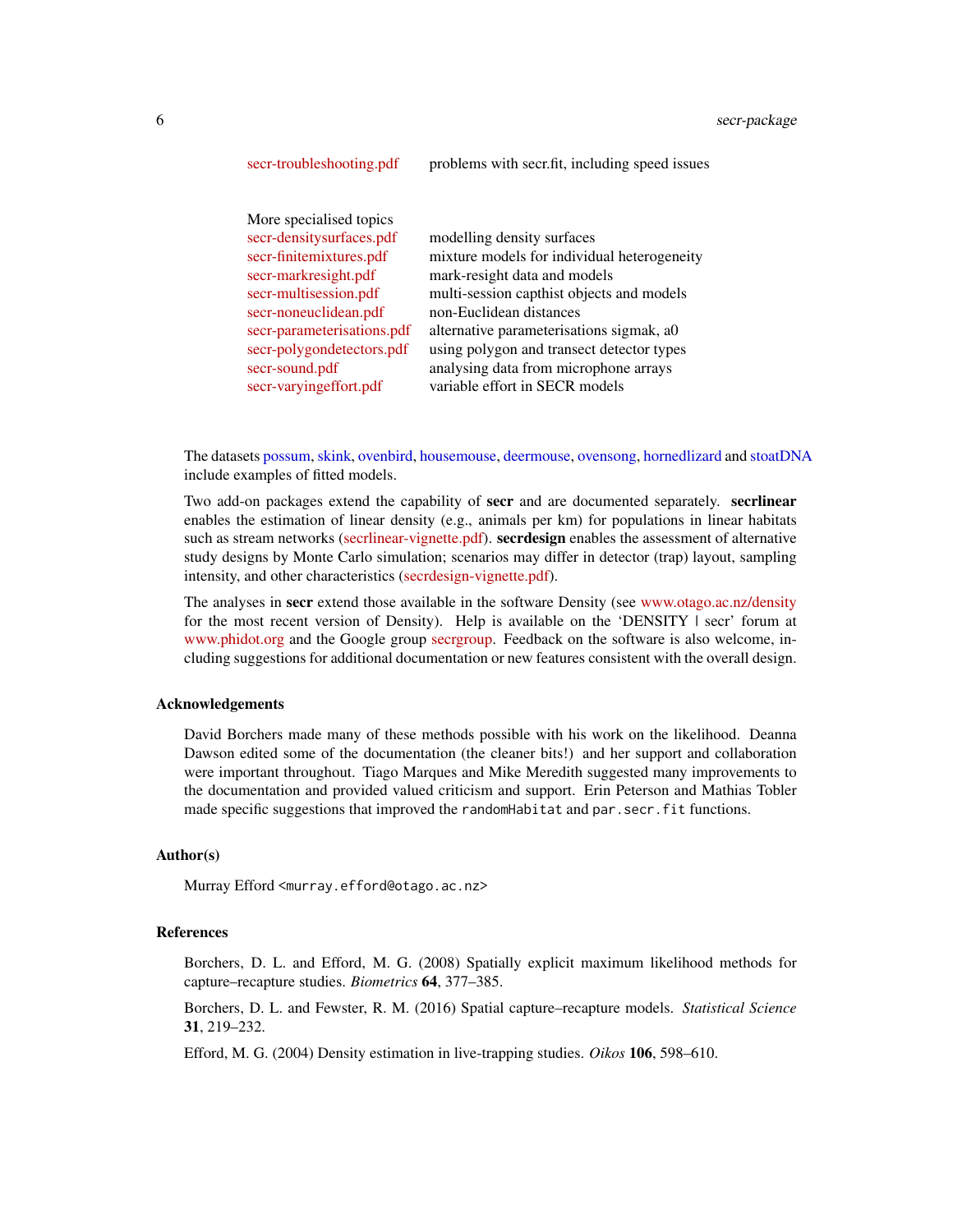Efford, M. G. (2011) Estimation of population density by spatially explicit capture–recapture with area searches. *Ecology* 92, 2202–2207.

Efford, M. G., Borchers D. L. and Byrom, A. E. (2009) Density estimation by spatially explicit capture-recapture: likelihood-based methods. In: D. L. Thomson, E. G. Cooch and M. J. Conroy (eds) *Modeling Demographic Processes in Marked Populations*. Springer, New York. Pp. 255–269.

Efford, M. G., Borchers D. L. and Mowat, G. (2013) Varying effort in capture–recapture studies. *Methods in Ecology and Evolution* 4, 629–636.

Efford, M. G., Dawson, D. K. and Borchers, D. L. (2009) Population density estimated from locations of individuals on a passive detector array. *Ecology* 90, 2676–2682.

Efford, M. G., Dawson, D. K. and Robbins C. S. (2004) DENSITY: software for analysing capturerecapture data from passive detector arrays. *Animal Biodiversity and Conservation* 27, 217–228.

Efford, M. G. and Fewster, R. M. (2013) Estimating population size by spatially explicit capture– recapture. *Oikos* 122, 918–928.

Efford, M. G. and Hunter, C. M. (2017) Spatial capture–mark–resight estimation of animal population density. *Biometrics* in press DOI: 10.1111/biom.12766.

Efford, M. G. and Mowat, G. (2014) Compensatory heterogeneity in capture–recapture data.*Ecology* 95, 1341–1348.

Royle, J. A., Chandler, R. B., Sollmann, R. and Gardner, B. (2014) *Spatial capture–recapture.* Academic Press.

Royle, J. A. and Gardner, B. (2011) Hierarchical spatial capture–recapture models for estimating density from trapping arrays. In: A.F. O'Connell, J.D. Nichols and K.U. Karanth (eds) *Camera Traps in Animal Ecology: Methods and Analyses*. Springer, Tokyo. Pp. 163–190.

# See Also

[read.capthist](#page-174-1), [secr.fit](#page-199-1), [traps](#page-267-1), [capthist](#page-22-1), [mask](#page-113-1)

#### Examples

## Not run:

```
## generate some data & plot
detectors \leq make.grid (nx = 10, ny = 10, spacing = 20,
   detection = "multi")plot(detectors, label = TRUE, border = 0, gridspace = 20)detections <- sim.capthist (detectors, noccasions = 5,
   popn = list(D = 5, buffer = 100),
    detectpar = list(g0 = 0.2, sigma = 25))
session(detections) <- "Simulated data"
plot(detections, border = 20, tracks = TRUE, varycol = TRUE)
## generate habitat mask
mask <- make.mask (detectors, buffer = 100, nx = 48)
## fit model and display results
secr.model <- secr.fit (detections, model = g0~b, mask = mask)
secr.model
```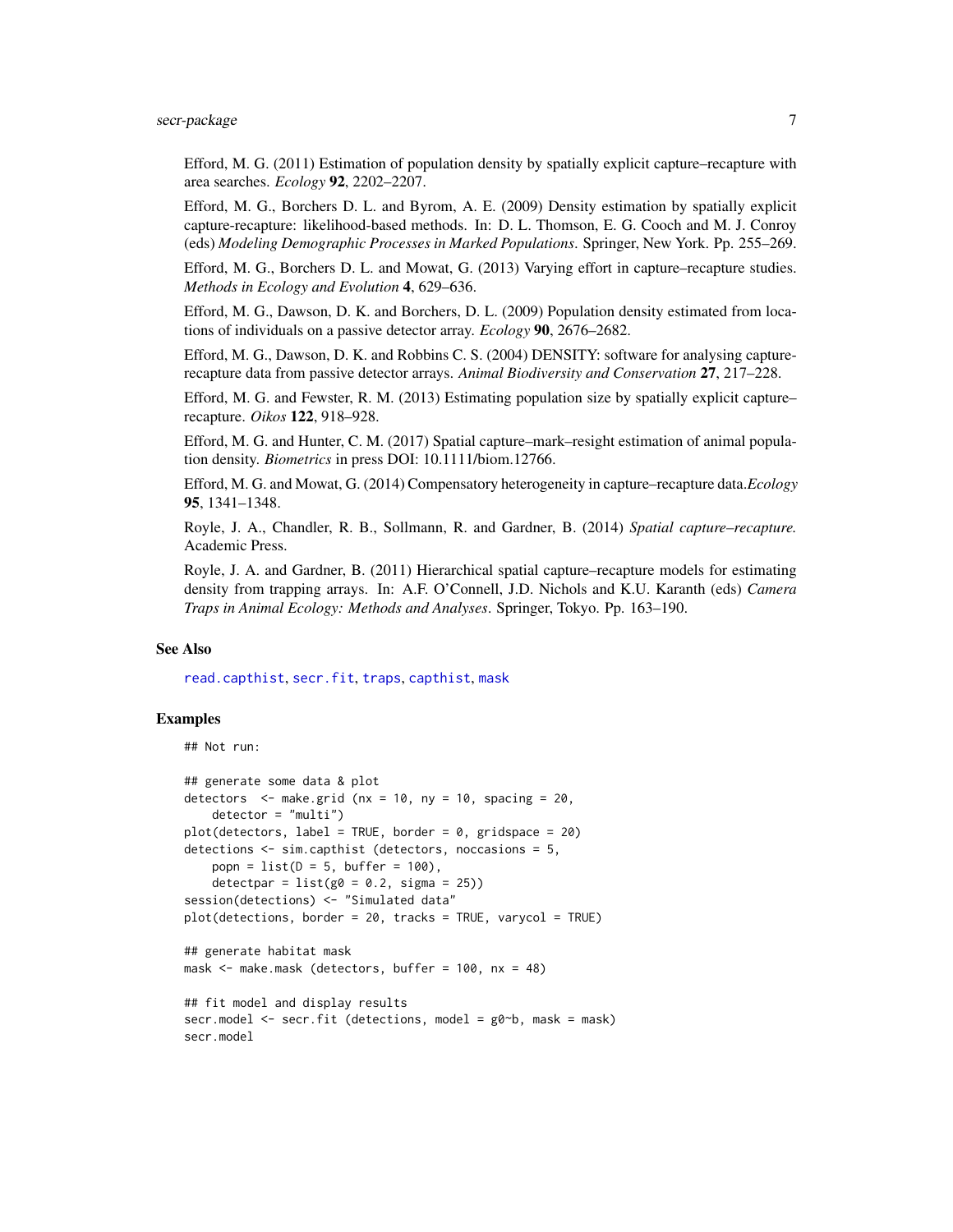<span id="page-7-0"></span>## End(Not run)

addCovariates *Add Covariates to Mask or Traps*

#### **Description**

Tools to construct spatial covariates for existing mask or traps objects from a spatial data source. Possible sources include GIS data such as ESRI polygon shapefiles input using rgdal.

#### Usage

```
addCovariates(object, spatialdata, columns = NULL, strict = FALSE, replace = FALSE)
```
#### Arguments

| object      | mask or traps object                                                                                                |
|-------------|---------------------------------------------------------------------------------------------------------------------|
| spatialdata | spatial data source (see Details)                                                                                   |
| columns     | character vector naming columns to include (all by default)                                                         |
| strict      | logical; if TRUE a check is performed for points in object that lie outside<br>spatialdata (mask data sources only) |
| replace     | logical; if TRUE then covariates with duplicate names are replaced; otherwise a<br>new column is added              |

### Details

The goal is to obtain the value(s) of one or more spatial covariates for each point (i.e. row) in object. The procedure depends on the data source spatialdata, which may be either a spatial coverage (raster or polygon) or an object with covariate values at points (another mask or traps object). In the first case, an overlay operation is performed to find the pixel or polygon matching each point. In the second case, a search is conducted for the closest point in spatialdata.

If spatialdata is a character value then it is interpreted as the name of a polygon shape file (excluding '.shp').

If spatialdata is a SpatialPolygonsDataFrame or a SpatialGridDataFrame then it will be used in an overlay operation as described.

If spatialdata is a mask or traps object then it is searched for the closest point to each point in object, and covariates are drawn from the corresponding rows in covariates(spatialdata). By default (strict = FALSE), values are returned even when the points lie outside any cell of the mask.

#### Value

An object of the same class as object with new or augmented covariates attribute. Column names and types are derived from the input.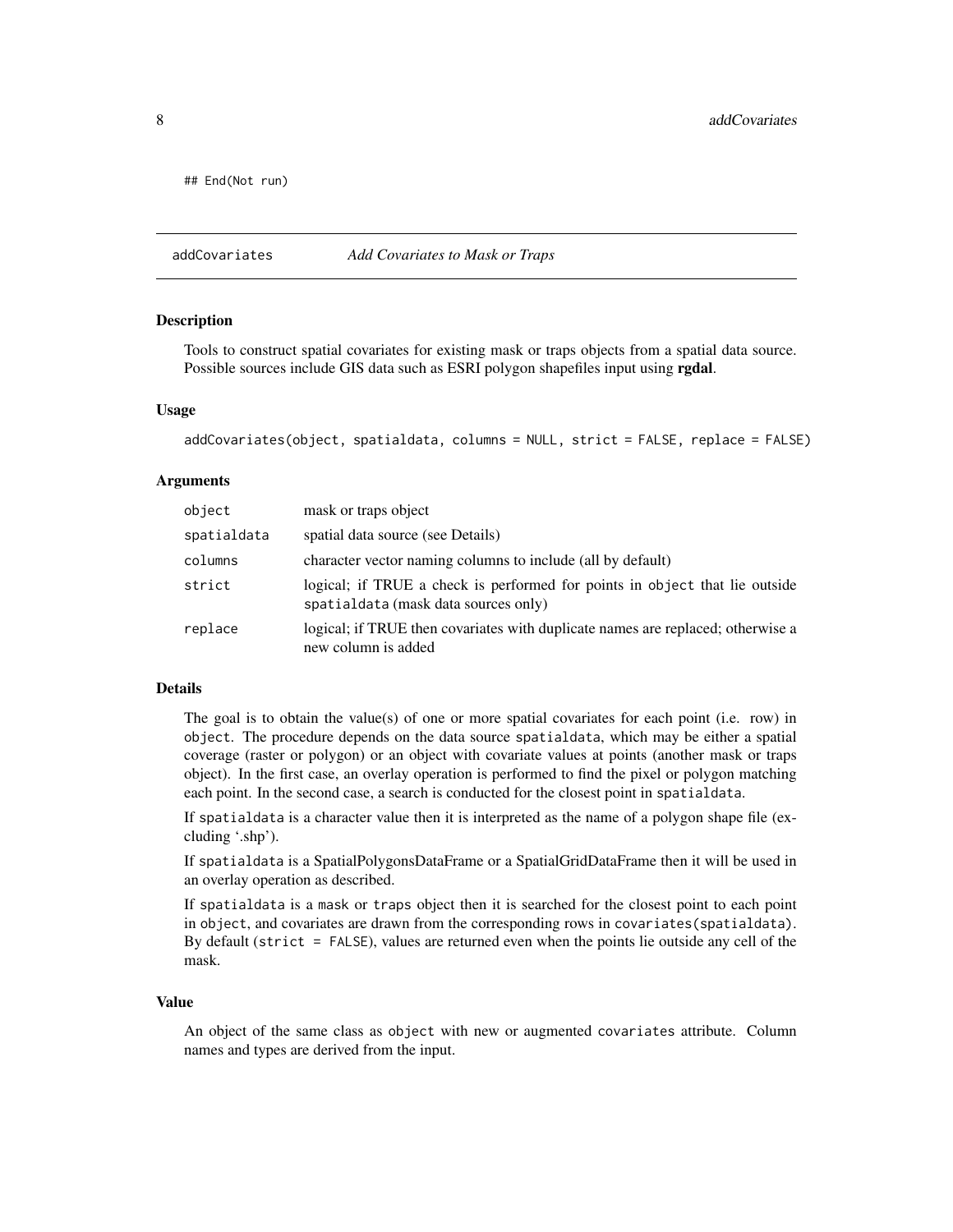# <span id="page-8-0"></span>addSightings 9

# Warning

Use of a SpatialGridDataFrame for spatialdata is untested.

#### Note

The package **rgdal** is needed to read a shapefile, and the package sp is needed for spatial overlay.

# See Also

[make.mask](#page-104-1), [read.mask](#page-177-1), [read.traps](#page-179-1)

# Examples

```
## In the Lake Station skink study (see ?skink), habitat covariates were
## measured only at trap sites. Here we extrapolate to a mask, taking
## values for each mask point from the nearest trap.
LSmask <- make.mask(LStraps, buffer = 30, type = "trapbuffer")
```

```
tempmask <- addCovariates(LSmask, LStraps)
## show first few lines
head(covariates(tempmask))
```
addSightings *Mark-resight Data*

# Description

Add sighting data on unmarked individuals and/or unidentified marked individuals to an existing capthist object.

# Usage

```
addSightings(capthist, unmarked = NULL, nonID = NULL, uncertain = NULL, verify = TRUE,
    ...)
```
# Arguments

| capthist  | secr capthist object                                                               |
|-----------|------------------------------------------------------------------------------------|
| unmarked  | matrix or list of matrices of sightings of unmarked animals, Tu, or file name (see |
|           | Details)                                                                           |
| nonID     | matrix or list of matrices of unidentified sightings of marked animals, Tm, or     |
|           | file name (see Details)                                                            |
| uncertain | matrix or list of matrices of uncertain sightings, Tn, or file name (see Details)  |
| verify    | logical; if TRUE then the resulting capthist object is checked with verify         |
| $\cdot$   | other arguments passed to read. table                                              |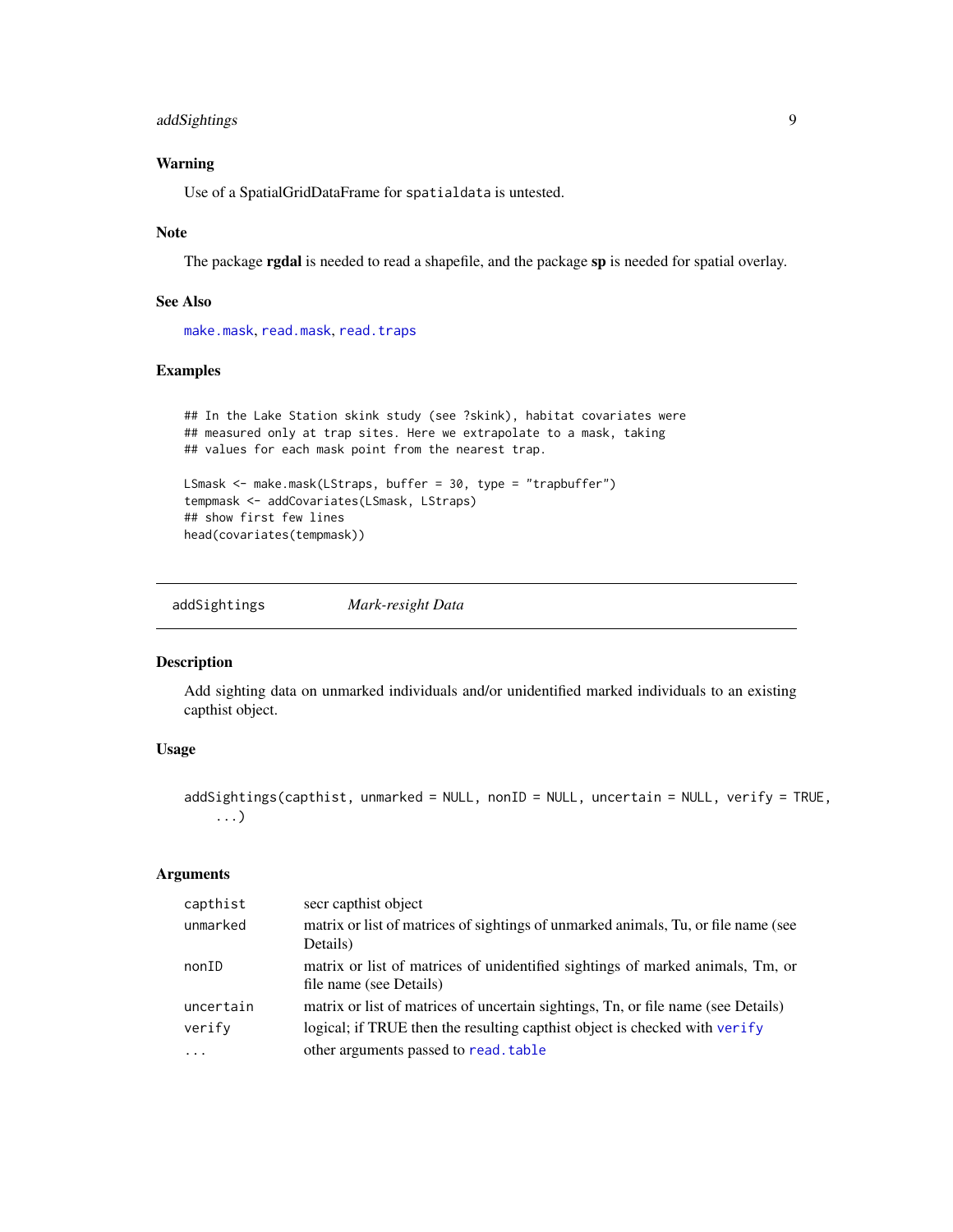#### Details

The capthist object for mark-resight analysis comprises distinct marking and sighting occasions, defined in the markocc attribute of traps(capthist). Add this attribute to traps(capthist) with [markocc](#page-214-1) before using 'addSightings'. See also [read.traps](#page-179-1) and [read.capthist](#page-174-1).

Mark-resight data may be binary (detector type 'proximity') or counts (detector types 'count', 'polygon' or 'transect'). The detector type is an attribute of traps(capthist). Values in unmarked and nonID should be whole numbers, and may be greater than 1 even for binary proximity detectors because multiple animals may be detected simultaneously at one place.

Arguments unmarked, nonID, uncertain provide data for attributes 'Tu', 'Tm', 'Tn' respectively. They may take several forms

- a single integer, the sum of all counts\*
- a matrix of the count on each occasion at each detector (dimensions K x S, where K is the number of detectors and S is the total number of occasions). Columns corresponding to marking occasions should be all-zero.
- for multi-session data, a list with components as above
- a character value with the name of a text file containing the data; the file will be read with [read.table](#page-0-0). The . . . argument allows some control over how the file is read. The data format comprises at least S+1 columns. The first is a session identifier used to split the file when the data span multiple sessions; it should be constant for a single-session capthist. The remaining S columns contain the counts for occasions 1:S, one row per detector. Further columns may be present; they are ignored at present.

\* although this is convenient, the full matrix of counts provides more flexibility (e.g., when you wish to subset by occasion), and enables modelling of variation across detectors and occasions.

#### Value

A capthist object with the same structure as the input, but with new sighting-related attributes Tu (sightings of unmarked animals) and/or Tm (unidentified sightings of marked animals). Input values, including NULL, overwrite existing values.

#### Warning

\*\* Mark-resight data formats and models are experimental in secr 2.10.0 and subject to change \*\*

# See Also

[markocc](#page-214-1), [read.capthist](#page-174-1), [read.traps](#page-179-1), [sim.resight](#page-218-1), [Tm](#page-214-1), [Tu](#page-214-1), [Tn](#page-214-1), [secr-markresight.pdf](https://www.otago.ac.nz/density/pdfs/secr-markresight.pdf)

#### Examples

## Not run:

## suppose CH is a capthist object with detector type proximity, ## attribute 'markocc' is defined for traps(CH), and ## unmarkedsightings.txt is a text file with a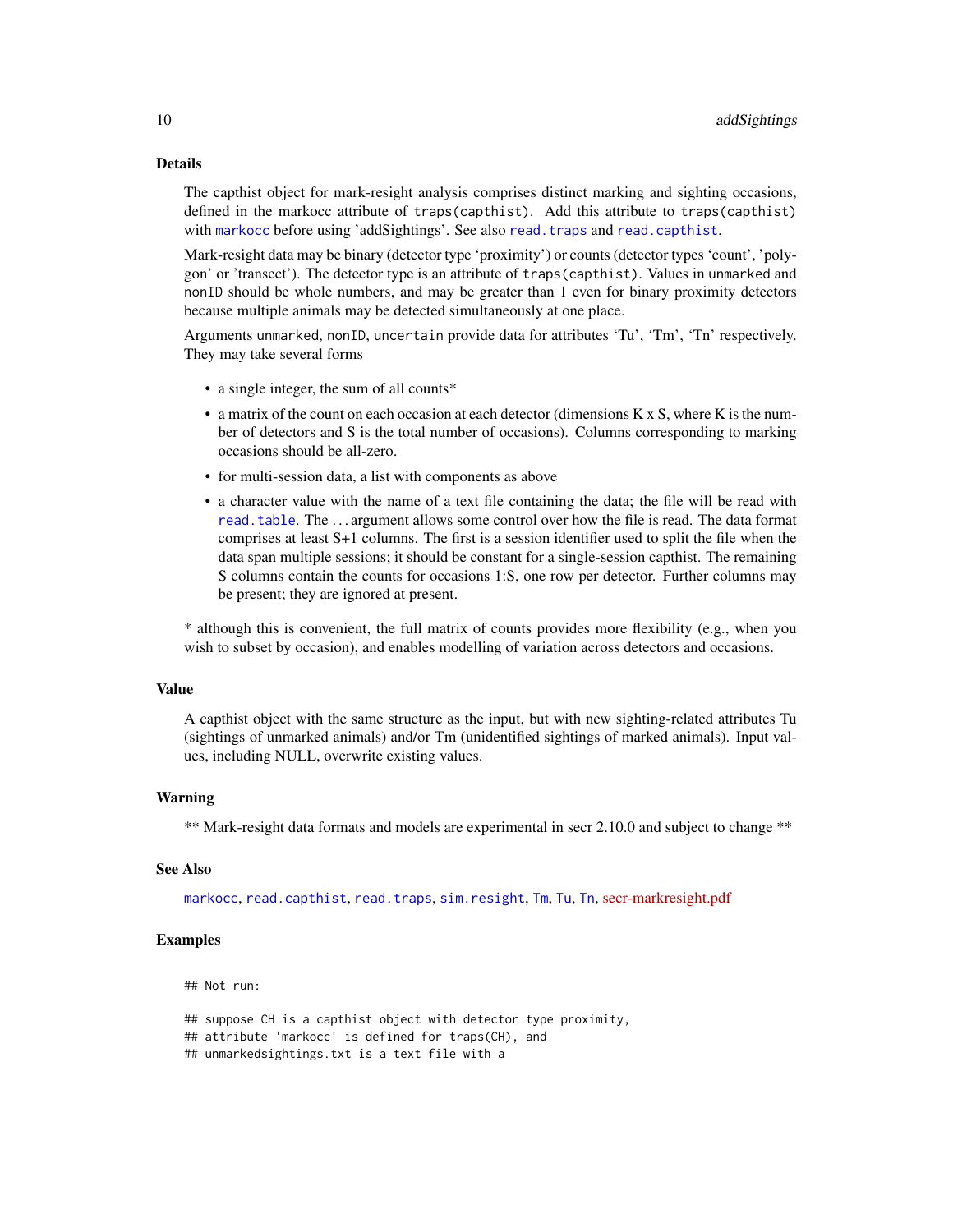# <span id="page-10-0"></span>addTelemetry 11

## compatible K x S array of non-negative integer values. Tu <- read.table('unmarkedsightings.txt') CH2 <- addSightings(CH, unmarked = Tu)

## End(Not run)

addTelemetry *Combine Telemetry and Detection Data*

# Description

Animal locations determined by radiotelemetry can be used to augment capture–recapture data. The procedure in secr is first to form a capthist object containing the telemetry data and then to combine this with true capture–recapture data (e.g. detections from hair-snag DNA) in another capthist object. secr.fit automatically detects the telemetry data in the new object.

# Usage

```
addTelemetry (detectionCH, telemetryCH, type = c('concurrent','dependent','independent'),
   collapsetelemetry = TRUE, verify = TRUE)
xy2CH (CH, inflation = 1e-08)
telemetrytype (object) <- value
telemetrytype (object, ...)
```
#### Arguments

| detectionCH       | single-session capthist object, detector type 'single', 'multi', 'proximity' or 'count' |
|-------------------|-----------------------------------------------------------------------------------------|
| telemetryCH       | single-session capthist object, detector type 'telemetry only'                          |
| type              | character (see Details)                                                                 |
| collapsetelemetry |                                                                                         |
|                   | logical; if TRUE then telemetry occasions are collapsed to one                          |
| verify            | logical; if TRUE then verify. capthist is called on the output                          |
| CH                | capthist object with telemetry attribute                                                |
| inflation         | numeric tolerance for polygon                                                           |
| object            | secr traps object                                                                       |
| value             | character telemetry type replacement value                                              |
| $\cdot$           | other arguments                                                                         |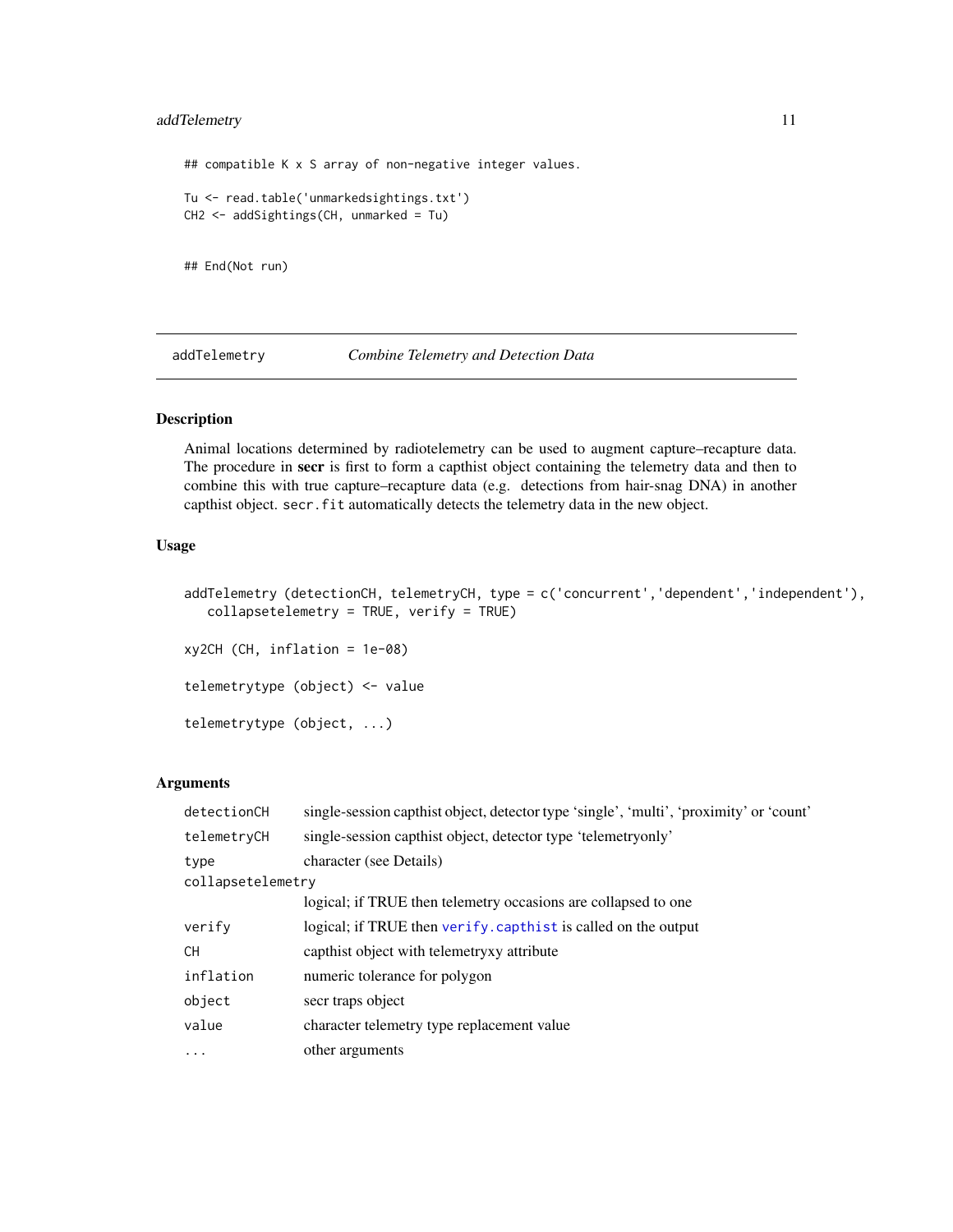#### Details

It is assumed that a number of animals have been radiotagged, and their telemetry data (xy-coordinates) have been input to telemetryCH, perhaps using [read.capthist](#page-174-1) with detector = "telemetryonly" and fmt = "XY", or with [read.telemetry](#page-178-1).

A new capthist object is built comprising all the detection histories in detectionCH, plus empty (allzero) histories for every telemetered animal not in detectionCH. Telemetry is associated with new sampling occasions and a new detector (nominally at the same point as the first in detectionCH). The number of telemetry fixes of each animal is recorded in the relevant cell of the new capthist object (CH[i, s, K+1] for animal i and occasion s if there were K detectors in detectionCH).

The new sampling occasion(s) are assigned the detector type 'telemetry' in the traps attribute of the output capthist object, and the traps attribute telemetrytype is set to the value provided. The telemetry type may be "independent" (no matching of individuals in captured and telemetered samples), "dependent" (telemetered animals are a subset of captured animals) or "concurrent" (histories may be capture-only, telemetry-only or both capture and telemetry).

The telemetry locations are carried over from telemetryCH as attribute 'xylist' (each component of xylist holds the coordinates of one animal; use [telemetryxy](#page-23-1) to extract).

The default behaviour of 'addTelemetry' is to automatically collapse all telemetry occasions into one. This is computationally more efficient than the alternative, but closes off some possible models.

xy2CH partly reverses addTelemetry: the location information in the telemetryxy attribute is converted back to a capthist with detector type 'telemetry'.

#### Value

A single-session capthist object with the same detector type as detectionCH, but possibly with empty rows and an 'telemetryxy' attribute.

#### **Note**

Telemetry provides independent data on the location and presence of a sample of animals. These animals may be missed in the main sampling that gives rise to detectionCH i.e., they may have all-zero detection histories.

The 'telemetry' detector type is used for telemetry occasions in a combined dataset.

#### See Also

[capthist](#page-22-1), [make.telemetry](#page-109-1), [read.telemetry](#page-178-1), [telemetryxy](#page-23-1) [telemetered](#page-23-1)

# Examples

```
## Not run:
```
# Generate some detection and telemetry data, combine them using # addTelemetry, and perform analyses

```
# detectors
te <- make.telemetry()
tr <- make.grid(detector = "proximity")
```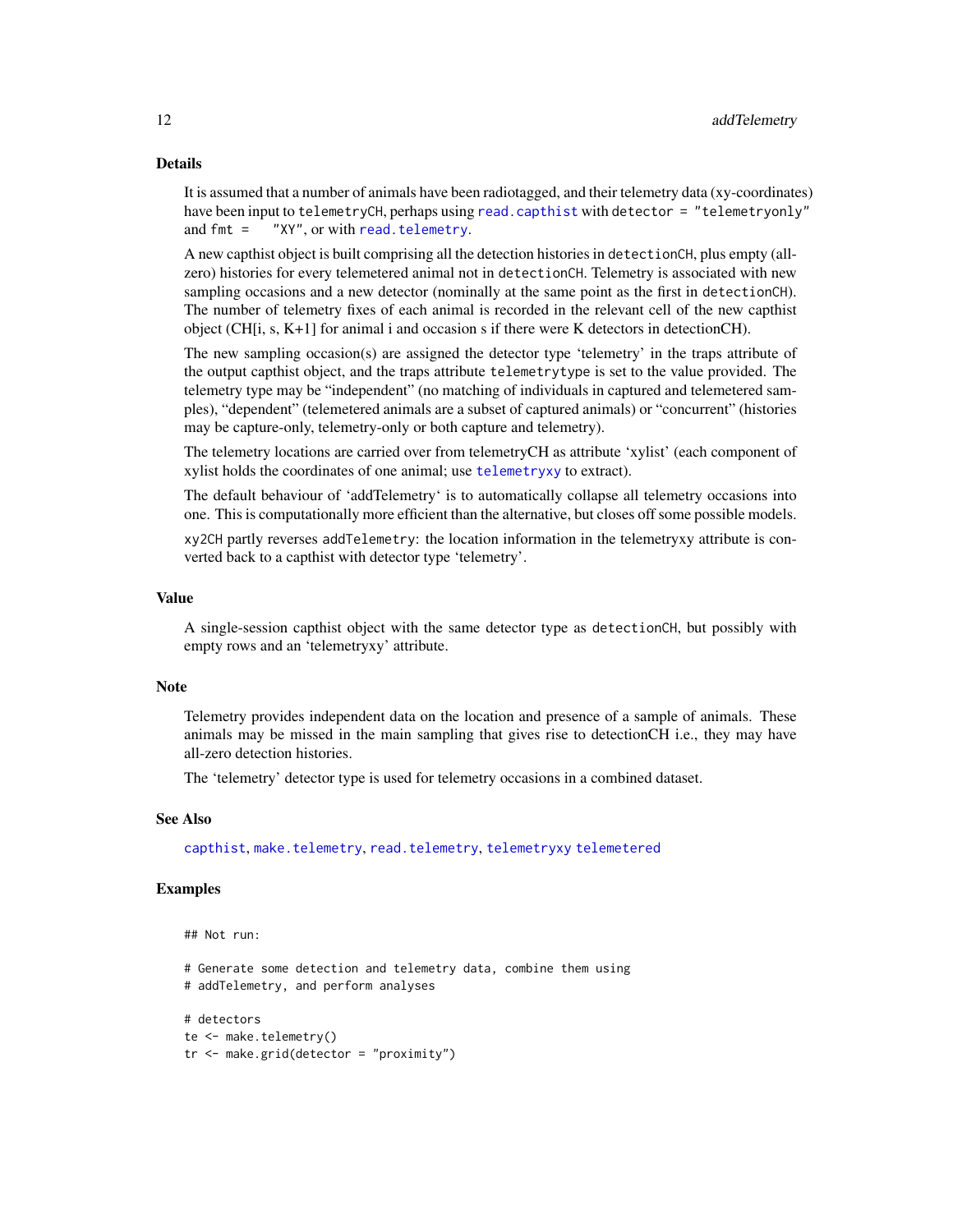```
# simulated population and 50% telemetry sample
totalpop \le sim.popn(tr, D = 20, buffer = 100)
tepop <- subset(totalpop, runif(nrow(totalpop)) < 0.5)
# simulated detection histories and telemetry
# the original animalID (renumber = FALSE) are needed for matching
trCH <- sim.capthist(tr, popn = totalpop, renumber = FALSE, detectfn = "HHN")
teCH <- sim.capthist(te, popn = tepop, renumber=FALSE, detectfn = "HHN",
    detection = list(lambda = 3, sigma = 25))combinedCH <- addTelemetry(trCH, teCH)
# summarise and display
summary(combinedCH)
plot(combinedCH, border = 150)
ncapt <- apply(combinedCH,1,sum)
points(totalpop[row.names(combinedCH)[ncapt==0],], pch = 1)
points(totalpop[row.names(combinedCH)[ncapt>0],], pch = 16)
# for later comparison of precison we must fix the habitat mask
mask <- make.mask(tr, buffer = 100)
fit.tr <- secr.fit(trCH, mask = mask, CL = TRUE, detectfn = "HHN") ## trapping alone
fit.te \leq secr.fit(teCH, mask = mask, CL = TRUE, start = \log(20), ## telemetry alone
   detectfn = "HHN")
fit2 <- secr.fit(combinedCH, mask = mask, CL = TRUE, ## combined
   detectfn = "HHN")
# improved precision when focus on realised population
# (compare CVD)
derived(fit.tr, distribution = "binomial")
derived(fit2, distribution = "binomial")
# may also use CL = FALSE
secr.fit(combinedCH, CL = FALSE, detectfn = "HHN", trace = FALSE)
## End(Not run)
```
AIC.secr *Compare SECR Models*

#### Description

Terse report on the fit of one or more spatially explicit capture–recapture models. Models with smaller values of AIC (Akaike's Information Criterion) are preferred. Extraction ([) and logLik methods are included.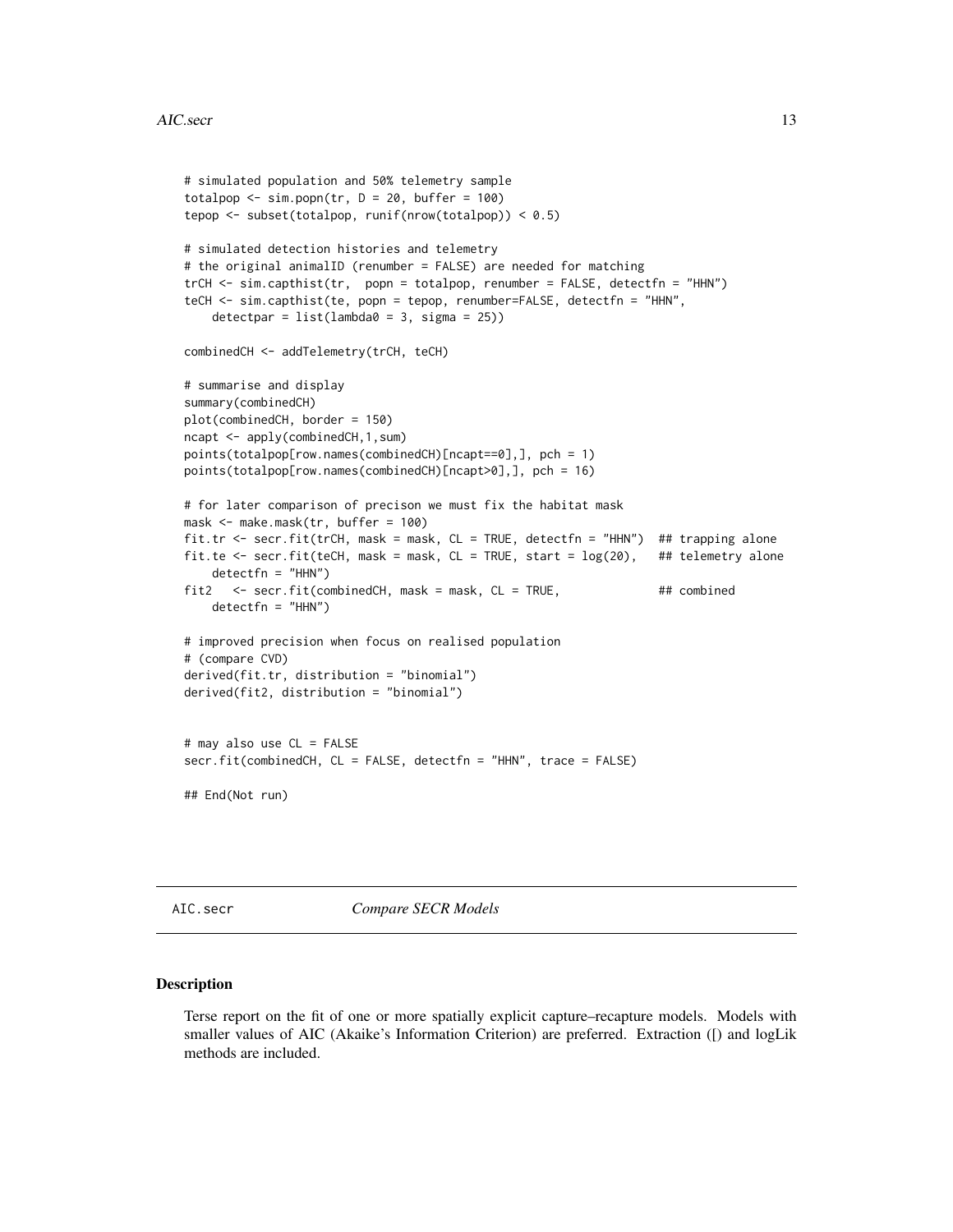### Usage

```
## S3 method for class 'secr'
AIC(object, \dots, sort = TRUE, k = 2, dmax = 10, criterion = c("AICc","AIC"))
## S3 method for class 'secrlist'
AIC(object, ..., sort = TRUE, k = 2, dmax = 10, criterion = c("AICc", "AIC"))## S3 method for class 'secr'
logLik(object, ...)
secrlist(...)
## S3 method for class 'secrlist'
x[i]
```
#### Arguments

| object                    | secr object output from the function secr. fit, or a list of such objects with<br>class c("secriist", "list") |
|---------------------------|---------------------------------------------------------------------------------------------------------------|
| $\ddots$ .                | other secr objects                                                                                            |
| sort                      | logical for whether rows should be sorted by ascending AICc                                                   |
| $\mathsf{k}$              | numeric, penalty per parameter to be used; always $k = 2$ in this method                                      |
| dmax                      | numeric, maximum AIC difference for inclusion in confidence set                                               |
| criterion                 | character, criterion to use for model comparison and weights                                                  |
| $\boldsymbol{\mathsf{x}}$ | secriist                                                                                                      |
| i                         | indices                                                                                                       |

# Details

Models to be compared must have been fitted to the same data and use the same likelihood method (full vs conditional).

AIC with small sample adjustment is given by

$$
AIC_c = -2\log(L(\hat{\theta})) + 2K + \frac{2K(K+1)}{n - K - 1}
$$

where  $K$  is the number of "beta" parameters estimated. The sample size  $n$  is the number of individuals observed at least once (i.e. the number of rows in capthist).

Model weights are calculated as

$$
w_i = \frac{\exp(-\Delta_i/2)}{\sum \exp(-\Delta_i/2)}
$$

, where ∆ refers to differences in AIC or AICc depending on the argument 'criterion'.

Models for which delta > dmax are given a weight of zero and are excluded from the summation. Model weights may be used to form model-averaged estimates of real or beta parameters with [model.average](#page-118-1) (see also Buckland et al. 1997, Burnham and Anderson 2002).

The argument k is included for consistency with the generic method AIC.

secrlist forms a list of fitted models (an object of class 'secrlist') from the fitted models in .... Arguments may include secrlists. If secr components are named the model names will be retained (see Examples).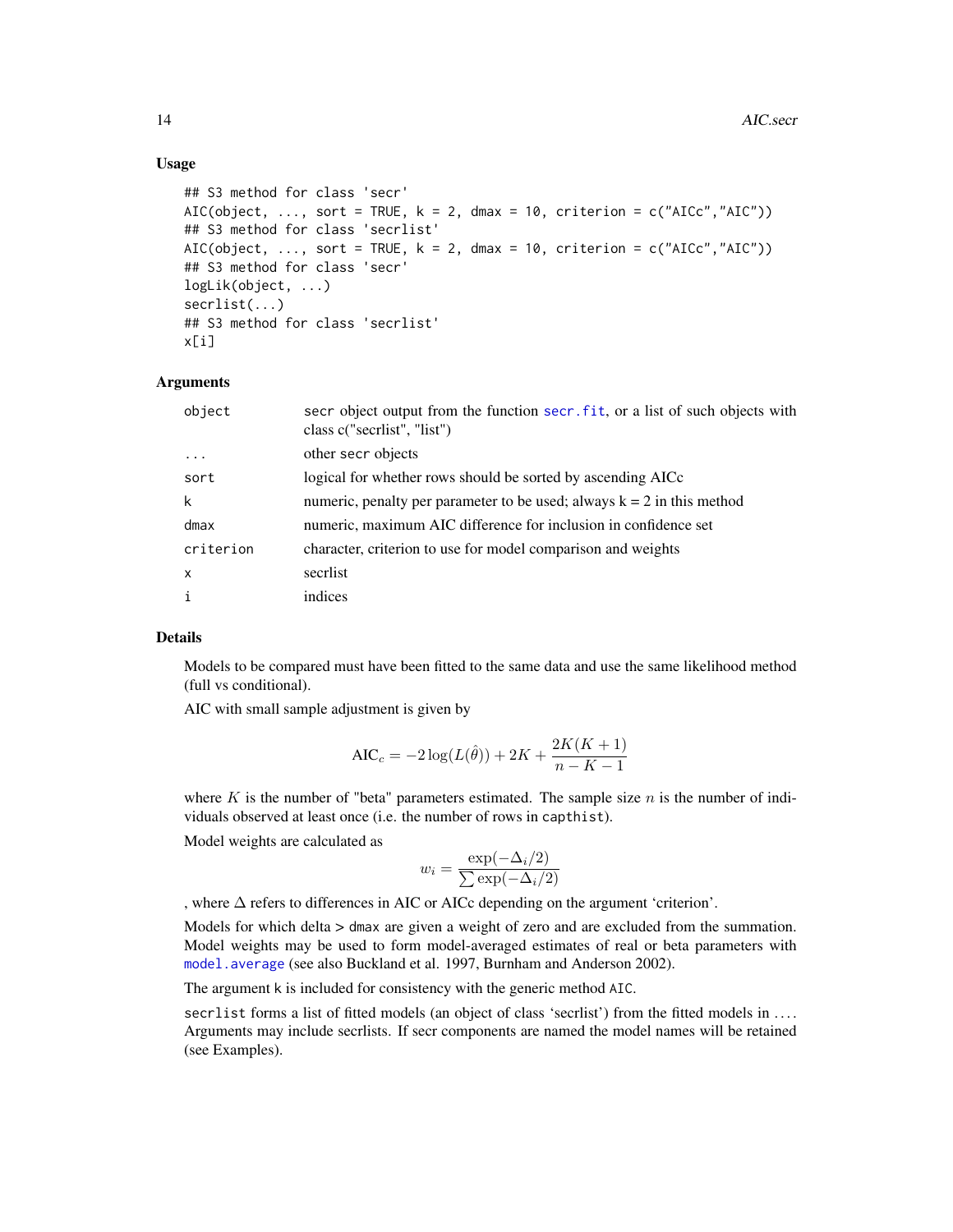#### AIC.secr 15

# Value

A data frame with one row per model. By default, rows are sorted by ascending AICc.

| model                       | character string describing the fitted model                         |  |  |
|-----------------------------|----------------------------------------------------------------------|--|--|
| detectfn                    | shape of detection function fitted (halfnormal vs hazard-rate)       |  |  |
| npar                        | number of parameters estimated                                       |  |  |
| logLik                      | maximized log likelihood                                             |  |  |
| AIC                         | Akaike's Information Criterion                                       |  |  |
| AICc                        | AIC with small-sample adjustment of Hurvich $&$ Tsai (1989)          |  |  |
| And depending on criterion: |                                                                      |  |  |
| dAICc                       | difference between AICc of this model and the one with smallest AICc |  |  |
| AICcwt                      | AICc model weight                                                    |  |  |
| <sub>or</sub>               |                                                                      |  |  |
| dAIC                        | difference between AIC of this model and the one with smallest AIC   |  |  |
| AICwt                       | AIC model weight                                                     |  |  |
|                             |                                                                      |  |  |

logLik.secr returns an object of class 'logLik' that has attribute df (degrees of freedom = number of estimated parameters).

#### Note

It is not be meaningful to compare models by AIC if they relate to different data or habitat masks. Specifically:

- an 'secrlist' generated and saved to file by mask.check may be supplied as the object argument of AIC.secrlist, but the results are not informative
- models fitted by the conditional likelihood (CL = TRUE) and full likelihood (CL = FALSE) methods cannot be compared
- hybrid mixture models (using hcov argument of secr.fit) should not be compared with other models
- grouped models (using groups argument of secr.fit) should not be compared with other models
- multi-session models should not be compared with single-session models based on the same data.

A likelihood-ratio test  $(LR.test)$  $(LR.test)$  $(LR.test)$  is a more direct way to compare two models.

The issue of goodness-of-fit and possible adjustment of AIC for overdispersion has yet to be addressed (cf QAIC in MARK).

From version 2.6.0 the user may select between AIC and AICc for comparing models, whereas previously only AICc was used and AICc weights were reported as 'AICwt'). There is evidence that AIC may be better for model averaging even when samples are small sizes - Turek and Fletcher (2012).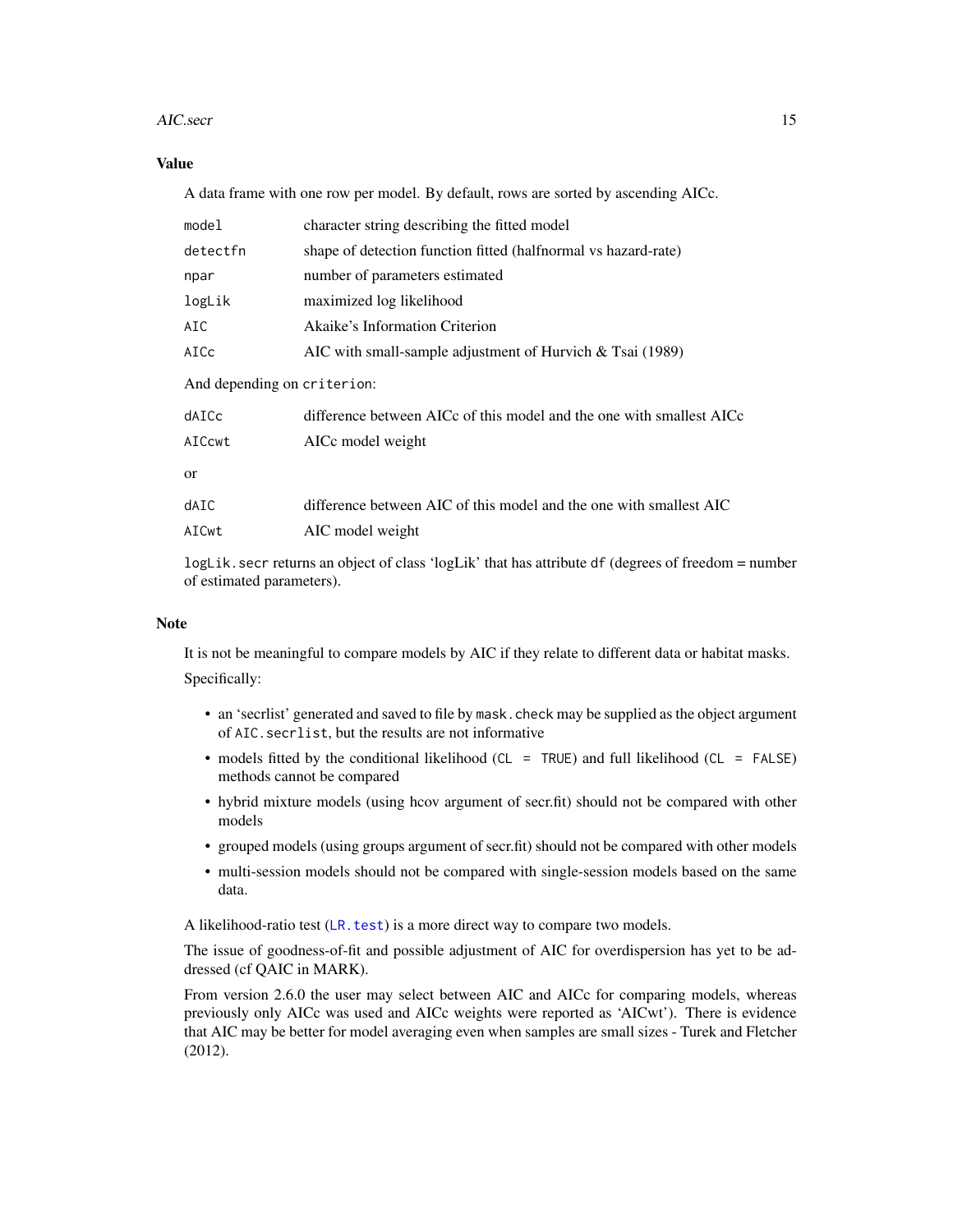#### <span id="page-15-0"></span>References

Buckland S. T., Burnham K. P. and Augustin, N. H. (1997) Model selection: an integral part of inference. *Biometrics* 53, 603–618.

Burnham, K. P. and Anderson, D. R. (2002) *Model Selection and Multimodel Inference: A Practical Information-Theoretic Approach*. Second edition. New York: Springer-Verlag.

Hurvich, C. M. and Tsai, C. L. (1989) Regression and time series model selection in small samples. *Biometrika* 76, 297–307.

Turek, D. and Fletcher, D. (2012) Model-averaged Wald confidence intervals. *Computational statistics and data analysis* 56, 2809–2815.

### See Also

[model.average](#page-118-1), [AIC](#page-0-0), [secr.fit](#page-199-1), [print.secr](#page-162-1), [score.test](#page-194-1), [LR.test](#page-100-1), [deviance.secr](#page-55-1)

#### Examples

```
## Compare two models fitted previously
## secrdemo.0 is a null model
## secrdemo.b has a learned trap response
AIC(secrdemo.0, secrdemo.b)
## Form secrlist and pass to AIC.secr
temp <- secrlist(null = secrdemo.0, learnedresponse = secrdemo.b)
AIC(temp)
```
as.data.frame *Coerce capthist to Data Frame*

# **Description**

Method for generic as.data.frame function that partially reverses make.capthist.

#### Usage

```
## S3 method for class 'capthist'
as.data. frame(x, row.name = NULL, optional = FALSE, covariates = FALSE,fmt = c("trapID", "XY"), \ldots)## S3 method for class 'traps'
as.data.frame(x, row.names = NULL, optional = FALSE, usage = FALSE,
                              covariates = FALSE, ...
```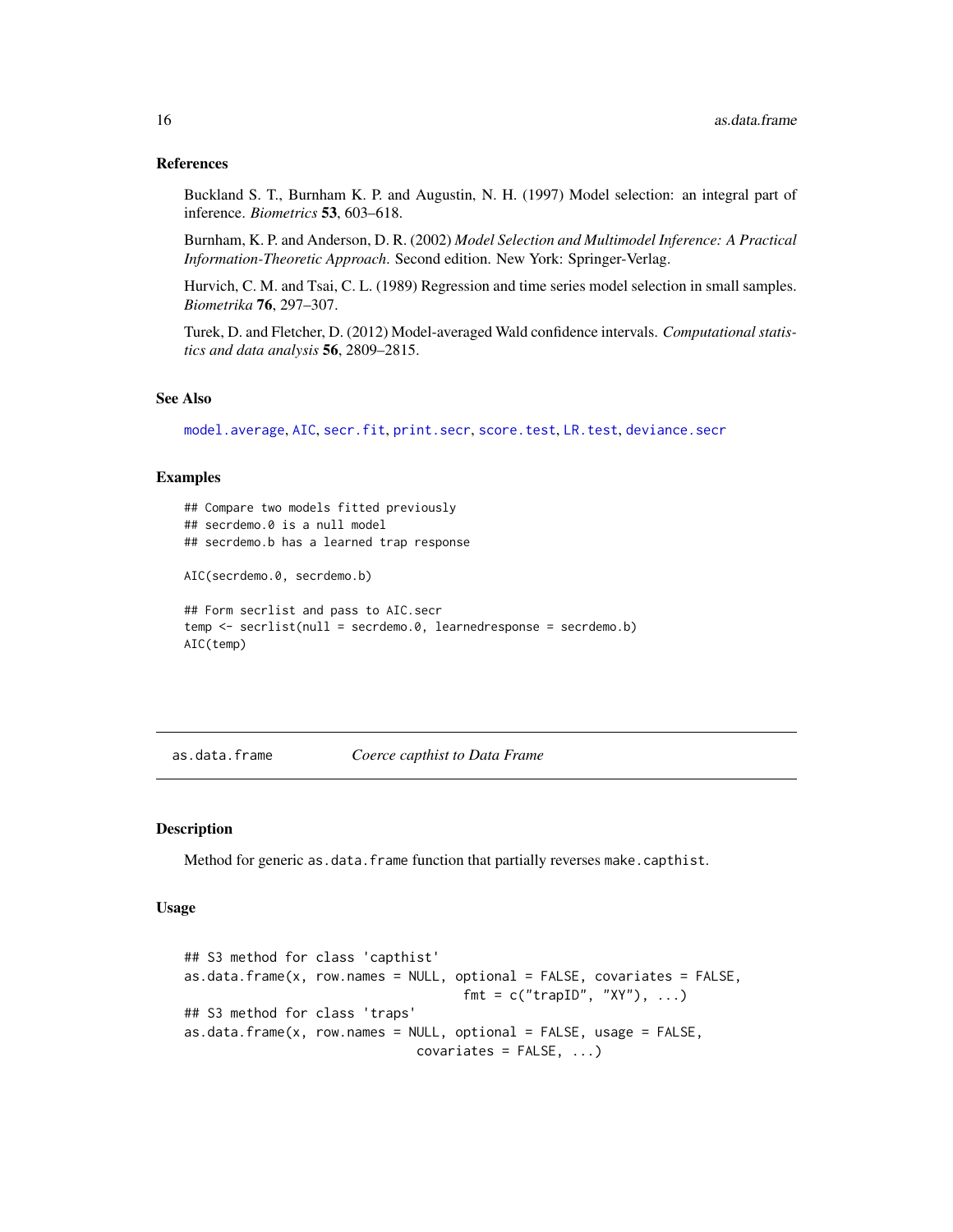#### <span id="page-16-0"></span>as.mask 17

#### Arguments

| X          | capthist object                                             |
|------------|-------------------------------------------------------------|
| row.names  | unused argument of generic function                         |
| optional   | unused argument of generic function                         |
| covariates | logical or a character vector of covariates to export       |
| fmt        | character string for capture format                         |
| usage      | logical; if TRUE then usage columns are appended if present |
|            | other arguments (not used)                                  |

# Details

By default individual covariates are not exported. When exported they are repeated for each detection of an individual.

# Value

A data frame or list of data frames (in the case of a multisession input).

For capthist objects –

The core columns are (Session, ID, Occasion, TrapID) or (Session, ID, Occasion, x, y), depending on the value of fmt. Additional columns for covariates and signal strength (detector 'signal') are appended to the right.

For traps objects –

The core columns are  $(x, y)$ . Usage columns are named u1, u2, ..., uS where S is the number of occasions.

### Examples

```
as.data.frame (captdata)
as.data.frame (traps(captdata))
```
as.mask *Coerce traps object to mask*

# Description

This function is used primarily for plotting covariates, for which the plot.mask function has greater functionality than plot. traps. It also generates pretty maps of grid cells.

# Usage

as.mask(x)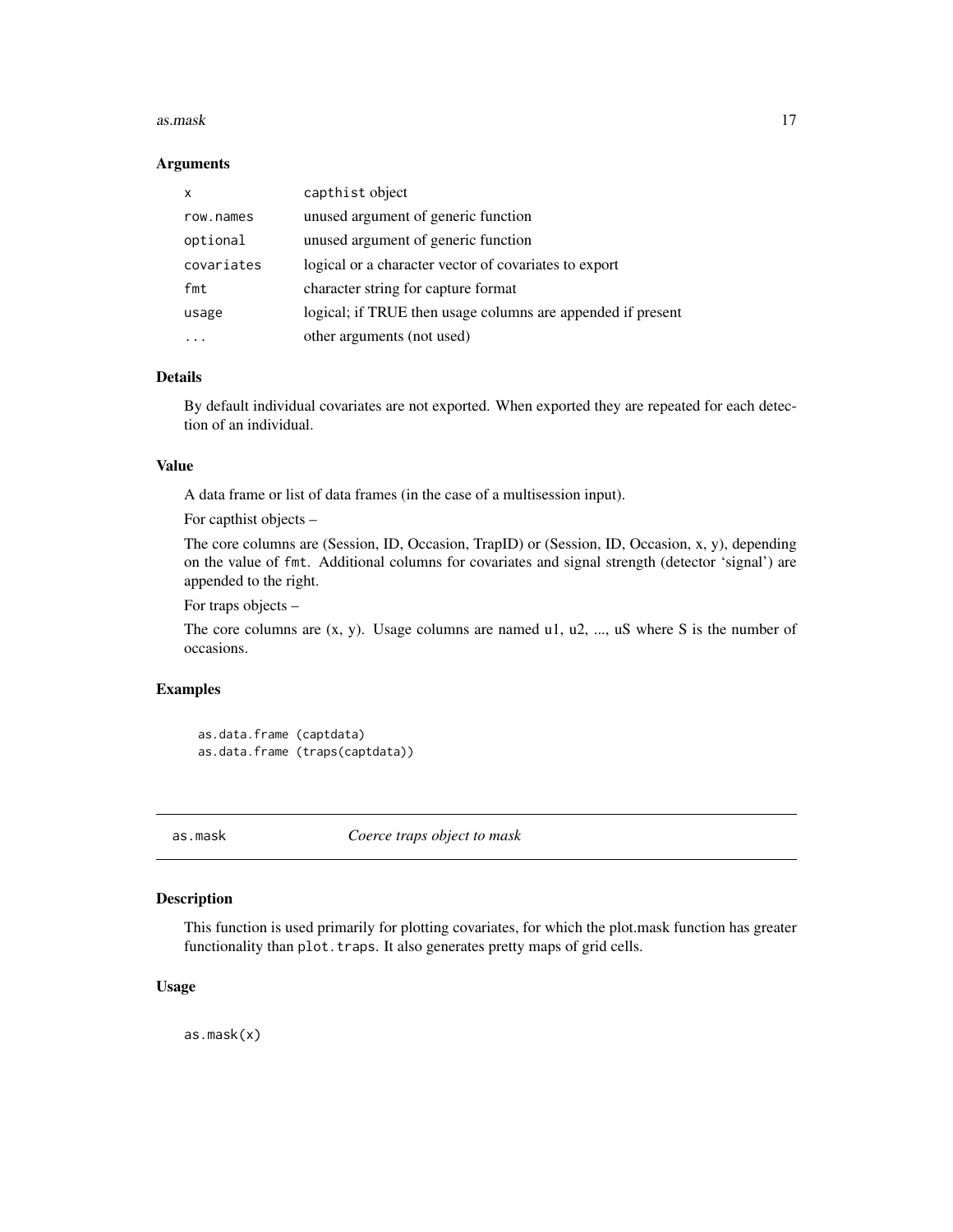#### <span id="page-17-0"></span>18 autoini and the contract of the contract of the contract of the contract of the contract of the contract of the contract of the contract of the contract of the contract of the contract of the contract of the contract of

#### Arguments

x an object of class 'traps'

# Details

A mask derived by coercion with as.mask may behave unpredictably e.g., in secr.fit.

# Value

If  $x$  is a single-session traps object –

an object of class c("mask", "data.frame")

If x is a multi-session traps object –

an object of class c("mask", "list"), for which each component is a single-session mask.

# See Also

[make.mask](#page-104-1), [plot.mask](#page-141-1), [mask,](#page-113-1) [traps](#page-267-1)

# Examples

```
plot(as.mask(traps(captdata)), dots = FALSE, meshcol = "black")
plot(traps(captdata), add = TRUE)
```
autoini *Initial Parameter Values for SECR*

# Description

Find plausible initial parameter values for [secr.fit](#page-199-1). A simple SECR model is fitted by a fast ad hoc method.

#### Usage

```
autoini(capthist, mask, detectfn = 0, thin = 0.2, tol = 0.001,
   binomN = 1, adjustg0 = TRUE, ignoreusage = FALSE)
```
# Arguments

| capthist | capthist object                                                                          |
|----------|------------------------------------------------------------------------------------------|
| mask     | mask object compatible with the detector layout in capthist                              |
| detectfn | integer code or character string for shape of detection function $0 = \text{halfnormal}$ |
| thin     | proportion of points to retain in mask                                                   |
| tol      | numeric absolute tolerance for numerical root finding                                    |
|          |                                                                                          |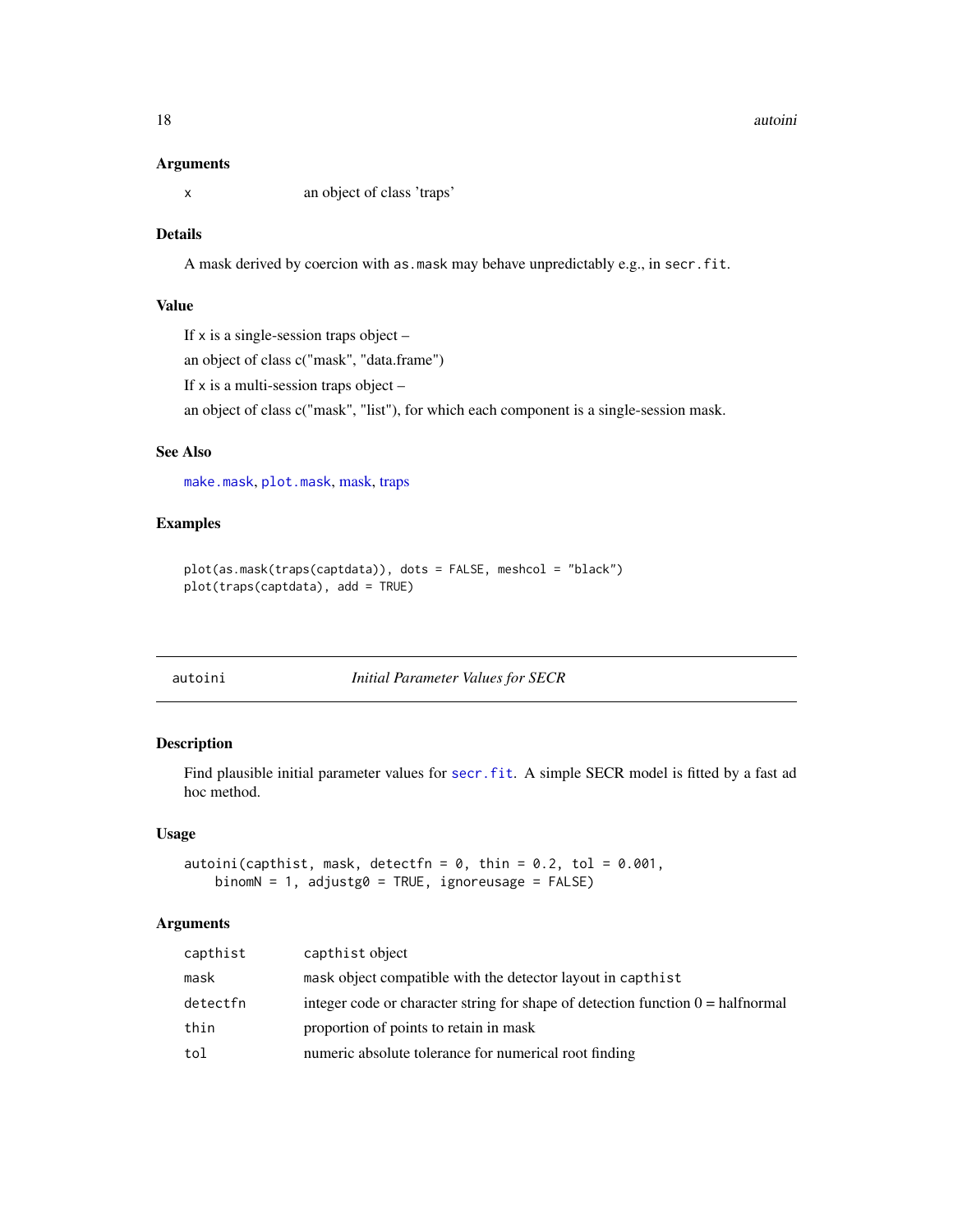| binomN      | integer code for distribution of counts (see secr. fit)                |
|-------------|------------------------------------------------------------------------|
| adjustg0    | logical for whether to adjust g0 for usage (effort) and binomN         |
| ignoreusage | logical for whether to discard usage information from traps (capthist) |

# Details

Plausible starting values are needed to avoid numerical problems when fitting SECR models. Actual models to be fitted will usually have more than the three basic parameters output by autoini; other initial values can usually be set to zero for secr.fit. If the algorithm encounters problems obtaining a value for g0, the default value of 0.1 is returned.

Only the halfnormal detection function is currently available in autoini (cf other options in e.g. [detectfn](#page-51-1) and [sim.capthist](#page-218-2)).

autoini implements a modified version of the algorithm proposed by Efford et al. (2004). In outline, the algorithm is

- 1. Find value of sigma that predicts the 2-D dispersion of individual locations (see [RPSV](#page-82-1))
- 2. Find value of g0 that, with sigma, predicts the observed mean number of captures per individual (by algorithm of Efford et al. (2009, Appendix 2))
- 3. Compute the effective sampling area from g0, sigma, using thinned mask (see [esa](#page-45-1))
- 4. Compute  $D = n/\text{esa}(g0, \text{sigma})$ , where *n* is the number of individuals detected

Here 'find' means solve numerically for zero difference between the observed and predicted values, using [uniroot](#page-0-0).

If RPSV cannot be computed the algorithm tries to use observed mean recapture distance  $\overline{d}$ . Computation of  $\bar{d}$  fails if there no recaptures, and all returned values are NA.

If the mask has more than 100 points then a proportion 1–thin of points are discarded at random to speed execution.

The argument tol is passed to [uniroot](#page-0-0). It may be a vector of two values, the first for g0 and the second for sigma.

If traps(capthist) has a [usage](#page-276-1) attribute (defining effort on each occasion at each detector) then the value of g0 is divided by the mean of the non-zero elements of usage. This adjustment is not precise.

If adjustg0 is TRUE then an adjustment is made to g0 depending on the value of binomN. For Poisson counts (binom  $= 0$ ) the adjustment is linear on effort (adjusted.g0 = g0 / usage). Otherwise, the adjustment is on the hazard scale (adjusted.g0 =  $1 - (1 - g0)$  ^ (1 / (usage x binomN))). An arithmetic average is taken over all non-zero usage values (i.e. over used detectors and times). If usage is not specified it is taken to be 1.0.

#### Value

A list of parameter values :

| D     | Density (animals per hectare)               |
|-------|---------------------------------------------|
| g0    | Magnitude (intercept) of detection function |
| sigma | Spatial scale of detection function (m)     |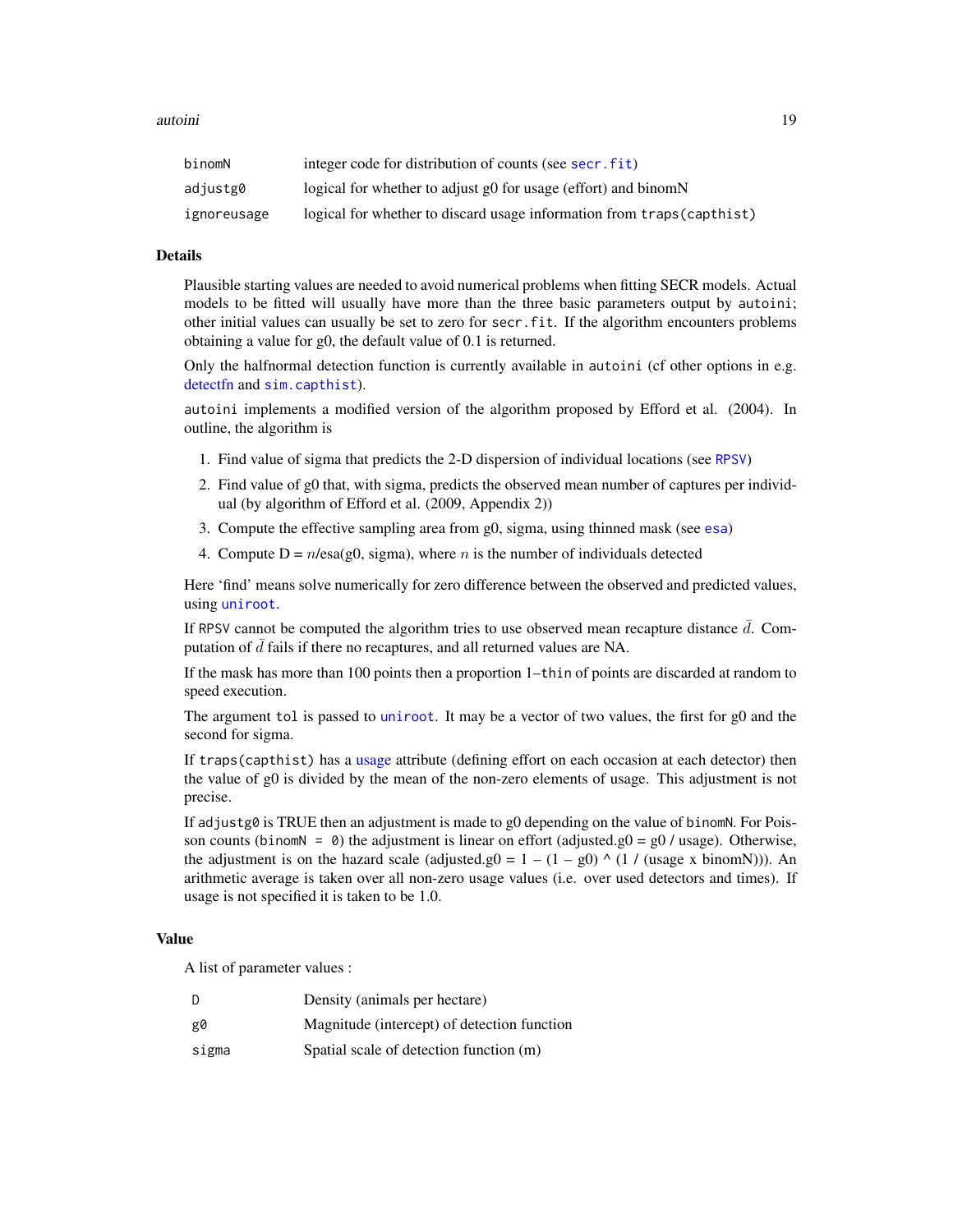Note

autoini always uses the Euclidean distance between detectors and mask points.

You may get this message from secr.fit: "'autoini' failed to find g0; setting initial  $g0 = 0.1$ ". If the fitted model looks OK (reasonable estimates, non-missing SE) there is no reason to worry about the starting values. If you get this message and model fitting fails then supply your own values in the start argument of secr.fit.

#### References

Efford, M. G., Dawson, D. K. and Robbins C. S. (2004) DENSITY: software for analysing capture– recapture data from passive detector arrays. *Animal Biodiversity and Conservation* 27, 217–228.

Efford, M. G., Dawson, D. K. and Borchers, D. L. (2009) Population density estimated from locations of individuals on a passive detector array. *Ecology* 90, 2676–2682.

# See Also

[capthist](#page-22-1), [mask](#page-113-1), [secr.fit](#page-199-1), [dbar](#page-82-1)

# Examples

```
demotraps <- make.grid()
demomask <- make.mask(demotraps)
demoCH \le sim.capthist (demotraps, popn = list(D = 5, buffer = 100), seed = 321)
autoini (demoCH, demomask)
```
BUGS *Convert Data To Or From BUGS Format*

#### Description

Convert data between 'capthist' and BUGS input format.

#### Usage

```
read.DA(DAlist, detector = "polygonX", units = 1, session = 1,
   Y = "Y", xcoord = "U1", ycoord = "U2", xmin = "XI",xmax = "Xu", ymin = "Yl", ymax = "Yu", buffer = "delta",
   verify = TRUE)
write.DA(capthist, buffer, nzeros = 200, units = 1)
```
<span id="page-19-0"></span>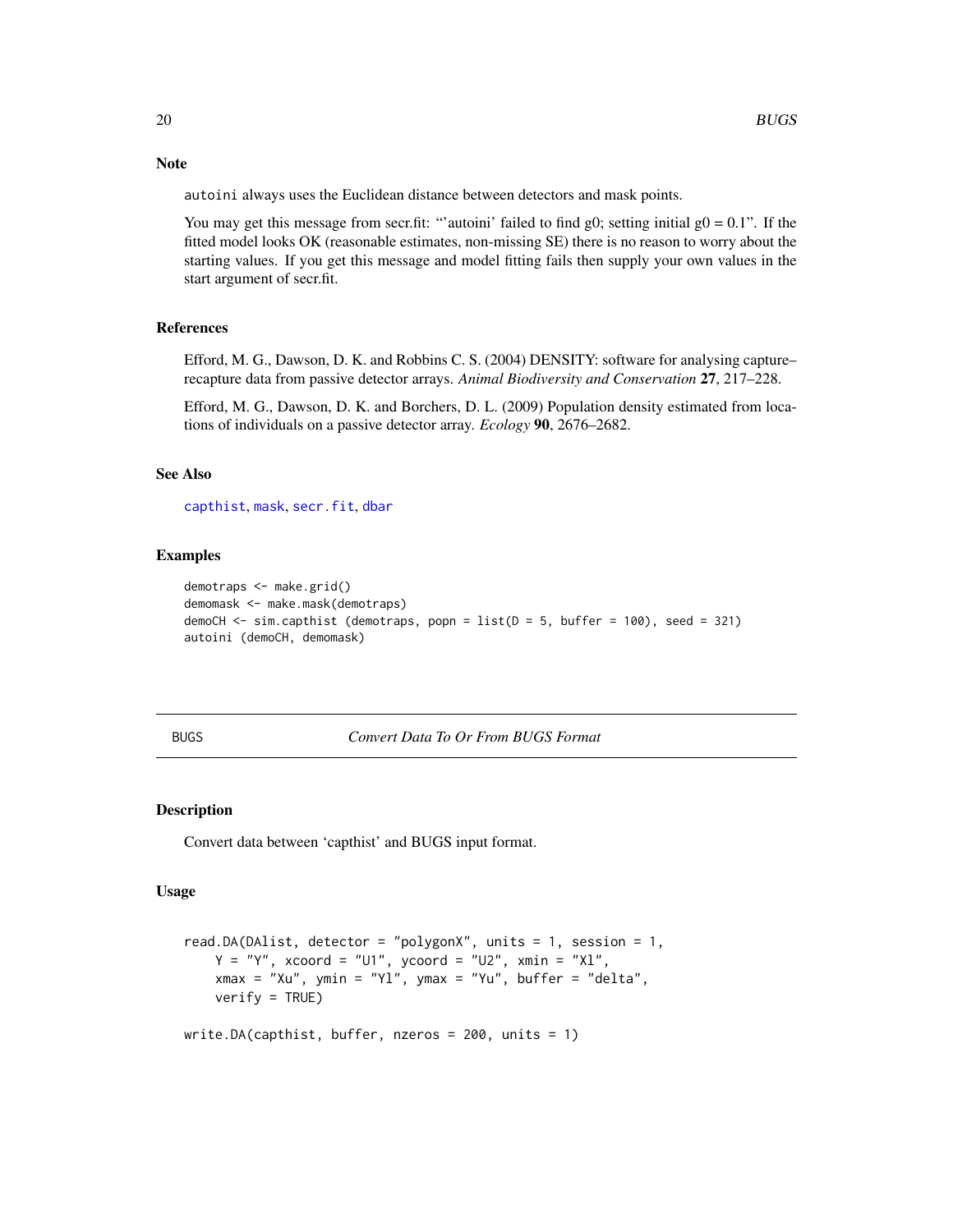#### $BUGS$  21

#### **Arguments**

| DAlist     | list containing data in BUGS format                                       |
|------------|---------------------------------------------------------------------------|
| detector   | character value for detector type: 'polygon' or 'polygonX'                |
| units      | numeric for scaling output coordinates                                    |
| session    | numeric or character label used in output                                 |
| Υ          | character, name of binary detection history matrix (animals x occasions)  |
| xcoord     | character, name of matrix of x-coordinates for each detection in Y        |
| ycoord     | character, name of matrix of y-coordinates for each detection in Y        |
| xmin       | character, name of coordinate of state space boundary                     |
| $x$ ma $x$ | character, name of coordinate of state space boundary                     |
| ymin       | character, name of coordinate of state space boundary                     |
| ymax       | character, name of coordinate of state space boundary                     |
| buffer     | see Details                                                               |
| verify     | logical if TRUE then the resulting capthist object is checked with verify |
| capthist   | capthist object                                                           |
| nzeros     | level of data augmentation (all-zero detection histories)                 |

#### Details

Data for OpenBUGS or WinBUGS called from R using the package R2WinBUGS (Sturtz et al. 2005) take the form of an R list.

These functions are limited at present to binary data from a square quadrat such as used by Royle and Young (2008). Marques et al. (2011) provide an R function create.data() for generating simulated datasets of this sort (see [sim.capthist](#page-218-2) for equivalent functionality).

When reading BUGS data –

The character values Y, xcoord, ycoord, xmin etc. are used to locate the data within DAlist, allowing for variation in the input names.

The number of sampling occasions is taken from the number of columns in Y. Each value in Y should be 0 or 1. Coordinates may be missing

A numeric value for buffer is the distance (in the original units) by which the limits Xl, Xu etc. should be shrunk to give the actual plot limits. If buffer is character then a component of DAlist contains the required numeric value.

Coordinates in the output will be *multiplied by* the scalar units.

Augmentation rows corresponding to 'all-zero' detection histories in Y, xcoord, and ycoord are discarded.

When writing BUGS data –

Null (all-zero) detection histories are added to the matrix of detection histories Y, and missing (NA) rows are added to the coordinate matrices xcoord and ycoord.

Coordinates in the output will be *divided by* the scalar units.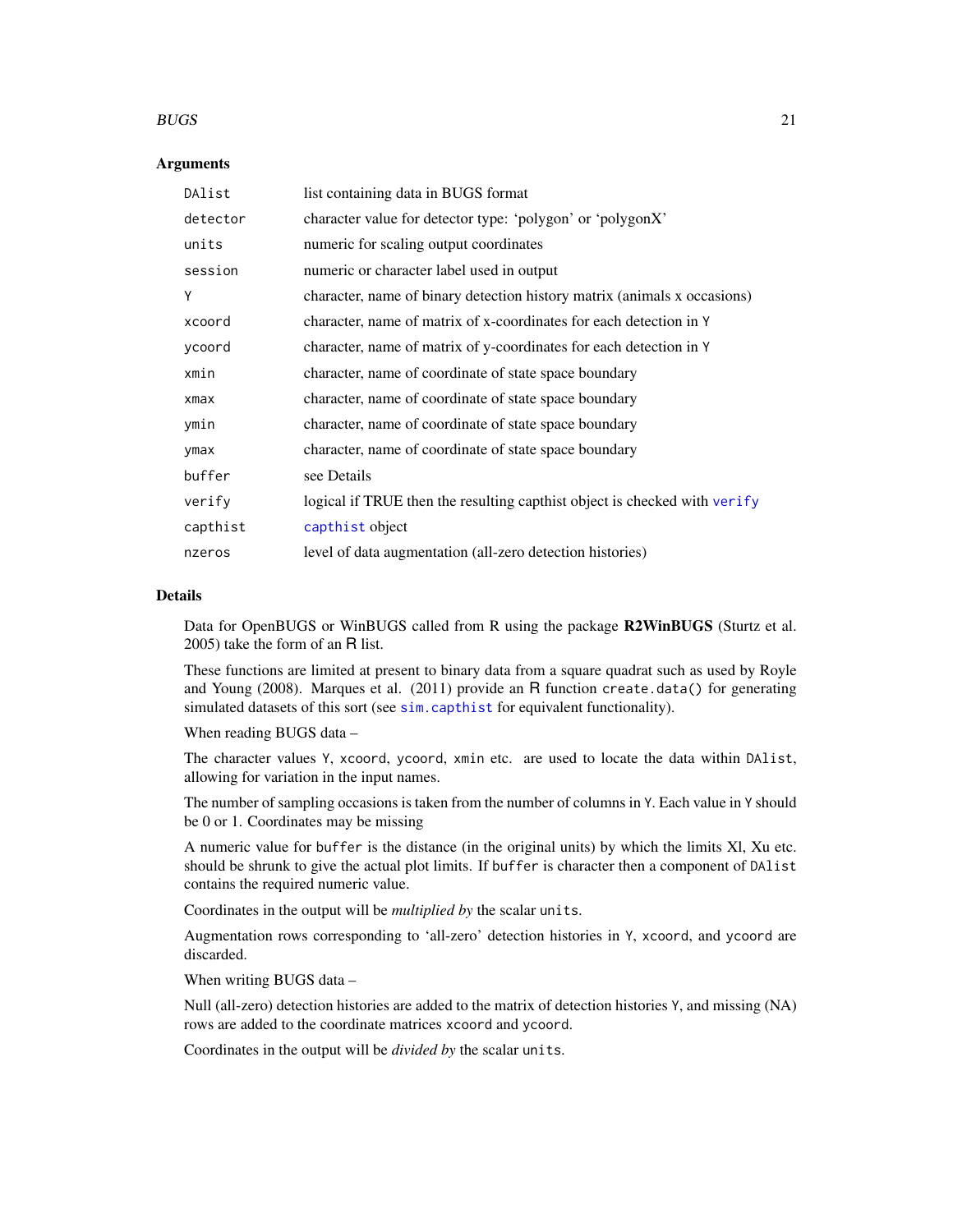# Value

For read.DA, an object of class 'capthist'.

For write.DA, a list with the components

| Хl             | left edge of state space                                         |
|----------------|------------------------------------------------------------------|
| Xu             | right edge of state space                                        |
| Y1             | bottom edge of state space                                       |
| Yu             | top edge of state space                                          |
| delta          | buffer between edge of state space and quadrat                   |
| nind           | number of animals observed                                       |
| nzeros         | number of added all-zero detection histories                     |
| $\mathbf T$    | number of sampling occasions                                     |
| Y              | binary matrix of detection histories $(dim = c(nind+nzeros, T))$ |
| U1             | matrix of x-coordinates, dimensioned as Y                        |
| U <sub>2</sub> | matrix of y-coordinates, dimensioned as Y                        |

U1 and U2 are 'NA' where animal was not detected.

# References

Marques, T. A., Thomas, L. and Royle, J. A. (2011) A hierarchical model for spatial capture– recapture data: Comment. *Ecology* 92, 526–528.

Royle, J. A. and Young, K. V. (2008) A hierarchical model for spatial capture–recapture data. *Ecology* 89, 2281–2289.

Sturtz, S., Ligges, U. and Gelman, A. (2005) R2WinBUGS: a package for running WinBUGS from R. *Journal of Statistical Software* 12, 1–16.

# See Also

[hornedlizardCH](#page-85-2), [verify](#page-284-1), [capthist](#page-22-1)

# Examples

#summary(tempcapt)

```
write.DA (hornedlizardCH, buffer = 100, units = 100)
## In this example, the input uses Xl, Xu etc.
## for the limits of the plot itself, so buffer = 0.
## Input is in hundreds of metres.
## First, obtain the list lzdata
olddir <- setwd (system.file("extdata", package="secr"))
source ("lizarddata.R")
setwd(olddir)
str(lzdata)
## Now convert to capthist
tempcapt \leq read.DA(lzdata, Y = "H", xcoord = "X",
   ycoord = "Y", buffer = 0, units = 100)
```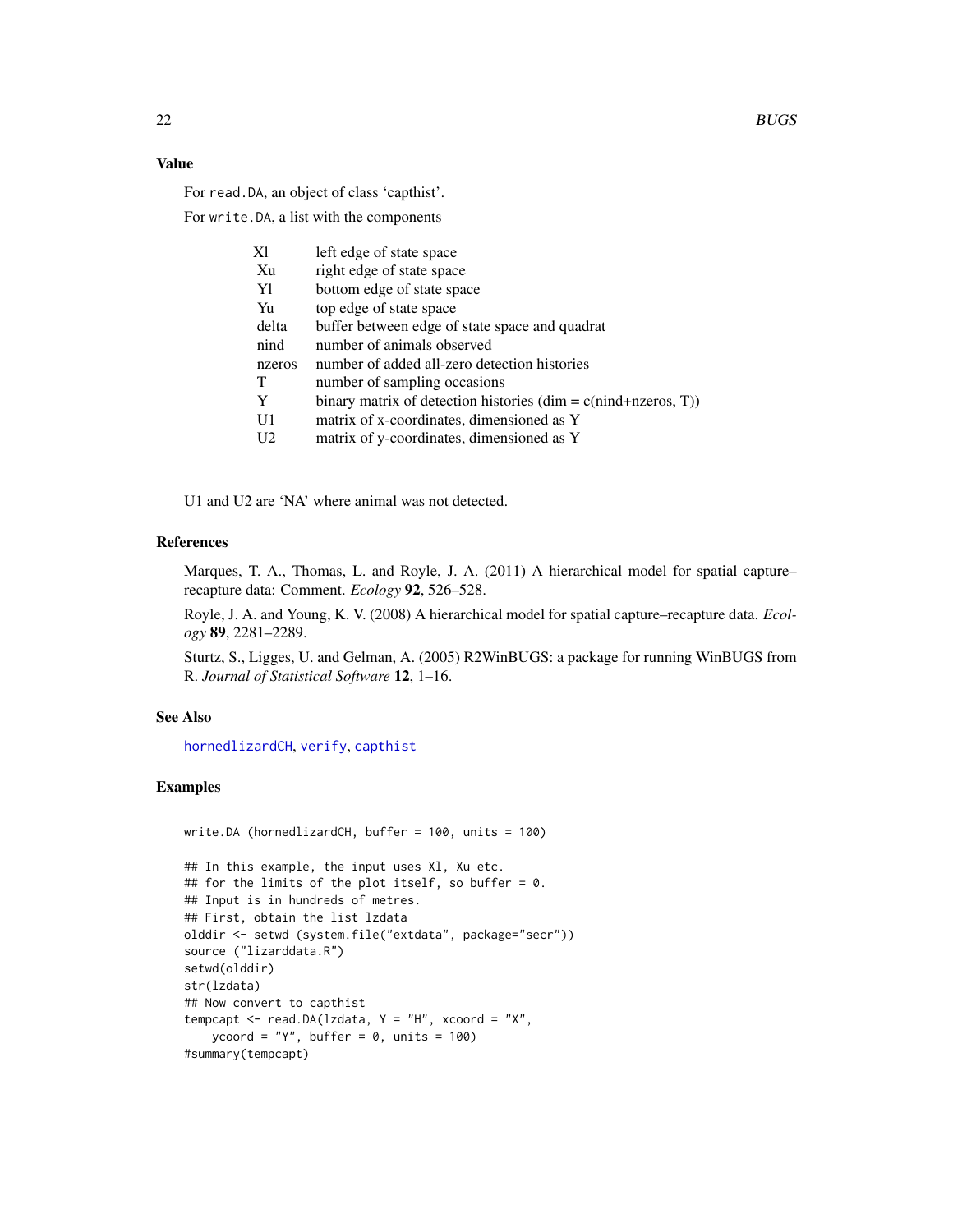#### <span id="page-22-0"></span>capthist 23

## Not run: plot(tempcapt) secr.fit(tempcapt, trace = FALSE) ## etc. ## End(Not run)

<span id="page-22-1"></span>

capthist *Spatial Capture History Object*

#### **Description**

A capthist object encapsulates all data needed by secr.fit, except for the optional habitat mask.

#### Details

An object of class capthist holds spatial capture histories, detector (trap) locations, individual covariates and other data needed for a spatially explicit capture-recapture analysis with secr.fit.

For 'single' and 'multi' detectors, capthist is a matrix with one row per animal and one column per occasion (i.e. dim(capthist) =  $c$ (nc, noccasions)); each element is either zero (no detection) or a detector number. For other detectors ('proximity', 'count', 'signal' etc.), capthist is an array of values and dim(capthist) = c(nc, noccasions, ntraps); values maybe binary  $({-1, 0, 1})$  or integer depending on the detector type.

Deaths during the experiment are represented as negative values.

Ancillary data are retained as attributes of a capthist object as follows:

- traps object of class traps (required)
- session session identifier (required)
- covariates dataframe of individual covariates (optional)
- cutval threshold of signal strength for detection ('signal' only)
- signalframe signal strength values etc., one row per detection ('signal' only)
- detectedXY dataframe of coordinates for location within polygon ('polygon'-like detectors only)
- xylist coordinates of telemetered animals
- Tu detectors x occasions matrix of sightings of unmarked animals
- Tm detectors x occasions matrix of sightings of marked but unidentified animals
- Tn detectors x occasions matrix of sightings with unknown mark status

read.capthist is adequate for most data input. Alternatively, the parts of a capthist object can be assembled with the function make.capthist. Use sim.capthist for Monte Carlo simulation (simple models only). Methods are provided to display and manipulate capthist objects (print, summary, plot, rbind, subset, reduce) and to extract and replace attributes (covariates, traps, xy).

A multi-session capthist object is a list in which each component is a capthist for a single session. The list maybe derived directly from multi-session input in Density format, or by combining existing capthist objects with [MS.capthist](#page-169-1).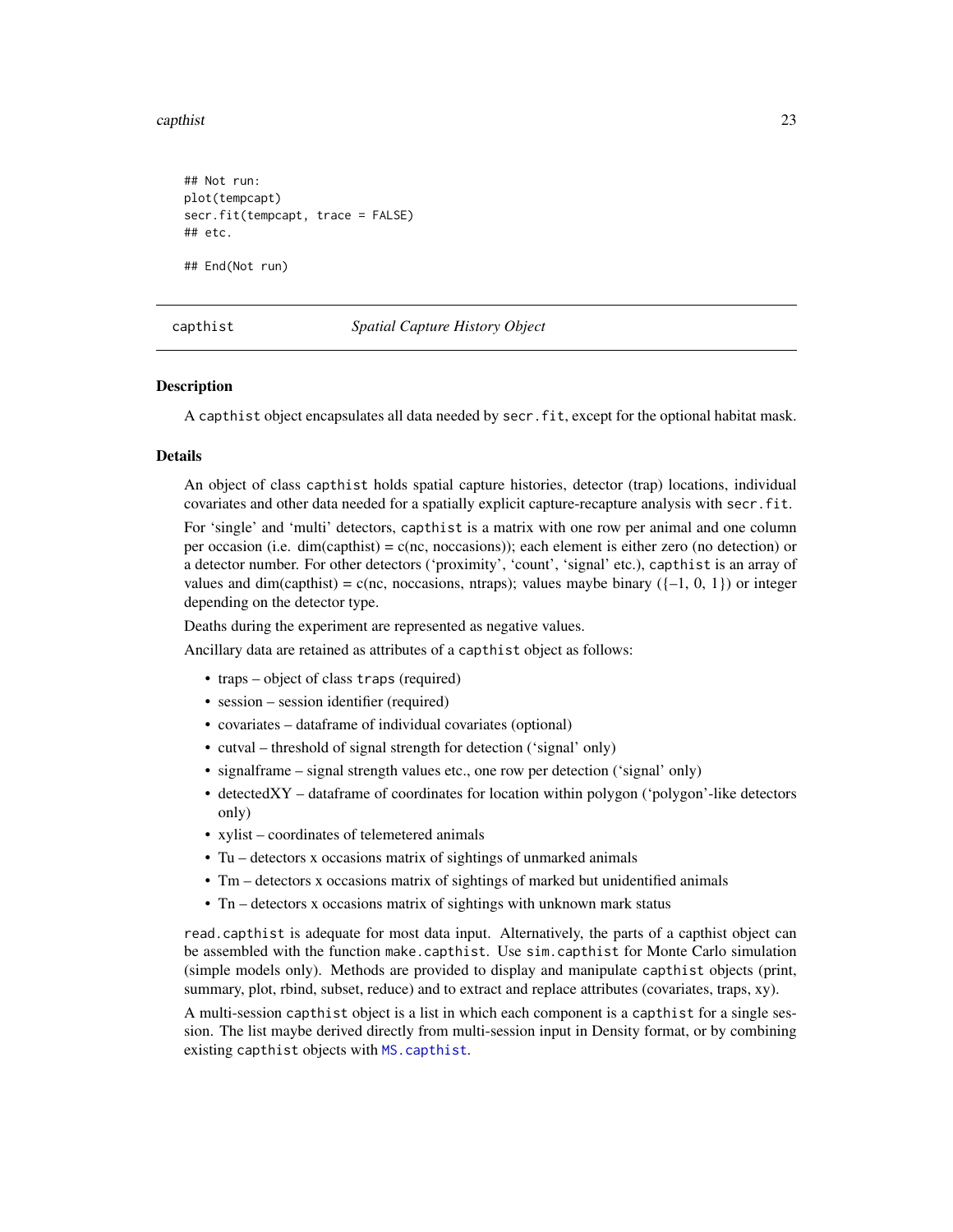#### <span id="page-23-0"></span>References

Borchers, D. L. and Efford, M. G. (2008) Spatially explicit maximum likelihood methods for capture–recapture studies. *Biometrics* 64, 377–385.

Efford, M. G., Borchers D. L. and Byrom, A. E. (2009) Density estimation by spatially explicit capture-recapture: likelihood-based methods. In: D. L. Thomson, E. G. Cooch and M. J. Conroy (eds) *Modeling Demographic Processes in Marked Populations*. Springer, New York. Pp. 255–269.

# See Also

[traps](#page-267-1), [secr.fit](#page-199-1), [read.capthist](#page-174-1), [make.capthist](#page-101-1), [sim.capthist](#page-218-2), [subset.capthist](#page-246-1), [rbind.capthist](#page-169-2), [MS.capthist](#page-169-1), [reduce.capthist](#page-183-1), [mask](#page-113-1)

capthist.parts *Dissect Spatial Capture History Object*

#### <span id="page-23-1"></span>Description

Extract parts of an object of class 'capthist'.

# Usage

```
animalID(object, names = TRUE)
occasion(object)
trap(object, names = TRUE)
alive(object)
alongtransect(object, tol = 0.01)
xy(object)
xy(object) <- value
telemetryxy(object, includeNULL = FALSE)
telemetryxy(object) <- value
telemetered(object)
```
#### Arguments

| object      | a 'capthist' object                                                     |
|-------------|-------------------------------------------------------------------------|
| names       | if FALSE the values returned are numeric indices rather than names      |
| tol         | tolerance for snapping to transect line (m)                             |
| value       | replacement value (see Details)                                         |
| includeNULL | logical; if TRUE a NULL component is included for untelemetered animals |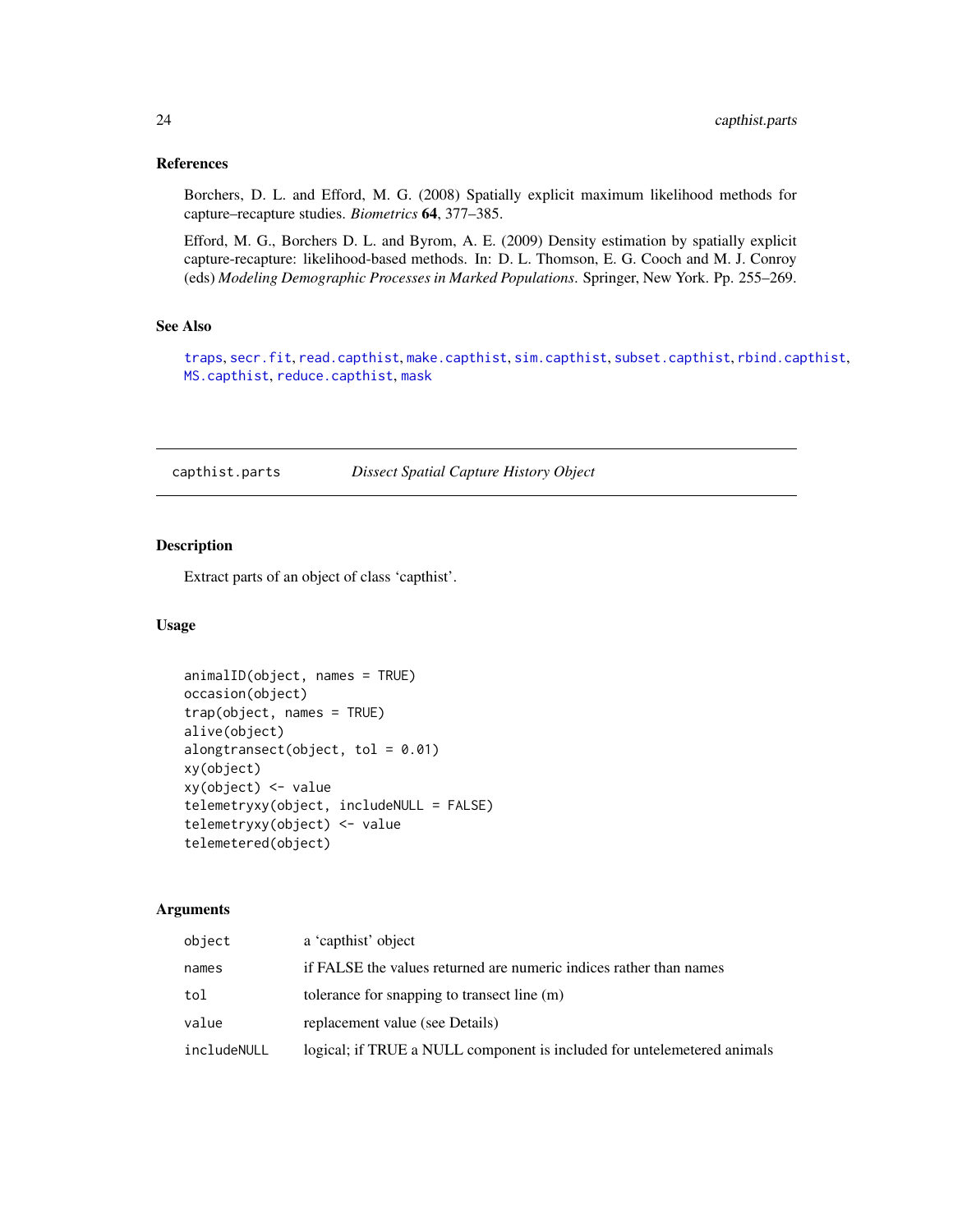#### <span id="page-24-0"></span>circular 25

# Details

These functions extract data on detections, ignoring occasions when an animal was not detected. Detections are ordered by occasion, animalID and trap.

trap returns polygon or transect numbers if traps(object) has detector type 'polygon' or 'transect'.

alongtransect returns the distance of each detection from the start of the transect with which it is associated.

Replacement values must precisely match object in number of detections and in their order. xy< expects a dataframe of x and y coordinates for points of detection within a 'polygon' or 'transect' detector. telemetryxy<- expects a list of dataframes, one per telemetered animal.

#### Value

For animalID and trap a vector of numeric or character values, one per detection.

For alive a vector of logical values, one per detection.

For occasion, a vector of numeric values, one per detection.

For xy, a dataframe with one row per detection and columns 'x' and 'y'.

If object has multiple sessions, the result is a list with one component per session.

# See Also

[capthist](#page-22-1), [polyID](#page-269-1), [signalmatrix](#page-217-1)

#### Examples

```
## `captdata' is a demonstration dataset
animalID(captdata)
temp \leq sim.capthist(popn = list(D = 1), make.grid(detector
   = "count"))
cbind(ID = as.numeric(animalID(temp)), occ = occasion(temp),trap = trap(temp))
```
circular *Circular Probability*

#### **Description**

Functions to answer the question "what radius is expected to include proportion p of points from a circular bivariate distribution corresponding to a given detection function", and the reverse. These functions may be used to relate the scale parameter(s) of a detection function (e.g.,  $\sigma$ ) to homerange area (specifically, the area within an activity contour for the corresponding simple home-range model) (see Note).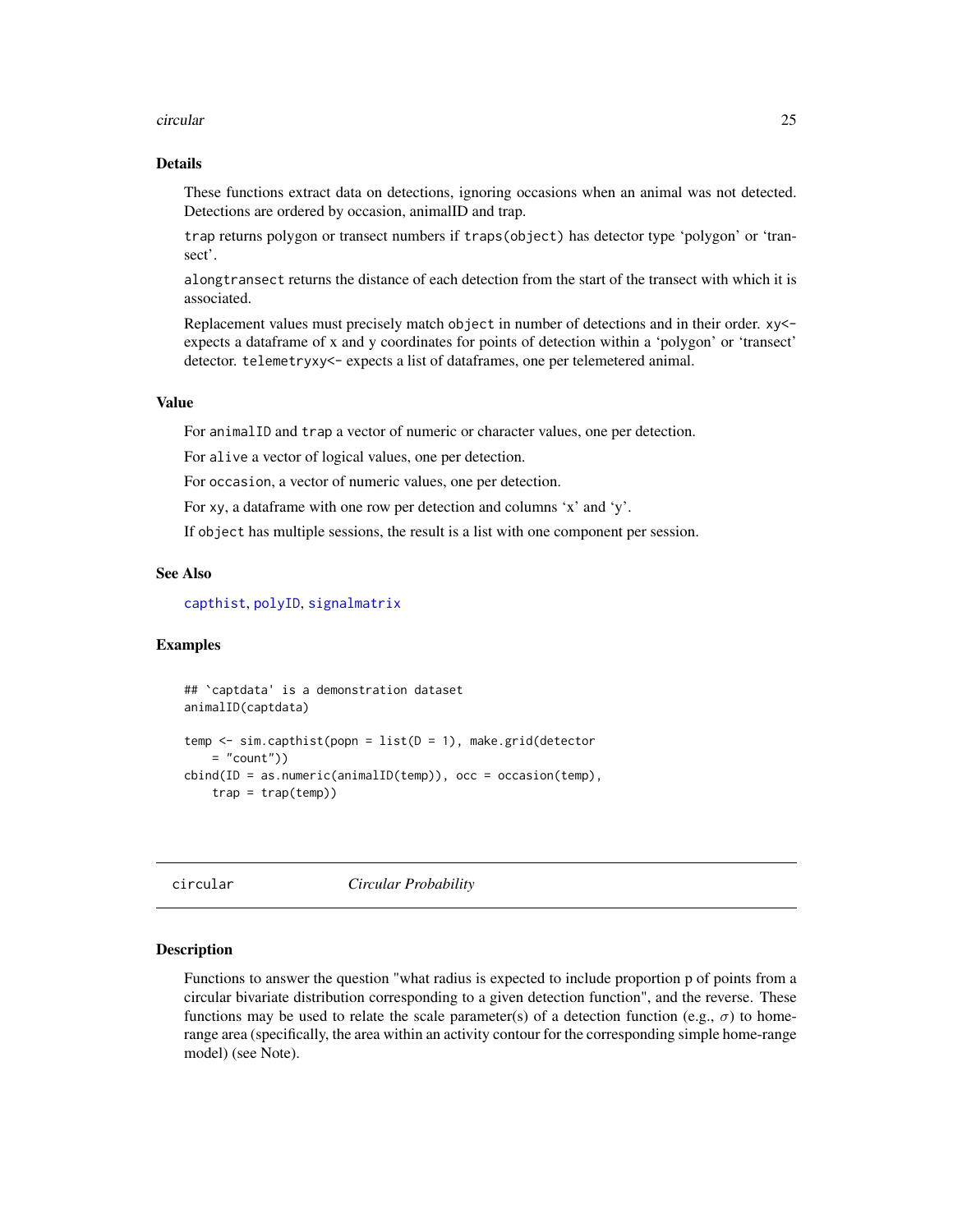WARNING: the default behaviour of these functions changed in version 2.6.0. Integration is now performed on the cumulative hazard (exposure) scale for all functions unless hazard = FALSE. Results will differ.

# Usage

```
circular.r (p = 0.95, detectfn = 0, sigma = 1, detectpar = NULL, hazard
= TRUE, upper = Inf, ...)
```

```
circular.p (r = 1, detectfn = 0, sigma = 1, detectpar = NULL, hazard
= TRUE, upper = Inf, ...)
```
#### Arguments

| р         | vector of probability levels for which radius is required                                                                                            |
|-----------|------------------------------------------------------------------------------------------------------------------------------------------------------|
| r         | vector of radii for which probability level is required                                                                                              |
| detectfn  | integer code or character string for shape of detection function $0 = \text{halfnormal}$ ,<br>$2$ = exponential etc. – see detect fn for other codes |
| sigma     | spatial scale parameter of detection function                                                                                                        |
| detectpar | named list of detection function parameters                                                                                                          |
| hazard    | logical; if TRUE the transformation $-log(1-g(d))$ is applied before integration                                                                     |
| upper     | numeric upper limit of integration                                                                                                                   |
| $\ddots$  | other arguments passed to integrate                                                                                                                  |

# Details

circular.r is the quantile function of the specified circular bivariate distribution (analogous to qnorm, for example). The quantity calculated by circular.r is sometimes called 'circular error probable' (see Note).

For detection functions with two parameters (intercept and scale) it is enough to provide sigma. Otherwise, detectpar should be a named list including parameter values for the requested detection function (g0 may be omitted, and order does not matter).

Detection functions in secr are expressed in terms of the decline in probability of detection with distance  $g(d)$ , and both circular.r and circular.p integrate this function by default. Rather than integrating  $g(d)$  itself, it may be more appropriate to integrate  $g(d)$  transformed to a hazard i.e.  $1 - log(-g(d))$ . This is selected with hazard = TRUE.

Integration may also fail with the message "roundoff error is detected in the extrapolation table". Setting upper to a large number less than infinity sometimes corrects this.

# Value

Vector of values for the required radii or probabilities.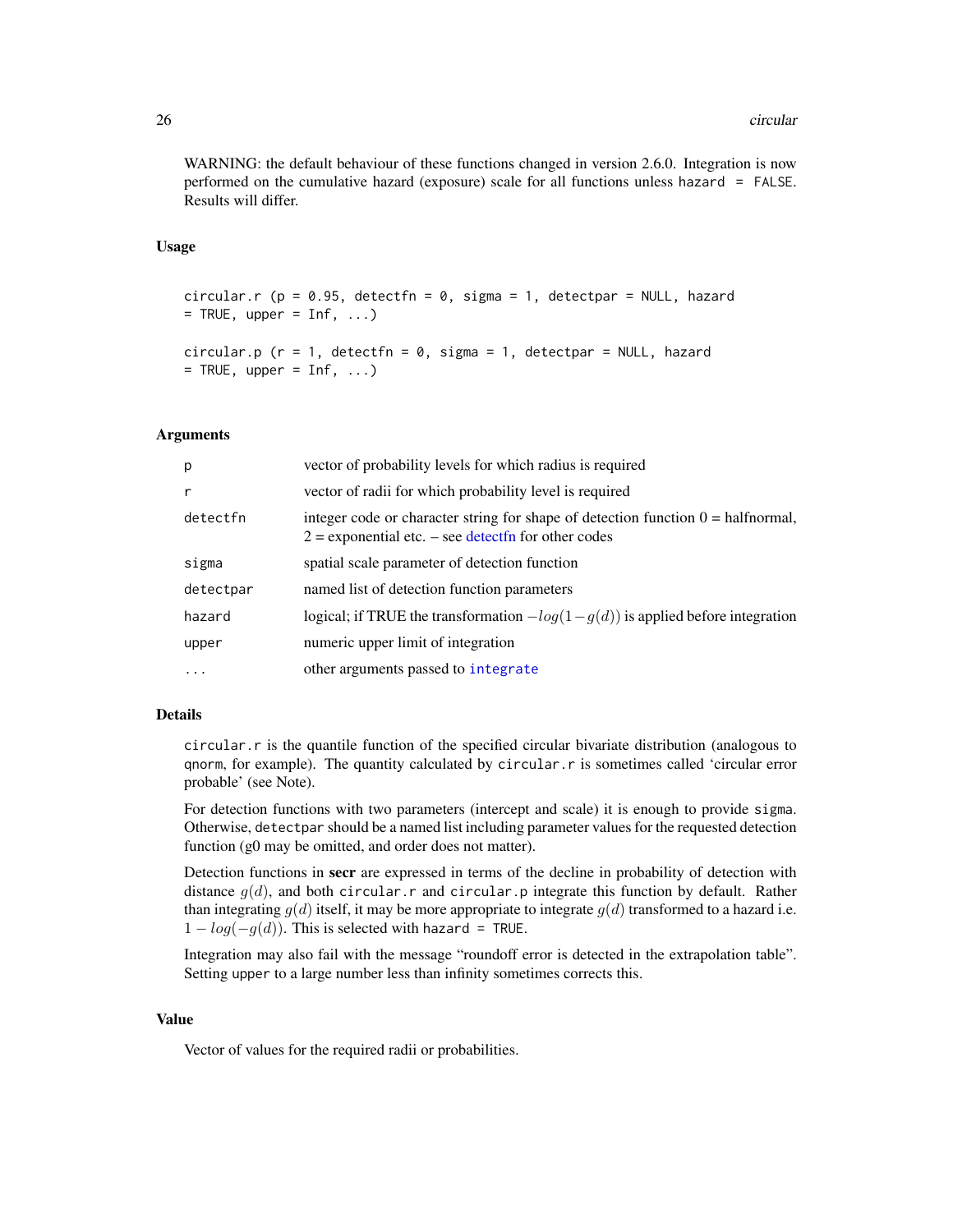#### circular 27

#### **Note**

The term 'circular error probable' has a military origin. It is commonly used for GPS accuracy with the default probability level set to 0.5 (i.e. half of locations are further than CEP from the true location). A circular bivariate normal distriubution is commonly assumed for the circular error probable; this is equivalent to setting detectfn = "halfnormal".

Closed-form expressions are used for the normal and uniform cases; in the circular bivariate normal case, the relationship is  $r = \sigma \sqrt{-2\ln(1-p)}$ . Otherwise, the probability is computed numerically by integrating the radial distribution. Numerical integration is not foolproof, so check suspicious or extreme values.

When circular.  $r$  is used with the default sigma  $= 1$ , the result may be interpreted as the factor by which sigma needs to be inflated to include the desired proportion of activity (e.g., 2.45 sigma for 95% of points from a circular bivariate normal distribution fitted on the hazard scale (detectfn  $=$ 14) OR 2.24 sigma on the probability scale (detect fn = 0)).

#### References

Calhoun, J. B. and Casby, J. U. (1958) Calculation of home range and density of small mammals. Public Health Monograph No. 55. United States Government Printing Office.

Johnson, R. A. and Wichern, D. W. (1982) Applied multivariate statistical analysis. Prentice-Hall, Englewood Cliffs, New Jersey, USA.

#### See Also

[detectfn](#page-51-1), [detectfnplot](#page-146-1)

# Examples

```
## Calhoun and Casby (1958) p 3.
## give p = 0.3940, 0.8645, 0.9888
circular.p(1:3, hazard = FALSE)## halfnormal, hazard-rate and exponential
circular.r ()
circular.r (detectfn = "HR", detectpar = list(sigma = 1, z = 4))
circular.r (detectfn = "EX")
circular.r (detectfn = "HHN")
circular.r (detectfn = "HHR", detectpar = list(sigma = 1, z = 4))
circular.r (detectfn = "HEX")
plot(seq(0, 5, 0.01), circular.p(r = seq(0, 5, 0.01)),
    type = "l", xlab = "Radius (multiples of sigma)", ylab = "Probability")
lines(seq(0, 5, 0.01), circular.p(r = seq(0, 5, 0.01), detectfn = 2),type = "1", col = "red")lines(seq(0, 5, 0.01), circular.p(r = seq(0, 5, 0.01), detectfn = 1,detectpar = list(sigma = 1, z = 4)), type = "l", col = "blue")
abline (h = 0.95, lty = 2)
legend (2.8, 0.3, legend = c("halfnormal", "hazard-rate, z = 4", "exponential"),
   col = c("black", "blue", "red"), lty = rep(1,3))
```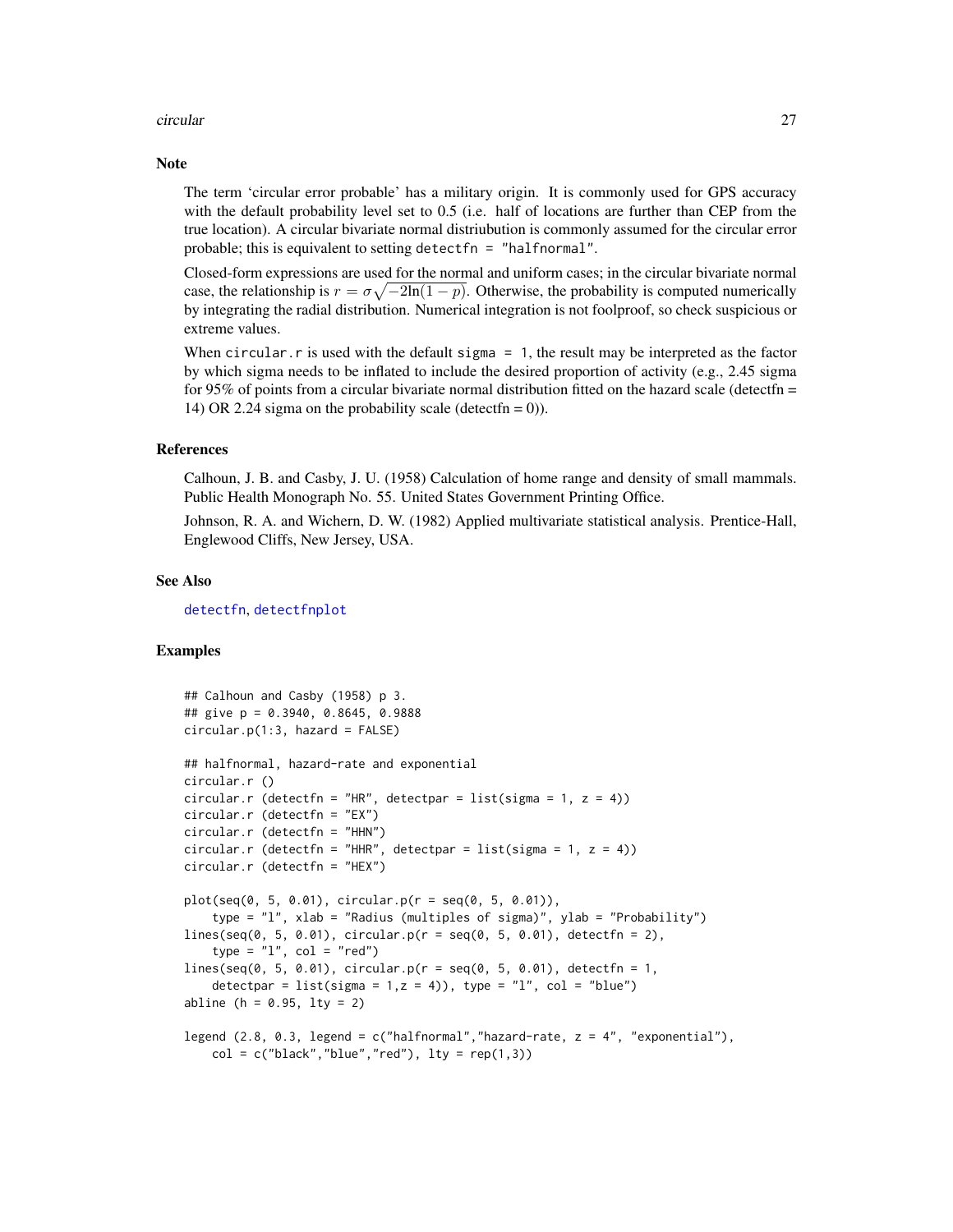## in this example, a more interesting comparison would use ## sigma = 0.58 for the exponential curve.

clone *Replicate Rows*

#### **Description**

Clone rows of an object a constant or random number of times

#### Usage

```
## Default S3 method:
clone(object, type, ...)
  ## S3 method for class 'popn'
clone(object, type, ...)
  ## S3 method for class 'capthist'
clone(object, type, ...)
```
#### Arguments

| object                  | any object                                  |  |
|-------------------------|---------------------------------------------|--|
| type                    | character 'constant', 'poisson' or 'nbinom' |  |
| $\cdot$ $\cdot$ $\cdot$ | other arguments for distribution function   |  |

#### Details

The . . . argument specifies the number of times each row should be repeated. For random distributions (Poisson or negative binomial) . . . provides the required parameter values: lambda for Poisson, size, prob or size, mu for negative binomial.

One application is to derive a population of cues from a popn object, where each animal in the original popn generates a number of cues from the same point.

Cloning a capthist object replicates whole detection histories. Individual covariates and detectionspecific attributes (e.g., signal strength or xy location in polygon) are also replicated. Cloned data from single-catch traps will cause verify() to fail, but a model may still be fitted in secr.fit by overriding the check with verify = FALSE.

#### Value

Object of same class as object but with varying number of rows. For clone.popn and capthist an attribute 'freq' is set, a vector of length equal to the original number of rows giving the number of repeats (including zeros).

If popn or capthist is a multi-session object the returned value will be a multi-session object of the same length.

<span id="page-27-0"></span>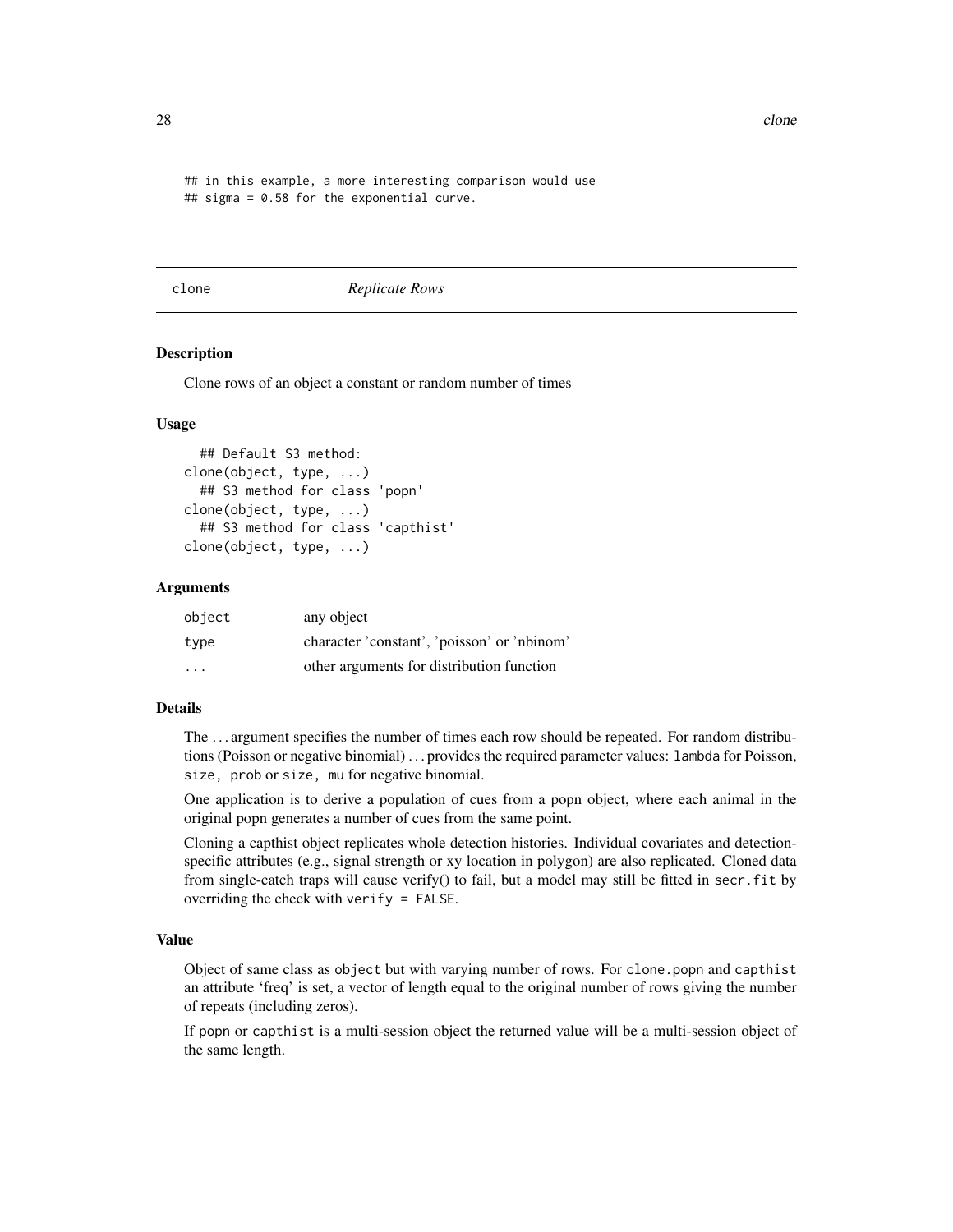#### <span id="page-28-0"></span>closedN 29

# See Also

[sim.popn](#page-222-1)

#### Examples

```
## population of animals at 1 / hectare generates random
## Poisson number of cues, lambda = 5
mics4 \leq make.grid( nx = 2, ny = 2, spacing = 44, detector = "signal")
pop \le sim.popn (D = 1, core = mics4, buffer = 300, nsessions = 66)
pop <- clone (pop, "poisson", 5)
attr(pop[[1]],"freq")
```

```
clone(captdata, "poisson", 3)
```
closedN *Closed population estimates*

#### Description

Estimate N, the size of a closed population, by several conventional non-spatial capture–recapture methods.

# Usage

```
closedN(object, estimator = NULL, level = 0.95, maxN = 1e+07,dmax = 10)
```
#### Arguments

| object    | capthist object                                                     |
|-----------|---------------------------------------------------------------------|
| estimator | character; name of estimator (see Details)                          |
| level     | confidence level $(1 - alpha)$                                      |
| maxN      | upper bound for population size                                     |
| dmax      | numeric, the maximum AIC difference for inclusion in confidence set |
|           |                                                                     |

#### Details

Data are provided as spatial capture histories, but the spatial information (trapping locations) is ignored.

AIC-based model selection is available for the maximum-likelihood estimators null, zippin, darroch, h2, and betabinomial.

Model weights are calculated as

$$
w_i = \frac{\exp(-\Delta_i/2)}{\sum \exp(-\Delta_i/2)}
$$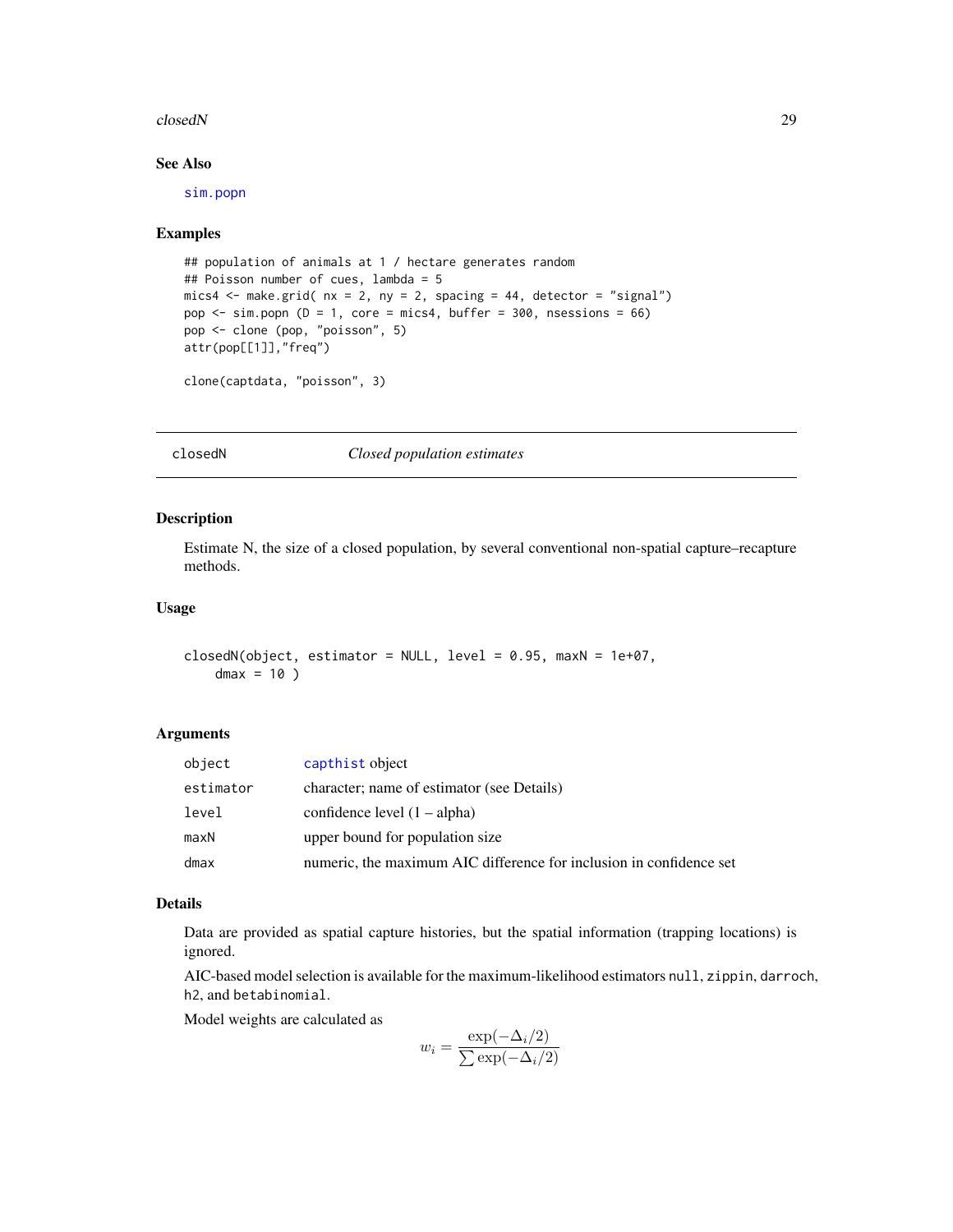Models for which dAICc > dmax are given a weight of zero and are excluded from the summation, as are non-likelihood models.

Computation of null, zippin and darroch estimates differs slightly from Otis et al. (1978) in that the likelihood is maximized over real values of N between Mt1 and maxN, whereas Otis et al. considered only integer values.

Asymmetric confidence intervals are obtained in the same way for all estimators, using a log transformation of  $\hat{N} - Mt1$  following Burnham et al. (1987), Chao (1987) and Rexstad and Burnham (1991).

The available estimators are

| Name           | Model          | Description                      | Reference                |
|----------------|----------------|----------------------------------|--------------------------|
| null           | M <sub>0</sub> | null                             | Otis et al. 1978 p.105   |
| zippin         | Mb             | removal                          | Otis et al. 1978 p.108   |
| darroch        | Mt             | Darroch                          | Otis et al. 1978 p.106-7 |
| h <sub>2</sub> | Mh             | 2-part finite mixture            | Pledger 2000             |
| betabinomial   | Mh             | Beta-binomial continuous mixture | Dorazio and Royle 2003   |
| jackknife      | Mh             | jackknife                        | Burnham and Overton 1978 |
| chao           | Mh             | Chao's Mh estimator              | Chao 1987                |
| chaomod        | Mh             | Chao's modified Mh estimator     | Chao 1987                |
| chao.th1       | Mth            | sample coverage estimator 1      | Lee and Chao 1994        |
| chao.th2       | Mth            | sample coverage estimator 2      | Lee and Chao 1994        |

#### Value

A dataframe with one row per estimator and columns

| model   | model in the sense of Otis et al. 1978                               |
|---------|----------------------------------------------------------------------|
| npar    | number of parameters estimated                                       |
| loglik  | maximized log likelihood                                             |
| AIC     | Akaike's information criterion                                       |
| AICc    | AIC with small-sample adjustment of Hurvich $&$ Tsai (1989)          |
| dAICc   | difference between AICc of this model and the one with smallest AICc |
| Mt1     | number of distinct individuals caught                                |
| Nhat    | estimate of population size                                          |
| seNhat  | estimated standard error of Nhat                                     |
| lclNhat | lower 100 x level $%$ confidence limit                               |
| uclNhat | upper $100x$ level % confidence limit                                |

# Warning

If your data are from spatial sampling (e.g. grid trapping) it is recommended that you do *not* use these methods to estimate population size (see Efford and Fewster 2013). Instead, fit a spatial model and estimate population size with [region.N](#page-186-1).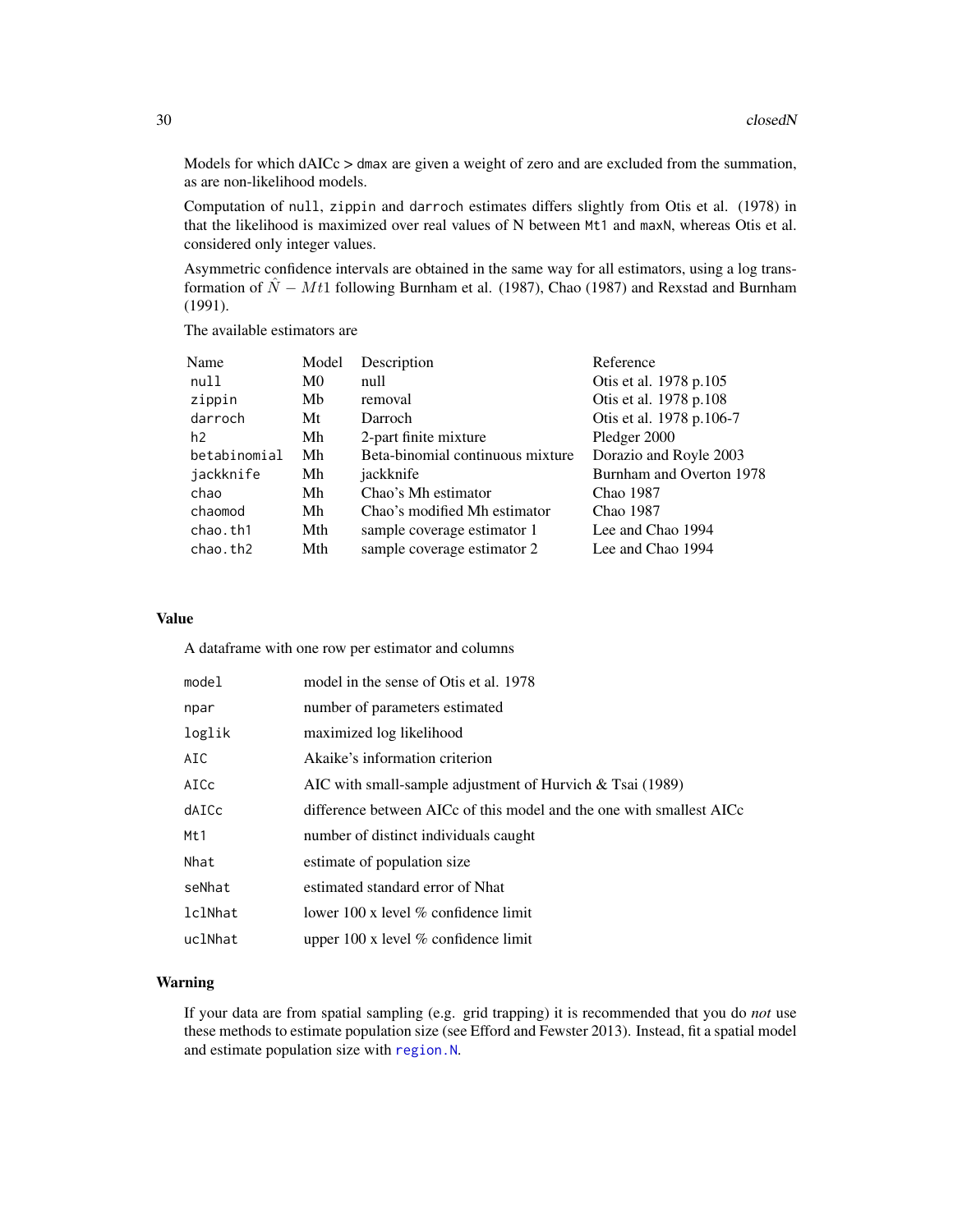#### closedN 31

# Note

Prof. Anne Chao generously allowed me to adapt her code for the variance of the 'chao.th1' and 'chao.th2' estimators.

Chao's estimators have been subject to various improvements not included here; please see Chao and Shen (2010) for details.

### References

Burnham, K. P. and Overton, W. S. (1978) Estimating the size of a closed population when capture probabilities vary among animals. *Biometrika* 65, 625–633.

Chao, A. (1987) Estimating the population size for capture–recapture data with unequal catchability. *Biometrics* 43, 783–791.

Chao, A. and Shen, T.-J. (2010) Program SPADE (Species Prediction And Diversity Estimation). Program and User's Guide available online at <http://chao.stat.nthu.edu.tw>.

Dorazio, R. M. and Royle, J. A. (2003) Mixture models for estimating the size of a closed population when capture rates vary among individuals. *Biometrics* 59, 351–364.

Efford, M. G. and Fewster, R. M. (2013) Estimating population size by spatially explicit capture– recapture. *Oikos* 122, 918–928.

Hurvich, C. M. and Tsai, C. L. (1989) Regression and time series model selection in small samples. *Biometrika* 76, 297–307.

Lee, S.-M. and Chao, A. (1994) Estimating population size via sample coverage for closed capturerecapture models. *Biometrics* 50, 88–97.

Otis, D. L., Burnham, K. P., White, G. C. and Anderson, D. R. (1978) Statistical inference from capture data on closed animal populations. *Wildlife Monographs* 62, 1–135.

Pledger, S. (2000) Unified maximum likelihood estimates for closed capture-recapture models using mixtures. *Biometrics* 56, 434–442.

Rexstad, E. and Burnham, K. (1991) User's guide for interactive program CAPTURE. Colorado Cooperative Fish and Wildlife Research Unit, Fort Collins, Colorado, USA.

#### See Also

[capthist](#page-22-1), [closure.test](#page-31-1), [region.N](#page-186-1)

# Examples

closedN(deermouse.ESG)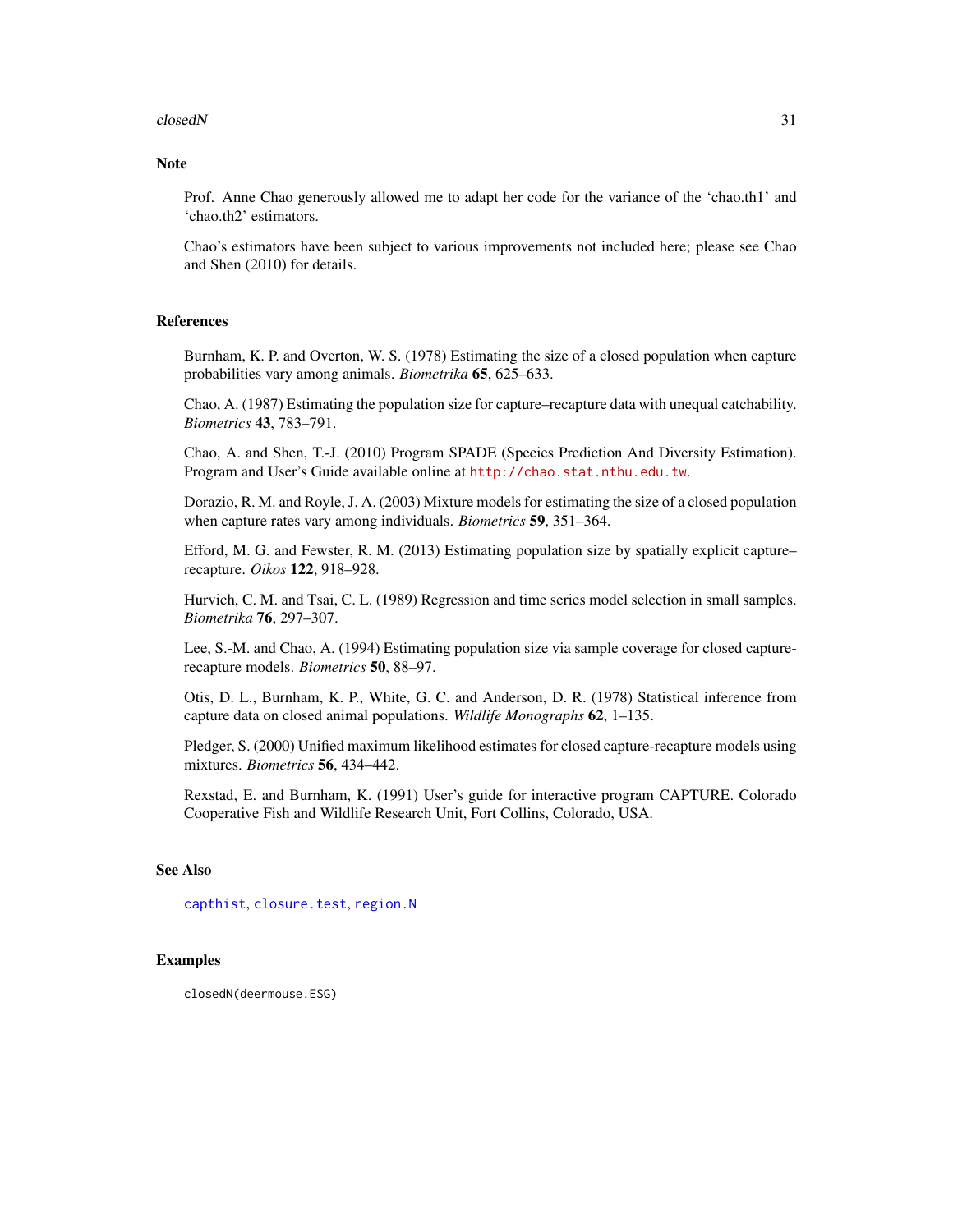<span id="page-31-1"></span><span id="page-31-0"></span>closure.test *Closure tests*

# Description

Perform tests to determine whether a population sampled by capture-recapture is closed to gains and losses over the period of sampling.

#### Usage

closure.test(object,  $SB = FALSE$ , min.expected = 2)

# Arguments

| object       | capthist object                                                                                                 |
|--------------|-----------------------------------------------------------------------------------------------------------------|
| SB           | logical, if TRUE then test of Stanley and Burnham 1999 is calculated in addition<br>to that of Otis et al. 1978 |
| min.expected | integer for the minimum expected count in any cell of a component $2x2$ table                                   |

# Details

The test of Stanley and Burnham in part uses a sum over  $2x2$  contingency tables; any table with a cell whose expected count is less than min.expected is dropped from the sum. The default value of 2 is that used by CloseTest (Stanley and Richards 2005, T. Stanley pers. comm.; see also Stanley and Burnham 1999 p. 203).

# Value

In the case of a single-session capthist object, either a vector with the statistic (z-value) and p-value for the test of Otis et al. (1978 p. 120) or a list whose components are data frames with the statistics and p-values for various tests and test components as follows –

| Otis          | Test of Otis et al. 1978                 |
|---------------|------------------------------------------|
| Xс            | Overall test of Stanley and Burnham 1999 |
| NRvsJS        | Stanley and Burnham 1999                 |
| <b>NMvsJS</b> | Stanley and Burnham 1999                 |
| MtvsNR        | Stanley and Burnham 1999                 |
| MtvsNM        | Stanley and Burnham 1999                 |
| compNRvsJS    | Occasion-specific components of NRvsJS   |
| compNMvsJS    | Occasion-specific components of NMvsJS   |

Check the original papers for an explanation of the components of the Stanley and Burnham test.

In the case of a multi-session object, a list with one component (as above) for each session.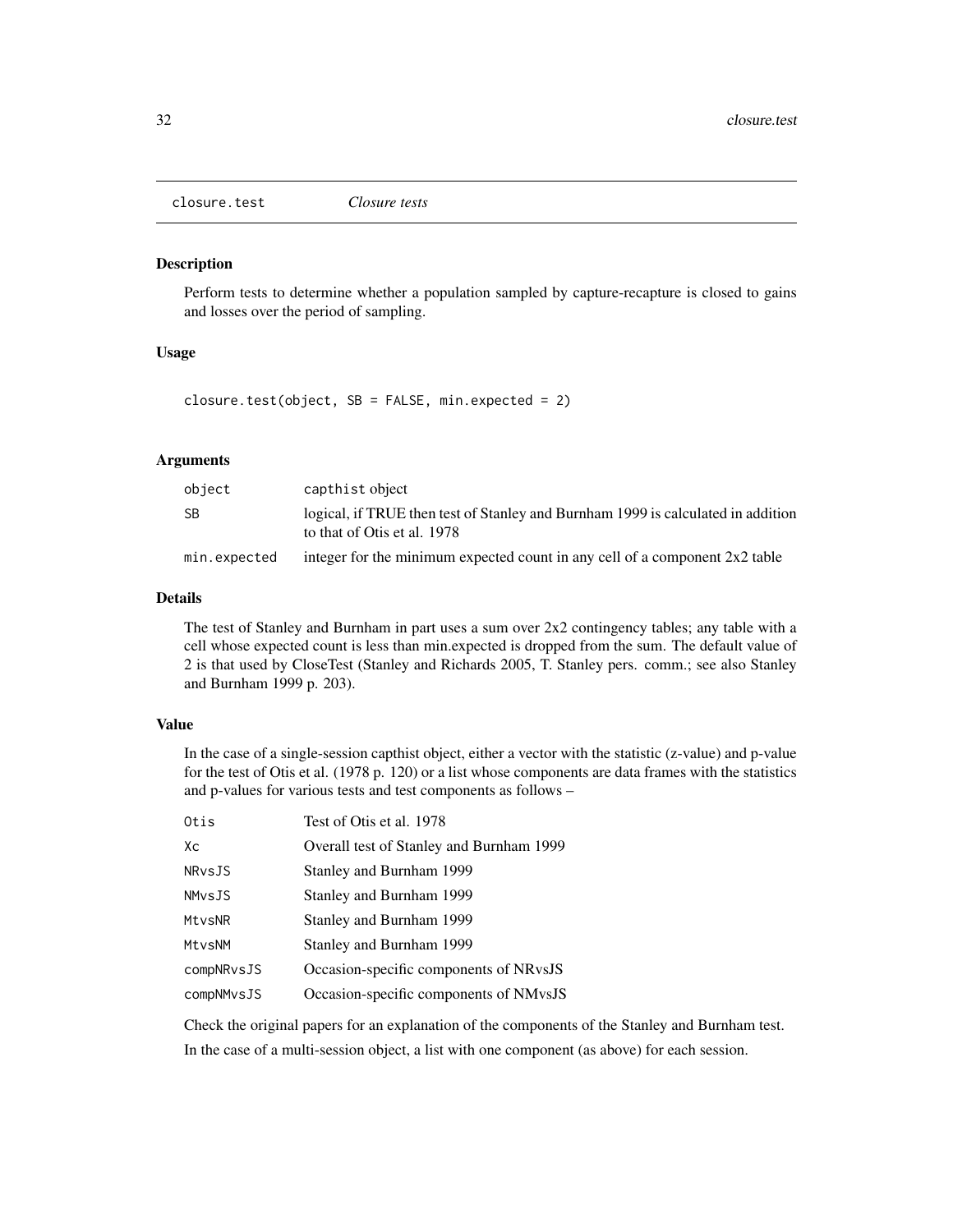#### <span id="page-32-0"></span>cluster 33

# Note

No omnibus test exists for closure: the existing tests may indicate nonclosure even when a population is closed if other effects such as trap response are present (see White et al. 1982 pp 96–97). The test of Stanley and Burnham is sensitive to individual heterogeneity which is inevitable in most spatial sampling, and it should not in general be used for this sort of data.

# References

Otis, D. L., Burnham, K. P., White, G. C. and Anderson, D. R. (1978) Statistical inference from capture data on closed animal populations. *Wildlife Monographs* 62, 1–135.

Stanley, T. R. and Burnham, K. P. (1999) A closure test for time-specific capture–recapture data. *Environmental and Ecological Statistics* 6, 197–209.

Stanley, T. R. and Richards, J. D. (2005) A program for testing capture–recapture data for closure. *Wildlife Society Bulletin* 33, 782–785.

White, G. C., Anderson, D. R., Burnham, K. P. and Otis, D. L. (1982) *Capture-recapture and removal methods for sampling closed populations*. Los Alamos National Laboratory, Los Alamos, New Mexico.

#### See Also

[capthist](#page-22-1)

#### Examples

closure.test(captdata)

cluster *Detector Clustering*

#### Description

Clusters are uniform groups of detectors. Use these functions to extract or replace cluster information of a traps object, or extract cluster information for each detection in a capthist object.

#### Usage

```
clusterID(object)
clusterID(object) <- value
clustertrap(object)
clustertrap(object) <- value
```
### **Arguments**

| object | traps or capthist object                                  |
|--------|-----------------------------------------------------------|
| value  | factor (clusterID) or integer-valued vector (clustertrap) |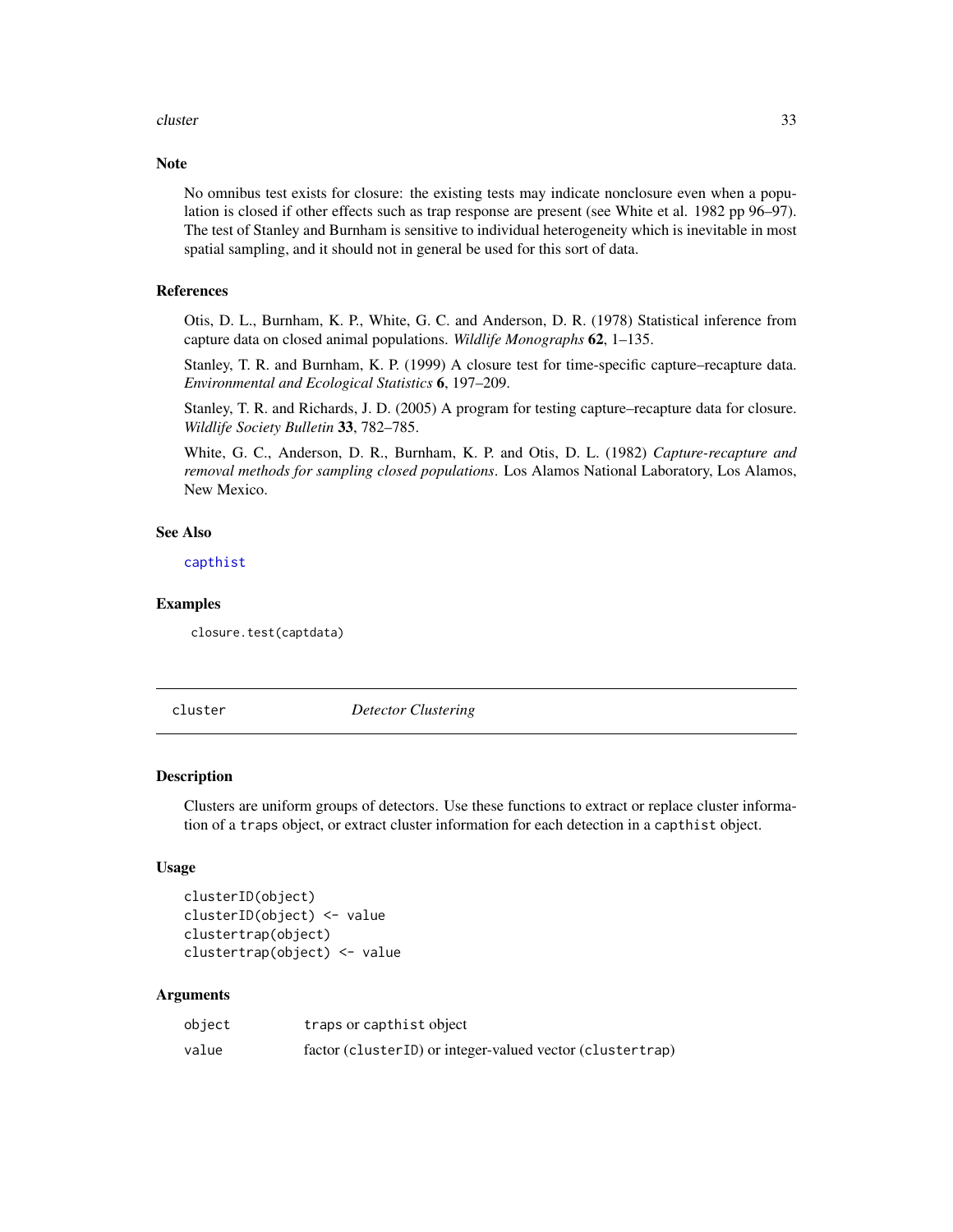# Details

Easy access to attributes used to define compound designs, those in which a detector array comprises several similar subunits ('clusters'). 'clusterID' identifies the detectors belonging to each cluster, and 'clustertrap' is a numeric index used to relate matching detectors in different clusters.

For replacement ('traps' only), the number of rows of value must match exactly the number of detectors in object.

'clusterID' and 'clustertrap' are assigned automatically by [trap.builder](#page-263-1).

# Value

Factor (clusterID) or integer-valued vector (clustertrap).

clusterID(object) may be NULL.

# See Also

[traps](#page-267-1), [trap.builder](#page-263-1), [mash](#page-263-2), [derivedCluster](#page-61-1), [cluster.counts](#page-263-2), [cluster.centres](#page-263-2)

#### Examples

```
## 81 4-detector clusters
mini \leq make.grid(nx = 2, ny = 2)
tempgrid <- trap.builder (cluster = mini , method = "all",
    frame = expand.grid(x = seq(100, 900, 100), y = \text{seq}(100,900, 100)))
clusterID(tempgrid)
clustertrap(tempgrid)
tempCH <- sim.capthist(tempgrid)
table(clusterID(tempCH)) ## detections per cluster
```

```
cluster.counts(tempCH) ## distinct individuals
```
coef.secr *Coefficients of secr Object*

# Description

Extract coefficients (estimated beta parameters) from a spatially explicit capture–recapture model.

#### Usage

```
## S3 method for class 'secr'
coef(object, alpha = 0.05, ...)
```
<span id="page-33-0"></span>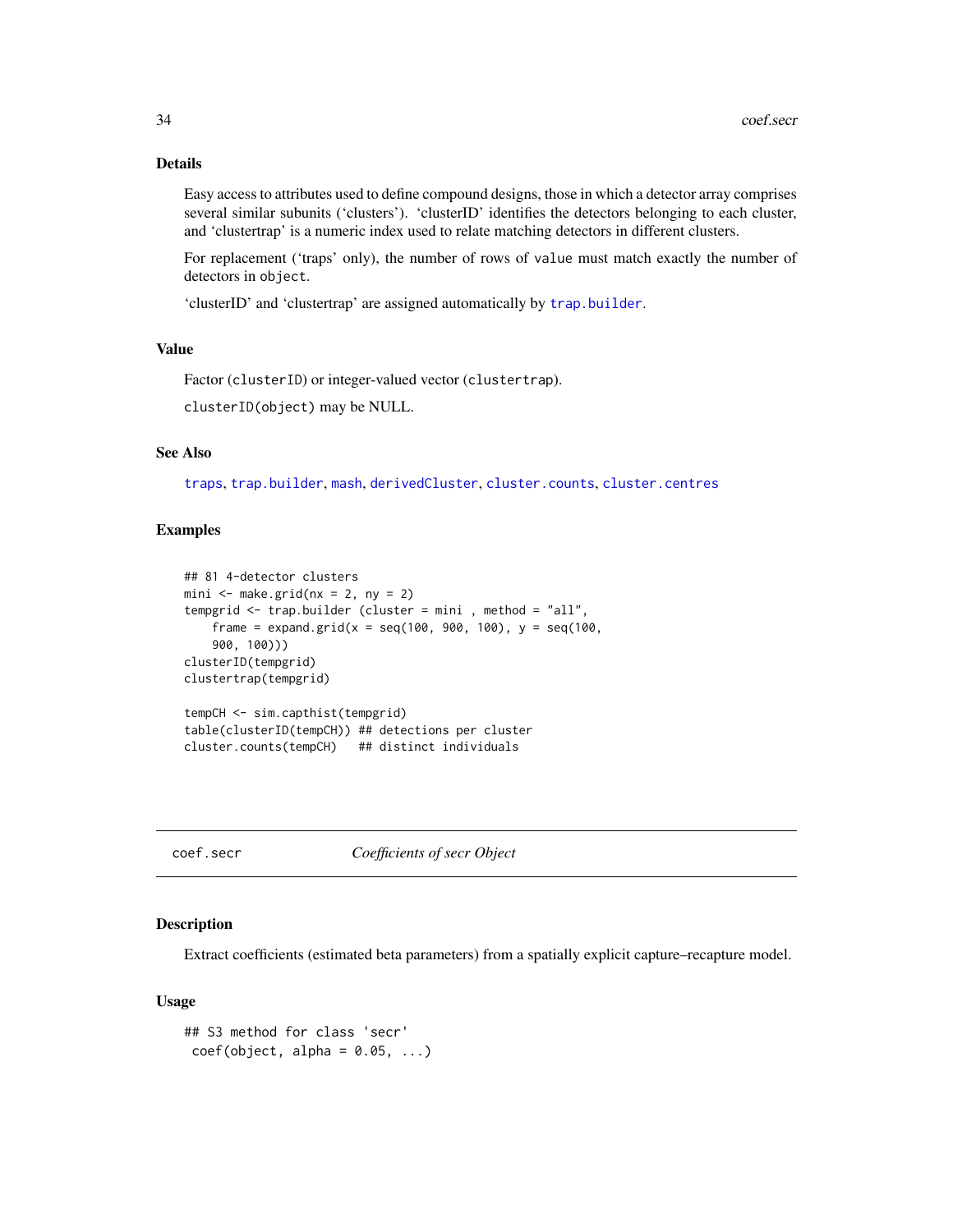#### <span id="page-34-0"></span>confint.secr 35

# Arguments

| object                  | secr object output from secr. fit    |
|-------------------------|--------------------------------------|
| alpha                   | alpha level                          |
| $\cdot$ $\cdot$ $\cdot$ | other arguments (not used currently) |

# Value

A data frame with one row per beta parameter and columns for the coefficient, SE(coefficient), asymptotic lower and upper 100(1–alpha) confidence limits.

#### See Also

# [secr.fit](#page-199-1), [esa.plot](#page-66-1)

# Examples

## load & extract coefficients of previously fitted null model coef(secrdemo.0)

confint.secr *Profile Likelihood Confidence Intervals*

# Description

Compute profile likelihood confidence intervals for 'beta' or 'real' parameters of a spatially explicit capture-recapture model,

# Usage

```
## S3 method for class 'secr'
confint(object, parm, level = 0.95, newdata = NULL,tracelevel = 1, tol = 0.0001, bounds = NULL, ...)
```
# Arguments

| object     | secr model object                                       |
|------------|---------------------------------------------------------|
| parm       | numeric or character vector of parameters               |
| level      | confidence level $(1 - alpha)$                          |
| newdata    | optional dataframe of values at which to evaluate model |
| tracelevel | integer for level of detail in reporting $(0,1,2)$      |
| tol        | absolute tolerance (passed to uniroot)                  |
| bounds     | numeric vector of outer starting values – optional      |
|            | other arguments (not used)                              |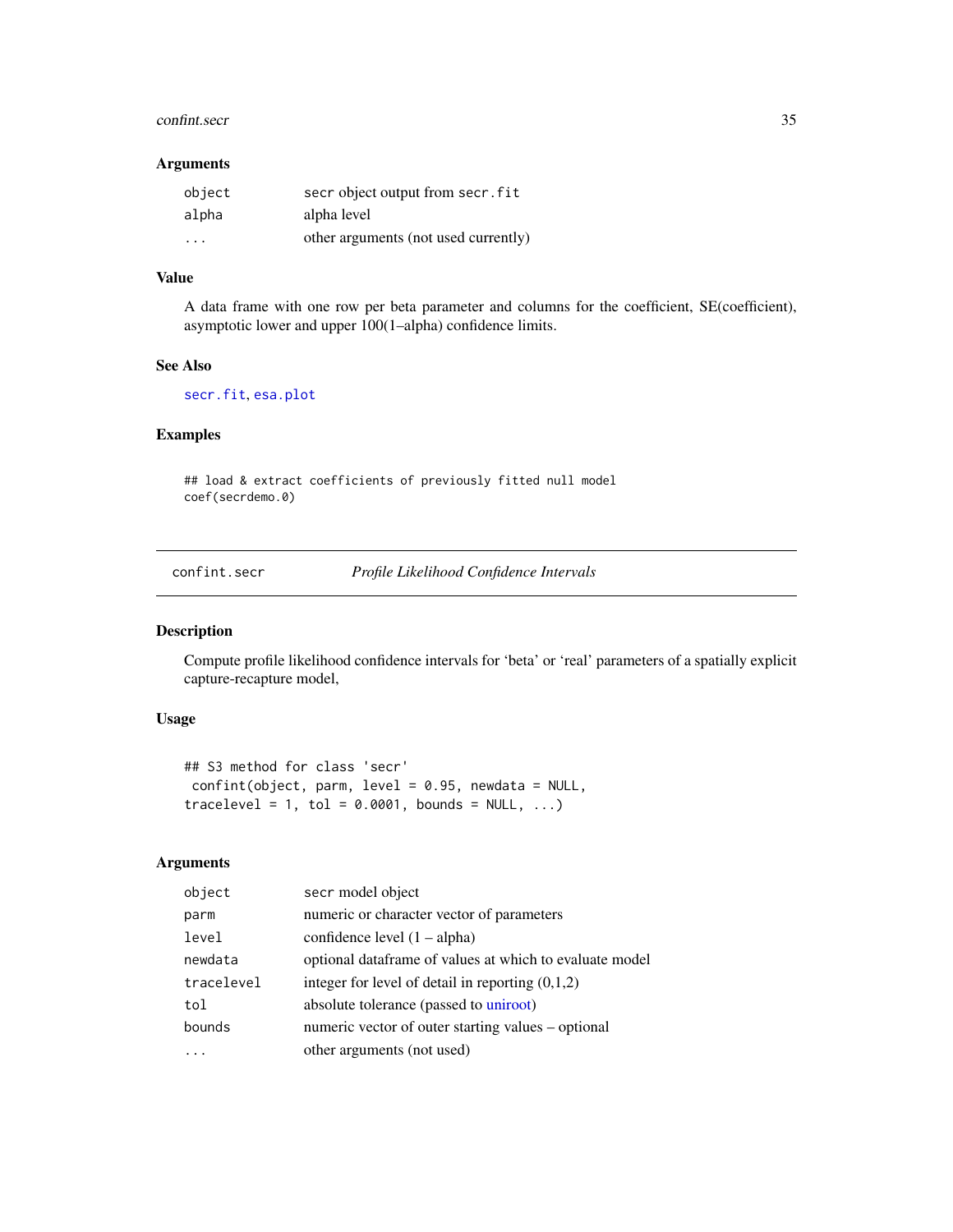#### Details

If parm is numeric its elements are interpreted as the indices of 'beta' parameters; character values are interpreted as 'real' parameters. Different methods are used for beta parameters and real parameters. Limits for the  $j$ -th beta parameter are found by a numerical search for the value satisfying  $-2(l_i(\beta_i) - l) = q$ , where l is the maximized log likelihood,  $l_i(\beta_i)$  is the maximized profile log likelihood with  $\beta_j$  fixed, and q is the 100(1 –  $\alpha$ ) quantile of the  $\chi^2$  distribution with one degree of freedom. Limits for real parameters use the method of Lagrange multipliers (Fletcher and Faddy 2007), except that limits for constant real parameters are backtransformed from the limits for the relevant beta parameter.

If bounds is provided it should be a 2-vector or matrix of 2 columns and length(parm) rows.

#### Value

A matrix with one row for each parameter in parm, and columns giving the lower (lcl) and upper (ucl) 100\*level

#### **Note**

Calculation may take a long time, so probably you will do it only after selecting a final model.

The R function [uniroot](#page-0-0) is used to search for the roots of  $-2(l_i(\beta_i) - l) = q$  within a suitable interval. The interval is anchored at one end by the MLE, and at the other end by the MLE inflated by a small multiple of the asymptotic standard error (1, 2, 4 or 8 SE are tried in turn, using the smallest for which the interval includes a valid solution).

A more efficient algorithm was proposed by Venzon and Moolgavkar (1988); it has yet to be implemented in secr, but see plkhci in the package **Bhat** for another R implementation.

#### References

Evans, M. A., Kim, H.-M. and O'Brien, T. E. (1996) An application of profile-likelihood based confidence interval to capture–recapture estimators. *Journal of Agricultural, Biological and Experimental Statistics* 1, 131–140.

Fletcher, D. and Faddy, M. (2007) Confidence intervals for expected abundance of rare species. *Journal of Agricultural, Biological and Experimental Statistics* 12, 315–324.

Venzon, D. J. and Moolgavkar, S. H. (1988) A method for computing profile-likelihood-based confidence intervals. *Applied Statistics* 37, 87–94.

#### Examples

```
## Not run:
## Limits for the constant real parameter "D"
confint(secrdemo.0, "D")
```
## End(Not run)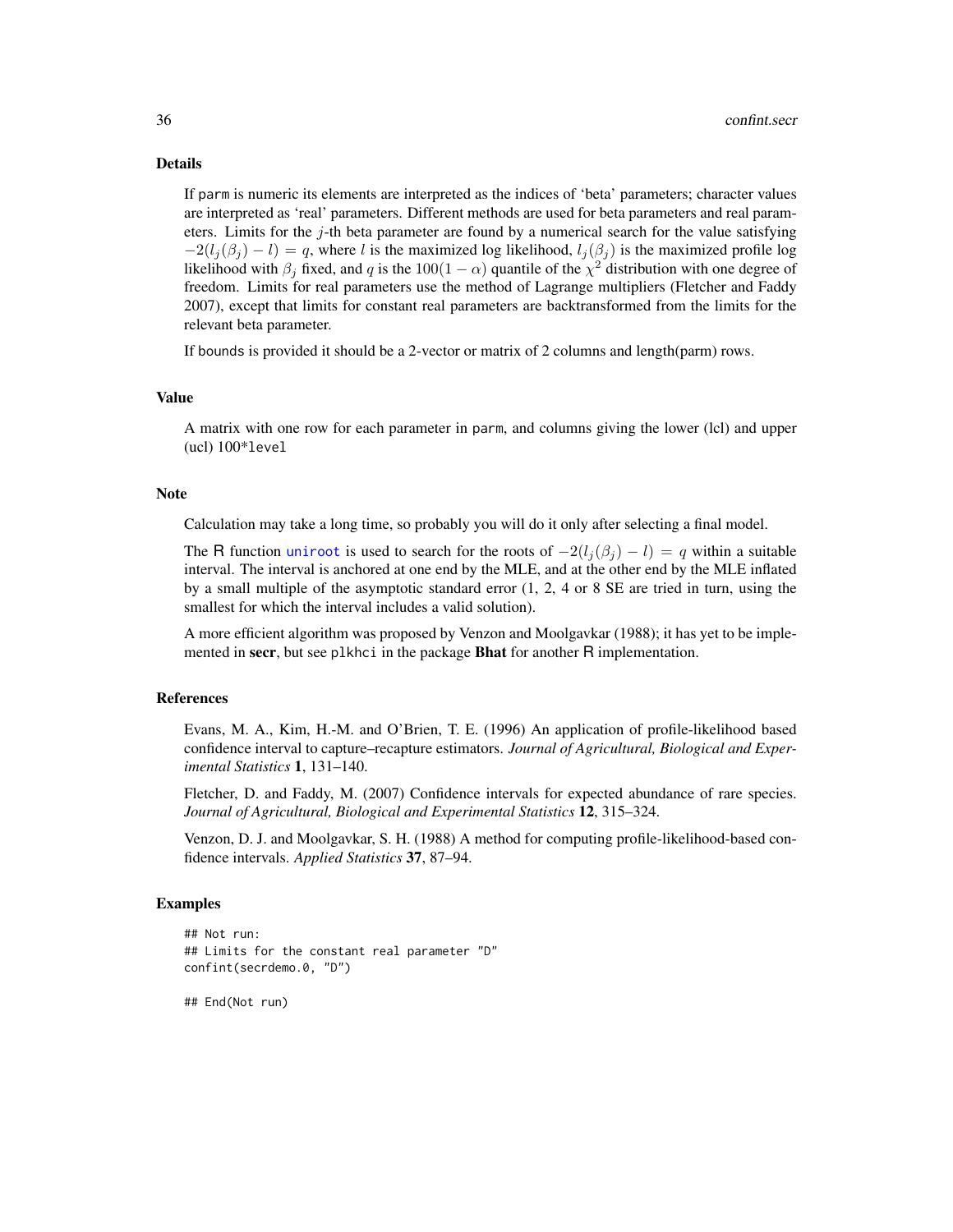# Description

Display contours of the net probability of detection p.(X), or the area within a specified distance of detectors. buffer.contour adds a conventional 'boundary strip' to a detector (trap) array, where buffer equals the strip width.

# Usage

```
pdot.contour(traps, border = NULL, nx = 64, detectfn = 0,
    detectpar = list(g0 = 0.2, sigma = 25, z = 1), noccasions = NULL,
    binomN = NULL, levels = seq(0.1, 0.9, 0.1), poly =NULL, plt = TRUE, add = FALSE, fill = NULL, ...)
buffer.contour(traps, buffer, nx = 64, convex = FALSE, ntheta = 100,
```

```
plt = TRUE, add = FALSE, poly = NULL, fill = NULL, ...)
```
#### Arguments

| traps      | traps object (or mask for buffer.contour)                                                                       |
|------------|-----------------------------------------------------------------------------------------------------------------|
| border     | width of blank margin around the outermost detectors                                                            |
| nx         | dimension of interpolation grid in x-direction                                                                  |
| detectfn   | integer code or character string for shape of detection function $0 = \text{halfnormal}$<br>$etc. - see detect$ |
| detectpar  | list of values for named parameters of detection function                                                       |
| noccasions | number of sampling occasions                                                                                    |
| binomN     | integer code for discrete distribution (see secr.fit)                                                           |
| levels     | vector of levels for $p_{\cdot}(X)$                                                                             |
| poly       | matrix of two columns, the x and y coordinates of a bounding polygon (optional)                                 |
| plt        | logical to plot contours                                                                                        |
| add        | logical to add contour( $s$ ) to an existing plot                                                               |
| fill       | vector of colours to fill contours (optional)                                                                   |
| $\cdots$   | other arguments to pass to contour                                                                              |
| buffer     | vector of buffer widths                                                                                         |
| convex     | logical, if TRUE the plotted contour(s) will be convex                                                          |
| ntheta     | integer value for smoothness of convex contours                                                                 |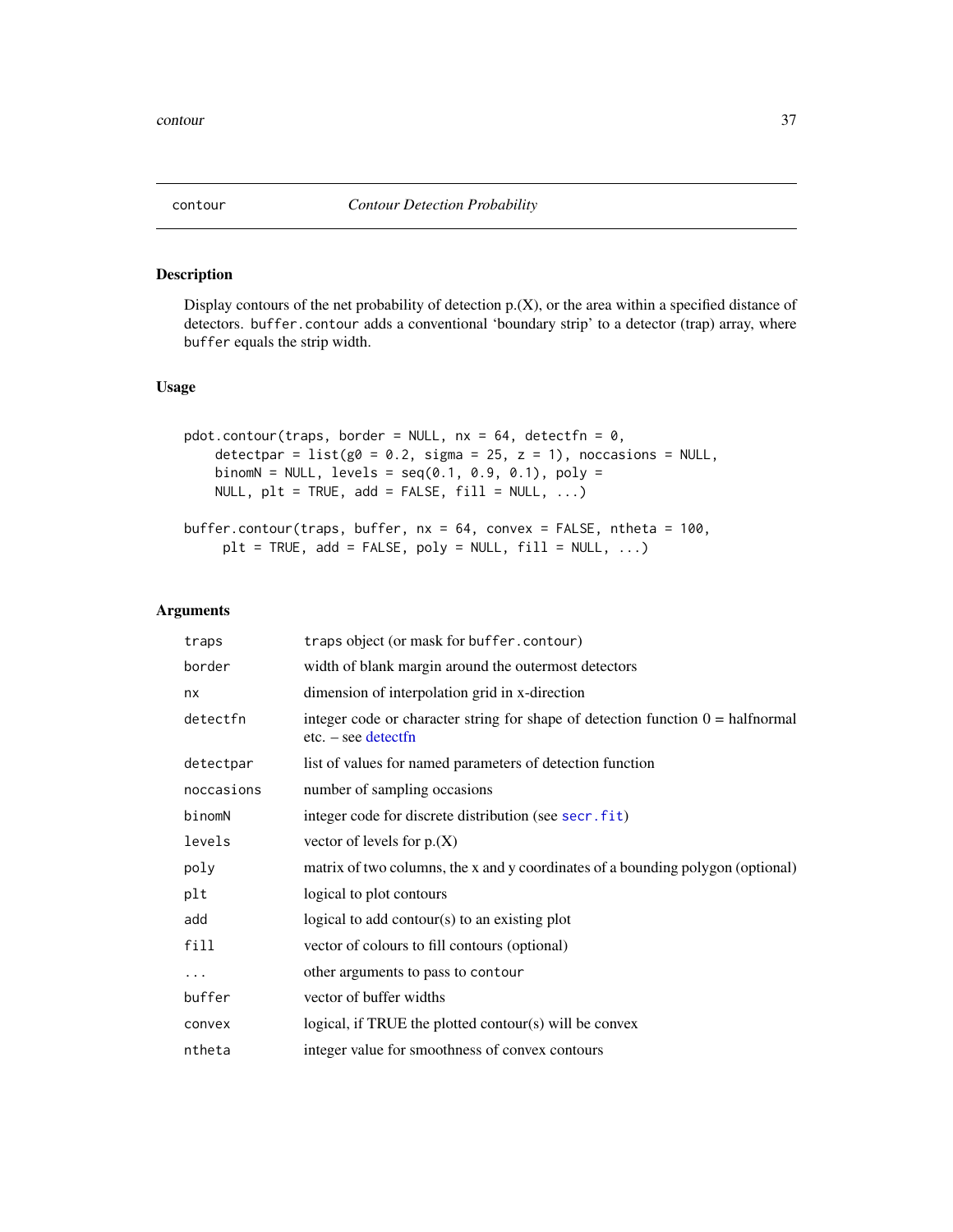#### Details

[pdot](#page-134-0).contour constructs a rectangular mask and applies pdot to compute the  $p(X)$  at each mask point.

If convex = FALSE, buffer.contour constructs a mask and contours the points on the basis of distance to the nearest detector at the levels given in buffer.

If convex = TRUE, buffer.contour constructs a set of potential vertices by adding points on a circle of radius = buffer to each detector location; the desired contour is the convex hull of these points (this algorithm derives from Efford, 2012).

If traps has a [usage](#page-276-0) attribute then noccasions is set accordingly; otherwise it must be provided.

If traps is for multiple sessions then detectpar should be a list of the same length, one component per session, and noccasions may be a numeric vector of the same length.

Increase nx for smoother lines, at the expense of speed.

## Value

Coordinates of the plotted contours are returned as a list with one component per polygon. The list is returned invisibly if plt = TRUE.

For multi-session input (traps) the value is a list of such lists, one per session.

# Note

The precision (smoothness) of the fitted line in buffer.contour is controlled by ntheta rather than  $nx$  when convex  $=$  TRUE.

To suppress contour labels, include the argument drawlabels = FALSE (this will be passed via . . . to contour). Other useful arguments of contour are col (colour of contour lines) and lwd (line width).

You may wish to consider function gBuffer in package **rgeos** as an alternative to buffer.contour..

buffer.contour failed with multi-session traps before secr 2.8.0.

# References

Efford, M. G. (2012) *DENSITY 5.0: software for spatially explicit capture–recapture*. Department of Mathematics and Statistics, University of Otago, Dunedin, New Zealand [https://www.otago.](https://www.otago.ac.nz/density) [ac.nz/density](https://www.otago.ac.nz/density).

## See Also

[pdot](#page-134-0), [make.mask](#page-104-0)

## Examples

```
possumtraps <- traps(possumCH)
plot(possumtraps, border = 270)
pdot.contour(possumtraps, detectfn = 0, nx = 128, detectpar =
   detectpar(possum.model.0), levels = c(0.1, 0.01, 0.001),
```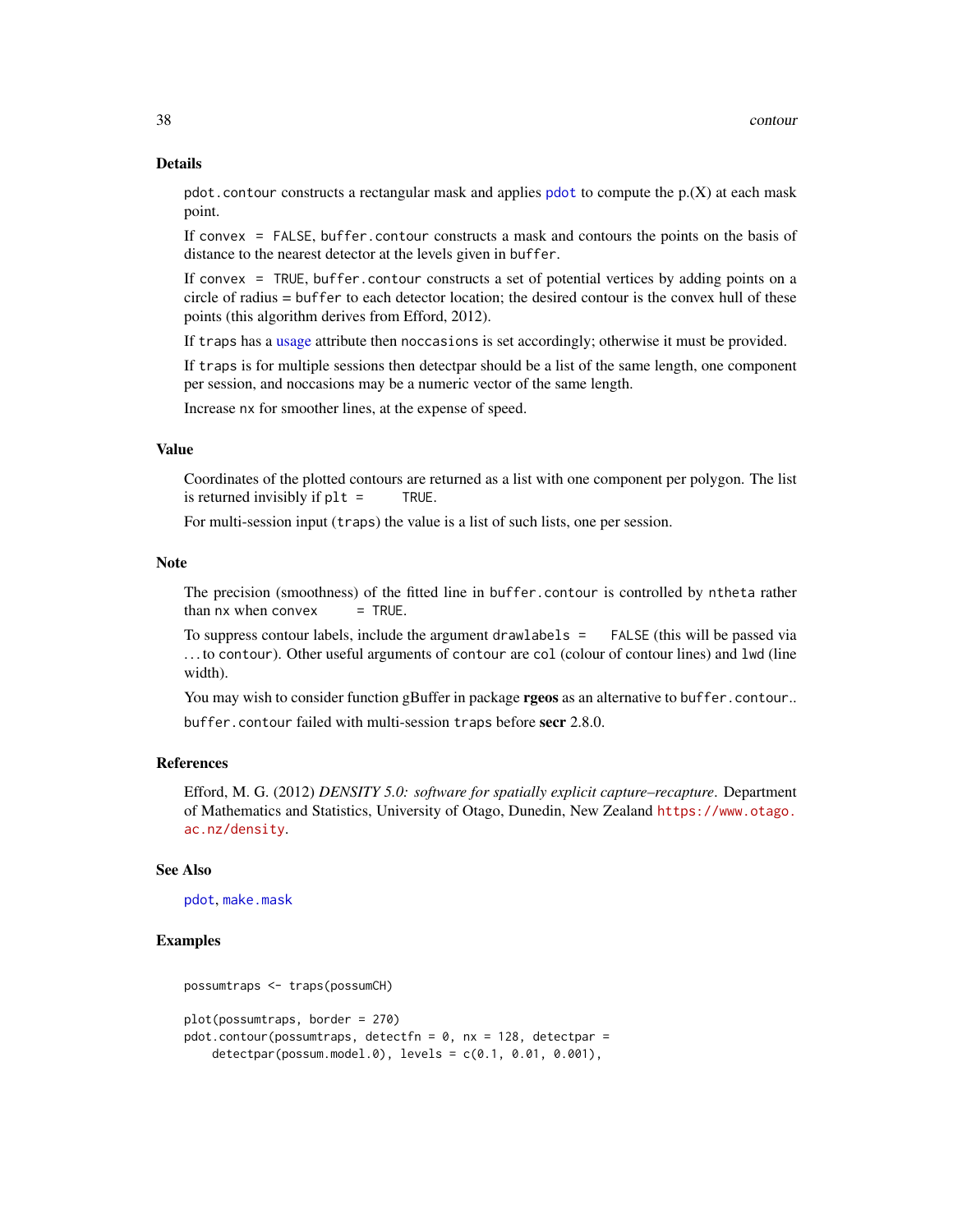#### covariates 39

```
noccasis = 5, add = TRUE)
## convex and concave buffers
plot(possumtraps, border = 270)
buffer.contour(possumtraps, buffer = 100, add = TRUE, col = "blue")
buffer.contour(possumtraps, buffer = 100, convex = TRUE, add = TRUE)
## areas
buff.concave <- buffer.contour(possumtraps, buffer = 100,
    plt = FALSE)
buff.convex <- buffer.contour(possumtraps, buffer = 100,
    plt = FALSE, convex = TRUE)
sum (sapply(buff.concave, polyarea)) ## sum over parts
sapply(buff.convex, polyarea)
## effect of nx on area
buff.concave2 <- buffer.contour(possumtraps, buffer = 100,
    nx = 128, plt = FALSEsum (sapply(buff.concave2, polyarea))
## Not run:
## clipping to polygon
olddir <- setwd(system.file("extdata", package = "secr"))
possumtraps <- traps(possumCH)
possumarea <- read.table("possumarea.txt", header = TRUE)
par(xpd = TRUE, mar = c(1, 6, 6, 6))plot(possumtraps, border = 400, gridlines = FALSE)
pdot.contour(possumtraps, detectfn = 0, nx = 256, detectpar =
    detectpar(possum.model.0), levels = c(0.1, 0.01, 0.001),
    noccasions = 5, add = TRUE, poly = possumarea, col = "blue")lines(possumarea)
setwd(olddir)
par(xpd = FALSE, mar = c(5,4,4,2) + 0.1) ## reset to default
```
## End(Not run)

covariates *Covariates Attribute*

# Description

Extract or replace covariates

# Usage

```
covariates(object, ...)
covariates(object) <- value
```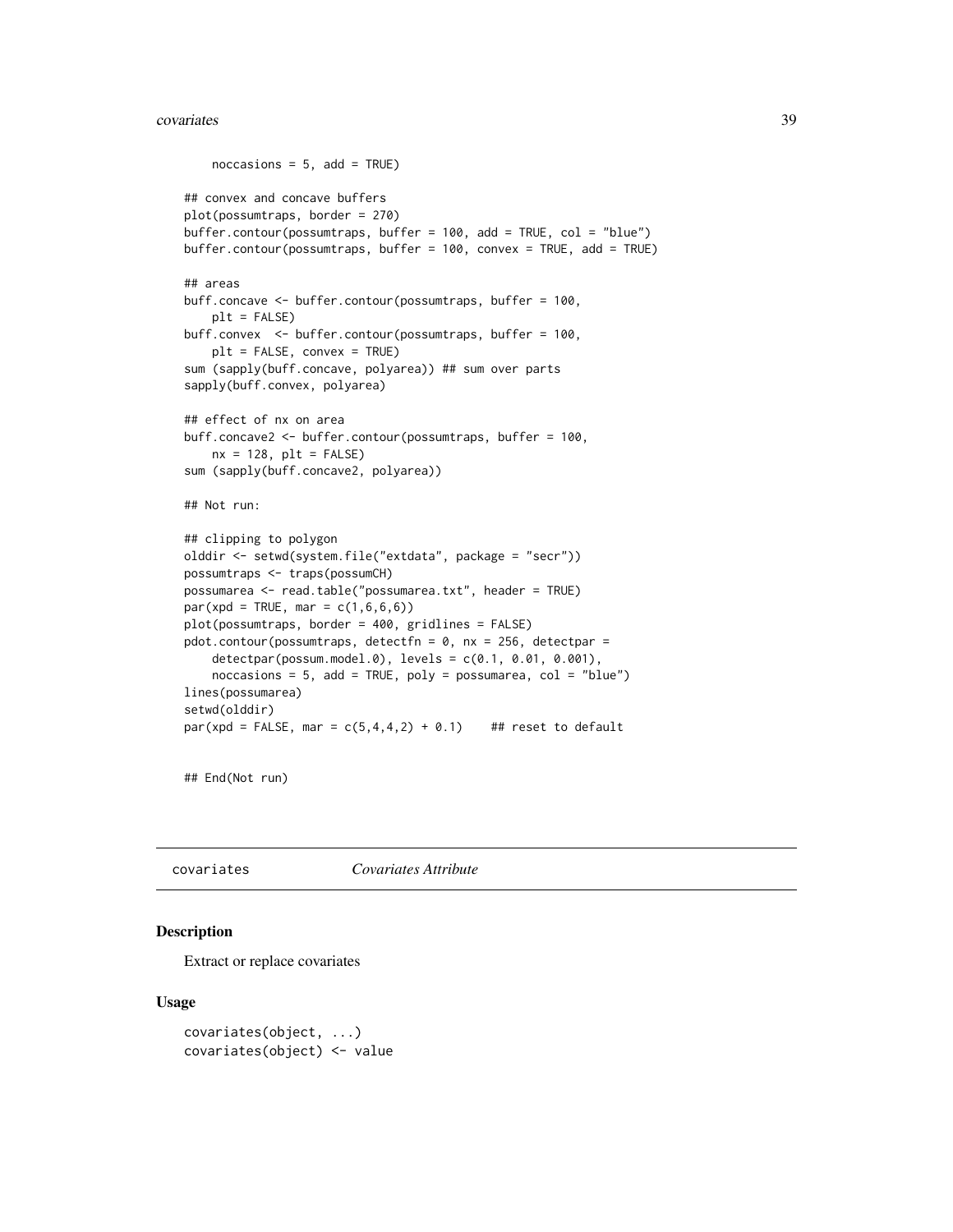## Arguments

| object  | an object of class traps, popn, capthist, or mask |
|---------|---------------------------------------------------|
| value   | a dataframe of covariates                         |
| $\cdot$ | other arguments (not used)                        |

# Details

For replacement, the number of rows of value must match exactly the number of rows in object.

#### Value

covariates(object) returns the dataframe of covariates associated with object. covariates(object) may be NULL.

Individual covariates are stored in the 'covariates' attribute of a capthist object.

Covariates used for modelling density are stored in the 'covariates' attribute of a mask object.

Detector covariates may vary between sampling occasions. In this case, columns in the detector covariates data.frame are associated with particular times; the matching is controlled by the [timevaryingcov](#page-259-0) attribute.

# See Also

[timevaryingcov](#page-259-0)

## Examples

```
## detector covariates
temptrap \leq make.grid(nx = 6, ny = 8)
covariates (temptrap) <- data.frame(halfnhalf =
   factor(rep(c("left","right"),c(24,24))) )
summary(covariates(temptrap))
```
CV *Coefficient of Variation*

# Description

The coefficient of variation of effective sampling area predicts the bias in estimated density (Efford and Mowat 2014). These functions assist its calculation from fitted finite mixture models.

# Usage

```
CV(x, p, na.rm = FALSE)CVa0(object, ...)
CVa(object, sesnum = 1, ...)
```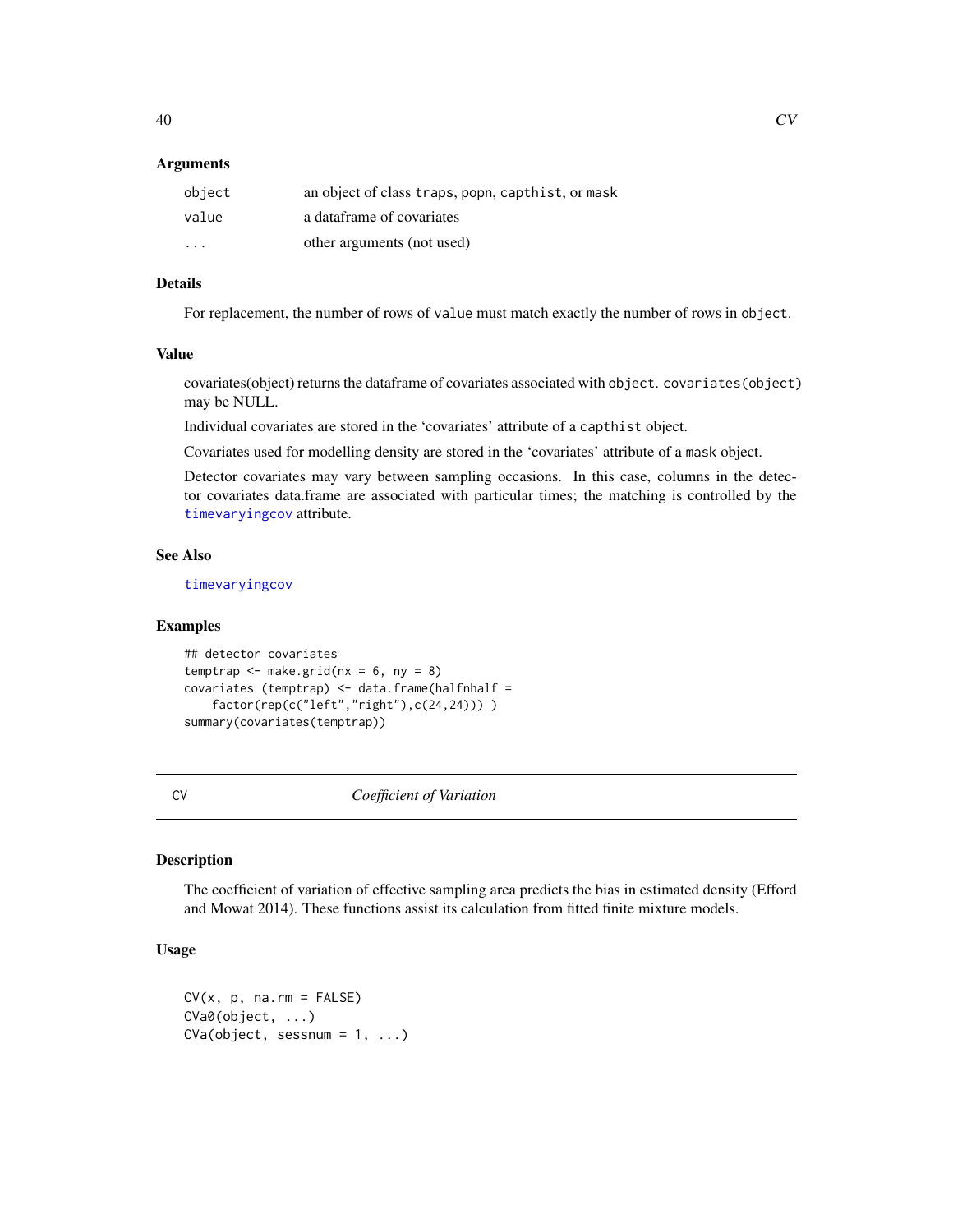# Arguments

| $\mathsf{x}$ | vector of numeric values                               |
|--------------|--------------------------------------------------------|
| p            | vector of class probabilities                          |
| na.rm        | logical; if TRUE missing values are dropped from x     |
| object       | fitted secr finite mixture model                       |
| sessnum      | integer sequence number of session to analyse          |
|              | other arguments passed to predict.secr (e.g., newdata) |

# Details

CV computes the coefficient of variation of x. If p is provided then the distribution is assumed to be discrete, with support x and class membership probabilities p (scaled automatically to sum to 1.0).

CVa computes  $CV(a)$  where a is the effective sampling area of Borchers and Efford (2008).

CVa0 computes CV(a0) where a0 is the single-detector sampling area defined as  $a_0 = 2\pi\lambda_0\sigma^2$ (Efford and Mowat 2014); a0 is a convenient surrogate for  $a$ , the effective sampling area.  $CV(a0)$ uses either the fitted MLE of a0 (if the a0 parameterization has been used), or a0 computed from the estimates of lambda0 and sigma.

CVa and CVa0 do not work for models with individual covariates.

# Value

Numeric

## Note

Do not confuse the function CVa with the estimated relative standard error of the estimate of a from [derived](#page-45-0), also labelled CVa in the output. The relative standard error RSE is often labelled CV in the literature on capture–recapture, but this is better avoided.

# References

Borchers, D. L. and Efford, M. G. (2008) Spatially explicit maximum likelihood methods for capture–recapture studies. *Biometrics* 64, 377–385.

Efford, M. G. and Mowat, G. (2014) Compensatory heterogeneity in capture–recapture data. *Ecology* 95, 1341–1348.

# See Also

[details](#page-48-0), [CVpdot](#page-134-1)

# Examples

## housemouse model CVa0(morning.h2 )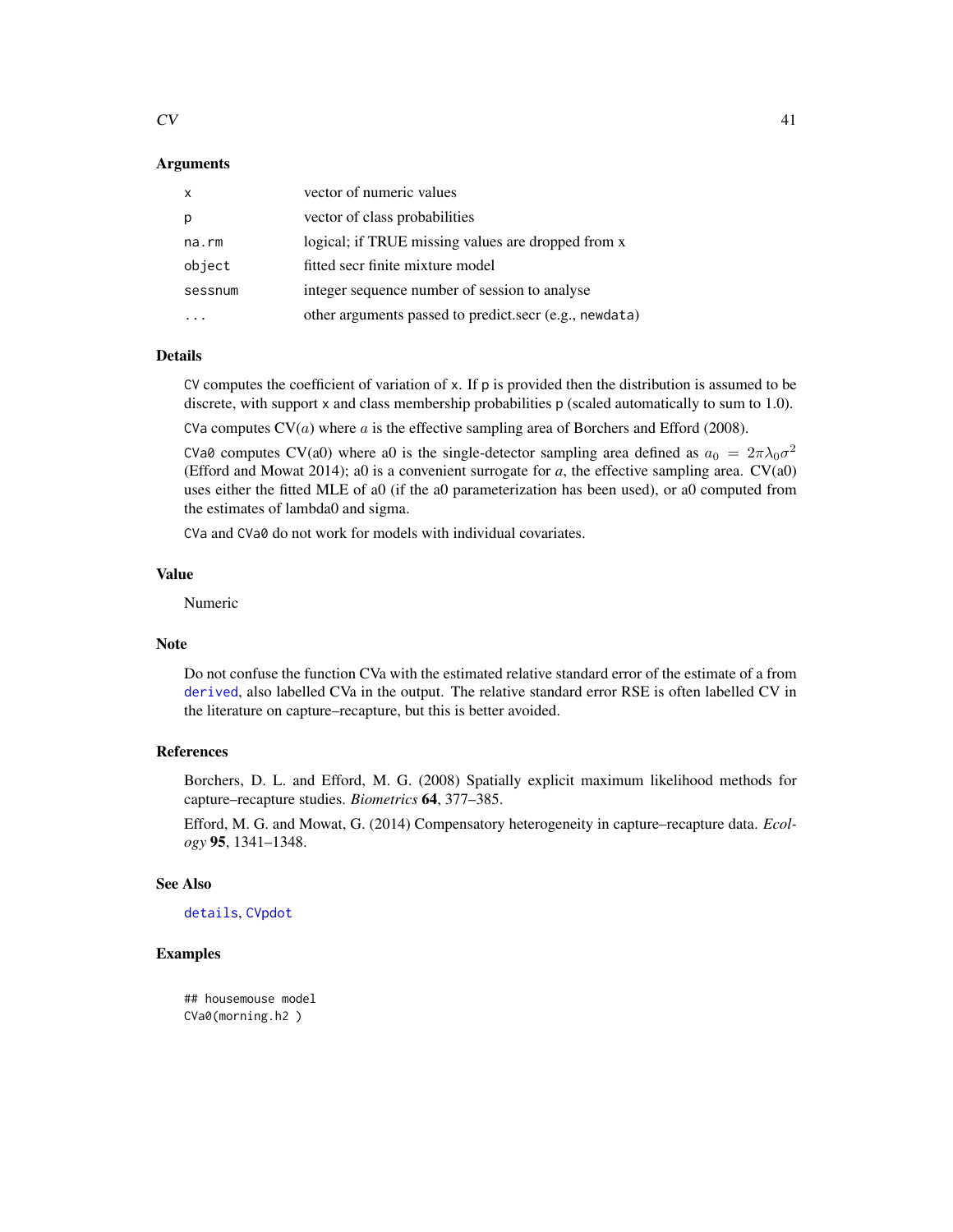# Description

Internal function used by [secr.fit](#page-199-0), [confint.secr](#page-34-0), and [score.test](#page-194-0).

# Usage

```
D.designdata (mask, Dmodel, grouplevels, sessionlevels, sessioncov =
NULL, meanSD = NULL
```
# Arguments

| mask          | mask object.                                                   |
|---------------|----------------------------------------------------------------|
| Dmodel        | formula for density model                                      |
| grouplevels   | vector of group names                                          |
| sessionlevels | vector of character values for session names                   |
| sessioncov    | optional dataframe of values of session-specific covariate(s). |
| meanSD        | optional external values for scaling x- and y- coordinates     |

# Details

This is an internal secr function that you are unlikely ever to use. Unlike [secr.design.MS](#page-196-0), this function does *not* call model.matrix.

## Value

Dataframe with one row for each combination of mask point, group and session. Conceptually, we use a 3-D rectangular array with enough rows to accommodate the largest mask, so some rows in the output may merely hold space to enable easy indexing. The dataframe has an attribute 'dimD' that gives the relevant dimensions:  $attr(dframe, "dimD") = c(mmask, ngrp, R)$ , where nmask is the number of mask points, ngrp is the number of groups, and R is the number of sessions. Columns correspond to predictor variables in Dmodel.

The number of valid rows (points in each session-specific mask) is stored in the attribute 'valid-MaskRows'.

For a single-session mask, meanSD is a 2 x 2 matrix of mean and SD (rows) for x- and y-coordinates. For a multi-session mask, a list of such objects. Ordinarily these values are from the meanSD attribute of the mask, but they must be specified when applying a new mask to an existing model.

# See Also

[secr.design.MS](#page-196-0)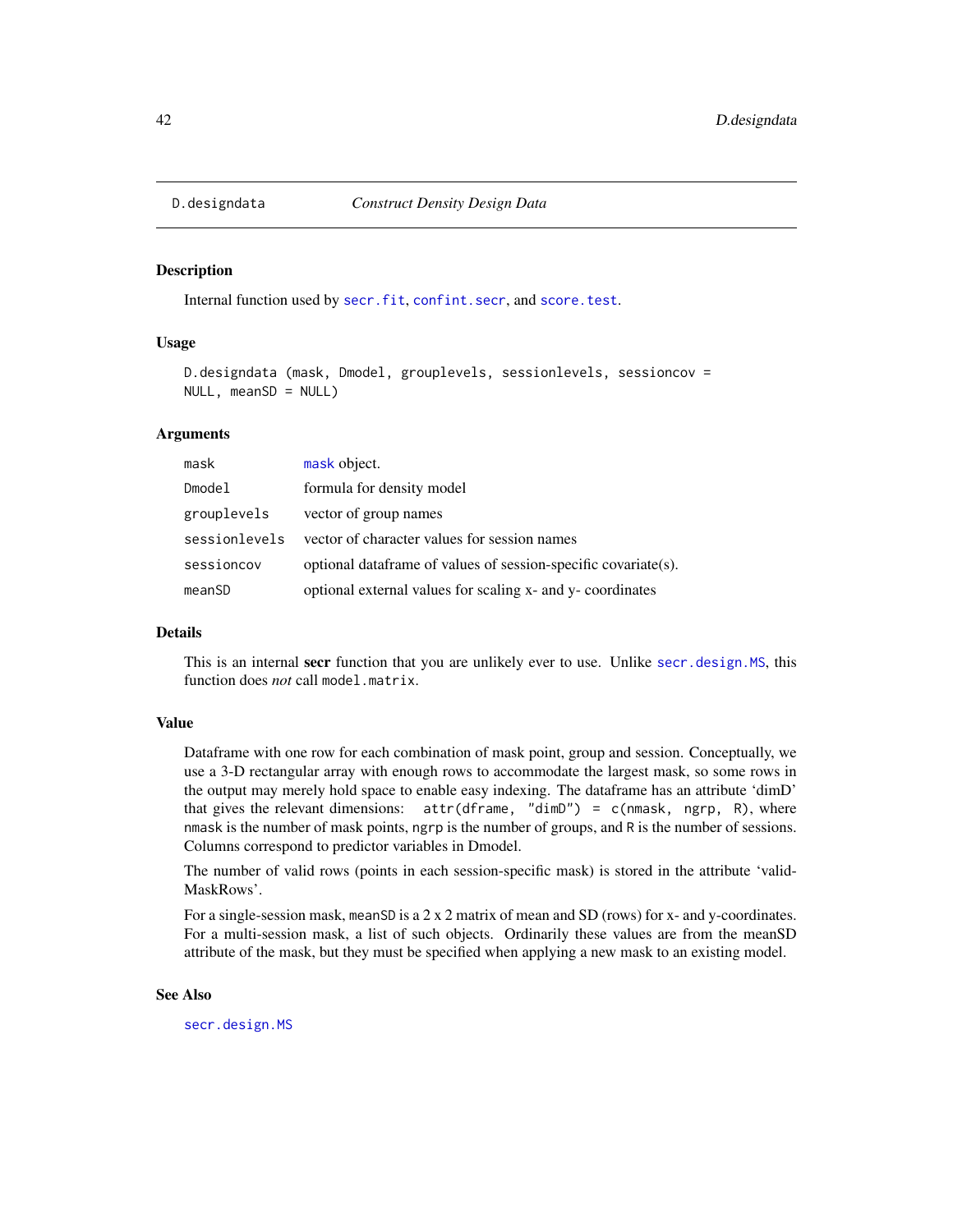## Description

Data of V. H. Reid from live trapping of deermice (*Peromyscus maniculatus*) at two sites in Colorado, USA.

# Usage

deermouse

## Details

Two datasets of V. H. Reid were described by Otis et al. (1978) and distributed with their CAP-TURE software (now available from <http://www.mbr-pwrc.usgs.gov/software.html>). They have been used in several other papers on closed population methods (e.g., Huggins 1991, Stanley and Richards 2005). This description is based on pages 32 and 87–93 of Otis et al. (1978).

Both datasets are from studies in Rio Blanco County, Colorado, in the summer of 1975. Trapping was for 6 consecutive nights. Traps were arranged in a 9 x 11 grid and spaced 50 feet (15.2 m) apart.

The first dataset was described by Otis et al. (1978: 32) as from 'a drainage bottom of sagebrush, gambel oak, and serviceberry with pinyon pine and juniper on the uplands'. By matching with the 'examples' file of CAPTURE this was from East Stuart Gulch (ESG).

The second dataset (Otis et al. 1978: 87) was from Wet Swizer Creek or Gulch (WSG) in August 1975. No specific vegetation description is given for this site, but it is stated that Sherman traps were used and trapping was done twice daily.

Two minor inconsistencies should be noted. Although Otis et al. (1978) said they used data from morning trap clearances, the capture histories in 'examples' from CAPTURE include a 'pm' tag on each record. We assume the error was in the text description, as their numerical results can be reproduced from the data file. Huggins (1991) reproduced the East Stuart Gulch dataset (omitting spatial data that were not relevant to his method), but omitted two capture histories.

The data are provided as two single-session capthist objects 'deermouse.ESG' and 'deermouse.WSG'. Each has a dataframe of individual covariates, but the fields differ between the two study areas. The individual covariates of deermouse.ESG are sex (factor levels 'f', 'm'), age class (factor levels 'y', 'sa', 'a') and body weight in grams. The individual covariates of deermouse.WSG are sex (factor levels 'f','m') and age class (factor levels 'j', 'y', 'sa', 'a') (no data on body weight). The aging criteria used by Reid are not recorded.

The datasets were originally in the CAPTURE 'xy complete' format which for each detection gives the 'column' and 'row' numbers of the trap (e.g. '95' for a capture in the trap at position  $(x=9,$ y=5) on the grid). Trap identifiers have been recoded as strings with no spaces by inserting zeros (e.g. '905' in this example).

Sherman traps are designed to capture one animal at a time, but the data include double captures (1 at ESG and 8 at WSG – see Examples). The true detector type therefore falls between 'single' and 'multi'. Detector type is set to 'multi' in the distributed data objects.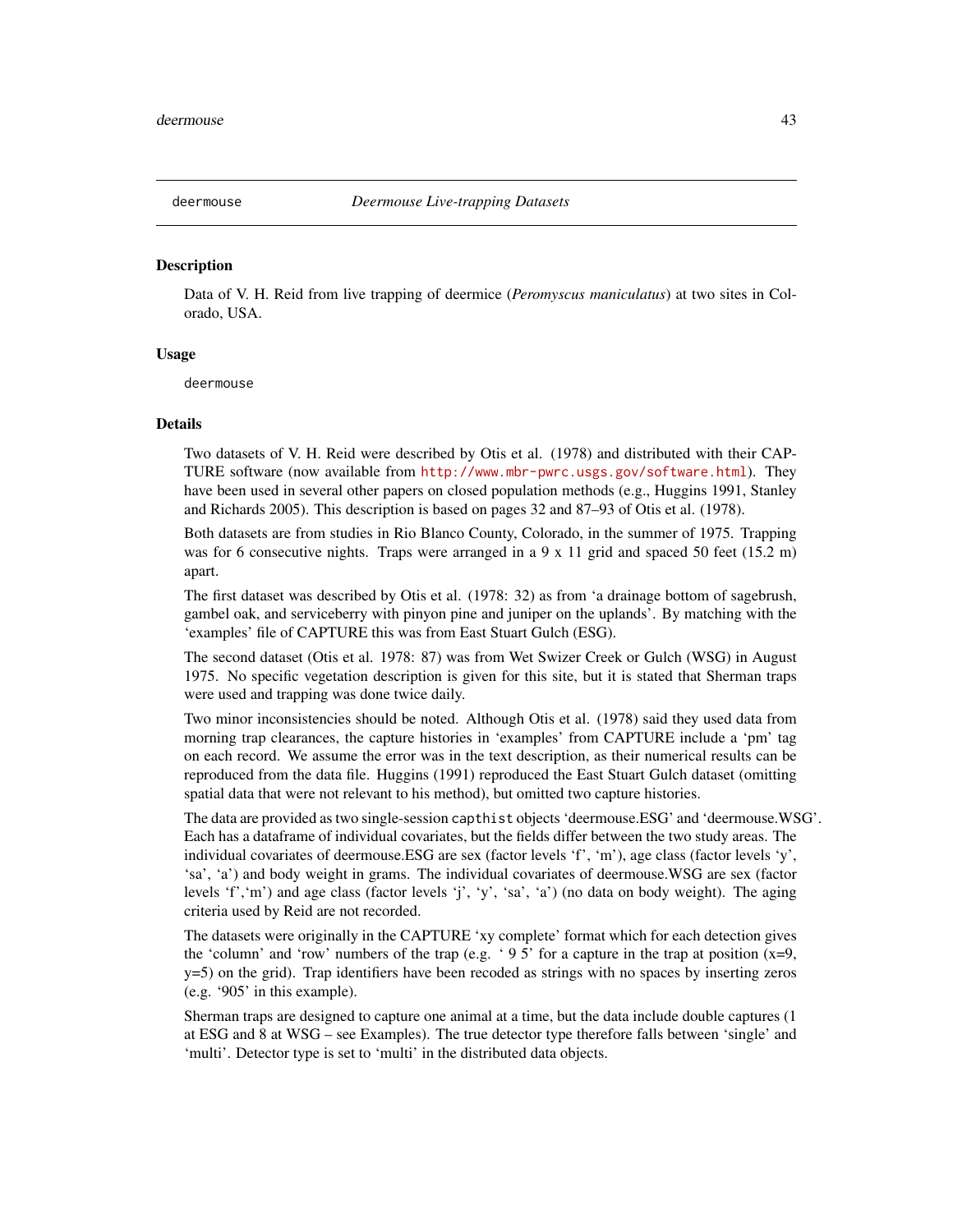Some fitted secr models are included (ESG.0, ESG.b, ESG.t, ESG.h2, WSG.0, WSG.b, WSG.t, WSG.h2, each with the indicated effect on g0). Otis et al. (1978) draw attention to the tendency of *Peromyscus* to become 'trap happy', and we observe that models with a behavioural response (ESG.b, WSG.b) have the lowest AIC among those fitted here.

| Object        | Description                                |
|---------------|--------------------------------------------|
| deermouse.ESG | capthist object, East Stuart Gulch         |
| deermouse.WSG | capthist object, Wet Swizer Gulch          |
| ESG.0         | fitted secr model – ESG null               |
| ESG.b         | fitted secr model $-ESG$ trap response g0  |
| ESG.h2        | fitted secr model - ESG finite mixture g0  |
| ESG.t         | fitted secr model - ESG time-varying g0    |
| WSG.0         | fitted secr model – WSG null               |
| WSG.b         | fitted secr model – WSG trap response $g0$ |
| WSG.h2        | fitted secr model – WSG finite mixture g0  |
| WSG.t         | fitted secr model - WSG time-varying g0    |

# Source

File 'examples' distributed with program CAPTURE.

#### References

Huggins, R. M. (1991) Some practical aspects of a conditional likelihood approach to capture experiments. *Biometrics* 47, 725–732.

Otis, D. L., Burnham, K. P., White, G. C. and Anderson, D. R. (1978) Statistical inference from capture data on closed animal populations. *Wildlife Monographs* 62, 1–135.

Stanley, T. R. and Richards, J. D. (2005) A program for testing capture–recapture data for closure. *Wildlife Society Bulletin* 33, 782–785.

# See Also

[closure.test](#page-31-0)

## Examples

```
par(mfrow = c(1,2), mar = c(1,1,4,1))plot(deermouse.ESG, title = "Peromyscus data from East Stuart Gulch",
    border = 10, gridlines = FALSE, tracks = TRUE)
plot(deermouse.WSG, title = "Peromyscus data from Wet Swizer Gulch",
   border = 10, gridlines = FALSE, tracks = TRUE)
closure.test(deermouse.ESG, SB = TRUE)
## reveal multiple captures
table(trap(deermouse.ESG), occasion(deermouse.ESG))
table(trap(deermouse.WSG), occasion(deermouse.WSG))
```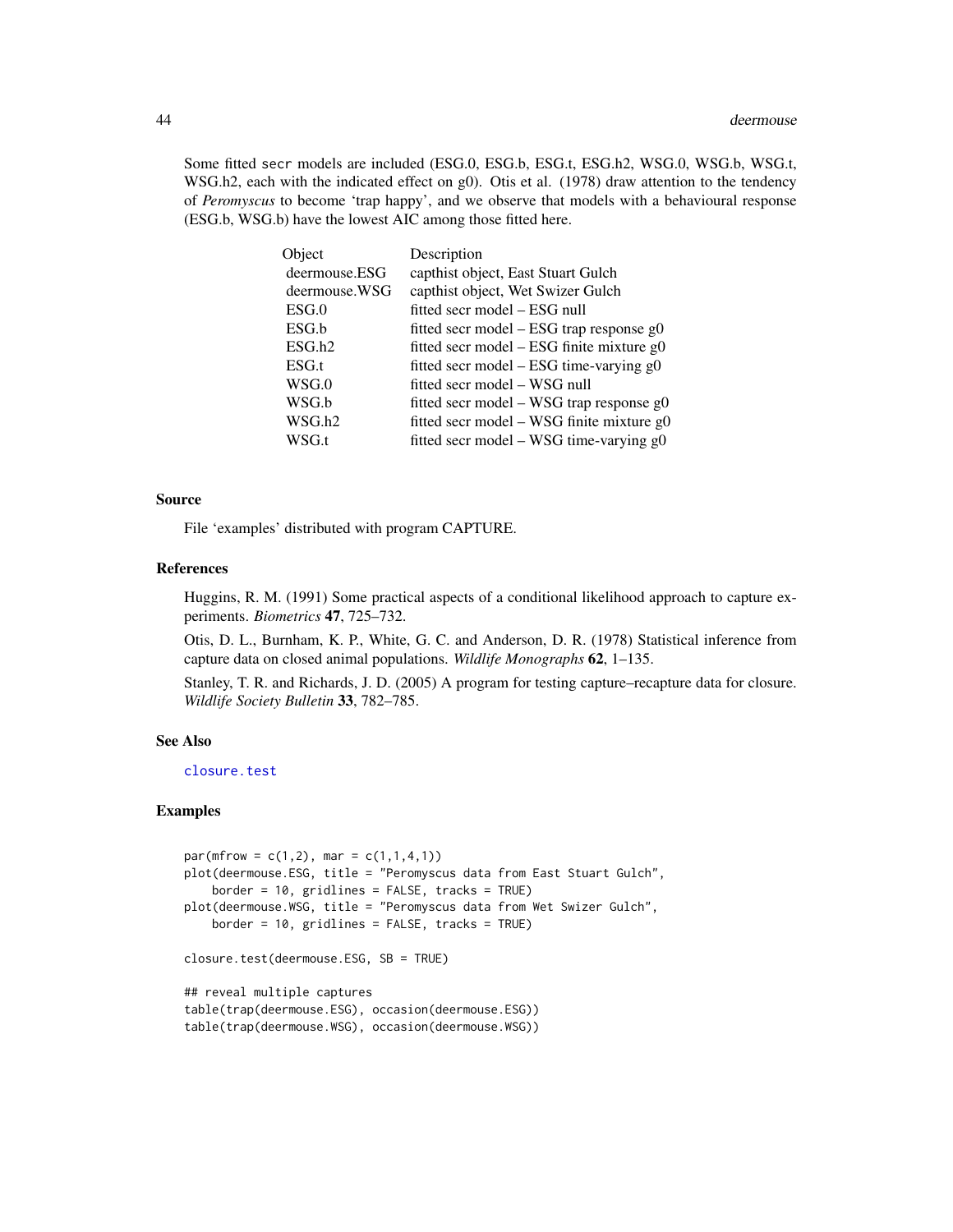#### Description

Mask points may be removed by one of three methods: clicking on points, clicking on vertices to define a polygon from which points will be removed, or specifying a polygon to which the mask will be clipped.

## Usage

```
deleteMaskPoints(mask, onebyone = TRUE, add = FALSE, poly = NULL,
poly.habitat = FALSE, ...)
```
# Arguments

| mask         | secr mask object                                                              |
|--------------|-------------------------------------------------------------------------------|
| onebyone     | logical; see Details                                                          |
| add          | logical; if true then the initial mask plot will be added to an existing plot |
| poly         | polygon defining habitat or non-habitat as described in make, mask            |
| poly.habitat | logical; if TRUE polygon represents habitat                                   |
| $\cdot$      | other arguments to plot mask                                                  |

# Details

The default method (onebyone  $= TRUE$ , poly  $= NULL$ ) is to click on each point to be removed. The nearest mask point will be selected.

Setting onebyone = FALSE allows the user to click on the vertices of a polygon within which all points are to be removed (the default) or retained (poly.habitat = TRUE). Vertices need not coincide with mask points.

Defining poly here is equivalent to calling make.mask with poly defined. poly may be a SpatialPolygonsDataFrame from  $sp$ , possibly imported from a polygon shapefile with rgdal::readOGR. Whether poly represents habitat or non-habitat is toggled with poly.habitat – the default here differs from [make.mask](#page-104-0).

# Value

A mask object, usually with fewer points than the input mask.

## See Also

[make.mask](#page-104-0), [subset.mask](#page-248-0)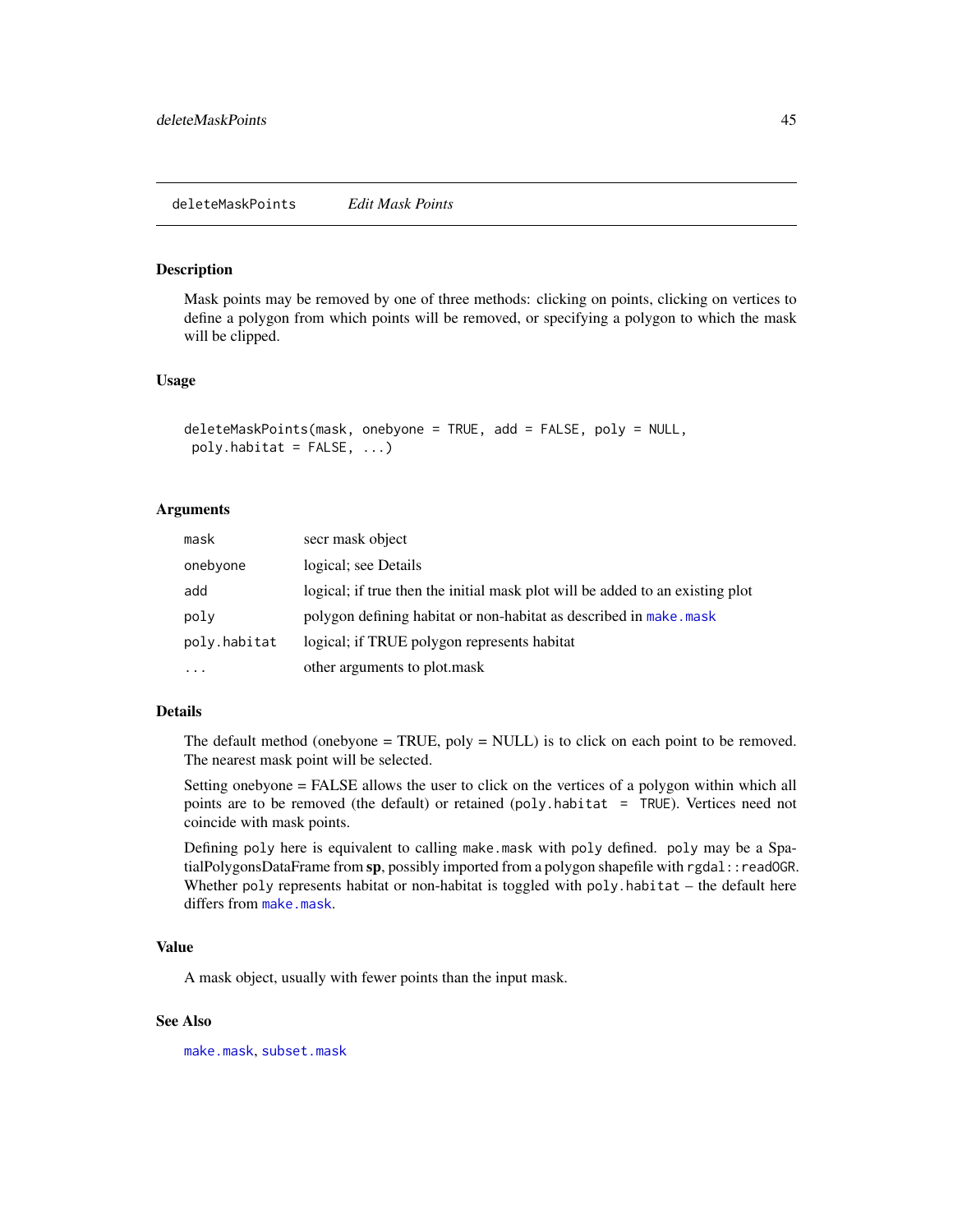46 derived and the set of the set of the set of the set of the set of the set of the set of the set of the set of the set of the set of the set of the set of the set of the set of the set of the set of the set of the set o

## Examples

```
## Not run:
mask0 <- make.mask (traps(captdata))
## Method 1 - click on each point to remove
mask1 <- deleteMaskPoints (mask0)
## Method 2 - click on vertices of removal polygon
mask2 <- deleteMaskPoints (mask0, onebyone = FALSE)
## Method 3 - predefined removal polygon
plot(captdata)
poly1 <- locator(5)
mask3 <- deleteMaskPoints (mask0, poly = poly1)
```

```
## End(Not run)
```
<span id="page-45-0"></span>

derived *Derived Parameters of Fitted SECR Model*

# <span id="page-45-1"></span>Description

Compute derived parameters of spatially explicit capture-recapture model. Density is a derived parameter when a model is fitted by maximizing the conditional likelihood. So also is the effective sampling area (in the sense of Borchers and Efford 2008).

## Usage

```
derived(object, ...)
## S3 method for class 'secr'
derived(object, sessnum = NULL, groups = NULL, alpha = 0.05,
   se.esa = FALSE, se.D = TRUE, loginterval = TRUE, distribution = NULL, nores = 1, ...## S3 method for class 'secrlist'
derived(object, sessnum = NULL, groups = NULL, alpha = 0.05,
   se.esa = FALSE, se.D = TRUE, loginterval = TRUE, distribution = NULL, nores = 1, ...esa(object, sessnum = 1, beta = NULL, real = NULL, noccasions = NULL)
```
# Arguments

| object       | secr object output from secr. fit, or an object of class c ("secrlist", "list") |
|--------------|---------------------------------------------------------------------------------|
| sessnum      | index of session in object\$capthist for which output required                  |
| groups       | vector of covariate names to define group(s) (see Details)                      |
| alpha        | alpha level for confidence intervals                                            |
| se.esa       | logical for whether to calculate SE(mean(esa))                                  |
| se.D         | logical for whether to calculate SE(D-hat)                                      |
| loginterval  | logical for whether to base interval on $log(D)$                                |
| distribution | character string for distribution of the number of individuals detected         |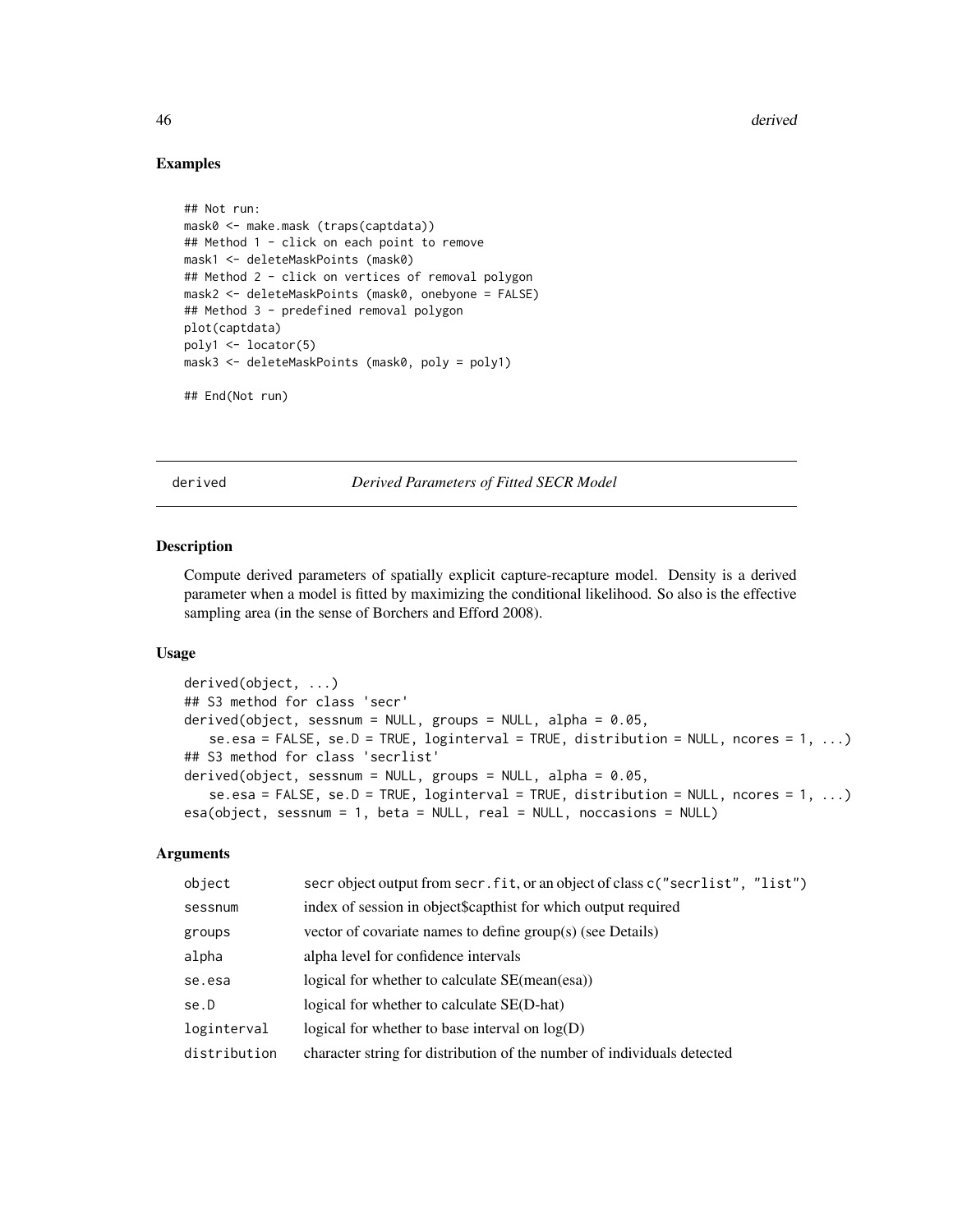#### derived **47**

| ncores     | integer number of cores available for parallel processing |
|------------|-----------------------------------------------------------|
| beta       | vector of fitted parameters on transformed (link) scale   |
| real       | vector of 'real' parameters                               |
| noccasions | integer number of sampling occasions (see Details)        |
|            | other arguments (not used)                                |

# Details

The derived estimate of density is a Horvitz-Thompson-like estimate:

$$
\hat{D} = \sum_{i=1}^{n} a_i(\hat{\theta})^{-1}
$$

where  $a_i(\hat{\theta})$  is the estimate of effective sampling area for animal i with detection parameter vector θ.

A non-null value of the argument distribution overrides the value in object\$details. The sampling variance of  $\hat{D}$  from secr. fit by default is spatially unconditional (distribution = "Poisson"). For sampling variance conditional on the population of the habitat mask (and therefore dependent on the mask area), specify distribution = "binomial". The equation for the conditional variance includes a factor  $(1 - a/A)$  that disappears in the unconditional (Poisson) variance (Borchers and Efford 2007). Thus the conditional variance is always less than the unconditional variance. The unconditional variance may in turn be an overestimate or (more likely) an underestimate if the true spatial variance is non-Poisson.

Derived parameters may be estimated for population subclasses (groups) defined by the user with the groups argument. Each named factor in groups should appear in the covariates dataframe of object\$capthist (or each of its components, in the case of a multi-session dataset).

esa is used by derived to compute individual-specific effective sampling areas:

$$
a_i(\hat{\theta}) = \int_A p.(\mathbf{X}; \mathbf{z}_i, \hat{\theta}) \, d\mathbf{X}
$$

where  $p(\mathbf{X})$  is the probability an individual at X is detected at least once and the  $z_i$  are optional individual covariates. Integration is over the area A of the habitat mask.

The argument noccasions may be used to vary the number of sampling occasions; it works only when detection parameters are constant across individuals and across time.

The effective sampling area 'esa'  $(a(\hat{\theta}))$  reported by derived is equal to the harmonic mean of the  $a_i(\hat{\theta})$  (arithmetic mean prior to version 1.5). The sampling variance of  $a(\hat{\theta})$  is estimated by

$$
\widehat{\text{var}}(a(\hat{\theta})) = \hat{G}_{\theta}^T \hat{V}_{\theta} \hat{G}_{\theta},
$$

where  $\hat{V}$  is the asymptotic estimate of the variance-covariance matrix of the beta detection parameters (θ) and G is a numerical estimate of the gradient of  $a(\theta)$  with respect to  $\theta$ , evaluated at  $\theta$ .

A 100(1–alpha)% asymptotic confidence interval is reported for density. By default, this is asymmetric about the estimate because the variance is computed by backtransforming from the log scale. You may also choose a symmetric interval (variance obtained on natural scale).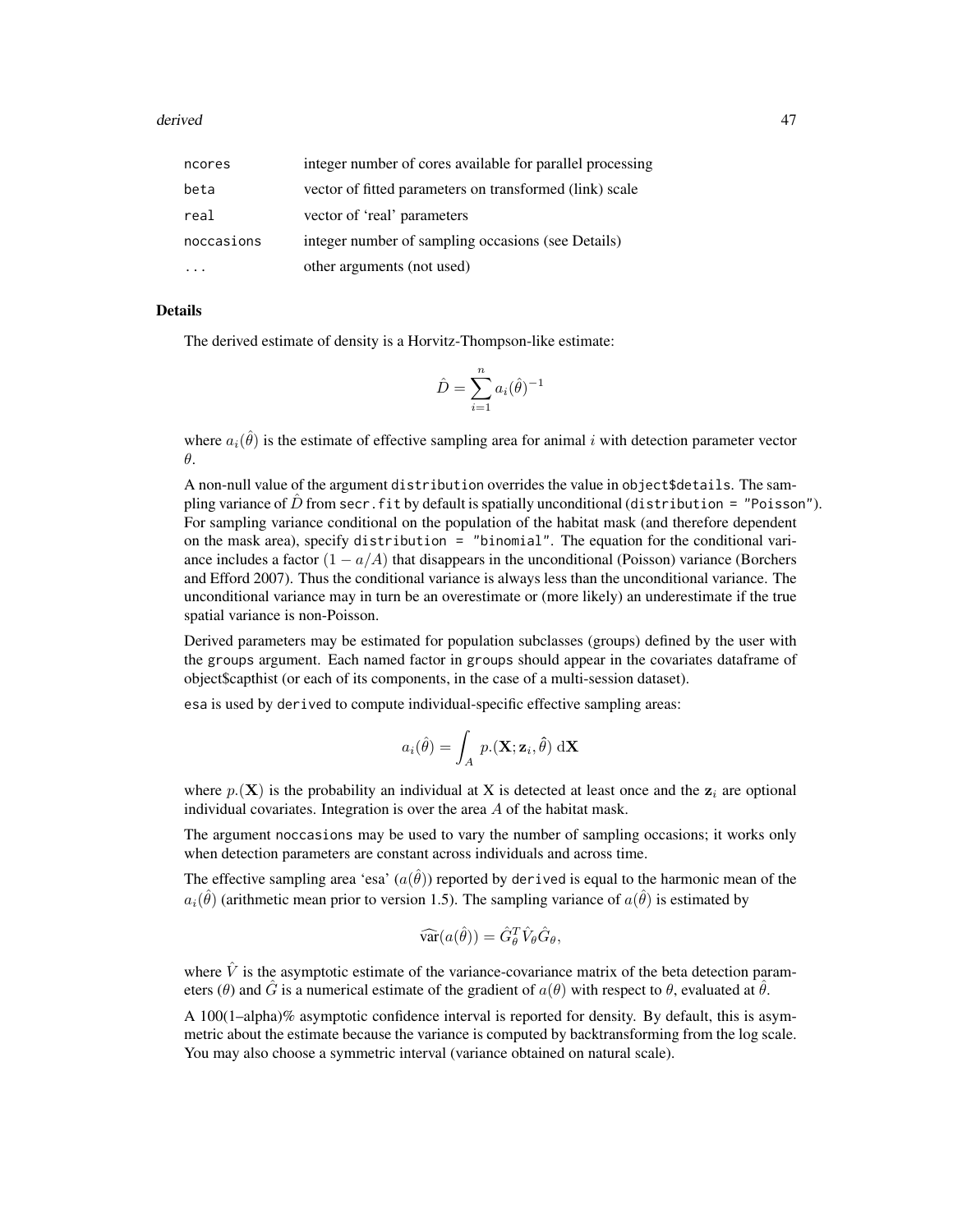The vector of detection parameters for esa may be specified via beta or real, with the former taking precedence. If neither is provided then the fitted values in object\$fit\$par are used. Specifying real parameter values bypasses the various linear predictors. Strictly, the 'real' parameters are for a naive capture (animal not detected previously).

The computation of sampling variances is relatively slow and may be suppressed with se.esa and se.D as desired.

If ncores  $> 1$  the **parallel** package is used to create processes on multiple cores (see [Parallel](#page-131-0) for more).

For computing derived across multiple models in parallel see [par.derived](#page-129-0).

# Value

Dataframe with one row for each derived parameter ('esa', 'D') and columns as below

| estimate    | estimate of derived parameter                                   |
|-------------|-----------------------------------------------------------------|
| SE estimate | standard error of the estimate                                  |
| lcl         | lower $100(1–alpha)$ % confidence limit                         |
| ucl         | upper $100(1$ -alpha)% confidence limit                         |
| CVn         | relative SE of number observed (Poisson or binomial assumption) |
| <b>CVa</b>  | relative SE of effective sampling area                          |
| <b>CVD</b>  | relative SE of density estimate                                 |
|             |                                                                 |

For a multi-session or multi-group analysis the value is a list with one component for each session and group.

The result will also be a list if object is an 'secrlist'.

## Warning

derived() may be applied to detection models fitted by maximizing the full likelihood (CL = FALSE). However, models using g (groups) will not be handled correctly.

#### Note

Before version 2.1, the output table had columns for 'varcomp1' (the variance in  $\hat{D}$  due to variation in n, i.e., Huggins'  $s^2$ ), and 'varcomp2' (the variance in  $\hat{D}$  due to uncertainty in estimates of detection parameters).

These quantities are related to CVn and CVa as follows:

 $CVn = \sqrt{varcomp1}/\hat{D}$  $CVa = \sqrt{\text{vacomp2}}/\hat{D}$ 

# References

Borchers, D. L. and Efford, M. G. (2007) Supplements to Biometrics paper. Available online at <https://www.otago.ac.nz/density>.

Borchers, D. L. and Efford, M. G. (2008) Spatially explicit maximum likelihood methods for capture–recapture studies. *Biometrics*, 64, 377–385.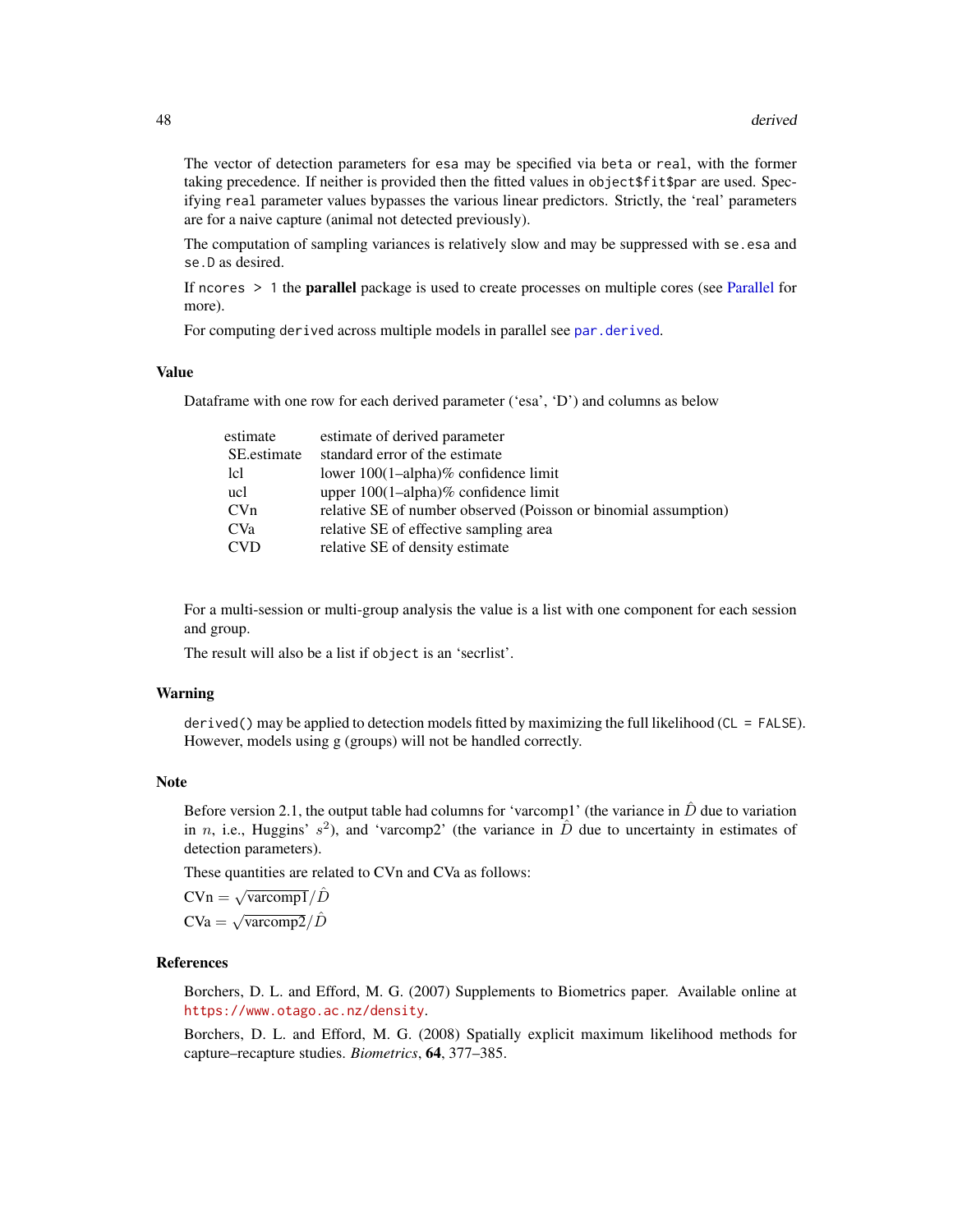#### details **49**

Huggins, R. M. (1989) On the statistical analysis of capture experiments. *Biometrika* 76, 133–140.

## See Also

[predict.secr](#page-157-0), [print.secr](#page-162-0), [secr.fit](#page-199-0), [empirical.varD](#page-61-0) [par.derived](#page-129-0)

#### Examples

```
## Not run:
## extract derived parameters from a model fitted previously
## by maximizing the conditional likelihood
derived (secrdemo.CL)
## what happens when sampling variance is conditional on mask N?
derived(secrdemo.CL, distribution = "binomial")
## fitted g0, sigma
esa(secrdemo.CL)
## force different g0, sigma
esa(secrdemo.CL, real = c(0.2, 25))## End(Not run)
```
<span id="page-48-0"></span>

details *Detail Specification for secr.fit*

#### **Description**

The function secr.fit allows many options. Some of these are used infrequently and have been bundled as a single argument details to simplify the documentation. They are described here.

## Detail components

details\$autoini specifies the session from which to compute starting values (multi-session data only; default 1)

details\$centred = TRUE causes coordinates of both traps and mask to be centred on the centroid of the traps, computed separately for each session in the case of multi-session data. This may be necessary to overcome numerical problems when x- or y-coordinates are large numbers. The default is not to centre coordinates.

details\$chat optionally specifies the overdispersion of unmarked sightings Tu and unidentified marked sightings Tm. It is used only for mark-resight models, and is usually computed within secr.fit (details\$nsim > 0), but may be provided by the user. For a single session 'chat' is a vector of length 2; for multiple sessions it is a 2-column matrix.

 $details6chat only = TRUE used with details $nsim > 0$ causes the overdispersion statistics for$ sighting counts Tu and Tm to be estimated and returned as a vector or 2-column matrix (multisession models), with no further model fitting.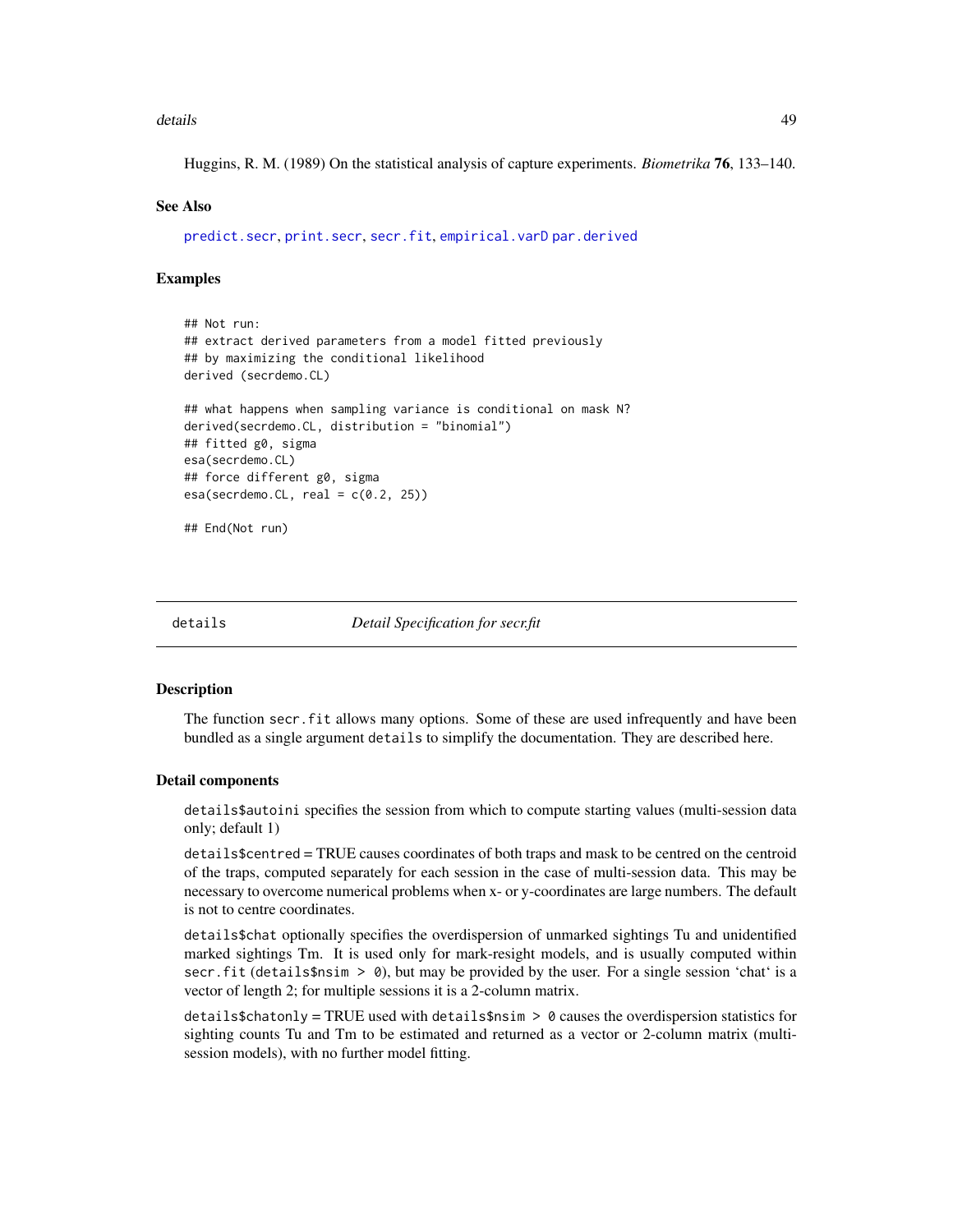details\$contrasts may be used to specify the coding of factor predictors. The value should be suitable for the 'contrasts.arg' argument of [model.matrix](#page-0-0). See 'Trend across sessions' in [secr](https://www.otago.ac.nz/density/pdfs/secr-multisession.pdf)[multisession.pdf](https://www.otago.ac.nz/density/pdfs/secr-multisession.pdf) for an example.

details\$debug is an integer code used to control the printing of intermediate values (1,2) and to switch on the R code browser (3). In ordinary use it should not be changed from the default (0).

details\$distribution specifies the distribution of the number of individuals detected n; this may be conditional on the number in the masked area ("binomial") or unconditional ("poisson"). distribution affects the sampling variance of the estimated density. The default is "poisson". The component 'distribution' may also take a numeric value larger than nrow(capthist), rather than "binomial" or "poisson". The likelihood then treats n as a binomial draw from a superpopulation of this size, with consequences for the variance of density estimates. This can help to reconcile MLE with Bayesian estimates using data augmentation.

details\$fixedbeta may be used to fix values of beta parameters. It should be a numeric vector of length equal to the total number of beta parameters (coefficients) in the model. Parameters to be estimated are indicated by NA. Other elements should be valid values on the link scale and will be substituted during likelihood maximisation. Check the order of beta parameters in a previously fitted model.

details\$hessian is a character string controlling the computation of the Hessian matrix from which variances and covariances are obtained. Options are "none" (no variances), "auto" (the default) or "fdhess" (use the function fdHess in **nlme**). If "auto" then the Hessian from the optimisation function is used. See also method = "none" below.

details\$ignoreusage = TRUE causes the function to ignore usage (varying effort) information in the traps component. The default (details\$ignoreusage = FALSE) is to include usage in the model.

details\$intwidth2 controls the half-width of the interval searched by optimise() for the maximum likelihood when there is a single parameter. Default 0.8 sets the search interval to  $(0.2s, 1.8s)$ where s is the 'start' value.

details\$knownmarks = FALSE causes secr.fit to fit a zero-truncated sightings-only model that implicitly estimates the number of marked individuals, rather than inferring it from the number of rows in the capthist object.

details\$LLonly = TRUE causes the function to returns a single evaluation of the log likelihood at the 'start' values.

details\$miscparm (default NULL) is an optional numeric vector of starting values for additional parameters used in a user-supplied distance function (see 'userdist' below). If the vector has a names attribute then the names will be used for the corresponding coefficients ('beta' parameters) which will otherwise be named 'miscparm1', miscparm2' etc. These parameters are constant across each model and do not appear in the model formula, but are estimated along with other coefficients when the likelihood is maximised. Any transformation (link function) etc. is handled by the user in the userdist function. The coefficients appear in the output from coef, secr and vcov, secr, but not predict.secr.

details\$newdetector specifies a detector type to use for this fit, replacing the previous detector(traps(capthist)). The value may be a vector (one value per occasion) or for multi-session data, a list of vectors. A scalar value (e.g. "proximity") is otherwise used for all occasions and sessions. The true detector type is usually known and will be specified in the 'traps' attribute; newdetector is useful in simulation studies that examine the effect of misspecification. The capthist component of the output from secr.fit has the new type.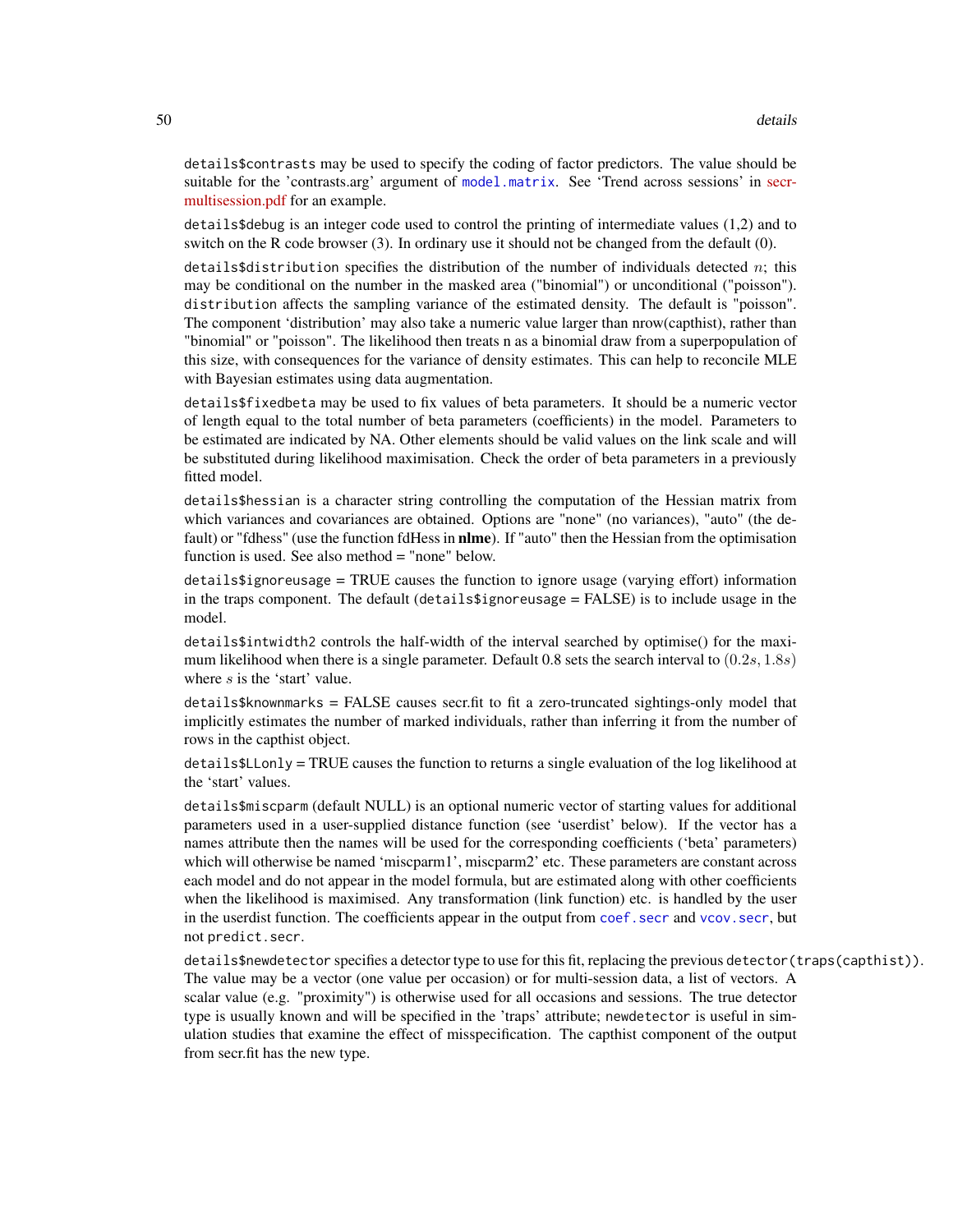#### details 51

details\$nsim specifies the number of replicate simulations to perform to estimate the overdispersion statistics for the sighting counts Tu and Tm. See also details\$chat and details\$chatonly.

details\$param chooses between various parameterisations of the SECR model. The default details\$param = 0 is the formulation in Borchers and Efford (2008) and later papers.

details\$param = 1 was once used to select the Gardner  $& Roy$  le parameterisation of the detection model ( $p0$ ,  $\sigma$ ; Gardner et al. 2009) when the detector type is 'multi'. This parameterisation was discontinued in 2.10.0.

details\$param = 2 selects parameterisation in terms of  $(esa(g_0, \sigma), \sigma)$  (Efford and Mowat 2014).

details\$param = 3 selects parameterisation in terms of  $(a_0(lambda, \sigma), \sigma)$  (Efford and Mowat 2014). This parameterization is used automatically if a0 appears in the model (e.g., a0  $\sim$  1).

details\$param = 4 selects parameterisation of sigma in terms of the coefficient sigmak and constant c (sigma = sigmak /  $D^0(0.5 + c)$  (Efford et al. in prep). If c is not included explicitly in the model (e.g.,  $c \sim 1$ ) then it is set to zero. This parameterization is used automatically if sigmak appears in the model (e.g., sigmak  $\sim$  1)

 $\text{details}$   $\phi$  = 5 combines parameterisations (3) and (4) (first compute sigma from D, then compute lambda0 from sigma).

details\$savecall determines whether the full call to secr.fit is saved in the output object. The default is TRUE except when called by par.secr.fit as names in the call are then evaluated, causing the output to become unwieldy.

details\$splitmarked determines whether the home range centre of marked animals is allowed to move between the marking and sighting phases of a spatial capture–mark–resight study. The default is to assume a common home-range centre (splitmarked = FALSE).

details\$telemetrytype determines how telemetry data in the attribute 'xylist' are treated. 'none' causes the xylist data to be ignored. 'dependent' uses information on the sampling distribution of each home-range centre in the SECR likelihood. 'concurrent' does that and more: it splits capthist according to telemetry status and appends all-zero histories to the telemetry part for any animals present in xylist. The default is 'concurrent'.

 $details on  $1.0 \text{ (cf Royle}$$ et al. 2013)

details\$usecov selects the mask covariate to be used for normalization. NULL limits denominator for normalization to distinguishing habitat from non-habitat.

details\$userdist is either a function to compute non-Euclidean distances between detectors and mask points, or a pre-computed matrix of such distances. The first two arguments of the function should be 2-column matrices of x-y coordinates (respectively  $k$  detectors and  $m$  mask points). The third argument is a habitat mask that defines a non-Euclidean habitat geometry (a linear geometry is described in documentation for the package 'secrlinear'). The matrix returned by the function must have exactly k rows and m columns. When called with no arguments the function should return a character vector of names for the required covariates of 'mask', possibly including the dynamically computed density 'D' and a parameter 'noneuc' that will be fitted. A slightly expanded account is at [userdist,](#page-279-0) and full documentation is in the separate document [secr-noneuclidean.pdf.](https://www.otago.ac.nz/density/pdfs/secr-noneuclidean.pdf)

\*\*Do not use 'userdist' for polygon or transect detectors\*\*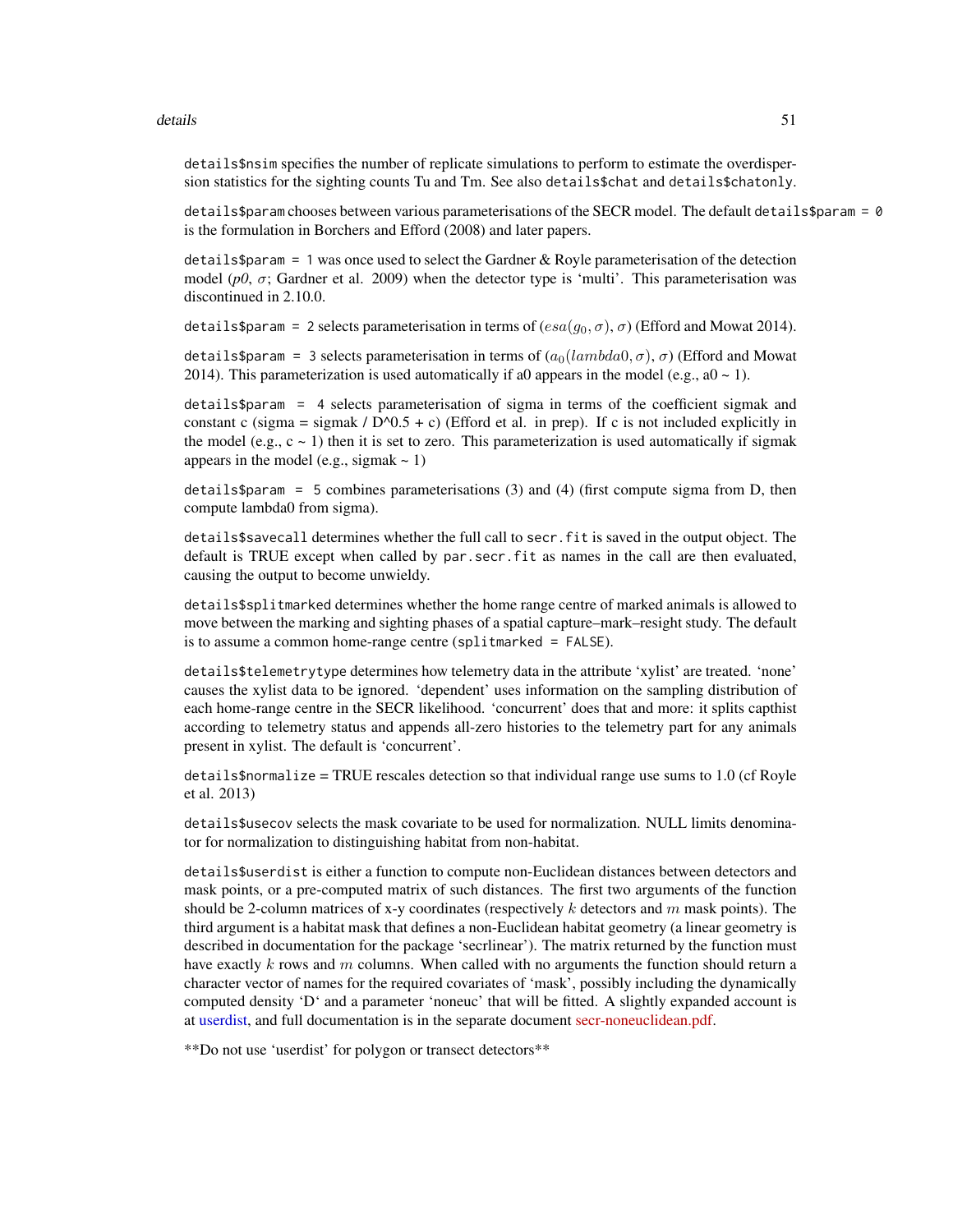## References

Efford, M. G. and Mowat, G. (2014) Compensatory heterogeneity in capture–recapture data.*Ecology* 95, 1341–1348.

Gardner, B., Royle, J. A. and Wegan, M. T. (2009) Hierarchical models for estimating density from DNA mark-recapture studies. *Ecology* 90, 1106–1115.

Royle, J. A., Chandler, R. B., Sun, C. C. and Fuller, A. K. (2013) Integrating resource selection information with spatial capture–recapture. *Methods in Ecology and Evolution* 4, 520–530.

## See Also

[secr.fit](#page-199-0) , [userdist](#page-279-0)

## Examples

```
## Not run:
## Demo of miscparm and userdist
## We fix the usual 'sigma' parameter and estimate the same
## quantity as miscparm[1]. Differences in CI reflect the implied use
## of the identity link for miscparm[1].
mydistfn3 <- function (xy1,xy2, mask) {
   if (missing(xy1)) return(character(0))
   xy1 <- as.matrix(xy1)
   xy2 <- as.matrix(xy2)
   miscparm <- attr(mask, 'miscparm')
   distmat <- edist(xy1,xy2) / miscparm[1]
   distmat
}
fit0 <- secr.fit (captdata)
fit \le secr.fit (captdata, fixed = list(sigma=1), details =
    list(miscparm = c(sig = 20), userdist = mydistfn3))predict(fit0)
coef(fit)
## End(Not run)
```
<span id="page-51-0"></span>

detectfn *Detection Functions*

#### Description

A detection function relates the probability of detection g or the expected number of detections  $\lambda$ for an animal to the distance of a detector from a point usually thought of as its home-range centre. In secr only simple 2- or 3-parameter functions are used. Each type of function is identified by its number or by a 2–3 letter code (version  $\geq$  2.6.0; see below). In most cases the name may also be used (as a quoted string).

Choice of detection function is usually not critical, and the default 'HN' is usually adequate.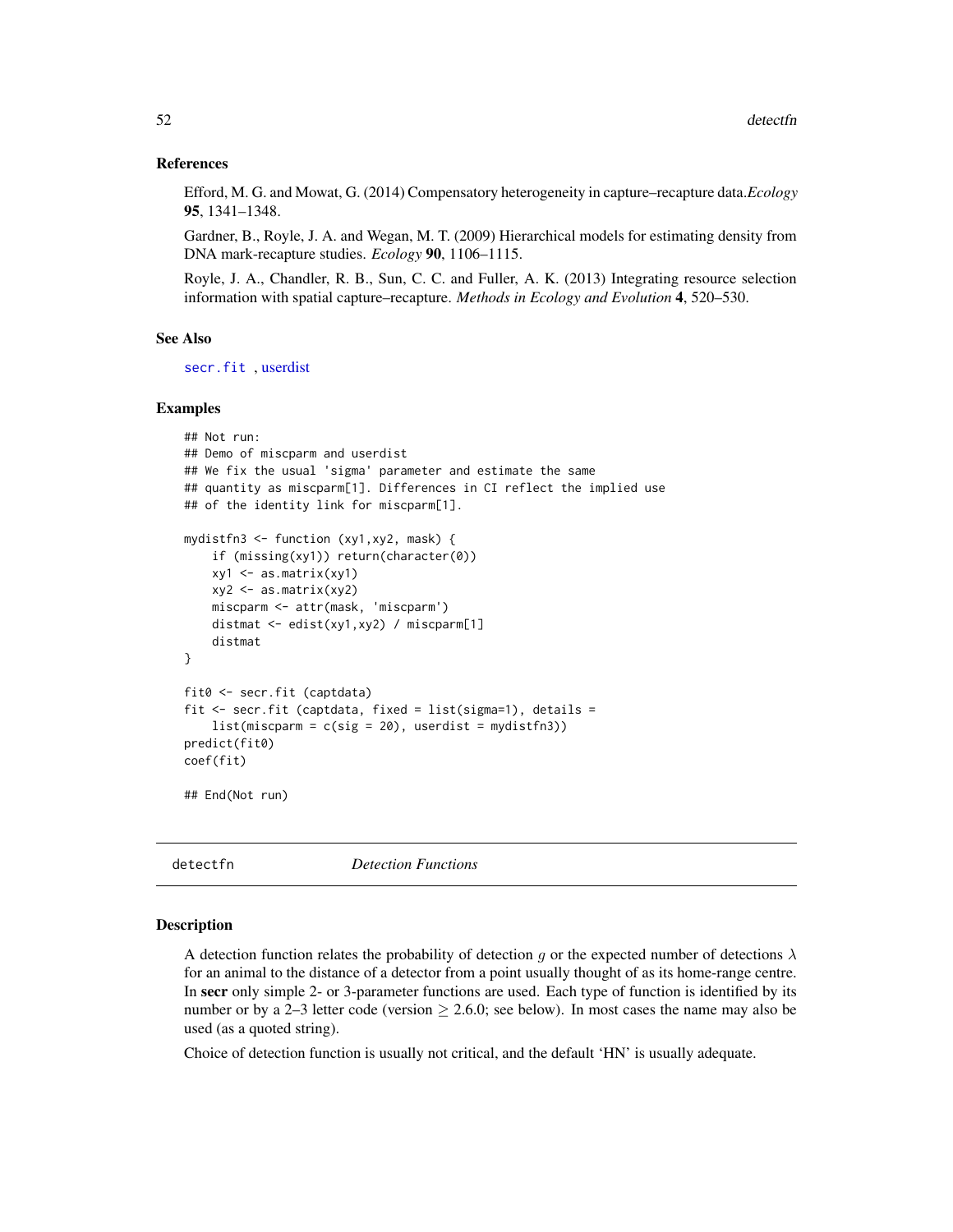#### detectfn 53

Functions (14)–(19) are parameterised in terms of the expected number of detections  $\lambda$ , or cumulative hazard, rather than probability. 'Exposure' (e.g. Royle and Gardner 2011) is another term for cumulative hazard. This parameterisation is natural for the 'count' [detector](#page-53-0) type or if the function is to be interpreted as a distribution of activity (home range). When one of the functions (14)–(19) is used to describe detection probability (i.e., for the binary detectors 'single', 'multi','proximity','polygonX' or 'transectX'), the expected number of detections is internally transformed to a binomial probability using  $q(d) = 1 - \exp(-\lambda(d)).$ 

The hazard halfnormal (14) is similar to the halfnormal exposure function used by Royle and Gardner (2011) except they omit the factor of 2 on  $\sigma^2$ , which leads to estimates of  $\sigma$  that are larger by a factor of sqrt(2). The hazard exponential (16) is identical to their exponential function.

| Code          | Name                      | Parameters        | Function                                                                                       |
|---------------|---------------------------|-------------------|------------------------------------------------------------------------------------------------|
| 0 HN          | halfnormal                | g0, sigma         | $g(d) = g_0 \exp\left(\frac{-d^2}{2\sigma^2}\right)$                                           |
| 1 HR          | hazard rate               | g0, sigma, z      | $q(d) = q_0[1 - \exp\{-\frac{d}{\sigma}\}^{-1}]$                                               |
| 2 EX          | exponential               | g0, sigma         | $g(d) = g_0 \exp\{-(\frac{d}{\sigma})\}$                                                       |
| 3 CHN         | compound halfnormal       | g0, sigma, z      | $g(d) = g_0[1 - \{1 - \exp\left(\frac{-d^2}{2\sigma^2}\right)\}^z]$                            |
| 4 UN          | uniform                   | g0, sigma         | $q(d) = q_0, d \leq \sigma$ ; $q(d) = 0$ , otherwise                                           |
| 5 WEX         | w exponential             | g0, sigma, w      | $g(d) = g_0, d < w$ ; $g(d) = g_0 \exp\left(-\frac{d-w}{\sigma}\right)$ , otherwise            |
| 6 ANN         | annular normal            | g0, sigma, w      | $g(d) = g_0 \exp\left\{\frac{-(d-w)^2}{2\sigma^2}\right\}$                                     |
| 7 CLN         | cumulative lognormal      | $g0$ , sigma, z   | $q(d) = q_0[1 - F{(d - \mu)/s}]$                                                               |
| 8 CG          | cumulative gamma          | g0, sigma, z      | $q(d) = q_0\{1 - G(d; k, \theta)\}\$                                                           |
| 9 BSS         | binary signal strength    | b0, b1            | $q(d) = 1 - F\{-(b_0 + b_1 d)\}\$                                                              |
| 10 SS         | signal strength           | beta0, beta1, sdS | $g(d) = 1 - F[{c - (\beta_0 + \beta_1 d)}/s]$                                                  |
| 11 SSS        | signal strength spherical | beta0, beta1, sdS | $g(d) = 1 - F[{c - (\beta_0 + \beta_1(d-1) - 10 \log_{10} d^2)}/s]$                            |
| <b>14 HHN</b> | hazard halfnormal         | lambda0, sigma    | $\lambda(d) = \lambda_0 \exp\left(\frac{-d^2}{2\sigma^2}\right); g(d) = 1 - \exp(-\lambda(d))$ |
| <b>15 HHR</b> | hazard hazard rate        | lambda0, sigma, z | $\lambda(d) = \lambda_0(1 - \exp\{-(d/\sigma)^{-z}\}); g(d) = 1 - \exp(-\lambda(d))$           |
| <b>16 HEX</b> | hazard exponential        | lambda0, sigma    | $\lambda(d) = \lambda_0 \exp\{-(\frac{d}{\sigma})\}; g(d) = 1 - \exp(-\lambda(d))$             |
| <b>17 HAN</b> | hazard annular normal     | lambda0, sigma, w | $\lambda(d) = \lambda_0 \exp\{\frac{-(d-w)^2}{2\sigma^2}\};\ g(d) = 1 - \exp(-\lambda(d))$     |
| <b>18 HCG</b> | hazard cumulative gamma   | lambda0, sigma, z | $\lambda(d) = \lambda_0 \{1 - G(\vec{d}; k, \theta)\}; g(d) = 1 - \exp(-\lambda(d))$           |
| <b>19 HVP</b> | hazard variable power     | lambda0, sigma, z | $\lambda(d) = \lambda_0 \exp\{-(\frac{d}{\sigma})^z\}; g(d) = 1 - \exp(-\lambda(d))$           |
|               |                           |                   |                                                                                                |

Functions (1) and (15), the "hazard-rate" detection functions described by Hayes and Buckland (1983), are not recommended for SECR because of their long tail, and care is also needed with (2) and (16).

Function (3), the compound halfnormal, follows Efford and Dawson (2009).

Function (4) uniform is defined only for simulation as it poses problems for likelihood maximisation by gradient methods. Uniform probability implies uniform hazard, so there is no separate function 'HUN'.

For function (7), 'F' is the standard normal distribution function and  $\mu$  and s are the mean and standard deviation on the log scale of a latent variable representing a threshold of detection distance. See Note for the relationship to the fitted parameters sigma and z.

For functions (8) and (18), 'G' is the cumulative distribution function of the gamma distribution with shape parameter  $k$  ( = z) and scale parameter  $\theta$  ( = sigma/z). See R's [pgamma](#page-0-0).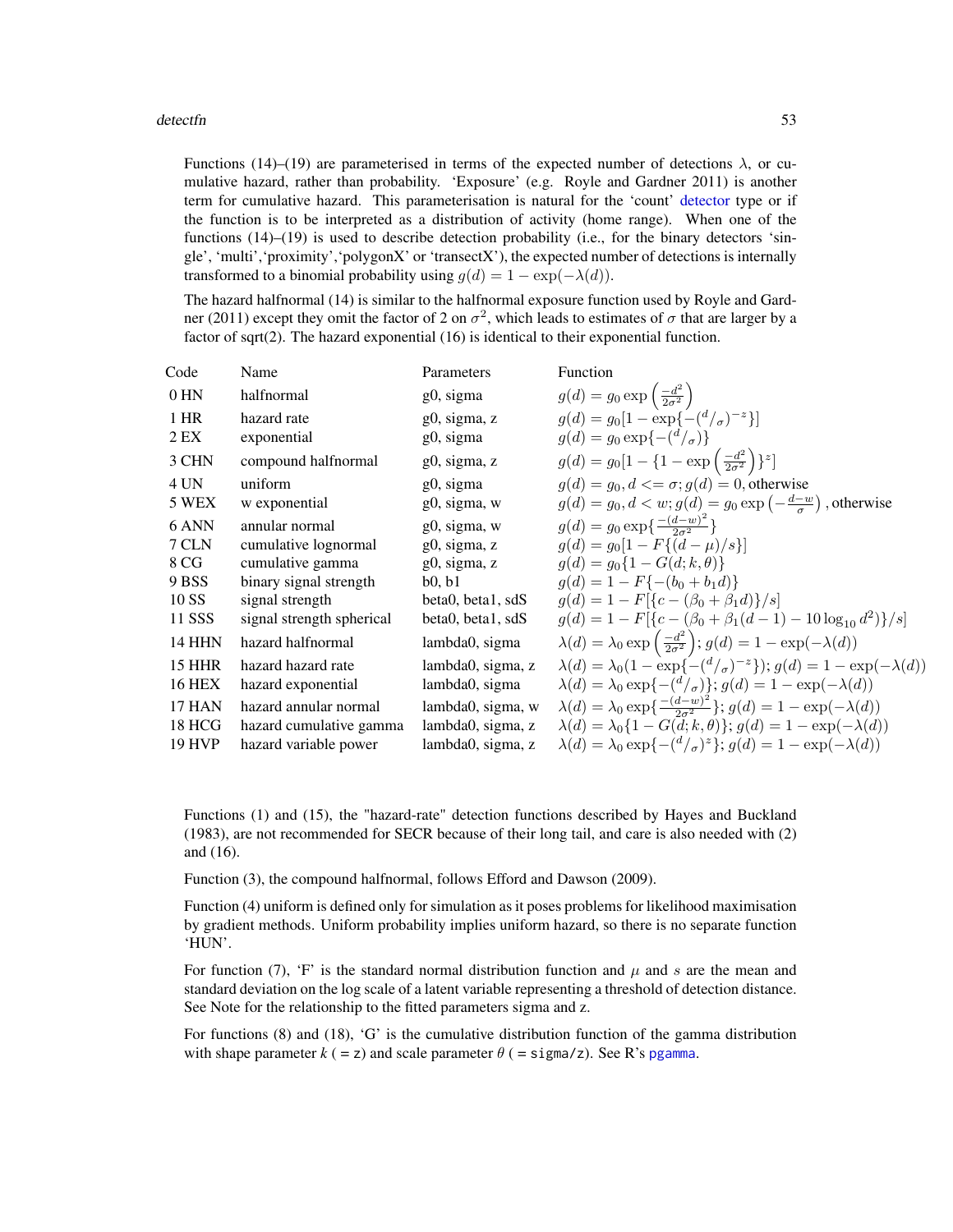For functions (9), (10) and (11), 'F' is the standard normal distribution function and c is an arbitrary signal threshold. The two parameters of (9) are functions of the parameters of (10) and (11):  $b_0 =$  $(\beta_0 - c)/s dS$  and  $b_1 = \beta_1/s$  (see Efford et al. 2009). Note that (9) does not require signal-strength data or c.

Function (11) includes an additional 'hard-wired' term for sound attenuation due to spherical spreading. Detection probability at distances less than 1 m is given by  $g(d) = 1 - F\{(c - \beta_0)/s dS\}$ 

Functions (12) and (13) are undocumented methods for sound attenuation.

Function (19) has been used in some published papers and is included for comparison (see e.g. Ergon and Gardner 2014).

#### Note

The parameters of function (7) are potentially confusing. The fitted parameters describe a latent threshold variable on the natural scale: sigma (mean) =  $\exp(\mu + s^2/2)$  and z (standard deviation) =  $\sqrt{\exp(s^2 + 2\mu)(\exp(s^2) - 1)}$ . As with other detection functions, sigma is a spatial scale parameter, although in this case it corresponds to the mean of the threshold variable; the standard deviation of the threshold variable (z) determines the shape (roughly 1/max(slope)) of the detection function.

# References

Efford, M. G. and Dawson, D. K. (2009) Effect of distance-related heterogeneity on population size estimates from point counts. *Auk* 126, 100–111.

Efford, M. G., Dawson, D. K. and Borchers, D. L. (2009) Population density estimated from locations of individuals on a passive detector array. *Ecology* 90, 2676–2682.

Ergon, T. and Gardner, B. (2014) Separating mortality and emigration: modelling space use, dispersal and survival with robust-design spatial capture–recapture data. *Methods in Ecology and Evolution* 5, 1327–1336.

Hayes, R. J. and Buckland, S. T. (1983) Radial-distance models for the line-transect method. *Biometrics* 39, 29–42.

Royle, J. A. and Gardner, B. (2011) Hierarchical spatial capture–recapture models for estimating density from trapping arrays. In: A.F. O'Connell, J.D. Nichols \& K.U. Karanth (eds) *Camera Traps in Animal Ecology: Methods and Analyses*. Springer, Tokyo. Pp. 163–190.

### See Also

[detectfnplot](#page-146-0)

<span id="page-53-0"></span>detector *Detector Type*

# **Description**

Extract or replace the detector type.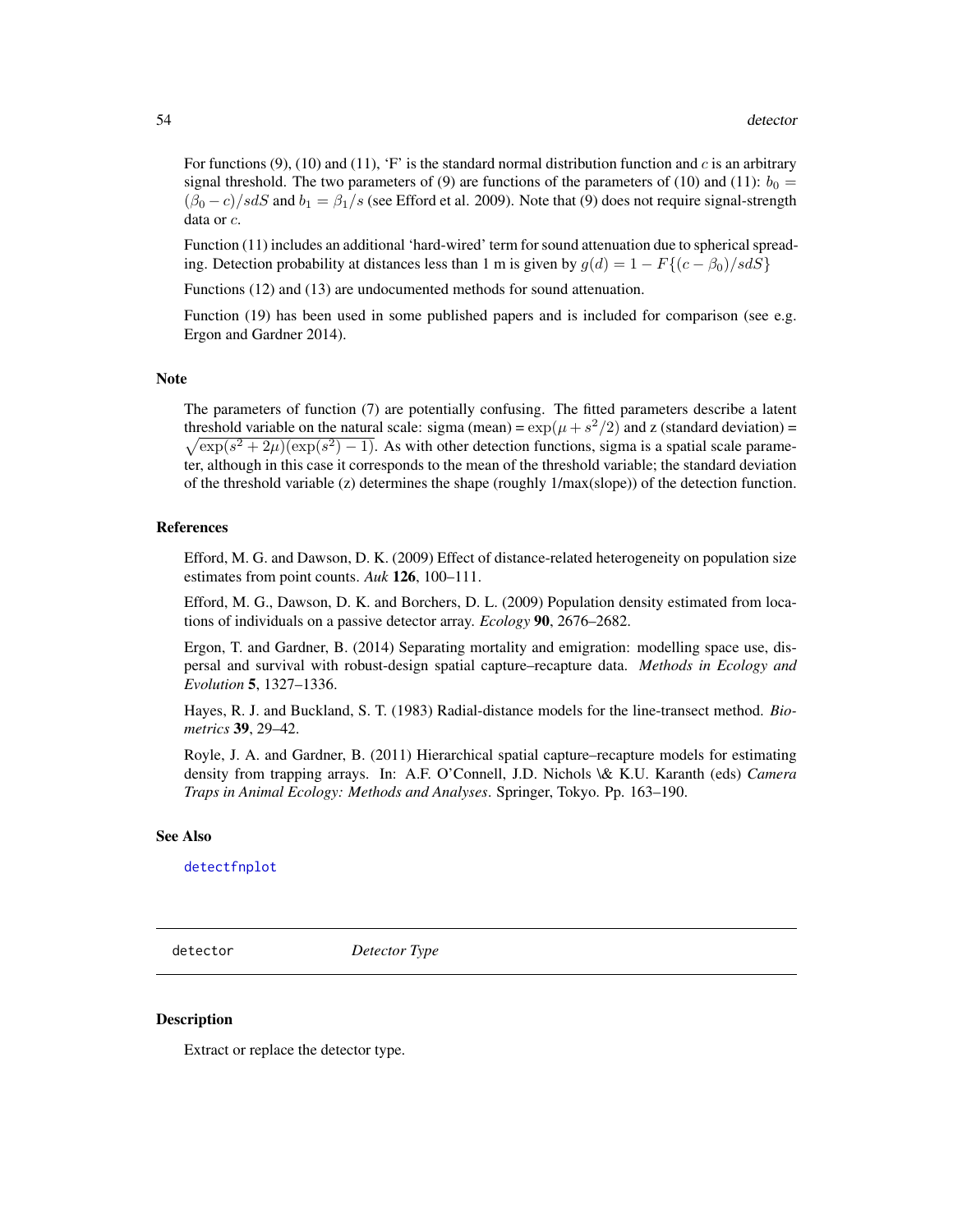#### detector 55

## Usage

```
detector(object, ...)
detector(object) <- value
```
#### Arguments

| object                  | object with 'detector' attribute e.g. traps |
|-------------------------|---------------------------------------------|
| value                   | character string for detector type          |
| $\cdot$ $\cdot$ $\cdot$ | other arguments (not used)                  |

# Details

Valid detector types are 'single', 'multi', 'proximity', 'count', 'capped', 'signal', 'polygon', 'transect', 'polygonX', and 'transectX'. The detector type is stored as an attribute of a traps object. Detector types are mostly described by Efford et al. (2009a,b; see also [secr-overview.pdf\)](#page-0-0). Polygon and transect detector types are for area and linear searches as described in [secr-polygondetectors.pdf](https://www.otago.ac.nz/density/pdfs/secr-polygondetectors.pdf) and Efford (2011). The 'signal' detector type is used for acoustic data as described in [secr-sound.pdf.](https://www.otago.ac.nz/density/pdfs/secr-sound.pdf)

The 'capped' detector type refers to binary proximity data in which no more than one individual may be detected at a detector on any occasion. The type is partially implemented in secr 3.1.1: data may be simulated and manipulated, but for model fitting these are treated as proximity data by secr.fit().

## Value

character string for detector type

## References

Efford, M. G. (2011) Estimation of population density by spatially explicit capture–recapture with area searches. *Ecology* 92, 2202–2207.

Efford, M. G., Borchers D. L. and Byrom, A. E. (2009a) Density estimation by spatially explicit capture-recapture: likelihood-based methods. In: D. L. Thomson, E. G. Cooch and M. J. Conroy (eds) *Modeling Demographic Processes in Marked Populations*. Springer, New York. Pp. 255–269.

Efford, M. G., Dawson, D. K. and Borchers, D. L. (2009b) Population density estimated from locations of individuals on a passive detector array. *Ecology* 90, 2676–2682.

#### See Also

[traps](#page-267-0), [RShowDoc](#page-0-0)

## Examples

```
## Default detector type is "multi"
temptrap \leq make.grid(nx = 6, ny = 8)
detector(temptrap) <- "proximity"
summary(temptrap)
```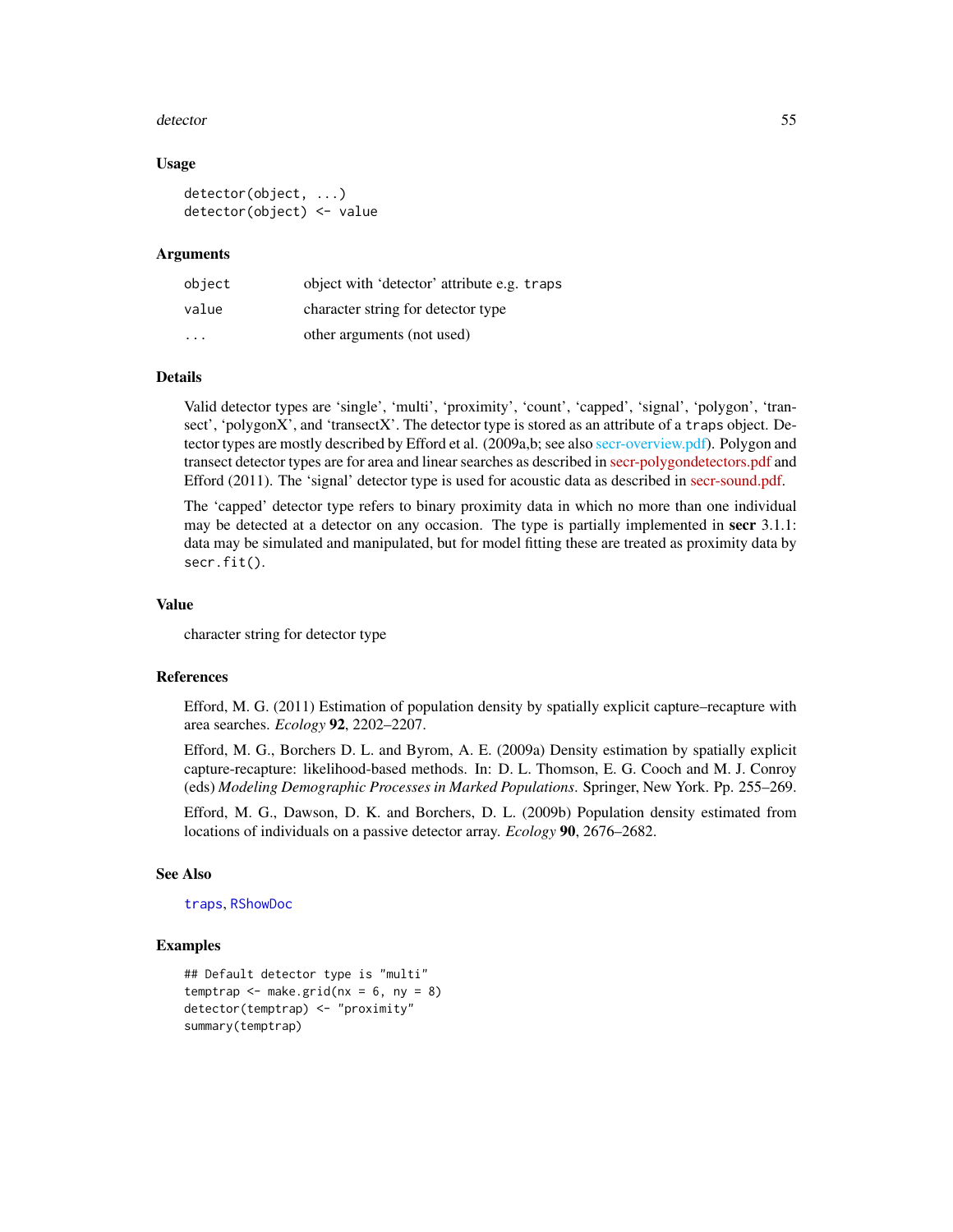# Description

Compute the deviance or residual degrees of freedom of a fitted secr model, treating multiple sessions and groups as independent. The likelihood of the saturated model depends on whether the 'conditional' or 'full' form was used, and on the distribution chosen for the number of individuals observed (Poisson or binomial).

## Usage

```
## S3 method for class 'secr'
deviance(object, ...)
## S3 method for class 'secr'
df.residual(object, ...)
```
## Arguments

| object                  | secr object from secrifit  |
|-------------------------|----------------------------|
| $\cdot$ $\cdot$ $\cdot$ | other arguments (not used) |

# Details

The deviance is  $-2log(\hat{L}) + 2log(L_{sat})$ , where  $\hat{L}$  is the value of the log-likelihood evaluated at its maximum, and  $L_{sat}$  is the log-likelihood of the saturated model, calculated thus:

Likelihood conditional on  $n -$ 

$$
L_{sat} = \log(n!) + \textstyle\sum\limits_{\omega} [n_{\omega} {\log(\frac{n_{\omega}}{n})} - {\log(n_{\omega}!)}]
$$

Full likelihood, Poisson n -

$$
L_{sat} = n \log(n) - n + \sum_{\omega} [n_{\omega} \log(\frac{n_{\omega}}{n}) - \log(n_{\omega}!)]
$$

Full likelihood, binomial  $n -$ 

$$
L_{sat}=n\text{log}(\tfrac{n}{N})+(N-n)\text{log}(\tfrac{N-n}{N})+\text{log}(\tfrac{N!}{(N-n)!})+\sum_{\omega}[n_{\omega}\text{log}(\tfrac{n_{\omega}}{n})-\text{log}(n_{\omega}!)]
$$

n is the number of individuals observed at least once,  $n_{\omega}$  is the number of distinct histories, and N is the number in a chosen area A that we estimate by  $\hat{N} = \hat{D}A$ .

The residual degrees of freedom is the number of distinct detection histories minus the number of parameters estimated. The detection histories of two animals are always considered distinct if they belong to different groups.

When samples are (very) large the deviance is expected to be distributed as  $\chi^2$  with  $n_{\omega} - p$  degrees of freedom when  $p$  parameters are estimated. In reality, simulation is needed to assess whether a given value of the deviance indicates a satisfactory fit, or to estimate the overdispersion parameter c. sim.secr is a convenient tool.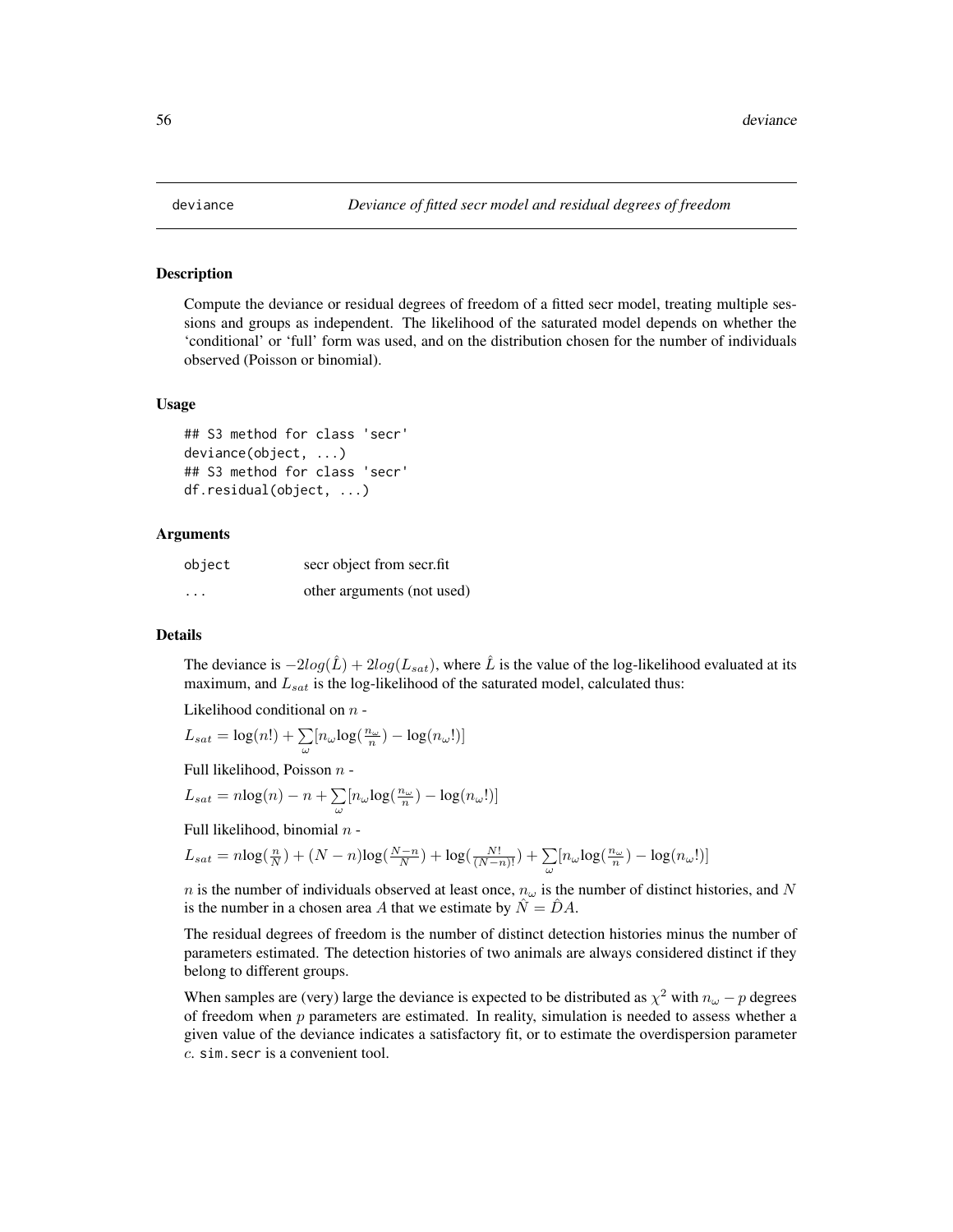#### discretize 57

# Value

The scalar numeric value of the deviance or the residual degress of freedom extracted from the fitted model.

## References

Borchers, D. L. and Efford, M. G. (2008) Spatially explicit maximum likelihood methods for capture–recapture studies. *Biometrics* 64, 377–385.

# See Also

[secr.fit](#page-199-0), [sim.secr](#page-226-0)

# Examples

deviance(secrdemo.0) df.residual(secrdemo.0)

discretize *Rasterize Area Search or Transect Data*

#### Description

It is sometimes useful to re-cast area-search (polygon or polygonX) data as if it was from a set of closely spaced point detectors, i.e. to rasterize the detection locations. This function makes that conversion. Each polygon detector in the input is replaced by a number of point detectors, each representing a square pixel. Detections are mapped to the new detectors on the basis of their x-y coordinates.

If object contains transect data the problem is passed to [snip](#page-233-0) and reduce.capthist.

## Usage

```
discretize(object, spacing = 5, outputdetector = c("proximity", "count", "multi"),
    tol = 0.001, cell.overlap = FALSE, type = c("centre","any", "all"), ...)
```
# Arguments

| object       | secr capthist or traps object                                     |
|--------------|-------------------------------------------------------------------|
| spacing      | numeric spacing between point detectors in metres                 |
|              | output detector character output detector type                    |
| tol          | numeric fractional inflation of perimeter (see Details)           |
| cell.overlap | logical; if TRUE the area of overlap is stored in usage attribute |
| type         | character; see Details                                            |
|              | other arguments passed to snip if object is transect              |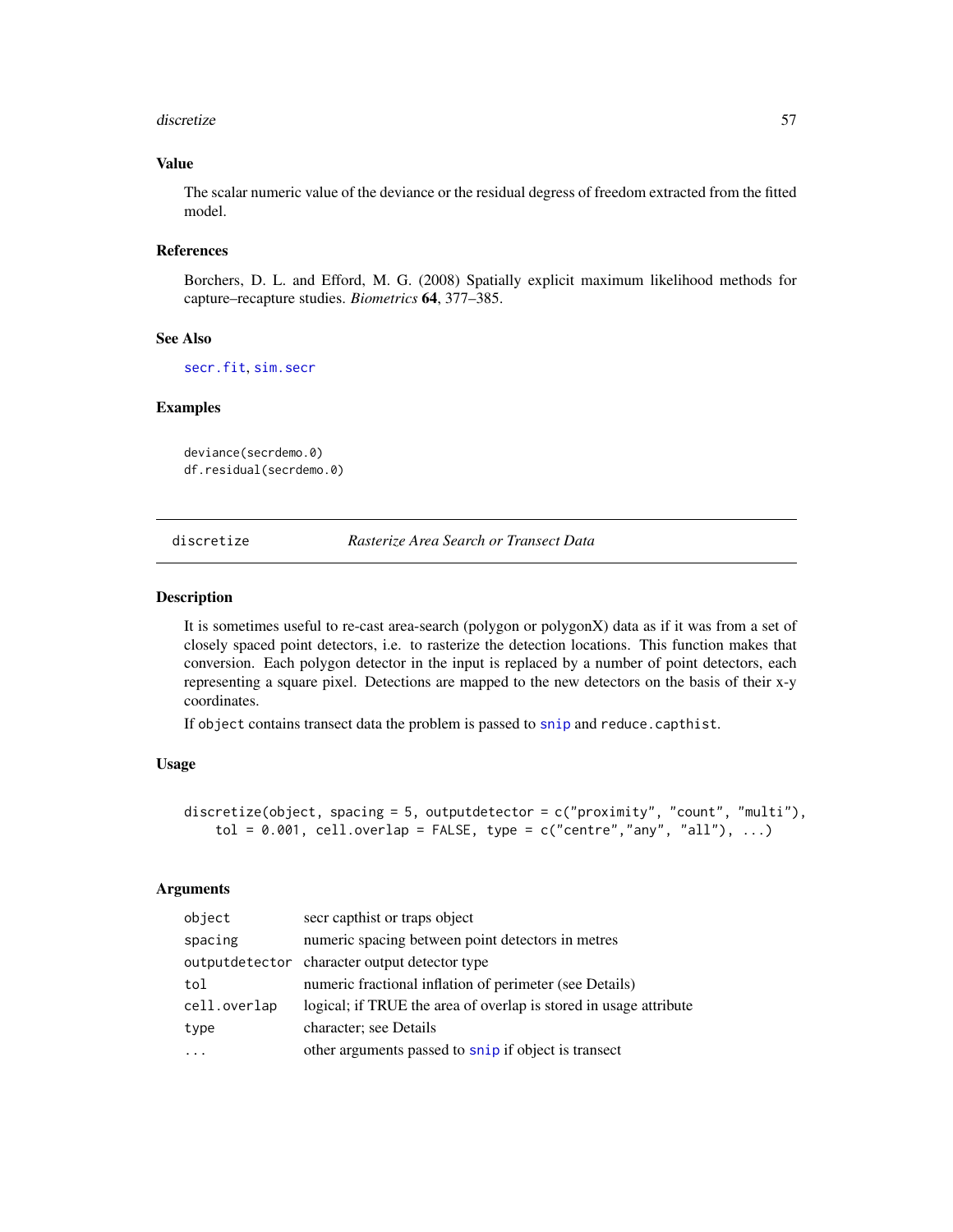## Details

The input should have detector type 'polygon' or 'polygonX'.

A new array of equally spaced detectors is generated within each polygon of the input, inflated radially by 1 + tol to avoid some inclusion problems. The origin of the superimposed grid is fixed automatically. If type = "centre" detectors are included if they lie within the (inflated) polygon. Otherwise, the decision on whether to include a candidate new detector is based on the corner vertices of the cell around the detector (side = spacing); type = "any" and type = "all" have the obvious meanings.

tol may be negative, in which case the array(s) will be shrunk relative to the polygon(s).

For irregular polygons the edge cells in the output may be only partially contained within the polygon they represent. Set cell.overlap = TRUE to retain the proportion of overlap as the 'usage' of the new traps object. This can take a few seconds to compute. If 'usage' is already defined then the new 'usage' is the old multiplied by the proportion of overlap.

Combining type = "any" and cell.overlap = TRUE with tol  $> 0$  can have the odd effect of including some marginal detectors that are assigned zero usage.

With type = "any", the sum of the overlap proportions times cell area is equal to the area of the polygons.

# Value

A capthist or traps object of the requested detector type, but otherwise carrying forward all attributes of the input. The embedded traps object has a factor covariate 'polyID' recording the polygon to which each point detector relates.

# **Note**

Consider the likely number of detectors in the output before you start.

## See Also

[reduce.capthist](#page-183-0), [snip](#page-233-0)

## Examples

```
## generate some polygon data
pol <- make.poly()
CH \le sim.capthist(pol, popn = list(D = 30), detectpar = list(g0 = 0.3))
plot(CH, border = 10, gridl = FALSE, varycol = FALSE)
## discretize and plot
CH1 <- discretize(CH, spacing = 10, output = 'count')
plot(CH1, add = TRUE, cappar = list(col = 'orange'), varycol =FALSE, rad = 0)plot(traps(CH1), add = TRUE)
# overlay cell boundaries
plot(as.mask(traps(CH1)), dots = FALSE, col = NA, meshcol = 'green',
   add = TRUE)
```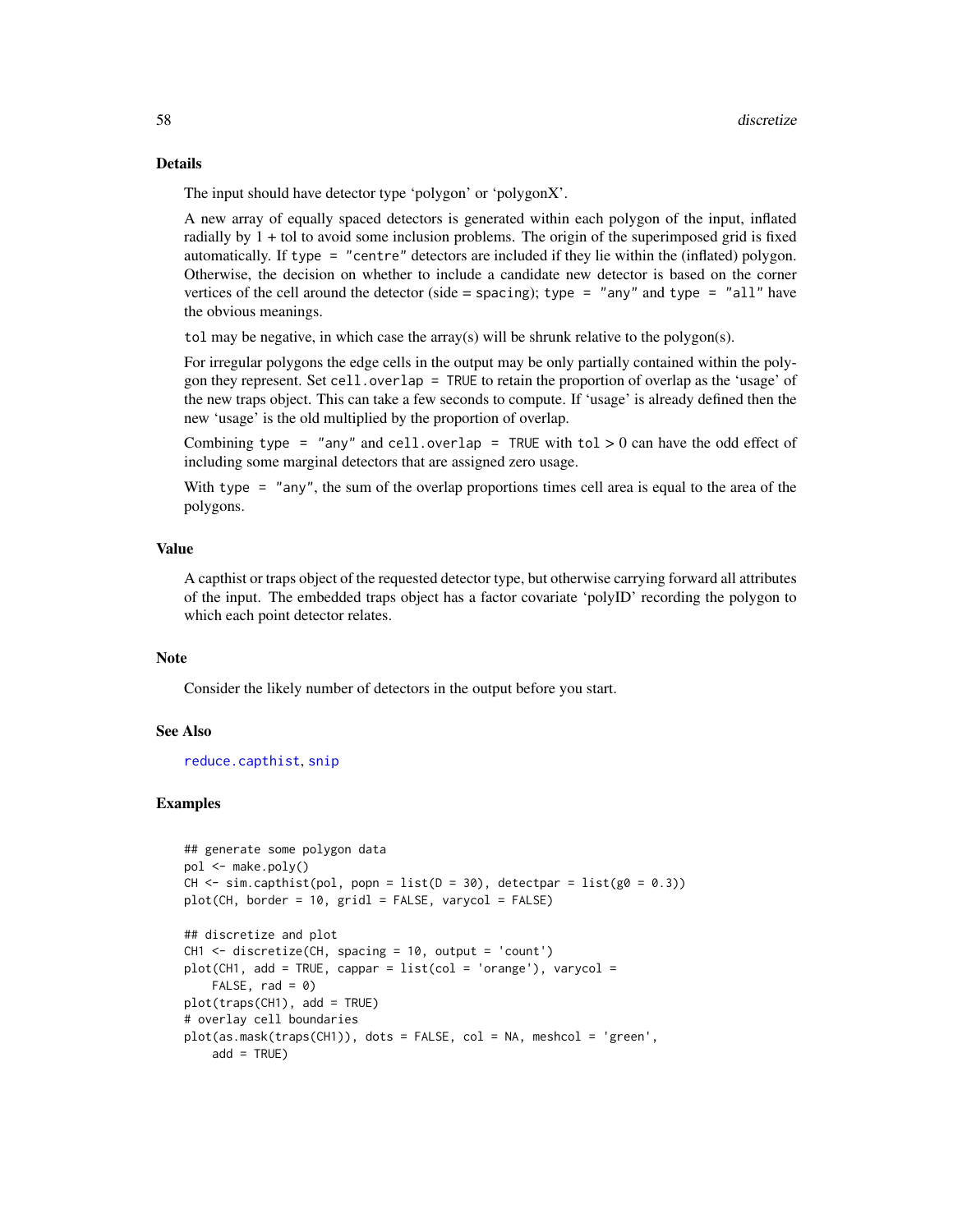# distancetotrap 59

```
## show how detections are snapped to new detectors
newxy <- traps(CH1)[nearesttrap(xy(CH),traps(CH1)),]
segments(xy(CH)[,1], xy(CH)[,2], newxy[,1], newxy[,2])
```

```
plot(traps(CH), add = TRUE) # original polygon
```
distancetotrap *Distance To Nearest Detector*

#### Description

Compute Euclidean distance from each of a set of points to the nearest detector in an array, or return the sequence number of the detector nearest each point.

# Usage

```
distancetotrap(X, traps)
```
nearesttrap(X, traps)

#### Arguments

|       | coordinates                                    |
|-------|------------------------------------------------|
| traps | traps object or 2-column matrix of coordinates |

#### Details

distancetotrap returns the distance from each point in  $X$  to the nearest detector in traps. It may be used to restrict the points on a habitat mask.

# Value

distancetotrap returns a vector of distances (assumed to be in metres).

nearesttrap returns the index of the nearest trap.

# Note

It is no longer (from version 2.3.0) necessary for 'traps' to be a traps object. It may be any 2-column matrix or dataframe of coordinates. From version 2.6.0 'traps' may also be a simple (one-polygon) SpatialPolygonsDataFrame object from sp, in which case distances are to the boundary vertices (use with care!).

## See Also

[make.mask](#page-104-0)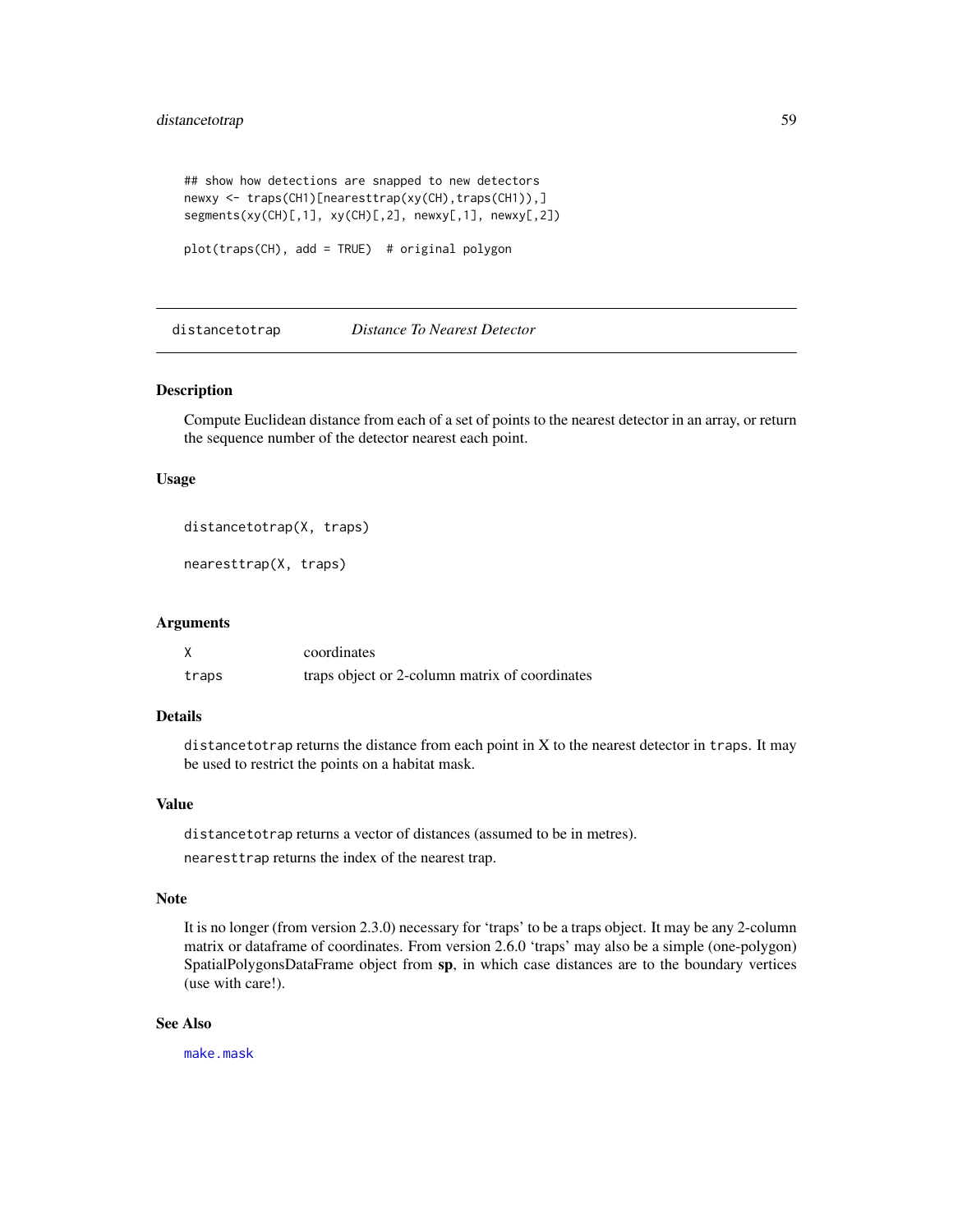# Examples

```
## restrict a habitat mask to points within 70 m of traps
## this is nearly equivalent to using make.mask with the
## `trapbuffer' option
temptrap <- make.grid()
tempmask <- make.mask(temptrap)
d <- distancetotrap(tempmask, temptrap)
tempmask <- subset(tempmask, d < 70)
```
Dsurface *Density Surfaces*

# Description

S3 class for rasterized fitted density surfaces. A Dsurface is a type of 'mask' with covariate(s) for the predicted density at each point.

# Usage

```
## S3 method for class 'Dsurface'
print(x, scale = 1, ...)
## S3 method for class 'Dsurface'
summary(object, scale = 1, ...)
```
# Arguments

| x. object               | D surface object to display                                                           |
|-------------------------|---------------------------------------------------------------------------------------|
| scale                   | numeric multiplier for density                                                        |
| $\cdot$ $\cdot$ $\cdot$ | other arguments passed to print method for data frames or summary method for<br>masks |

# Details

A Dsurface will usually have been constructed with [predictDsurface](#page-159-0).

The 'scale' argument may be used to change the units of density from the default (animals / hectare) to animals /  $km^2$  (scale = 100) or animals / 100 $km^2$  (scale = 10000).

A virtual S4 class 'Dsurface' is defined to allow the definition of a method for the generic function raster from the raster package.

# See Also

[predictDsurface](#page-159-0), [plot.Dsurface](#page-141-0)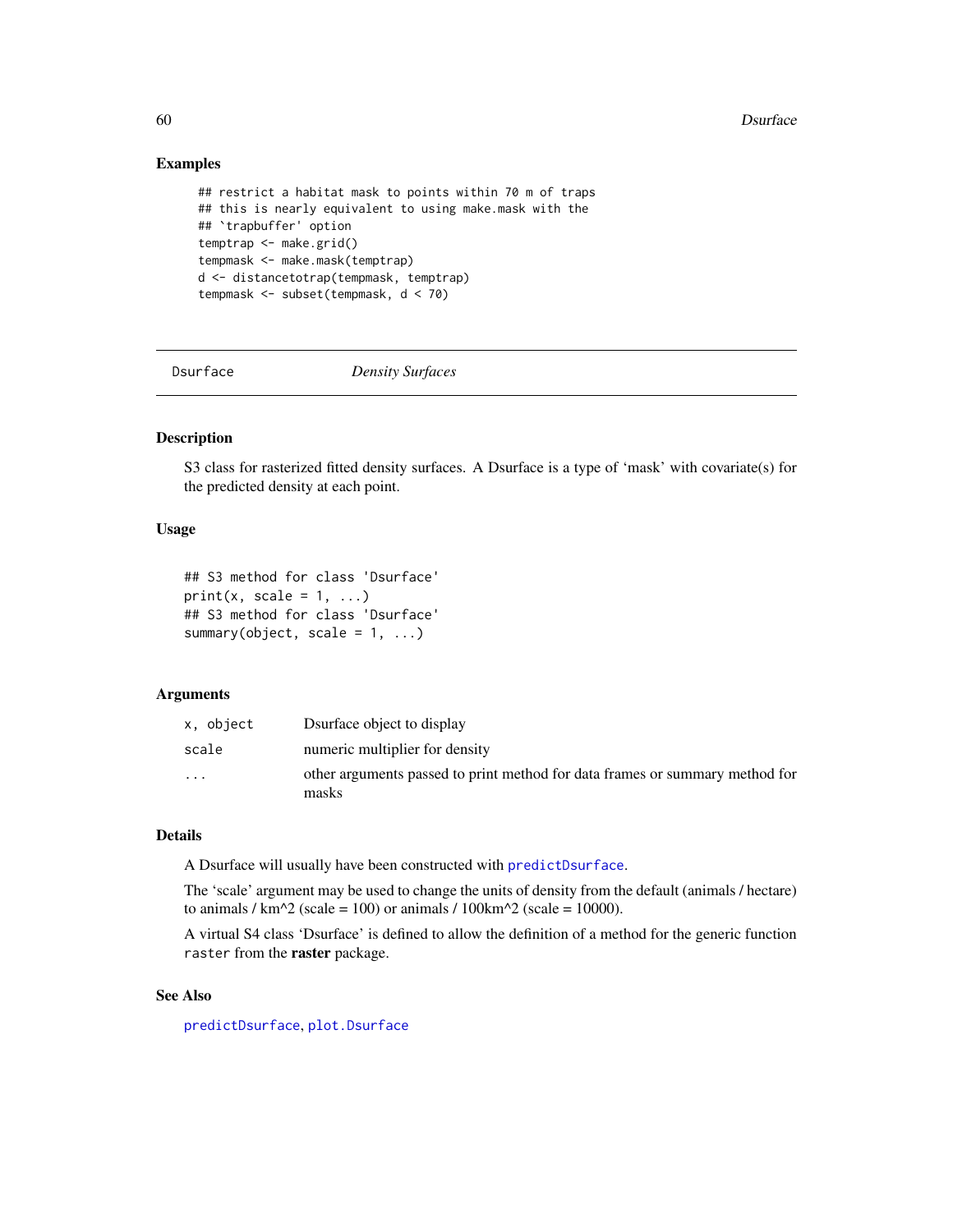## Description

Plot joint confidence ellipse for two parameters of secr model, or for a distribution of points.

# Usage

```
ellipse.secr(object, par = c("g0", "sigma"), alpha = 0.05,
   npts = 100, plot = TRUE, linkscale = TRUE, add = FALSE,
   col = palette(), ...)
```

```
ellipse.bvn(xy, alpha = 0.05, npts = 100, centroid = TRUE, add = FALSE, \ldots)
```
# Arguments

| object    | secr object output from secr. fit                                                               |
|-----------|-------------------------------------------------------------------------------------------------|
| par       | character vector of length two, the names of two 'beta' parameters                              |
| alpha     | alpha level for confidence intervals                                                            |
| npts      | number of points on perimeter of ellipse                                                        |
| plot      | logical for whether ellipse should be plotted                                                   |
| linkscale | logical; if FALSE then coordinates will be backtransformed from the link scale                  |
| add       | logical to add ellipse to an existing plot                                                      |
| col       | vector of one or more plotting colours                                                          |
| $\cdots$  | arguments to pass to plot functions (or polygon() in the case of ellipse.bvn)                   |
| XV        | 2-column matrix of coordinates                                                                  |
| centroid  | logical; if TRUE the plotted ellipse is a confidence region for the centroid of<br>points in xy |

# Details

ellipse.secr calculates coordinates of a confidence ellipse from the asymptotic variance-covariance matrix of the beta parameters (coefficients), and optionally plots it.

If linkscale == FALSE, the inverse of the appropriate link transformation is applied to the coordinates of the ellipse, causing it to deform.

If object is a list of secr models then one ellipse is constructed for each model. Colours are recycled as needed.

ellipse.bvn plots a bivariate normal confidence ellipse for the centroid of a 2-dimensional distribution of points (default centroid = TRUE), or a Jennrich and Turner (1969) elliptical home-range model.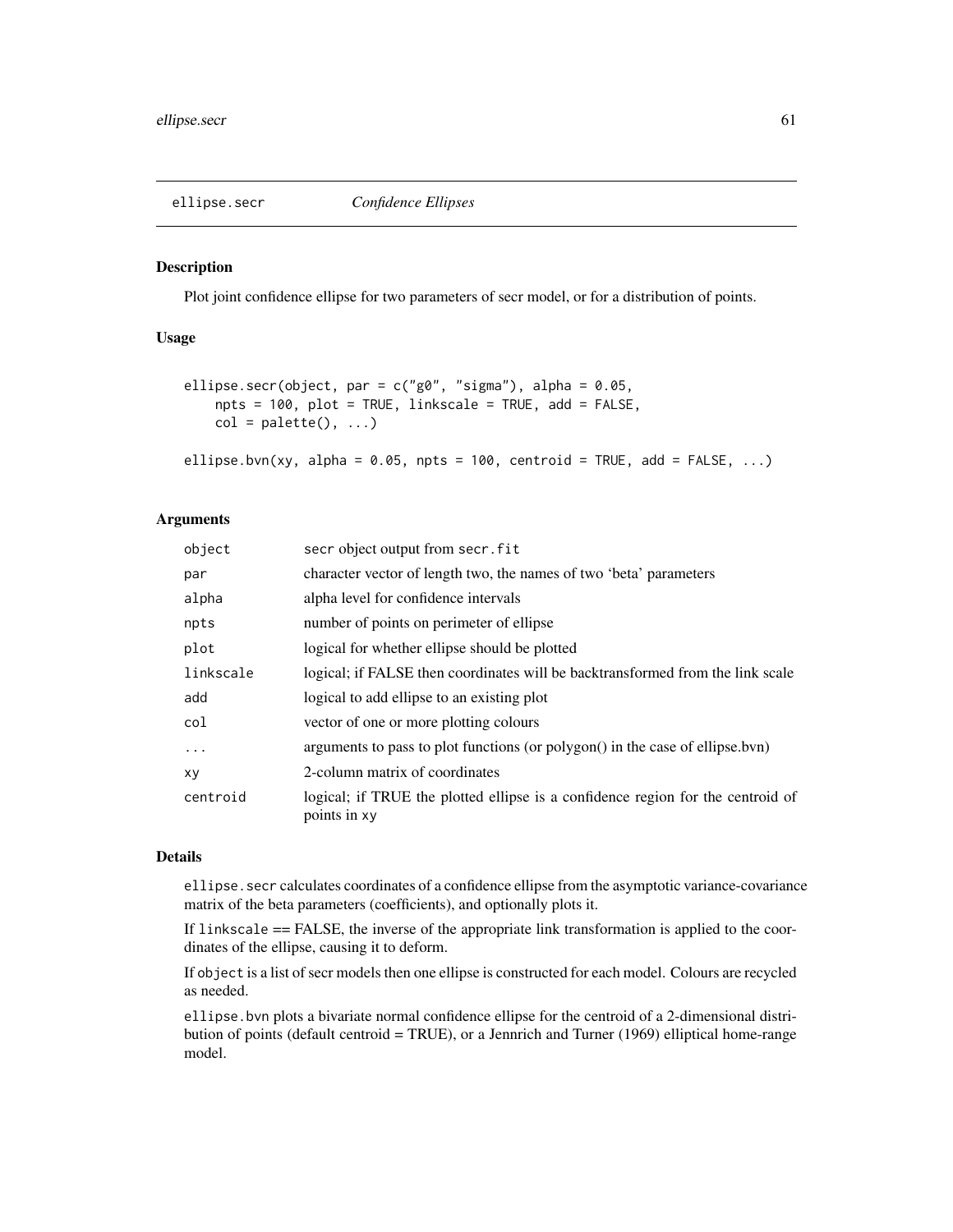# Value

A list containing the x and y coordinates is returned invisibly from either function.

#### **References**

Jennrich, R. I. and Turner, F. B. (1969) Measurement of non-circular home range. *Journal of Theoretical Biology*, 22, 227–237.

# Examples

ellipse.secr(secrdemo.0)

<span id="page-61-0"></span>empirical.varD *Empirical Variance of H-T Density Estimate*

# **Description**

Compute Horvitz-Thompson-like estimate of population density from a previously fitted spatial detection model, and estimate its sampling variance using the empirical spatial variance of the number observed in replicate sampling units. Wrapper functions are provided for several different scenarios, but all ultimately call derivednj. The function derived also computes Horvitz-Thompson-like estimates, but it assumes a Poisson or binomial distribution of total number when computing the sampling variance.

# Usage

```
derivednj ( nj, esa, se.esa, method = c("SRS", "local", "poisson",
    "binomial"), xy = NULL, alpha = 0.05, loginterval = TRUE, area =
   NULL )
derivedMash ( object, sessnum = NULL, method = c("SRS", "local"),
   alpha = 0.05, loginterval = TRUE)
derivedCluster ( object, sessnum = NULL, method = c("SRS", "local"),
   alpha = 0.05, loginterval = TRUE)
derivedSession ( object, method = c("SRS", "local"), xy = NULL,
   alpha = 0.05, loginterval = TRUE )
derivedExternal ( object, sessnum = NULL, nj, cluster, buffer = 100,
   mask = NULL, noccasions = NULL, method = c("SRS", "local"), xy = NULL,alpha = 0.05, loginterval = TRUE)
```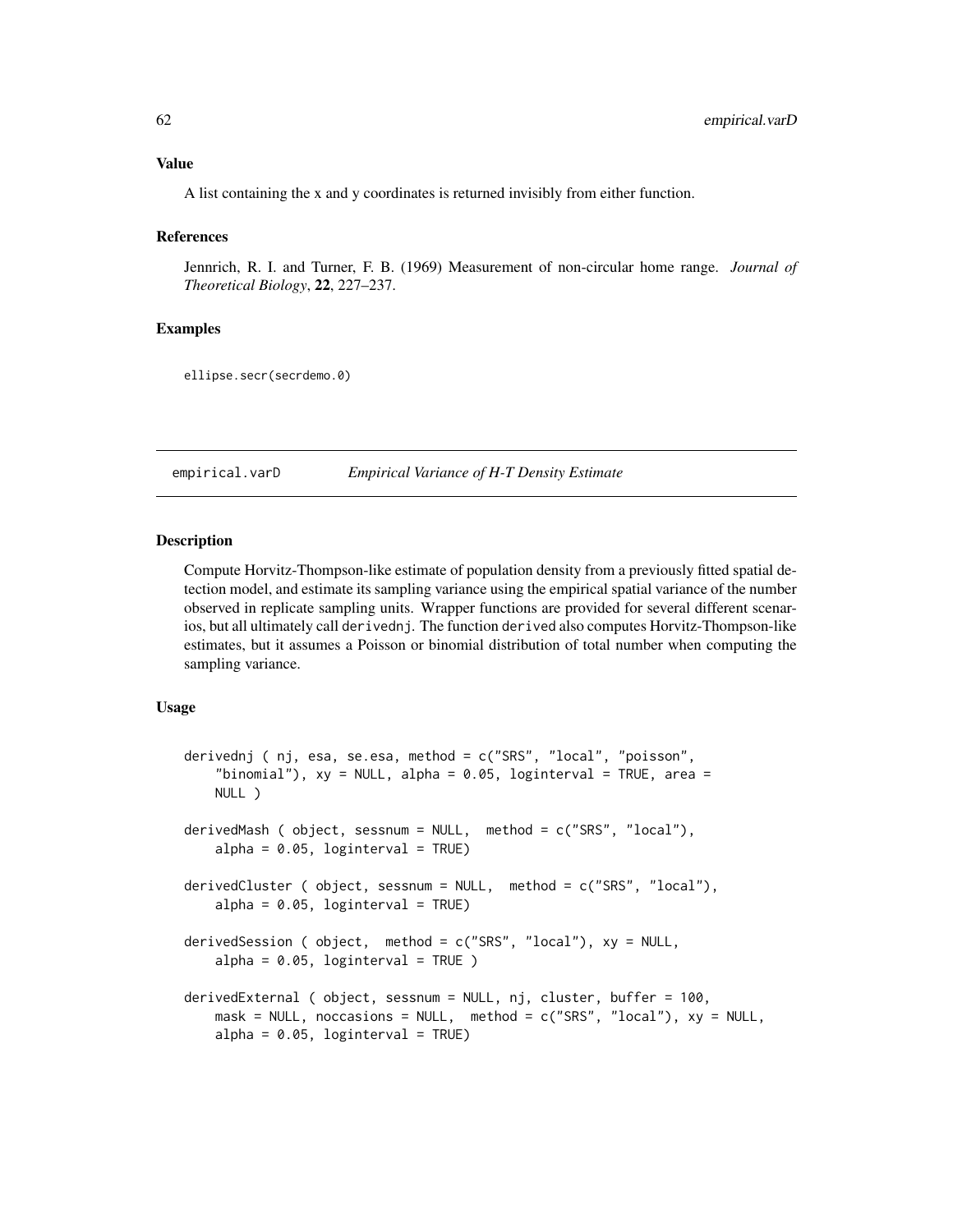## empirical.varD 63

# Arguments

| object      | fitted secr model                                                   |
|-------------|---------------------------------------------------------------------|
| nj          | vector of number observed in each sampling unit (cluster)           |
| esa         | scalar estimate of effective sampling area $(\hat{a})$              |
| se.esa      | estimated standard error of effective sampling area $(SE(\hat{a}))$ |
| method      | character string 'SRS' or 'local'                                   |
| xy          | data frame of x- and y- coordinates (method = $"local" only)$       |
| alpha       | alpha level for confidence intervals                                |
| loginterval | logical for whether to base interval on $log(N)$                    |
| area        | area of region for method = "binomial" (hectares)                   |
| sessnum     | index of session in object\$capthist for which output required      |
| cluster     | 'traps' object for a single cluster                                 |
| buffer      | width of buffer in metres (ignored if mask provided)                |
| mask        | mask object for a single cluster of detectors                       |
| noccasions  | number of occasions (for nj)                                        |

## **Details**

derivednj accepts a vector of counts (nj), along with  $\hat{a}$  and  $\widehat{SE}(\hat{a})$ . The argument esa may include both  $\hat{a}$  and  $\widehat{SE}(\hat{a})$ ) - any form will do if it can be coerced to a vector of length 2. In the special case that nj is of length 1, or method takes the values 'poisson' or 'binomial', the variance is computed using a theoretical variance rather than an empirical estimate. The value of method corresponds to 'distribution' in [derived](#page-45-0), and defaults to 'poisson'. For method = 'binomial' you must specify area (see Examples).

derivedCluster accepts a model fitted to data from clustered detectors; each [cluster](#page-32-0) is interpreted as a replicate sample. It is assumed that the sets of individuals sampled by different clusters do not intersect, and that all clusters have the same geometry (spacing, detector number etc.).

derivedMash accepts a model fitted to clustered data that have been 'mashed' for fast processing (see [mash](#page-263-0)); each cluster is a replicate sample: the function uses the vector of cluster frequencies  $(n_i)$  stored as an attribute of the mashed capthist by mash.

derivedExternal combines detection parameter estimates from a fitted model with a vector of frequencies nj from replicate sampling units configured as in cluster. Detectors in cluster are assumed to match those in the fitted model with respect to type and efficiency, but sampling duration (noccasions), spacing etc. may differ. The mask should match cluster; if mask is missing, one will be constructed using the buffer argument and defaults from make.mask.

derivedSession accepts a single fitted model that must span multiple sessions; each session is interpreted as a replicate sample.

Spatial variance may be calculated assuming simple random sampling (method = "SRS") or using the neighbourhood variance estimator recommended by Stevens and Olsen (2003) for generalized random tessellation stratified (GRTS) samples and implemented in package spsurvey (method = "local"). For 'local' variance estimates, the centre of each replicate must be provided in xy, except where centres may be inferred from the data. The options method = "poisson" and method = "binomial" use theoretical (model-based) variance rather than the empirical spatial variance.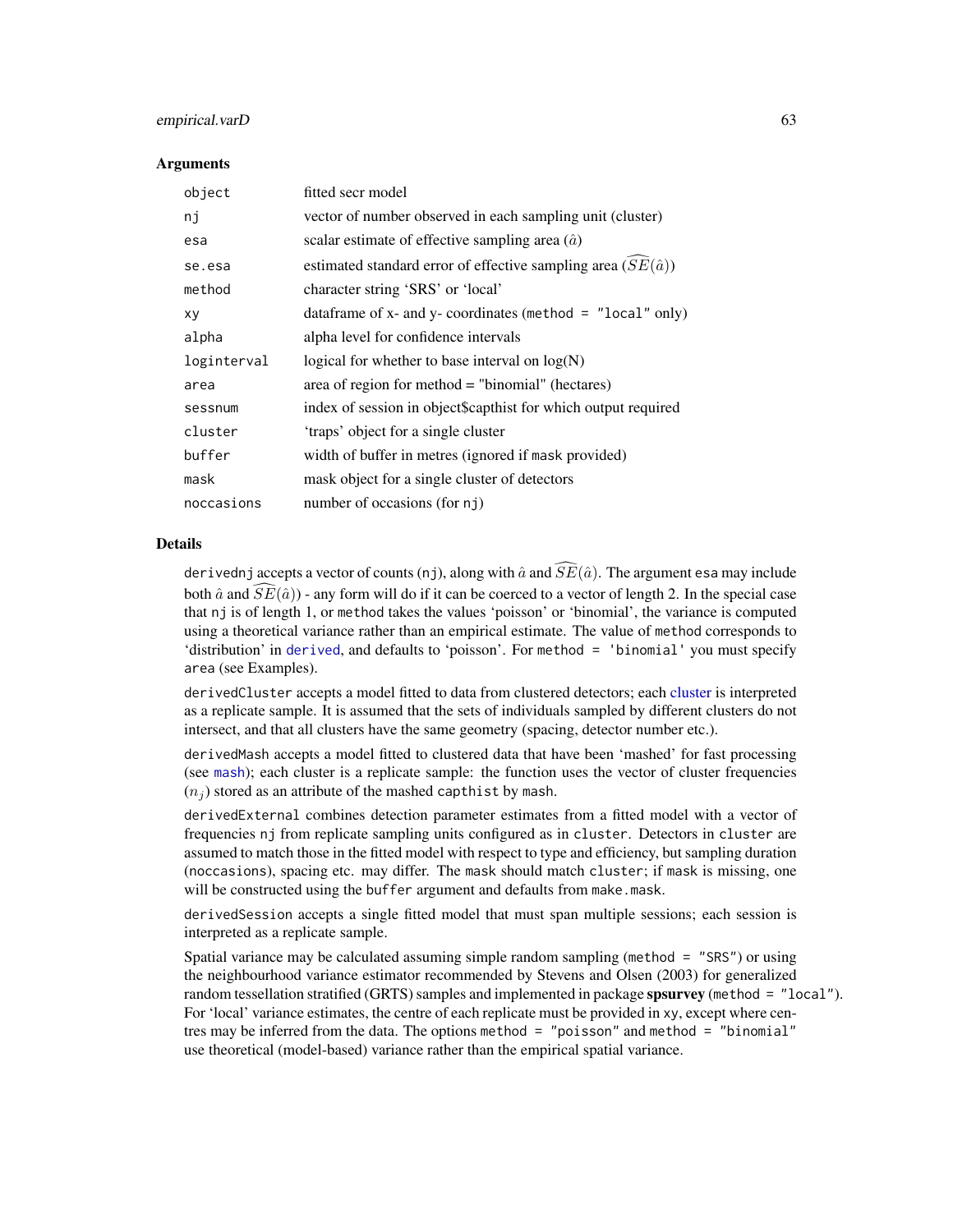A dataframe with one row and the columns –

| estimate    | Horvitz-Thompson-like estimate of population density   |
|-------------|--------------------------------------------------------|
| SE.estimate | SE of density estimate                                 |
| 1c1         | lower $100(1–alpha)$ % confidence limit                |
| ucl         | upper $100(1–alpha)$ % confidence limit                |
| CVn         | relative SE of number observed (across sampling units) |
| CVa         | relative SE of effective sampling area                 |
| <b>CVD</b>  | relative SE of density estimate                        |

# Note

The variance of a Horvitz-Thompson-like estimate of density may be estimated as the sum of two components, one due to uncertainty in the estimate of effective sampling area  $(\hat{a})$  and the other due to spatial variance in the total number of animals n observed on J replicate sampling units ( $n =$  $\sum_{j=1}^{J} n_j$ ). We use a delta-method approximation that assumes independence of the components:

$$
\widehat{\text{var}}(\hat{D}) = \hat{D}^2 \{ \frac{\widehat{\text{var}}(n)}{n^2} + \frac{\widehat{\text{var}}(\hat{a})}{\hat{a}} \}
$$

where  $\widehat{\text{var}}(n) = \frac{J}{J-1} \sum_{j=1}^{J} (n_j - n/J)^2$ . The estimate of var $(\hat{a})$  is model-based while that of var $(n)$  is design based. This formulation follows that of Buckland at al. (2001, p. 78) for conventional disis design-based. This formulation follows that of Buckland et al. (2001, p. 78) for conventional distance sampling. Given sufficient independent replicates, it is a robust way to allow for unmodelled spatial overdispersion.

There is a complication in SECR owing to the fact that  $\hat{a}$  is a derived quantity (actually an integral) rather than a model parameter. Its sampling variance var $(\hat{a})$  is estimated indirectly in **secr** by combining the asymptotic estimate of the covariance matrix of the fitted detection parameters  $\theta$ with a numerical estimate of the gradient of  $a(\theta)$  with respect to  $\theta$ . This calculation is performed in [derived](#page-45-0).

# References

Buckland, S. T., Anderson, D. R., Burnham, K. P., Laake, J. L., Borchers, D. L. and Thomas, L. (2001) *Introduction to Distance Sampling: Estimating Abundance of Biological Populations*. Oxford University Press, Oxford.

Stevens, D. L. Jr and Olsen, A. R. (2003) Variance estimation for spatially balanced samples of environmental resources. *Environmetrics* 14, 593–610.

## See Also

[derived](#page-45-0), [esa](#page-45-1)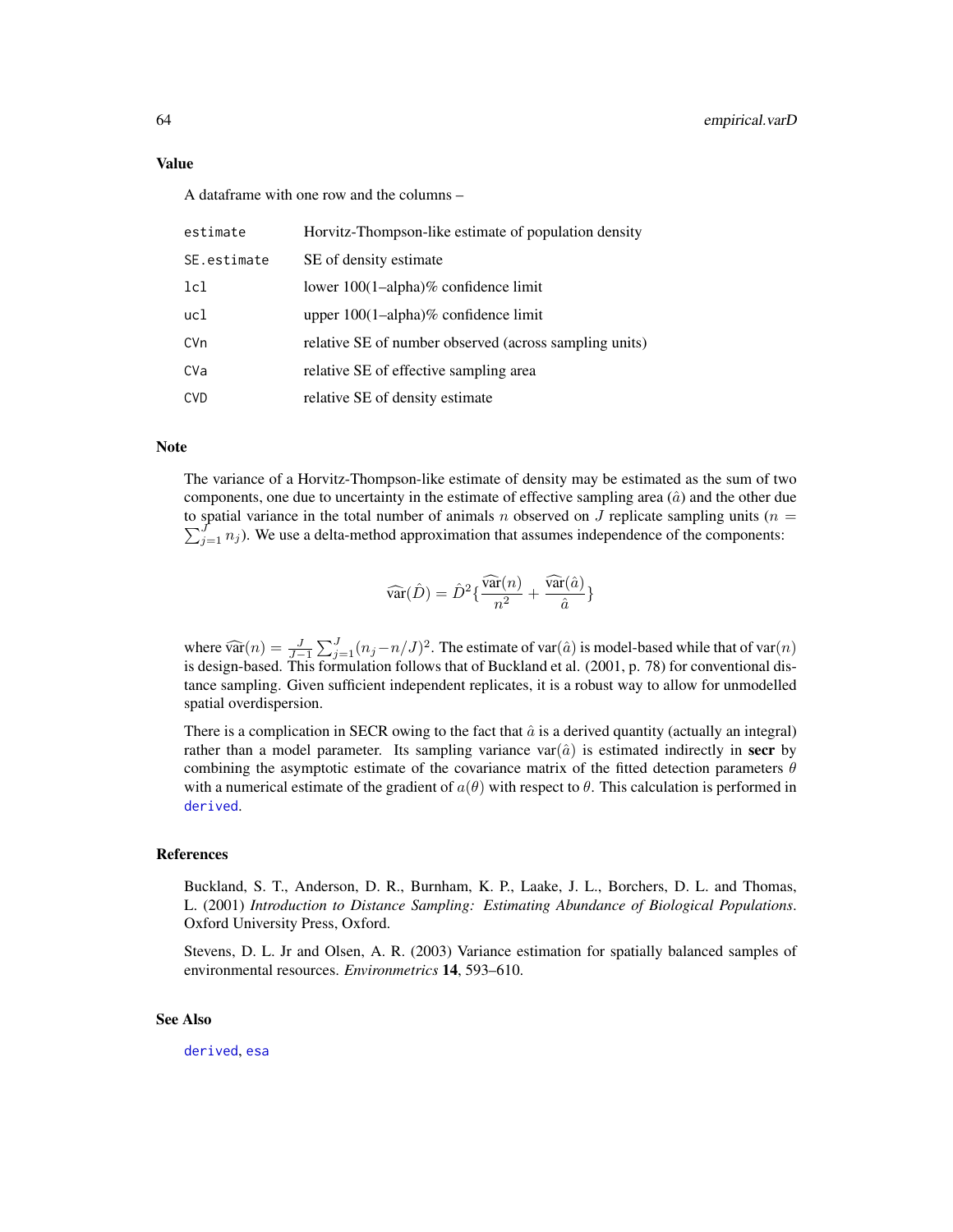#### empirical.varD 65

## Examples

```
## The `ovensong' data are pooled from 75 replicate positions of a
## 4-microphone array. The array positions are coded as the first 4
## digits of each sound identifier. The sound data are initially in the
## object 'signalCH'. We first impose a 52.5 dB signal threshold as in
## Dawson & Efford (2009, J. Appl. Ecol. 46:1201--1209). The vector nj
## includes 33 positions at which no ovenbird was heard. The first and
## second columns of `temp' hold the estimated effective sampling area
## and its standard error.
signalCH.525 <- subset(signalCH, cutval = 52.5)
nonzero.counts <- table(substring(rownames(signalCH.525),1,4))
nj <- c(nonzero.counts, rep(0, 75 - length(nonzero.counts)))
temp <- derived(ovensong.model.1, se.esa = TRUE)
derivednj(nj, temp["esa",1:2])
## The result is very close to that reported by Dawson & Efford
## from a 2-D Poisson model fitted by maximizing the full likelihood.
## If nj vector has length 1, a theoretical variance is used...
msk <- ovensong.model.1$mask
A \leftarrow \text{now(msk)} * \text{attr(msk, "area")}derivednj (sum(nj), temp["esa",1:2], method = "poisson")
derivednj (sum(nj), temp["esa",1:2], method = "binomial", area = A)
## Not run:
## Set up an array of small (4 x 4) grids,
## simulate a Poisson-distributed population,
## sample from it, plot, and fit a model.
## mash() condenses clusters to a single cluster
testregion <- data.frame(x = c(0, 2000, 2000, 0),
   y = c(0, 0, 2000, 2000)t4 \leq - make.grid(nx = 4, ny = 4, spacing = 40)
t4.16 \leq \text{make.systematic} (n = 16, cluster = t4,
   region = testregion)
popn1 \le sim.popn (D = 5, core = testregion,
   buffer = \theta)
capt1 \le sim.capthist(t4.16, popn = popn1)
fit1 \le secr.fit(mash(capt1), CL = TRUE, trace = FALSE)
## Visualize sampling
tempmask \leq make.mask(t4.16, spacing = 10, type =
    "clusterbuffer")
plot(tempmask)
plot(t4.16, add = TRUE)plot(capt1, add = TRUE)
## Compare model-based and empirical variances.
## Here the answers are similar because the data
```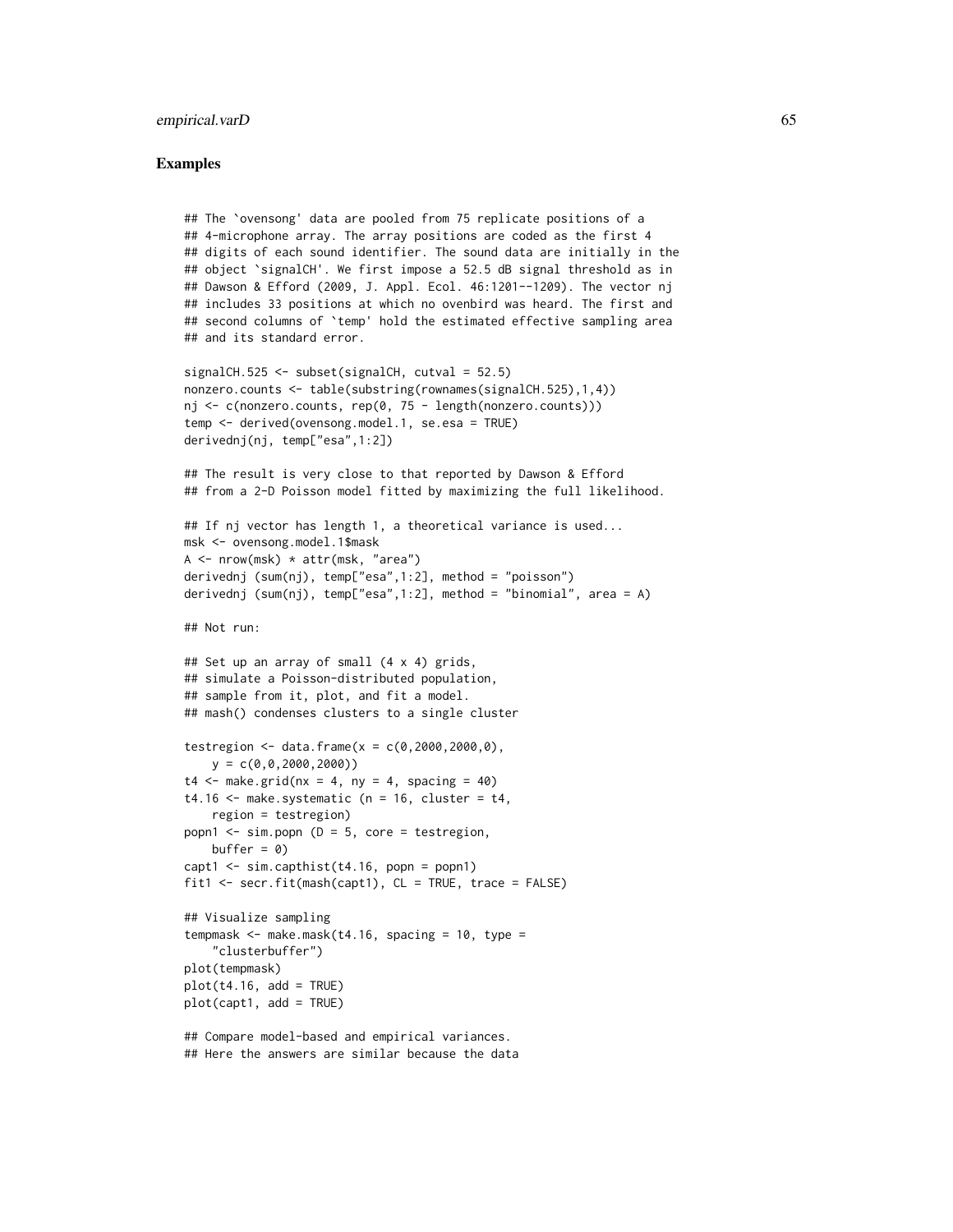```
## were simulated from a Poisson distribution,
## as assumed by \code{derived}
derived(fit1)
derivedMash(fit1)
## Now simulate a patchy distribution; note the
## larger (and more credible) SE from derivedMash().
popn2 \le sim.popn (D = 5, core = testregion, buffer = 0,
    model2D = "hills", details = list(hills = c(-2,3)))
capt2 <- sim.capthist(t4.16, popn = popn2)
fit2 <- secr.fit(mash(capt2), CL = TRUE, trace = FALSE)
derived(fit2)
derivedMash(fit2)
## The detection model we have fitted may be extrapolated to
## a more fine-grained systematic sample of points, with
## detectors operated on a single occasion at each...
## Total effort 400 x 1 = 400 detector-occasions, compared
## to 256 x 5 = 1280 detector-occasions for initial survey.
t1 <- make.grid(nx = 1, ny = 1)
t1.100 <- make.systematic (cluster = t1, spacing = 100,
   region = testregion)
capt2a \le sim.capthist(t1.100, popn = popn2, noccasions = 1)
## one way to get number of animals per point
nj <- attr(mash(capt2a), "n.mash")
derivedExternal (fit2, nj = nj, cluster = t1, buffer = 100,
   noccasions = 1)
## Review plots
library(MASS)
base.plot <- function() {
    eqscplot( testregion, axes = FALSE, xlab = "",
        ylab = "", type = "n")
    polygon(testregion)
}
par(mfrow = c(1,3), xpd = TRUE, xaxs = "i", yaxs = "i")
base.plot()
plot(popn2, add = TRUE, col = "blue")
mtext(side=3, line=0.5, "Population", cex=0.8, col="black")
base.plot()
plot (capt2a, add = TRUE,title = "Extensive survey")
base.plot()
plot(capt2, add = TRUE, title = "Intensive survey")
par(mfrow = c(1,1), xpd = FALSE, xaxs = "r", yaxs = "r") ## defaults
```
## End(Not run)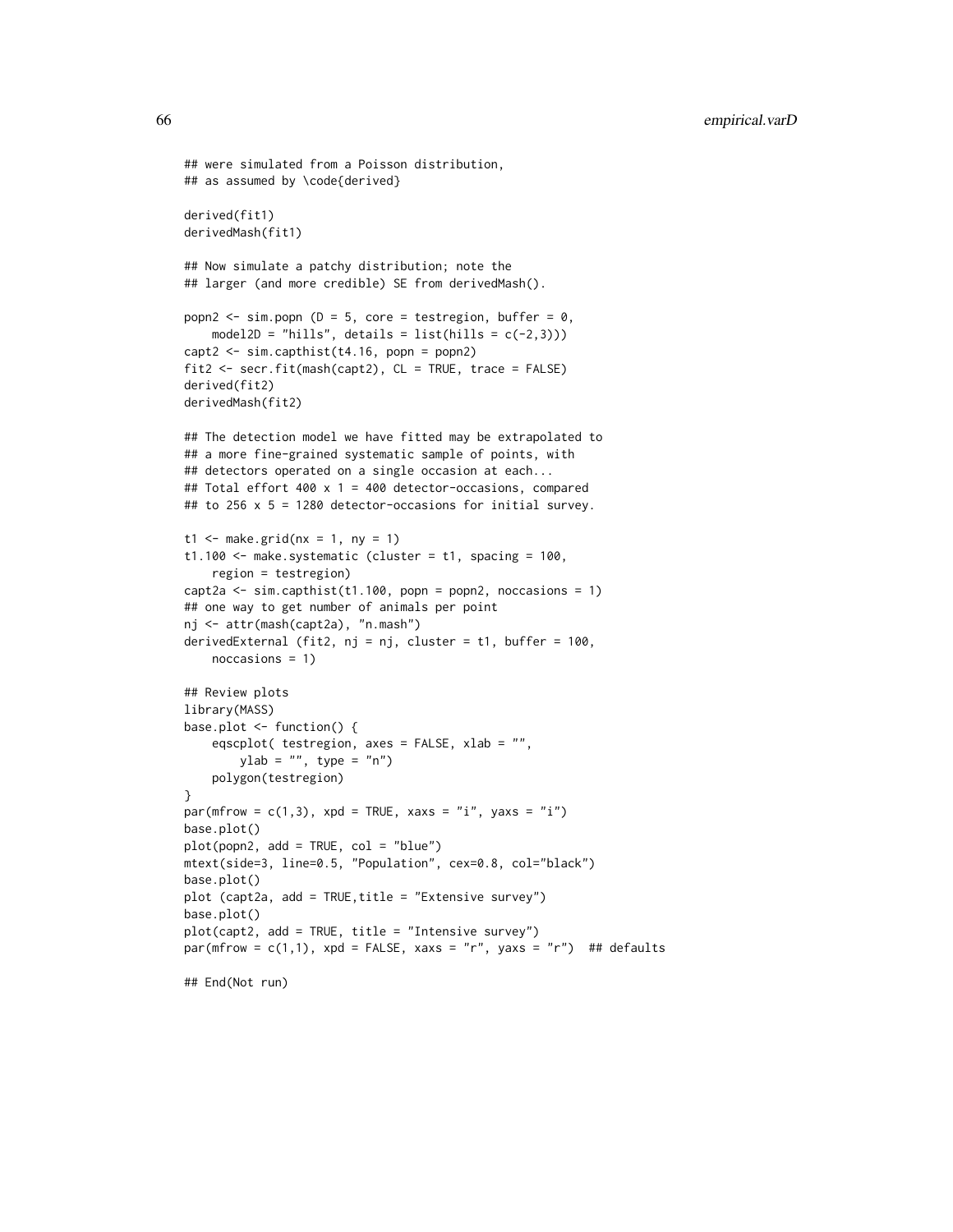<span id="page-66-0"></span>

# Description

Plot effective sampling area (Borchers and Efford 2008) as a function of increasing buffer width.

# Usage

```
esa.plot (object, max.buffer = NULL, spacing = NULL, max.mask = NULL,
    detectfn, detectpar, noccasions, binomN = NULL, thin = 0.1,
   poly = NULL, session = 1, plt = TRUE, type = c('density', 'esa', 'meanpdot',
    'CVpdot'), n = 1, add = FALSE, overlay = TRUE, conditional = FALSE, ...)
```
# Arguments

| object      | traps object or secr object output from secr. fit                                                               |
|-------------|-----------------------------------------------------------------------------------------------------------------|
| max.buffer  | maximum width of buffer in metres                                                                               |
| spacing     | distance between mask points                                                                                    |
| max.mask    | mask object                                                                                                     |
| detectfn    | integer code or character string for shape of detection function $0 = \text{halfnormal}$<br>$etc. - see detect$ |
| detectpar   | list of values for named parameters of detection function                                                       |
| noccasions  | number of sampling occasions                                                                                    |
| binomN      | integer code for discrete distribution (see secr.fit)                                                           |
| thin        | proportion of mask points to retain in plot and output                                                          |
| poly        | matrix of two columns interpreted as the x and y coordinates of a bounding<br>polygon (optional)                |
| session     | vector of session indices (used if object spans multiple sessions)                                              |
| plt         | logical to plot results                                                                                         |
| type        | character, what to plot                                                                                         |
| n           | integer number of distinct individuals detected                                                                 |
| add         | logical to add line to an existing plot                                                                         |
| overlav     | logical; if TRUE then automatically $add = TRUE$ for plots after the first                                      |
| conditional | logical; if TRUE the reported mean and CV are conditional on detection (see<br>CVpdot)                          |
| .           | graphical arguments passed to plot() and lines()                                                                |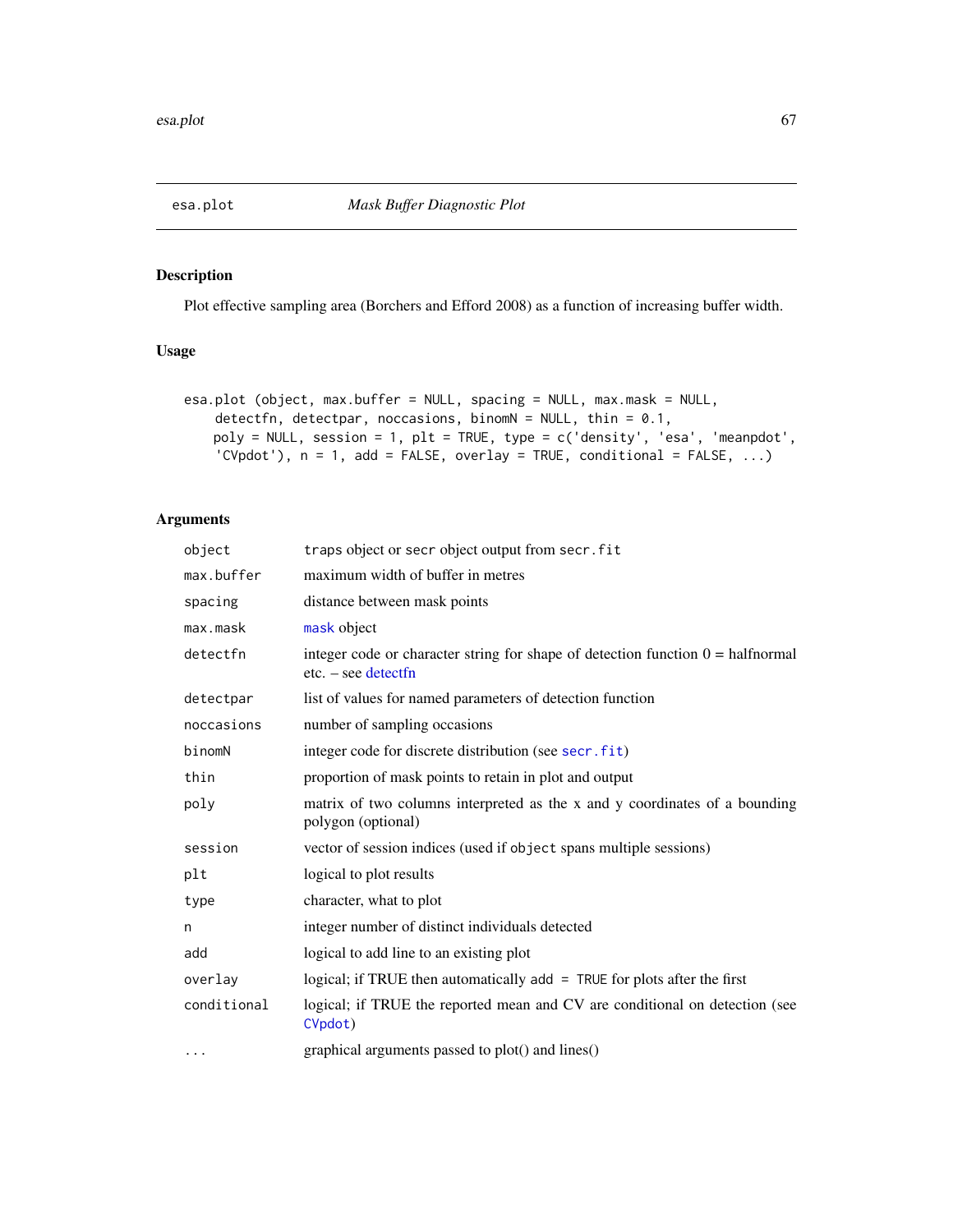## Details

Effective sampling area (esa) is defined as the integral of net capture probability  $(p_1(\mathbf{X}))$  over a region. esa.plot shows the effect of increasing region size on the value of esa for fixed values of the detection parameters. The max.buffer or max.mask arguments establish the maximum extent of the region; points (cells) within this mask are sorted by their distance  $d_k$  from the nearest detector. esa(buffer) is defined as the cumulative sum of  $cp(\mathbf{X})$  for  $d_k(\mathbf{X}) \leq$  buffer, where c is the area associated with each cell.

The default (type  $=$  'density') is to plot the reciprocal of esa multiplied by n; this is on a more familiar scale (the density scale) and hence is easier to interpret.

Because esa.plot uses the criterion 'distance to nearest detector', max.mask should be constructed to include all habitable cells within the desired maximum buffer and no others. This is achieved with type = "trapbuffer" in make.mask. It is a good idea to set the spacing argument of make.mask rather than relying on the default based on nx. Spacing may be small (e.g. sigma/10) and the buffer of max.mask may be quite large (e.g. 10 sigma), as computation is fast.

Thinning serves to reduce redundancy in the plotted points, and (if the result is saved and printed) to generate more legible numerical output. Use thin=1 to include all points.

esa.plot calls the internal function esa.plot.secr when object is a fitted model. In this case detectfn, detectpar and noccasions are inferred from object.

#### Value

A dataframe with columns

| computed effective sampling area<br>esa<br>density<br>n/esa |  |
|-------------------------------------------------------------|--|
|                                                             |  |
|                                                             |  |
| $p_{\cdot}(\mathbf{X})$<br>pdot                             |  |
| cumulative minimum $(p_{\cdot}(\mathbf{X}))$<br>pdotmin     |  |
| expected pdot across mask (see CVpdot)<br>meanpdot          |  |
| CV of pdot across mask (see CVpdot)<br>CVpdot               |  |

If  $plt = TRUE$  the dataframe is returned invisibly.

# **Note**

The response of effective sampling area to buffer width is just one possible mask diagnostic; it's fast, graphic, and often sufficient. [mask.check](#page-114-0) performs more intensive checks, usually for a smaller number of buffer widths.

The old argument 'as.density' was superceded by 'type' in 3.1.7.

## References

Borchers, D. L. and Efford, M. G. (2008) Spatially explicit maximum likelihood methods for capture–recapture studies. *Biometrics* 64, 377–385.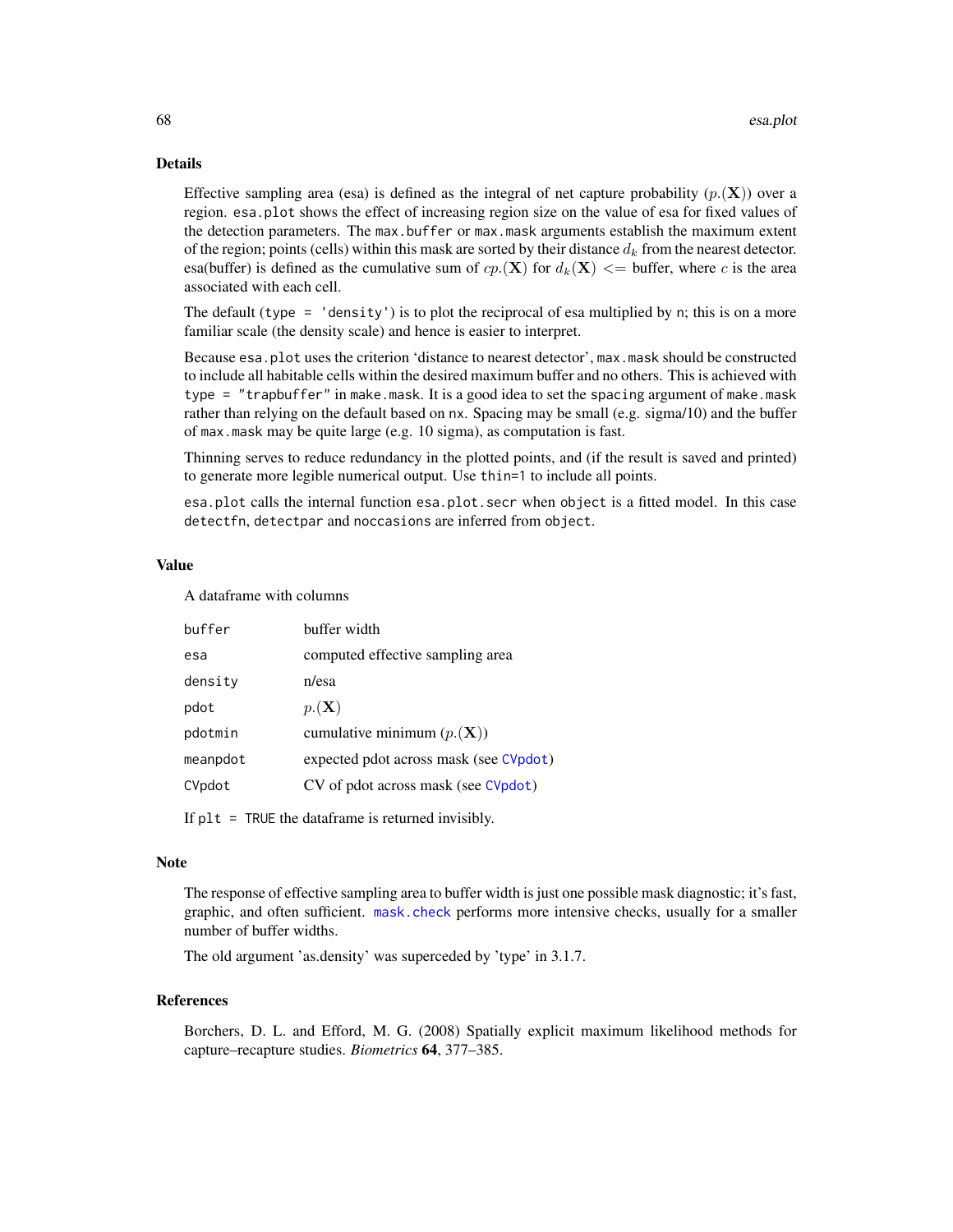# esa.plot.secr 69

# See Also

[mask](#page-113-0), [pdot](#page-134-0), [CVpdot](#page-134-1), [make.mask](#page-104-0), [mask.check](#page-114-0), [Detection functions](#page-0-0)

## Examples

```
## with previously fitted model
esa.plot(secrdemo.0)
## from scratch
trps <- make.grid()
msk \le make.mask(trps, buffer = 200, spacing = 5, type = "trapbuffer")
detectpar \le list(g0 = 0.2, sigma = 25)
esa.plot(trps,,, msk, 0, detectpar, nocc = 10, col = "blue")
esa.plot(trps,,, msk, 0, detectpar, nocc = 5, col = "green",
   add = TRUE)
esa.plot(trps,,, msk, 0, detectpar, nocc = 5, thin = 0.002, plt = FALSE)
```
esa.plot.secr *Mask Buffer Diagnostic Plot (internal)*

# Description

Internal function used to plot effective sampling area (Borchers and Efford 2008) as a function of increasing buffer width given an 'secr' object

## Usage

```
esa.plot.secr (object, max.buffer = NULL, max.mask = NULL,
   thin = 0.1, poly = NULL, session = 1, plt = TRUE, type = "density",
   add = FALSE, overlap = TRUE, conditional = FALSE, ...)
```
# Arguments

| object     | secr object output from secr. fit                                                                |
|------------|--------------------------------------------------------------------------------------------------|
| max.buffer | maximum width of buffer in metres                                                                |
| max.mask   | mask object                                                                                      |
| thin       | proportion of mask points to retain in plot and output                                           |
| poly       | matrix of two columns interpreted as the x and y coordinates of a bounding<br>polygon (optional) |
| session    | vector of session indices (used if object spans multiple sessions)                               |
| plt        | logical to plot results                                                                          |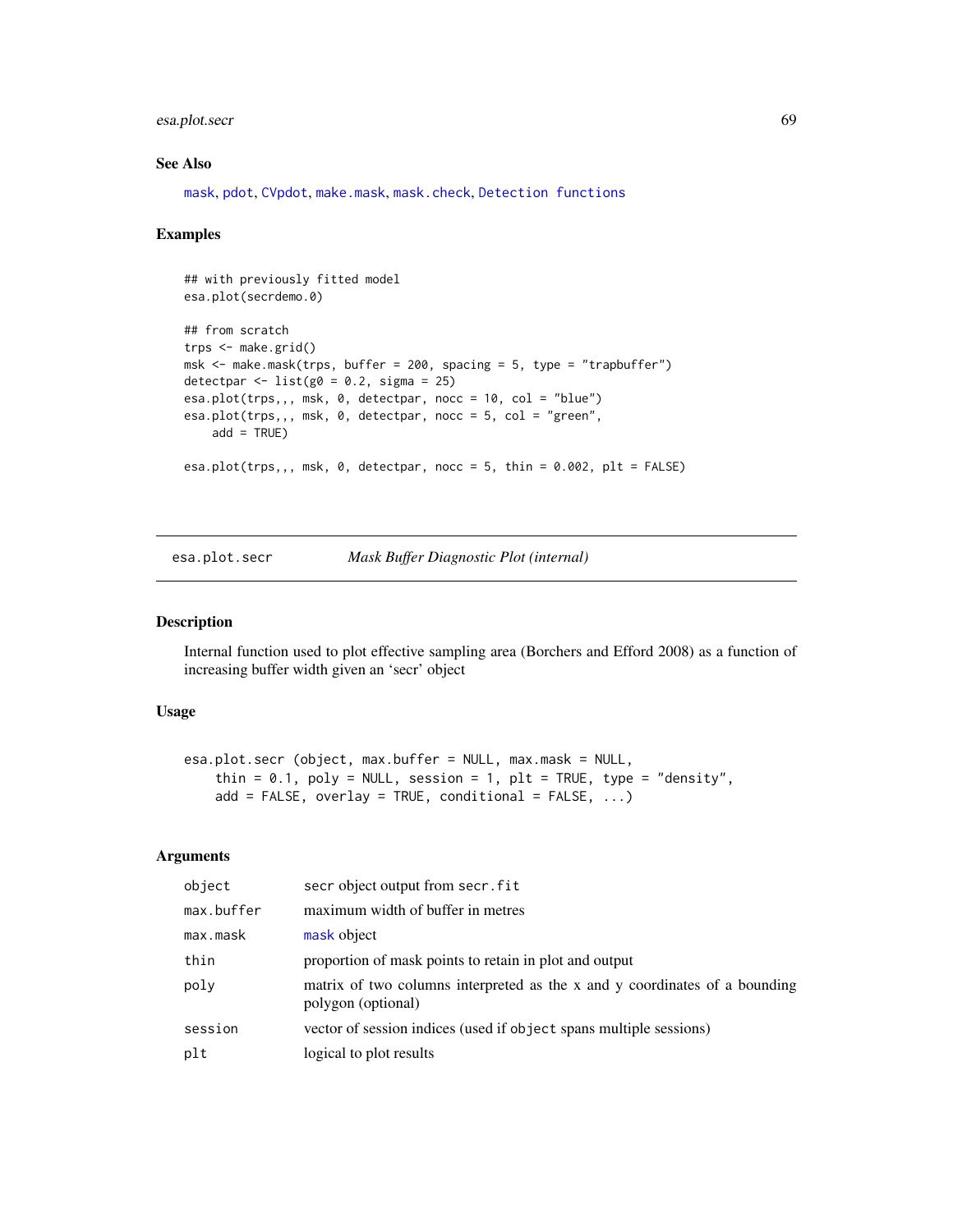| type        | character; see esa. plot                                                   |
|-------------|----------------------------------------------------------------------------|
| add         | logical to add line to an existing plot                                    |
| overlav     | logical; if TRUE then automatically $add = TRUE$ for plots after the first |
| conditional | logical; see esa. plot                                                     |
| $\ddotsc$   | graphical arguments passed to plot() and lines()                           |

# Details

esa.plot.secr provides a wrapper for [esa.plot](#page-66-0) that is called internally from esa.plot when it is presented with an secr object. Arguments of esa.plot such as detectfn are inferred from the fitted model.

If max.mask is not specified then a maximal mask of type 'trapbuffer' is constructed using max.buffer and the spacing of the mask in object. In this case, if max.buffer is not specified then it is set either to the width of the existing plot (add  $=$  TRUE) or to 10 x sigma-hat from the fitted model in object (add = FALSE).

## Value

see esa.plot

## See Also

[esa.plot](#page-66-0), [mask](#page-113-0), [pdot](#page-134-0), [make.mask](#page-104-0), [mask.check](#page-114-0), [Detection functions](#page-0-0)

expected.n *Expected Number of Individuals*

#### Description

Computes the expected number of individuals detected across a detector layout or at each cluster of detectors.

# Usage

```
expected.n(object, session = NULL, group = NULL, bycluster
   = FALSE, splitmask = FALSE)
```
## **Arguments**

| object    | secr object output from secr. fit                                                          |
|-----------|--------------------------------------------------------------------------------------------|
| session   | character session vector                                                                   |
| group     | $\gamma$ group – for future use                                                            |
| bycluster | logical to output the expected number for clusters of detectors rather than whole<br>array |
| splitmask | logical for computation method (see Details)                                               |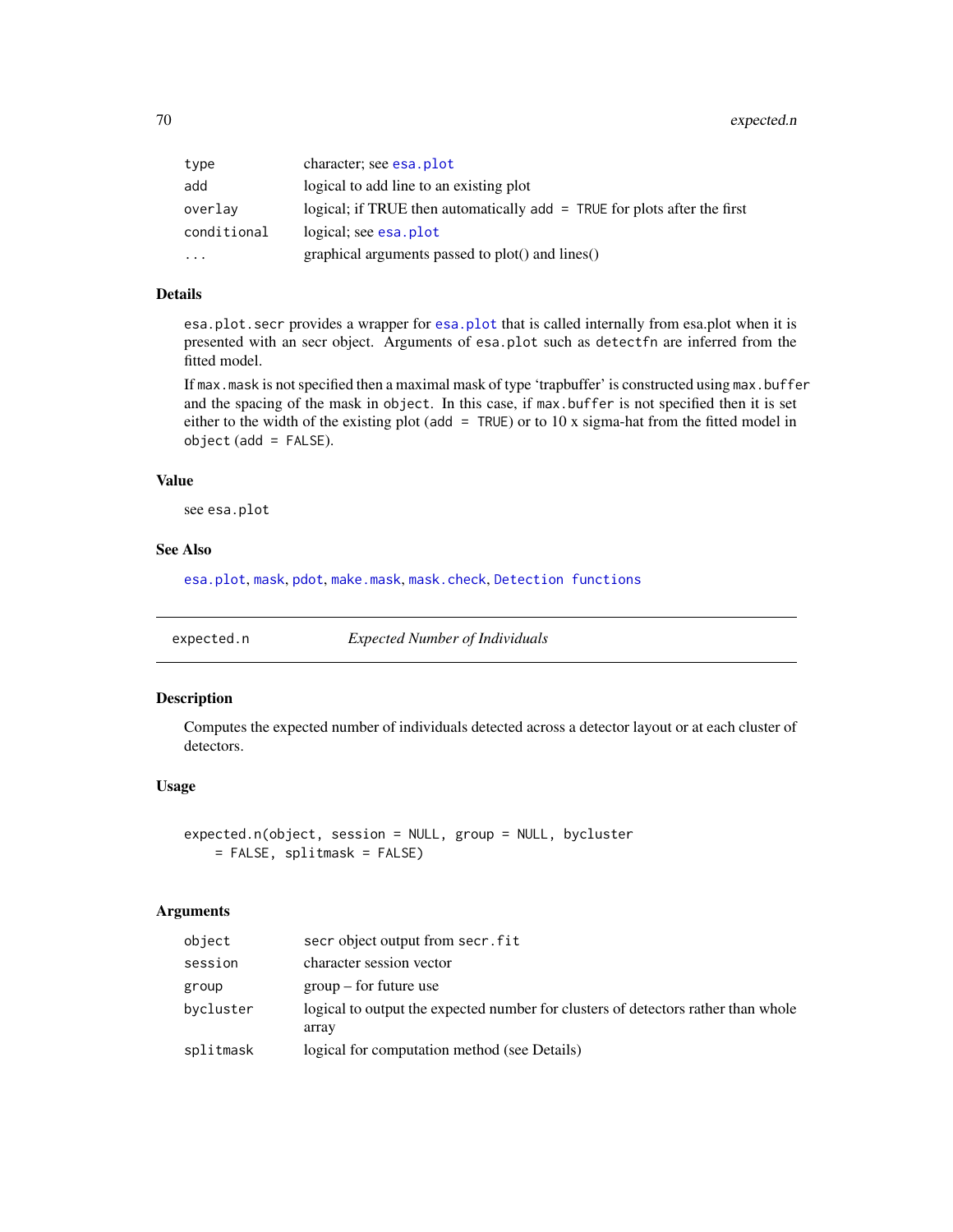#### expected.n 21

#### Details

The expected number of individuals detected is  $E(n) = \int p(X)D(X)dX$  where the integration is a summation over object \$mask.  $p(X)$  is the probability an individual at X will be detected at least once either on the whole detector layout (bycluster = FALSE) or on the detectors in a single cluster (see [pdot](#page-134-0) for more on p.).  $D(X)$  is the expected density at X, given the model.  $D(X)$  is constant (i.e. density surface flat) if object  $C = TRUE$  or object  $\text{smodel}$   $D = -1$ , and for some other possible models.

If the bycluster option is selected and detectors are not, in fact, assigned to clusters then each detector will be treated as a cluster, with a warning.

By default, a full habitat mask is used for each cluster. This is the more robust option. Alternatively, the mask may be split into subregions defined by the cells closest to each cluster.

The calculation takes account of any fitted continuous model for spatial variation in density (note Warning).

# Value

The expected count (bycluster = FALSE) or a vector of expected counts, one per cluster. For multisession data, a list of such vectors.

# Warning

This function changed slightly between 2.1.0 and 2.1.1, and now performs as indicated here when bycluster = TRUE and clusters are not specified.

Detectors are assumed to be independent (as with detector types 'proximity', 'count' etc.). The computed  $E(n)$  does not apply when there is competition among detectors, e.g., when detector = 'multi'.

The prediction of density at present considers only the base level of density covariates, such as cell-specific habitat variables.

## See Also

[region.N](#page-186-0)

# Examples

```
expected.n(secrdemo.0)
## Not run:
expected.n(secrdemo.0, bycluster = TRUE)
expected.n(ovenbird.model.D)
## Clustered design
mini \leq make.grid(nx = 3, ny = 3, spacing = 50, detector =
    "proximity")
tempgrids <- trap.builder (cluster = mini , method = "all",
    frame = expand.grid(x = seq(1000, 9000, 2000),y = seq(1000, 9000, 2000)), plt = TRUE)
```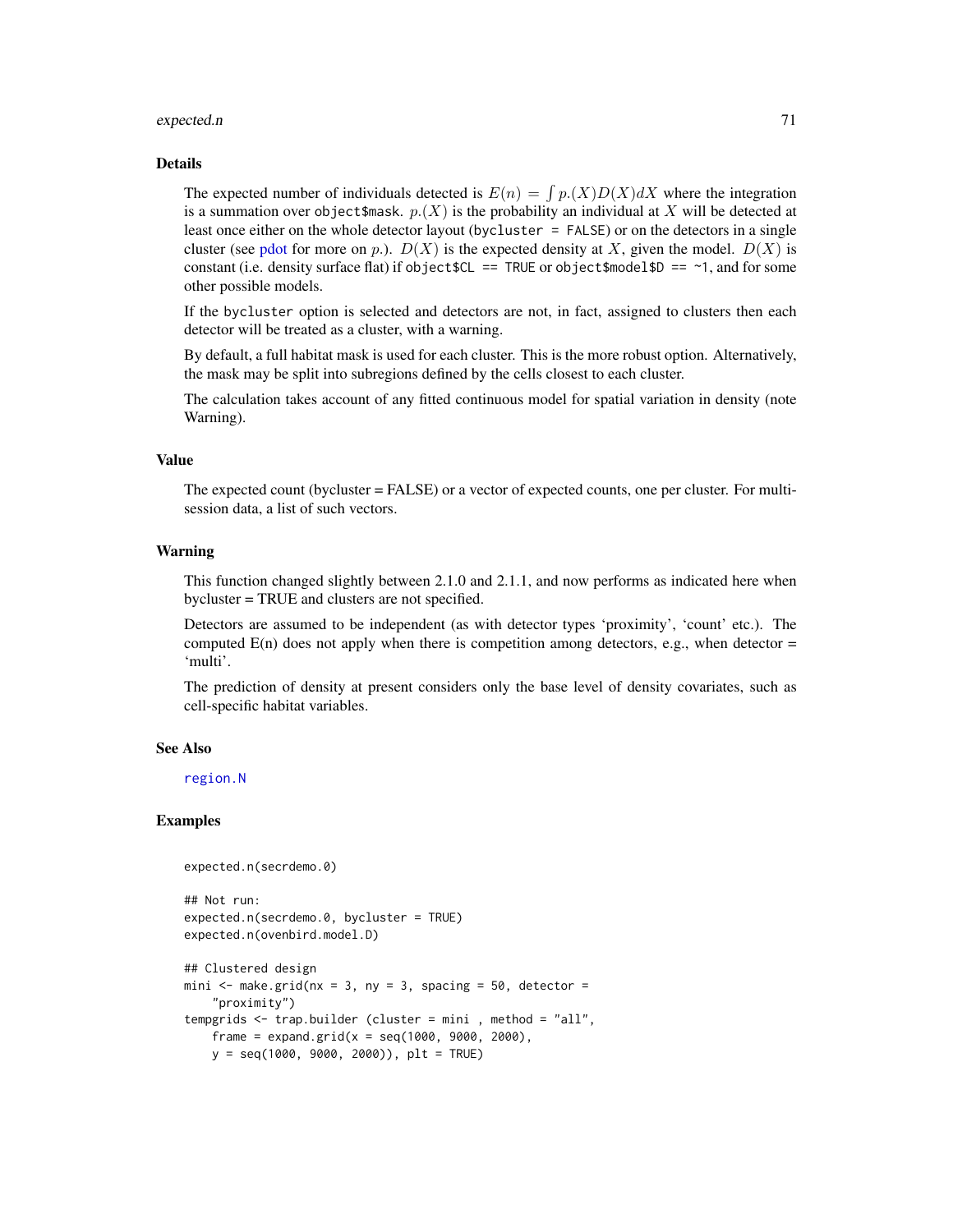```
72 FAQ
```

```
capt \le sim.capthist(tempgrids, popn = list(D = 2))
tempmask <- make.mask(tempgrids, buffer = 100,
    type = "clusterbuffer")
fit <- secr.fit(capt, mask = tempmask, trace = FALSE)
En <- expected.n(fit, bycluster = TRUE)
## GoF or overdispersion statistic
p <- length(fit$fit$par)
y <- cluster.counts(capt)
## scaled by n-p
sum((y - En)^2 / En) / (length(En)-p)
sum((y - En)^2 / En) / sum(y/En)
```

```
## End(Not run)
```
FAQ *Frequently Asked Questions, And Others*

## Description

A place for hints and miscellaneous advice.

#### How do I install and start secr?

Follow the usual procedure for installing from CRAN archive (see menu item Packages | Install package(s)... in Windows). You also need to get the package abind from CRAN.

Other required packages (MASS, nlme, stats) should be available as part of your R installation.

Like other contributed packages, secr needs to be loaded before each use e.g.,library(secr).

You can learn about changes in the current version with news (package = "secr").

## How can I get help?

There are three general ways of displaying documentation from within R. Firstly, you can bring up help pages for particular functions from the command prompt. For example:

?secr or ?secr.fit

Secondly, help.search() lets you ask for a list of the help pages on a vague topic (or just use ?? at the prompt). For example:

?? "linear models"

Thirdly, you can display various secr documents listed in [secr-package](#page-4-0).

Tip: to search all secr help pages open the pdf version of the manual in Acrobat Reader [\(secr](https://www.otago.ac.nz/density/pdfs/secr-manual.pdf)[manual.pdf;](https://www.otago.ac.nz/density/pdfs/secr-manual.pdf) see also ?secr) and use <ctrl>F.

There is a support forum at <http://www.phidot.org/forum> under 'DENSITY|secr' and another at [secrgroup.](https://groups.google.com/forum/#!forum/secrgroup) See below for more R tips. Some specific problems with secr.fit are covered in [Troubleshooting.](#page-271-0)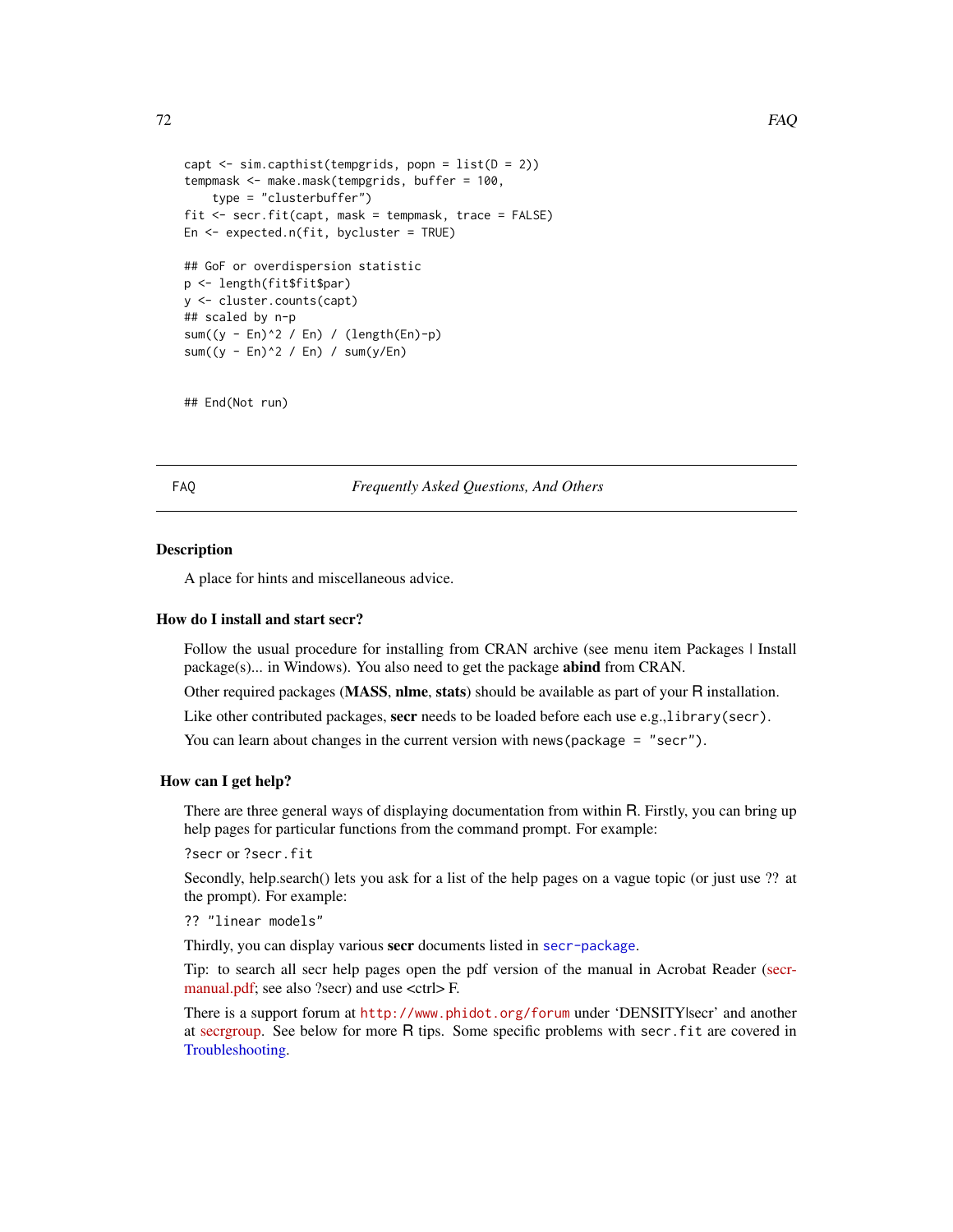# $FAQ$  and the set of the set of the set of the set of the set of the set of the set of the set of the set of the set of the set of the set of the set of the set of the set of the set of the set of the set of the set of the

# How should I report a problem?

If you get really stuck or find something you think is a bug then please report the problem to one of the online lists.

You may be asked to send an actual dataset - ideally, the simplest one that exhibits the problem. Use [save](#page-0-0) to wrap several R objects together in one .RData file, e.g., save ("captdata", "secrdemo.0", "secrdemo.b", file "mydata.RData"). Also, paste into the text of your message the output from packageDescription( "secr" ).

## Why do I get different answers from secr and Density?

Strictly speaking, this should not happen if you have specified the same model and likelihood, although you may see a little variation due to the different maximization algorithms. Likelihoods (and estimates) may differ if you use different integration meshes (habitat masks), which can easily happen because the programs differ in how they set up the mesh. If you want to make a precise comparison, save the Density mesh to a file and read it into secr, or vice versa.

Extreme data, especially rare long-distance movements, may be handled differently by the two programs. The 'minprob' component of the 'details' argument of secr.fit sets a lower threshold of probability for capture histories (smaller values are all set to minprob), whereas Density has no explicit limit.

# How can I speed up model fitting and model selection?

There are many ways - see [Speed tips](#page-239-0) and [secr-troubleshooting.pdf.](https://www.otago.ac.nz/density/pdfs/secr-troubleshooting.pdf)

## Does secr use multiple cores?

Some computations can be run in parallel on multiple processors (most desktops these days have multiple cores), but capability is limited. Check the 'ncores' argument of sim.secr() and secr.fit() and ?ncores. The speed gain is significant for parametric bootstrap computations in sim.secr. Parallelisation is also allowed for the session likelihood components of a multi-session model in secr.fit(), but gains there seem to be small or negative.

## Can a model use detector-level covariates that vary over time?

Yes. See ?timevaryingcov. However, a more direct way to control for varying effort is provided see the ['usage'](#page-276-0) atribute, which now allows a continuous measure of effort [\(secr-varyingeffort.pdf\)](https://www.otago.ac.nz/density/pdfs/secr-varyingeffort.pdf). A tip: covariate models fit more quickly when the covariate takes only a few different values.

#### Things You Might Need To Know About R

The function find Fn in package sos lets you search CRAN for R functions by matching text in their documentation.

There is now a vast amount of R advice available on the web. For the terminally frustrated, 'R inferno' by Patrick Burns is recommended ([http://www.burns-stat.com/pages/Tutor/R\\_](http://www.burns-stat.com/pages/Tutor/R_inferno.pdf) [inferno.pdf](http://www.burns-stat.com/pages/Tutor/R_inferno.pdf)). "If you are using R and you think you're in hell, this is a map for you".

Method functions for S3 classes cannot be listed in the usual way by typing the function name at the R prompt because they are 'hidden' in a namespace. Get around this with getAnywhere(). For example: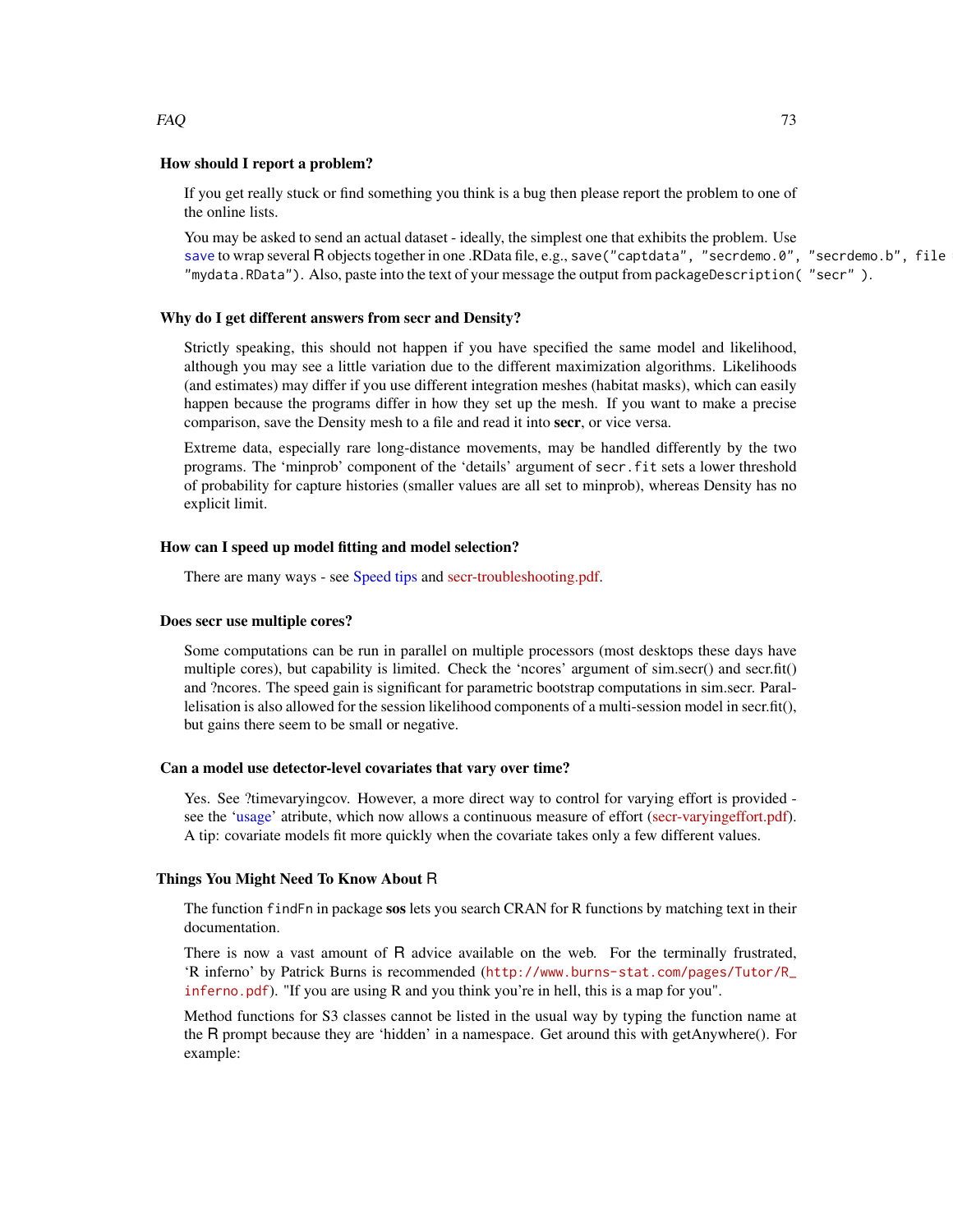#### getAnywhere(print.secr)

R objects have 'attributes' that usually are kept out of sight. Important attributes are 'class' (all objects), 'dim' (matrices and arrays) and 'names' (lists). secr hides quite a lot of useful data as named 'attributes'. Usually you will use summary and extraction methods (traps, covariates, usage etc.) to view and change the attributes of the various classes of object in secr. If you're curious, you can reveal the lot with 'attributes'. For example, with the demonstration capture history data 'captdata':

traps(captdata) ## extraction method for `traps' attributes(captdata) ## all attributes

Also, the function str provides a compact summary of any object:

str(captdata)

# References

Claeskens, G. and Hjort N. L. (2008) *Model Selection and Model Averaging*. Cambridge: Cambridge University Press.

<span id="page-73-0"></span>fx.total *Activity Centres of Detected and Undetected Animals*

#### Description

The summed probability densities of both observed and unobserved individuals are computed for a fitted model and dataset.

## Usage

```
fx.total(Object, sesnum = 1, mask = NULL, nocres = 1, ...)
```
# Arguments

| object  | a fitted secr model                                               |
|---------|-------------------------------------------------------------------|
| sessnum | session number if object\$capthist spans multiple sessions        |
| mask    | x- and y- coordinates of points at which density will be computed |
| ncores  | integer number of cores to be used for parallel processing        |
|         | other arguments passed to detectpar and thence to predict. secr   |

# Details

This function calls [fxi.secr](#page-75-0) for each detected animal and overlays the results to obtain a summed probability density surface D.fx for the locations of the home-range centres of detected individuals.

A separate calculation using [pdot](#page-134-0) provides the expected spatial distribution of undetected animals, as another density surface: crudely,  $D \cdot nc(X) = D(X) * (1 - pdot(X)).$ 

The pointwise sum of the two surfaces is sometimes used to represent the spatial distrbution of the population, but see Notes.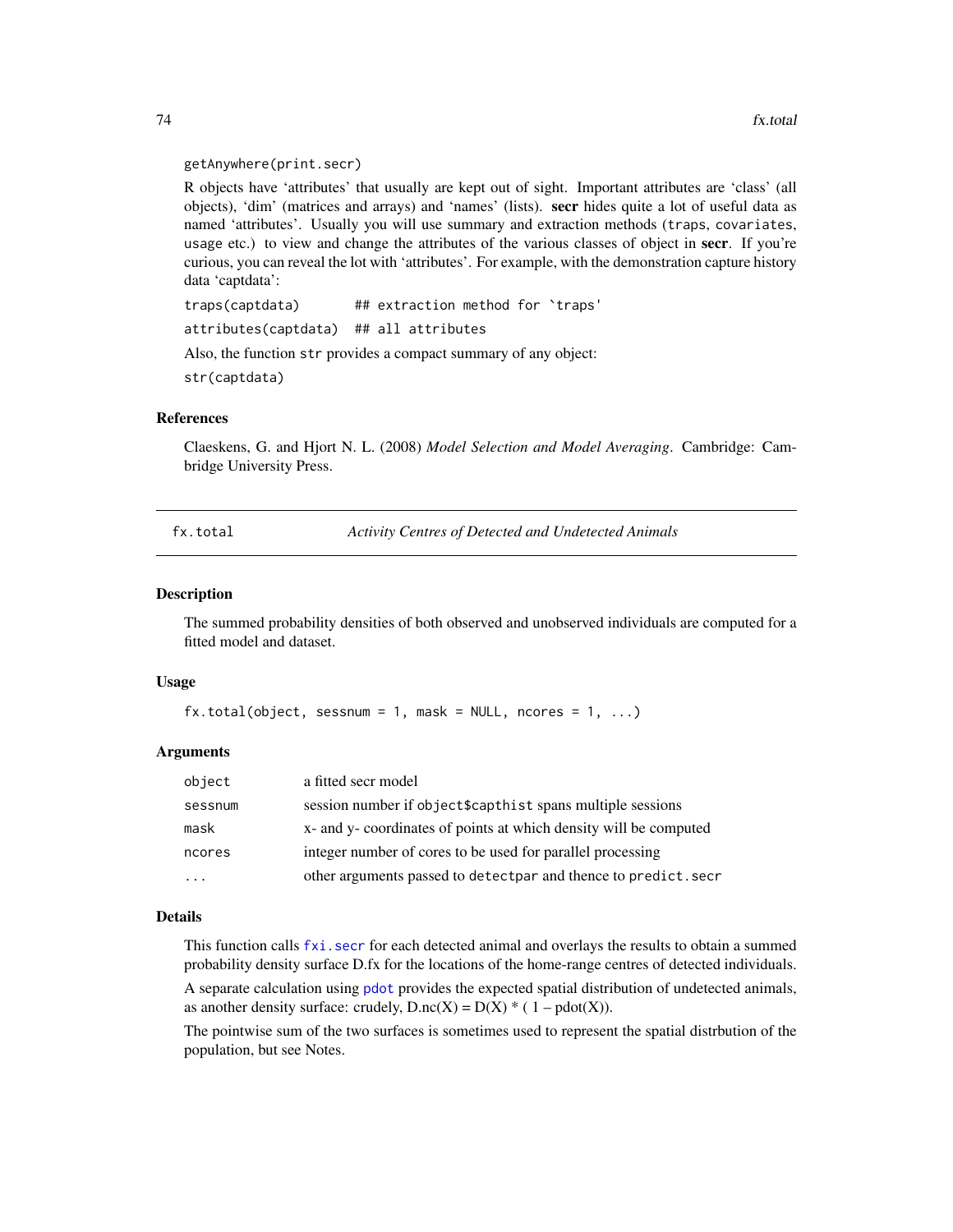#### fx.total 75

# Value

An object of class 'Dsurface' (a variety of mask) with a 'covariates' attribute that is a dataframe with columns –

| D.fx  | sum of fxi over all detected individuals                  |
|-------|-----------------------------------------------------------|
| D.nc  | expected density of undetected ('not caught') individuals |
| D.sum | sum of D.fx and D.nc                                      |

All densities are in animals per hectare (the 'scale' argument of [plot.Dsurface](#page-141-0) allows the units to be varied later).

#### Note

The surface D.sum represents what is known from the data about a specific realisation of the spatial point process for home range centres: varying the intensity of sampling will change its shape. It is not an unbiased estimate of a biologically meaningful density surface. The surface will always tend to lack relief towards the edge of a habitat mask where the main or only contribution is from D.nc.

# References

Borchers, D. L. and Efford, M. G. (2008) Spatially explicit maximum likelihood methods for capture–recapture studies. *Biometrics* 64, 377–385.

## See Also

[fxi.secr](#page-75-0), [fxi.contour](#page-75-0), [pdot](#page-134-0)

# Examples

```
## Not run:
tmp <- fx.total(secrdemo.0)
## to plot we must name one of the covariates:
## the Dsurface default 'D.0' causes an error
plot(tmp, covariate = 'D.sum', col = terrain.colors(16),
   plottype = 'shaded')
plot(tmp, covariate = 'D.sum', col = 'white', add = TRUE,
   plottype = 'contour')
spotHeight(tmp, prefix = 'D.sum')
fxsurface <- fx.total(ovenbird.model.D, sessnum = 3)
plot(fxsurface, covariate = 'D.sum')
```
## End(Not run)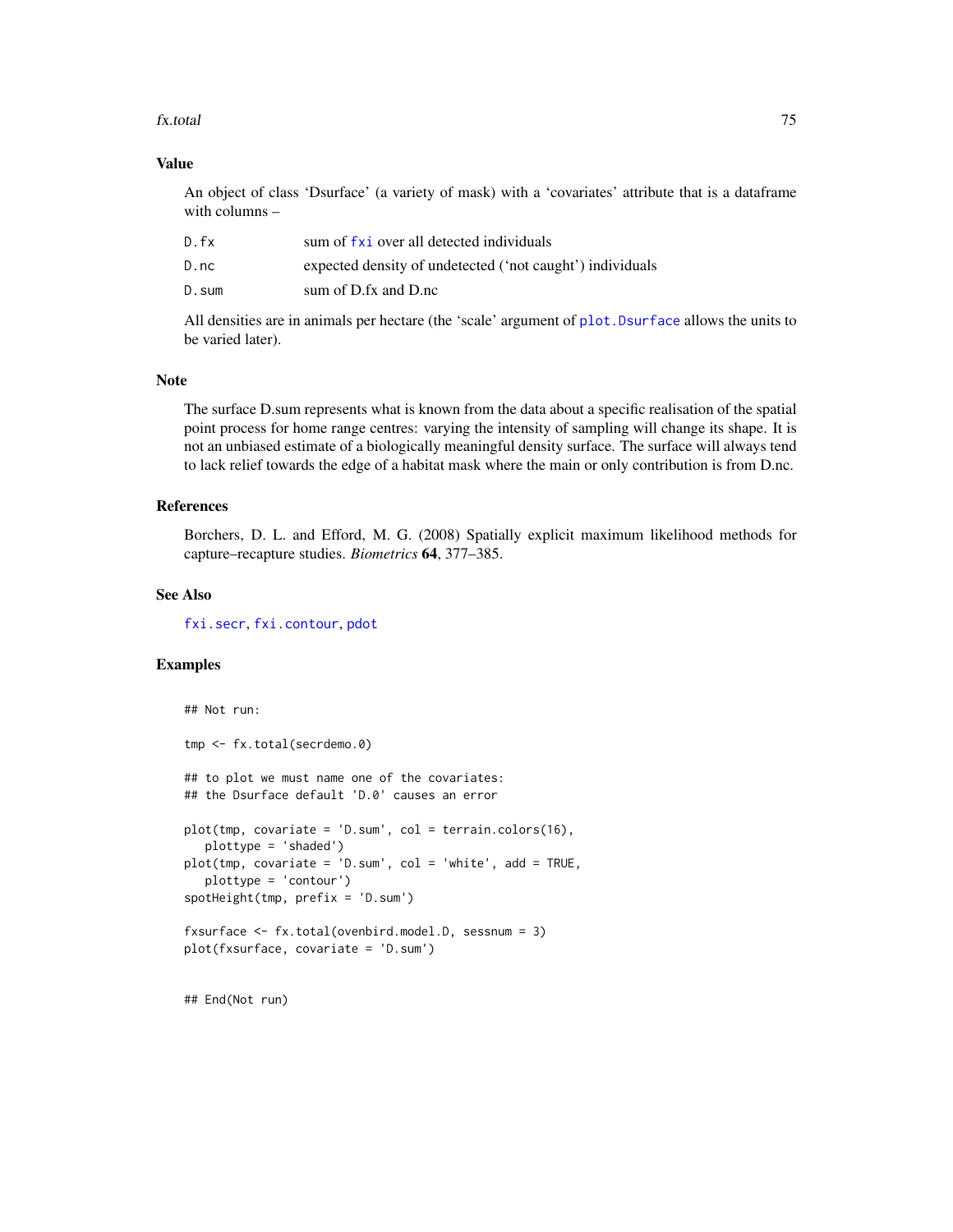# <span id="page-75-1"></span><span id="page-75-0"></span>Description

Display contours of the probability density function for the estimated location of one or more range centres, compute values for particular points X, or compute mode of pdf. The pdf is given by  $f(X_j | \omega_i) = Pr(\omega_i | X_j) \pi(X_j)$ , where  $\pi(X)$  is the probability density of range centres across the mask (Borchers and Efford 2008).

# Usage

```
fxi.contour (object, i = 1, sessnum = 1, border = 100, nx = 64,
   levels = NULL, p = seq(0.1, 0.9, 0.1), plt = TRUE, add = FALSE,
   fitmode = FALSE, plotmode = FALSE, normal = TRUE, fill = NULL,
   SPDF = FALSE, noores = 1, ...fixi.sec(object, i = 1, sesnum = 1, X, normal = TRUE, nocres = 1)fxi.mode(object, i = 1, sessnum = 1, start = NULL, ...)
```
# Arguments

| object      | a fitted secr model                                                                                                          |
|-------------|------------------------------------------------------------------------------------------------------------------------------|
| i           | integer or character vector of individuals for which to plot contours, or a single<br>individual as input to other functions |
| sessnum     | session number if object\$capthist spans multiple sessions                                                                   |
| border      | width of blank margin around the outermost detectors                                                                         |
| nx          | dimension of interpolation grid in x-direction                                                                               |
| levels      | numeric vector of confidence levels for Pr(X wi)                                                                             |
| р           | numeric vector of contour levels as probabilities                                                                            |
| plt         | logical to plot contours                                                                                                     |
| add         | logical to add contour( $s$ ) to an existing plot                                                                            |
| fitmode     | logical to refine estimate of mode of each pdf                                                                               |
| plotmode    | logical to plot mode of each pdf                                                                                             |
| X           | 2-column matrix of x- and y- coordinates                                                                                     |
| normal      | logical; should values of pdf be normalised?                                                                                 |
| fill        | vector of colours to fill contours (optional)                                                                                |
| <b>SPDF</b> | logical; if TRUE the output is a SpatialPolygonsDataFrame                                                                    |
| ncores      | integer number of cores to be used for parallel processing                                                                   |
| start       | vector of x-y coordinates for maximization                                                                                   |
| $\cdots$    | additional arguments passed to contour or nlm                                                                                |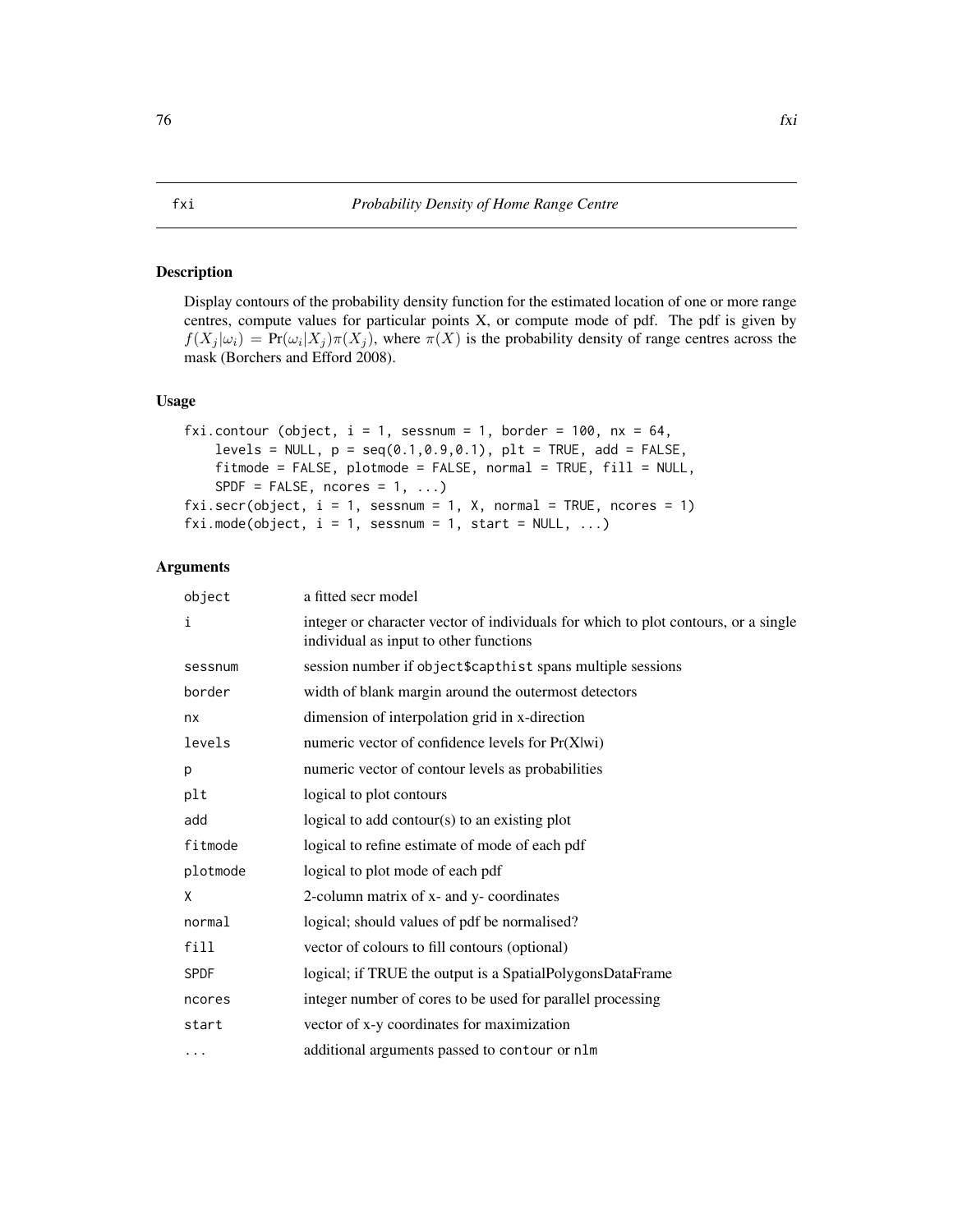fxi.contour computes contours of probability density for one or more detection histories. Increase nx for smoother contours. If levels is not set, contour levels are set to approximate the confidence levels in p.

fxi.secr computes the probability density for one or more detection histories; X may contain coordinates for one or several points; a dataframe or vector (x then y) will be coerced to a matrix.

fxi.mode attempts to find the x- and y-coordinates corresponding to the maximum of the pdf for a single detection history (i.e. i is of length 1).  $fxi$  mode calls [nlm](#page-0-0).

fxi.contour with fitmode = TRUE calls fxi.mode for each individual. Otherwise, the reported mode is an approximation (mean of coordinates of highest contour).

If i is character it will be matched to row names of object\$capthist (restricted to the relevant session in the case of a multi-session fit); otherwise it will be interpreted as a row number.

Values of the pdf are optionally normalised by dividing by the integral of  $Pr(\omega_i|X)\pi(X)$  over the habitat mask in object.

If ncores and length(i) are both greater than 1 then multiple worker processes will be run in separate cores to speed up the calculations.

If start is not provided to  $fit$ . mode then (from 2.9.4) the weighted mean of all detector sites is used (see Warning below).

The ... argument gives additional control over a contour plot; for example, set drawlabels = FALSE to suppress contour labels.

#### Value

fxi.contour (SPDF = FALSE) –

Coordinates of the plotted contours are returned as a list with one component per polygon. The list is returned invisibly if plt = TRUE.

An additional component 'mode' reports the x-y coordinates of the highest point of each pdf (see Details).

 $fixi$ . contour (SPDF = TRUE) –

Contours are returned as a SpatialPolygonsDataFrame (see package sp) with one component per animal. The attributes dataframe has two columns, the x- and y-coordinates of the mode. The SpatialPolygonsDataFrame is returned invisibly if plt = TRUE.

fxi.secr –

Vector of probability densities

fxi.mode –

List with components 'x' and 'y'

#### Warnings

Use ncores  $> 1$  only if there is adequate memory available for each worker process. Otherwise processing will slow to a crawl. This is a particular problem in fxi.contour with fitmode = TRUE. In Windows, check memory usage under the Performace tab of the Task Manager (Ctrl-Alt-Delete).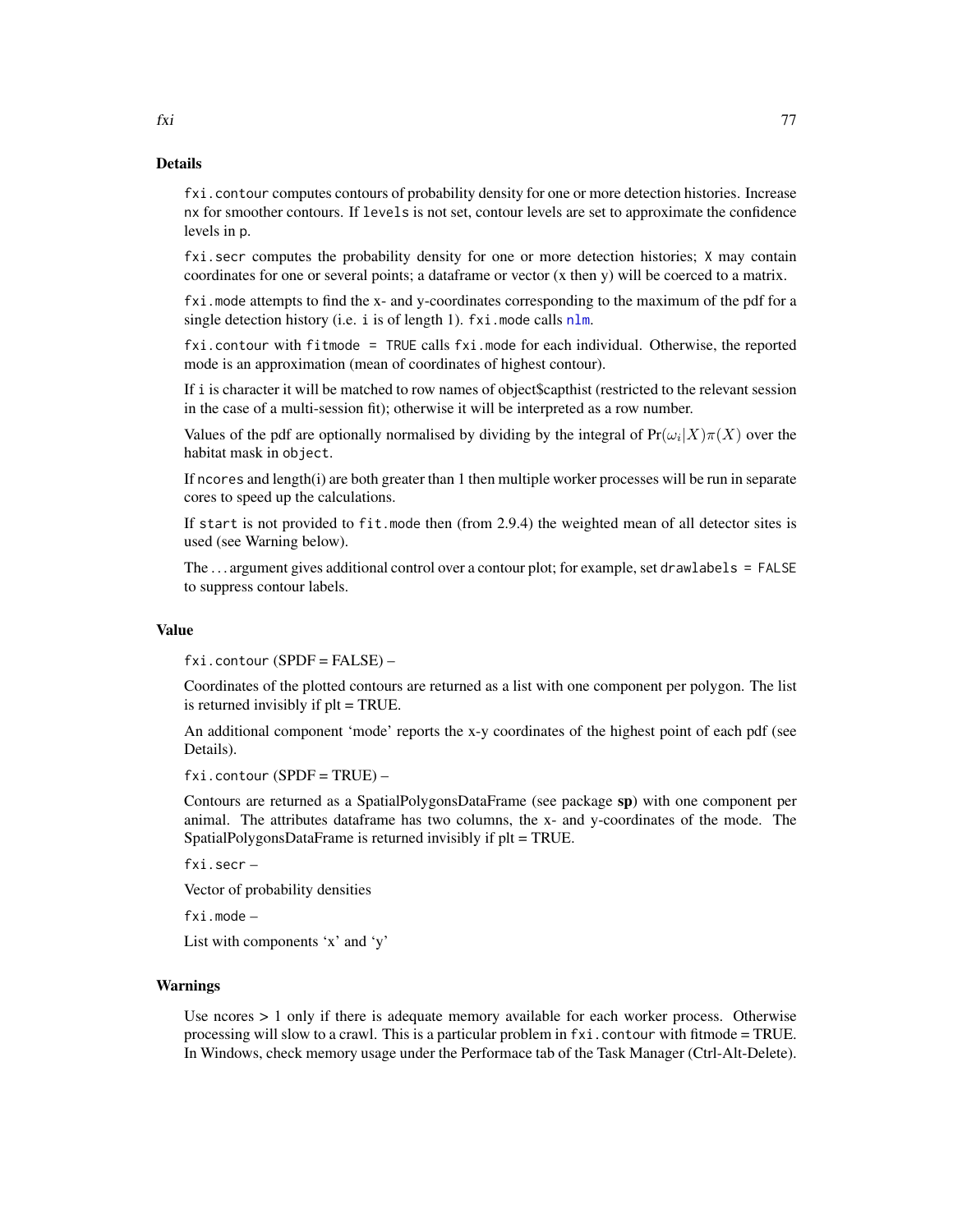If you abort a parallel job you may need to manually delete the stranded Rscript processes in Task Manager.

fxi.mode may fail to find the true mode unless a good starting point is provided. Note that the distribution may have multiple modes and only one is reported. The default value of start before secr 2.9.4 was the first detected location of the animal.

#### Note

From secr 2.8.3, these functions work with both homogeneous and inhomogeneous Poisson density models, and fxi.secr accepts vector-valued i.

See [fx.total](#page-73-0) for a surface summed across individuals.

# References

Borchers, D. L. and Efford, M. G. (2008) Spatially explicit maximum likelihood methods for capture–recapture studies. *Biometrics* 64, 377–385.

#### See Also

[pdot.contour](#page-36-0), [contour](#page-36-1), [fx.total](#page-73-0)

# Examples

fxi.secr(secrdemo.0,  $i = 1$ ,  $X = c(365, 605)$ )

```
## contour first 5 detection histories
plot(secrdemo.0$capthist)
fixi.contribour (secrdemo.0, i = 1:5, add = TRUE,
    plotmode = TRUE, drawlabels = FALSE)
```
## Not run:

```
## extract modes only
## these are more reliable than those from fit.mode called directly as
## they use a contour-based approximation for the starting point
fxiout \le fxi.contour (secrdemo.0, i = 1:5, plt = FALSE, fitmode = TRUE)
t(sapply(fxiout, "[[", "mode"))
```

```
## using fill colours
## lty = 0 suppresses contour lines
## nx = 256 ensures smooth outline
plot(traps(captdata))
fxi.contour(secrdemo.0, i = 1:5, add = TRUE, p = c(0.5, 0.95), drawlabels
    = FALSE, nx = 256, fill = topo.colors(4), lty = 0)
```

```
## output as SpatialPolygonsDataFrame
spdf \leq fxi.contour(secrdemo.0, i = 1:3, plt = FALSE, p = c(0.5,0.95),
    nx = 256, SPDF = TRUE, fitmode = TRUE)
```
## save as ESRI shapefile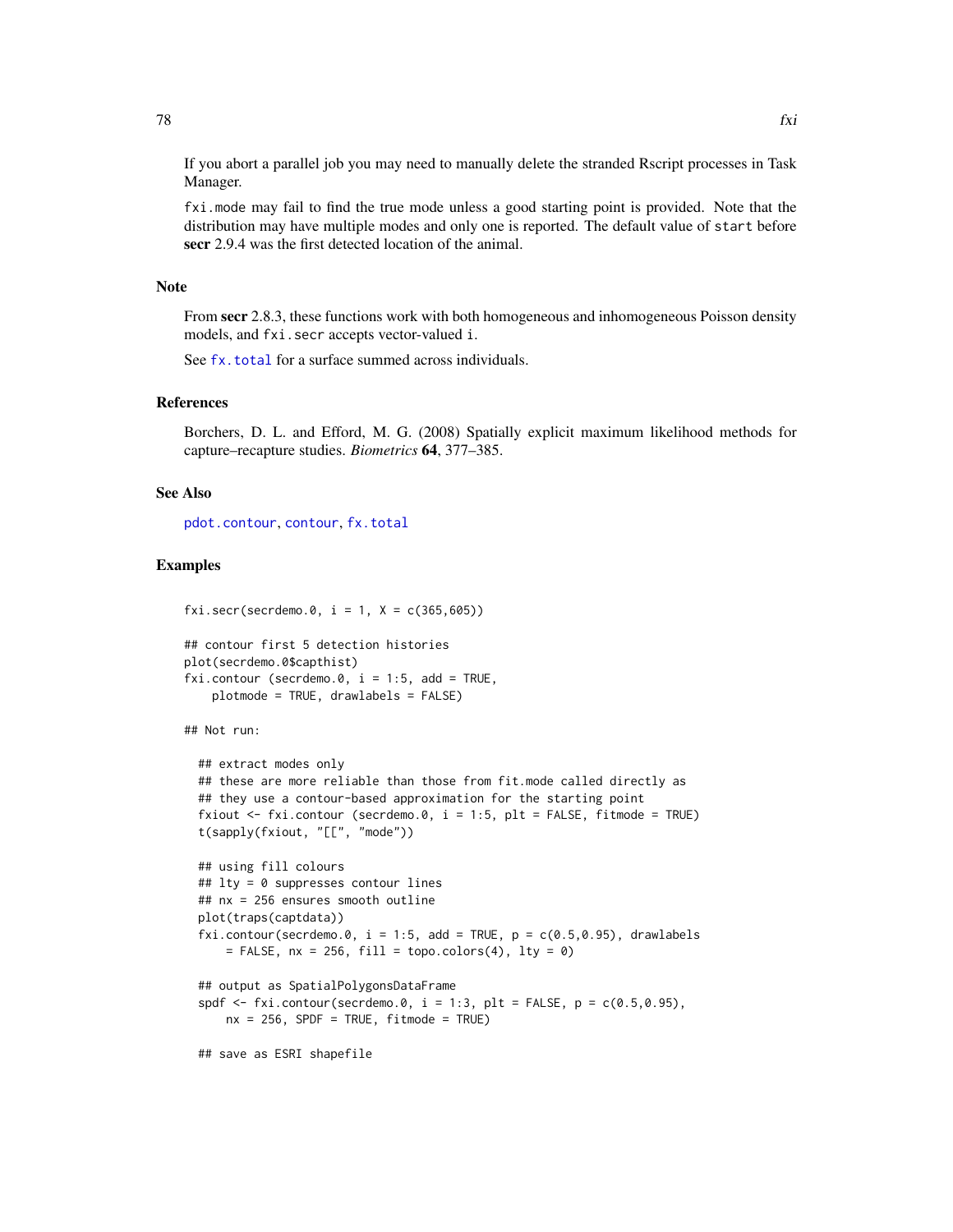#### hcov and the state of the state of the state of the state of the state of the state of the state of the state of the state of the state of the state of the state of the state of the state of the state of the state of the s

```
library(maptools)
writeSpatialShape(spdf, fn = "test")
## plot contours and modes
plot(spdf)
points(data.frame(spdf))
```
## End(Not run)

<span id="page-78-0"></span>

hcov *Hybrid Mixture Model*

# **Description**

The argument hcov in secr.fit is used to fit a hybrid mixture model. 'Hybrid' refers to a flexible combination of latent classes (as in a finite mixture) and known classes (cf groups or sessions). A hybrid mixture model includes a parameter 'pmix' for the mixing proportion and optionally allows detection parameters to be modelled as class-specific  $(-h2)$ . This is particularly useful for modelling sex ratio and sex differences in detection, and matches the Bayesian sex-specific model of Gardner et al. (2010).

For observed animals all of unknown class the model is identical to a finite mixture (i.e. latent-class) model. For observed animals all of known class, the classes are no longer 'latent' and the model is equivalent to a grouped model with an additional binomial factor for class membership.

## Assumptions

hcov identifies a single individual covariate (the class covariate) that should be a factor with two levels, or contain character values that will be coerced to a factor  $(e.g., 'f', 'm')$ . Missing values (NA) are used for individuals of unknown class. If hcov has more than two levels, all but the first two levels are converted to NA (but see exception for h3 models below).

It is assumed that the probability of recording a missing value for the class covariate is independent of the true class membership (e.g., sex equally likely to be recorded for males and females).

## Operational details

A hybrid mixture model is fitted whenever hcov is not NULL. Mixture models include a parameter 'pmix', the mixing proportion. If the covariate identified by hcov is missing ('' or NA) for all individuals *and* a mixture term (h2 or h3) appears in the detection model (e.g.,  $g0 \sim h2$ ) then a conventional finite mixture model is fitted (cf Pledger 2000, Borchers & Efford 2008).

As with finite mixture models, any detection parameter (g0, sigma etc.) may be modelled as depending on mixture class by model specifications such as  $(g0 \sim h2)$ , sigma  $\sim h2$ ). See Examples.

In general hcov has been designed for two classes and two classes are assumed if neither 'h2' nor 'h3' appears in the model formulae. However, there is a small exception: hcov may have three non-missing levels if 'h3' appears in a model formula. Note that h2 cannot be combined with h3; h3 is for advanced use only and has not been fully tested.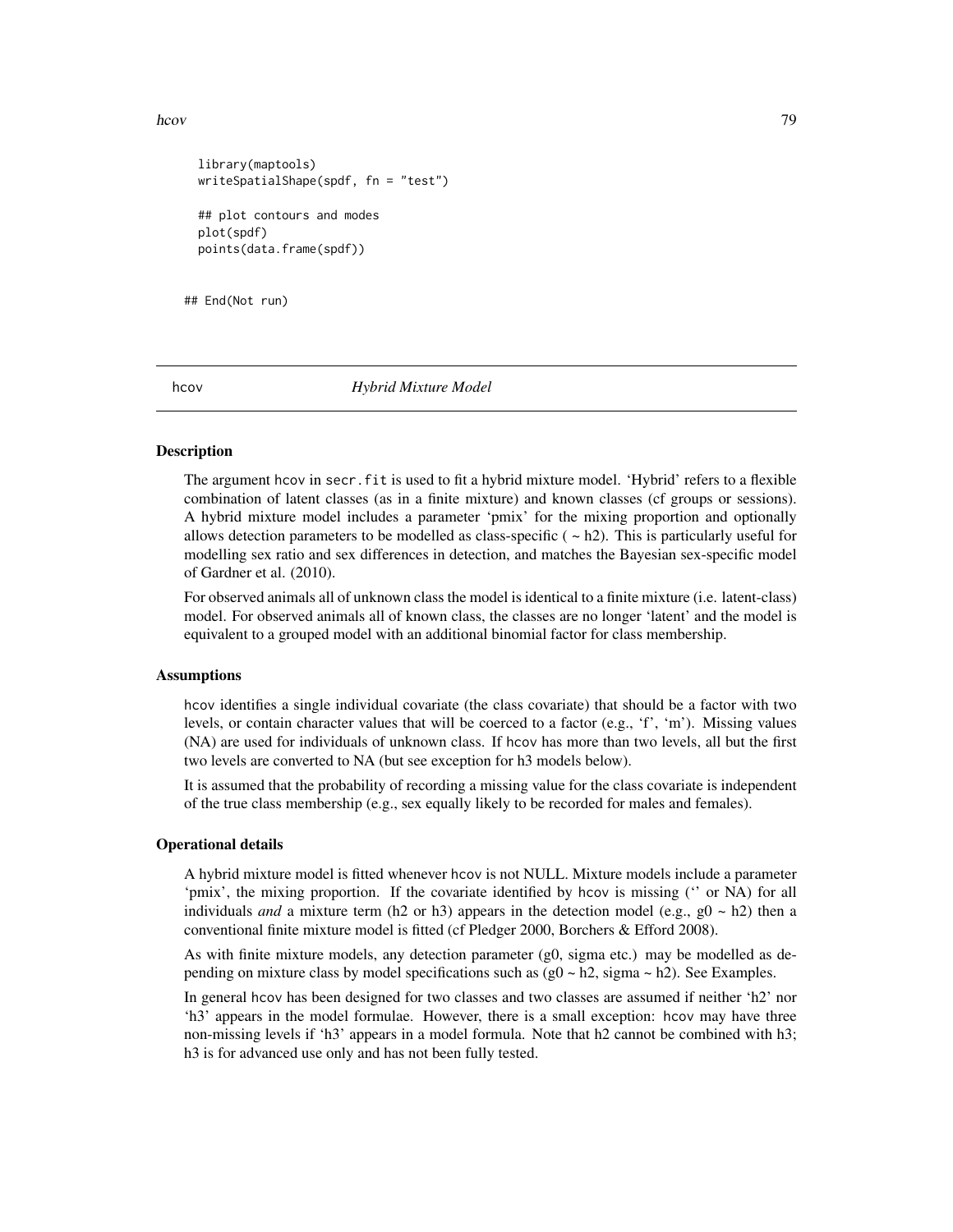The number of fitted parameters is the same as the corresponding finite mixture model if mixture terms ('h2', 'h3') appear in the model formulae. Otherwise (no mixture terms) estimating pmix requires a single extra parameter. The estimate of pmix then depends solely on the observed class proportions in the covariate, and the beta variance-covariance matrix will show zero covariance of pmix with other detection parameters.

# Models for pmix

Variation in the parameter pmix may be modelled across sessions i.e., models such as pmix ~ session or pmix ~ Session are valid, as are formulae involving session covariates defined in the sessioncov argument of secr.fit.

If no mixture term appears in the formula for pmix then one is added automatically (usually 'h2'). This serves mostly to keep track of values in the output.

Attempting to model pmix as a function of individual covariates or other within-session terms (t, b etc.) will cause an error.

# Interpreting output

When you display a fitted secr model the parameter estimates are in a final section headed 'Fitted (real) parameters evaluated at base levels of covariates'. The same output may be obtained by calling the predict method directly. Calling predict has the advantage that you can obtain estimates for levels of the covariates other than the base levels, by specifying newdata. An example below shows how to specify h2 in newdata. [Note: predict is generic, and you must consult ?predict.secr to see the help for the specific implementation of this method for fitted secr objects].

The output from predict. secr for a mixture model is a list with one component for each (possibly latent) class. Each row corresponds to a fitted real parameter: ordinarily these include the detection parameters (e.g., g0, sigma) and the mixing proportion (pmix).

In the case of a model fitted by maximizing the full likelihood ( $CL = FALSE$ ), density D will also appear in the output. Note that only one parameter for density is estimated, the total density across classes. This total density figure appears twice in the output, once for each class.

The standard error (SE.estimate) is shown for each parameter. These are asymptotic estimates backtransformed from the link scale. The confidence limits are also back-transformed from the link scale (95% CI by default; vary alpha in predict.secr if you want e.g. 90% CI).

The mixing proportion pmix depends on the composition of the sample with respect to hcov and the detection model. For a null detection model the mixing proportion is exactly the proportion in the sample, with appropriate binomial confidence limits. Otherwise, the mixing proportion adjusts for class differences in the probability and scale of detection (see Examples).

The preceding refers to the default behaviour when pmix  $\sim$  h2. It is possible also to fix the mixing proportion at any arbitrary value (e.g., fixed = list( $pmix = 0.5$ ) for 1:1 sex ratio).

On output the classes are tagged with the factor levels of hcov, regardless of how few or how many individuals were actually of known class. If only a small fraction were of known class, and there is cryptic variation unrelated to hcov, then the association between the fitted classes and the nominal classes (i.e. levels of hcov) may be weak, and should not be trusted.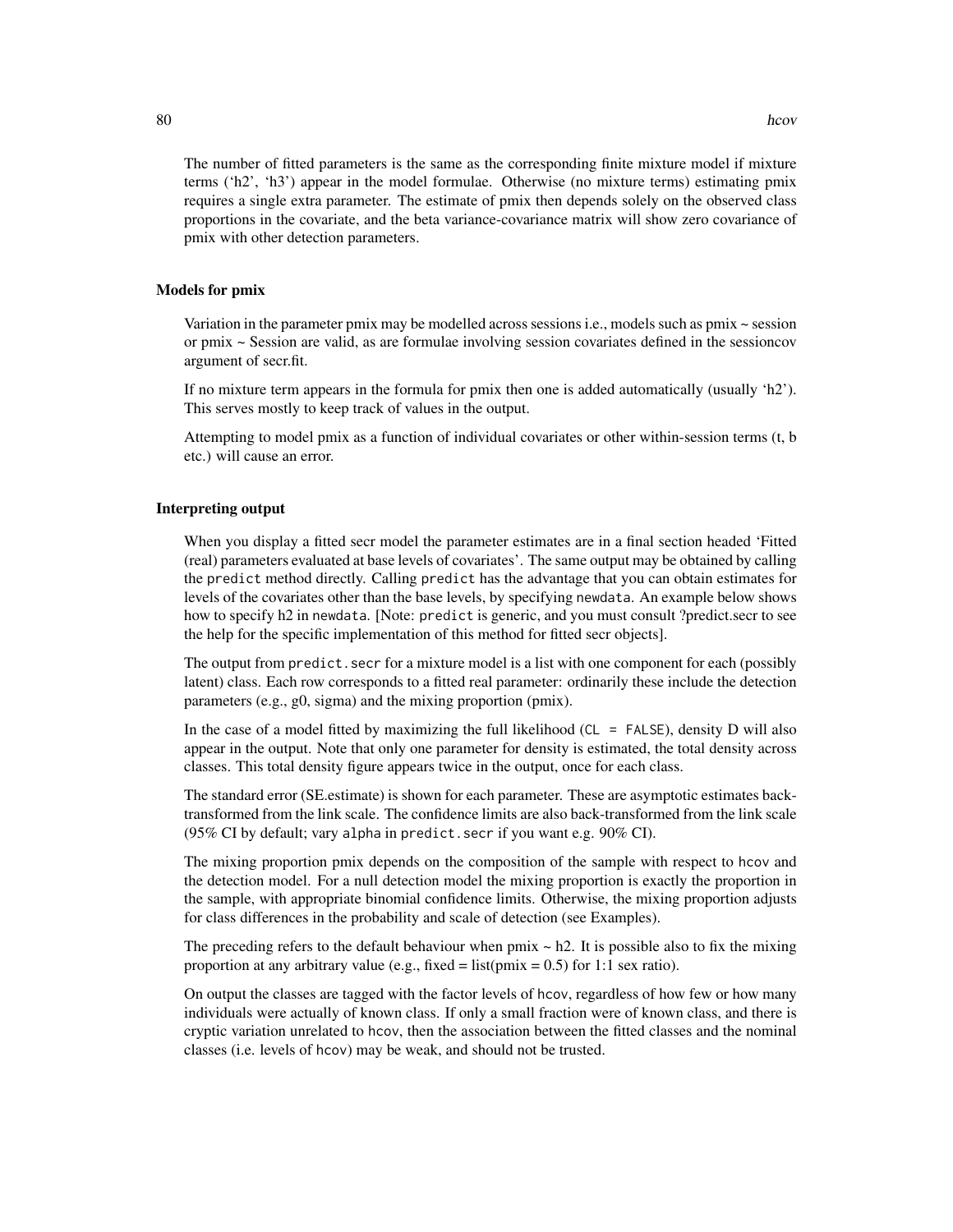#### hcov 81

## Limitations

Hybrid mixture models are incompatible with groups as presently implemented.

The hcov likelihood conditions on the number of known-class individuals. A model fitted with hcov = NULL or with a different hcov covariate has in effect a different data set, and likelihoods, deviances or AICs cannot be compared. AIC can be used to compare models provided they all have the same hcov covariate in the call to secr.fit, whether or not h2 appears in the model definition.

# Likelihood

The likelihood of the hybrid mixture model is detailed in an appendix of the vignette [secr-finitemixtures.pdf.](https://www.otago.ac.nz/density/pdfs/secr-finitemixtures.pdf)

#### References

Borchers, D.L. and Efford, M.G. (2008) Spatially explicit maximum likelihood methods for capture– recapture studies. *Biometrics* 64, 377–385.

Gardner, B., Royle, J.A., Wegan, M.T., Rainbolt, R. and Curtis, P. (2010) Estimating black bear density using DNA data from hair snares. *Journal of Wildlife Management* 74, 318–325.

Pledger, S. (2000) Unified maximum likelihood estimates for closed capture–recapture models using mixtures. *Biometrics* 56, 434–442.

# See Also

[secr.fit](#page-199-0)

# Examples

## Not run:

```
## house mouse dataset, morning trap clearances
## 81 female, 78 male, 1 unknown
morning \leq subset(housemouse, occ = c(1,3,5,7,9))
summary(covariates(morning))
```
## speedy model fitting with coarse mask mmask <- make.mask(traps(morning), buffer = 20, nx = 32)

```
## assuming equal detection of males and females
## fitted sex ratio p(female) = 0.509434 = 81 / (81 + 78)
fit.0 \le secr.fit(morning, hcov = "sex", mask = mmask, trace = FALSE)
predict(fit.0)
```

```
## allowing sex-specific detection parameters
## this leads to new estimate of sex ratio
fit.h2 <- secr.fit(morning, hcov = "sex", mask = mmask, trace = FALSE,
    model = list(g0 ~ ~ h2, sigma ~ ~ h2)predict(fit.h2)
```

```
## specifying newdata for h2 - equivalent to predict(fit.h2)
predict(fit.h2, newdata = data.frame(h2 = factor(c('f','m'))))
```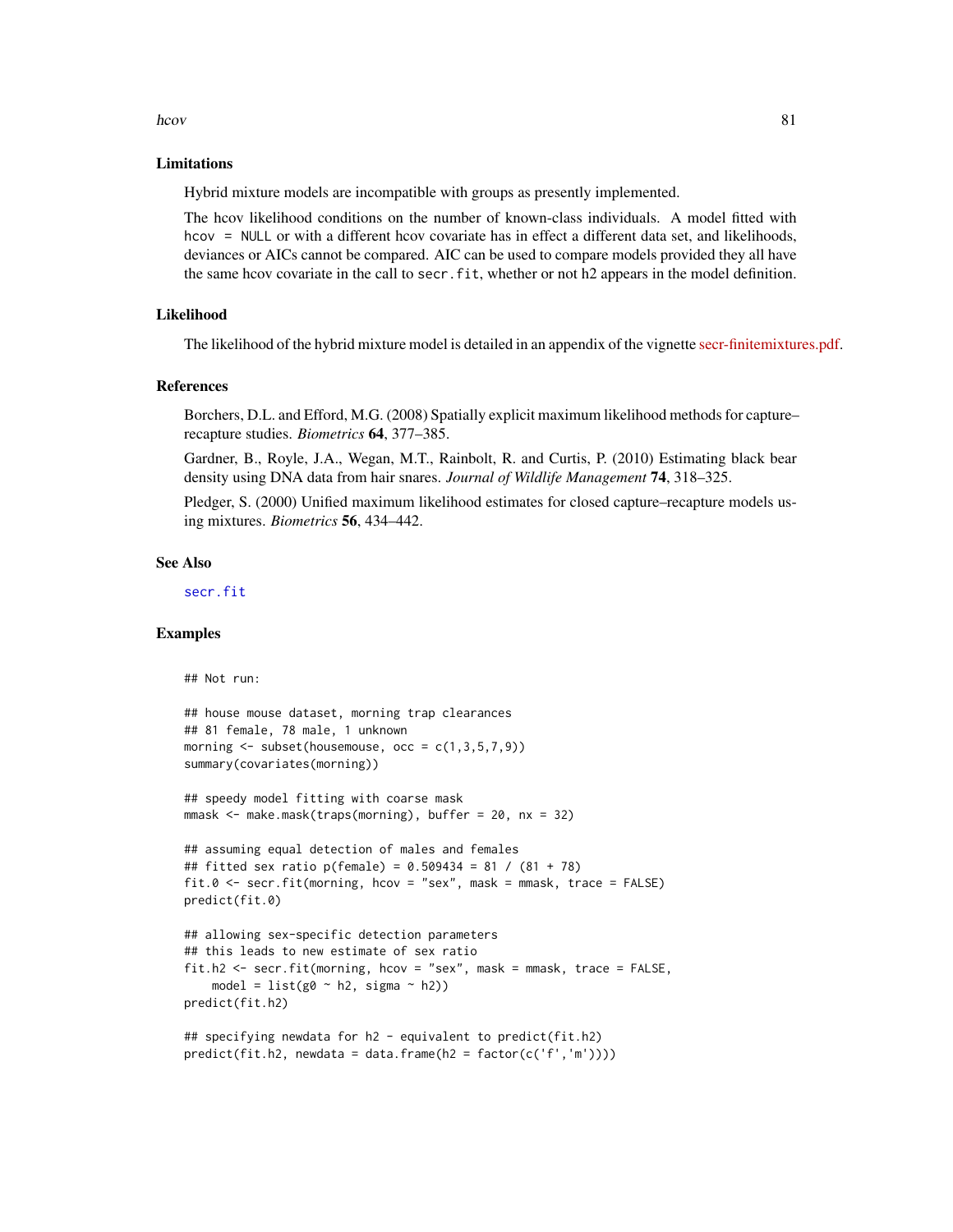```
## conditional likelihood fit of preceding model
## estimate of sex ratio does not change
fit.CL.h2 <- secr.fit(morning, hcov = "sex", mask = mmask, trace = FALSE,
    CL = TRUE, model = list(g0 ~ ~ h2, sigma ~ h2))predict(fit.CL.h2)
## did sexes differ in detection parameters?
fit.CL.0 <- secr.fit(morning, hcov = "sex", mask = mmask, trace = FALSE,
    CL = TRUE, model = list(g0 ~ 1, sigma ~ 1))
LR.test(fit.CL.h2, fit.CL.0)
## did sex ratio deviate from 1:1?
fit.CL.h2.50 <- secr.fit(morning, hcov = "sex", mask = mmask, trace = FALSE,
    CL = TRUE, model = list(g0 \sim h2, sigma \sim h2), fixed = list(pmix = 0.5))
LR.test(fit.CL.h2, fit.CL.h2.50)
## did sexes show extra-compensatory variation in lambda0?
## (Efford and Mowat 2014)
fit.CL.a0 <- secr.fit(morning, hcov = "sex", mask = mmask, trace = FALSE,
    CL = TRUE, model = list(a0 ~ 1, sigma ~ h2))LR.test(fit.CL.h2, fit.CL.a0)
## trend in ovenbird sex ratio, assuming sex-specific detection
omask <- make.mask(traps(ovenCH), buffer = 300, nx = 32)
fit.sextrend <- secr.fit(ovenCH, model = list(g0~h2, sigma~h2, pmix~Session),
    hcov = "Sex", CL = TRUE, mask = omask, trace = FALSE)predict(fit.sextrend)[1:5]
```
## End(Not run)

<span id="page-81-0"></span>head *First or Last Part of an Object*

#### Description

Returns the first or last parts of secr objects

#### Usage

```
## S3 method for class 'mask'
head(x, n=6L, ...)## S3 method for class 'Dsurface'
head(x, n=6L, ...)## S3 method for class 'traps'
head(x, n=6L, \ldots)## S3 method for class 'capthist'
head(x, n=6L, \ldots)
```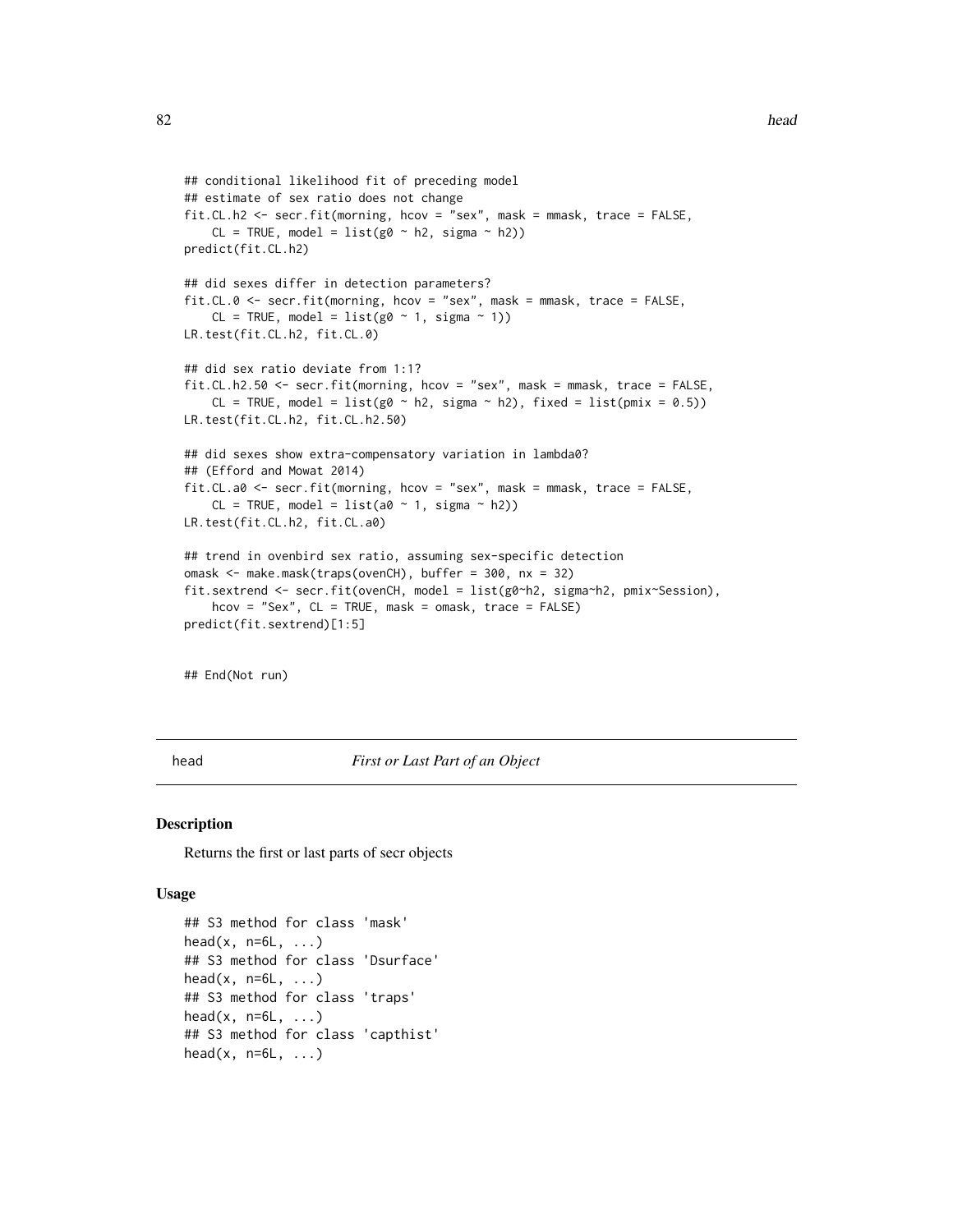#### homerange 83

```
## S3 method for class 'mask'
tail(x, n=6L, ...)## S3 method for class 'Dsurface'
tail(x, n=6L, ...)## S3 method for class 'traps'
tail(x, n=6L, ...)## S3 method for class 'capthist'
tail(x, n=6L, \ldots)
```
# Arguments

|           | 'mask', 'traps' or 'capthist' object                                                                                                                                                                                                           |
|-----------|------------------------------------------------------------------------------------------------------------------------------------------------------------------------------------------------------------------------------------------------|
| n         | a single integer. If positive, size for the resulting object: number of elements for<br>a vector (including lists), rows for a matrix or data frame or lines for a function.<br>If negative, all but the n last/first number of elements of x. |
| $\ddotsc$ | other arguments passed to subset                                                                                                                                                                                                               |

# Details

These custom S3 methods retain the class of the target object, unlike the default methods applied to 'mask', 'Dsurface', 'traps' or 'capthist' objects.

#### Value

An object of the same class as x, but (usually) fewer rows.

## See Also

[head](#page-81-0), [tail](#page-0-0)

# Examples

head(possummask)

homerange *Home Range Statistics*

#### <span id="page-82-0"></span>Description

Some ad hoc measures of home range size may be calculated in secr from capture–recapture data:

dbar is the mean distance between consecutive capture locations, pooled over individuals (e.g. Efford 2004). moves returns the raw distances.

MMDM (for 'Mean Maximum Distance Moved') is the average maximum distance between detections of each individual i.e. the observed range length averaged over individuals (Otis et al. 1978).

ARL (or 'Asymptotic Range Length') is obtained by fitting an exponential curve to the scatter of observed individual range length vs the number of detections of each individual (Jett and Nichols 1987: 889).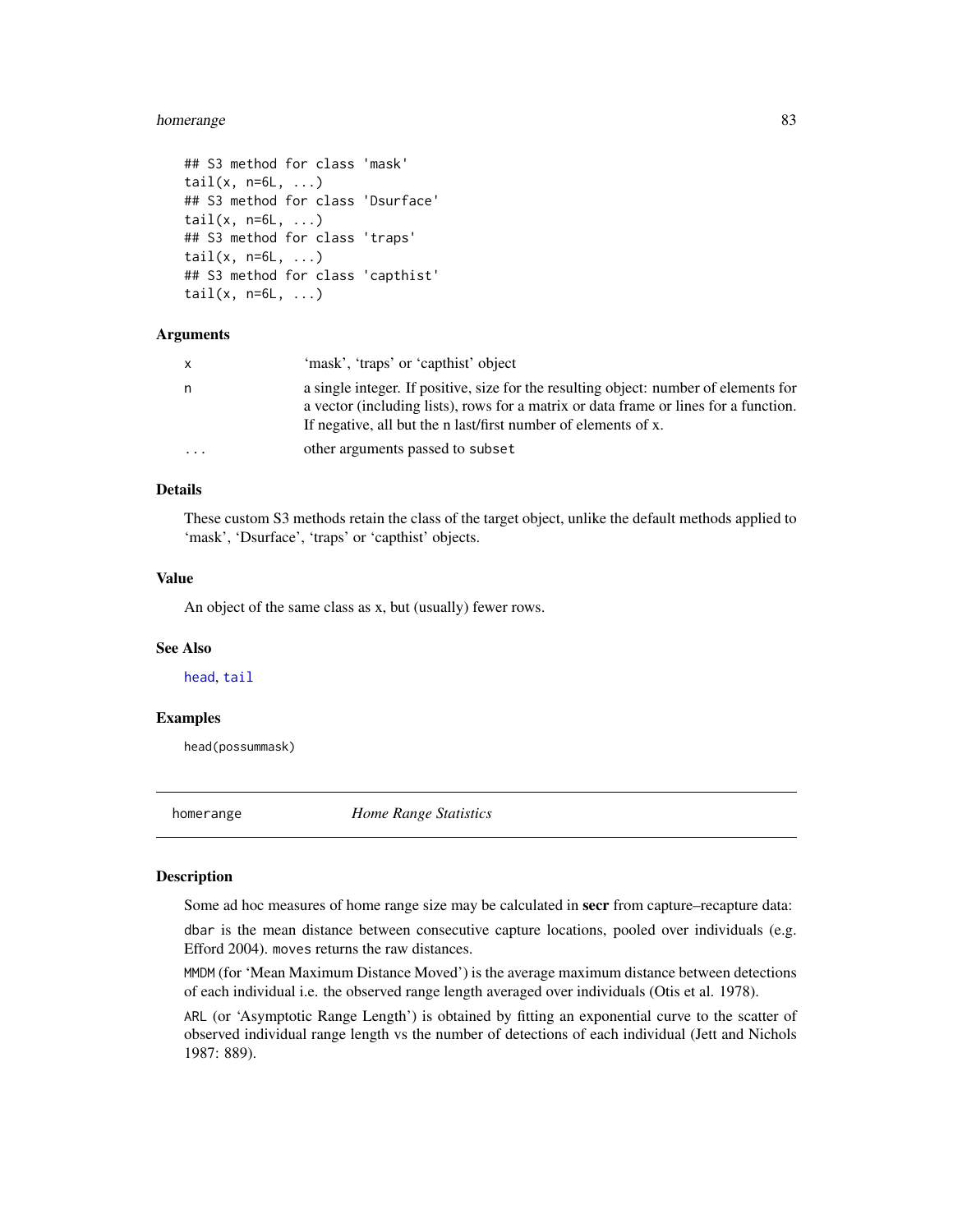RPSV (for 'Root Pooled Spatial Variance') is a measure of the 2-D dispersion of the locations at which individual animals are detected, pooled over individuals (cf Calhoun and Casby 1958, Slade and Swihart 1983).

# Usage

```
dbar(capthist, userdist = NULL, mask = NULL)
MMDM(capthist, min.recapt = 1, full = FALSE, userdist = NULL, mask = NULL)
ARL(capthist, min.recapt = 1, plt = FALSE, full = FALSE, userdist = NULL, mask = NULL)
moves(capthist, userdist = NULL, mask = NULL, names = FALSE)
RPSV(capthist, CC = FALSE)
```
# Arguments

| capthist   | object of class capthist                                                       |
|------------|--------------------------------------------------------------------------------|
| userdist   | function or matrix with user-defined distances                                 |
| mask       | habitat mask passed to userdist function, if required                          |
| names      | logical; should result be ordered alphanumerically by row names?               |
| min.recapt | integer minimum number of recaptures for a detection history to be used        |
| plt        | logical; if TRUE observed range length is plotted against number of recaptures |
| full       | logical; set to TRUE for detailed output                                       |
| <b>CC</b>  | logical for whether to use Calhoun and Casby formula                           |
|            |                                                                                |

# Details

.

.

dbar is defined as –

$$
\overline{d} = \frac{\sum_{i=1}^{n} \sum_{j=1}^{n_i - 1} \sqrt{(x_{i,j} - x_{i,j+1})^2 + (y_{i,j} - y_{i,j+1})^2}}{\sum_{i=1}^{n} (n_i - 1)}
$$

When  $CC = FALSE$ , RPSV is defined as  $-$ 

$$
RPSV = \sqrt{\frac{\sum_{i=1}^{n} \sum_{j=1}^{n_i} [(x_{i,j} - \overline{x}_i)^2 + (y_{i,j} - \overline{y}_i)^2]}{\sum_{i=1}^{n} (n_i - 1) - 1}}
$$

Otherwise (CC = TRUE), RPSV uses the formula of Calhoun and Casby (1958) with a different denominator –

$$
s = \sqrt{\frac{\sum_{i=1}^{n} \sum_{j=1}^{n_i} [(x_{i,j} - \overline{x}_i)^2 + (y_{i,j} - \overline{y}_i)^2]}{2 \sum_{i=1}^{n} (n_i - 1)}}
$$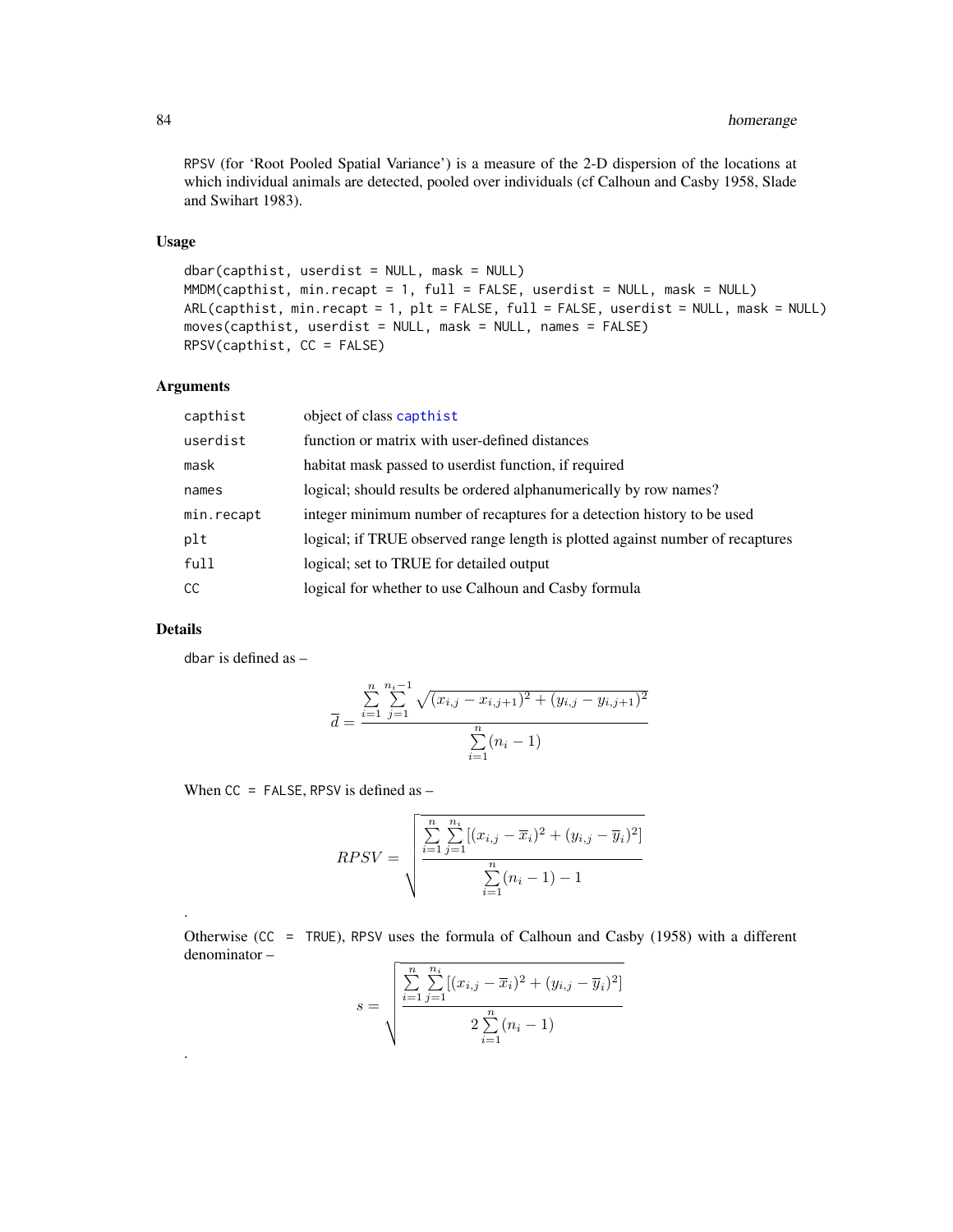#### homerange 85

The Calhoun and Casby formula (offered from 2.9.1) correctly estimates  $\sigma$  when trapping is on an infinite, fine grid, and is preferred for this reason. The original RPSV (CC = FALSE) is retained as the default for compatibility with previous versions of secr.

dbar and RPSV have a specific role as proxies for detection scale in inverse-prediction estimation of density (Efford 2004; see ip. secr).

RPSV is used in autoini to obtain plausible starting values for maximum likelihood estimation.

MMDM and ARL discard data from detection histories containing fewer than min. recapt+1 detections.

The userdist option is included for exotic non-Euclidean cases (see e.g. secr.fit [details\)](#page-48-0). RPSV is not defined for non-Euclidean distances.

If capthist comprises standalone telemetry data (all detector 'telemetry') then calculations are performed on the telemetry coordinates.

# Value

Scalar distance in metres, or a list of such values if capthist is a multi-session list.

The full argument may be used with MMDM and ARL to return more extensive output, particularly the observed range length for each detection history.

#### Note

All measures are affected by the arrangement of detectors. dbar is also affected quite strongly by serial correlation in the sampled locations. Using dbar with 'proximity' detectors raises a problem of interpretation, as the original sequence of multiple detections within an occasion is unknown. RPSV is a value analogous to the standard deviation of locations about the home range centre.

The value returned by dbar for 'proximity' or 'count' detectors is of little use because multiple detections of an individual within an occasion are in arbitrary order.

Inclusion of these measures in the **secr** package does not mean they are recommended for general use! It is usually better to use a spatial parameter from a fitted model (e.g.,  $\sigma$  of the half-normal detection function). Even then, be careful that  $\sigma$  is not 'contaminated' with behavioural effects (e.g. attraction of animal to detector) or 'detection at a distance'.

The argument 'names' was added in 3.0.1. The default names = FALSE causes a change in behaviour from that version onwards.

# **References**

Calhoun, J. B. and Casby, J. U. (1958) Calculation of home range and density of small mammals. Public Health Monograph. No. 55. U.S. Government Printing Office.

Efford, M. G. (2004) Density estimation in live-trapping studies. *Oikos* 106, 598–610.

Jett, D. A. and Nichols, J. D. (1987) A field comparison of nested grid and trapping web density estimators. *Journal of Mammalogy* 68, 888–892.

Otis, D. L., Burnham, K. P., White, G. C. and Anderson, D. R. (1978) Statistical inference from capture data on closed animal populations. *Wildlife Monographs* 62, 1–135.

Slade, N. A. and Swihart, R. K. (1983) Home range indices for the hispid cotton rat (Sigmodon hispidus) in Northeastern Kansas. *Journal of Mammalogy* 64, 580–590.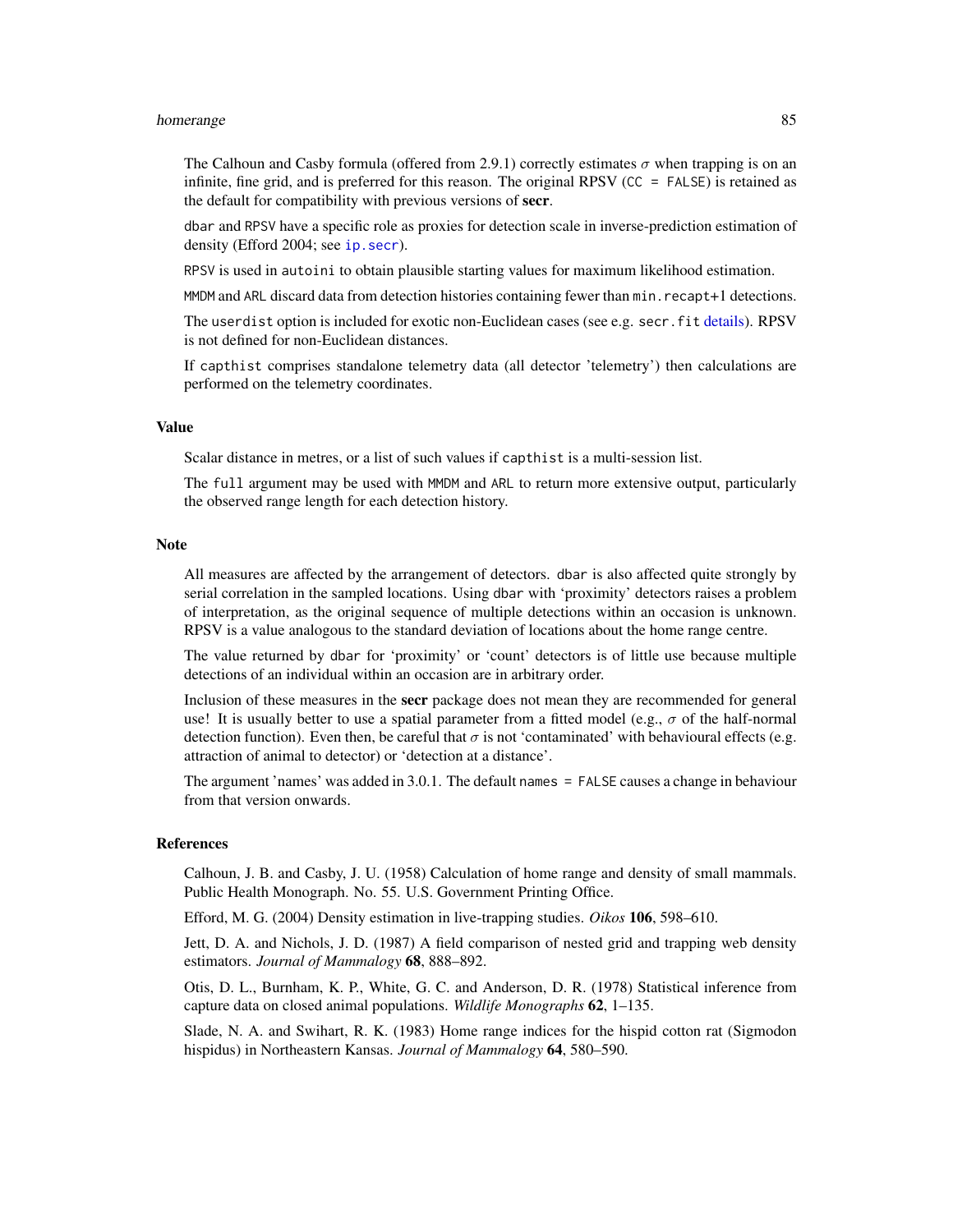#### See Also

[autoini](#page-17-0)

## Examples

```
dbar(captdata)
RPSV(captdata)
RPSV(captdata, CC = TRUE)
```
hornedlizard *Flat-tailed Horned Lizard Dataset*

# **Description**

Data from multiple searches for flat-tailed horned lizards (*Phrynosoma mcalli*) on a plot in Arizona, USA.

# Usage

hornedlizard

# Details

The flat-tailed horned lizard (*Phrynosoma mcalli*) is a desert lizard found in parts of southwestern Arizona, southeastern California and northern Mexico. There is considerable concern about its conservation status. The species is cryptically coloured and has the habit of burying under the sand when approached, making it difficult or impossible to obtain a complete count (Grant and Doherty 2007).

K. V. Young conducted a capture–recapture survey of flat-tailed horned lizards 25 km south of Yuma, Arizona, in the Sonoran Desert. The habitat was loose sand dominated by creosote bush and occasional bur-sage and Galletta grass. A 9-ha plot was surveyed 14 times over 17 days (14 June to 1 July 2005). On each occasion the entire 300 m x 300 m plot was searched for lizards. Locations within the plot were recorded by handheld GPS. Lizards were captured by hand and marked individually on their underside with a permanent marker. Marks are lost when the lizard sheds, but this happens infrequently and probably caused few or no identification errors during the 2.5-week study.

A total of 68 individuals were captured 134 times. Exactly half of the individuals were recaptured at least once.

Royle and Young (2008) analysed the present dataset to demonstrate a method for density estimation using data augmentation and MCMC simulation. They noted that the plot size was much larger than has been suggested as being practical in operational monitoring efforts for this species, that the plot was chosen specifically because a high density of individuals was present, and that high densities typically correspond to less movement in this species. The state space in their analysis was a square comprising the searched area and a 100-m buffer (J. A. Royle pers. comm.).

The detector type for these data is 'polygonX' and there is a single detector (the square plot). The data comprise a capture history matrix (the body of hornedlizardCH) and the x-y coordinates of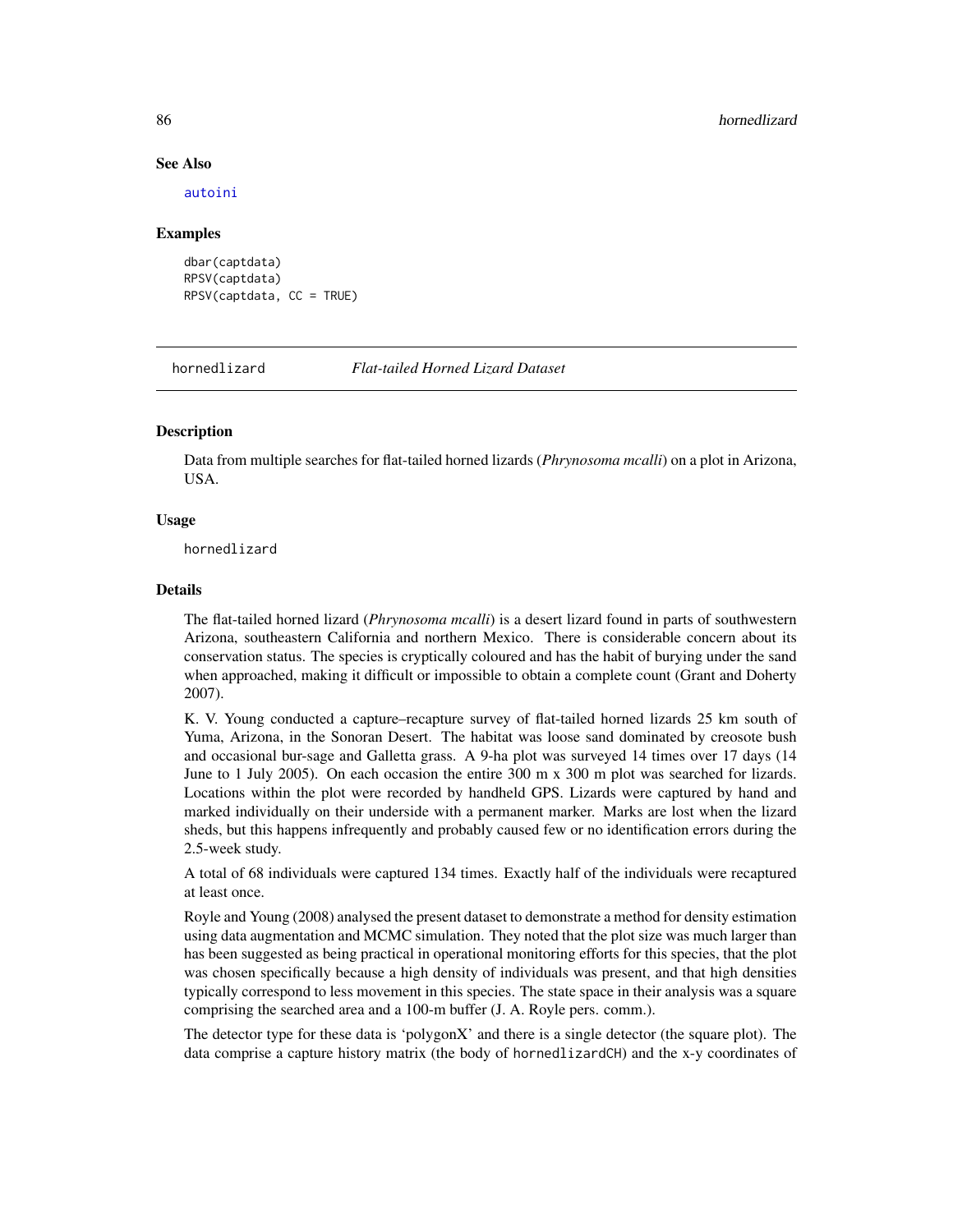each positive detection (stored as an attribute that may be displayed with the 'xy' function); the 'traps' attribute of hornedlizardCH contains the vertices of the plot. See [secr-datainput.pdf](#page-0-0) for guidance on data input.

Non-zero entries in a polygonX capture-history matrix indicate the number of the polygon containing the detection. In this case there was just one polygon, so entries are 0 or 1. No animal can appear more than once per occasion with the polygonX detector type, so there is no need to specify 'binom $N = 1$ ' in secr.fit.

> Object Description hornedlizardCH single-session capthist object

### Source

Royle and Young (2008) and J. A. Royle (pers. comm.), with additional information from K. V. Young (pers. comm.).

#### References

Efford, M. G. (2011) Estimation of population density by spatially explicit capture–recapture analysis of data from area searches. *Ecology* 92, 2202–2207.

Grant, T. J. and Doherty, P. F. (2007) Monitoring of the flat-tailed horned lizard with methods incorporating detection probability. *Journal of Wildlife Management* 71, 1050–1056

Marques, T. A., Thomas, L. and Royle, J. A. (2011) A hierarchical model for spatial capture– recapture data: Comment. *Ecology* 92, 526–528.

Royle, J. A. and Young, K. V. (2008) A hierarchical model for spatial capture–recapture data. *Ecology* 89, 2281–2289.

# See Also

[capthist](#page-22-0), [detector](#page-53-0), [reduce.capthist](#page-183-0)

# Examples

```
plot(hornedlizardCH, tracks = TRUE, varycol = FALSE,
    lab1 = TRUE, laboff = 6, border = 10, title =
    "Flat-tailed Horned Lizards (Royle & Young 2008)")
table(table(animalID(hornedlizardCH)))
traps(hornedlizardCH)
## show first few x-y coordinates
head(xy(hornedlizardCH))
```

```
## Not run:
## Compare default (Poisson) and binomial models for number
## caught
FTHL.fit <- secr.fit(hornedlizardCH)
```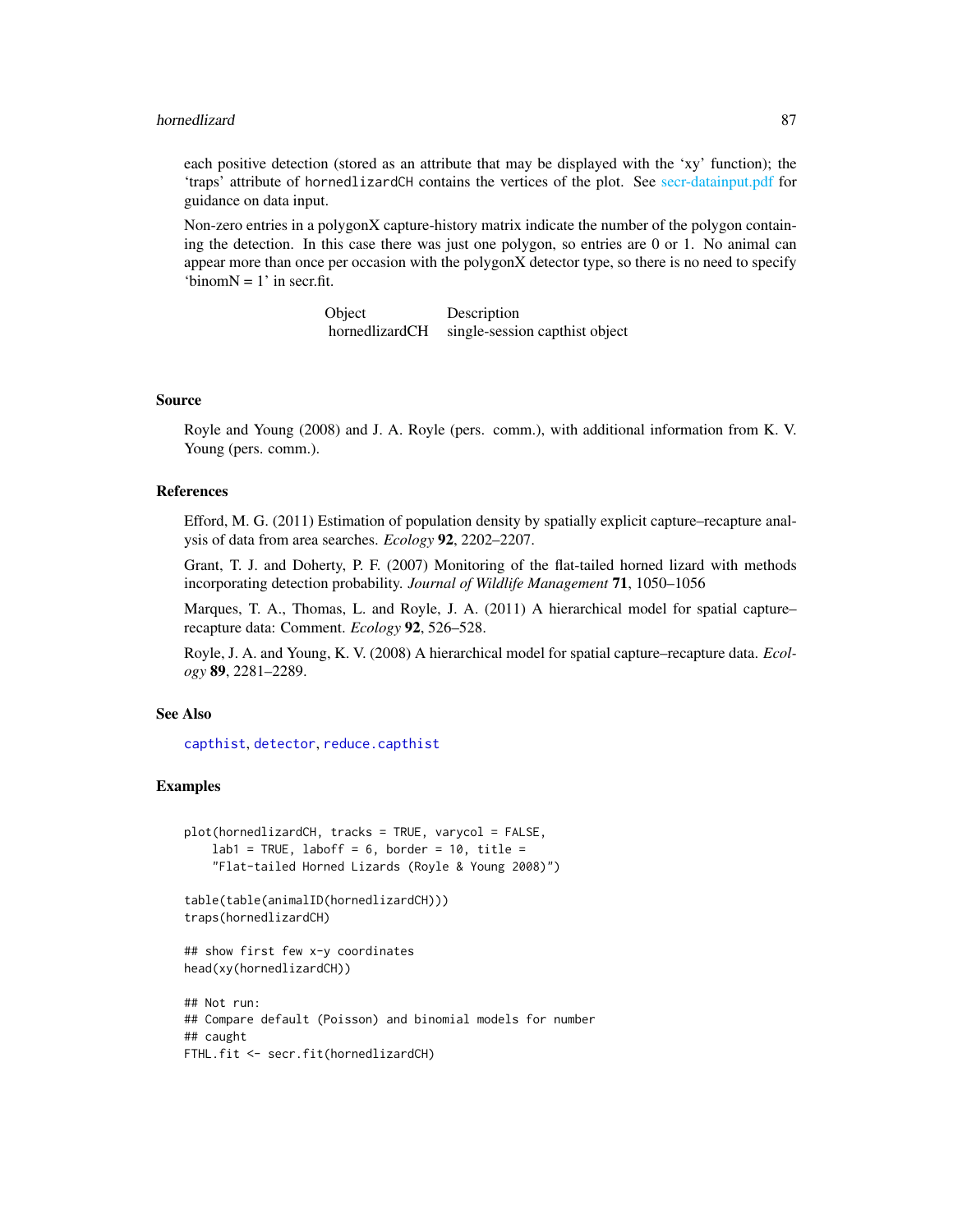```
FTHLbn.fit <- secr.fit(hornedlizardCH, details =
    list(distribution = "binomial"))
collate(FTHL.fit, FTHLbn.fit)[,,,"D"]
## Collapse occasions (does not run faster)
hornedlizardCH.14 <- reduce(hornedlizardCH, newoccasions =
    list(1:14), outputdetector = "polygon")
FTHL14.fit <- secr.fit(hornedlizardCH.14, binomN = 14)
## End(Not run)
```
housemouse *House mouse live trapping data*

## **Description**

Data of H. N. Coulombe from live trapping of feral house mice (*Mus musculus*) in a salt marsh, California, USA.

#### Usage

housemouse

# Details

H. N. Coulombe conducted a live-trapping study on an outbreak of feral house mice in a salt marsh in mid-December 1962 at Ballana Creek, Los Angeles County, California. A square 10 x 10 grid was used with 100 Sherman traps spaced 3 m apart. Trapping was done twice daily, morning and evening, for 5 days.

The dataset was described by Otis et al. (1978) and distributed with their CAPTURE software (now available from <http://www.mbr-pwrc.usgs.gov/software.html>). Otis et al. (1978 p. 62, 68) cite Coulombe's unpublished 1965 master's thesis from the University of California, Los Angeles, California.

The data are provided as a single-session capthist object. There are two individual covariates: sex (factor levels 'f', 'm') and age class (factor levels 'j', 'sa', 'a'). The sex of two animals is not available (NA); it is necessary to drop these records for analyses using 'sex' unless missing values are specifically allowed, as in [hcov](#page-78-0).

The datasets were originally in the CAPTURE 'xy complete' format which for each detection gives the 'column' and 'row' numbers of the trap (e.g. '95' for a capture in the trap at position  $(x=9,$ y=5) on the grid). Trap identifiers have been recoded as strings with no spaces by inserting zeros (e.g. '0905' in this example).

Sherman traps are designed to capture one animal at a time, but the data include 30 double captures and one occasion when there were 4 individuals in a trap at one time. The true detector type therefore falls between 'single' and 'multi'. Detector type is set to 'multi' in the distributed data objects.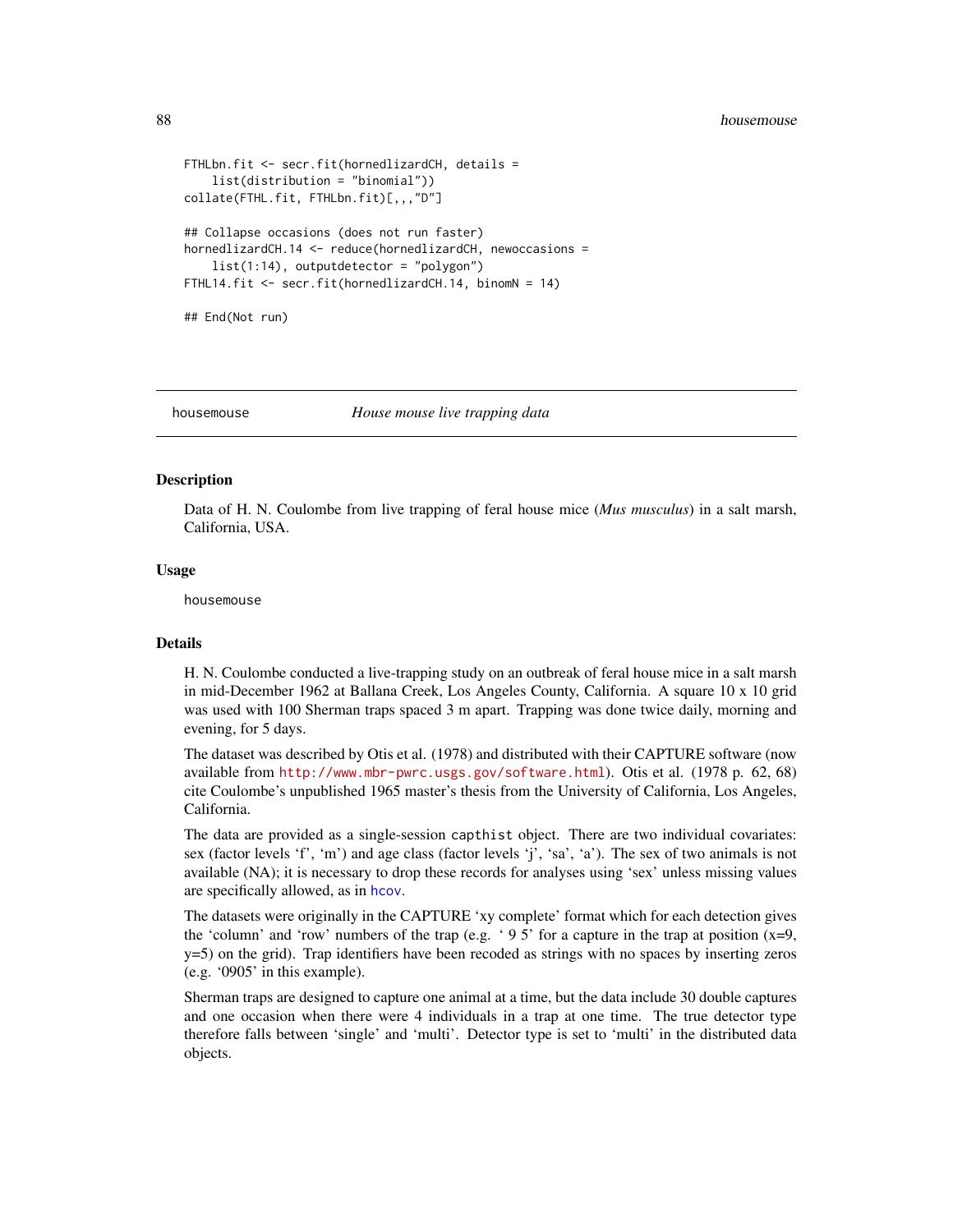Otis et al. (1978) report various analyses including a closure test on the full data, and model selection and density estimation on data from the mornings only. We include several secr models fitted to the 'morning' data (morning.0, morning.b etc.). Of these, a model including individual heterogeneity in both g0 and sigma has the lowest AIC.

| Object              | Description                                                 |
|---------------------|-------------------------------------------------------------|
| housemouse          | capthist object                                             |
| housemouse.0        | fitted secr model – null                                    |
| housemouse.ampm     | fitted secr model $-$ g0 differs morning vs afternoon       |
| housemouse.ampmh2h2 | fitted secr model – as above, finite mixture g0, sigma      |
| morning.0           | fitted secr model – morning data only, null                 |
| morning.0h2         | fitted secr model – mornings, null g0, finite mixture sigma |
| morning.b           | fitted secr model – mornings, trap response $g0$            |
| morning.h2          | fitted secr model – mornings, finite mixture $g0$           |
| morning.h2h2        | fitted secr model – mornings, finite mixture g0, sigma      |
| morning.t           | fitted secr model – mornings, day-specific g0               |

# Source

File 'examples' distributed with program CAPTURE.

## References

Otis, D. L., Burnham, K. P., White, G. C. and Anderson, D. R. (1978) Statistical inference from capture data on closed animal populations. *Wildlife Monographs* 62, 1–135.

# Examples

```
plot(housemouse, title = paste("Coulombe (1965), Mus musculus,",
    "California salt marsh"), border = 5, rad = 0.5,
    gridlines = FALSE)
morning \leq subset(housemouse, occ = c(1,3,5,7,9))
summary(morning)
## drop 2 unknown-sex mice
known.sex <- subset(housemouse, !is.na(covariates(housemouse)$sex))
## reveal multiple captures
table(trap(housemouse), occasion(housemouse))
AIC(morning.0, morning.b, morning.t, morning.h2, morning.0h2, morning.h2h2)
## assess need to distinguish morning and afternoon samples
## Not run:
housemouse.0 <- secr.fit (housemouse, buffer = 20)
housemouse.ampm <- secr.fit (housemouse, model = g0~tcov, buffer = 20,
    timecov = c(0,1,0,1,0,1,0,1,0,1))AIC(housemouse.0, housemouse.ampm)
```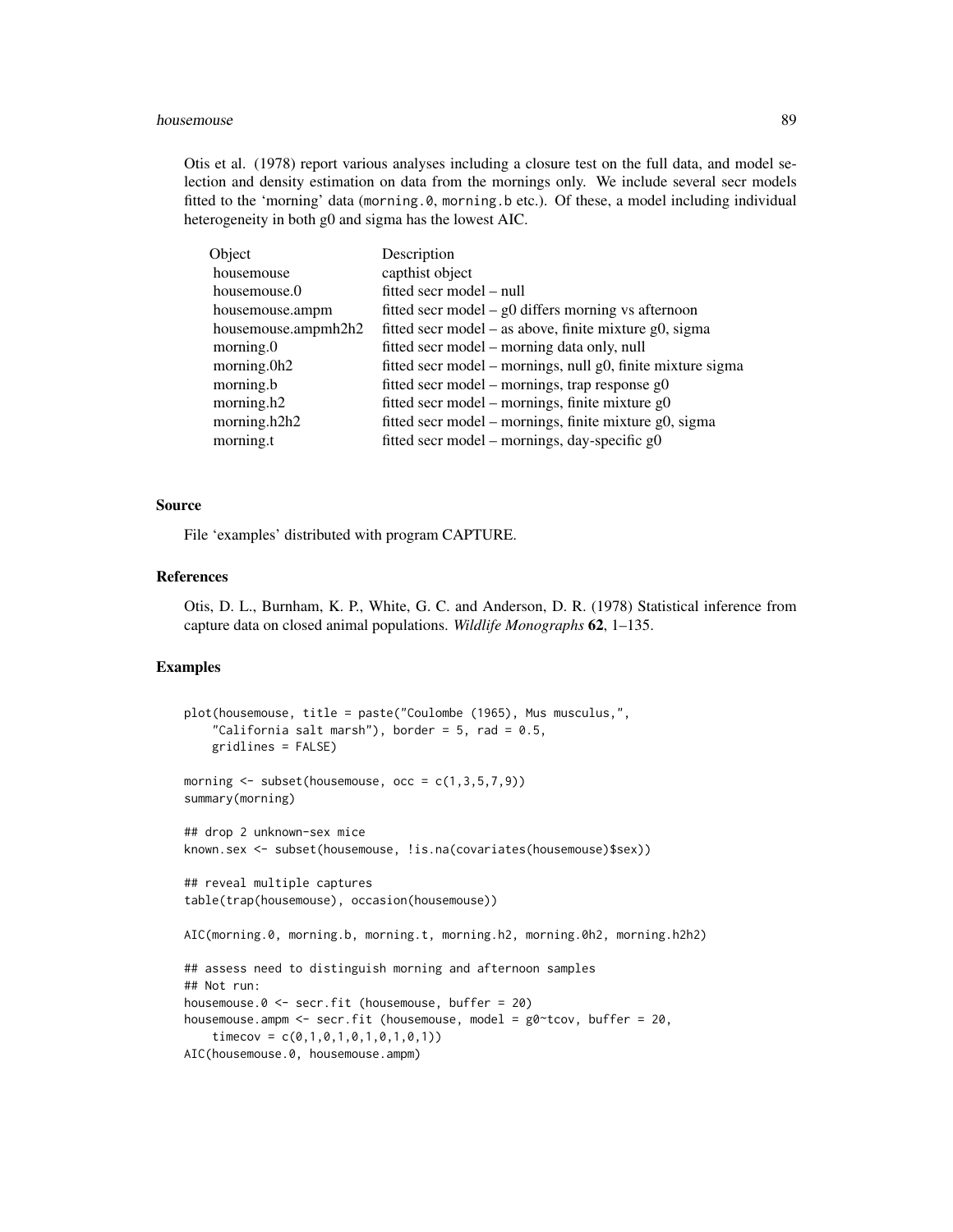90 intervals

## End(Not run)

# intervals *Work with Open Population data*

### Description

Functions for data manipulation

# Usage

```
intervals(object, ...)
intervals(object) <- value
sessionlabels(object, ...)
sessionlabels(object) <- value
```
## Arguments

| object                  | capthist object                               |
|-------------------------|-----------------------------------------------|
| value                   | vector of intervals or primary session labels |
| $\cdot$ $\cdot$ $\cdot$ | other arguments (not used)                    |

# Details

intervals extracts the 'interval' attribute if it exists.

The attribute 'intervals' is set automatically by the secr function [join](#page-94-0).

sessionlabels provides session names for the primary sessions encoded in a "single-session" capthist object (e.g., the result of join) that has an intervals attribute. The names are used by some summary functions in the package **openCR** (M. Efford unpubl.) (m. array, JS. counts).

The function [session](#page-212-0) has a different purpose: labelling sessions in a multi-session capthist object. However, session names of multi-session input are used automatically by [join](#page-94-0) to construct the sessionlabels attribute of the resulting single-session object.

#### Value

For intervals, a numeric vector of time intervals, one less than the number of occasions (secondary sessions).

For sessionlabels, a character vector of primary session names.

# Note

There is a naming conflict with the intervals function in nlme.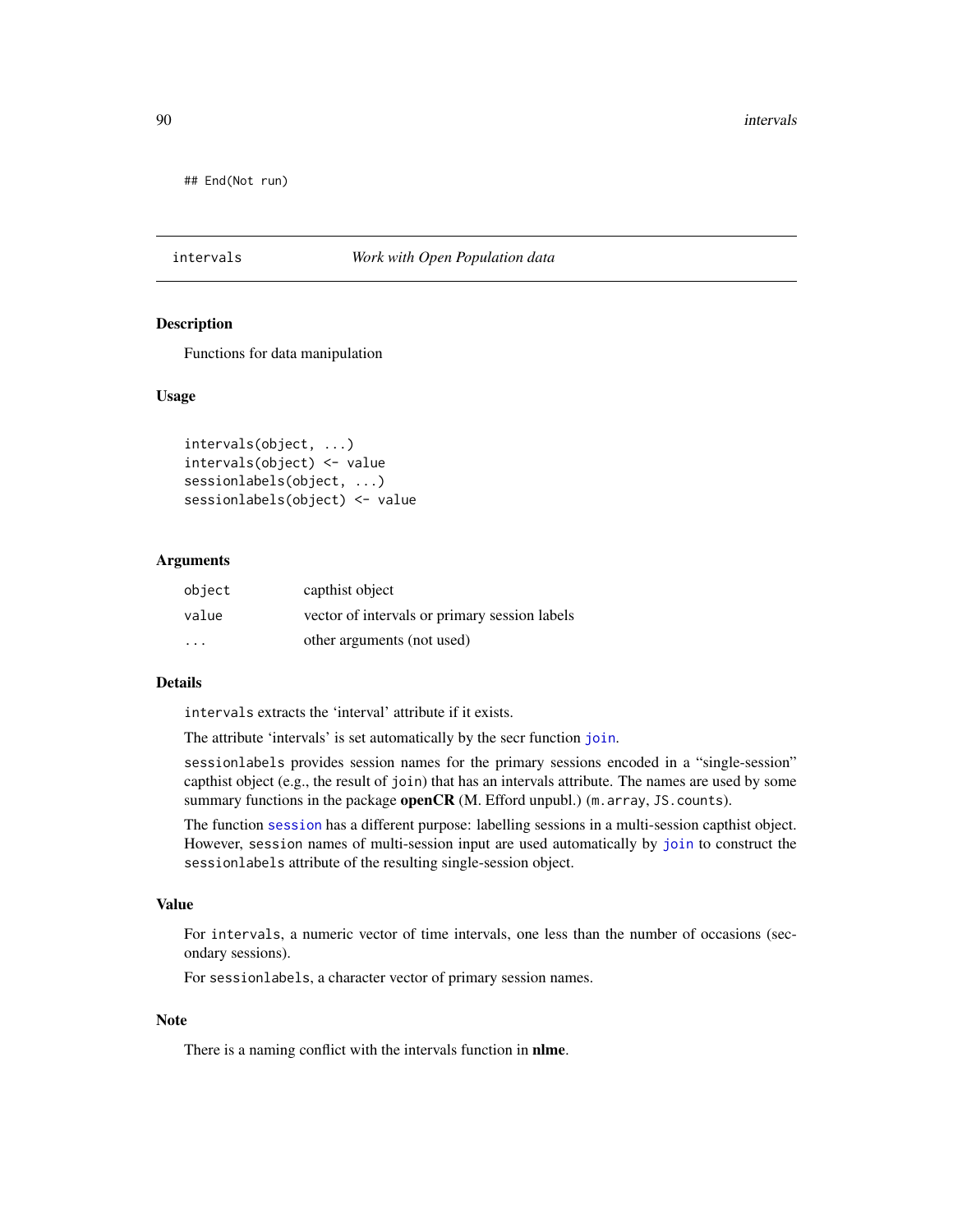#### ip.secr 91

# Examples

```
singlesessionCH <- join(ovenCH)
intervals(singlesessionCH)
sessionlabels(singlesessionCH)
```
<span id="page-90-0"></span>ip.secr *Spatially Explicit Capture–Recapture by Inverse Prediction*

## Description

Estimate population density by simulation and inverse prediction (Efford 2004; Efford, Dawson & Robbins 2004). A restricted range of SECR models may be fitted (detection functions with more than 2 parameters are not supported, nor are covariates).

## Usage

```
ip.secr (capthist, predictorfn = pfn, predictortype = "null", detectfn = 0,
   mask = NULL, start = NULL, boxsize = 0.2, boxsize2 = boxsize, centre = 3,
   min.nsim = 10, max.nsim = 2000, CVmax = 0.002, var.nsim = 1000, maxbox = 5,
   maxtries = 2, ncores = 1, seed = NULL, trace = TRUE, \ldots)
pfn(capthist, N.estimator = c("n", "null","zippin","jackknife") )
```
# Arguments

| capthist      | capthist object including capture data and detector (trap) layout                                                             |
|---------------|-------------------------------------------------------------------------------------------------------------------------------|
| predictorfn   | a function with two arguments (the first a capthist object) that returns a vector<br>of predictor values                      |
| predictortype | value (usually character) passed as the second argument of predictorfn                                                        |
| detectfn      | integer code or character string for shape of detection function 0 half normal, 2<br>exponential, $3$ uniform) – see detectfn |
| mask          | optional habitat mask to limit simulated population                                                                           |
| start         | vector of np initial parameter values (density, g0 and sigma)                                                                 |
| boxsize       | scalar or vector of length np for size of design as fraction of central parameter<br>value                                    |
| boxsize2      | as for boxsize; used from second box onwards                                                                                  |
| centre        | number of centre points in simulation design                                                                                  |
| min.nsim      | minimum number of simulations per point                                                                                       |
| max.nsim      | maximum number of simulations per point                                                                                       |
| CVmax         | tolerance for precision of points in predictor space                                                                          |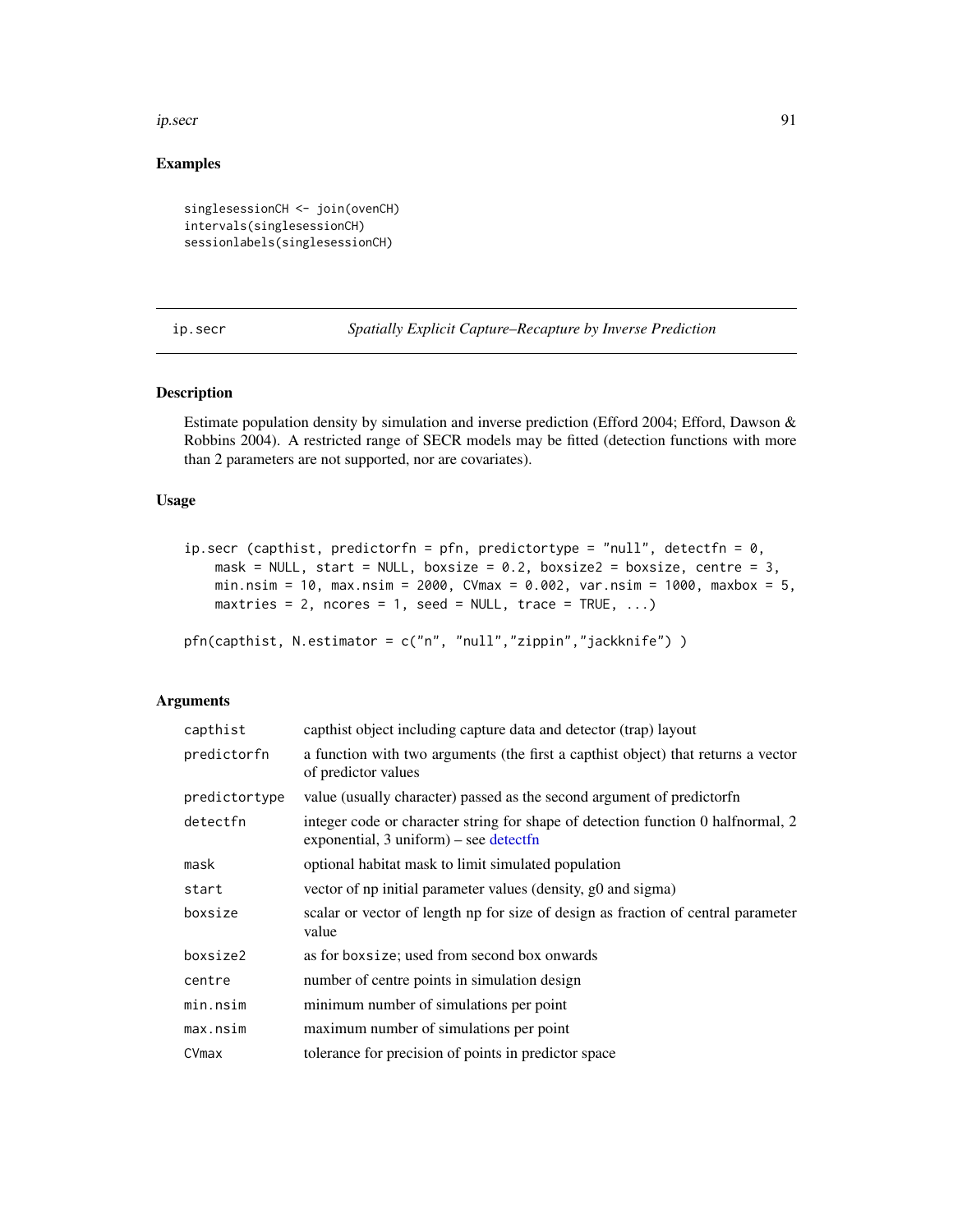92 *ip.secr* 

| var.nsim    | number of additional simulations to estimate variance-covariance matrix |
|-------------|-------------------------------------------------------------------------|
| maxbox      | maximum number of attempts to 'frame' solution                          |
| maxtries    | maximum number of attempts at each simulation                           |
| ncores      | integer number of cores available for parallel processing               |
| seed        | either NULL or an integer that will be used in a call to set. seed      |
| trace       | logical, set FALSE to suppress progress reports                         |
| .           | further arguments passed to sim.popn                                    |
| N.estimator | character value indicating population estimator to use                  |

## Details

'Inverse prediction' uses methods from multivariate calibration (Brown 1982). The goal is to estimate population density (D) and the parameters of a detection function (usually g0 and sigma) by 'matching' statistics from predictorfn(capthist) (the target vector) and statistics from simulations of a 2-D population using the postulated detection model. Statistics (see Note) are defined by the predictor function, which should return a vector equal in length to the number of parameters (np  $= 3$ ). Simulations of the 2-D population use [sim.popn](#page-222-0). The simulated population is sampled with [sim.capthist](#page-218-0) according to the detector type (e.g., 'single' or 'multi') and detector layout specified in traps(capthist), including allowance for varying effort if the layout has a [usage](#page-276-0) attribute.

. . . may be used to control aspects of the simulation by passing named arguments (other than D) to sim.popn. The most important arguments of sim.popn to keep an eye on are 'buffer' and 'Ndist'. 'buffer' defines the region over which animals are simulated (unless mask is specified) - the region should be large enough to encompass all animals that might be caught. 'Ndist' controls the number of individuals simulated within the buffered or masked area. The default is 'poisson'. Use 'Ndist = fixed' to fix the number in the buffered or masked area A at  $N = DA$ . This conditioning reduces the estimated standard error of  $D$ , but conditioning is not always justified - seek advice from a statistician if you are unsure.

The simulated 2-D distribution of animals is Poisson by default. There is no 'even' option as in Density.

Simulations are conducted on a factorial experimental design in parameter space - i.e. at the vertices of a cuboid 'box' centred on the working values of the parameters, plus an optional number of centre points. The size of the 'box' is specified as a fraction of the working values, so for example the limits on the density axis are  $D^*(1-boxsize)$  and  $D^*(1+boxsize)$  where  $D^*$  is the working value of D. For g0, this computation uses the odds transformation  $(g0/(1-g0))$ . boxsize may be a vector defining different scaling on each parameter dimension.

A multivariate linear model is fitted to predict each set of simulated statistics from the known parameter values. The number of simulations at each design point is increased (doubled) until the residual standard error divided by the central value is less than CVmax for all parameters. An error occurs if max.nsim is exceeded.

Once a model with sufficient precision has been obtained, a new working vector of parameter estimates is 'predicted' by inverting the linear model and applying it to the target vector. A working vector is accepted as the final estimate when it lies within the box; this reduces the bias from using a linear approximation to extrapolate a nonlinear function. If the working vector lies outside the box then a new design is centred on value for each parameter in the working vector.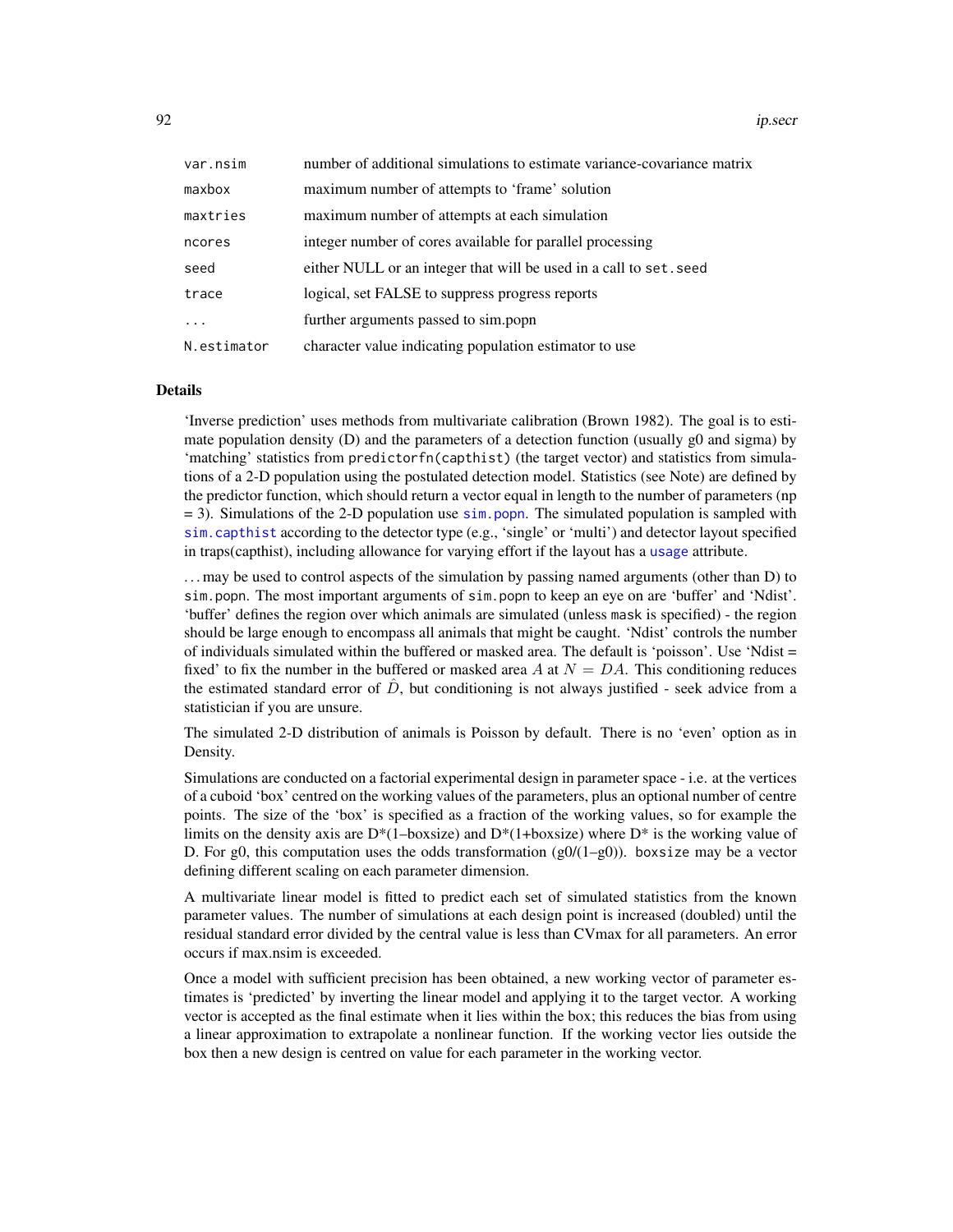#### ip.secr 93

Once a final estimate is accepted, further simulations are conducted to estimate the variancecovariance matrix. These also provide a parametric bootstrap sample to evaluate possible bias. Set var.nsim  $= 0$  to suppress the variance step.

See Efford et al. (2004) for another description of the method, and Efford et al. (2005) for an application.

The value of predictortype is passed as the second argument of the chosen predictorfn. By default this is pfn, for which the second argument (N.estimator) is a character value from c("n", "null","zippin","jackknife"), corresponding respectively to the number of individuals caught (Mt+1), and  $\hat{N}$  from models M0, Mh and Mb of Otis et al. (1978).

If not provided, the starting values are determined automatically with [autoini](#page-17-0).

Linear measurements are assumed to be in metres and density in animals per hectare  $(10000 \text{ m}^2)$ .

If ncores  $> 1$  the **parallel** package is used to create processes on multiple cores (see [Parallel](#page-131-0) for more).

## Value

For ip.secr, a list comprising

| call               | the function call                                              |  |
|--------------------|----------------------------------------------------------------|--|
| IΡ                 | data frame with estimated density $ha^{-1}$ , g0 and sigma (m) |  |
| vcov               | variance-covariance matrix of estimates                        |  |
| ip.nsim            | total number of simulations                                    |  |
| variance.bootstrap |                                                                |  |
|                    | dataframe summarising simulations for variance estimation      |  |
| proctime           | processor time (seconds)                                       |  |

For pfn, a vector of numeric values corresponding to  $\hat{N}$ ,  $\hat{p}$ , and RPSV, a measure of the spatial scale of individual detections.

# Warning

Simulation becomes unreliable with very sparse populations, or sparse sampling, because some simulated datasets will have no recaptures or even no captures. Adjustments were made in secr 2.3.1 to make the function more stable in these conditions (e.g., allowing a failed simulation to be repeated, by setting the 'maxtries' argument  $> 1$ ), but results probably should not be relied upon when there are warning messages regarding failed simulations.

#### Note

Each statistic is expected to have a monotonic relationship with one parameter when the other parameters are held constant. Typical statistics are -

| <b>Statistic</b> | Parameter        |
|------------------|------------------|
| N                | $\left( \right)$ |
| $\hat{n}$        | 90               |
| <i>RPSV</i>      | $\sigma$         |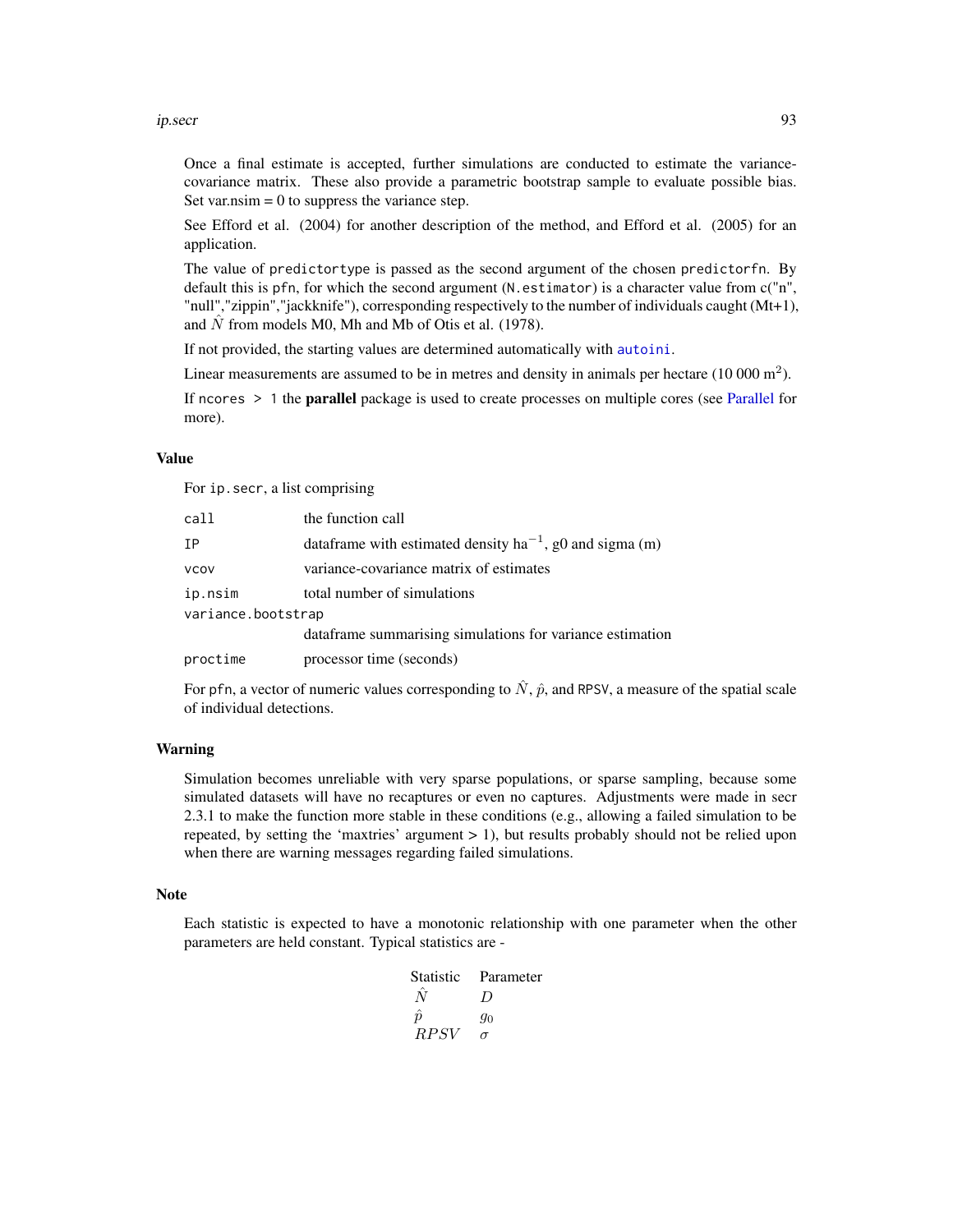where  $\hat{N}$  and  $\hat{p}$  are estimates of population size and capture probability from the naive application of a nonspatial population estimator, and  $RPSV$  is a trap-revealed measure of the scale of movement.

This method provides nearly unbiased estimates of the detection parameter g0 when data are from single-catch traps (likelihood-based estimates of  $g0$  are biased in this case - Efford, Borchers  $\&$ Byrom 2009).

The implementation largely follows that in Density, and it may help to consult the Density online help. There are some differences: the M0 and Mb estimates of population-size in ip. secr can take non-integer values; the simulation design used by ip. secr uses  $odds(g0)$  rather than g0; the default boxsize and CVmax differ from those in Density 4.4. There is no provision in ip.secr for two-phase estimation, using a different experimental design at the second phase. If you wish you can achieve the same effect by using the estimates as starting values for a second call of ip. secr (see examples).

Maximum likelihood estimates from secr.fit are preferable in several respects to estimates from inverse prediction (speed\*; more complex models; tools for model selection). ip.secr is provided for checking estimates of g0 from single-catch traps, and for historical continuity.

\* [autoini](#page-17-0) with thin = 1 provides fast estimates from a simple halfnormal model if variances are not required.

# References

Brown, P. J. (1982) Multivariate calibration. *Journal of the Royal Statistical Society, Series B* 44, 287–321.

Efford, M. G. (2004) Density estimation in live-trapping studies. *Oikos* 106, 598–610.

Efford, M. G., Borchers D. L. and Byrom, A. E. (2009) Density estimation by spatially explicit capture–recapture: likelihood-based methods. In: D. L. Thompson, E. G. Cooch and M. J. Conroy (eds) *Modeling Demographic Processes in Marked Populations*. Springer. Pp. 255–269.

Efford, M. G., Dawson, D. K. and Robbins C. S. (2004) DENSITY: software for analysing capturerecapture data from passive detector arrays. *Animal Biodiversity and Conservation* 27, 217–228.

Efford, M. G., Warburton, B., Coleman, M. C. and Barker, R. J. (2005) A field test of two methods for density estimation. *Wildlife Society Bulletin* 33, 731–738.

Otis, D. L., Burnham, K. P., White, G. C. and Anderson, D. R. (1978) Statistical inference from capture data on closed animal populations. *Wildlife Monographs* 62.

# See Also

[capthist](#page-22-0), [secr.fit](#page-199-0), [RPSV](#page-82-0), [autoini](#page-17-0), [sim.popn](#page-222-0), [Detection functions](#page-0-0)

# Examples

## Not run: ## these calculations may take several minutes ## default settings ip.secr (captdata) ## coarse initial fit, no variance step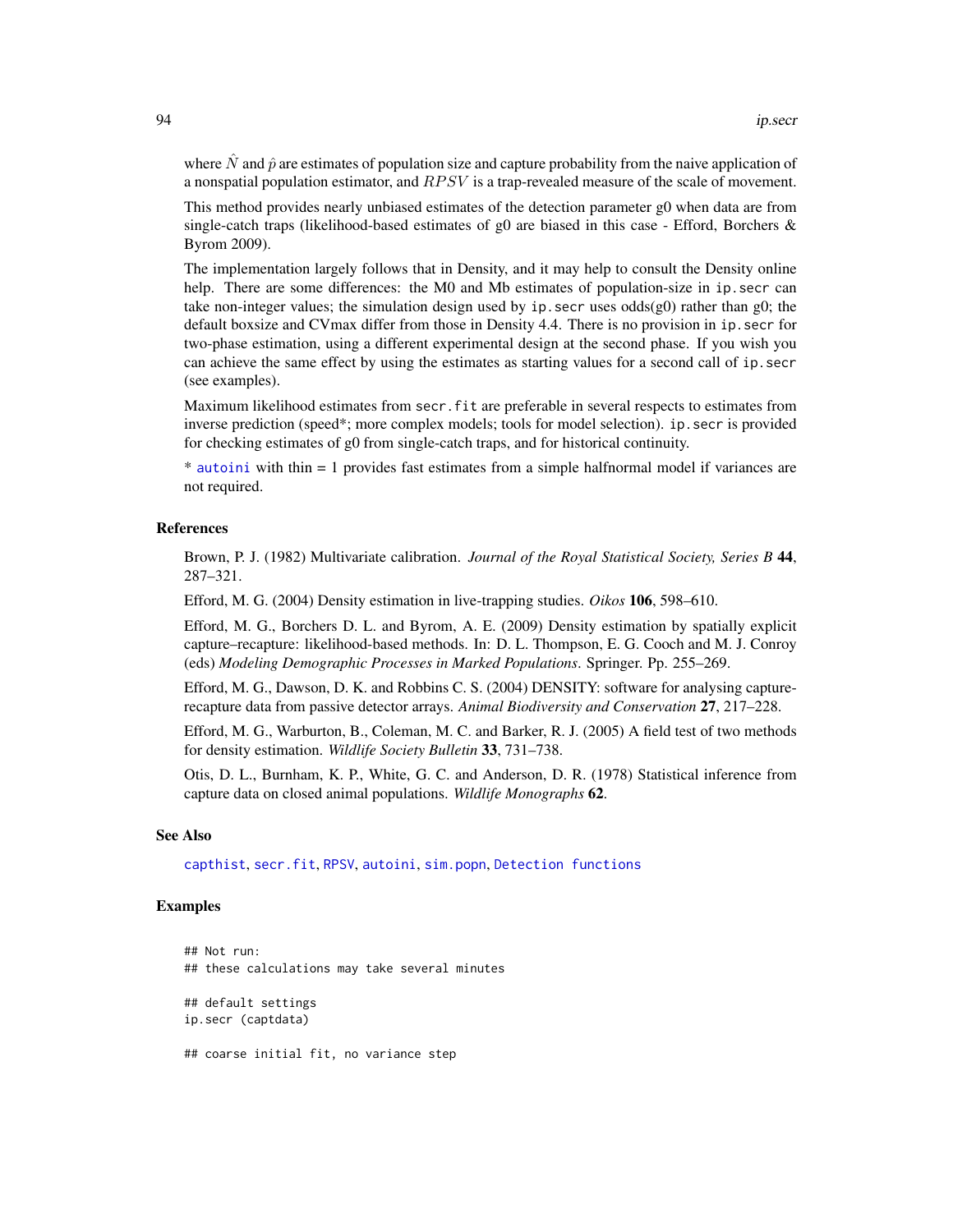```
ip1 \leq -ip \sec r (captdata, boxsize = 0.2, CVmax=0.01, var=0)
## refined fit
ip2 <- ip.secr (captdata, start = ip1$IP[,"estimate"],
   boxsize = 0.1, CVmax=0.002, var=1000)
ip2
## compare to MLE of same data using multi-catch assumption
predict(secrdemo.0)
## improvise another predictor function (dbar instead of RPSV)
pfn2 <- function (capthist, v) { ## v is not used
   sumni <- sum(capthist!=0) ## total detections
   n <- nrow(capthist) ## number of individuals
   nocc <- ncol(capthist) ## number of occasions
   c(N = n, p = sumni/n/nocc, dbar = dbar(capthist))}
ip.secr (captdata, predictorfn = pfn2)
## End(Not run)
```
<span id="page-94-0"></span>join *Combine or Split Sessions of capthist Object*

# Description

Make a single-session capthist object from a list of single-session objects, or a multi-session capthist object.

# Usage

```
join(object, remove.dupl.sites = TRUE, tol = 0.001, sites.by.name = FALSE,
   drop.sites = FALSE, intervals = NULL, sessionlabels = NULL,
   timevaryingcov = NULL)
```

```
unjoin(object, intervals, ...)
```
#### Arguments

| object            | list of single-session objects, or a multi-session capthist object [join], or a<br>single-session capthist object [unjoin] |
|-------------------|----------------------------------------------------------------------------------------------------------------------------|
| remove.dupl.sites |                                                                                                                            |
|                   | logical; if TRUE then a single record is retained for each trap site used in multi-<br>ple input sessions                  |
| tol               | absolute distance in metres within which sites are considered identical                                                    |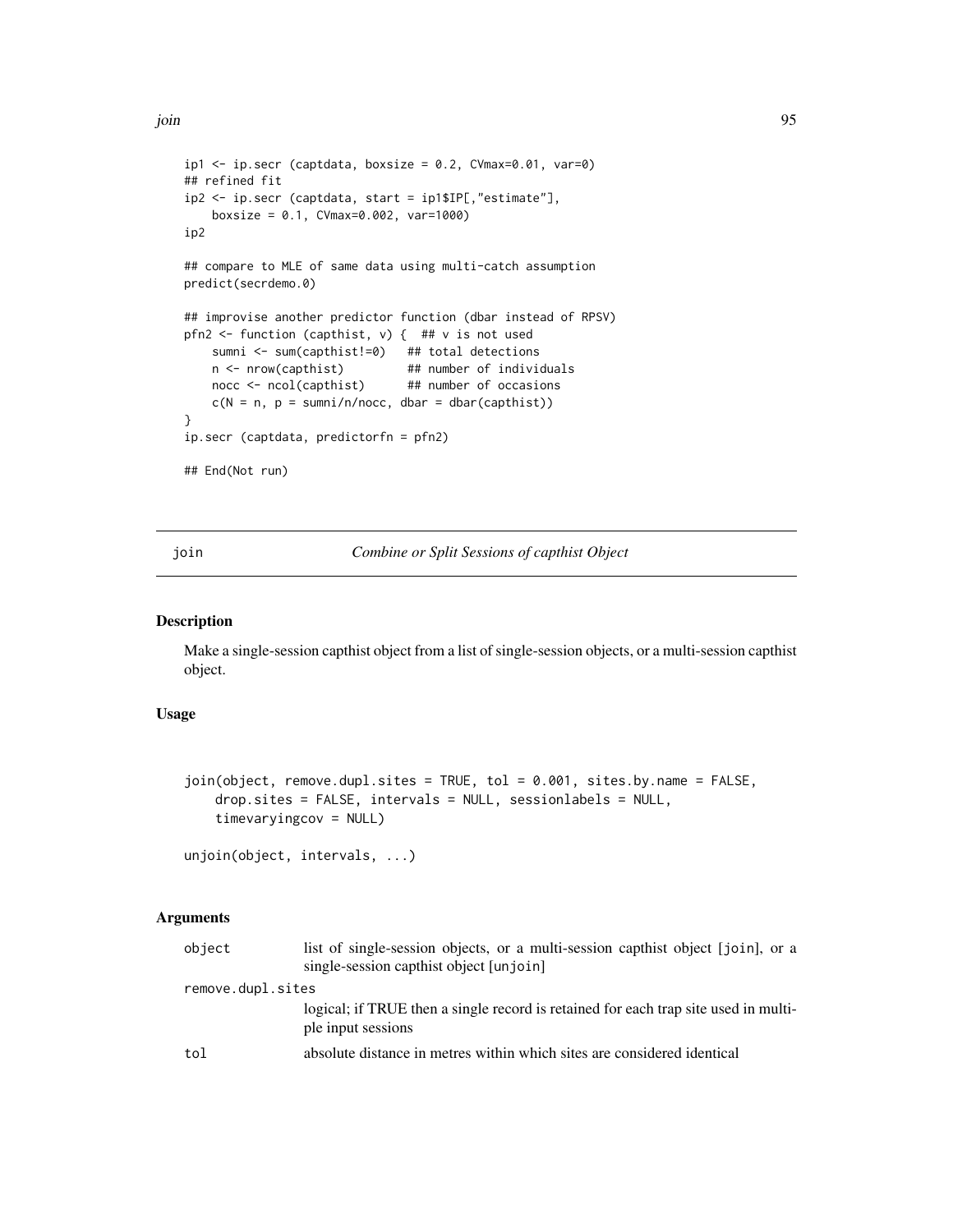| sites.by.name | logical; if TRUE and remove, dupl, sites then duplicate sites are inferred from<br>row names rather than x-y coordinates |
|---------------|--------------------------------------------------------------------------------------------------------------------------|
| drop.sites    | logical; if TRUE then site information is discarded                                                                      |
| intervals     | vector of times between sessions (join) or occasions (unjoin; zero indicates same<br>session)                            |
| sessionlabels | vector of session names                                                                                                  |
|               | timevaryingcov character vector of covariate names                                                                       |
| $\cdots$      | other arguments passed to subset.capthist                                                                                |

## Details

join The input sessions are assumed to be of the same detector type and to have the same attributes (e.g., covariates should be present for all or none).

The number of occasions (columns) in the output is equal to the sum of the number of occasions in each input.

Duplicates may be defined either as sites within a given distance (tol) or sites with the same name (sites.by.name = TRUE). Using site names is faster.

For non-spatial analyses it is efficient to drop the third dimension and discard the traps attribute (drop.sites = TRUE).

A new dataframe of individual covariates is formed using the covariates for the first occurrence of each animal.

If timevaryingcov is given then for each name a new covariate is generated for each session and populated with values observed in that session, or NA if the animal was not detected. A 'timevaryingcov' (list) attribute is created that associates each set of new sessionspecific columns with the corresponding old name, so that it may be used in formulae (see [timevaryingcov](#page-259-0)).

Attributes xy and signal are handled appropriately, as is trap usage.

unjoin The input grouping of occasions (columns) into sessions is specified via intervals. This is a vector of length one less than the number of occasions (columns) in object. Elements greater than zero indicate a new session.

The intervals argument may be omitted if object has a valid 'intervals' attribute, as in the output from join.

## Value

For join, a single-session capthist object. The vector attribute 'intervals' records the distinction between occasions that are adjacent in the input (interval  $= 0$ ) and those that are in consecutive sessions (e.g., interval = 1); 'intervals' has length one less than the number of occasions.

For unjoin, a multi-session capthist object. Sessions are named with integers.

#### Note

Do not confuse unjoin with [split.capthist](#page-246-1) which splits by row (animal) rather than by column (occasion).

Occasions survive intact; to pool occasions use [reduce.capthist](#page-183-0).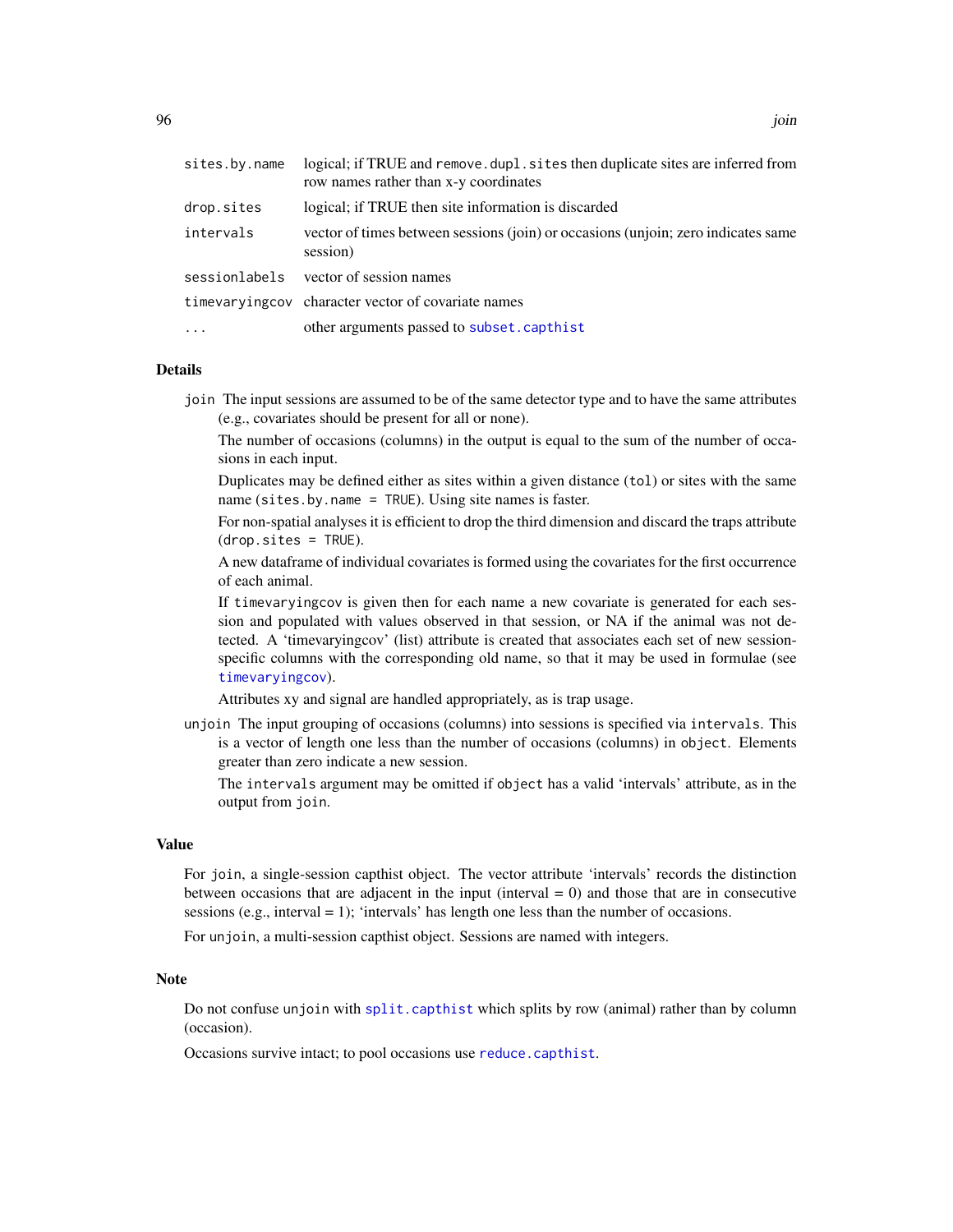### LLsurface 97

join was modified in version 2.9.5 to check whether the components of 'object' all used the same detectors ('traps') (putting aside differences in usage). If the traps are identical and remove.dupl.sites = TRUE then the resulting 'capthist' uses the common list of detectors, with a usage attribute formed by concatenating the usage columns of the input. This is faster than the previous filtering algorithm using 'tol'; the older algorithm is still used if the traps differ.

# See Also

[MS.capthist](#page-169-0), [rbind.capthist](#page-169-1)

# Examples

```
joined.ovenCH <- join (ovenCH)
summary(joined.ovenCH)
attr(joined.ovenCH, "intervals")
```

```
summary(unjoin(joined.ovenCH))
```
## Not run:

```
## suppose the 5-year ovenbird covariates include a column for weight
## (here generated as random numbers)
for (i in 1:5) covariates(ovenCH[[i]])$wt <- runif(nrow(ovenCH[[i]]))
## construct single-session version of data for openCR
## identify 'wt' as varying across years
ovenCHj <- join(ovenCH, timevaryingcov = 'wt')
head(covariates(ovenCHj))
timevaryingcov(ovenCHj)
## Use example: openCR.fit(ovenCHj, model = p~wt)
```
## End(Not run)

LLsurface *Plot Likelihood Surface*

# **Description**

LLsurface is a generic function to calculate log likelihood over a grid of values of two coefficients (beta parameters) from a fitted model and optionally make an approximate contour plot of the log likelihood surface.

A method is provided for secr objects.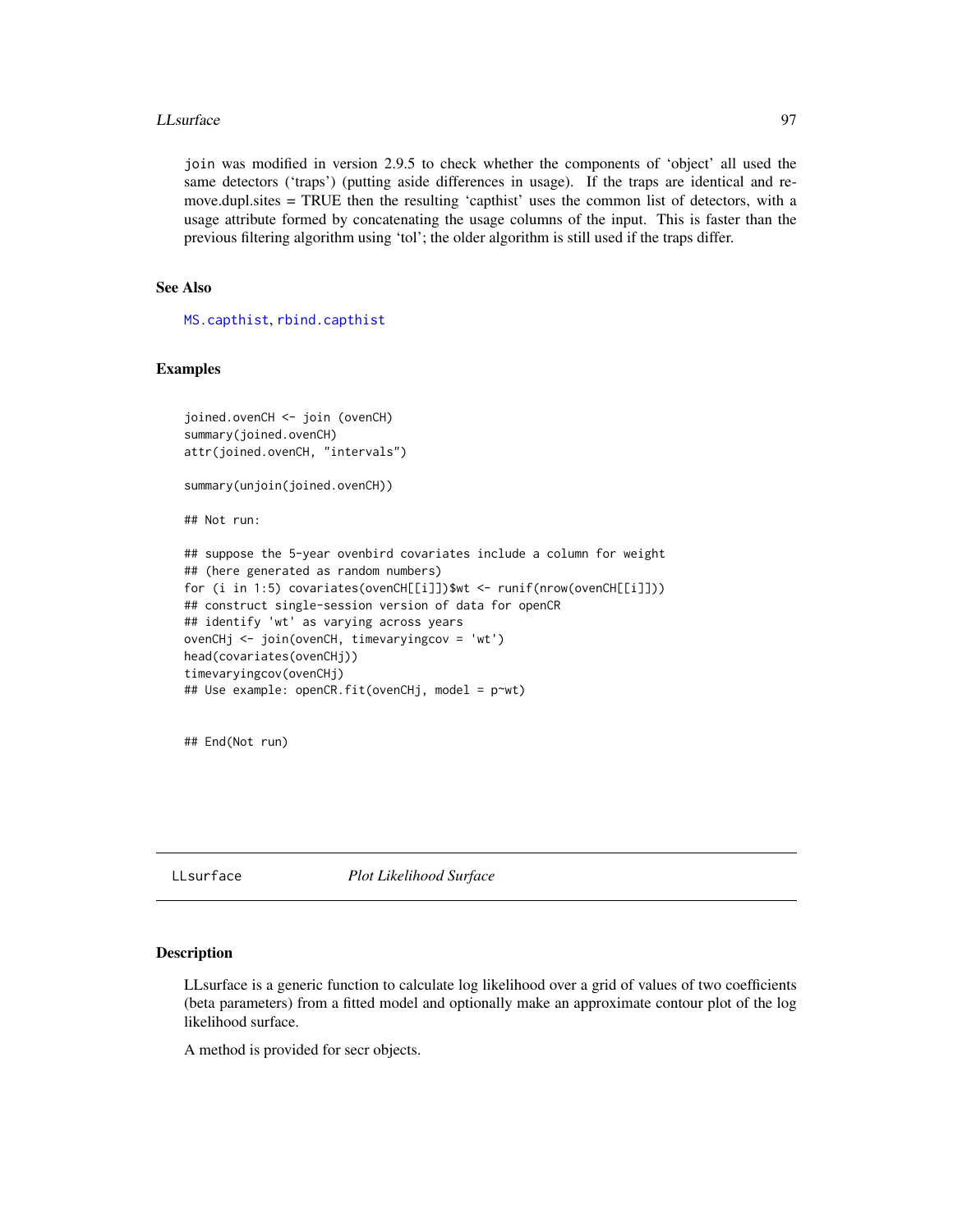# Usage

```
LLsurface(object, ...)
## S3 method for class 'secr'
LLsurface(object, betapar = c("g0", "sigma"), xval = NULL,
    yval = NULL, centre = NULL, realscale = TRUE, plot = TRUE,
    plotfitted = TRUE, ncores = 1, ...)
```
# Arguments

| object     | fitted model, secr object output from secr. fit                                                |
|------------|------------------------------------------------------------------------------------------------|
| betapar    | character vector giving the names of two beta parameters                                       |
| xval       | vector of numeric values for x-dimension of grid                                               |
| yval       | vector of numeric values for y-dimension of grid                                               |
| centre     | vector of central values for all beta parameters                                               |
| realscale  | logical. If TRUE input and output of x and y is on the untransformed (inverse-<br>link) scale. |
| plot       | logical. If TRUE a contour plot is produced                                                    |
| plotfitted | logical. If TRUE the MLE from object is shown on the plot $(+)$                                |
| ncores     | integer number of cores available for parallel processing                                      |
| $\cdots$   | other arguments passed to contour                                                              |

# Details

centre is set by default to the fitted values of the beta parameters in object. This has the effect of holding parameters other than those in betapar at their fitted values.

If xval or yval is not provided then 11 values are set at equal spacing between 0.8 and 1.2 times the values in centre (on the 'real' scale if realscale = TRUE and on the 'beta' scale otherwise).

Contour plots may be customized by passing graphical parameters through the . . . argument.

If ncores > 1 the parallel package is used to create processes on multiple cores (see [Parallel](#page-131-0) for more).

## Value

Invisibly returns a matrix of the log likelihood evaluated at each grid point

## Note

LLsurface works for named 'beta' parameters rather than 'real' parameters. The default realscale = TRUE only works for beta parameters that share the name of the real parameter to which they relate i.e. the beta parameter for the base level of the real parameter. This is because link functions are defined for real parameters not beta parameters.

The contours are approximate because they rely on interpolation. See Examples for a more reliable way to compare the likelihood at the MLE with nearby points on the surface.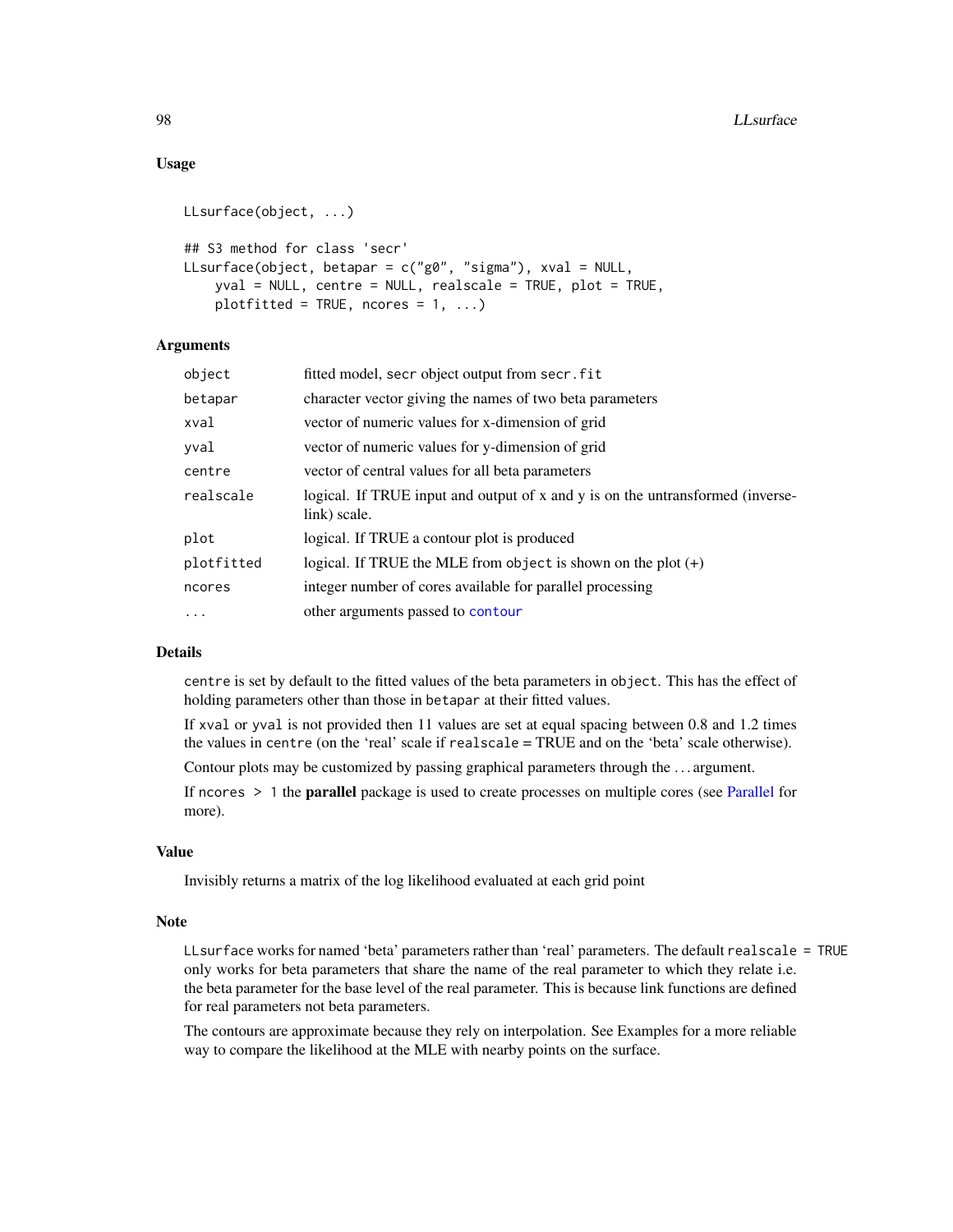#### logit the contract of the contract of the contract of the contract of the contract of the contract of the contract of the contract of the contract of the contract of the contract of the contract of the contract of the cont

# Examples

```
## Not run:
LLsurface(secrdemo.CL, xval = seq(0.16,0.40,0.02),
    yval = 25:35, nlevels = 20)
## now verify MLE
## click on MLE and apparent `peak'
xy \leftarrow locator(2)
temp <- LLsurface(secrdemo.CL, xval = xy$x,
     yval = xy$y, plot = FALSE)
temp
## End(Not run)
```
# logit *Logit Transformation*

# Description

Transform real values to the logit scale, and the inverse.

# Usage

logit(x) invlogit(y)

# Arguments

| vector of numeric values in $(0,1)$ (possibly a probability) |
|--------------------------------------------------------------|
| vector of numeric values                                     |

# Details

The logit transformation is defined as  $\text{logit}(x) = \text{log}(\frac{x}{1-x})$  for  $x \in (0,1)$ .

# Value

Numeric value on requested scale.

# Note

logit is equivalent to [qlogis](#page-0-0), and invlogit is equivalent to [plogis](#page-0-0) (both R functions in the stats package). logit and invlogit are used in secr because they are slightly more robust to bad input, and their names are more memorable!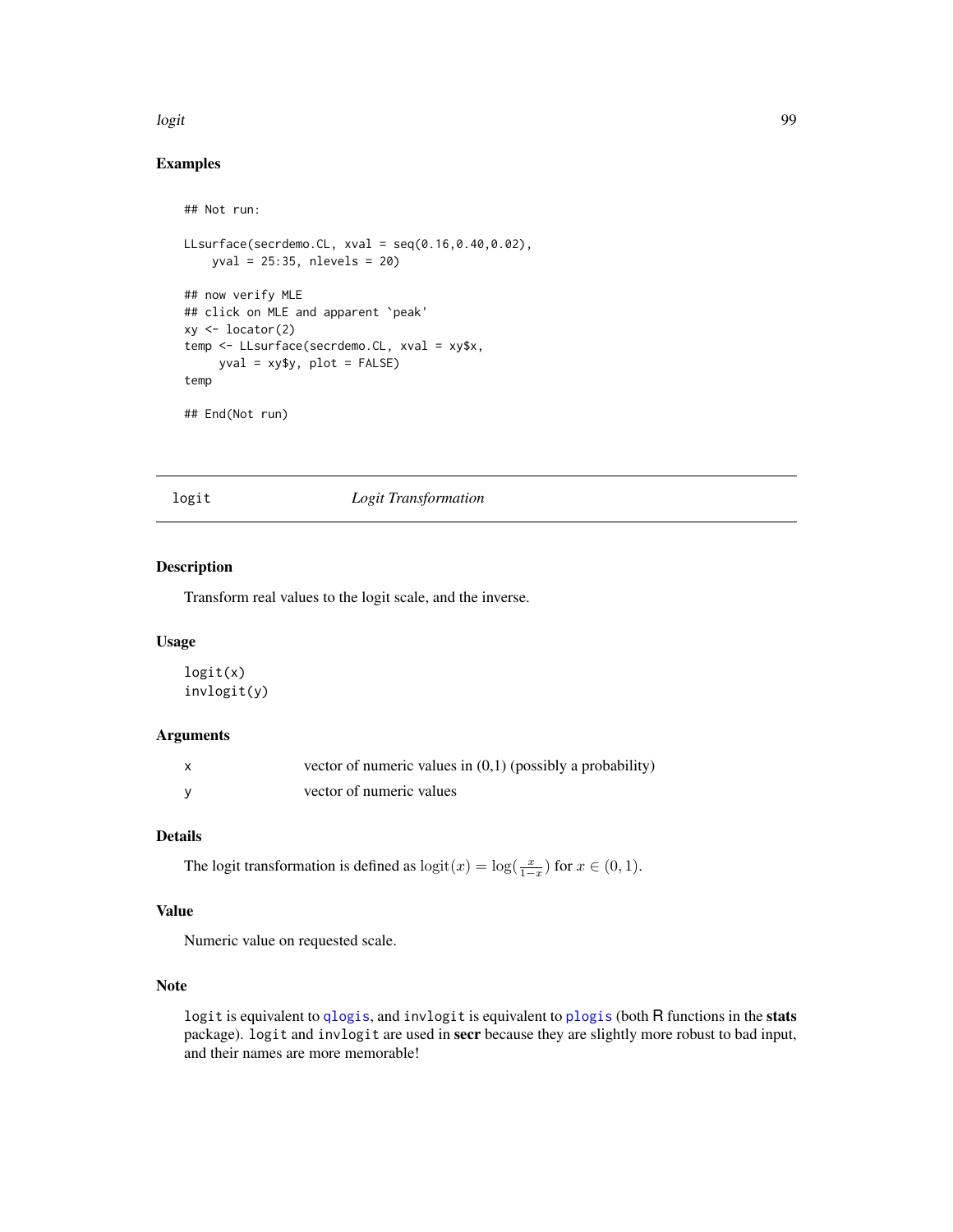# Examples

```
logit(0.5)invlogit(logit(0.2))
```
logmultinom *Multinomial Coefficient of SECR Likelihood*

# Description

Compute the constant multinomial component of the SECR log likelihood

# Usage

logmultinom(capthist, grp = NULL)

# Arguments

| capthist | capthist object                                           |
|----------|-----------------------------------------------------------|
| grp      | factor defining group membership, or a list (see Details) |

# Details

For a particular dataset and grouping, the multinomial coefficient is a constant; it does not depend on the parameters and may be ignored when maximizing the likelihood to obtain parameter estimates. Nevertheless, the log likelihood reported by secr.fit includes this component *unless* the detector type is 'signal', 'polygon', 'polygonX', 'transect' or 'transectX' (from 2.0.0).

If grp is NULL then all animals are assumed to belong to one group. Otherwise, the length of grp should equal the number of rows of capthist.

grp may also be any vector that can be coerced to a factor. If capthist is a multi-session capthist object then grp should be a list with one factor per session.

If capture histories are not assigned to groups the value is the logarithm of

$$
\binom{n}{n_1, ..., n_C} = \frac{n!}{n_1! n_2! ... n_C!}
$$

where n is the total number of capture histories and  $n_1 \dots n_C$  are the frequencies with which each of the C unique capture histories were observed.

If capture histories are assigned to  $G$  groups the value is the logarithm of

$$
\prod_{g=1}^{G} \frac{n_g!}{n_{g1}! n_{g2}! \dots n_{gC_g}!}
$$

where  $n_g$  is the number of capture histories of group g and  $n_{g1}$  ...  $n_{gC_g}$  are the frequencies with which each of the  $C_g$  unique capture histories were observed for group g.

For multi-session data, the value is the sum of the single-session values. Both session structure and group structure therefore affect the value computed. Users will seldom need this function.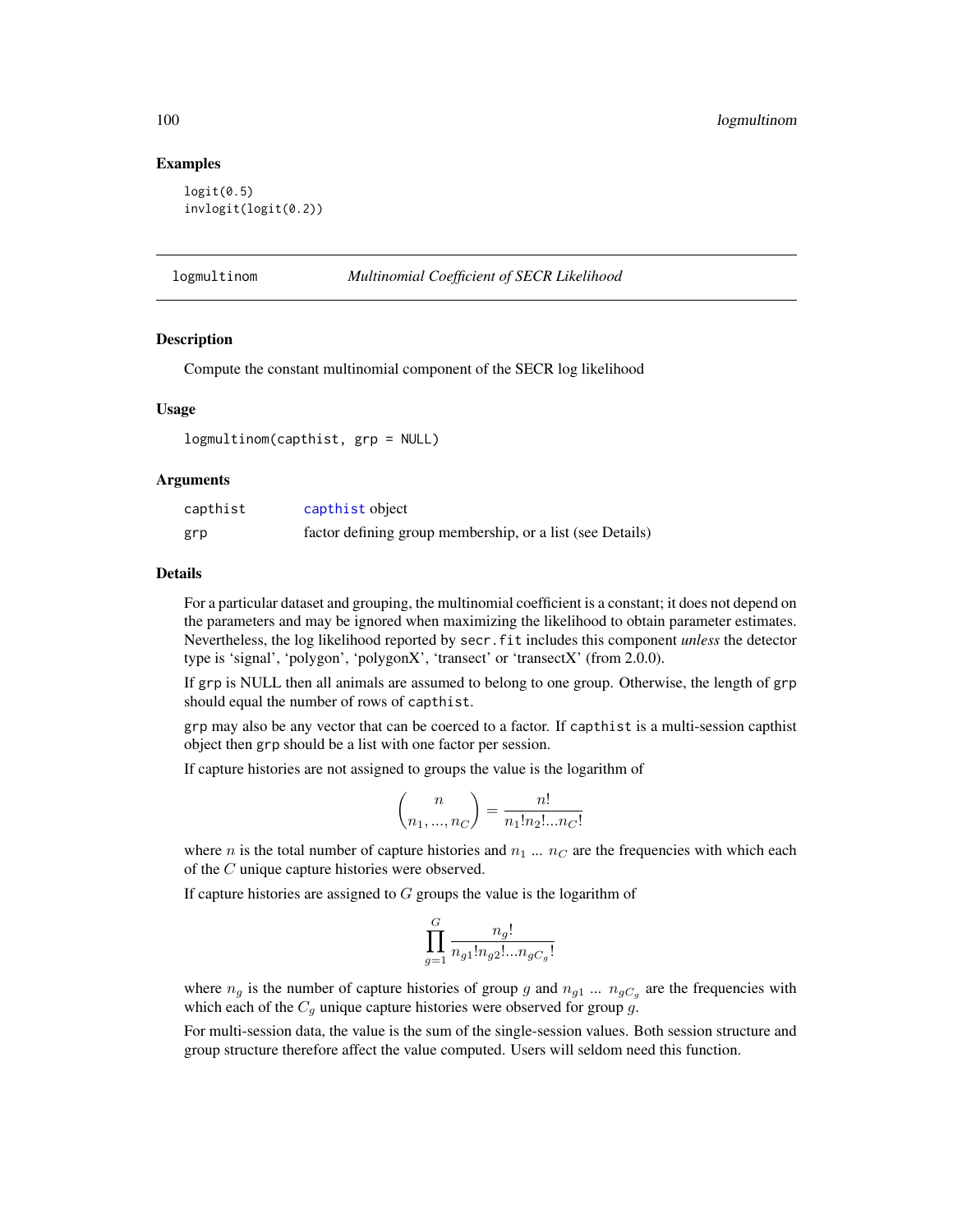#### LR.test 101

# Value

The numeric value of the log likelihood component.

## References

Borchers, D. L. and Efford, M. G. (2008) Spatially explicit maximum likelihood methods for capture–recapture studies. *Biometrics* 64, 377–385.

Efford, M. G., Borchers D. L. and Byrom, A. E. (2009) Density estimation by spatially explicit capture–recapture: likelihood-based methods. In: D. L. Thompson, E. G. Cooch and M. J. Conroy (eds) *Modeling Demographic Processes in Marked Populations*. Springer. Pp. 255–269.

#### See Also

[stoatDNA](#page-241-0)

#### Examples

## no groups logmultinom(stoatCH)

LR.test *Likelihood Ratio Test*

# Description

Compute likelihood ratio test to compare two fitted models, one nested within the other.

# Usage

LR.test(model1, model2)

## Arguments

| model1 | fitted model |
|--------|--------------|
| model2 | fitted model |

# Details

The fitted models must be of a class for which there is a logLik method (e.g., 'secr' or 'lm'). Check with methods("logLik").

The test statistic is twice the difference of the maximized likelihoods. It is compared to a chi-square distribution with df equal to the number of extra parameters in the more complex model.

The models must be nested (no check is performed - this is up to the user), but either model1 or model2 may be the more general model.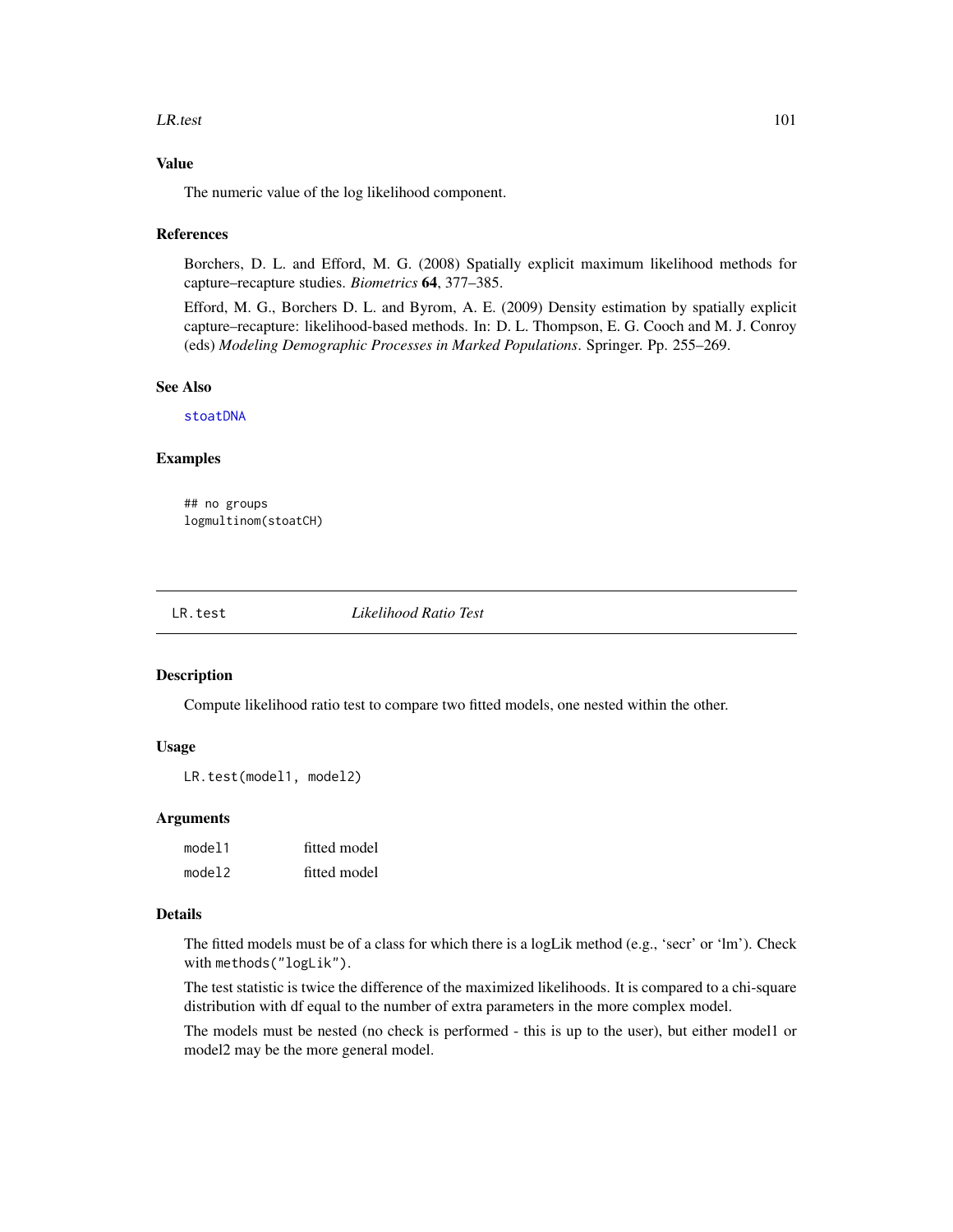# Value

Object of class 'htest', a list with components

| statistic | value the test statistic                                                                  |
|-----------|-------------------------------------------------------------------------------------------|
| parameter | degrees of freedom of the approximate chi-squared distribution of the test statis-<br>tic |
| p.value   | probability of test statistic assuming chi-square distribution                            |
| method    | character string indicating the type of test performed                                    |
| data.name | character string with names of models compared                                            |

# See Also

[AIC.secr](#page-12-0), [score.test](#page-194-0)

# Examples

## two pre-fitted models AIC (secrdemo.0, secrdemo.b) LR.test (secrdemo.0, secrdemo.b)

make.capthist *Construct capthist Object*

# Description

Form a capthist object from a data frame of capture records and a traps object.

# Usage

```
make.capthist(captures, traps, fmt = c("trapID", "XY"), noccasions = NULL,
    covnames = NULL, bysession = TRUE, sortrows = TRUE,
   cutval = NULL, tol = 0.01, snapXY = FALSE, noncapt = "NONE", signalcovariates)
```
# Arguments

| captures   | dataframe of capture records in one of two possible formats (see Details) |
|------------|---------------------------------------------------------------------------|
| traps      | object of class traps describing an array of passive detectors            |
| fmt        | character string for capture format.                                      |
| noccasions | number of occasions on which detectors were operated                      |
| covnames   | character vector of names for individual covariate fields                 |
| bysession  | logical, if true then ID are made unique by session                       |
| sortrows   | logical, if true then rows are sorted in ascending order of animalID      |
|            |                                                                           |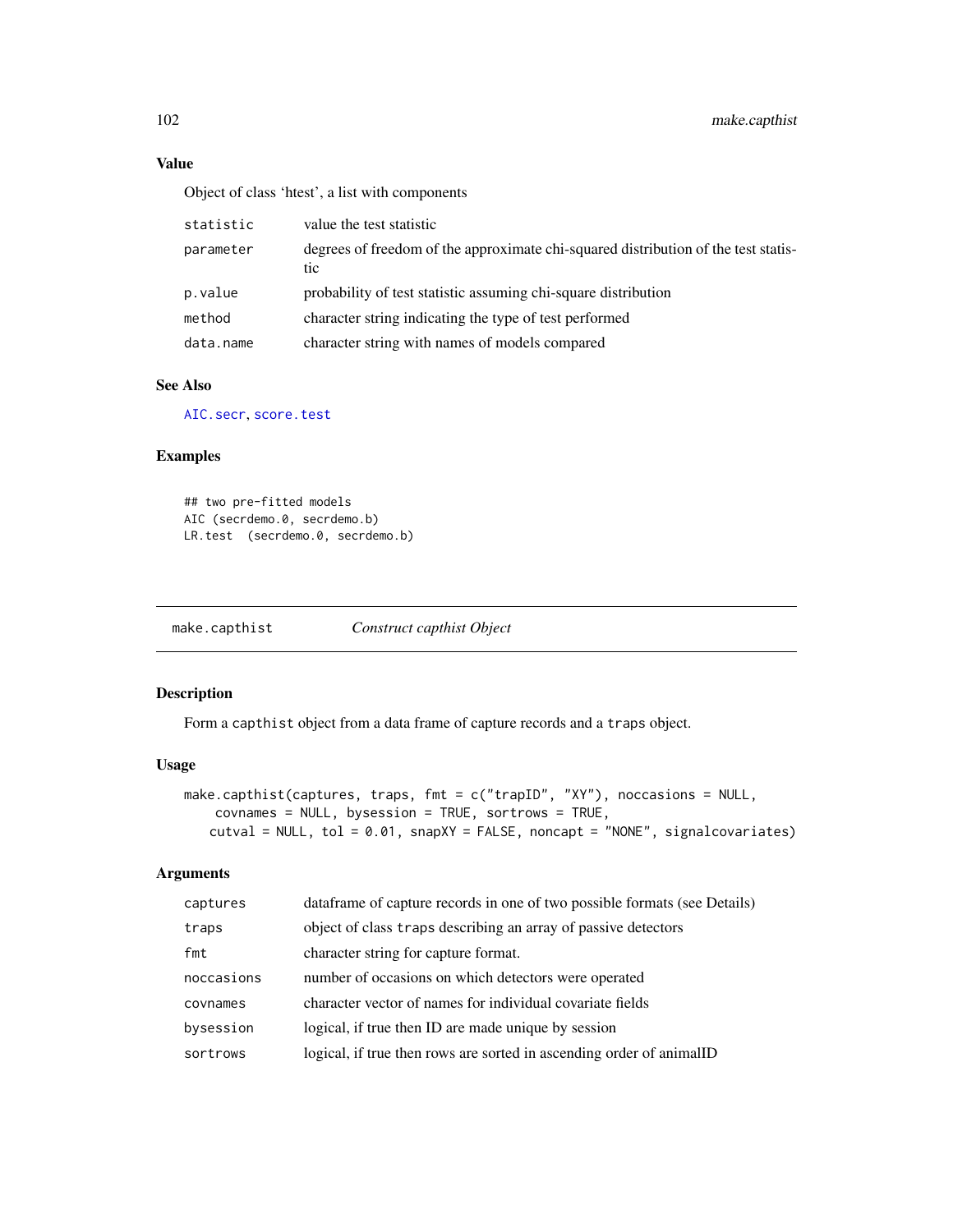| cutval           | numeric, threshold of signal strength for 'signal' detector type                             |
|------------------|----------------------------------------------------------------------------------------------|
| tol              | numeric, snap tolerance in metres                                                            |
| snapXY           | logical; if TRUE then $fmt = 'XY'$ uses nearest trap within tol for non-polygon<br>detectors |
| noncapt          | character value; animal ID used for 'no captures'                                            |
| signalcovariates |                                                                                              |
|                  |                                                                                              |

character vector of field names from 'captures'

# Details

make.capthist is the most flexible way to prepare data for secr.fit. See [read.capthist](#page-174-0) for a more streamlined way to read data from text files for common detector types. Each row of the input data frame captures represents a detection on one occasion. The capture data frame may be formed from a text file with read.table.

Input formats are based on the Density software (Efford 2012; see also [secr-datainput.pdf\)](#page-0-0). If fmt = "XY" the required fields are (session, ID, occasion, x, y) in that order. If fmt = "trapID" the required fields are (session, ID, occasion, trap), where trap is the numeric index of the relevant detector in traps. session and ID may be character-, vector- or factor-valued; other required fields are numeric. Fields are matched by position (column number), *not* by name. Columns after the required fields are interpreted as individual covariates that may be continuous (e.g., size) or categorical (e.g., age, sex).

If captures has data from multiple sessions then traps may be either a list of traps objects, one per session, or a single traps object that is assumed to apply throughout. Similarly, noccasions may be a vector specifying the number of occasions in each session.

Covariates are assumed constant for each individual; the first non-missing value is used. The length of covnames should equal the number of covariate fields in captures.

bysession takes effect when the same individual is detected in two or more sessions: TRUE results in one capture history per session, FALSE has the effect of generating a single capture history (this is not appropriate for the models currently provided in secr).

Deaths are coded as negative values in the occasion field of captures. Occasions should be numbered 1, 2, ..., noccasions. By default, the number of occasions is the maximum value of 'occasion' in captures.

Signal strengths may be provided in the fifth (fmt = trapID) or sixth (fmt =  $XY$ ) columns. Detections with signal strength missing (NA) or below 'cutval' are discarded.

A session may result in no detections. In this case a null line is included in captures using the animal ID field given by noncapt, the maximum occasion number, and any trapID (e.g. "sess1 NONE 5 1" for a 5-occasion session) (or equivalently "sess1 NONE 5 10 10" for fmt = XY).

# Value

An object of class [capthist](#page-22-0) (a matrix or array of detection data with attributes for detector positions etc.). For 'single' and 'multi' detectors this is a matrix with one row per animal and one column per occasion (dim(capthist)=c(nc,noccasions)); each element is either zero (no detection) or a detector number (the row number in traps *not* the row name). For 'proximity' detectors capthist is an array of values  $\{-1, 0, 1\}$  and dim(capthist)=c(nc,noccasions,ntraps). The number of animals nc is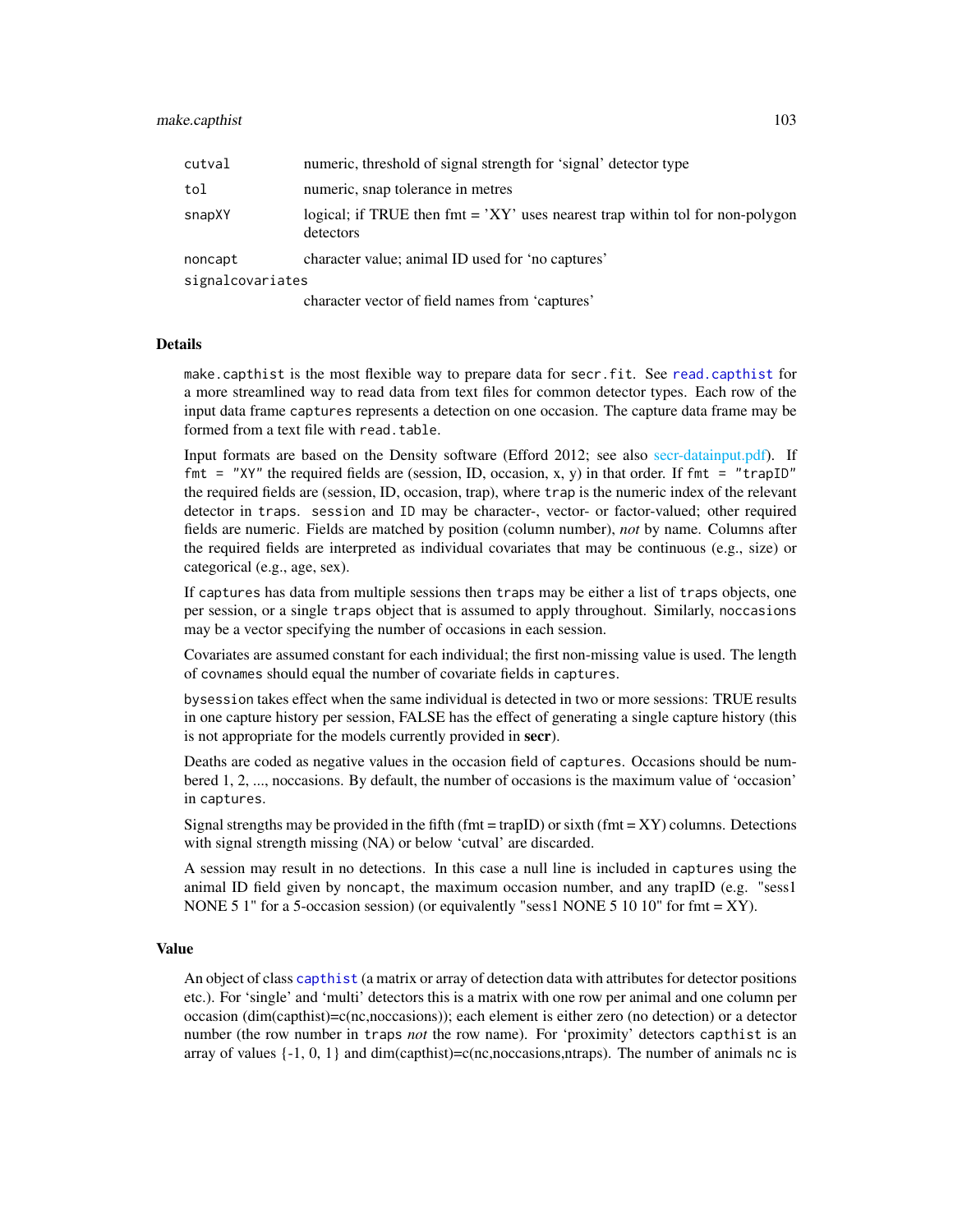determined from the input, as is noccasions if it is not specified. traps, covariates and other data are retained as attributes of capthist.

Deaths during the experiment are represented as negative values in capthist.

For 'signal' and 'signalnoise' detectors, the columns of captures identified in signalcovariates are saved along with signal strength measurements in the attribute 'signalframe'.

If the input has data from multiple sessions then the output is an object of class c("capthist", "list") comprising a list of single-session capthist objects.

### Note

make.capthist requires that the data for captures and traps already exist as R objects. To read data from external (text) files, first use read.table and read.traps, or try [read.capthist](#page-174-0) for a one-step solution.

# References

Efford, M. G. (2012) *DENSITY 5.0: software for spatially explicit capture–recapture*. Department of Mathematics and Statistics, University of Otago, Dunedin, New Zealand. [https://www.otago.](https://www.otago.ac.nz/density) [ac.nz/density](https://www.otago.ac.nz/density).

# See Also

[capthist](#page-22-0), [traps](#page-267-0), [read.capthist](#page-174-0), [secr.fit](#page-199-0), [sim.capthist](#page-218-0)

## Examples

```
## peek at demonstration data
head(captXY)
head(trapXY)
demotraps <- read.traps(data = trapXY)
demoCHxy <- make.capthist (captXY, demotraps, fmt = "XY")
demoCHxy ## print method for capthist
plot(demoCHxy) ## plot method for capthist
summary(demoCHxy) ## summary method for capthist
## To enter `count' data without manually repeating rows
## need a frequency vector f, length(f) == nrow(captXY)
n <- nrow(captXY)
f \leq - sample (1:5, size = n, prob = rep(0.2,5), replace = TRUE)
## repeat rows as required...
captXY <- captXY[rep(1:n, f),]
counttraps \leq read.traps(data = trapXY, detector = "count")
countCH <- make.capthist (captXY, counttraps, fmt = "XY")
```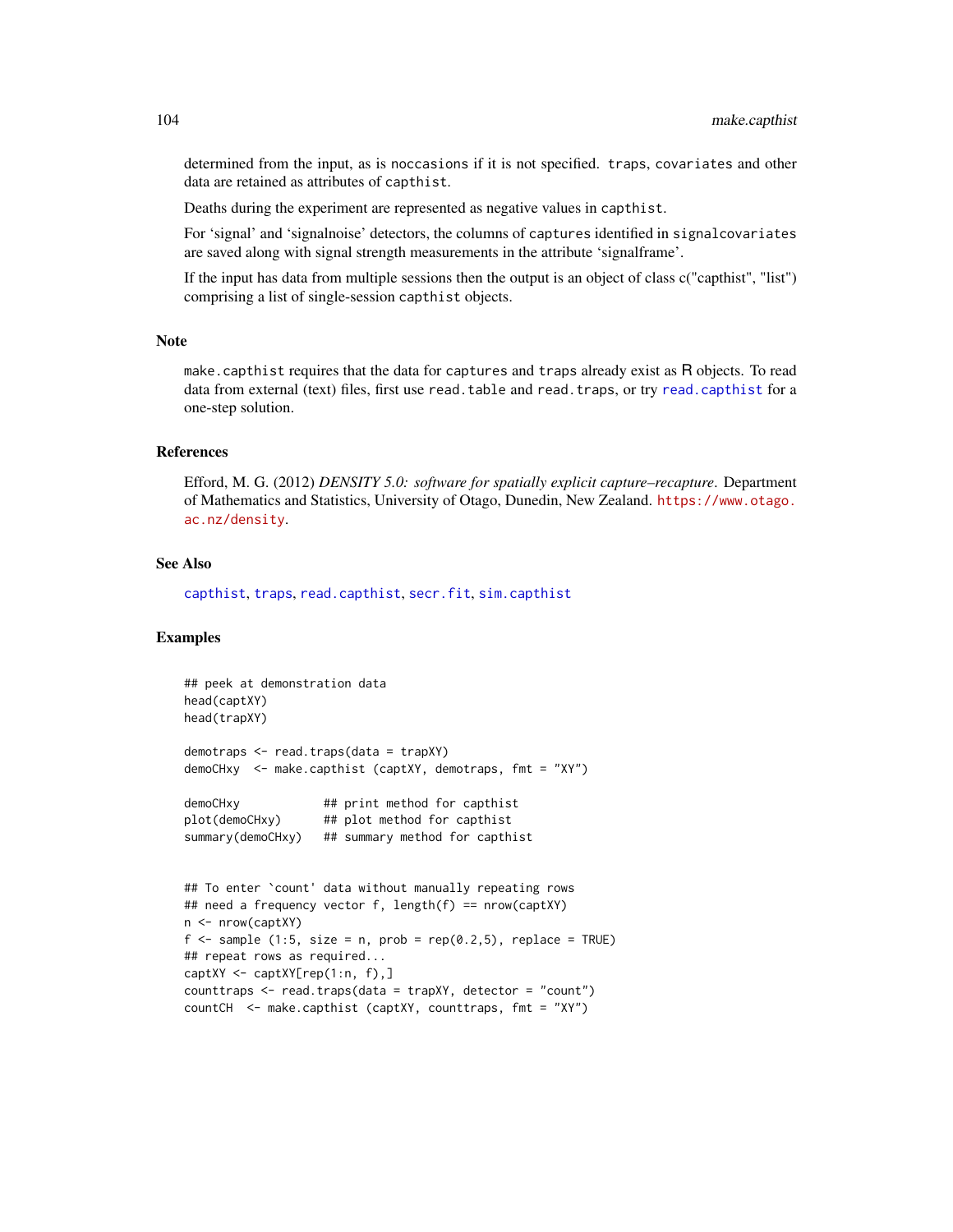#### Description

Construct a habitat mask object for spatially explicit capture-recapture. A mask object is a set of points with optional attributes.

# Usage

```
make.mask(traps, buffer = 100, spacing = NULL, nx = 64, ny = 64, type =
   c("traprect", "trapbuffer", "pdot", "polygon", "clusterrect",
   "clusterbuffer", "rectangular", "polybuffer"), poly = NULL, poly.habitat = TRUE,
   cell.overlap = c("centre","any","all"), keep.poly = TRUE, check.poly = TRUE,
   pdotmin = 0.001, random.origin = FALSE,
    ...)
```
## Arguments

| traps         | object of class traps                                                                  |
|---------------|----------------------------------------------------------------------------------------|
| buffer        | width of buffer in metres                                                              |
| spacing       | spacing between grid points (metres)                                                   |
| nx            | number of grid points in 'x' direction                                                 |
| ny            | number of grid points in 'y' direction (type = 'rectangular')                          |
| type          | character string for method                                                            |
| poly          | bounding polygon to which mask should be clipped (see Details)                         |
| poly.habitat  | logical for whether poly represents habitat or its inverse (non-habitat)               |
| cell.overlap  | character string for cell vertices used to determine overlap with 'poly'               |
| keep.poly     | logical; if TRUE any bounding polygon is saved as the attribute 'polygon'              |
| check.poly    | logical; if TRUE a warning is given for traps that lie outside a bounding polygon      |
| pdotmin       | minimum detection probability for inclusion in mask when type $=$ "pdot"<br>(optional) |
| random.origin | logical; if TRUE the mask coordinates are jittered                                     |
| .             | additional arguments passed to pdot when type = "pdot"                                 |

# Details

The 'traprect' method constructs a grid of points in the rectangle formed by adding a buffer strip to the minimum and maximum x-y coordinates of the detectors in traps. Both 'trapbuffer' and 'pdot' start with a 'traprect' mask and drop some points.

The 'trapbuffer' method restricts the grid to points within distance buffer of any detector.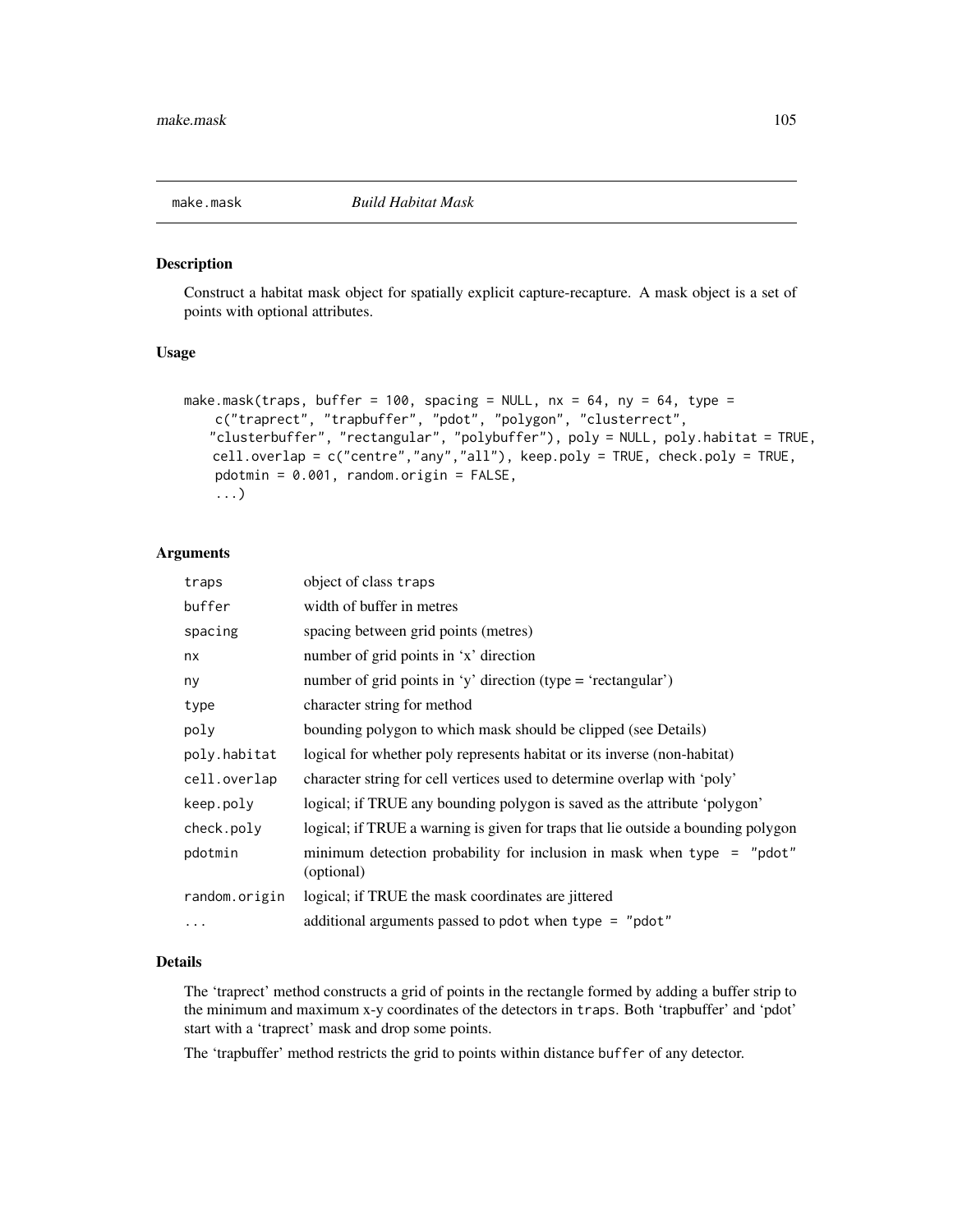The 'pdot' method restricts the grid to points for which the net detection probability  $p(\mathbf{X})$  (see [pdot](#page-134-0)) is at least pdotmin. Additional parameters are used by pdot (detectpar, noccasions). Set these with the . . . argument; otherwise make.mask will silently use the arbitrary defaults. pdot is currently limited to a halfnormal detection function.

The 'clusterrect' method constructs a grid of rectangular submasks centred on 'clusters' of detectors generated with [trap.builder](#page-263-0) (possibly indirectly by [make.systematic](#page-107-0)). The 'clusterbuffer' method resembles 'trapbuffer', but is usually faster when traps are arranged in clusters because it starts with a 'clusterrect' mask.

The 'rectangular' method constructs a simple rectangular mask with the given nx, ny and spacing.

The 'polybuffer' method cnstructs a mask by buffering around the polygon specified in the 'poly' argument. If that inherits from 'SpatialPolygons' then the buffering is performed with rgeos::gBuffer. Otherwise, buffering is approximate, based on the distance to points on an initial discretized mask enclosed by 'poly' (points at half the current 'spacing').

If poly is specified, points outside poly are dropped (unless type = "polybuffer"). The default is to require only the centre to lie within poly; use cell.overlap =  $"all"$  to require all cell corners to lie within poly, or cell.overlap = "any" to accept cells with any corner in poly. The 'polygon' method places points on a rectangular grid clipped to the polygon (buffer is not used). Thus 'traprect' is equivalent to 'polygon' when poly is supplied. poly may be either

- a matrix or dataframe of two columns interpreted as x and y coordinates, or
- a SpatialPolygons or SpatialPolygonsDataFrame object as defined in the package 'sp', possibly imported by reading a shapefile with readOGR() from package rgdal.

If spacing is not specified then it is determined by dividing the range of the x coordinates (including any buffer) by nx.

random.origin shifts the origin of the mask by a uniform random displacement within a spacing x spacing grid cell, while ensuring that the mask also satisfies the buffer requirement. random.origin is available only for 'traprect', 'trapbuffer', 'polygon', and 'rectangular' types, and spacing must be specified.

# Value

An object of class mask. When keep.poly = TRUE, poly and poly.habitat are saved as attributes of the mask.

## **Note**

A warning is displayed if type = "pdot" and the buffer is too small to include all points with  $p >$ pdotmin.

A habitat mask is needed to fit an SECR model and for some related computations. The default mask settings in secr.fit may be good enough, but it is preferable to use make.mask to construct a mask in advance and to pass that mask as an argument to secr.fit.

The function buffer.contour displays the extent of one or more 'trapbuffer' zones - i.e. the effect of buffering the detector array with varying strip widths.

#### See Also

[mask](#page-113-0), [read.mask](#page-177-0), [subset.mask](#page-248-0), [pdot](#page-134-0), [buffer.contour](#page-36-0), [deleteMaskPoints](#page-44-0), [as.mask](#page-16-0)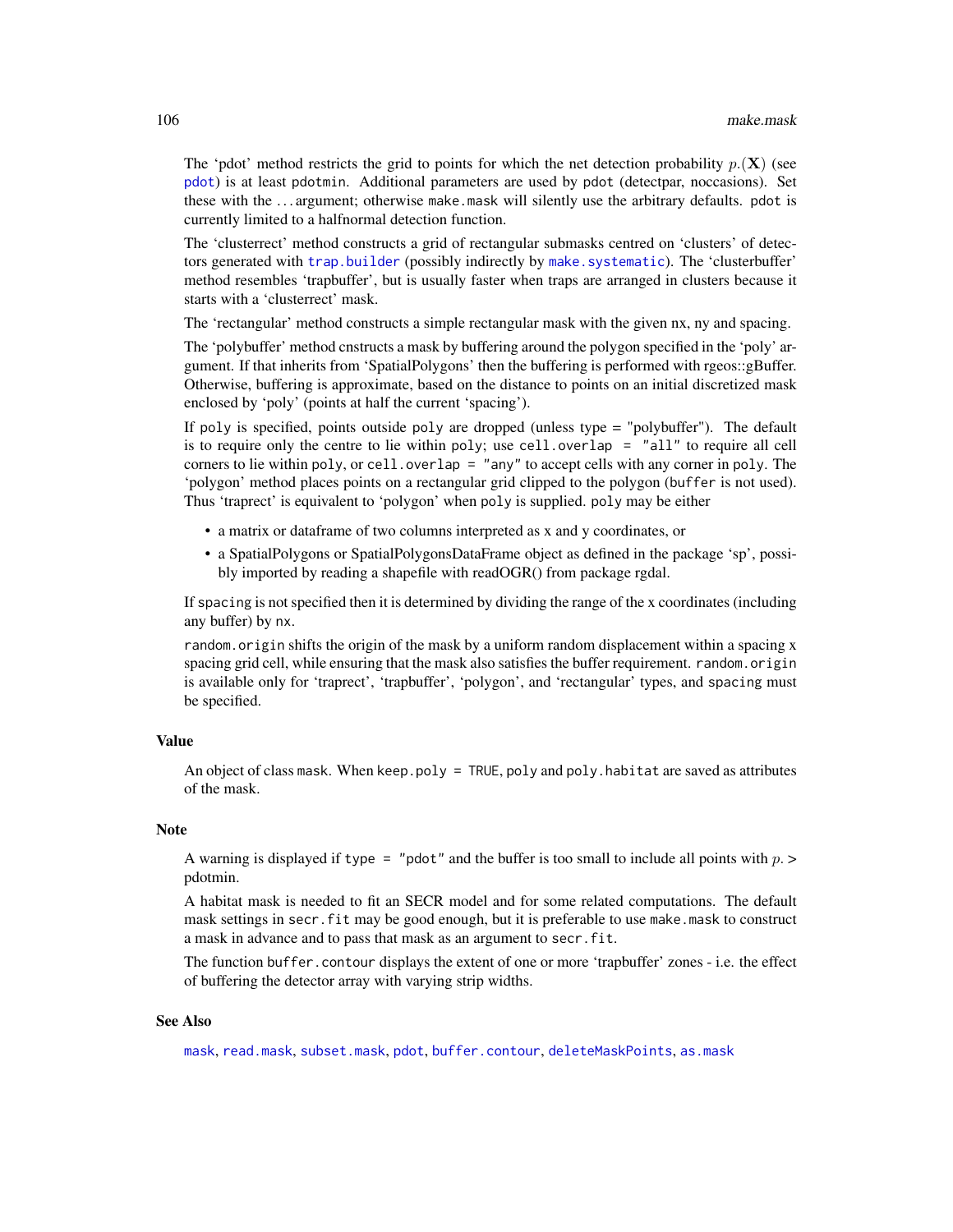#### make.mask 107

# Examples

```
temptrap \leq make.grid(nx = 10, ny = 10, spacing = 30)
## default method: traprect
tempmask <- make.mask(temptrap, spacing = 5)
plot(tempmask)
summary (tempmask)
## make irregular detector array by subsampling
## form mask by `trapbuffer' method
temptrap <- subset (temptrap, sample(nrow(temptrap), size = 30))
tempmask <- make.mask (temptrap, spacing = 5, type = "trapbuffer")
plot (tempmask)
plot (temptrap, add = TRUE)
## form mask by "pdot" method
temptrap \leq make.grid(nx = 6, ny = 6)
tempmask <- make.mask (temptrap, buffer = 150, type = "pdot",
   pdotmin = 0.0001, detectpar = list(g0 = 0.1, sigma = 30),
    noccasions = 4)
plot (tempmask)
plot (temptrap, add = TRUE)
## Using an ESRI polygon shapefile for clipping (shapefile
## polygons may include multiple islands and holes).
## Requires the `rgdal' package of Roger Bivand, Tim Keitt and Barry Rowlingson
## Not run:
datadir <- system.file("extdata", package = "secr")
possumarea <- rgdal::readOGR(dsn = datadir, layer = "possumarea")
possummask2 <- make.mask(traps(possumCH), spacing = 20,
    buffer = 250, type = "trapbuffer", poly = possumarea)
par(max = c(1, 6, 6, 6), xpd = TRUE)
plot (possummask2, ppoly = TRUE)
plot(traps(possumCH), add = T)
par(max = c(5, 4, 4, 2) + 0.1, xpd = FALSE)## if the polygon delineates non-habitat ...
seaPossumMask <- make.mask(traps(possumCH), buffer = 1000,
    type = "traprect", poly = possumarea, poly.habitat = FALSE)
plot(seaPossumMask)
plot(traps(possumCH), add = T)
## this mask is not useful!
```
## End(Not run)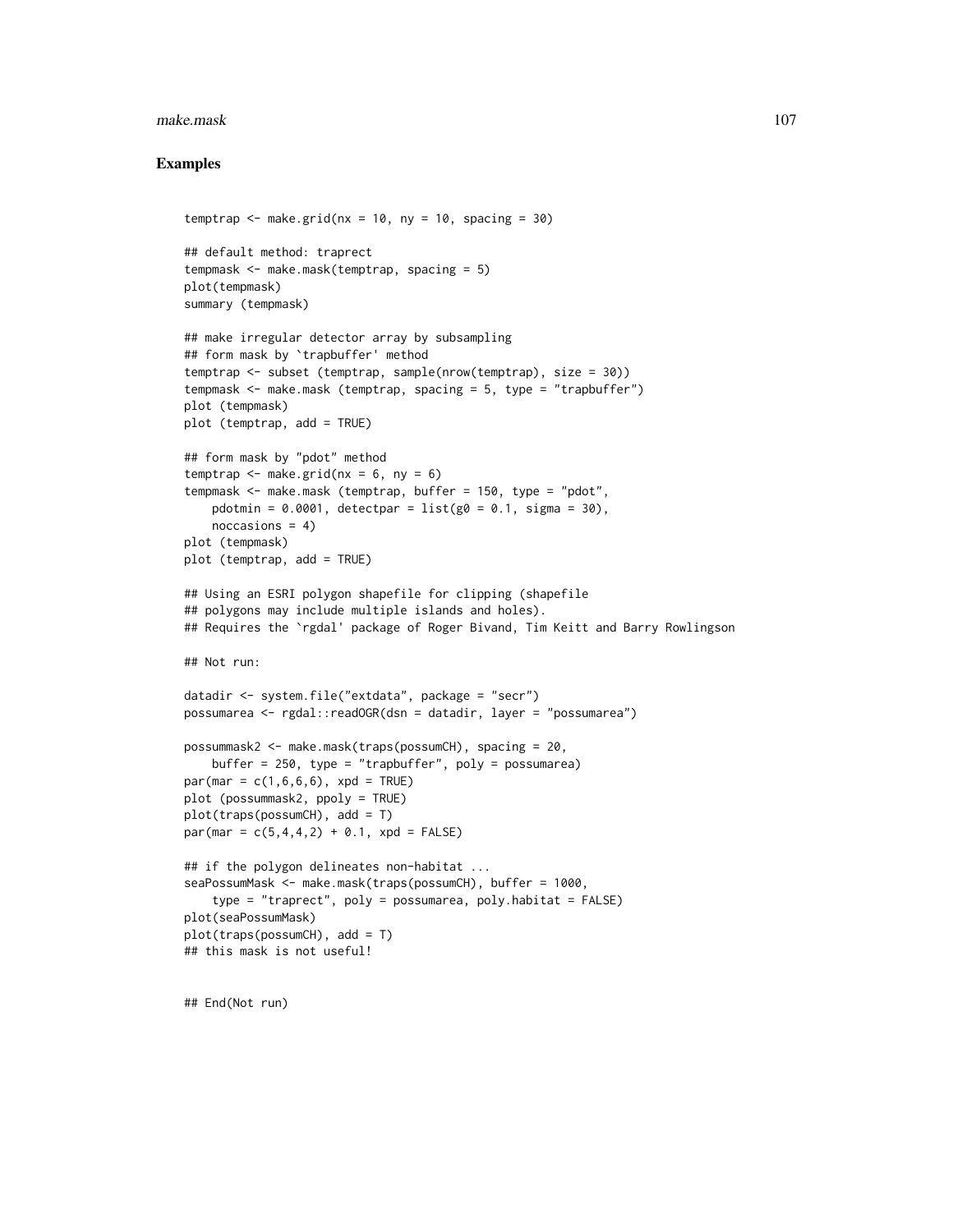<span id="page-107-0"></span>make.systematic *Construct Systematic Detector Design*

# Description

A rectangular grid of clusters within a polygonal region.

### Usage

```
make.systematic(n, cluster, region, spacing = NULL, origin = NULL,
   bufferorigin = TRUE, ...)
```
# Arguments

| n            | integer approximate number of clusters (see Details)                                       |
|--------------|--------------------------------------------------------------------------------------------|
| cluster      | traps object defining a single cluster                                                     |
| region       | dataframe or SpatialPolygonsDataFrame with coordinates of perimeter                        |
| spacing      | scalar distance between cluster centres                                                    |
| origin       | vector giving x- and y-cooordinates of fixed grid origin (origin is otherwise ran-<br>dom) |
| bufferorigin | logical; see Details                                                                       |
| $\cdot$      | arguments passed to trap.builder                                                           |

#### Details

region may be any shape. The sp class SpatialPolygonsDataFrame is useful for complex shapes and input from shapefiles using rgdal (see Examples). Otherwise, region should be a dataframe with columns 'x' and 'y'.

spacing may be a vector with separate values for spacing in x- and y- directions. If spacing is provided then n is ignored.

If n is a scalar, the spacing of clusters is determined from the area of the bounding box of region divided by the requested number of clusters (this does not necessarily result in exactly n clusters). If n is a vector of two integers these are taken to be the number of columns and the number of rows.

After preparing a frame of cluster centres, make. systematic calls trap. builder with method  $=$ 'all'; ... allows the arguments 'rotation', 'edgemethod', 'plt', and 'detector' to be passed. Setting the trap.builder arguments frame, method, and samplefactor has no effect.

If bufferorigin = FALSE and origin is not specified then a random uniform origin is chosen within a box (width = spacing) placed with its bottom left corner at the bottom left of the bounding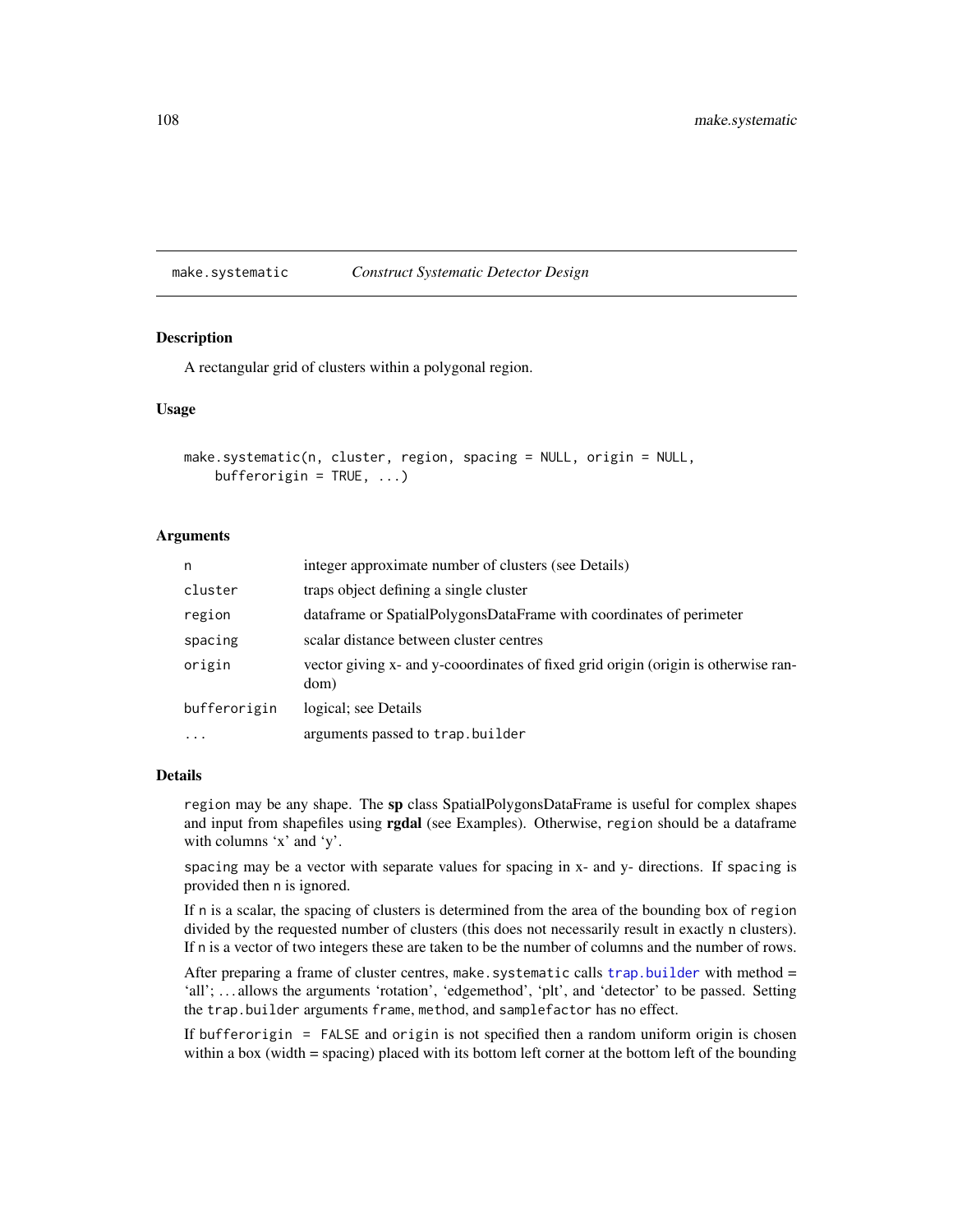# make.systematic 109

box of region. If bufferorigin = TRUE and origin is not specified then the origin box is displaced c(+spacing/2, +spacing/2). The default bufferorigin = TRUE was the behaviour in versions before 3.1.8, but often it makes more sense to use bufferorigin = FALSE with trap.builder edgemethod = 'clip'.

#### Value

A single-session 'traps' object.

# **Note**

Do not confuse with the simpler function [make.grid](#page-109-0), which places single detectors in a rectangular array.

# See Also

[trap.builder](#page-263-0), [cluster.centres](#page-263-1), [readOGR](#page-0-0)

```
mini \leq make.grid(nx = 2, ny = 2, spacing = 100)
region <- cbind(x=c(0,2000,2000,0), y=c(0,0,2000,2000))
temp <- make.systematic(25, mini, region, plt = TRUE)
temp <- make.systematic(c(6, 6), mini, region, plt = TRUE,
   rotation = -1)
## Example using shapefile "possumarea.shp" in
## "extdata" folder. By default, each cluster is
## a single multi-catch detector
## Not run:
datadir <- system.file("extdata", package = "secr")
possumarea <- rgdal::readOGR(dsn = datadir, layer = "possumarea")
possumgrid <- make.systematic(spacing = 100, region =
   possumarea, plt = TRUE)
## or with 2 x 2 clusters
possumgrid2 <- make.systematic(spacing = 300,
   cluster = make.grid(nx = 2, ny = 2, spacing = 100),
    region = possumarea, plt = TRUE, edgemethod =
    "allinside")
## label clusters
text(cluster.centres(possumgrid2), levels(clusterID
    (possumgrid2)), cex=0.7)
## If you have GPSBabel installed and on the Path
## then coordinates can be projected and uploaded
## to a GPS with `writeGPS', which also requires the
## package `proj4'. Defaults are for a Garmin GPS
```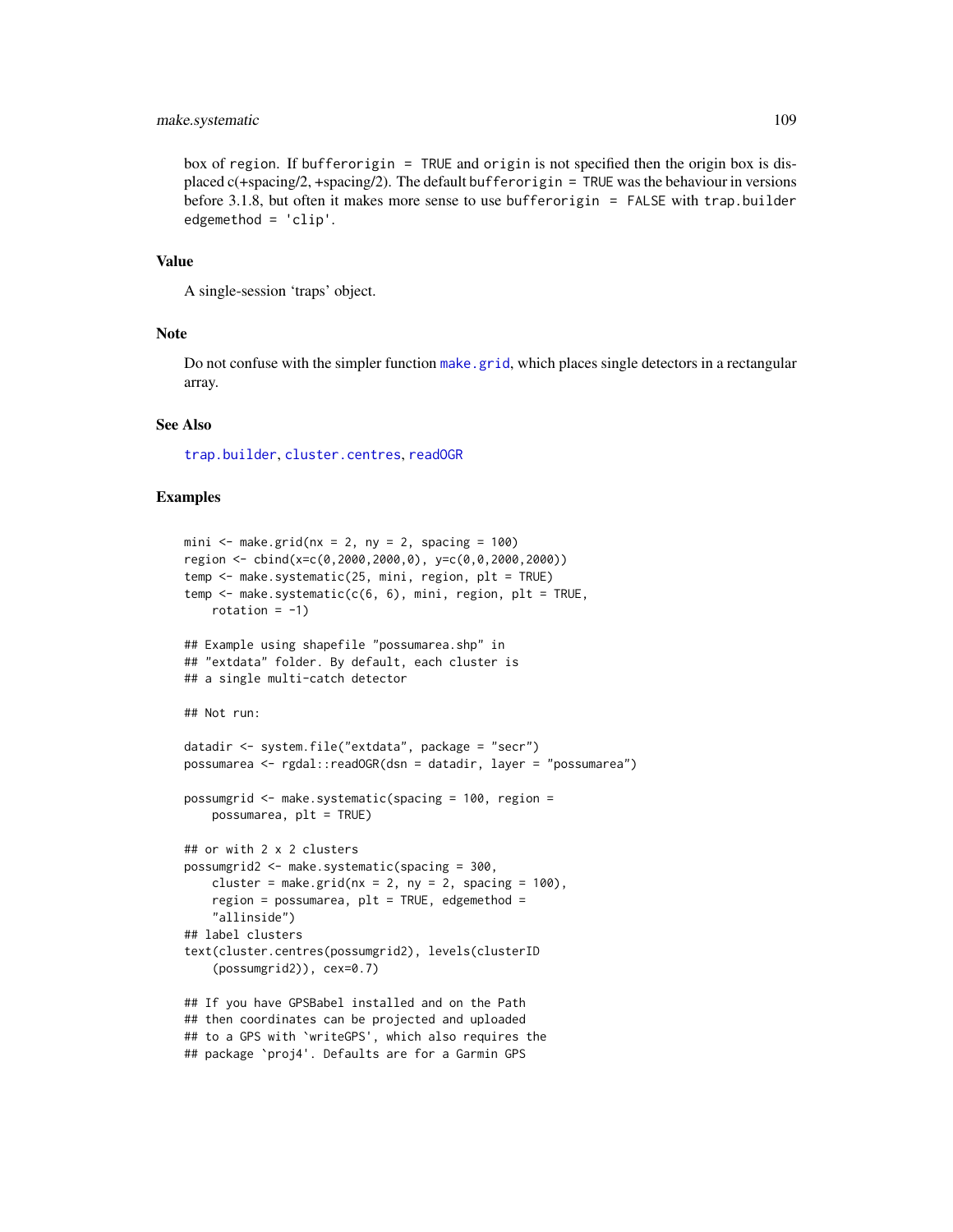```
## connected by USB.
writeGPS(possumgrid, proj = "+proj=nzmg")
```
## End(Not run)

make.traps *Build Detector Array*

# <span id="page-109-0"></span>Description

Construct a rectangular array of detectors (trapping grid) or a circle of detectors or a polygonal search area.

# Usage

```
make.grid(nx = 6, ny = 6, spacex = 20, spacey = spacex, spacing = NULL,
    detector = "multi", originxy = c(\emptyset, \emptyset), hollow = F,
    ID = "alphay", markocc = NULL)
make.circle (n = 20, radius = 100, spacing = NULL,
    detector = "multi", originxy = c(0,0), IDclockwise = T, markocc = NULL)
make.poly (polylist = NULL, x = c(-50, -50, 50, 50),
    y = c(-50, 50, 50, -50), exclusive = FALSE, verify = TRUE)
make.transect (transectlist = NULL, x = c(-50, -50, 50, 50),
    y = c(-50, 50, 50, -50), exclusive = FALSE)
make.telemetry (xy = c(0,0))
```
#### Arguments

| nx       | number of columns of detectors                                    |
|----------|-------------------------------------------------------------------|
| ny       | number of rows of detectors                                       |
| spacex   | distance between detectors in 'x' direction (nominally in metres) |
| spacey   | distance between detectors in 'y' direction (nominally in metres) |
| spacing  | distance between detectors (x and y directions)                   |
| detector | character value for detector type - "single", "multi" etc.        |
| originxy | vector origin for x-y coordinates                                 |
| hollow   | logical for hollow grid                                           |
| ΙD       | character string to control row names                             |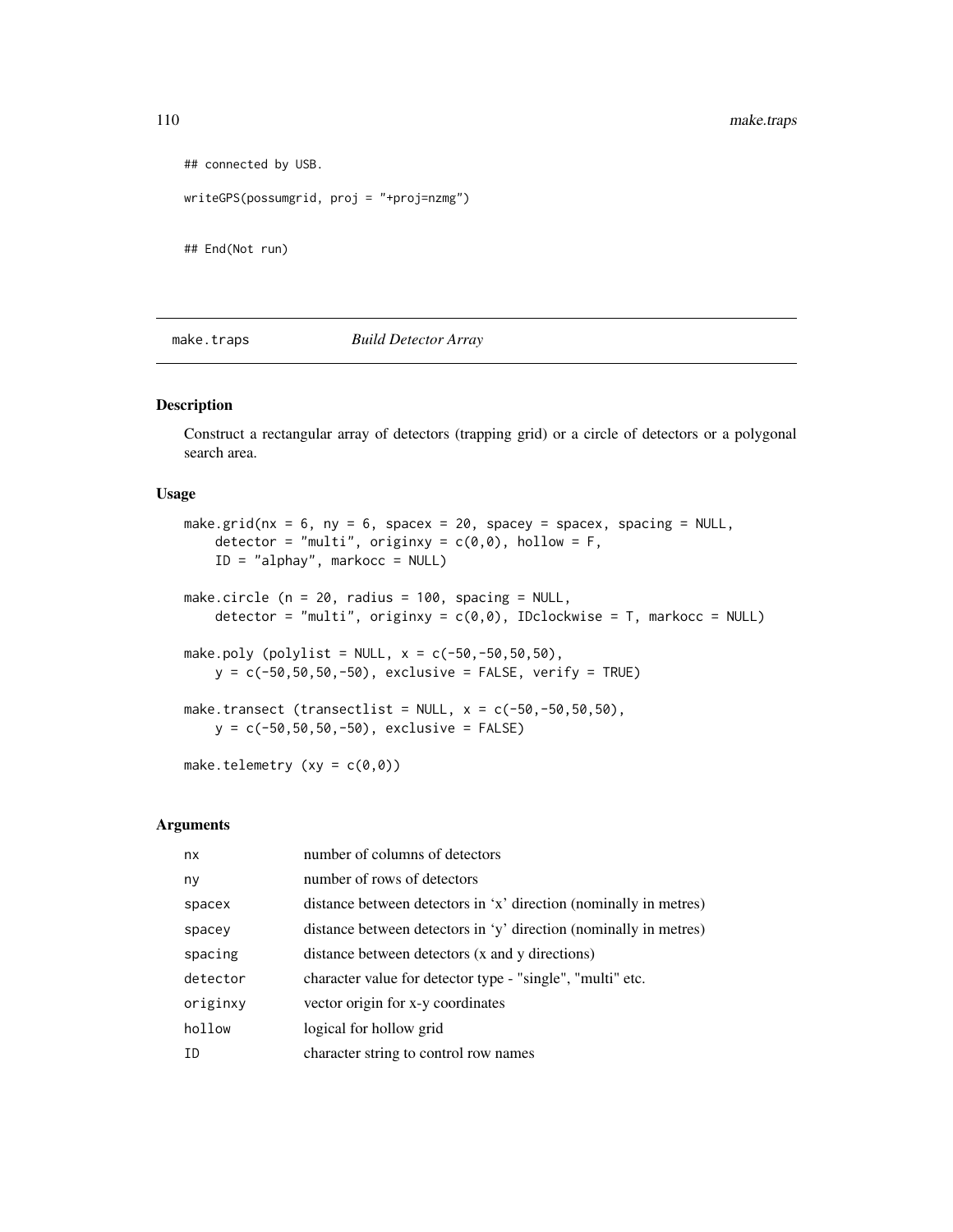## make.traps 111

| markocc                   | integer vector of marking or sighting codes; see markocc               |
|---------------------------|------------------------------------------------------------------------|
| n                         | number of detectors                                                    |
| radius                    | radius of circle (nominally in metres)                                 |
| IDclockwise               | logical for numbering of detectors                                     |
| polylist                  | list of dataframes with coordinates for polygons                       |
| transectlist              | list of dataframes with coordinates for transects                      |
| $\boldsymbol{\mathsf{x}}$ | x coordinates of vertices                                              |
| y                         | y coordinates of vertices                                              |
| exclusive                 | logical; if TRUE animal can be detected only once per occasion         |
| verify                    | logical if TRUE then the resulting traps object is checked with verify |
| xy                        | vector with coordinates of arbitrary point (e.g., centroid of fixes)   |

# Details

make.grid generates coordinates for nx.ny traps at separations spacex and spacey. If spacing is specified it replaces both spacex and spacey. The bottom-left (southwest) corner is at originxy. For a hollow grid, only detectors on the perimeter are retained. By default, identifiers are constructed from a letter code for grid rows and an integer value for grid columns ("A1", "A2",...). 'Hollow' grids are always numbered clockwise in sequence from the bottom-left corner. Other values of ID have the following effects:

| ID     | Effect                                                       |
|--------|--------------------------------------------------------------|
| numx   | column-dominant numeric sequence                             |
| numy   | row-dominant numeric sequence                                |
| numxb  | column-dominant boustrophedonical numeric sequence (try it!) |
| numyb  | row-dominant boustrophedonical numeric sequence              |
| alphax | column-dominant alphanumeric                                 |
| alphay | row-dominant alphanumeric                                    |
| XY     | combine column $(x)$ and row $(y)$ numbers                   |

'xy' adds leading zeros as needed to give a string of constant length with no blanks.

make.circle generates coordinates for n traps in a circle centred on originxy. If spacing is specified then it overrides the radius setting; the radius is adjusted to provide the requested straightline distance between adjacent detectors. Traps are numbered from the trap due east of the origin, either clockwise or anticlockwise as set by IDclockwise.

Polygon vertices may be specified with x and y in the case of a single polygon, or as polylist for one or more polygons. Each component of polylist is a dataframe with columns 'x' and 'y'. polylist takes precedence. make.poly automatically closes the polygon by repeating the first vertex if the first and last vertices differ.

Transects are defined by a sequence of vertices as for polygons, except that they are not closed.

make.telemetry builds a simple traps object for the 'telemetry' detector type. The attribute 'telemetrytype' is set to "independent".

Specialised functions for arrays using a triangular grid are described separately ([make.tri](#page-112-0), [clip.hex](#page-112-1)).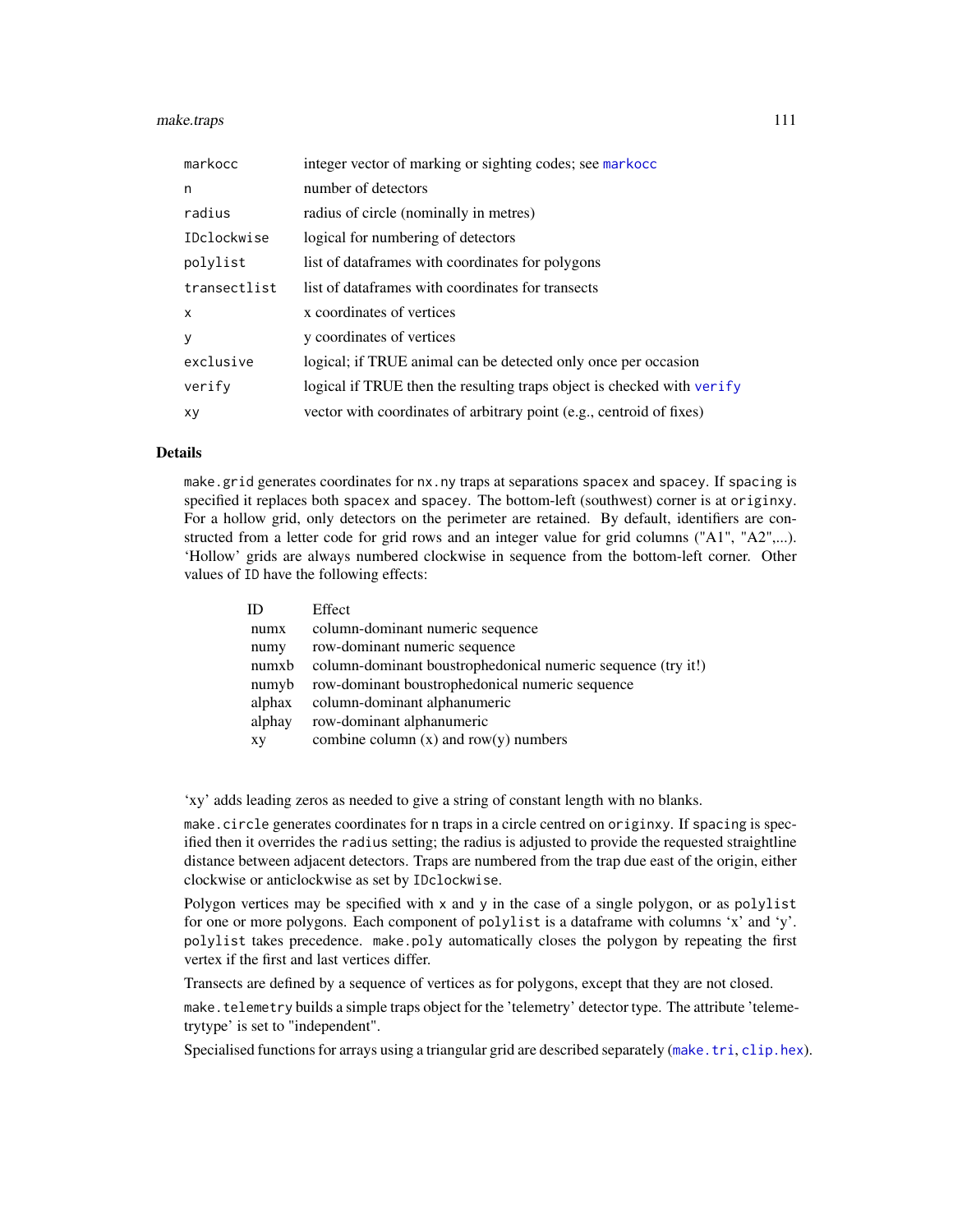# Value

An object of class traps comprising a data frame of x- and y-coordinates, the detector type ("single", "multi", or "proximity" etc.), and possibly other attributes.

# Note

Several methods are provided for manipulating detector arrays - see [traps](#page-267-0).

# References

Efford, M. G. (2012) *DENSITY 5.0: software for spatially explicit capture–recapture*. Department of Mathematics and Statistics, University of Otago, Dunedin, New Zealand. [https://www.otago.](https://www.otago.ac.nz/density) [ac.nz/density](https://www.otago.ac.nz/density).

Efford, M. G., Borchers D. L. and Byrom, A. E. (2009) Density estimation by spatially explicit capture-recapture: likelihood-based methods. In: D. L. Thomson, E. G. Cooch and M. J. Conroy (eds) *Modeling Demographic Processes in Marked Populations*. Springer, New York. Pp. 255–269.

# See Also

[read.traps](#page-179-0),[detector](#page-53-0), [trap.builder](#page-263-0),[make.systematic](#page-107-0), [print.traps](#page-164-0), [plot.traps](#page-148-0), [traps](#page-267-0), [make.tri](#page-112-0), [addTelemetry](#page-10-0)

```
demo.traps <- make.grid()
plot(demo.traps)
## compare numbering schemes
par (mfrow = c(2, 4), mar = c(1, 1, 1, 1), xpd = TRUE)
for (id in c("numx", "numy", "alphax", "alphay", "numxb",
    "numyb"))
{
    temptrap \leq make.grid(nx = 7, ny = 5, ID = id)
   plot (temptrap, border = 10, label = TRUE, offset = 7,
        gridl = FALSE)
}
temptrap \leq make.grid(nx = 7, ny = 5, hollow = TRUE)
plot (temptrap, border = 10, label = TRUE, gridl = FALSE)
plot(make.circle(n = 20, spacing = 30), label = TRUE, offset = 9)summary(make.circle(n = 20, spacing = 30))
## jitter locations randomly within grid square
## and plot over `mask'
temptrap \leq make.grid(nx = 7, ny = 7, spacing = 30)
tempmask \leq make.mask(temptrap, buffer = 15, nx = 7, ny = 7)
temptrap[,] < -temptrap[,] + 30 * (runif(7*7*2) - 0.5)plot(tempmask, dots = FALSE, mesh = 'white')
plot(temptrap, add = TRUE)
```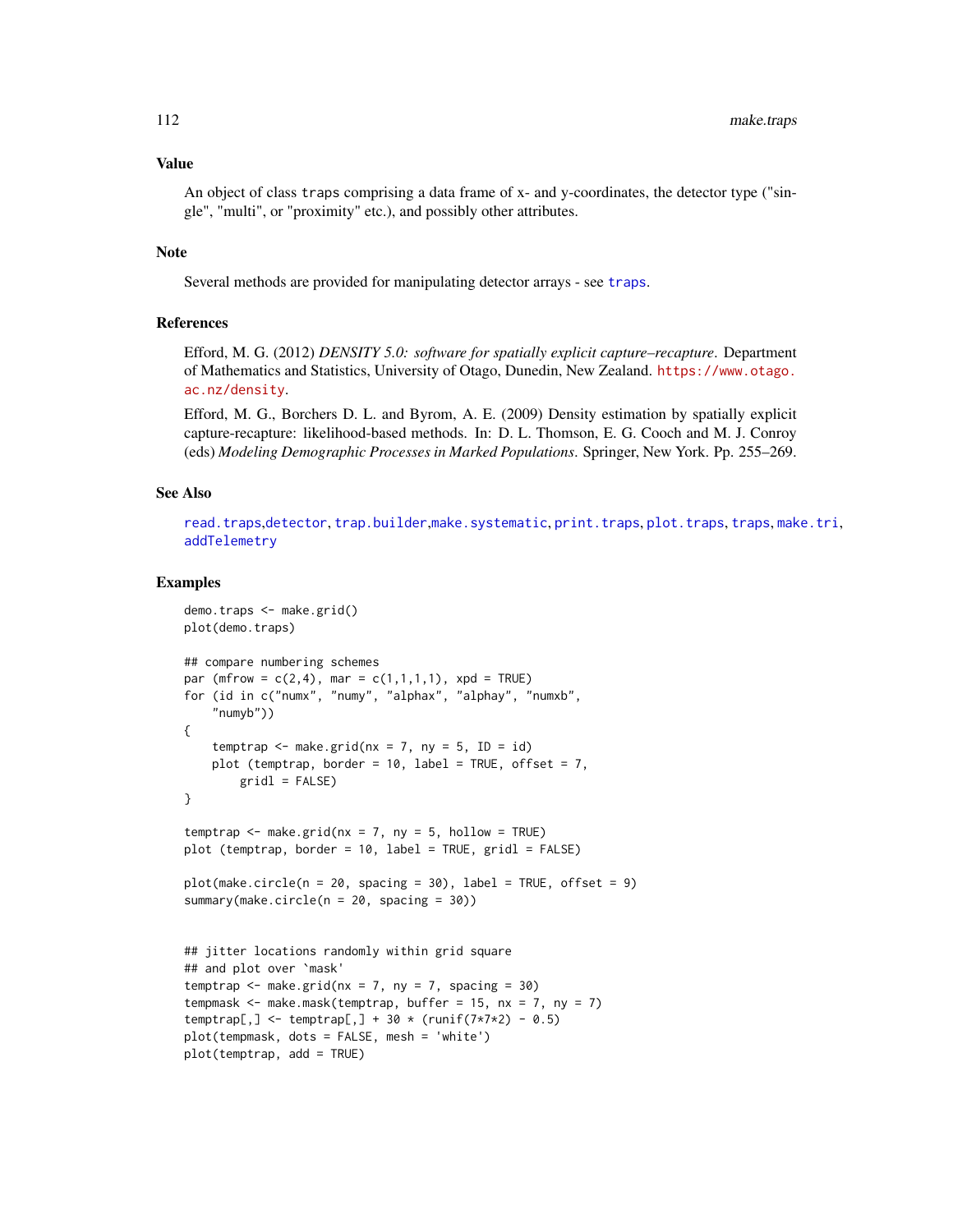<span id="page-112-0"></span>

# <span id="page-112-1"></span>Description

Construct an array of detectors on a triangular grid and optionally select a hexagonal subset of detectors.

# Usage

make.tri ( $nx = 10$ ,  $ny = 12$ , spacing = 20, detector = "multi", originxy =  $c(\emptyset, \emptyset)$ ) clip.hex (traps, side = 20, centre =  $c(50, 60 \times cos(pi/6))$ ,  $fuzz = 1e-3$ , ID = "num", ...)

# Arguments

| nx       | number of columns of detectors                             |
|----------|------------------------------------------------------------|
| ny       | number of rows of detectors                                |
| spacing  | distance between detectors (x and y directions)            |
| detector | character value for detector type - "single", "multi" etc. |
| originxy | vector origin for x-y coordinates                          |
| traps    | traps object                                               |
| side     | length of hexagon side                                     |
| centre   | x-y coordinates of hexagon centre                          |
| fuzz     | floating point fuzz value                                  |
| ID       | character string to control row names                      |
| .        | other parameters passed to subset traps (not used)         |

# Details

make.tri generates coordinates for nx.ny traps at separations spacing. The bottom-left (southwest) corner is at originxy. Identifiers are numeric. See [make.grid](#page-109-0) for further explanation.

clip.hex clips a grid of detectors, retaining only those within a bounding hexagon. Detectors are re-labelled according to ID as follows:

| ID.   | Effect                                  |
|-------|-----------------------------------------|
|       | NULL no change                          |
| num   | numeric sequence                        |
| alpha | letter for 'shell'; number within shell |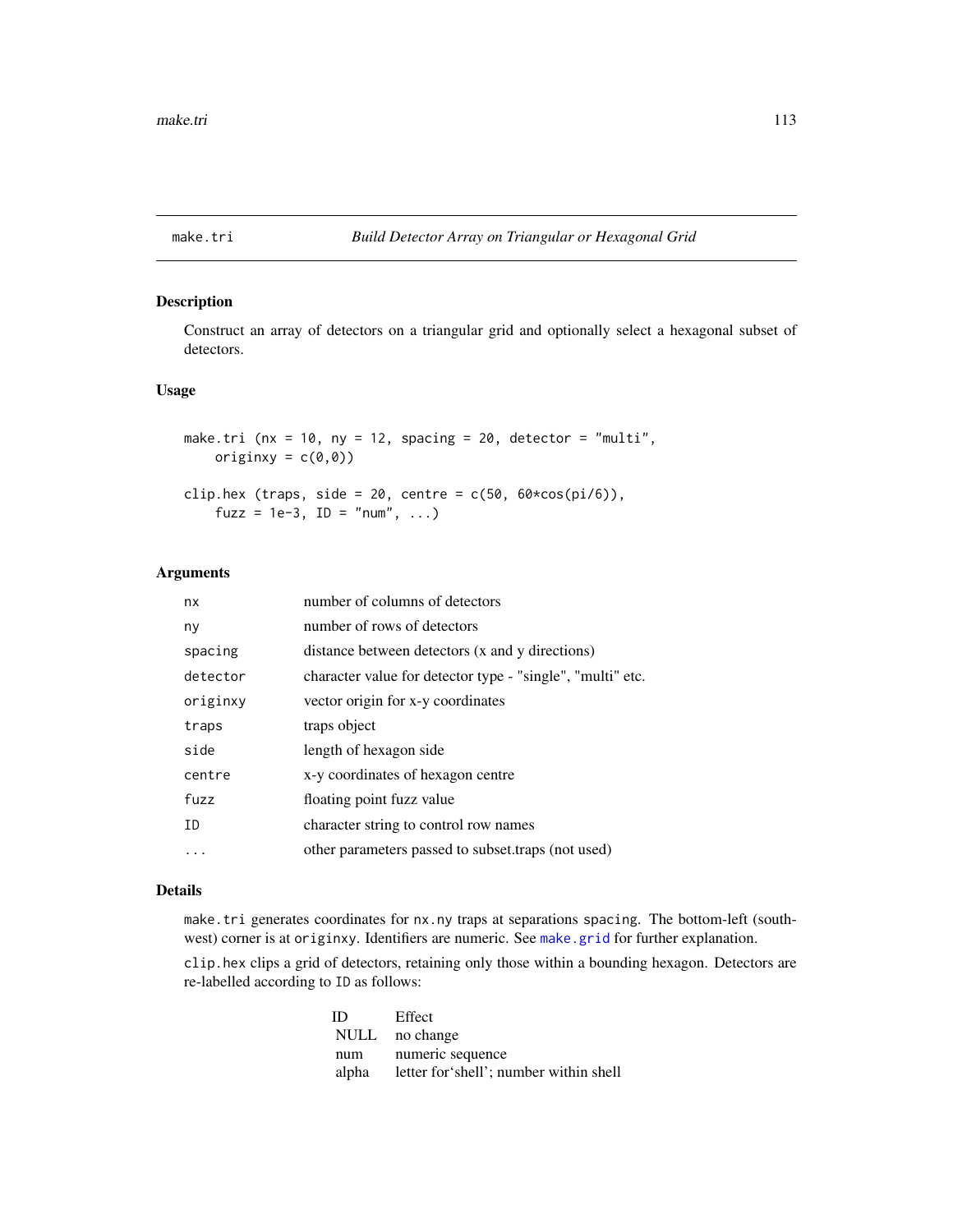# Value

An object of class traps comprising a data frame of x- and y-coordinates, the detector type ("single", "multi", or "proximity" etc.), and possibly other attributes.

# Note

Several methods are provided for manipulating detector arrays - see [traps](#page-267-0).

# See Also

[make.grid](#page-109-0), [detector](#page-53-0)

#### Examples

```
tri.grid <- make.tri(spacing = 10)
plot(tri.grid, border = 5)
hex \le clip.hex(tri.grid, side = 30, ID = "alpha")
plot (hex, add = TRUE, detpar = list(pch = 16, cex = 1.4),
   label = TRUE, offset = 2.5)
```
<span id="page-113-0"></span>mask *Mask Object*

#### Description

Encapsulate a habitat mask for spatially explicit capture–recapture. See also [secr-habitatmasks.pdf.](https://www.otago.ac.nz/density/pdfs/secr-habitatmasks.pdf)

## Details

A habitat mask serves four main purposes in spatially explicit capture–recapture. Firstly, it defines an outer limit to the area of integration; habitat beyond the mask may be occupied, but animals there should have negligible chance of being detected (see [pdot](#page-134-0) and below). Secondly, it distinguishes sites in the vicinity of the detector array that are 'habitat' (i.e. have the potential to be occupied) from 'non-habitat'. Thirdly, it discretizes continuous habitat as a list of points. Each point is notionally associated with a cell (pixel) of uniform density. Discretization allows the SECR likelihood to be evaluated by summing over grid cells. Fourthly, the x-y coordinates of the mask and any habitat covariates may be used to build spatial models of density. For example, a continuous or categorical habitat covariate 'cover' measured at each point on the mask might be used in a formula for density such as D ∼cover.

In relation to the first purpose, the definition of 'negligible' is fluid. Any probability less than 0.001 seems OK in the sense of not causing noticeable bias in density estimates, but this depends on the shape of the detection function (fat-tailed functions such as 'hazard rate' are problematic). New tools for evaluating masks appeared in secr 1.5 ([mask.check](#page-114-0), [esa.plot](#page-66-0)), and [suggest.buffer](#page-252-0) automates selection of a buffer width.

114 mask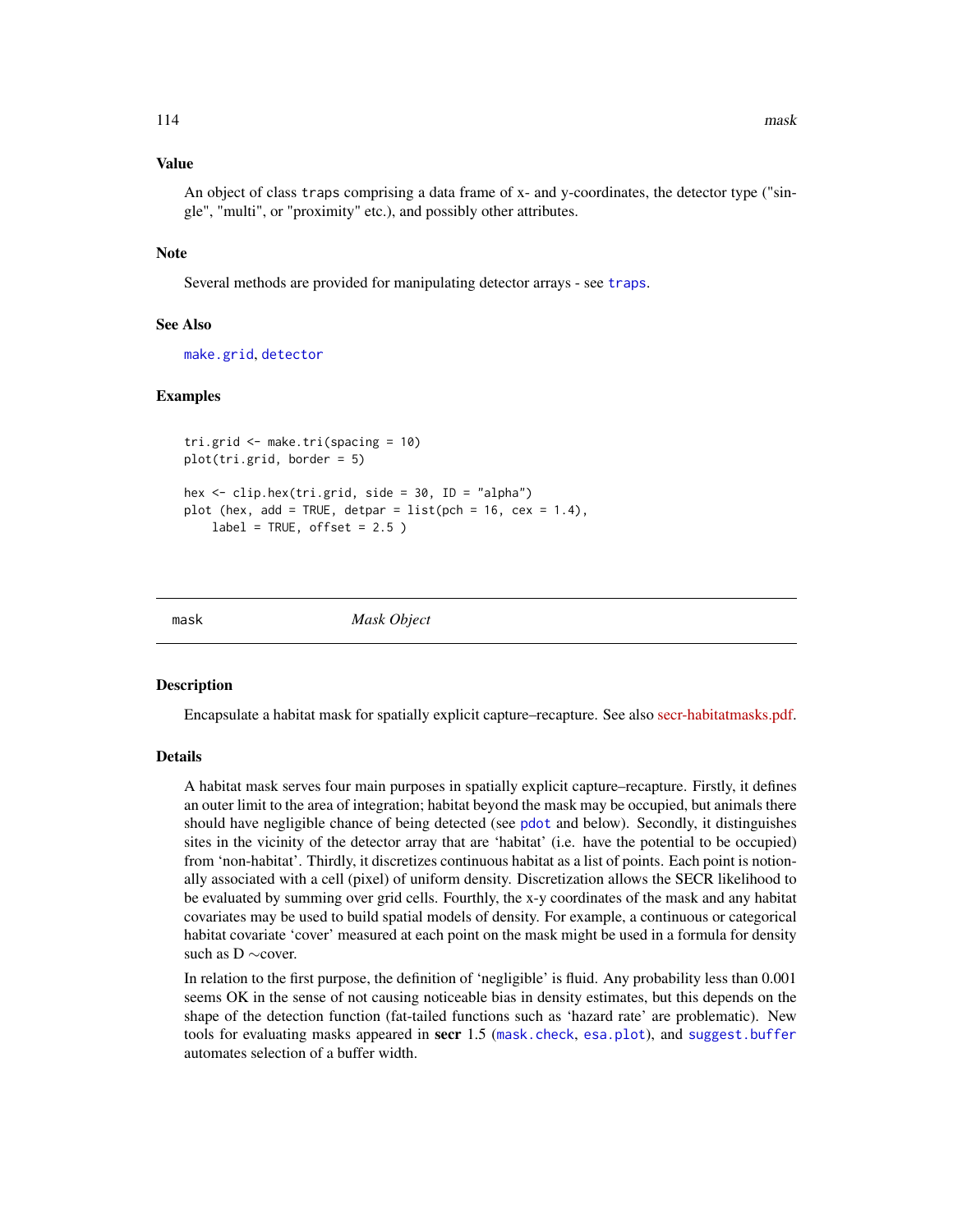## mask.check 115

Mask points are stored in a data frame with columns 'x' and 'y'. The number of rows equals the number of points.

Possible mask attributes

| Attribute   | Description                                                                                           |
|-------------|-------------------------------------------------------------------------------------------------------|
| type        | 'traprect', 'trapbuffer', 'pdot', 'polygon', 'clusterrect', 'clusterbuffer' (see make.mask) or 'user' |
| polygon     | vertices of polygon defining habitat boundary, for type = 'polygon'                                   |
| pdotmin     | threshold of $p(X)$ for type = 'pdot'                                                                 |
| covariates  | dataframe of site-specific covariates                                                                 |
| meanSD      | data frame with centroid (mean and SD) of x and y coordinates                                         |
| area        | area (ha) of the grid cell associated with each point                                                 |
| spacing     | nominal spacing (metres) between adjacent points                                                      |
| boundingbox | data frame of 4 rows, the vertices of the bounding box of all grid cells in the mask                  |

Attributes other than covariates are generated automatically by make.mask. Type 'user' refers to masks input from a text file with read.mask.

A virtual S4 class 'mask' is defined to allow the definition of a method for the generic function raster from the raster package.

## Note

A habitat mask is needed by secr.fit, but one will be generated automatically if none is provided. You should be aware of this and check that the default settings (e.g. buffer) are appropriate.

# See Also

[make.mask](#page-104-0), [read.mask](#page-177-0), [mask.check](#page-114-0), [esa.plot](#page-66-0), [suggest.buffer](#page-252-0), [secr.fit](#page-199-0)

<span id="page-114-0"></span>

mask.check *Mask Diagnostics*

# Description

mask.check evaluates the effect of varying buffer width and mask spacing on either the likelihood or density estimates from secr.fit()

# Usage

```
mask.check(object, buffers = NULL, spacings = NULL, poly = NULL,
   LLonly = TRUE, realpar = NULL, session = 1, file = NULL,
   drop = "", tracelevel = 0, ncores = 1, ...)
```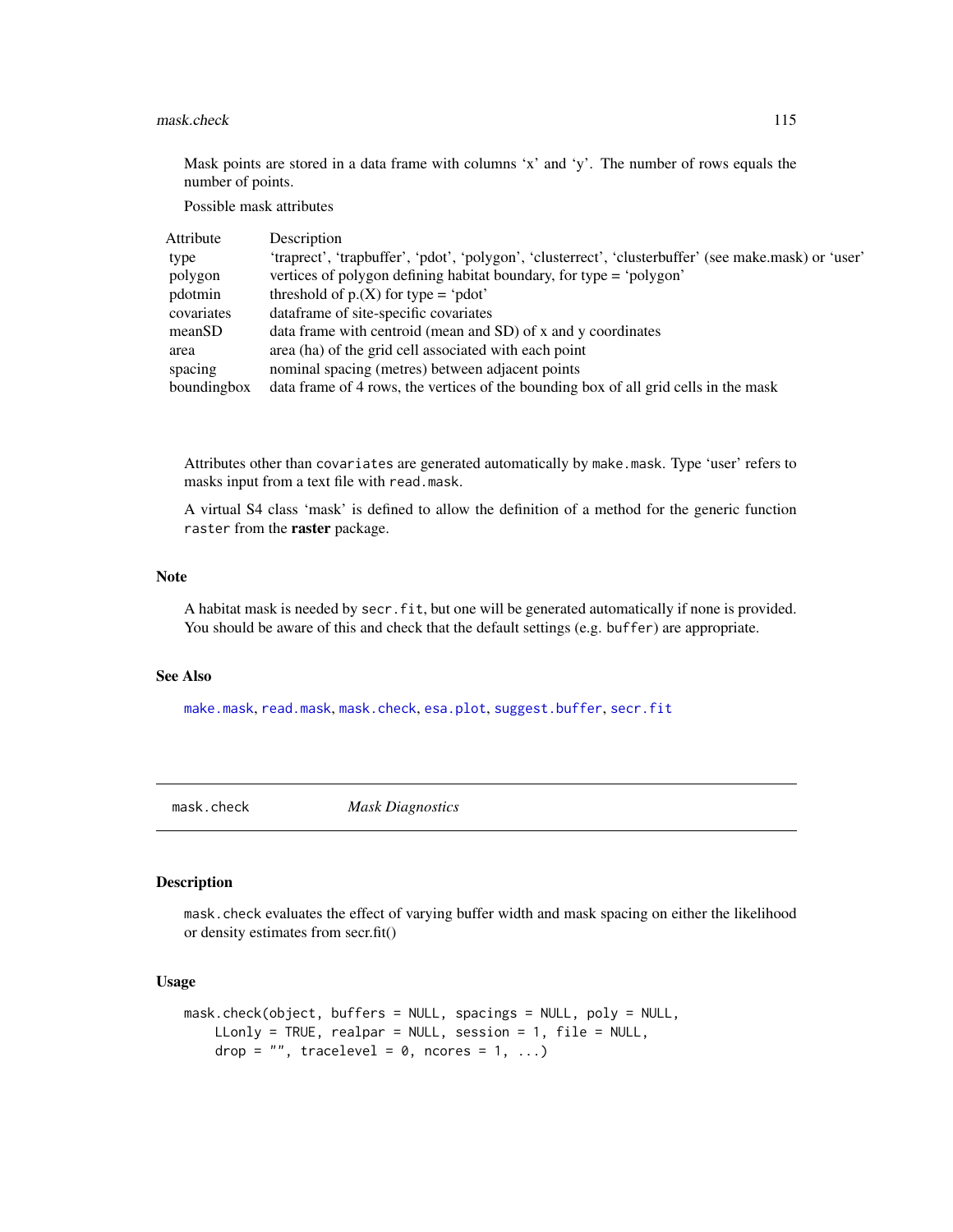116 mask.check

# Arguments

| object     | object of class 'capthist' or 'secr'                                                  |
|------------|---------------------------------------------------------------------------------------|
| buffers    | vector of buffer widths                                                               |
| spacings   | vector of mask spacings                                                               |
| poly       | matrix of two columns, the x- and y-coordinates of a bounding polygon (op-<br>tional) |
| LLonly     | logical; if TRUE then only the log likelihood is computed                             |
| realpar    | list of parameter values                                                              |
| session    | vector of session indices (used if object spans multiple sessions)                    |
| file       | name of output file (optional)                                                        |
| drop       | character vector: names of fitted secr object to omit                                 |
| tracelevel | integer for level of detail in reporting $(0,1,2)$                                    |
| ncores     | integer number of cores available for parallel processing                             |
| $\cdots$   | other arguments passed to secrifit                                                    |

## Details

Masks of varying buffer width and spacing are constructed with the 'trapbuffer' method in make.mask, using the detector locations ('traps') from either a capthist object or a previous execution of secr. fit. Default values are provided for buffers and spacings if object is of class 'secr' (respectively  $c(1, 1)$ 1.5, 2) and c(1, 0.75, 0.5) times the values in the existing mask). The default for buffers will not work if a detector is on the mask boundary, as the inferred buffer is then 0.

Variation in the mask may be assessed for its effect on –

- the log-likelihood evaluated for given values of the parameters (LLonly = TRUE)
- estimates from maximizing the likelihood with each mask (LLonly = FALSE)

realpar should be a list with one named component for each real parameter (see Examples). It is relevant only if LLonly = TRUE. realpar may be omitted if object is of class 'secr'; parameter values are then extracted from object.

session should be an integer or character vector suitable for indexing sessions in object, or in object\$capthist if object is a fitted model. Each session is considered separately; a model formula that refers to session or uses session covariates will cause an error.

If file is specified and ncores  $= 1$  then detailed results (including each model fit when LLonly  $=$  FALSE) are saved to an external .RData file. Loading this file creates or overwrites object(s) in the workspace: mask.check.output if LLonly = TRUE, otherwise mask.check.output and mask.check.fit. For multiple sessions these are replaced by lists with one component per session (mask.check.outputs and mask.check.fits). The drop argument is passed to [trim](#page-270-0) and applied to each fitted model; use it to save space, at the risk of limiting further computation on the fitted models.

tracelevel>0 causes more verbose reporting of progress during execution.

If ncores > 1 the parallel package is used to create processes on multiple cores (see [Parallel](#page-131-0) for more), progress messages are suppressed, and nothing is output to file.

The . . . argument may be used to override existing settings in object - for example, a conditional likelihood fit ( $CL = T$ ) may be selected even if the original model was fitted by maximizing the full likelihood.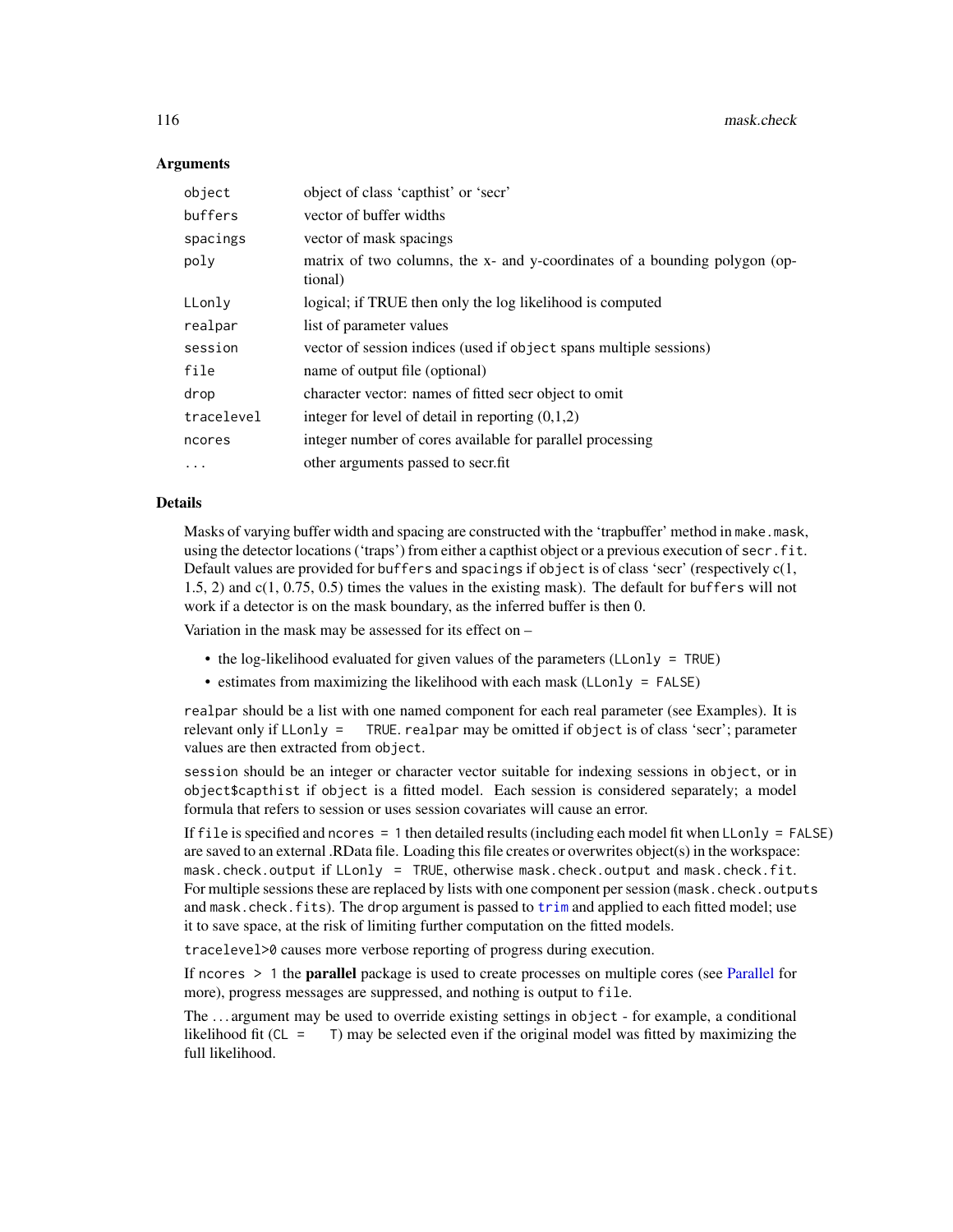## mask.check 117

## Value

Array of log-likelihoods (LLonly = TRUE) or estimates (LLonly = FALSE) for each combination of buffers and spacings. The array has 3 dimensions if LLonly = FALSE and both buffers and spacings have multiple levels; otherwise it collapses to a matrix. Rows generally represent buffers, but rows represent spacings if a single buffer is specified.

# Warning

mask.check() may fail if object is a fitted 'secr' model and a data object named in the original call of secr.fit() (i.e. object \$call) is no longer in the working environment (secr.fit arguments capthist, mask, verify  $\&$  trace are exempt). Fix by any of (1) applying mask, check directly to the 'capthist' object, specifying other arguments (buffers, spacings, realpar) as needed, (2) re-fitting the model and running mask.check in the same environment, (3) specifying the offending argument(s) in ..., or (4) re-creating the required data objects(s) in the working environment, possibly from saved inputs in object (e.g., mytimecov <- myfit\$timecov).

# **Note**

When LLonly = TRUE the functionality of mask.check resembles that of the 'Tools | ML SECR log likelihood' menu option in Density 5. The help page in Density 5 for ML SECR 2-D integration (see index) may be helpful.

Warning messages from secr.fit are suppressed. 'capthist' data provided via the object argument are checked with [verify.capthist](#page-284-1) if tracelevel  $> 0$ .

The likelihood-only method is fast, but not definitive. It is reasonable to aim for stability in the third decimal place of the log likelihood. Slight additional variation in the likelihood may cause little change in the estimates; the only way to be sure is to check these by setting LLonly = FALSE.

The performance of a mask depends on the detection function; be sure to set the detectfn argument appropriately. The hazard rate function has a fat tail that can be problematic.

When provided with an 'secr' object, mask.check constructs a default vector of buffer widths as multiples of the buffer used in object *even though that value is not saved explicitly*. For this trick, detector locations in traps(object\$capthist) are compared to the bounding box of object\$mask; the base level of buffer width is the maximum possible within the bounding box.

# References

Borchers, D. L. and Efford, M. G. (2008) Spatially explicit maximum likelihood methods for capture–recapture studies. *Biometrics* 64, 377–385.

Efford, M. G. (2012) *DENSITY 5.0: software for spatially explicit capture–recapture*. Department of Mathematics and Statistics, University of Otago, Dunedin, New Zealand. [https://www.otago.](https://www.otago.ac.nz/density) [ac.nz/density](https://www.otago.ac.nz/density).

# See Also

[esa.plot](#page-66-0), [make.mask](#page-104-0), [secr.fit](#page-199-0)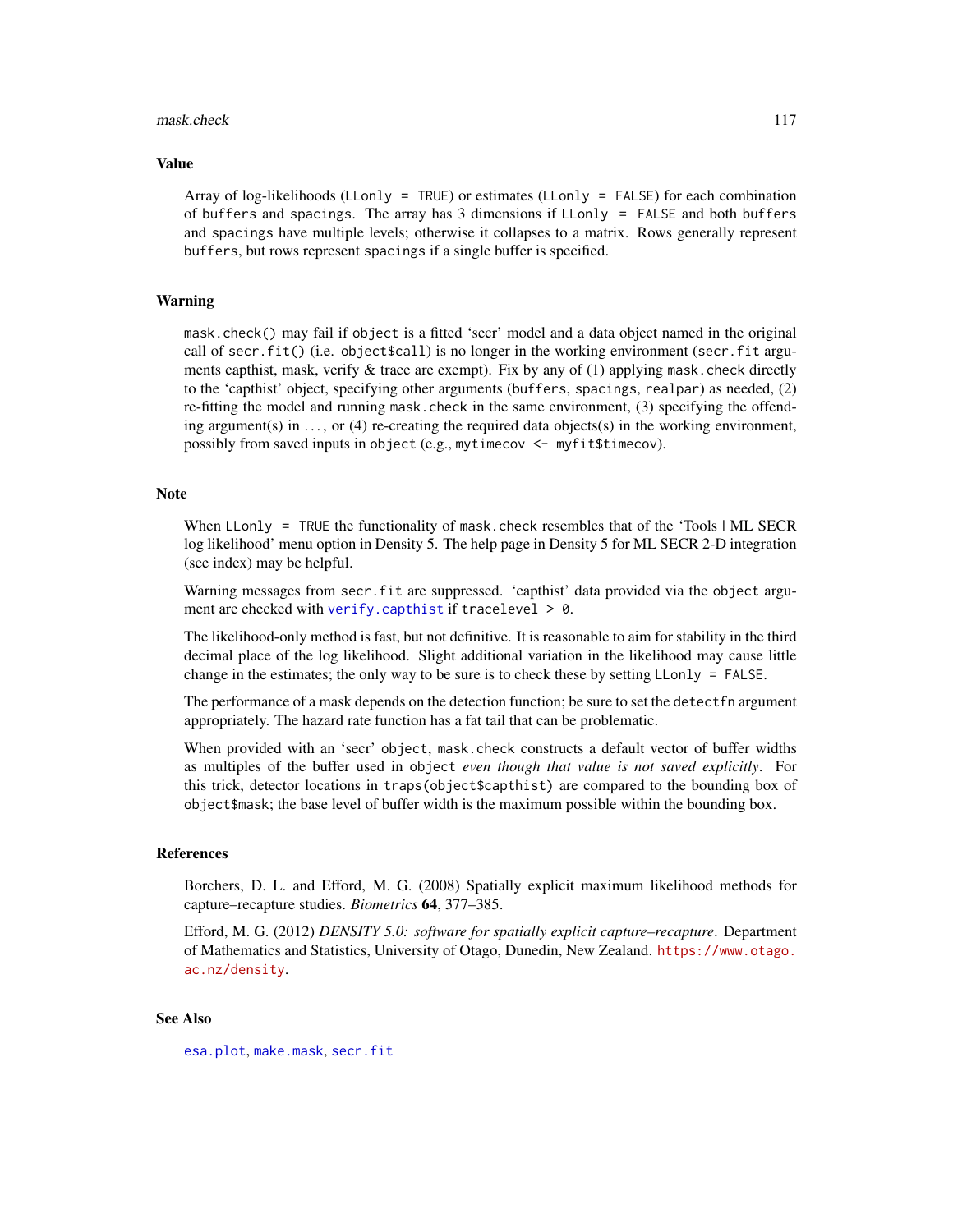```
## Not run:
```

```
## from a capthist object, specifying almost everything
mask.check (possumCH, spacings = c(20, 30), buffers =c(200, 300),
    realpar = list(g0 = 0.2, sigma = 50), CL = TRUE## from a fitted model, using defaults
mask.check (stoat.model.HN)
## LL did not change with varying buffer (rows) or spacing (cols):
## 78.125 58.59375 39.0625
## 1000 -144.0015 -144.0015 -144.0015
## 1500 -144.0017 -144.0017 -144.0017
## 2000 -144.0017 -144.0017 -144.0017
## fit new models for each combination of buffer & spacing,
## and save fitted models to a file
mask.check (stoat.model.HN, buffers = 1500, spacings =
    c(40,60,80), LLonly = FALSE, file = "test", CL = TRUE)
## look in more detail at the preceding fits
## restores objects `mask.check.output' and `mask.check.fit'
load("test.RData")
lapply(mask.check.fit, predict)
lapply(mask.check.fit, derived)
## multi-session data
mask.check(ovenbird.model.1, session = c("2005","2009"))
## clipping mask
olddir <- setwd(system.file("extdata", package = "secr"))
possumarea <- read.table("possumarea.txt", header = TRUE)
setwd(olddir)
data (possum)
mask.check (possum.model.0, spacings = c(20, 30), buffers =
    c(200, 300), poly = possumarea, Llonly = FALSE,
    file = "temp", CL = TRUE)## review fitted models
load ("temp.RData")
par(mfrow = c(2,2), mar = c(1,4,4,4))for (i in 1:4) {
    plot(traps(mask.check.fit[[i]]$capthist), border = 300,
        gridlines = FALSE)
    plot(mask.check.fit[[i]]$mask, add = TRUE)
    lines(possumarea)
    text ( 2698618, 6078427, names(mask.check.fit)[i])
    box()
}
par(mfrow = c(1,1), mar = c(5,4,4,2) + 0.1) ## defaults
```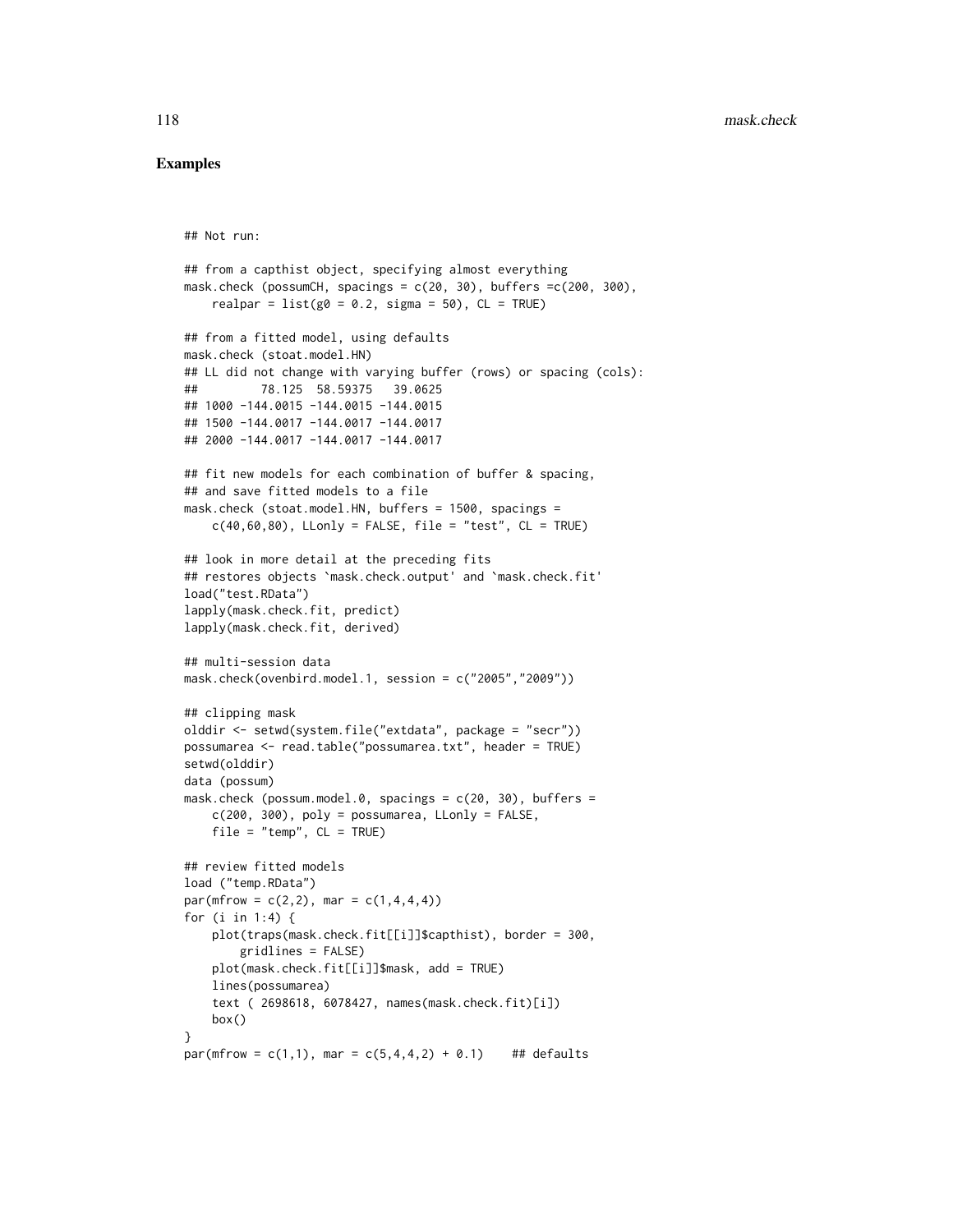## End(Not run)

model.average *Averaging of SECR Models Using Akaike's Information Criterion*

# Description

AIC- or AICc-weighted average of estimated 'real' or 'beta' parameters from multiple fitted secr models.

# Usage

```
model.average(..., realnames = NULL, betanames = NULL, newdata = NULL,
    alpha = 0.05, dmax = 10, covar = FALSE, average = c("link", "real"),criterion = c("AICc","AIC"), CImethod = c("Wald", "MATA"))
collate (..., realnames = NULL, betanames = NULL, newdata = NULL,
    alpha = 0.05, perm = 1:4, fields = 1:4)
```
# Arguments

| .         | secr or secrlist objects                                                    |
|-----------|-----------------------------------------------------------------------------|
| realnames | character vector of real parameter names                                    |
| betanames | character vector of beta parameter names                                    |
| newdata   | optional dataframe of values at which to evaluate models                    |
| alpha     | alpha level for confidence intervals                                        |
| dmax      | numeric, the maximum AIC or AICc difference for inclusion in confidence set |
| covar     | logical, if TRUE then return variance-covariance matrix                     |
| average   | character string for scale on which to average real parameters              |
| criterion | character, information criterion to use for model weights                   |
| CImethod  | character, type of confidence interval (see Details)                        |
| perm      | permutation of dimensions in output from collate                            |
| fields    | vector to restrict summary fields in output                                 |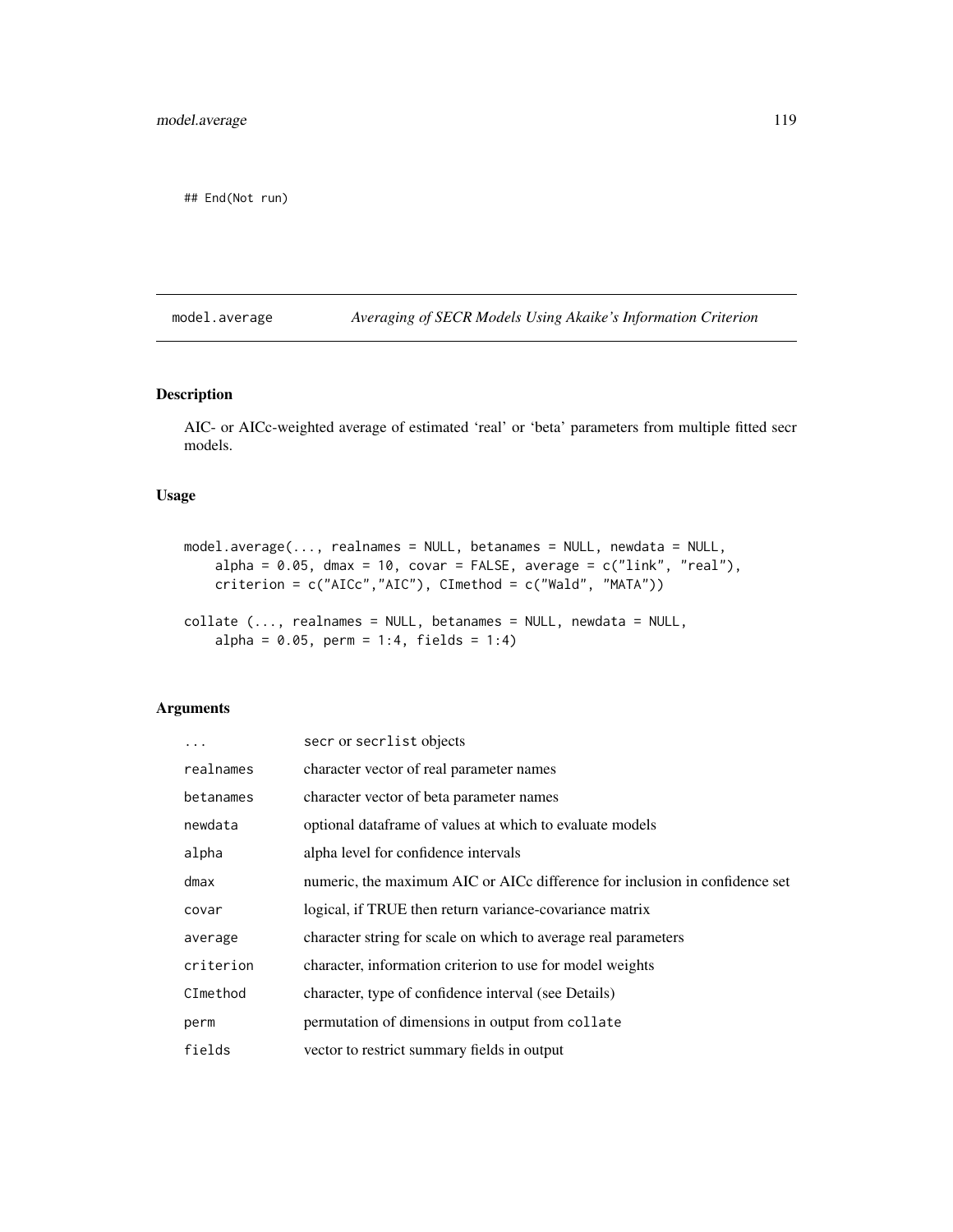## Details

Models to be compared must have been fitted to the same data and use the same likelihood method (full vs conditional). If realnames = NULL and betanames = NULL then all real parameters will be averaged; in this case all models must use the same real parameters. To average beta parameters, specify betanames (this is ignored if a value is provided for realnames). See [predict.secr](#page-157-0) for an explanation of the optional argument newdata; newdata is ignored when averaging beta parameters.

Model-averaged estimates for parameter  $\theta$  are given by

$$
\hat{\theta} = \sum_k w_k \hat{\theta}_k
$$

where the subscript k refers to a specific model and the  $w_k$  are AIC or AICc weights (see AIC. secr for details). Averaging of real parameters may be done on the link scale before back-transformation (average="link") or after back-transformation (average="real").

Models for which  $dAIC > dmax$  (or  $dAICc > dmax$ ) are given a weight of zero and effectively are excluded from averaging.

Also,

$$
var(\hat{\theta}) = \sum_{k} w_k (var(\hat{\theta}_k | \beta_k) + \beta_k^2)
$$

where  $\hat{\beta}_k = \hat{\theta}_k - \hat{\theta}$  and the variances are asymptotic estimates from fitting each model k. This follows Burnham and Anderson (2004) rather than Buckland et al. (1997).

Two methods are offered for confidence intervals. The default 'Wald' uses the above estimate of variance. The alternative 'MATA' (model-averaged tail area) avoids estimating a weighted variance and is thought to provide better coverage at little cost in increased interval length (Turek and Fletcher 2012). Turek and Fletcher (2012) also found averaging with AIC weights (here criterion = 'AIC') preferable to using AICc weights, even for small samples. CImethod does not affect the reported standard errors.

collate extracts parameter estimates from a set of fitted secr model objects. fields may be used to select a subset of summary fields ("estimate","SE.estimate","lcl","ucl") by name or number.

# Value

For model.average, an array of model-averaged estimates, their standard errors, and a  $100(1-\alpha)\%$ confidence interval. The interval for real parameters is backtransformed from the link scale. If there is only one row in newdata or beta parameters are averaged or averaging is requested for only one parameter then the array is collapsed to a matrix. If covar = TRUE then a list is returned with separate components for the estimates and the variance-covariance matrices.

For collate, a 4-dimensional array of model-specific parameter estimates. By default, the dimensions correspond respectively to rows in newdata (usually sessions), models, statistic fields (estimate, SE.estimate, lcl, ucl), and parameters ("D", "g0" etc.). For particular comparisons it often helps to reorder the dimensions with the perm argument.

# Warning

model. average may conflict with a method of the same name in **RMark**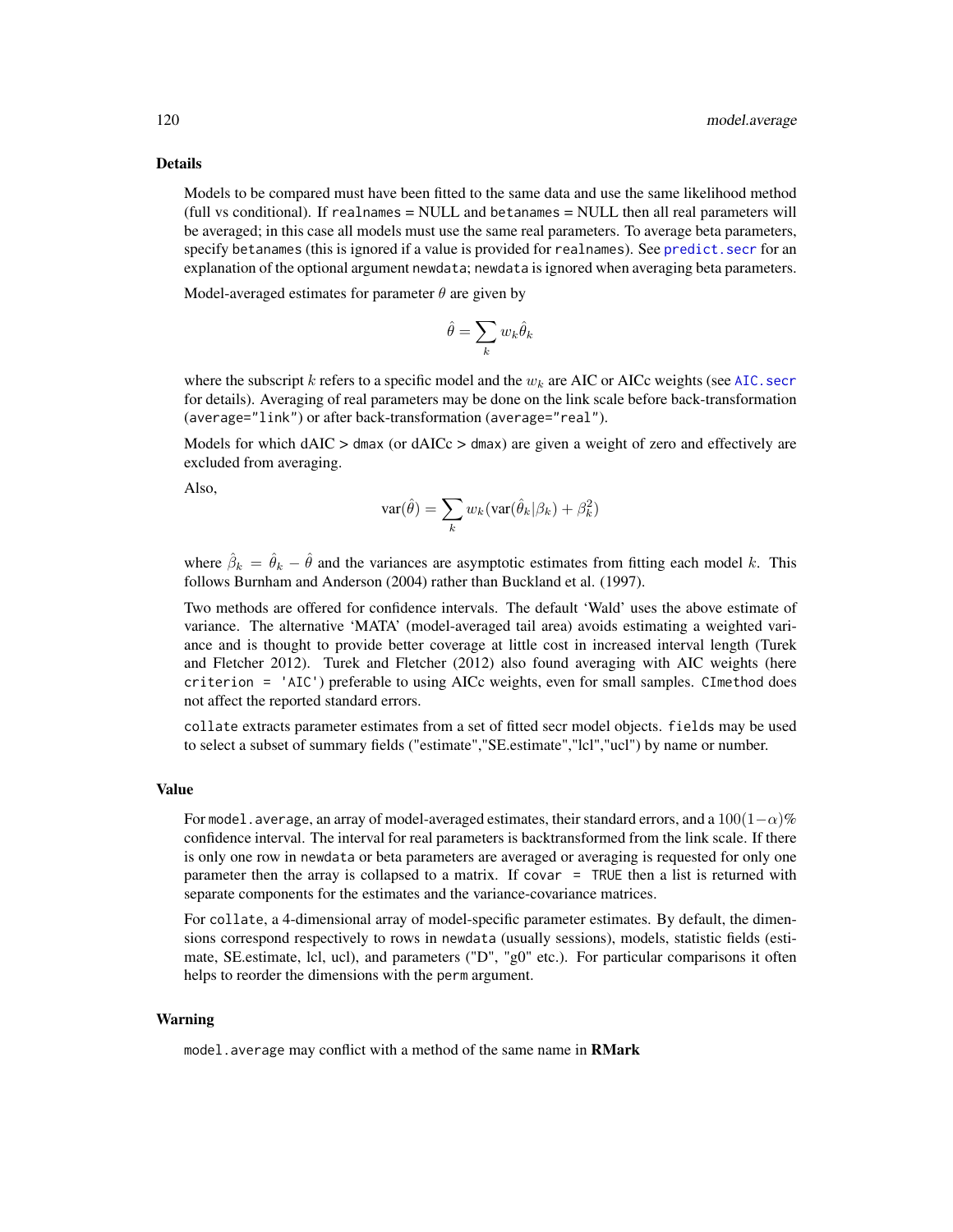#### References

Buckland S. T., Burnham K. P. and Augustin, N. H. (1997) Model selection: an integral part of inference. *Biometrics* 53, 603–618.

Burnham, K. P. and Anderson, D. R. (2002) *Model Selection and Multimodel Inference: A Practical Information-Theoretic Approach*. Second edition. New York: Springer-Verlag.

Burnham, K. P. and Anderson, D. R. (2004) Multimodel inference - understanding AIC and BIC in model selection. *Sociological Methods & Research* 33, 261–304.

Turek, D. and Fletcher, D. (2012) Model-averaged Wald confidence intervals. *Computational statistics and data analysis* 56, 2809–2815.

# See Also

[AIC.secr](#page-12-0), [secr.fit](#page-199-0)

#### Examples

```
## Compare two models fitted previously
## secrdemo.0 is a null model
## secrdemo.b has a learned trap response
model.average(secrdemo.0, secrdemo.b)
model.average(secrdemo.0, secrdemo.b, betanames = c("D","g0","sigma"))
## In this case we find the difference was actually trivial...
## (subscripting of output is equivalent to setting fields = 1)
collate (secrdemo.0, secrdemo.b, perm = c(4,2,3,1)[1,1,1]
```
ms *Multi-session Objects*

# Description

Logical function to distinguish objects that span multiple sessions

#### Usage

```
## Default S3 method:
ms(object, ...)
  ## S3 method for class 'mask'
ms(object, ...)
  ## S3 method for class 'secr'
ms(object, ...)
```
 $\text{ms}$  121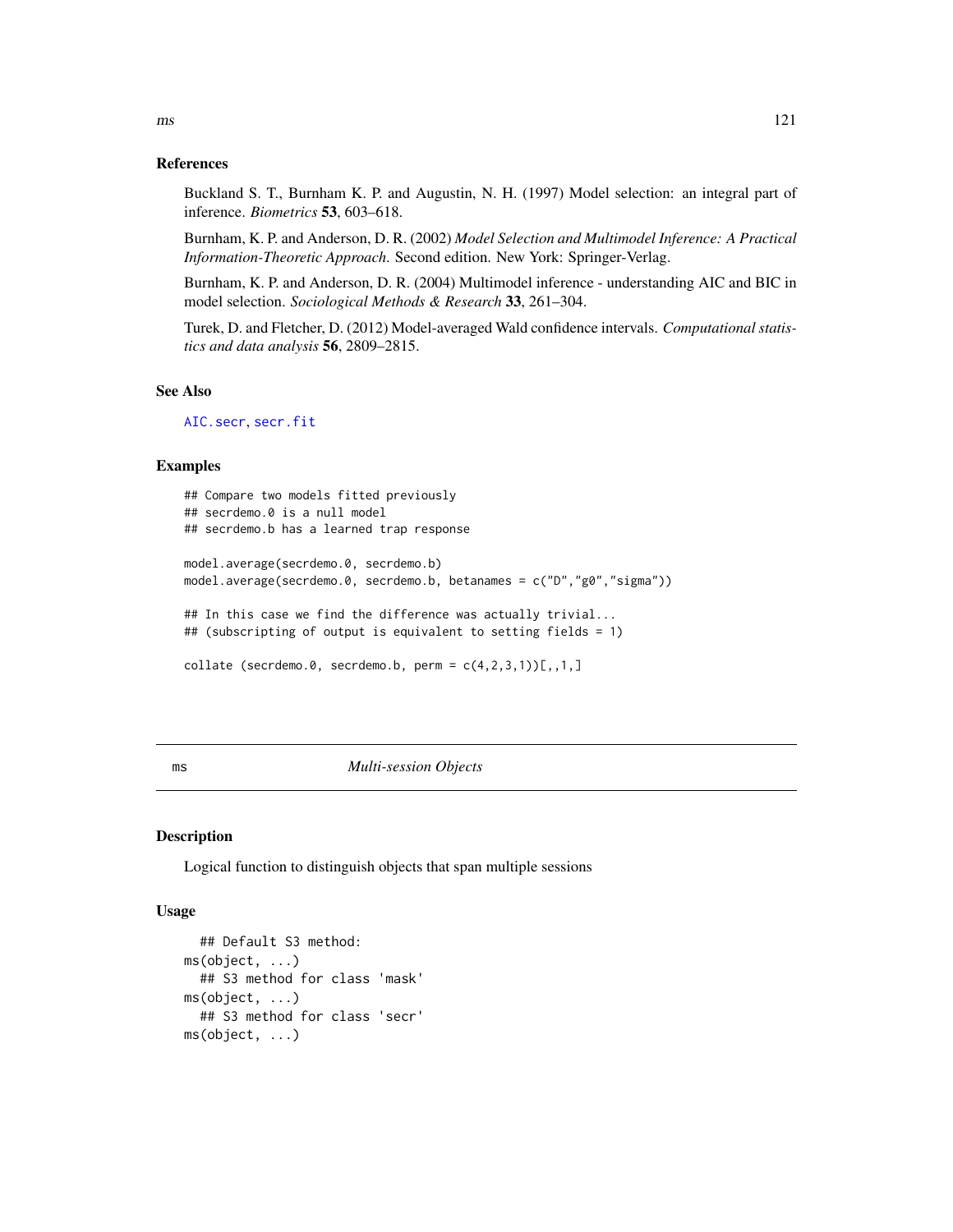# Arguments

| object   | any object                 |
|----------|----------------------------|
| $\cdots$ | other arguments (not used) |

# Details

The test applied varies with the type of object. The default method uses inherits(object, "list").

# Value

logical, TRUE if object contains data for multiple sessions

# See Also

[capthist](#page-22-0), [mask](#page-113-0), [secr.fit](#page-199-0)

# Examples

ms(ovenCH) ms(ovenbird.model.1) ms(ovenCH[[1]])

<span id="page-121-0"></span>occasionKey *Key to Petal Plot*

# Description

Displays a graphic key to the occasions corresponding to petals in a petal plot.

# Usage

```
occasionKey(capthist, noccasions, rad = 3, x, y, px = 0.9, py = 0.9,
                        title = 'Occasion', ...)
```
# Arguments

| capthist   | single-session capthist object              |
|------------|---------------------------------------------|
| noccasions | number of petals (if capthist not provided) |
| rad        | distance of petal centre from key centre    |
| x          | numeric x coordinate for centre of key      |
| ٧          | numeric y coordinate for centre of key      |
| px         | x position as fraction of user coordinates  |
| py         | y position as fraction of user coordinates  |
| title      | character                                   |
|            | other arguments passed to text              |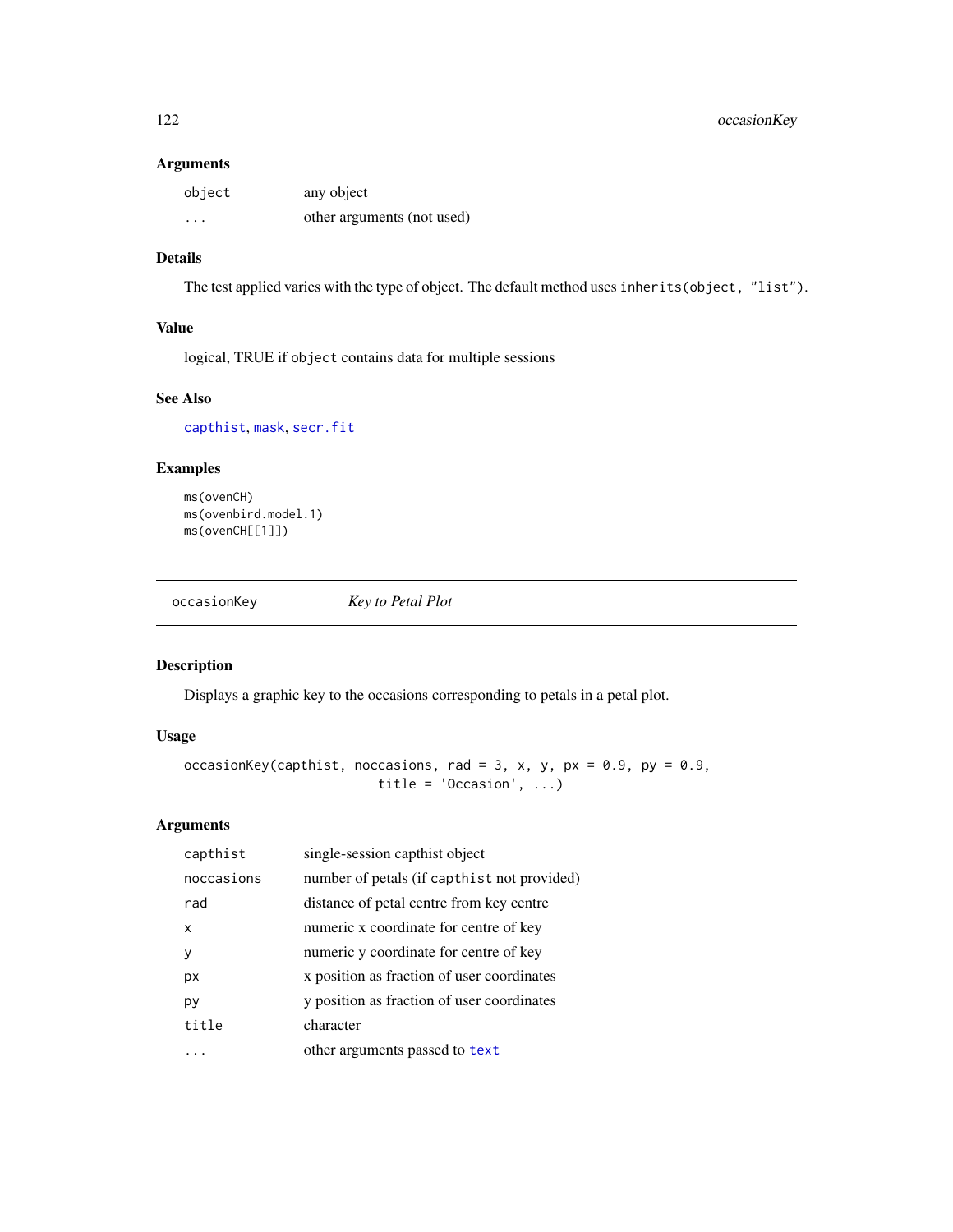## ovenbird 123

# Details

Either capthist or noccasions is required. It is assumed that a plot exists. Graphic arguments in ... are applied to both the title and the occasion numbers.

# Value

The key will be added to an existing plot. No value is returned.

# See Also

[plot.capthist](#page-138-0)

# Examples

plot(captdata, border = 50)  $occasionKey(captdata, rad = 8, cex = 0.8)$ 

<span id="page-122-0"></span>ovenbird *Ovenbird Mist-netting Dataset*

### Description

Data from a multi-year mist-netting study of ovenbirds (*Seiurus aurocapilla*) at a site in Maryland, USA.

## Usage

ovenbird

# Details

From 2005 to 2009 D. K. Dawson and M. G. Efford conducted a capture–recapture survey of breeding birds in deciduous forest at the Patuxent Research Refuge near Laurel, Maryland, USA. The forest was described by Stamm, Davis & Robbins (1960), and has changed little since. Analyses of data from previous mist-netting at the site by Chan Robbins were described in Efford, Dawson & Robbins (2004) and Borchers & Efford (2008).

Forty-four mist nets (12 m long, 30-mm mesh) spaced 30 m apart on the perimeter of a 600-m x 100-m rectangle were operated for approximately 9 hours on each of 9 or 10 non-consecutive days during late May and June in each year. Netting was passive (i.e. song playback was not used to lure birds into the nets). Birds received individually numbered bands, and both newly banded and previously banded birds were released at the net where captured. Sex was determined in the hand from the presence of a brood patch (females) or cloacal protuberance (males). A small amount of extra netting was done by other researchers after the main session in some years.

This dataset comprises all records of adult (after-hatch-year) ovenbirds caught during the main session in each of the five years 2005–2009. One ovenbird was killed by a predator in the net in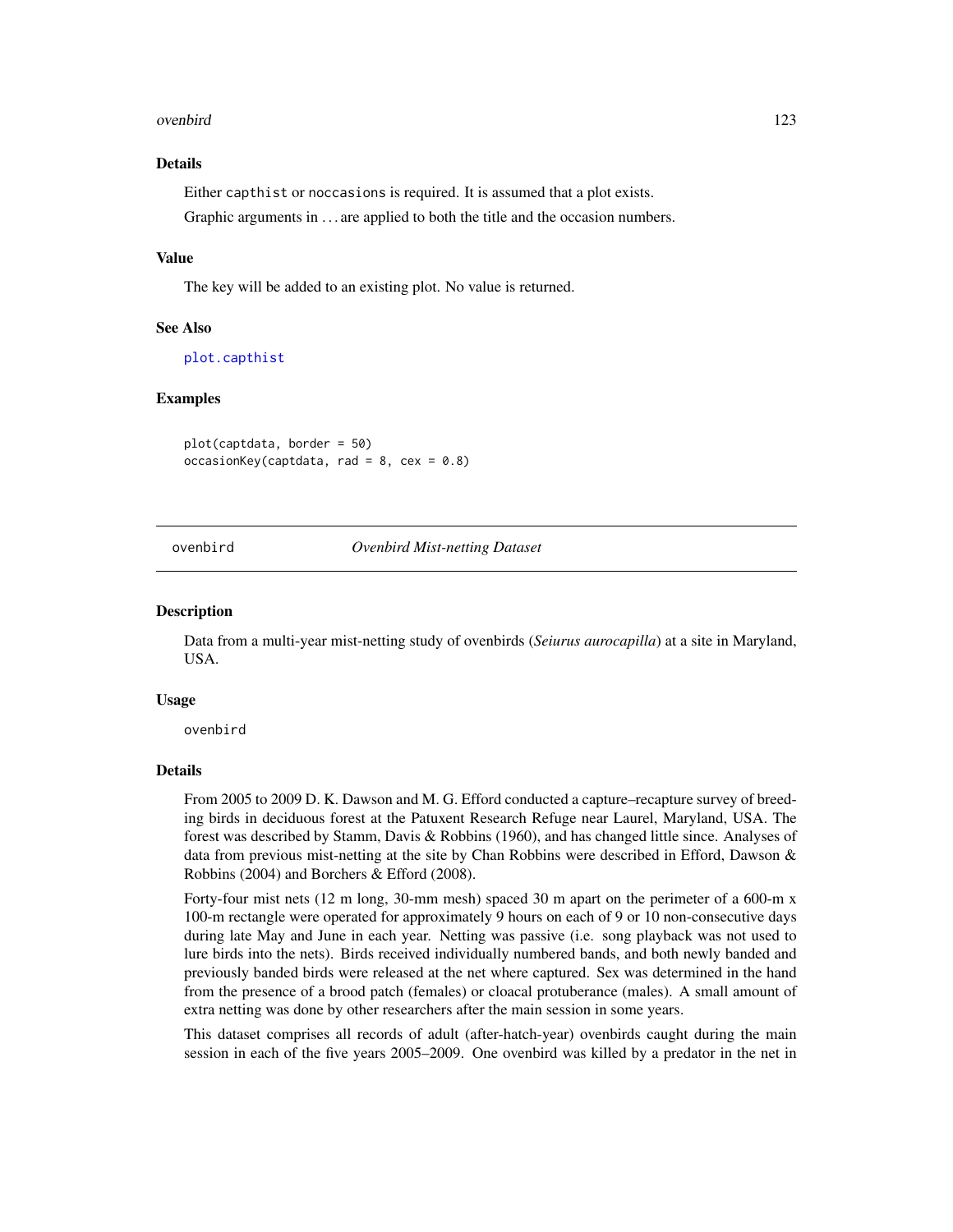2009, as indicated by a negative net number in the dataset. Sex was determined in the hand from the presence of a brood patch (females) or cloacal protuberance (males). Birds are listed by their band number (4-digit prefix, '.', and 5-digit number).

The data are provided as a multi-session capthist object 'ovenCHp'. Sex is coded as a categorical individual covariate ("M" or "F").

Recaptures at the same site within a day are not included in this dataset, so ovenCHp has detector type 'proximity'. Previous versions of **secr** provided only a trimmed version of these data, retaining only one capture per bird per day (ovenCH with detector type 'multi'). That may be obtained from ovenCHp as shown in the examples.

Although several individuals were captured in more than one year, no use is made of this information in the analyses presently offered in secr.

An analysis of the data for males in the first four years showed that they tended to avoid nets after their first capture within a season (Dawson & Efford 2009). While the species was present consistently, the number of detections in any one year was too small to give reliable estimates of density; pooling of detection parameters across years helped to improve precision.

Included with the data are a mask and four models fitted to ovenCH as in Examples.

| Object            | Description                                       |
|-------------------|---------------------------------------------------|
| ovenCH            | multi-session capthist object                     |
| ovenbird.model.1  | fitted secr model – null                          |
| ovenbird.model.1b | fitted secr model – $g0$ net shyness              |
| ovenbird.model.1T | fitted secr model $-$ g0 time trend within years  |
| ovenbird.model.h2 | fitted secr model – $g0$ finite mixture           |
| ovenbird.model.D  | fitted secr model – trend in density across years |
| ovenmask          | mask object                                       |

# Source

D. K. Dawson (<ddawson@usgs.gov>) and M. G. Efford unpublished data.

### References

Borchers, D. L. and Efford, M. G. (2008) Spatially explicit maximum likelihood methods for capture-recapture studies. *Biometrics* 64, 377–385.

Dawson, D. K. and Efford, M. G. (2009) Bird population density estimated from acoustic signals. *Journal of Applied Ecology* 46, 1201–1209.

Efford, M. G., Dawson, D. K. and Robbins C. S. (2004) DENSITY: software for analysing capturerecapture data from passive detector arrays. *Animal Biodiversity and Conservation* 27, 217–228.

Stamm, D. D., Davis, D. E. and Robbins, C. S. (1960) A method of studying wild bird populations by mist-netting and banding. *Bird-Banding* 31, 115–130.

# See Also

[capthist](#page-22-0)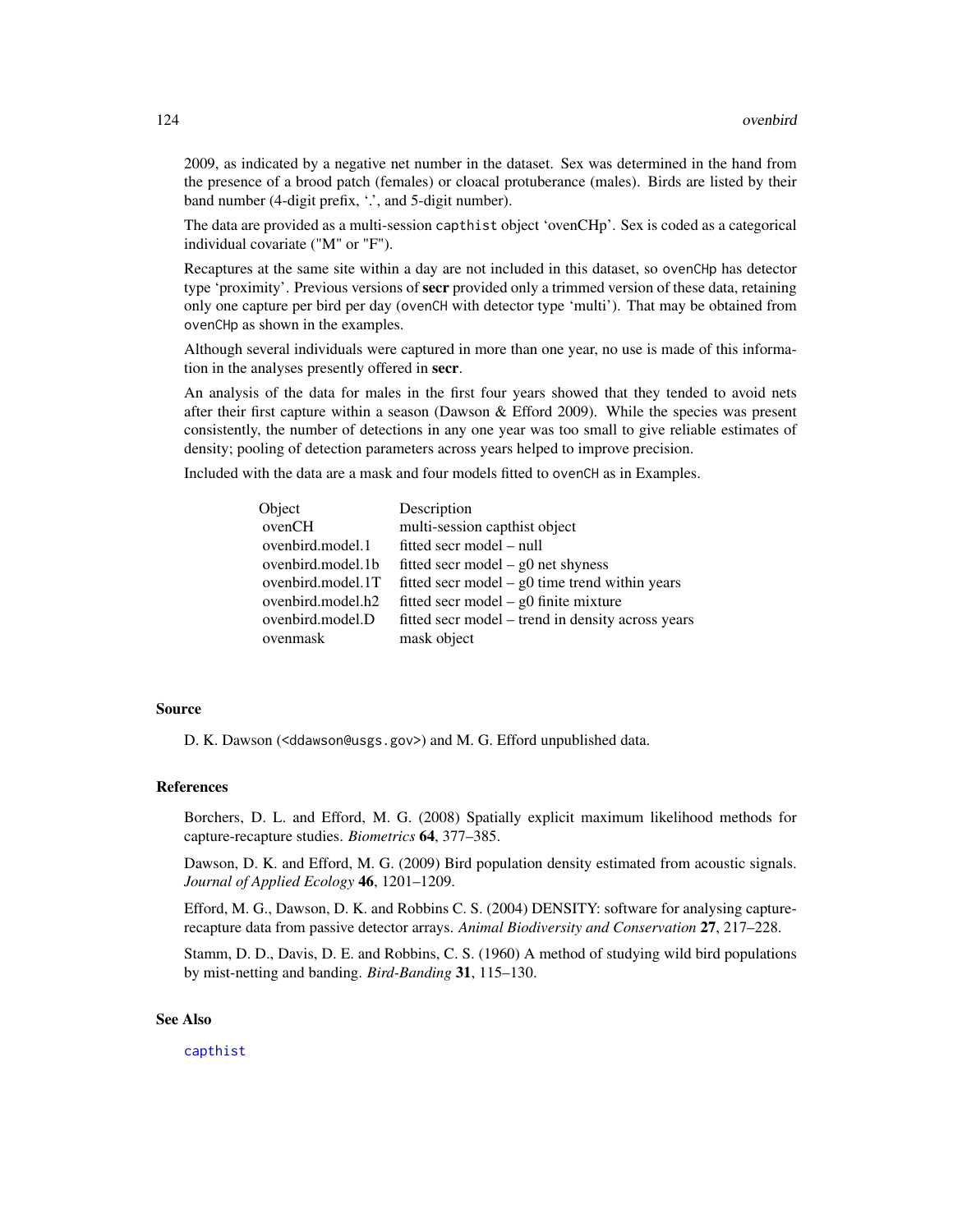## ovenbird and the set of the set of the set of the set of the set of the set of the set of the set of the set of the set of the set of the set of the set of the set of the set of the set of the set of the set of the set of

# Examples

```
## Not run:
## commands used to create ovenCH from the input files
## "netsites0509.txt" and "ovencapt.txt"
## for information only - these files not distributed
netsites0509 <- read.traps(file = "netsites0509.txt",
    skip = 1, detector = "proximity")
temp <- read.table("ovencapt.txt", colClasses=c("character",
    "character", "numeric", "numeric", "character"))
ovenCHp <- make.capthist(temp, netsites0509, covnames=c("Sex"))
ovenCHp <- updateCH(ovenCHp) # drop repeat detections
## End(Not run)
par(mfrow = c(1,5), mar = c(1,1,4,1))plot(ovenCHp, tracks = TRUE, varycol = TRUE)
par(mfrow = c(1,1), mar = c(5,4,4,2) + 0.1) ## defaults
counts(ovenCHp, "n")
## Not run:
## trimmed version of data - for consistency with earlier versions
ovenCH <- reduce(ovenCHp, outputdetector = "multi", dropunused = FALSE)
## array constant over years, so build mask only once
ovenmask <- make.mask(traps(ovenCH)[["2005"]], type="pdot", buffer=400,
    spacing=15, detectpar=list(g0=0.03, sigma=90), nocc=10)
## fit constant-density model
ovenbird.model.1 <- secr.fit(ovenCH, mask = ovenmask)
ovenbird.model.1
## fit net avoidance model
ovenbird.model.1b <- secr.fit(ovenCH, mask = ovenmask, model =
    list(g0<sub>o</sub>)ovenbird.model.1b
## fit model with time trend in detection
ovenbird.model.1T <- secr.fit(ovenCH, mask = ovenmask, model =
    list(g0 \sim T))ovenbird.model.1T
## fit model with 2-class mixture for g0
ovenbird.model.h2 <- secr.fit(ovenCH, mask = ovenmask, model =
   list(g0~h2))
ovenbird.model.h2
```
## End(Not run)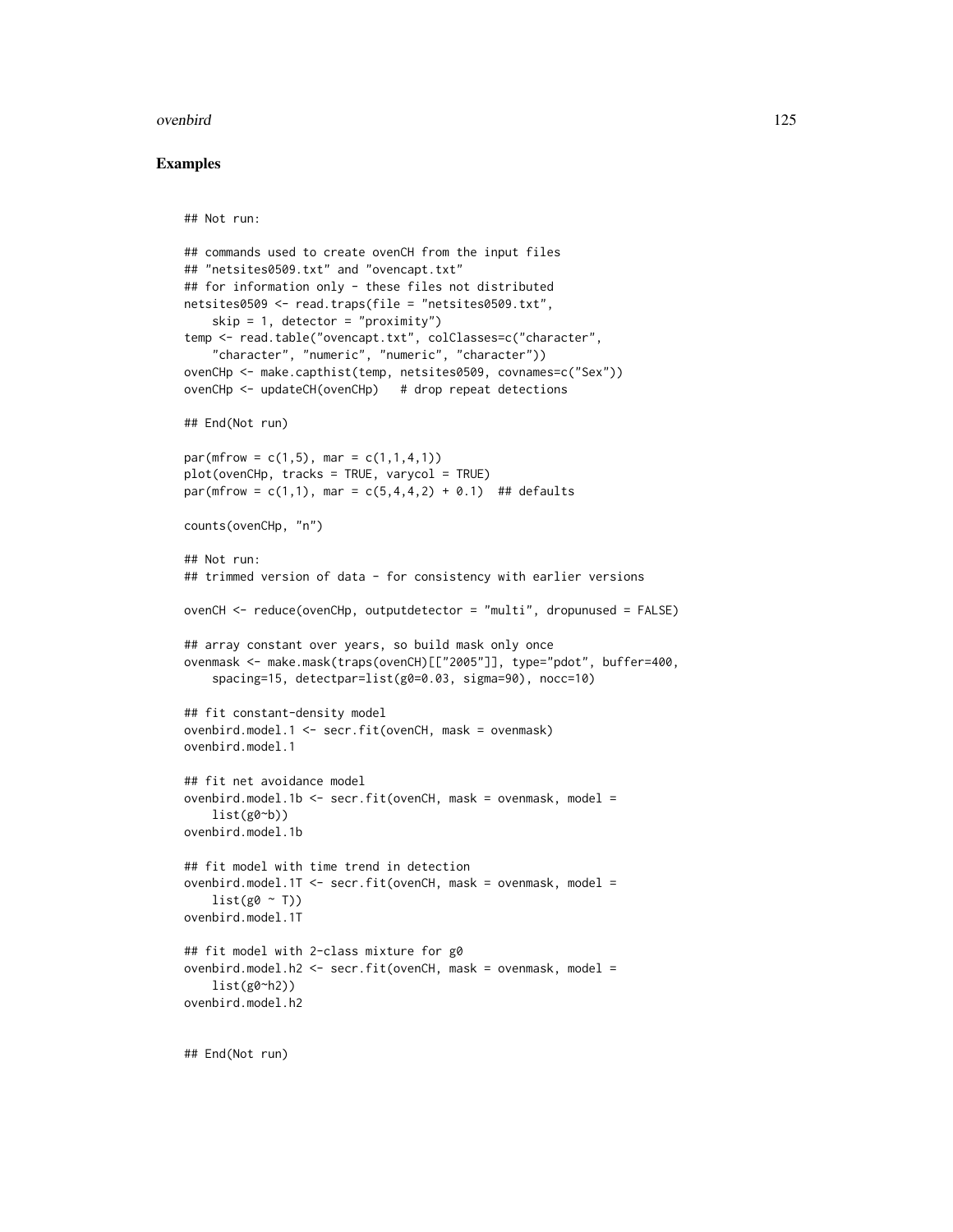```
## compare & average pre-fitted models
AIC (ovenbird.model.1, ovenbird.model.1b, ovenbird.model.1T,
    ovenbird.model.h2)
model.average (ovenbird.model.1,ovenbird.model.1b, ovenbird.model.1T,
   ovenbird.model.h2, realnames = "D")
## select one year to plot
plot(ovenbird.model.1b, newdata = data.frame(session = "2005",
    b = 0)
```
ovensong *Ovenbird Acoustic Dataset*

# Description

Data from an acoustic survey of ovenbirds (*Seiurus aurocapilla*) at a site in Maryland, USA.

#### Usage

ovensong

## Details

In June 2007 D. K. Dawson and M. G. Efford used a moving 4-microphone array to survey breeding birds in deciduous forest at the Patuxent Research Refuge near Laurel, Maryland, USA. The data for ovenbirds were used to demonstrate a new method for analysing acoustic data (Dawson and Efford 2009). See [ovenbird](#page-122-0) for mist-netting data from the same site over 2005–2009, and for other background.

Over five days, four microphones were placed in a square (21-m side) centred at each of 75 points in a rectangular grid (spacing 50 m); on each day points 100 m apart were sampled sequentially. Recordings of 5 minutes duration were made in .wav format on a 4-channel digital sound recorder.

The data are estimates of average power on each channel (microphone) for the first song of each ovenbird distinguishable in a particular 5-minute recording. Power was estimated with the sound analysis software Raven Pro 1.4 (Charif et al. 2008), using a window of 0.7 s duration and frequencies between 4200 and 5200 Hz, placed manually at the approximate centre of each ovenbird song. Sometimes this frequency range was obscured by insect noise so an alternative 1000-Hz range was measured and the values were adjusted by regression.

The data are provided as a single-session, single-occasion capthist object signalCH. The 'signal' attribute contains the power measurement in decibels for each detected sound on each channel where the power threshold is exceeded. As the threshold signal (attribute cutval  $=$  35) is less than any signal value in this dataset, all detection histories are complete  $(1,1,1,1)$  across microphones. For analysis Dawson and Efford applied a higher threshold that treated weaker signals as 'not detected' (see Examples).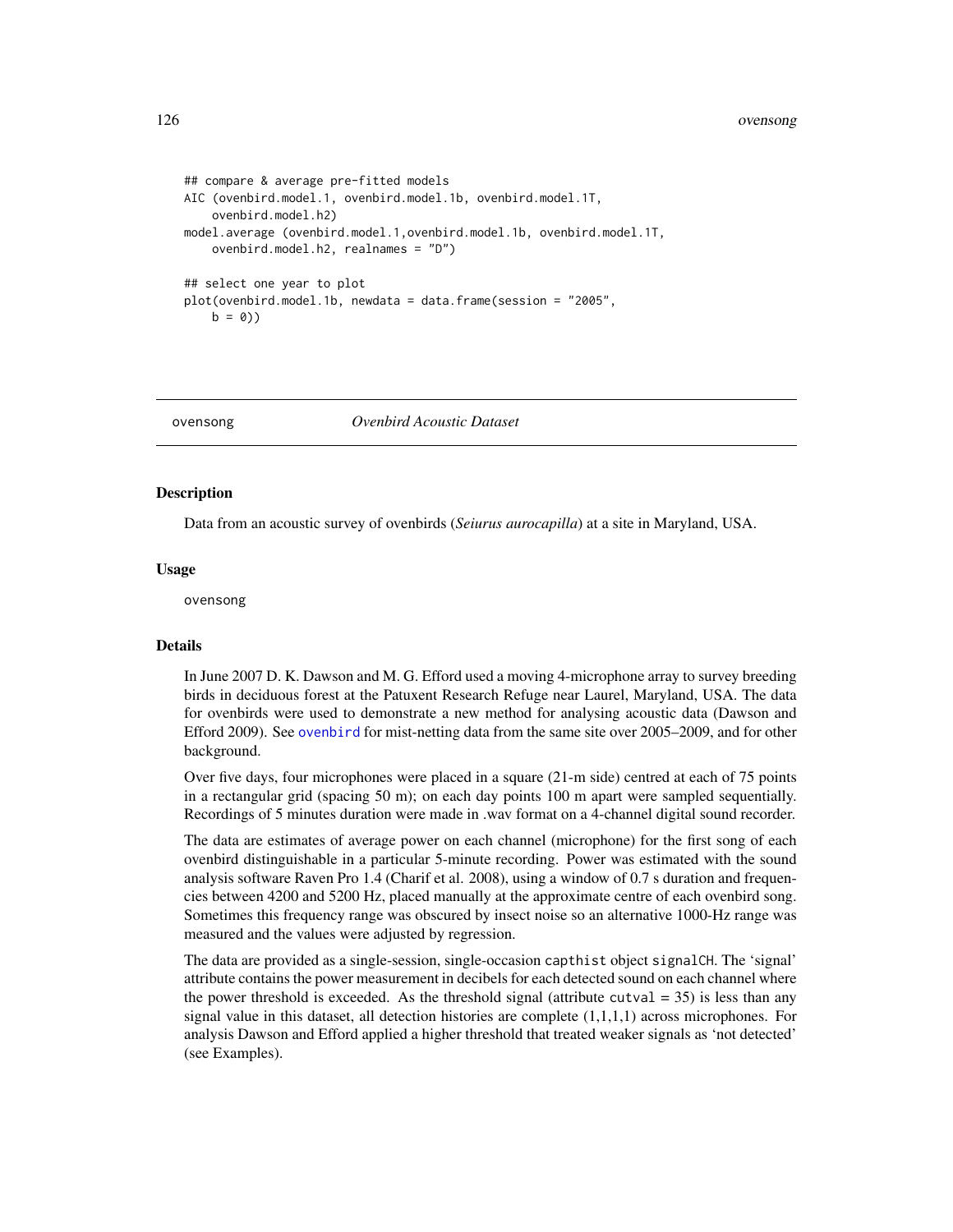## ovensong 127

The row names of signalCH (e.g. "3755AX") are formed from a 4-digit number indicating the sampling location (one of 75 points on a 50-m grid) and a letter A–D to distinguish individual ovenbirds within a 5-minute recording; 'X' indicates power values adjusted by regression.

The default model for sound attenuation is a log-linear decline with distance from the source (linear decline on dB scale). Including a spherical spreading term in the sound attenuation model causes the likelihood surface to become multimodal in this case. Newton-Raphson, the default maximization method in secr.fit, is particularly inclined to settle on a local maximum; in the example below we use a set of starting values that have been found by trial and error to yield the global maximum.

Two fitted models are included (see Examples for details).

| Object           | Description                                                 |
|------------------|-------------------------------------------------------------|
| signalCH         | capthist object                                             |
| ovensong.model.1 | fitted secr model – spherical spreading                     |
|                  | ovensong.model.2 fitted secr model – no spherical spreading |

# Source

D. K. Dawson (<ddawson@usgs.gov>) and M. G. Efford unpublished data.

## References

Charif, R. A., Waack, A. M. and Strickman, L. M. (2008) Raven Pro 1.3 User's Manual. Cornell Laboratory of Ornithology, Ithaca, New York.

Dawson, D. K. and Efford, M. G. (2009) Bird population density estimated from acoustic signals. *Journal of Applied Ecology* 46, 1201–1209.

Efford, M. G., Dawson, D. K. and Borchers, D. L. (2009) Population density estimated from locations of individuals on a passive detector array. *Ecology* 90, 2676–2682.

# See Also

[capthist](#page-22-0), [ovenbird](#page-122-0), [Detection functions](#page-0-0)

```
summary(signalCH)
traps(signalCH)
signal(signalCH)
## apply signal threshold
signalCH.525 <- subset(signalCH, cutval = 52.5)
## Not run:
## models with and without spherical spreading
omask <- make.mask(traps(signalCH), buffer = 200)
ostart <- c(log(20), 80, log(0.1), log(2))
ovensong.model.1 <- secr.fit( signalCH.525, mask = omask,
   start = ostart, detectfn = 11 )
```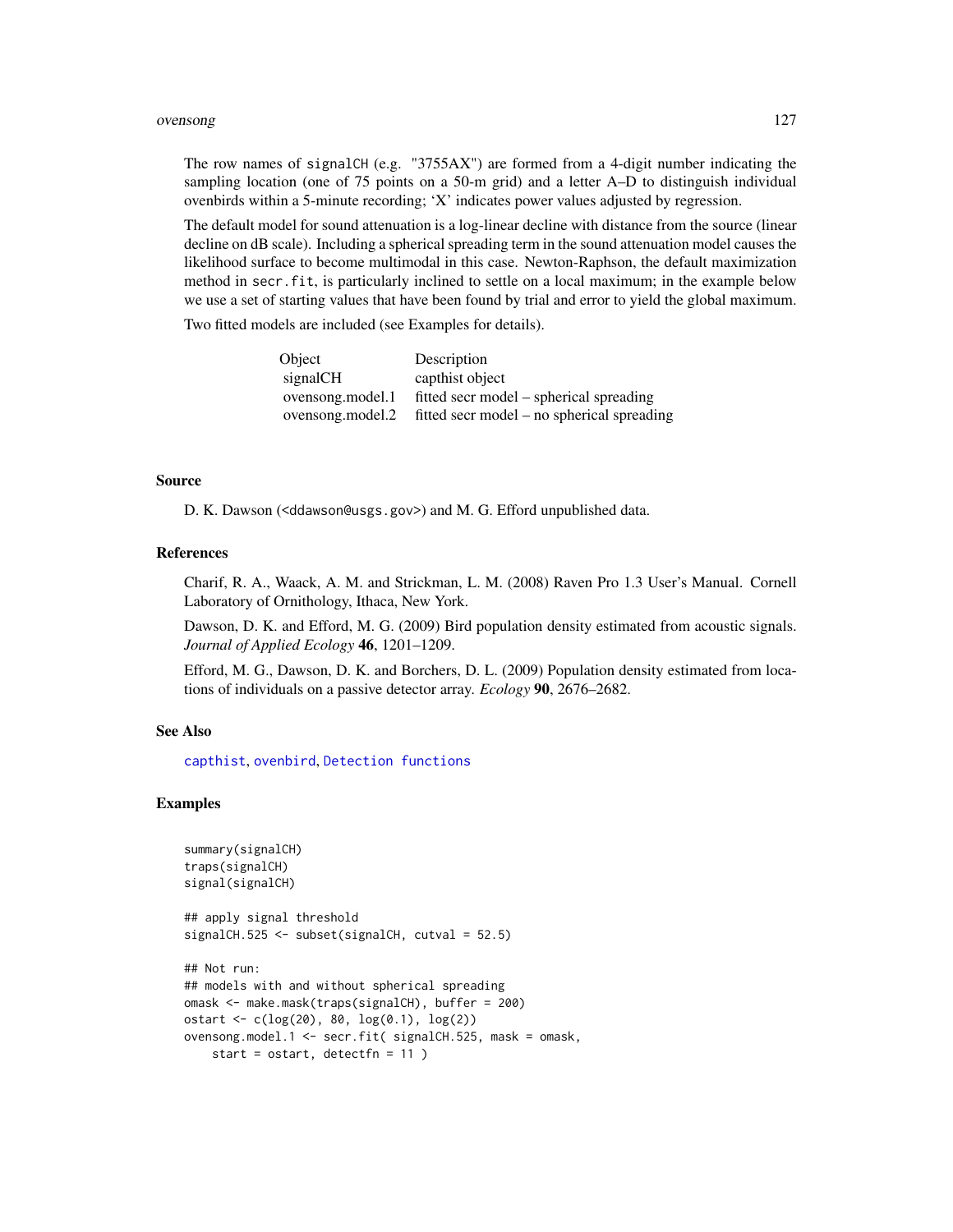```
ovensong.model.2 <- secr.fit( signalCH.525, mask = omask,
    start = ostart, detectfn = 10 )
## End(Not run)
## compare fit of models
AIC(ovensong.model.1, ovensong.model.2)
## density estimates, dividing by 75 to allow for replication
collate(ovensong.model.1, ovensong.model.2)[1,,,"D"]/75
## plot attenuation curves cf Dawson & Efford (2009) Fig 5
pars1 <- predict(ovensong.model.1)[c("beta0", "beta1"), "estimate"]
pars2 <- predict(ovensong.model.2)[c("beta0", "beta1"), "estimate"]
attenuationplot(pars1, xval=0:150, spherical = TRUE, ylim = c(40,110))
attenuationplot(pars2, xval=0:150, spherical = FALSE, add = TRUE,
    col = "red")## spherical spreading only
pars1[2] <- 0
attenuationplot(pars1, xval=0:150, spherical = TRUE, add = TRUE, lty=2)
```
OVpossum *Orongorongo Valley Brushtail Possums*

# Description

A dataset from long-term capture-recapture trapping of brushtail possums *Trichosurus vulpecula* in New Zealand.

## Usage

OVpossumCH

# Format

A multi-session capthist object of 6 sessions. Sessions are labeled 49–54, corresponding to February 1996, June 1996, September 1996, February 1997, June 1997 and September 1997.

#### Details

Brushtail possums are 2-4 kg largely arboreal marsupials that have become pests of forests and farmland in New Zealand since their introduction from Australia in the nineteenth century. Their population dynamics in mixed native forest have been studied by capture-recapture in the Orongorongo Valley near Wellington since 1966 (e.g. Crawley 1973, Efford 1998, Efford and Cowan 2004).

From 1996 to 2006, a grid of 167 traps set on the ground at 30-m spacing was operated in an area of about 14 ha for 5 consecutive days three times each year (Efford and Cowan 2004). Each trap could catch only one animal, with rare exceptions when a young 'backrider' entered the trap with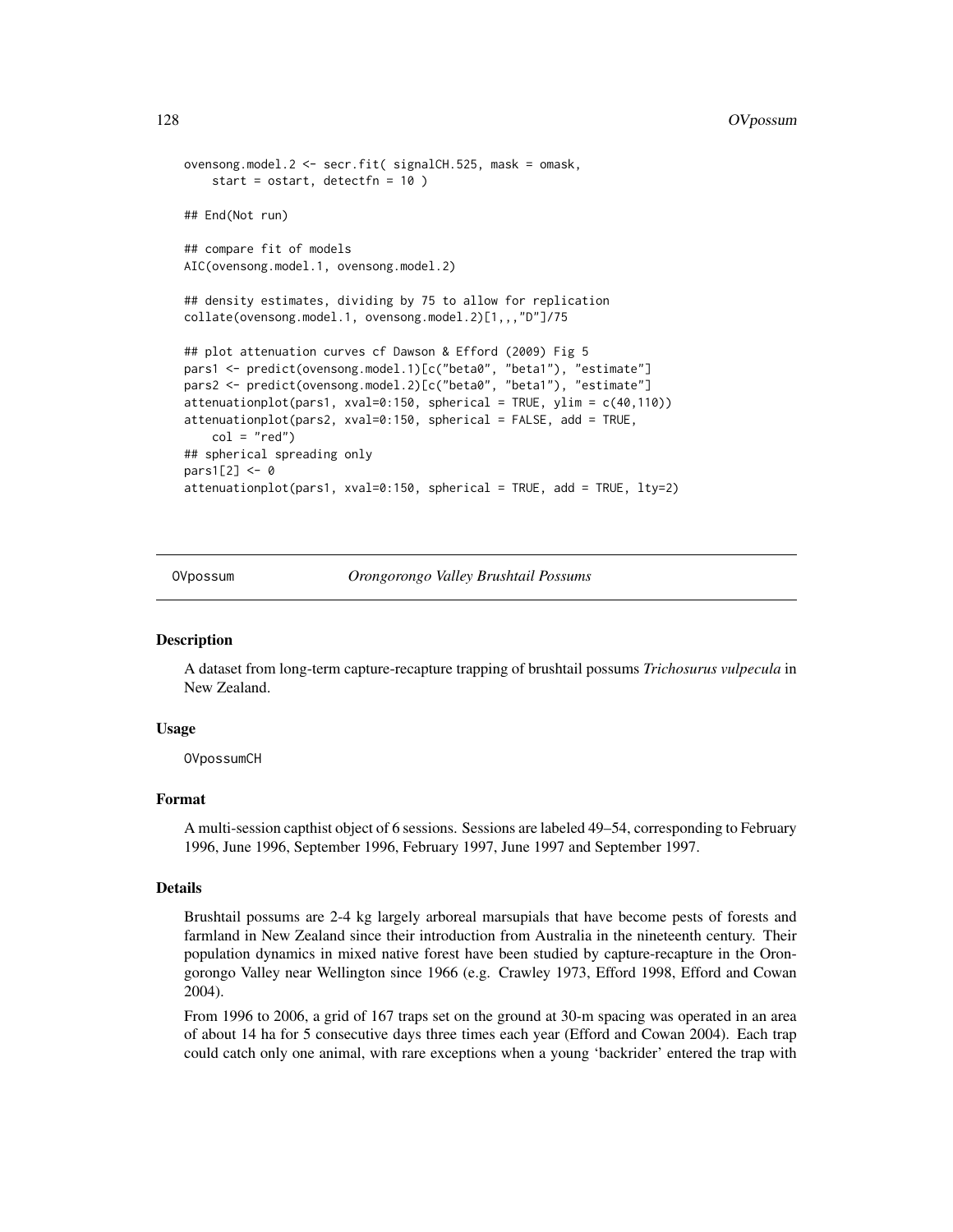## OVpossum 129

its mother. All animals were tagged and tattooed for individual identification and released at the site of capture.

A broad shingle riverbed forms a natural boundary on two sides of the study grid. Much of the grid lies on a gently sloping old alluvial fan and recent terraces, but to the southeast the valley side rises steeply and, except where cut by streams, supports beech forest (*Nothofagus truncata* and *Nothofagus solandri solandri*) rather than the mixed broadleaf forest of the valley floor.

This dataset relates to six five-day trapping sessions in 1996 and 1997, a time of high and declining density. Possums are long-lived (up to about 15 years) and as adults restrict their movements to a home range of 1-10 ha. Breeding is seasonal, resulting in an influx of newly independent juveniles in the first trapping of each calendar year.

The dataset includes individual covariates not provided by Efford (2012): 'sex' (F or M) and 'Ageclass' (1 for first year, 2 for older).

A coarse habitat map is provided for the immediate vicinity of the trapping grid as the shapefile 'OVforest.shp' in the package 'extdata' folder. This distinguishes two forest classes ('beech' and 'non-beech'), and leaves out the shingle riverbed. The distinction between 'beech' and 'non-beech' is mapped only to a distance of about 120 m from the outermost traps. A text file 'leftbank.txt' in the same folder contains the x- and y- coordinates of the adjoining bank of the Orongorongo River. All coordinates relate to the old New Zealand Map Grid (NZMG), since replaced by the New Zealand Transverse Mercator grid (NZTM2000).

The example code shows how to import the shapefile as a sp SpatialPolygonsDataFrame object and use it to construct a mask for secr.fit.

### Source

Efford (2012) and unpublished data.

## References

Crawley, M. C. (1973) A live-trapping study of Australian brush-tailed possums, *Trichosurus vulpecula* (Kerr), in the Orongorongo Valley, Wellington, New Zealand. *Australian Journal of Zoology* 21, 75–90.

Efford, M. G. (1998) Demographic consequences of sex-biased dispersal in a population of brushtail possums. *Journal of Animal Ecology* 67, 503–517.

Efford, M. G. (2012) DENSITY 5.0: software for spatially explicit capture-recapture. Department of Mathematics and Statistics, University of Otago, Dunedin, New Zealand. [https://www.otago.](https://www.otago.ac.nz/density) [ac.nz/density](https://www.otago.ac.nz/density)

Efford, M. G. and Cowan, P. E. (2004) Long-term population trend of *Trichosurus vulpecula* in the Orongorongo Valley, New Zealand. In: *The Biology of Australian Possums and Gliders*. Edited by R. L. Goldingay and S. M. Jackson. Surrey Beatty & Sons, Chipping Norton. Pp. 471–483.

Ward, G. D. (1978) Habitat use and home range of radio-tagged opossums *Trichosurus vulpecula* (Kerr) in New Zealand lowland forest. In: *The ecology of arboreal folivores*. Edited by G. G. Montgomery. Smithsonian Institute Press. Washington, D.C. Pp. 267–287.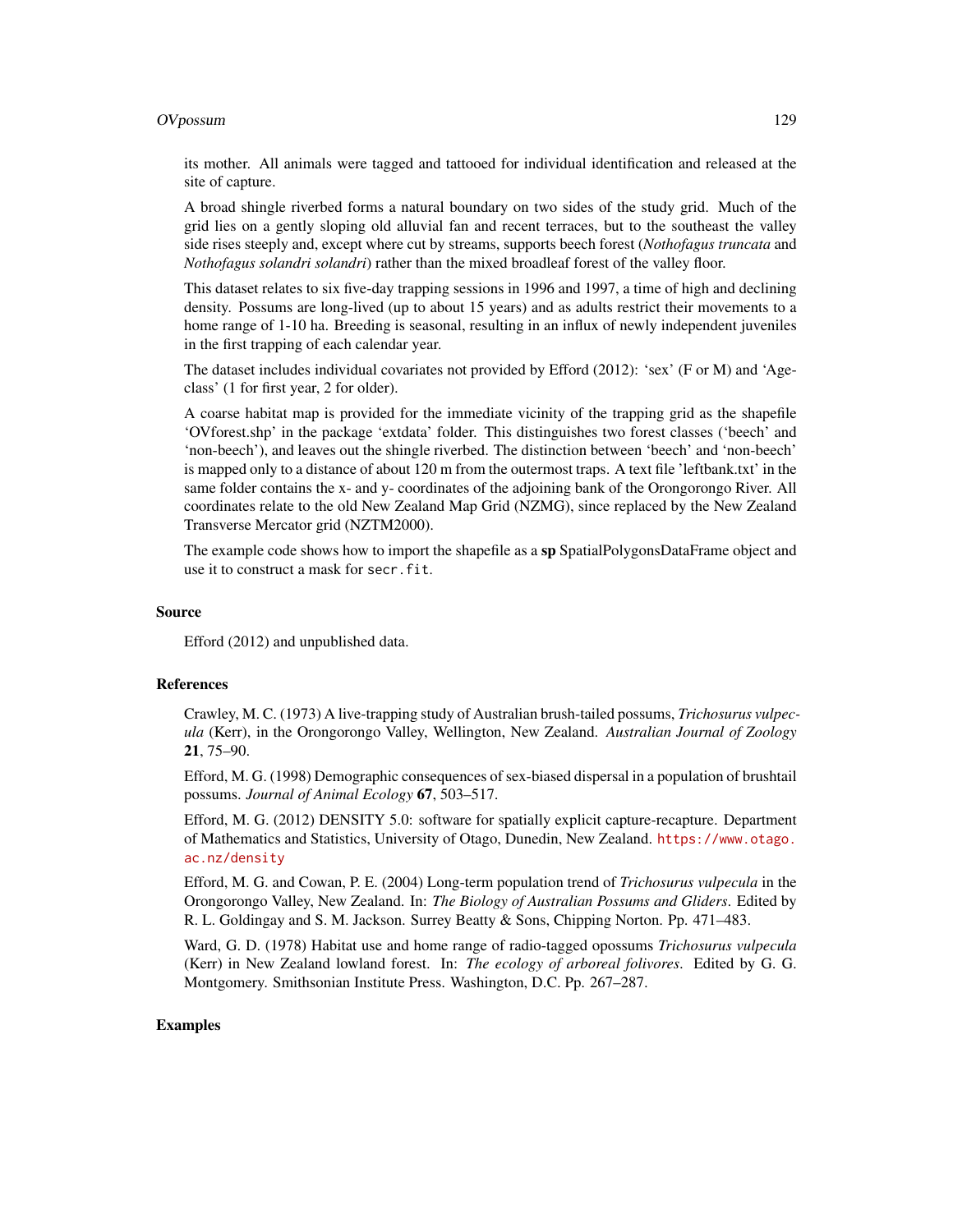```
summary(OVpossumCH, terse = TRUE)
ovtrap <- traps(OVpossumCH[[1]])
## retrieve and plot the forest map
datadir <- system.file("extdata", package = "secr")
OVforest <- rgdal::readOGR(dsn = datadir, layer = "OVforest")
forestcol <- terrain.colors(6)[c(4,2,2)]
sp::plot(OVforest, col = forestcol)
plot(ovtrap, add = TRUE)
## construct a mask
## we omit forest across the river by selecting only
## forest polygons 1 and 2
ovmask <- make.mask(ovtrap, buffer = 120, type = 'trapbuffer',
    poly = 0Vforest[1:2,], spacing = 7.5, keep.poly = FALSE)
ovmask <- addCovariates(ovmask, OVforest[1:2,])
## display mask
par(mar=c(0,0,0,8))
plot(ovmask, covariate = 'forest', dots = FALSE, col = forestcol)
plot(ovtrap, add = TRUE)
## add the left bank of the Orongorongo River
lines(read.table(paste0(datadir,'/leftbank.txt')))
```
<span id="page-129-0"></span>par.secr.fit *Fit Multiple SECR Models*

# <span id="page-129-1"></span>Description

These functions are wrappers for [secr.fit](#page-199-0), [region.N](#page-186-0) and [derived](#page-45-0) that allow multiple models to be fitted simultaneously on multi-core machines.

# Usage

```
par.secr.fit (arglist, ncores = 1, seed = NULL, trace = TRUE, logfile = "logfile.txt",
    prefix = "fit.", LB = FALSE, save.intermediate = FALSE)
par.derived (secrlist, ncores = 1, ...)
par.region.N (secrlist, ncores = 1, ...)
```
## Arguments

| arglist | list of argument lists for secr. fit or a character vector naming such lists |
|---------|------------------------------------------------------------------------------|
| ncores  | integer number of cores to be used for parallel processing                   |
| seed    | integer pseudorandom number seed                                             |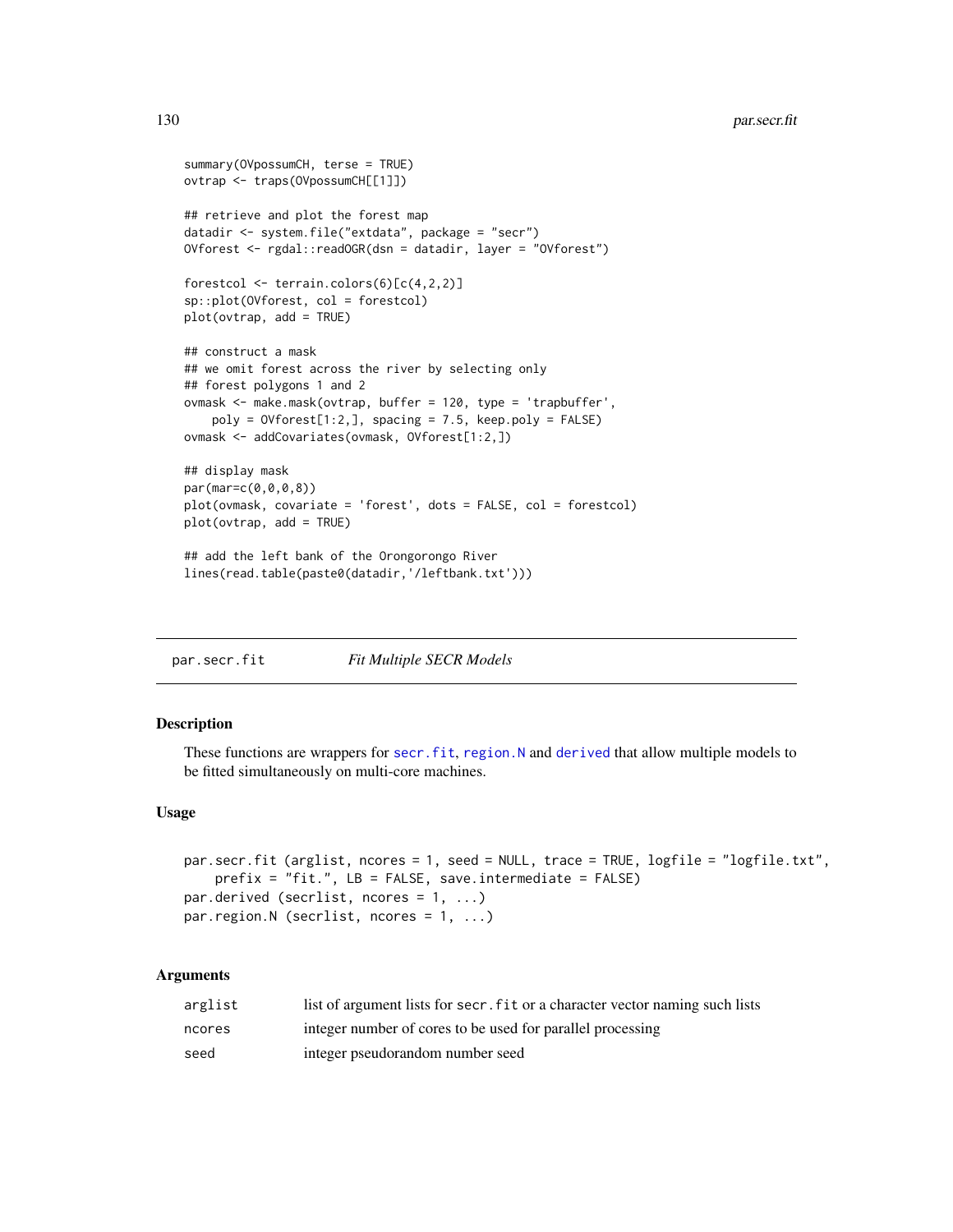## par.secr.fit 131

| trace             | logical; if TRUE intermediate output may be logged          |  |
|-------------------|-------------------------------------------------------------|--|
| logfile           | character name of file to log progress reports              |  |
| prefix            | character prefix for names of output                        |  |
| LB                | logical; if TRUE then use load balancing                    |  |
| save.intermediate |                                                             |  |
|                   | logical; if TRUE then each fit is saved to an external file |  |
|                   | other arguments passed to derived or region. N              |  |
| secrlist          | secrlist object                                             |  |

#### Details

Any attempt in arglist to set ncores > 1 for a particular secr fit is ignored.

trace overrides any settings in arglist. Reporting of intermediate results is unreliable on Windows when ncores > 1.

It is convenient to provide the names of the capthist and mask arguments in each component of arglist as character values (i.e. in quotes); objects thus named are exported from the workspace to each worker process (see Examples).

Setting LB = TRUE when ncores  $> 1$  causes the function to call [clusterApplyLB](#page-0-0) instead of [clusterApply](#page-0-0). Load balancing in clusterApplyLB is likely to result in faster completion than the default if fits differ in their in execution time and ncores < length(arglist), but this cannot be guaranteed owing to the additional communication required with the worker processes. Results with LB = TRUE for a given seed may not be reproducible.

save.intermediate causes each fit to be saved to a file with extension .RData.

# Value

For par.secr.fit - [secrlist](#page-12-1) of model fits (see [secr.fit](#page-199-0)). Names are created by prefixing prefix to the names of argslist. If trace is TRUE then the total execution time and finish time are displayed.

For par.[derived](#page-45-0) - a list of dataframes output from derived, applied to each model in turn.

For par. [region.N](#page-186-0) - a list of dataframes output from region.N, applied to each model in turn.

# See Also

[secr.fit](#page-199-0), [region.N](#page-186-0), [derived](#page-45-0), [AIC.secr](#page-12-0), [predict.secr](#page-157-0), [Parallel](#page-131-0)

```
## Not run:
```

```
fit0 <- list(capthist = 'captdata', model = g0~1)
fitb \le list(capthist = 'captdata', model = g0<sup>-b</sup>)
fits <- par.secr.fit (c('fit0','fitb'), ncores = 2)
AIC(fits)
```

```
par.derived(fits, ncores = 2, se.esa = FALSE)
```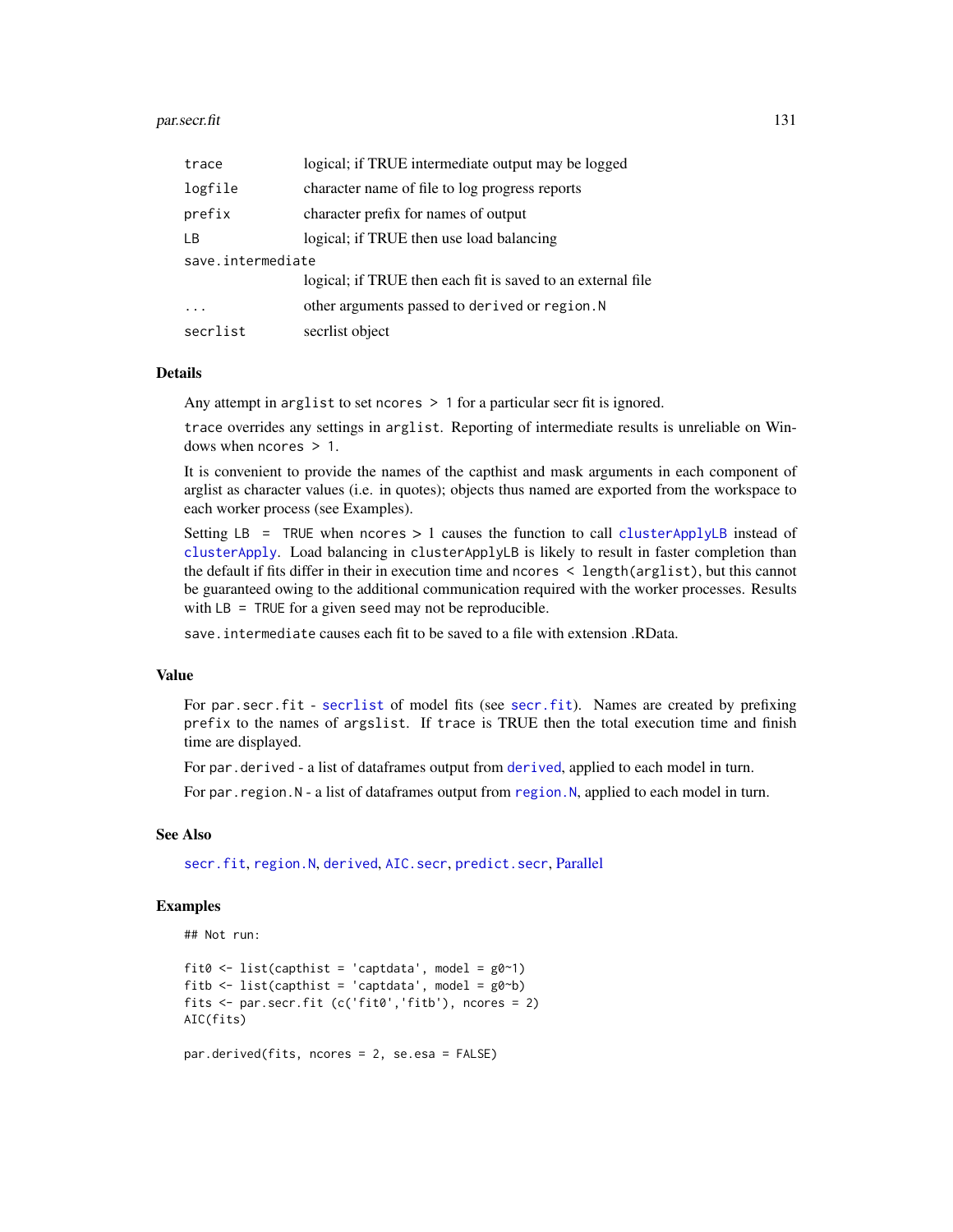132 **Parallel** 

```
par.region.N(fits, ncores = 2)
```
## End(Not run)

# <span id="page-131-0"></span>Parallel *Multi-core Processing*

## **Description**

From version 2.4.0 secr makes limited use of multiple cores (CPUs) through the package **[parallel](#page-0-0)**. Only the few secr functions listed below make any use of parallel processing. Increased speed can be expected with sim.secr (e.g., x3 with 4 cores), but gains in secr.fit are much smaller and may be negative.

The function [par.secr.fit](#page-129-0) added in 2.7.1 is useful if you have a set of different models you wish to fit: if you have as many cores as models then all will complete in about the time required to run the longest.

| <b>Function</b> | Unit                  | <b>Benefit</b> | <b>Notes</b>                        |
|-----------------|-----------------------|----------------|-------------------------------------|
| secr.fit        | session likelihood    | small-moderate | multi-session models only           |
| score.test      | model                 | moderate       | multi-model comparisons only        |
| derived         | session               | moderate       | SE by parameter if one session      |
| mask.check      | spacing x buffer      | moderate-large | no file output, suppresses messages |
| sim.secr        | replicate             | large          | all models, suppresses messages     |
| ip.secr         | replicate             | large          |                                     |
| LLsurface       | parameter combination | large          |                                     |
| par.secr.fit    | model                 | large          |                                     |
| par.derived     | fitted model          | large          |                                     |
| par.region.N    | fitted model          | large          |                                     |
| fxi.contour     | individual            | moderate-large | multiple individuals only           |
| fxi.secr        | individual            | moderate-large | multiple individuals only           |
| fx.total        | individual            | moderate-large |                                     |
| pmixProfileLL   | level of pmix         | large          |                                     |

'Unit' refers to the unit of work sent to each worker process. As a guide, a 'large' benefit means >60% reduction in process time with 4 CPUs.

parallel offers several different mechanisms, bringing together the functionality of multicore and snow. The mechanism used by secr is the simplest available, and is expected to work across all operating systems. Technically, it relies on Rscript and communication between the master and worker processes is *via* sockets. As stated in the parallel documentation "Users of Windows and Mac OS X may expect pop-up dialog boxes from the firewall asking if an R process should accept incoming connections".

To use multiple cores, install **parallel** from CRAN and set ncores  $> 1$  in the function call. Use detectCores() to get an idea of how many cores are available on your machine; this may (in Win-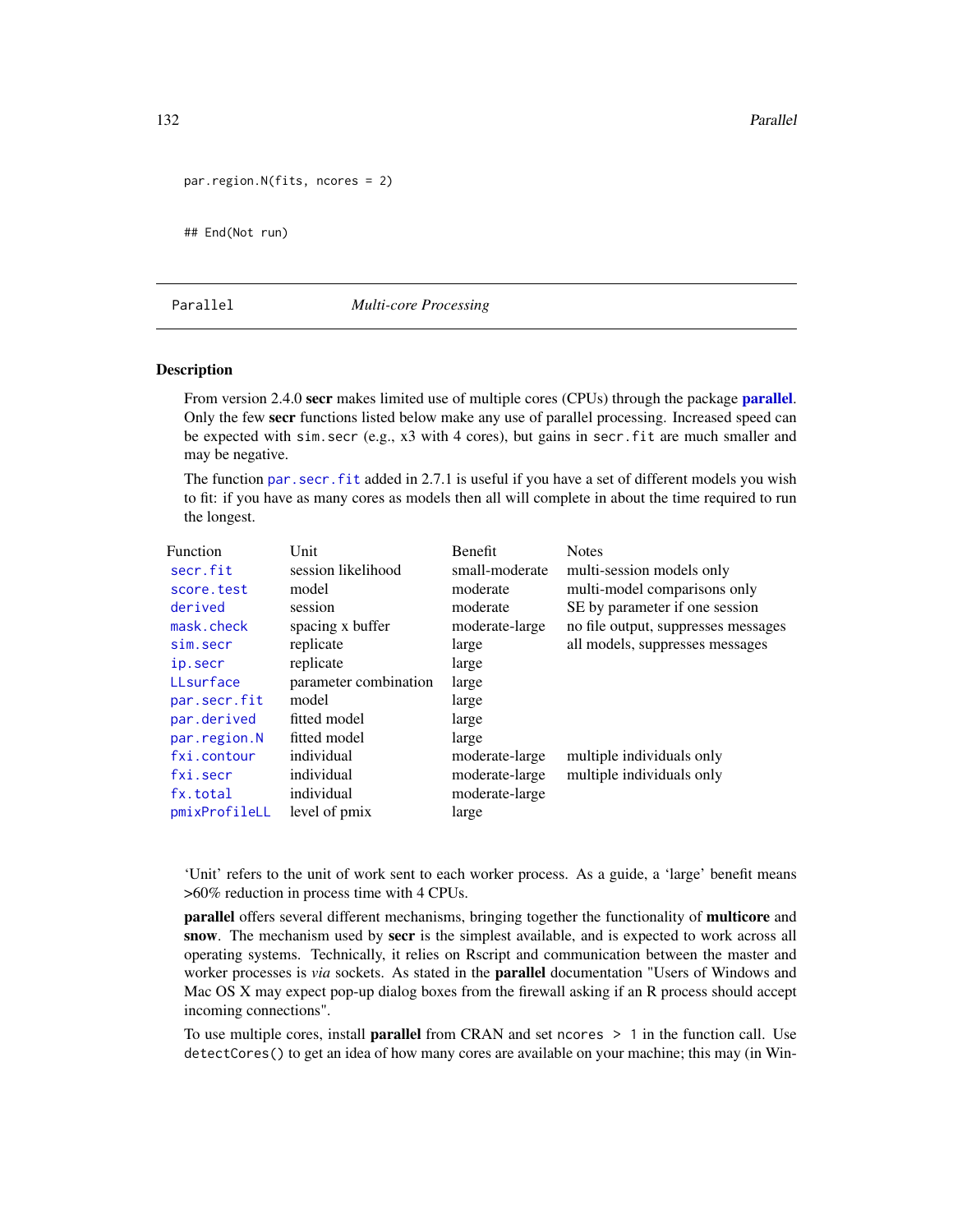# Parallel 133

dows) include virtual cores over and above the number of physical cores. See RShowDoc("parallel", package = "parallel") in core R for explanation.

You may possibly get warnings from R about closing unused connections. These can safely be ignored.

In sim.secr, new datasets are generated in the master process, so there is no need to manage the random number streams in the worker processes.

In secr.fit the output component 'proctime' misrepresents the elapsed processing time when multiple cores are used.

Worker processes are created in secr.fit with makeCluster and the options methods = FALSE, useXDR = .Platform\$endian=='big' (consistently from 2.10.0). methods = TRUE is required for S4 methods, but as these are not used directly in secr it seems worth saving the time needed to load **methods**. useXDR = FALSE saves time "where large amounts of data are to be transferred and all the nodes are little-endian", which applies on Windows systems and some linux systems. Please report any issues.

# Warning

It appears that multicore operations in **secr** using **parallel** may fail if the packages **snow** and **snow**fall are also loaded. The error message is obscure:

"Error in UseMethod("sendData") : no applicable method for 'sendData' applied to an object of class "SOCK0node""

```
## Not run:
sessionInfo()
# R version 3.2.0 (2015-04-16)
# Platform: x86_64-w64-mingw32/x64 (64-bit)
# Running under: Windows 7 x64 (build 7601) Service Pack 1
# quad-core i7 CPU, 16 Gb RAM
# ...
## almost no benefit with secr.fit
for (i in 1:5)
   print(system.time(secr.fit(ovenCH, buffer = 400, trace = FALSE, ncores = i)))
# user system elapsed
# 52.26 0.76 53.02
# user system elapsed
# 3.38 2.77 48.36
# user system elapsed
# 5.69 5.36 47.18
# user system elapsed
# 6.50 6.90 54.51
# user system elapsed
# 7.74 8.25 50.23
```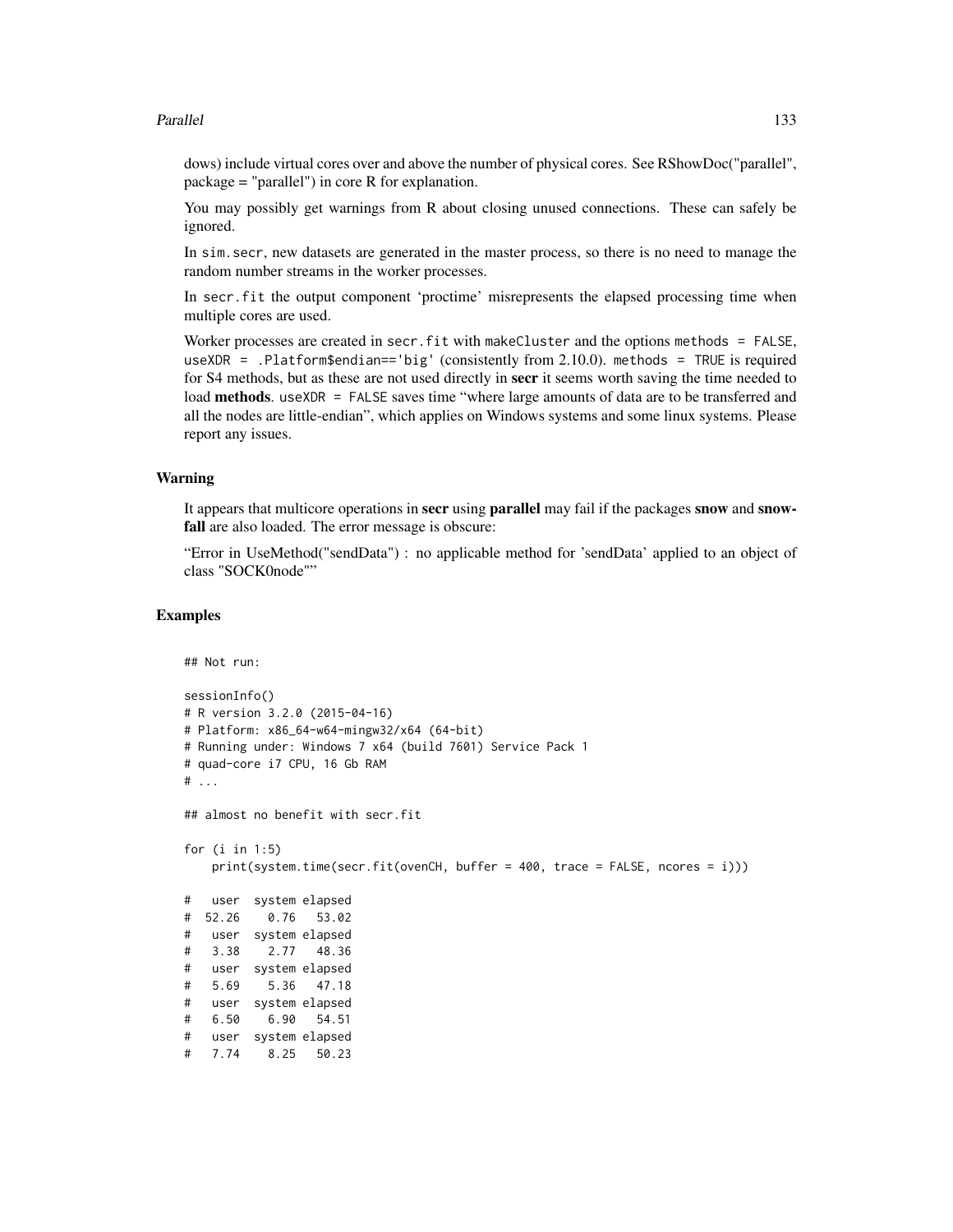```
## better for simulation, up to a point
for (i in 1:8)
   print(system.time(sim.secr(secrdemo.0, nsim = 20, tracelevel = 0, ncores = i)))
# user system elapsed
# 262.93 3.74 266.71
# user system elapsed
# 0.68 0.02 139.61
# user system elapsed
# 0.69 0.01 110.05
# user system elapsed
# 0.70 0.00 84.24
# user system elapsed
# 0.70 0.02 69.45
# user system elapsed
# 0.67 0.06 75.67
# user system elapsed
# 0.75 0.00 70.00
# user system elapsed
# 0.73 0.05 75.71
for (i in 1:8)
   print(system.time(ip.secr (captdata, trace = FALSE, ncores = i)))
# user system elapsed
# 132.59 0.00 132.58
# user system elapsed
# 0.25 0.05 71.08
# user system elapsed
# 0.20 0.04 50.76
# user system elapsed
# 0.32 0.07 42.13
# user system elapsed
# 0.26 0.09 41.74
# user system elapsed
# 0.39 0.08 39.01
# user system elapsed
# 0.25 0.09 36.52
# user system elapsed
# 0.46 0.08 35.91
for (i in 1:8)
   print(system.time(LLsurface(secrdemo.0, ncores = i)))
#Evaluating log likelihood across grid of 121 points...
# user system elapsed
# 48.00 0.40 48.41
#Evaluating log likelihood across grid of 121 points...
# user system elapsed
# 0.00 0.03 27.94
#Evaluating log likelihood across grid of 121 points...
```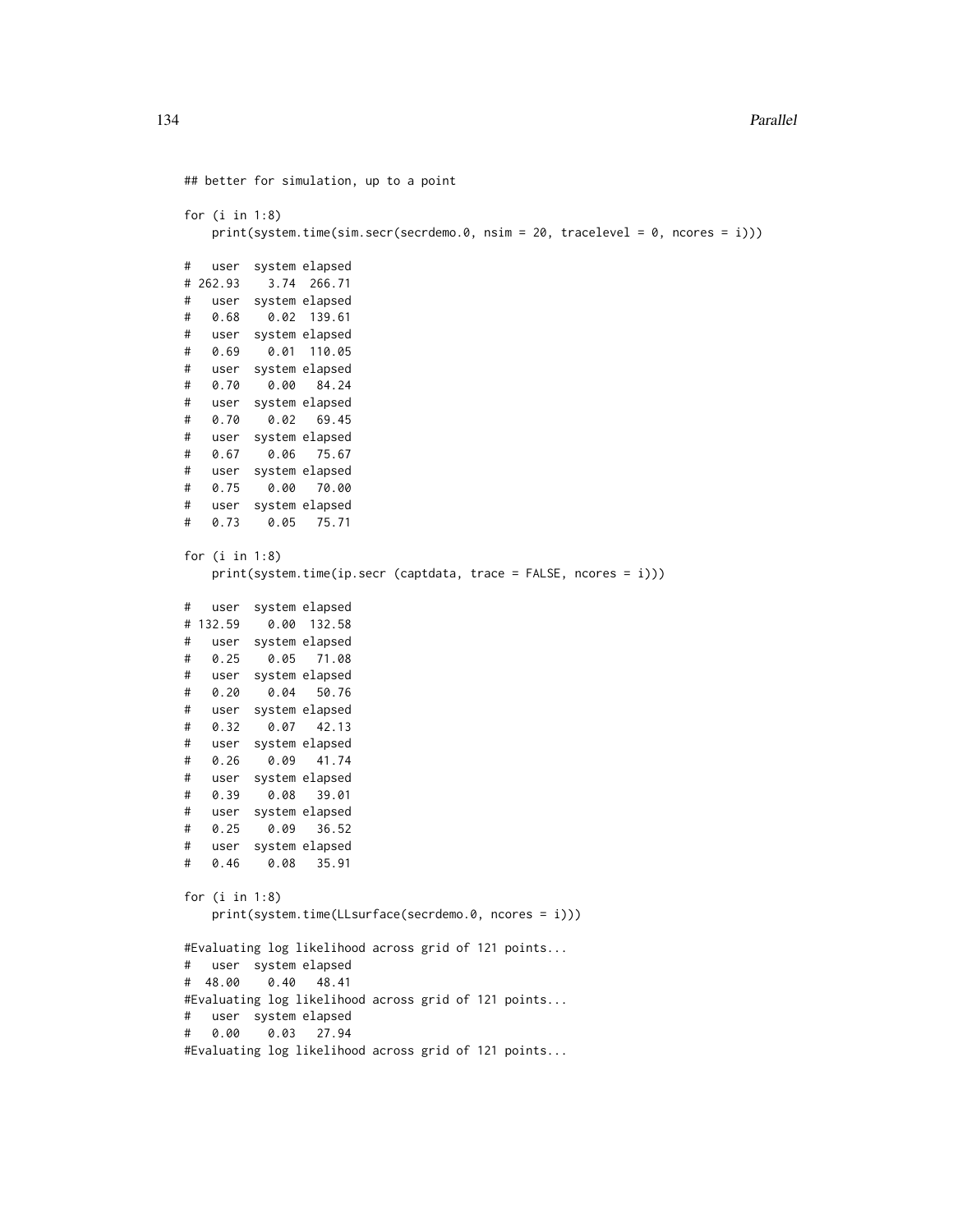pdot the contract of the contract of the contract of the contract of the contract of the contract of the contract of the contract of the contract of the contract of the contract of the contract of the contract of the contr

```
# user system elapsed
# 0.00 0.03 20.60
#Evaluating log likelihood across grid of 121 points...
# user system elapsed
# 0.03 0.02 17.63
#Evaluating log likelihood across grid of 121 points...
# user system elapsed
# 0.01 0.05 16.41
#Evaluating log likelihood across grid of 121 points...
# user system elapsed
# 0.02 0.04 16.10
#Evaluating log likelihood across grid of 121 points...
# user system elapsed
# 0.05 0.03 16.03
#Evaluating log likelihood across grid of 121 points...
# user system elapsed
# 0.02 0.07 15.99
```
## End(Not run)

<span id="page-134-0"></span>pdot *Net Detection Probability*

# Description

Compute spatially explicit net probability of detection for individual(s) at given coordinates.

## Usage

```
pdot(X, traps, detectfn = 0, detectpar = list(g0 = 0.2,sigma = 25, z = 1), noccasions = NULL, binomN = NULL,
   userdist = NULL)
```
CVpdot(..., conditional = FALSE)

# Arguments

| X           | vector or 2-column matrix of coordinates                                |
|-------------|-------------------------------------------------------------------------|
| traps       | traps object                                                            |
| detectfn    | integer code for detection function q.v.                                |
| detectpar   | a named list giving a value for each parameter of detection function    |
| noccasions  | number of sampling intervals (occasions)                                |
| binomN      | integer code for discrete distribution (see secr. fit)                  |
| userdist    | user-defined distance function or matrix (see userdist)                 |
| .           | arguments passed to pdot                                                |
| conditional | logical; if TRUE then computed mean and CV are conditional on detection |
|             |                                                                         |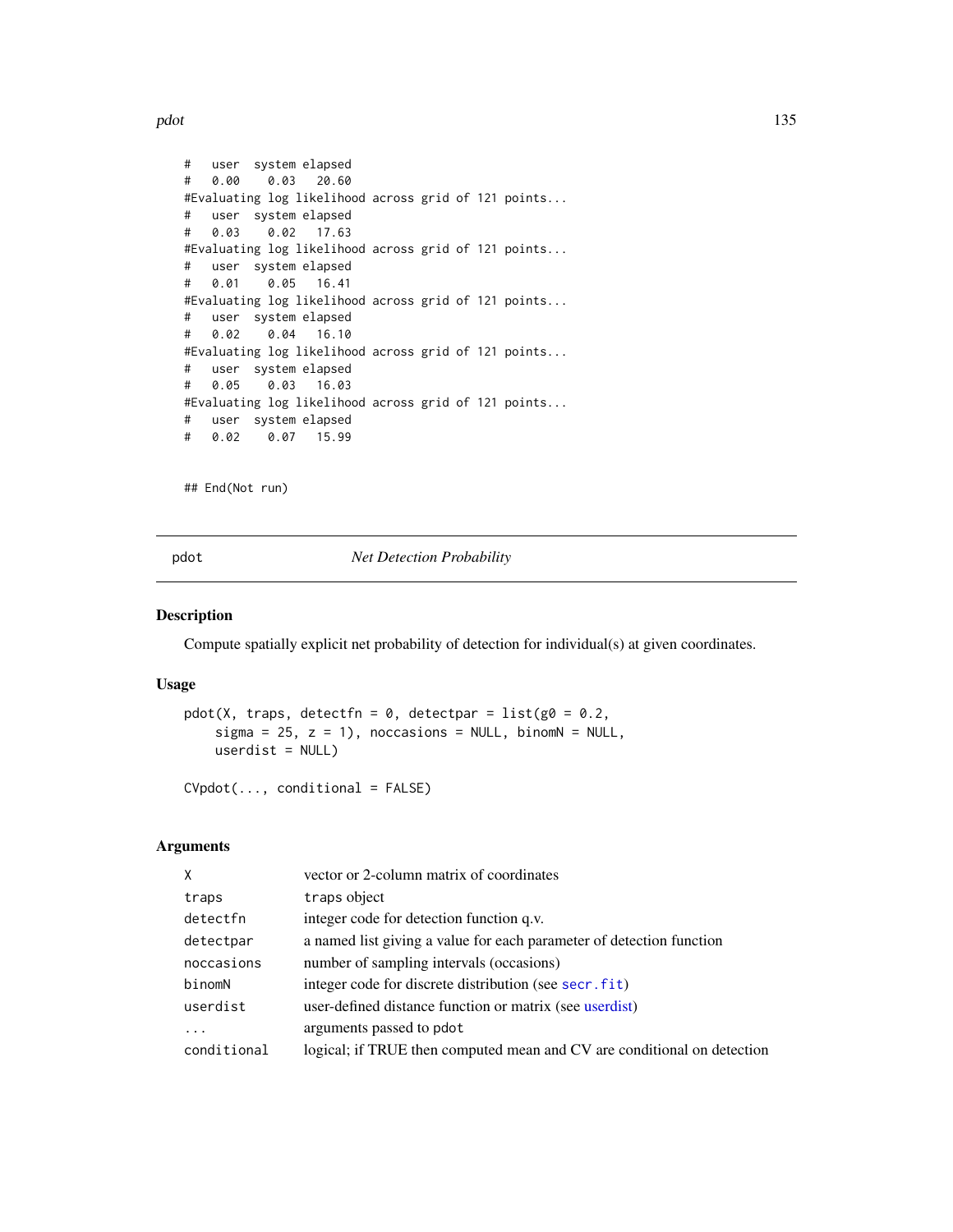## Details

If traps has a [usage](#page-276-0) attribute then noccasions is set accordingly; otherwise it must be provided.

The probability computed is  $p.(\mathbf{X}) = 1 - \prod_{i} \{1 - p_s(\mathbf{X}, k)\}^S$  where the product is over the detectors in traps, excluding any not used on a particular occasion. The per-occasion detection function  $p_s$ 

is halfnormal (0) by default, and is assumed not to vary over the S occasions.

For detection functions (10) and (11) the signal threshold 'cutval' should be included in detectpar, e.g., detectpar = list(beta $0 = 103$ , beta1 = -0.11, sdS = 2, cutval = 52.5).

The calculation is not valid for single-catch traps because  $p(\mathbf{X})$  is reduced by competition between animals.

userdist cannot be set if 'traps' is any of polygon, polygonX, transect or transectX. if userdist is a function requiring covariates or values of parameters 'D' or 'noneuc' then X must have a covariates attribute with the required columns.

CVpdot returns the expected mean and CV of pdot across the points listed in X, assuming uniform population density. X is usually a habitat mask. See Notes for details.

## Value

For pdot, a vector of probabilities, one for each row in X.

For CVpdot, a named vector with elements 'meanpdot' and 'CVpdot'.

## **Notes**

CVpdot computes the mean  $\mu$  and variance V of the location-specific overall detection probability  $p(\mathbf{X})$  as follows.

$$
\mu = \int p.(\mathbf{X}) f(\mathbf{X}) d\mathbf{X},
$$

$$
V = \int p.(\mathbf{X})^2 f(\mathbf{X}) d\mathbf{X} - \mu^2.
$$

For uniform density and conditional = FALSE,  $f(\mathbf{X})$  is merely a scaling factor independent of X.

If conditional = TRUE then  $f(\mathbf{X}) = p(\mathbf{X}) / \int p(\mathbf{X}) d\mathbf{X}$ .

The coefficient of variation is  $CV = \sqrt{V}/\mu$ .

## See Also

[secr](#page-4-0), [make.mask](#page-104-0), [Detection functions](#page-0-0), [pdot.contour](#page-36-0), [CV](#page-39-0)

```
temptrap <- make.grid()
## per-session detection probability for an individual centred
## at a corner trap. By default, noccasions = 5.
pdot (c(0,0)), temptrap, detectpar = list(g0 = 0.2, sigma = 25),
```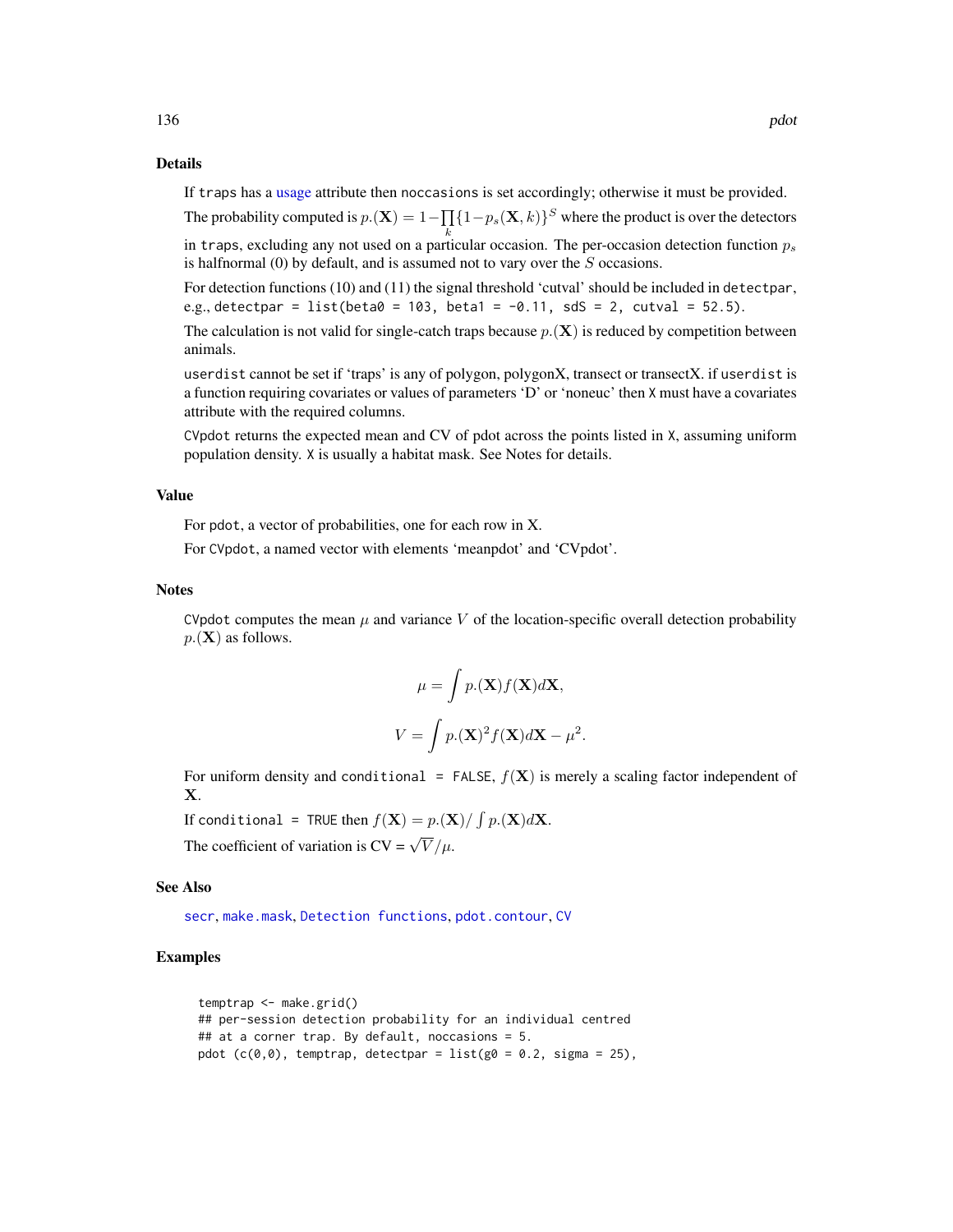```
noccasions = 5)
msk <- make.mask(temptrap, buffer = 100)
CVpdot(msk, temptrap, detectpar = list(g0 = 0.2, sigma = 25),
  noccasions = 5)
```
# PG *Telemetry Fixes in Polygons*

# Description

For a telemetry dataset, either as a standalone capthist object with detector type 'telemetryonly' or the xylist attribute of a combined capthist object resulting from addTelemetry, determine the proportion of fixes of each individual that lie within a set of polygons. Typically used to obtain the proportion of fixes on a trapping grid, hence 'proportion on grid'.

# Usage

 $PG(CH, poly = NULL, include NULL = FALSE, plt = FALSE, ...)$ 

# Arguments

| CH          | capthist object including telemetry locations                                           |
|-------------|-----------------------------------------------------------------------------------------|
| poly        | SpatialPolygonsDataFrame object from sp                                                 |
| includeNULL | logical; if TRUE then missing values are returned for animals without telemetry<br>data |
| plt         | logical; if TRUE then poly and telemetry locations are plotted                          |
| $\cdots$    | other arguments passed to buffer, contour                                               |

## Details

By default poly is obtained by applying [buffer.contour](#page-36-0) with arguments . . . to the traps attribute of CH. Note that either a positive buffer argument or convex = TRUE is needed for the polygon to have area  $> 0$ .

If plt = TRUE, buffer.contour is used to plot poly and the points are overplotted (open circles outside, filled circles inside). To control the framing of the plot, create an initial plot (e.g., with plot.traps, setting the border argument) and use add = TRUE (see Examples).

# Value

Numeric vector of proportions. If includeNULL = TRUE length equal to number of animals (rows) in CH; otherwise length is the number of animals for which there is telemetry data (because xylist may cover only a subset of animals in CH).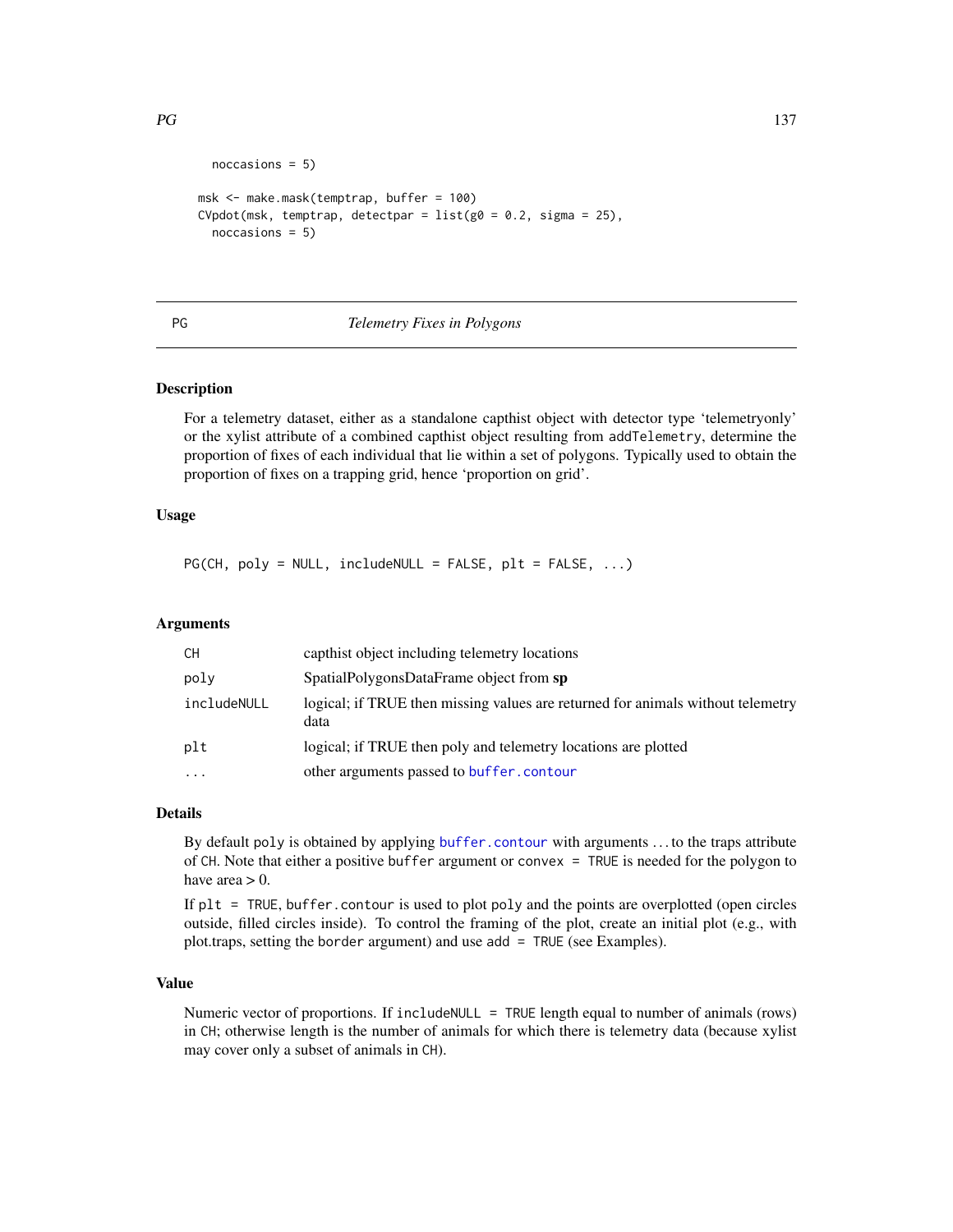## 138 **PG**

# References

Grant, T. J. and Doherty, P. F. (2007) Monitoring of the flat-tailed horned lizard with methods incorporating detection probability. *Journal of Wildlife Management* 71, 1050–1056

# See Also

[addTelemetry](#page-10-0), [buffer.contour](#page-36-0), [SpatialPolygonsDataFrame](#page-0-0), [pointsInPolygon](#page-152-0)

```
## Not run:
setwd('d:/density communication/combining telemetry and secr/possums')
CvilleCH <- read.capthist('CVILLE summer captures 4occ.txt',
                           'CVILLE detectors summer 4occ.txt',
                           detector = 'single')
CvilleGPS <- read.telemetry('CVILLE GPS Combined 4occ.txt')
CvilleGPSnew <- read.telemetry('CVILLE summer GPS New occasions.txt')
CvilleBoth <- addTelemetry(CvilleCH, CvilleGPSnew)
plot(CvilleBoth, border = 400)
PG(CvilleBoth, buffer = 100, convex = TRUE, plt = TRUE, add = T, col = 'red')###################################################################
## this code computes an area-adjusted density estimate
## cf Grant and Doherty 2007
PGD \leftarrow function (CH, estimator = 'h2', ...)pg \leq PG(CH, \ldots)PGbar <- mean(pg)
    N <- closedN(CH, estimator)
    A <- polyarea(buffer.contour(traps(CH), ...)[[1]])
    Dhat <- N$Nhat / A * PGbar
    varDhat <- (N$Nhat^2 * var(pg) + PGbar^2 * N$seNhat^2) / A^2c(Dhat = Dhat, seDhat = sqrt(varDhat))
}
plot(traps(CvilleBoth), border = 400)
PGD(CvilleBoth, buffer = 0, convex = TRUE, plt = TRUE, add = TRUE)PGD(CvilleBoth, est='null', buffer = 0, convex = TRUE, plt = FALSE)
###################################################################
## this code generates a PG summary for telemetry records randomly
## translated and rotated, keeping the centres within a habitat mask
randomPG \le function(CH, poly = NULL, mask, reorient = TRUE, nrepl = 1,
                      seed = 12345, ...) { }moveone <- function(xy, newcentre) {
        xy \leftarrow \text{ sweep}(xy, 2, \text{apply}(xy, 2, \text{mean}))if (reorient) ## random rotation about centre
            xy \leftarrow \text{rotate}(xy, \text{runif}(1)*360)sweep(xy,2,unlist(newcentre), "+")
    }
    onerepl \leq function(r) { ## r is dummy for replicate
        centres \leq sim.popn(D = D, core = mask, model2D = "IHP",
```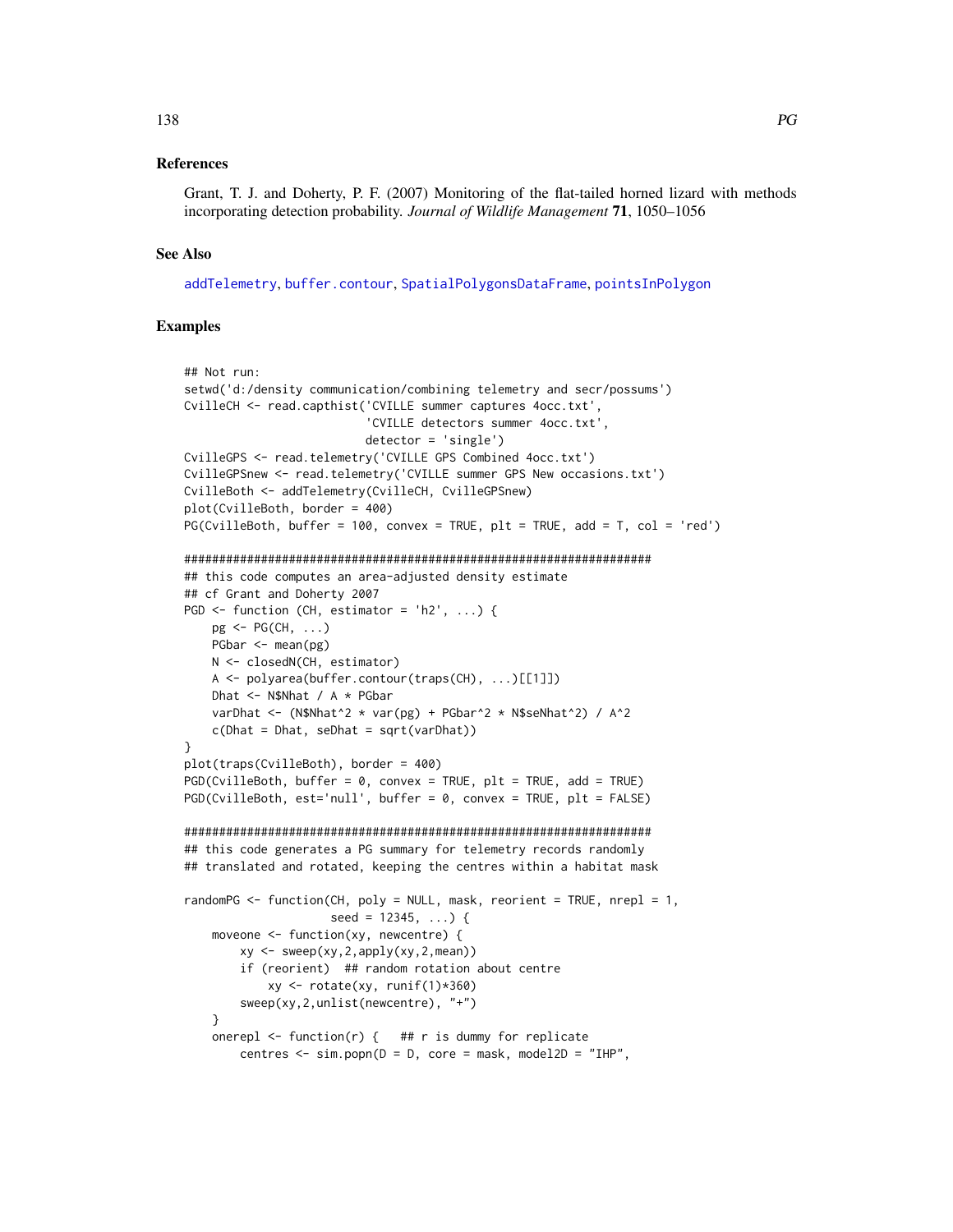```
Ndist = "fixed")
        xyl <- mapply(moveone, xyl, split(centres, rownames(centres)))
        attr(CH, 'xylist') <- xyl ## substitute random placement
        PG(CH = CH, poly = poly, plt = FALSE, ...)}
    set.seed(seed)
    require(sp)
    if (is.null(poly)) {
        poly <- buffer.contour (traps(CH), ...)
        srl <- lapply(poly, function(x) Polygon(as.matrix(x)))
        tmp <- Polygons(srl,1)
        poly <- SpatialPolygons(list(tmp))
        poly <- SpatialPolygonsDataFrame(poly, data = data.frame(ID =
                                               names(poly)))
    }
    xyl <- telemetryxy(CH)
    maskarea <- nrow(mask) * attr(mask, 'area')
   D <- length(xyl) / maskarea
   sapply(1:nrepl, onerepl)
}
mask <- make.mask (traps(CvilleBoth), buffer = 400, type = "trapbuffer")
require(sp)
pg <- randomPG (CvilleBoth, mask = mask, buffer = 100, convex = TRUE,
    nrep1 = 20apply(pg, 1, mean)
###################################################################
```
## End(Not run)

<span id="page-138-0"></span>plot.capthist *Plot Detection Histories*

## Description

Display a plot of detection (capture) histories or telemetry data over a map of the detectors.

## Usage

```
## S3 method for class 'capthist'
plot(x, rad = 5, hidetraps = FALSE, tracks = FALSE,title = TRUE, subtitle = TRUE, add = FALSE, varycol = TRUE,
     icolours = NULL, randcol = FALSE, lab1cap = FALSE, laboffset = 4, ncap = FALSE,
     splitocc = NULL, col2 = "green", type = c("petal", "n.per.detector", "n.per.detector", "n.per.detator", "n.per.detator", "n.per.detactor", "n.per.detactor", "n.per.detactor", "n.per.detactor", "n.per.detactor", "n.per.detactor", "n.per.detactor", "n.per.detactor", "n.per.detactor", "n.per.detactor", "n.per.detactor", "n.per.detactor", "n.per.detactor", "n.per.detactor", "n.per.detactor", "n.per.detactor", "n.per.detactor", "n.per.detactor", "n.per.detactor"sightings", "centres", "telemetry"),
       cappar = list(cex = 1.3, pch = 16, col = "blue"),trkpar = list(col = "blue", lw = 1),labpar = list(cex = 0.7, col = "black"), ...)
```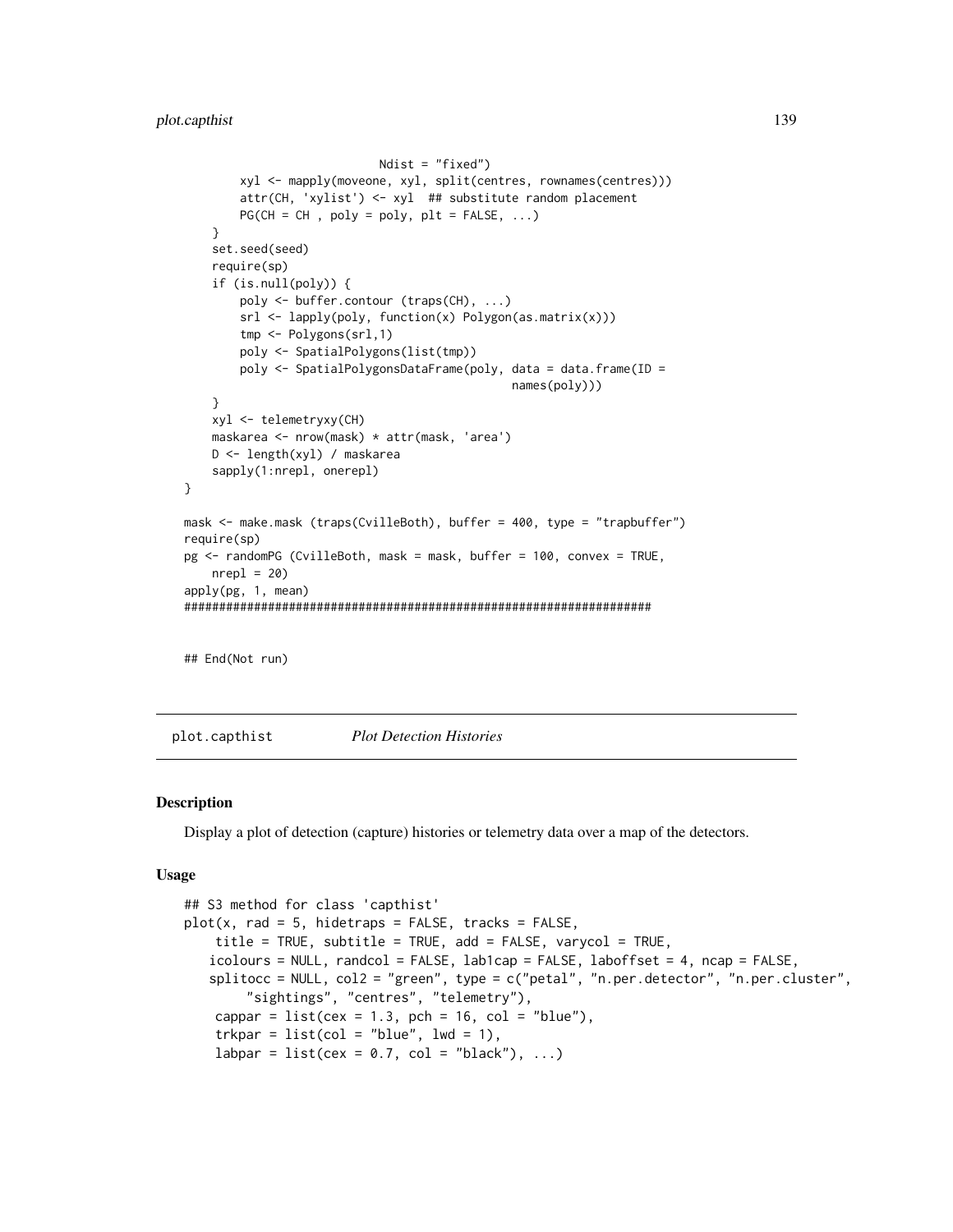plotMCP(x, add = FALSE, col = "black", fill = NA, lab1cap = FALSE, laboffset = 4,  $ncap = FALSE, ...$ 

# Arguments

| x         | an object of class capthist                                                                                                    |
|-----------|--------------------------------------------------------------------------------------------------------------------------------|
| rad       | radial displacement of dot indicating each capture event from the detector loca-<br>tion (used to separate overlapping points) |
| hidetraps | logical indicating whether trap locations should be displayed                                                                  |
| tracks    | logical indicating whether consecutive locations of individual animals should be<br>joined by a line                           |
| title     | logical or character string for title                                                                                          |
| subtitle  | logical or character string for subtitle                                                                                       |
| add       | logical for whether to add to existing plot                                                                                    |
| varycol   | logical for whether to distinguish individuals by colour                                                                       |
| icolours  | vector of individual colours (when varycol = TRUE), or colour scale (non-petal<br>plots)                                       |
| randcol   | logical to use random colours (varycol = TRUE)                                                                                 |
| lab1cap   | logical for whether to label the first capture of each animal                                                                  |
| laboffset | distance by which to offset labels from points                                                                                 |
| ncap      | logical to display the number of detections per trap per occasion                                                              |
| splitocc  | optional occasion from which second colour is to be used                                                                       |
| col2      | second colour (used with splitocc)                                                                                             |
| type      | character string ("petal", "n.per.detector" or "n.per.cluster")                                                                |
| cappar    | list of named graphical parameters for detections (passed to par)                                                              |
| trkpar    | list of named graphical parameters for tracks (passed to par)                                                                  |
| labpar    | list of named graphical parameters for labels (passed to par)                                                                  |
| $\cdots$  | arguments to be passed to plot. traps                                                                                          |
| col       | vector of line colour numbers or names (plotMCP only)                                                                          |
| fill      | vector of fill colour numbers or names (plotMCP only)                                                                          |

# Details

By default, a 'petal' plot is generated in the style of Density (Efford 2012) using eqscplot from the MASS library.

If type =  $"n.per.detector" or type = "n.per.cluster" the result is a colour-coded plot of$ the number of individuals at each unit, pooled over occasions.

If type = "sightings" the sightings of unmarked animals are displayed on a petal-like plot (requires mark-resight data) (see also [sightingPlot](#page-277-0)).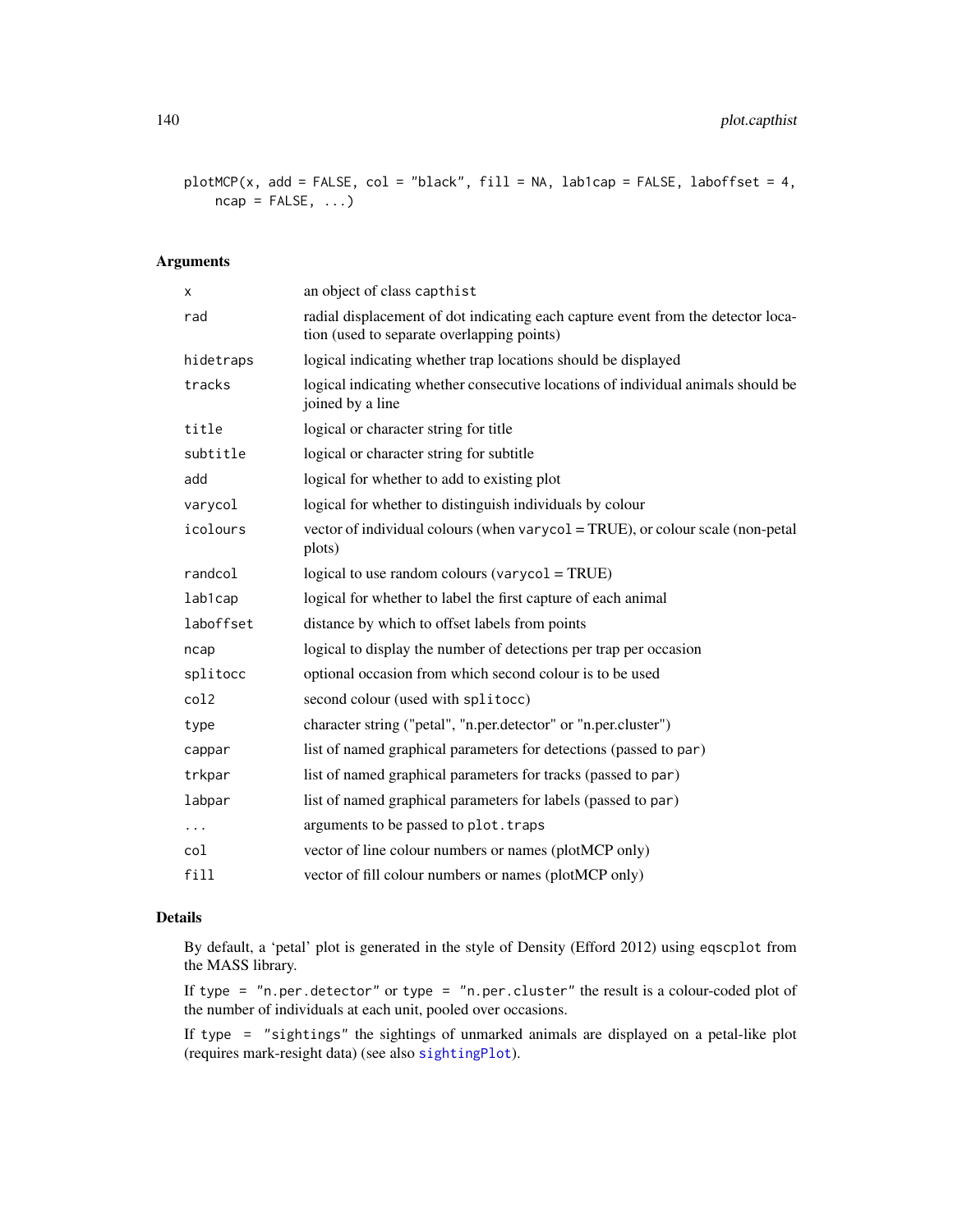# plot.capthist 141

If type = "centres" then a single point is plotted for each animal, jittered on each axis by a random amount (limits +/- rad/2).

If type = "telemetry" and the 'telemetryxy' attribute is not NULL then the telemetry locations are plotted.

If title = FALSE no title is displayed; if title = TRUE, the session identifer is used for the title.

If subtitle  $=$  FALSE no subtitle is displayed; if subtitle  $=$  TRUE, the subtitle gives the numbers of occasions, detections and individuals.

If x is a multi-session capthist object then a separate plot is produced for each session. Use par(mfrow =  $c(nr, nc)$ ) to allow a grid of plots to be displayed simultaneously (nr rows x nc columns).

These arguments are used only for petal plots: rad, tracks, varycol, randcol, lab1cap, laboffset, ncap, splitocc, col2, trkpar, and labpar. Call [occasionKey](#page-121-0) to add a key to the petals.

If icolours = NULL and varycol = TRUE then a vector of colours is generated automatically as topo.colors( $(nrow(x)+1)$  \* 1.5). If there are too few values in icolours for the number of individuals then colours will be re-used.

plotMCP plots minimum convex polygons of individual location data over a base plot of detector locations. Usually the data are telemetry locations in the xylist attribute of the capthist object; if this is not present and x is a polygon search capthist then the individual xy data are plotted.

# Value

For type  $=$  "petal", the number of detections in x. For type  $=$  "sightings", the number of sightings of unmarked animals in x. For type =  $"n.$  per. detector" or type =  $"n.$  per. cluster", a dataframe with data for a legend (see Examples).

plotMCP invisibly returns a list in which each component is a 2-column  $(x, y)$  dataframe of boundary coordinates for one individual.

# References

Efford, M. G. (2012) *DENSITY 5.0: software for spatially explicit capture–recapture*. Department of Mathematics and Statistics, University of Otago, Dunedin, New Zealand. [https://www.otago.](https://www.otago.ac.nz/density) [ac.nz/density](https://www.otago.ac.nz/density).

## See Also

[capthist](#page-22-0), [occasionKey](#page-121-0), [sightingPlot](#page-277-0)

## Examples

```
demotrap <- make.grid()
tempcapt <- sim.capthist(demotrap,
   popn = list(D = 5, buffer = 50),
   detectpar = list(g0 = 0.15, sigma = 30)plot(tempcapt, border = 10, rad = 3, tracks = TRUE,
   lab1cap = TRUE, laboffset = 2.5)
```
## type = n.per.cluster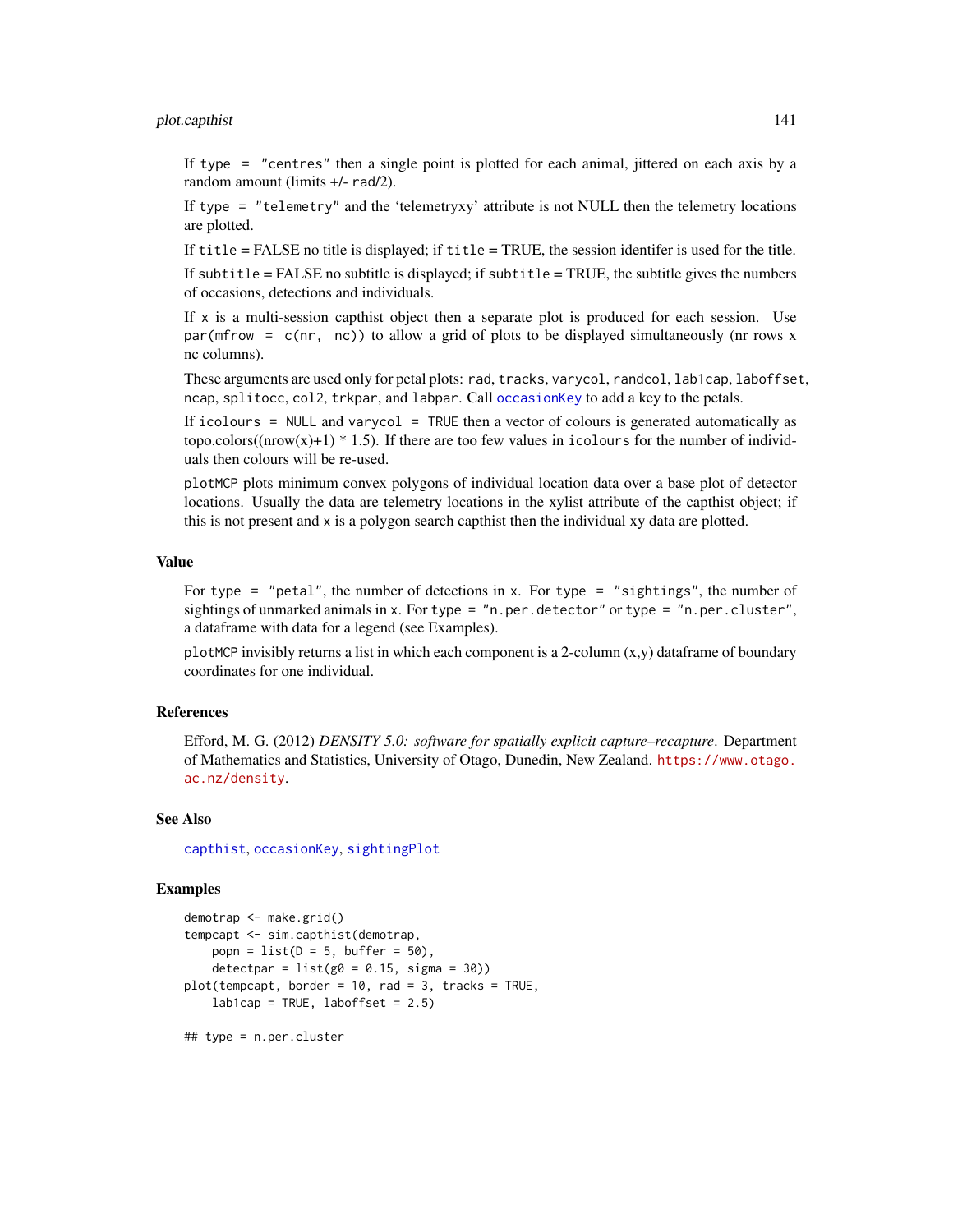```
## generate some captures
testregion <- data.frame(x = c(0, 2000, 2000, 0),
   y = c(0,0,2000,2000))
popn \leq sim.popn (D = 10, core = testregion, buffer = 0,
   model2D = "hills", details = list(hills = c(-2,3)))
t1 \leq make.grid(nx = 1, ny = 1)
t1.100 \leq make.systematic (cluster = t1, spacing = 100,
    region = testregion)
capt \le sim.capthist(t1.100, popn = popn, noccasions = 1)
## now plot captures ...
temp <- plot(capt, title = "Individuals per cluster",
    type = "n.per.cluster", hidetraps = FALSE,
    gridlines = FALSE, cappar = list(cex = 1.5))
## Not run:
## add legend; click on map to place top left corner
legend (locator(1), pch = 21, pt.bg = temp$colour,
    pt.cex = 1.3, legend = temp$legend, cex = 0.8)
## End(Not run)
## Not run:
## try varying individual colours - requires RColorBrewer
library(RColorBrewer)
plot(infraCH[[2]], icolours = brewer.pal(12, "Set3"), tracks = T,
    bg = "black", cappar = list(cex = 2), border = 10, rad = 2,gridlines=F)
## End(Not run)
## Not run:
## generate telemetry data
te <- make.telemetry()
tr <- make.grid(detector = "proximity")
totalpop \le sim.popn(tr, D = 20, buffer = 100)
tepop <- subset(totalpop, runif(nrow(totalpop)) < 0.05)
teCH <- sim.capthist(te, popn = tepop, renumber=FALSE, detectfn = "HHN",
    detection = list(lambda = 3, sigma = 25))plot(teCH, type = 'telemetry', tracks = TRUE)
## simple "centres" example
CH \le - sim.capthist(make.poly(), nocc = 20, detectpar = list(g0 = 1, sigma = 10))
plot(CH, cappar = list(col = 'orange'), varycol = FALSE, border = 10)
plot(CH, type = 'centres', add = TRUE, rad = 0)## End(Not run)
```
plot.mask *Plot Habitat Mask, Density or Resource Surface*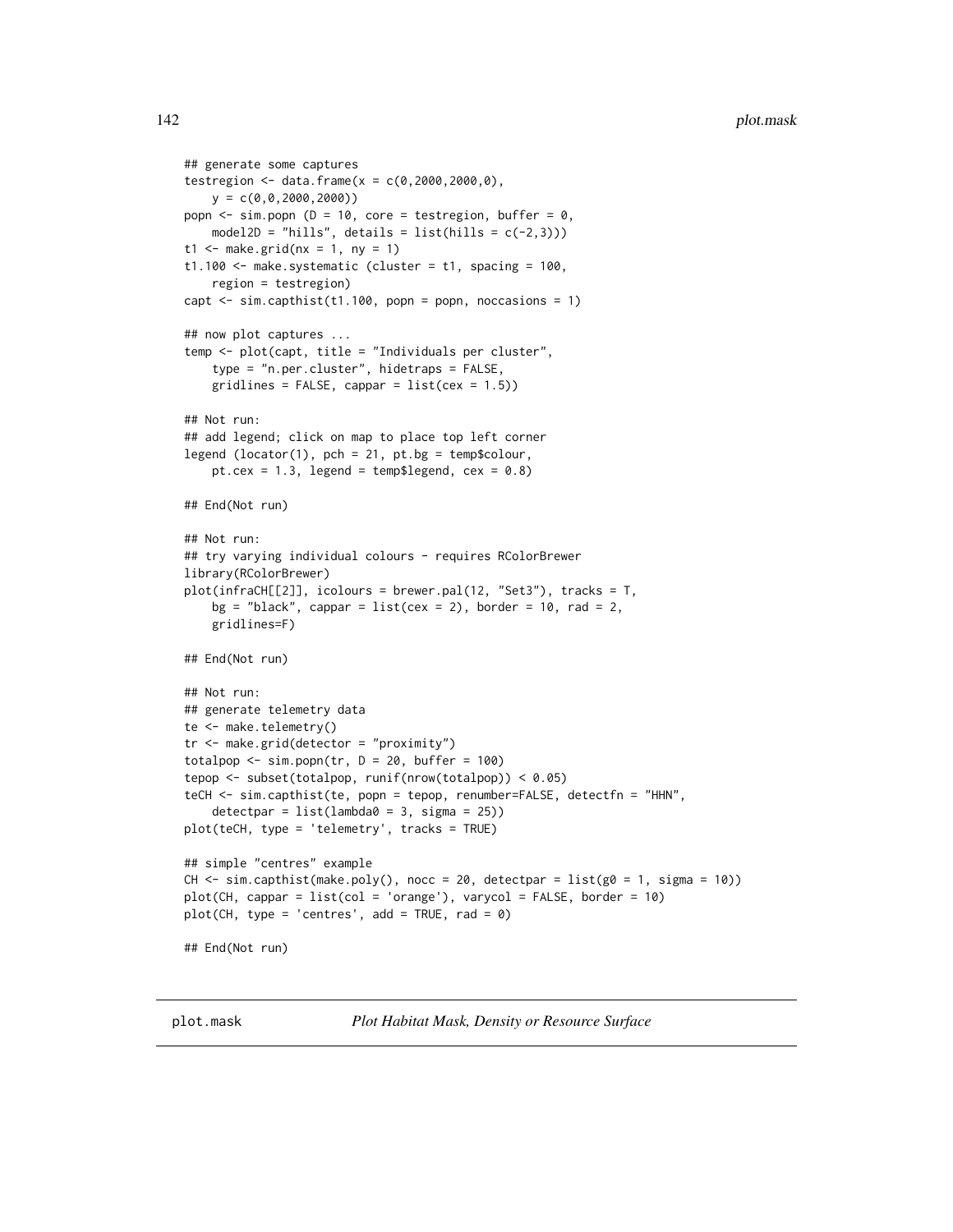## plot.mask 143

# Description

Plot a habitat mask either as points or as an image plot. Colours maybe used to show the value of one mask covariate.

# Usage

```
## S3 method for class 'mask'
plot(x, border = 20, add = FALSE, covariate = NULL, axes = FALSE,dots = TRUE, col = "grey", breaks = 10, meshcol = NA, ppoly = TRUE,
   polycol = "red", legend = TRUE, ...)## S3 method for class 'Dsurface'
plot(x, covariate, group = NULL, plottype ="shaded", scale = 1, ...## S3 method for class 'Rsurface'
plot(x, covariate = "Resource", plottype ="shaded", scale = 1, ...spotHeight (object, prefix = NULL, dec = 2, point = FALSE, text = TRUE,
    sep = ", ", session = 1, scale = 1, ...)
```
# Arguments

| x, object | mask or Dsurface object                                                                                                                                                           |
|-----------|-----------------------------------------------------------------------------------------------------------------------------------------------------------------------------------|
| border    | width of blank display border (metres)                                                                                                                                            |
| add       | logical for adding mask points to an existing plot                                                                                                                                |
| covariate | name (as character string in quotes) or column number of a covariate to use for<br>colouring                                                                                      |
| axes      | logical for plotting axes                                                                                                                                                         |
| dots      | logical for plotting mask points as dots, rather than as square pixels                                                                                                            |
| col       | $colour(s)$ to use for plotting                                                                                                                                                   |
| breaks    | an integer or a numeric vector $-$ see cut                                                                                                                                        |
| meshcol   | colour for pixel borders (NA for none)                                                                                                                                            |
| ppoly     | logical for whether the bounding polygon should be plotted (if 'poly' specified)                                                                                                  |
| polycol   | colour for outline of polygon ( $ppoly = TRUE$ )                                                                                                                                  |
| legend    | logical; if TRUE a legend is plotted                                                                                                                                              |
|           | other arguments passed to eqscplot (in the case of plot.mask), plot.mask (in<br>the case of plot. Dsurface and plot. Rsurface), and points or text (in the<br>case of spotheight) |
| group     | group for which plot required, if more than 1                                                                                                                                     |
| plottype  | character string c("dots", "shaded", "contour", "persp")                                                                                                                          |
| scale     | numeric multiplier for density or other numeric covariate (see Dsurface)                                                                                                          |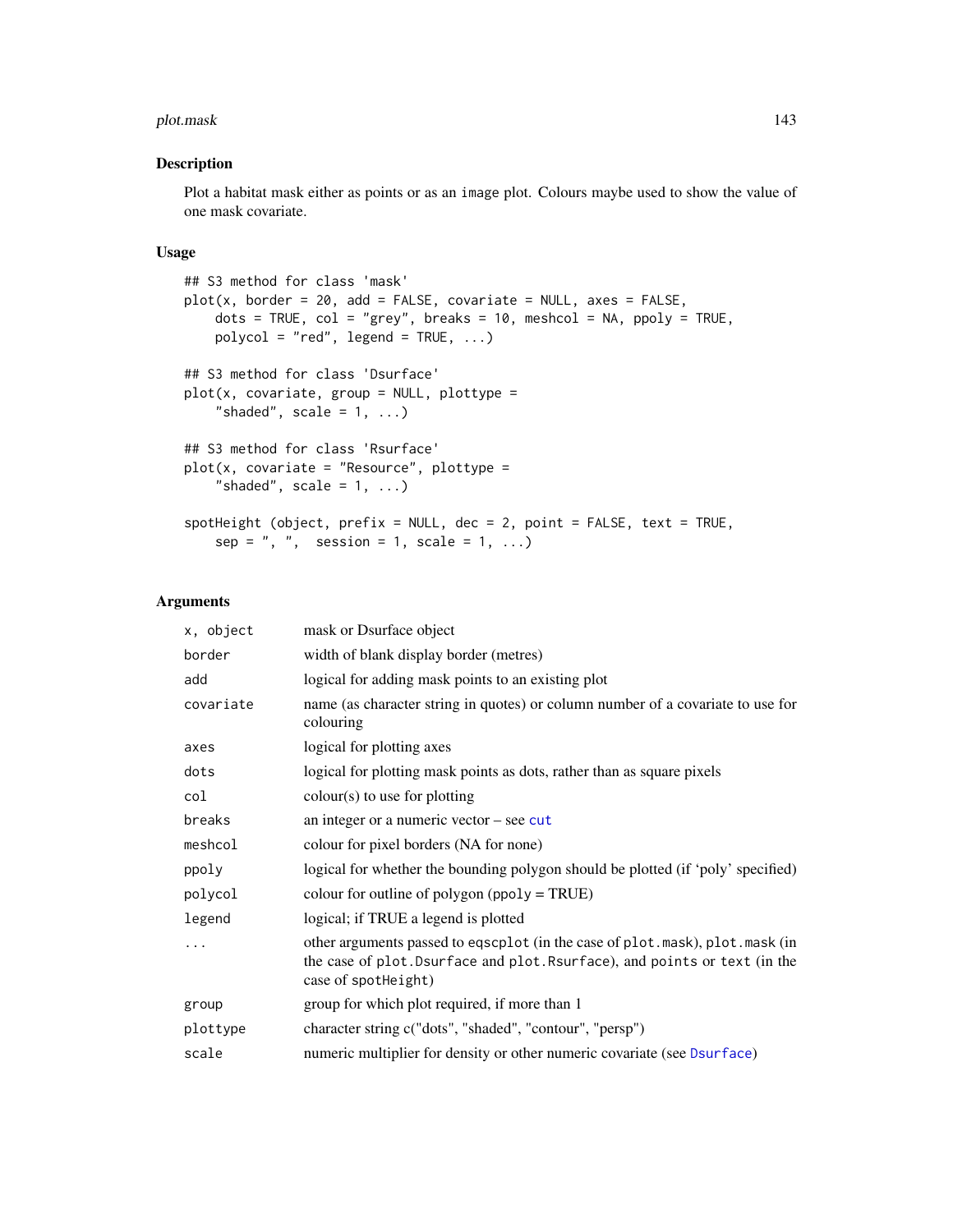144 **plot.mask** 

| prefix  | character vector for name(s) of covariate(s) to retrieve |
|---------|----------------------------------------------------------|
| dec     | number of decimal places for rounding density            |
| point   | logical for whether to plot point                        |
| text    | logical for whether to place density label on plot       |
| sep     | character separator for elements if $length(prefix) > 1$ |
| session | session number or identifier                             |

# Details

The argument dots of plot.mask selects between two distinct types of plot (dots and shaded (coloured) pixels).

plot.Dsurface and plot.Rsurface offer contour and perspective plots in addition to the options in plot.mask. It may take some experimentation to get what you want - see [contour](#page-36-1) and [persp](#page-0-0).

For plot.Dsurface the default value of 'covariate' is 'D' unless the Dsurface has a 'parameter' attribute of 'noneuc',

If using a covariate or Dsurface or Rsurface to colour dots or pixels, the col argument should be a colour vector of length equal to the number of levels (the default palette from 2.9.0 is terrain.colors, and this palette will also be used whenever there are too few levels in the palette provided; see Notes for more on palettes). Border lines around pixels are drawn in 'meshcol'. Set this to NA to eliminate pixel borders.

If a covariate is specified in a call to plot. Dsurface then that covariate will be plotted instead of density. This is a handy way to contour a covariate (contouring is not available in plot.mask).

If 'breaks' is an integer then the range of the covariate is divided into this number of equal intervals. Alternatively, 'breaks' may be a vector of break points (length one more than the number of intervals). This gives more control and often 'prettier'

spotHeight may be used to interrogate a plot produced with plot.Dsurface or plot.Rsurface, or by plot.mask if the mask has covariates. prefix defaults to 'density.' for Dsurface objects and to '' (all covariates) for mask objects. The predicted density or covariate at the nearest point is returned when the user clicks on the plot. Multiple values may be displayed (e.g., prefix =  $c("lcl", "ucl")$  if Dsurface includes confidence limits). Click outside the mask or hit the Esc key to end. spotHeight deals with one session at a time.

Legend plotting is enabled only when a covariate is specified. It uses [legend](#page-0-0) when dots = TRUE and [strip.legend](#page-244-0) otherwise.

# Value

If covariate is specified and plottype = "shaded" then plot.mask invisibly returns a character vector of the intervals defined by 'breaks' (useful for plotting a legend).

If plottype = "persp" then plot.mask invisibly returns a the perspective matrix that may be used to add to the plot with **[trans3d](#page-0-0)**.

spotHeight invisibly returns a dataframe of the extracted values and their coordinates.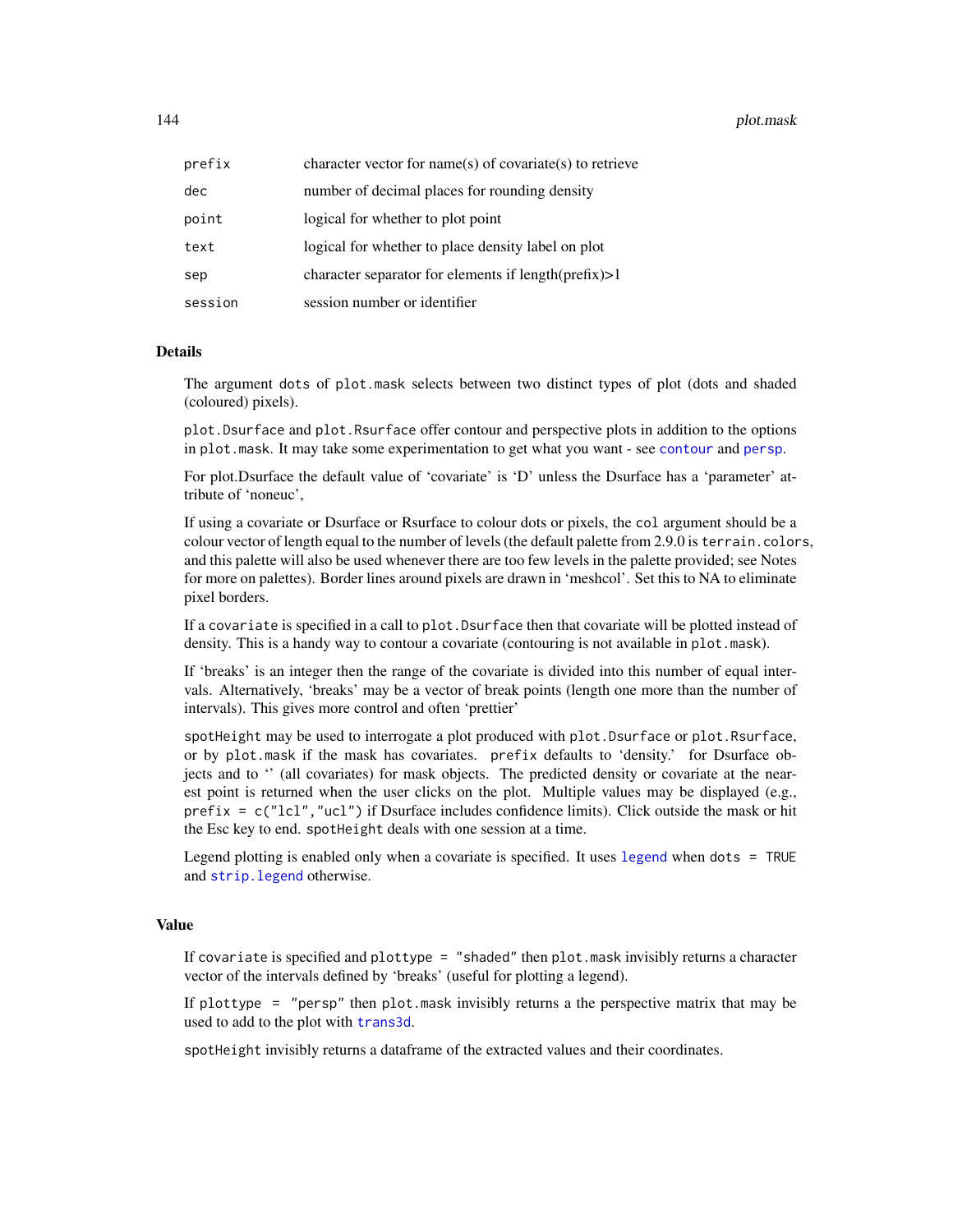#### plot.mask 145

### Note

plot.mask() acquired the argument 'legend' in version 2.9.0, and other chages (e.g., breaks = 10) may alter the output.

Contouring requires a rectangular grid; if a Dsurface is not rectangular then plot.Dsurface with plottype = "contour" triggers a call to [rectangularMask](#page-181-0).

The colour palettes topo.colors, heat.colors and terrain.colors may be viewed with the demo.pal function in the Examples code of their help page [palettes.](#page-0-0)

The package **RColorBrewer** is a good source of palettes. Try display.brewer.all() and e.g.,  $col = b$ rewer.pal $(7, "YlGn").$ 

#### See Also

[colours](#page-0-0), [mask](#page-113-0), [Dsurface](#page-59-0), [rectangularMask](#page-181-0), [contour](#page-36-0) [persp](#page-0-0) [strip.legend](#page-244-0)

### Examples

#### # simple

```
temptrap <- make.grid()
tempmask <- make.mask(temptrap)
plot (tempmask)
## restrict to points over an arbitrary detection threshold,
## add covariate, plot image and overlay traps
tempmask <- subset(tempmask, pdot(tempmask, temptrap,
   noccasions = 5)>0.001)
covariates (tempmask) <- data.frame(circle =
    exp(-(tempmask$x^2 + tempmask$y^2)/10000) )
plot (tempmask, covariate = "circle", dots = FALSE, axes = TRUE,
    add = TRUE, breaks = 8, col = terrain.colors(8), mesh = NA)
plot (temptrap, add = TRUE)
## add a legend
par(cex = 0.9)covrange <- range(covariates(tempmask)$circle)
step <- diff(covrange)/8
colourlev <- terrain.colors(9)
zlev <- format(round(seq(covrange[1],covrange[2],step),2))
legend (x = "topright", fill = colourlev, legend = zlev,y.intersp = 0.8, title = "Covariate")
title("Colour mask points with p.(X) > 0.001")mtext{text(side=3,line=-1, "g0 = 0.2, sigma = 20, noc = 5")## Not run:
```
## Waitarere possum density surface extrapolated across region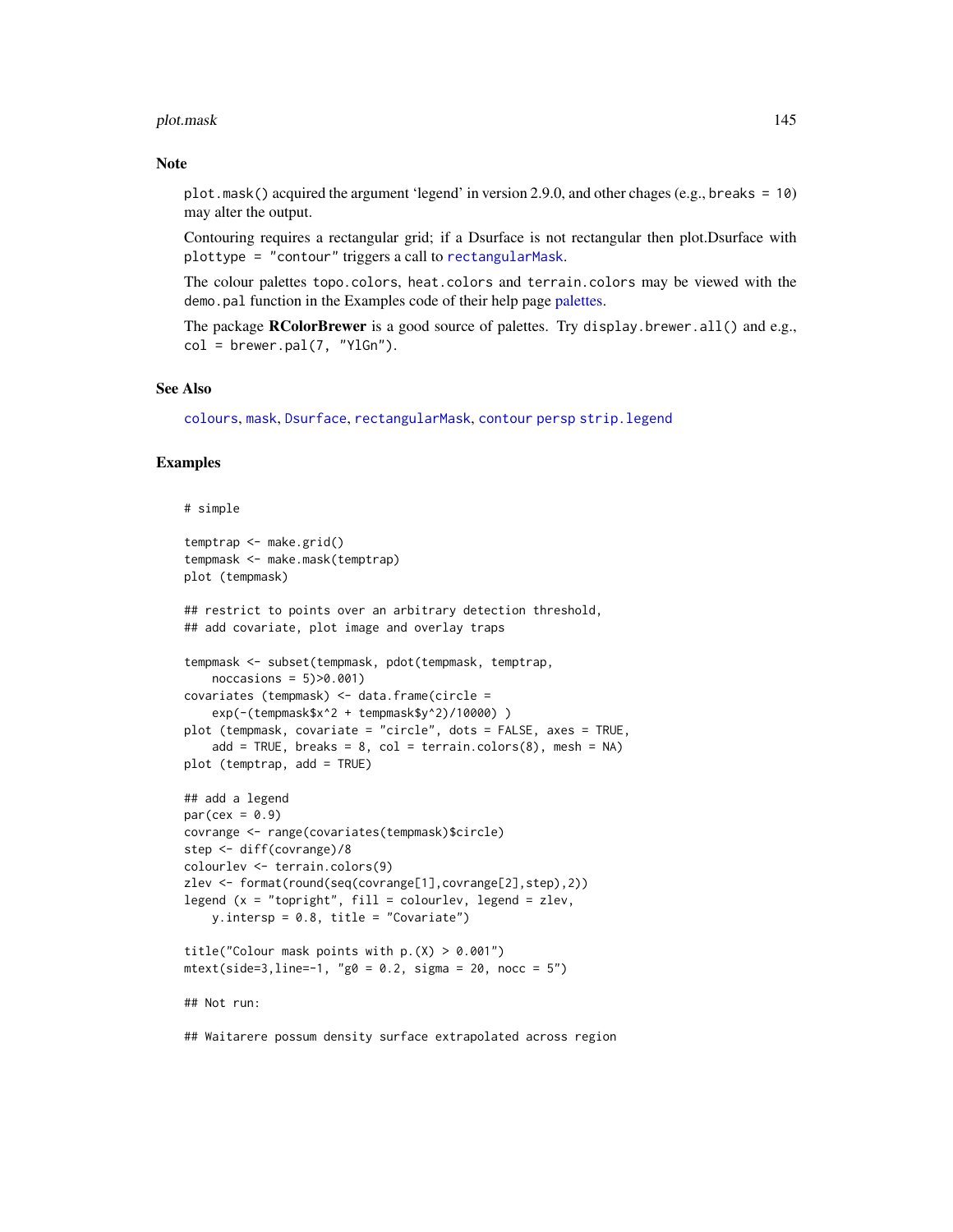```
regionmask <- make.mask(traps(possumCH), buffer = 1000, spacing = 10,
    poly = possumremovalarea)
dts <- distancetotrap(regionmask, possumarea)
covariates(regionmask) <- data.frame(d.to.shore = dts)
shorePossums <- predictDsurface(possum.model.Ds, regionmask)
## plot as coloured pixels with white lines
colourlev <- terrain.colors(7)
plot(shorePossums, breaks = seq(0, 3.5, 0.5), plottype = "shaded",poly = FALSE, col = colourlev, mesh = NA)
plot(traps(possumCH), add = TRUE, detpar = list(col = "black"))
polygon(possumremovalarea)
## check some point densities
spotHeight(shorePossums, dec = 1, col = "black")
## add a legend
zlev \le format(seq(0,3,0.5), digits = 1)
legend (x = "topright", fill = colourlev, legend =paste(zlev,"--"), y.intersp = 1, title = "Density / ha")
## End(Not run)
```
<span id="page-145-0"></span>

plot.popn *Plot popn Object*

### Description

Display animal locations from a popn object.

#### Usage

```
## S3 method for class 'popn'
plot(x, add = FALSE, frame = TRUE,circles = NULL, collapse = FALSE, seqcol = NULL, ...)
```
### Arguments

| $\mathsf{x}$ | object of class popn                                               |
|--------------|--------------------------------------------------------------------|
| add          | logical to add points to an existing plot                          |
| frame        | logical to add frame or polygon within which points were simulated |
| circles      | vector giving the radii if circles are to be plotted               |
| collapse     | logical; if TRUE them multiple sessions are overlaid               |
| segcol       | color used for first detection when collapse $= TRUE$ (optional)   |
|              | arguments passed to eqscplot and points or symbols                 |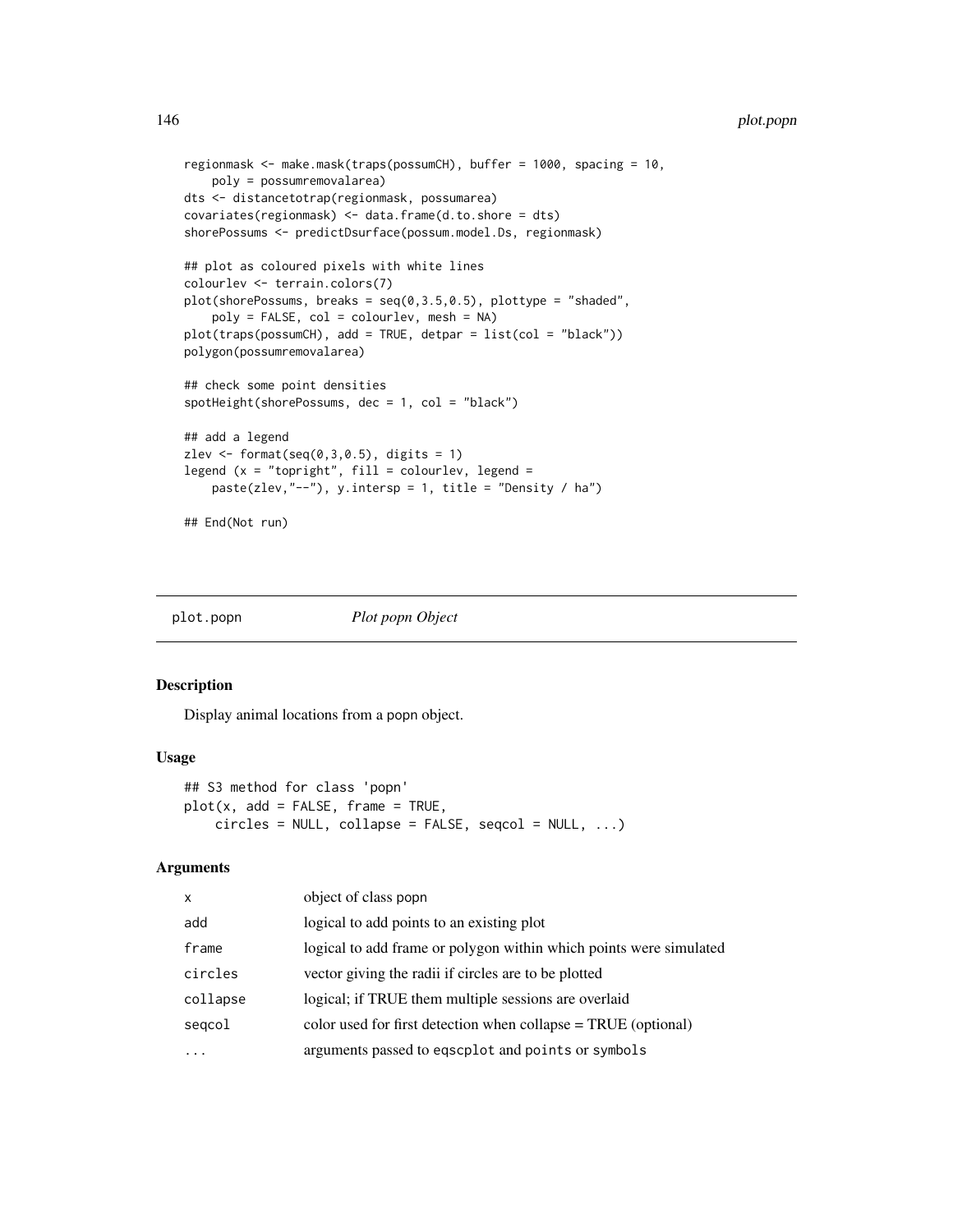#### plot.secr and the secretary produced by the secretary produced by  $147$

### Details

If circles is provided then a circle of the given radius is plotted for each animal using the symbols function. The arguments fg and bg may be used to control the colour of the perimeter and the fill of each circle (see Examples).

For a multi-session popn with [turnover](#page-272-0), collapse = TRUE allows successive locations to be joined with (type =  $'o'$  or type =  $'1'$ ).

seqcol may be a single color, a vector of colours (one per session), or a vector of two colours, one for the first and one for all later sessions in which each animal was detected.

# See Also

[popn](#page-154-0), [sim.popn](#page-222-0)

# Examples

```
temppopn \leq sim.popn(D = 5, expand.grid(
   x = c(0,100), y = c(0,100))plot(temppopn, pch = 16, col = "blue")
plot(temppopn, circles = 20, bg = "tan", fg =
    "white")
plot(temppopn, pch = 16, cex = 0.5, add = TRUE)
```
# plot.secr *Plot Detection Functions*

### **Description**

Plot detection functions using estimates of parameters in an secr object, or as provided by the user.

#### Usage

```
## S3 method for class 'secr'
plot(x, newdata = NULL, add = FALSE,sigmatick = FALSE, rgr = FALSE, limits = FALSE, alpha = 0.05,
   xval = 0:200, ylim = NULL, xlab = NULL, ylab = NULL, ...)
## S3 method for class 'secrlist'
plot(x, newdata = NULL, add = FALSE,sigmatick = FALSE, rgr = FALSE, limits = FALSE, alpha = 0.05,
   xval = 0:200, ylim = NULL, xlab = NULL, ylab = NULL, ...,
   overlaw = TRUE)
detectfnplot (detectfn, pars, details = NULL, add = FALSE,
   sigmatick = FALSE, rgr = FALSE, hazard = FALSE, xval = 0:200, ylim = NULL,
```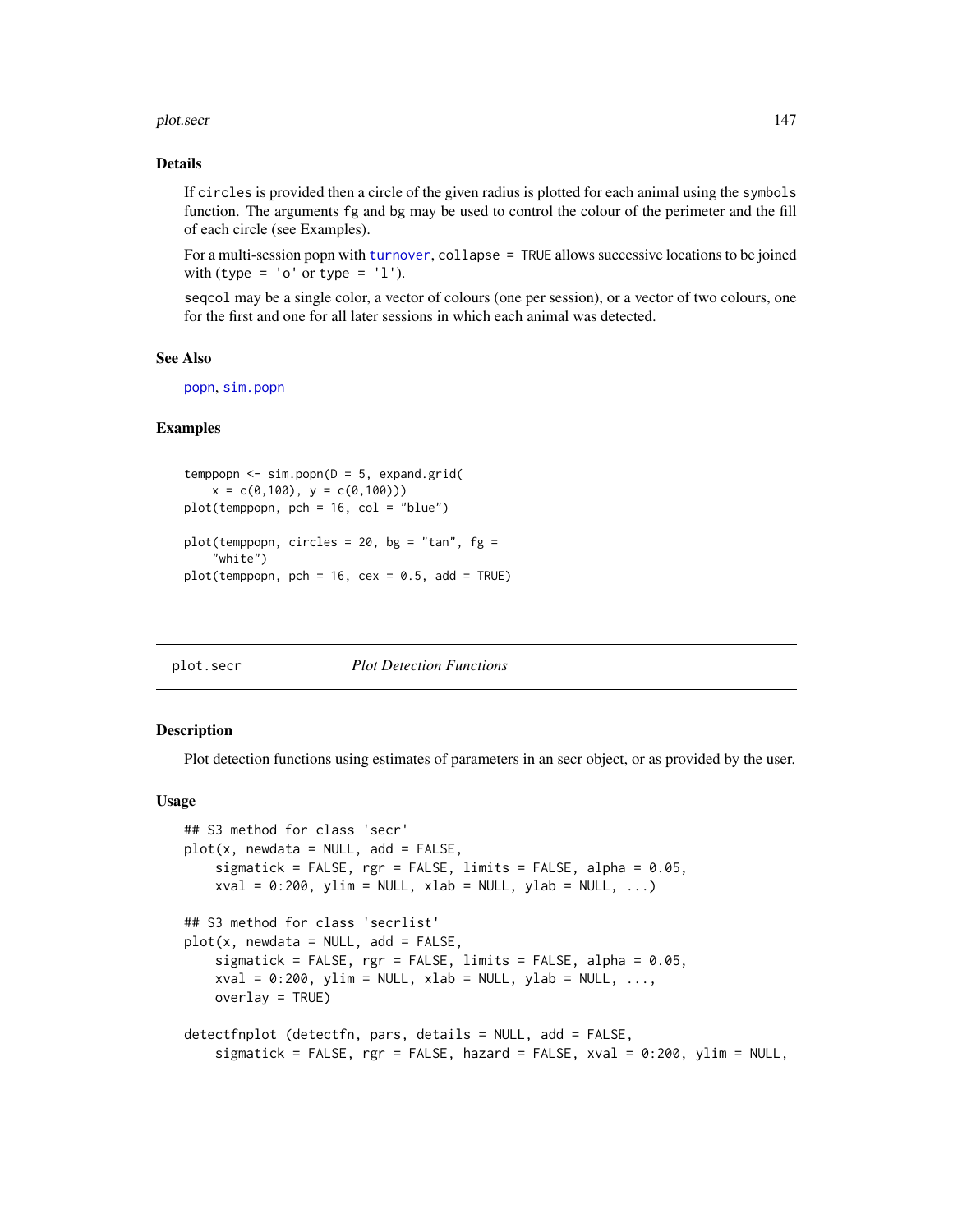148 plot.secr

```
xlab = NULL, ylab = NULL, ...)
```
attenuationplot (pars, add = FALSE, spherical = TRUE,  $xval = 0:200$ ,  $ylim = NULL$ ,  $xlab = NULL$ ,  $ylab = NULL$ , ...)

### Arguments

| X         | an secr object                                                                                                  |
|-----------|-----------------------------------------------------------------------------------------------------------------|
| newdata   | dataframe of data to form estimates                                                                             |
| add       | logical to add $curve(s)$ to an existing plot                                                                   |
| sigmatick | logical; if TRUE the scale parameter sigma is shown by a vertical line                                          |
| rgr       | logical; if TRUE a scaled curve r.g(r) is plotted instead of $g(r)$                                             |
| hazard    | logical; if TRUE the hazard of detection is plotted instead of probability                                      |
| limits    | logical; if TRUE pointwise confidence limits are drawn                                                          |
| alpha     | alpha level for confidence intervals                                                                            |
| xval      | vector of distances at for which detection to be plotted                                                        |
| ylim      | vector length 2 giving limits of y axis                                                                         |
| xlab      | label for x axis                                                                                                |
| ylab      | label for y axis                                                                                                |
| $\cdots$  | arguments to pass to lines                                                                                      |
| overlay   | logical; if TRUE then automatically add = TRUE for plots after the first                                        |
| detectfn  | integer code or character string for shape of detection function $0 = \text{halfnormal}$<br>$etc. - see detect$ |
| pars      | list, vector or matrix of parameter values                                                                      |
| details   | list of ancillary parameters                                                                                    |
| spherical | logical for whether to include spherical spreading term                                                         |

### Details

newdata is usually NULL, in which case one curve is plotted for each session and group. Otherwise, predict.secr is used to form estimates and plot a curve for each row in newdata.

If axis labels are not provided they default to 'Distance (m)' and 'Detection probability' or 'Detection lambda'.

detectfnplot is an alternative in which the user nominates the type of function and provides parameter values. pars maybe a list as from [detectpar](#page-157-0); it is first coerced to a numeric vector with unlist. Parameter values must be in the expected order (e.g.  $g0$ , sigma, z). If pars is a matrix then a separate curve is plotted with the parameter values in each row.

For detectfnplot the signal threshold parameters 'cutval' and 'spherical' should be provided in details (see examples).

Approximate confidence limits for g(r) are calculated using a numerical first-order delta-method approximation to the standard error at each xval. The distribution of  $g(r)$  is assumed to be normal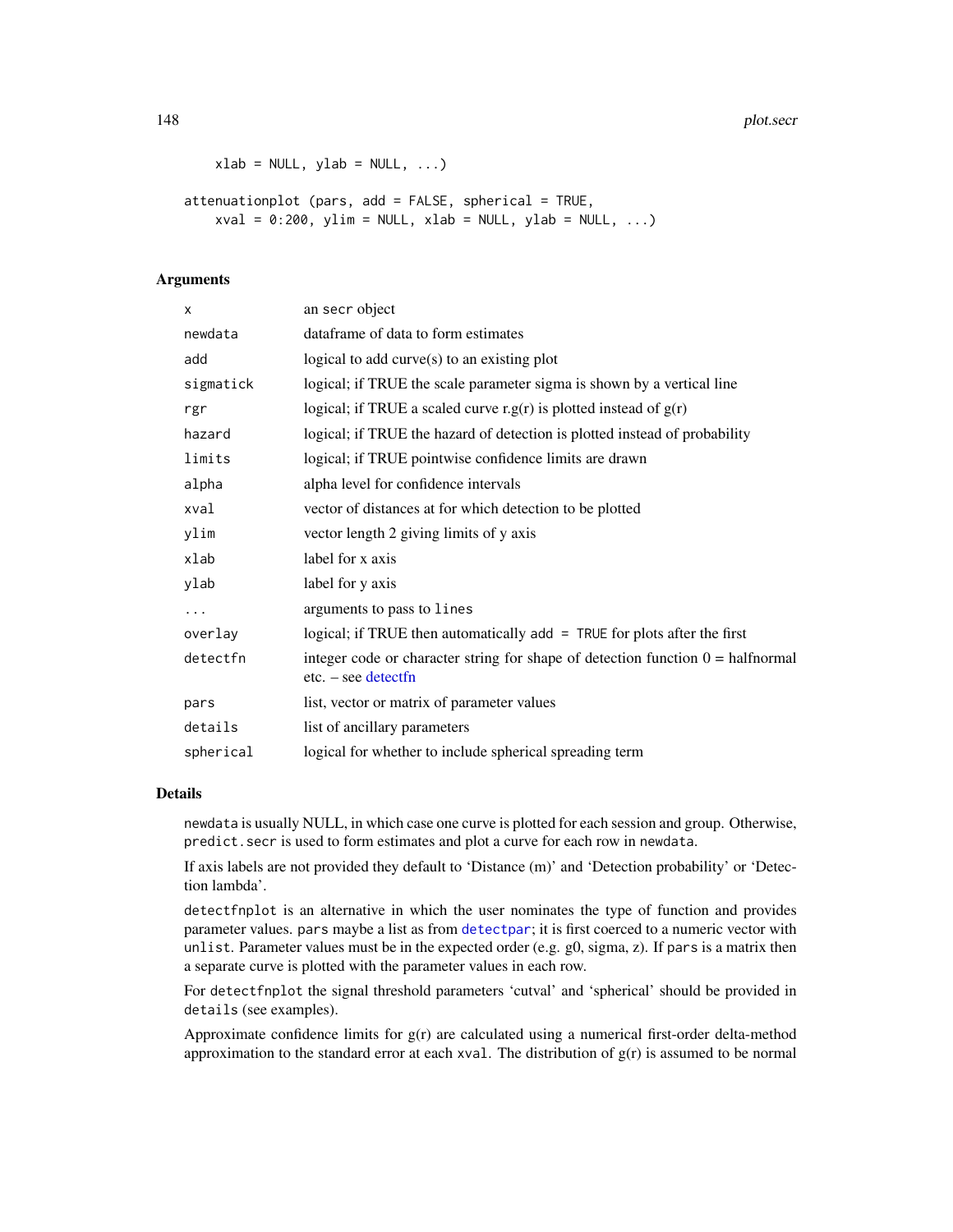#### plot.traps the control of the control of the control of the control of the control of the control of the control of the control of the control of the control of the control of the control of the control of the control of t

on the logit scale for non-hazard functions (detectfn 0:13). For hazard detection functions (detectfn 14:18) the hazard is assumed (from version 3.1.1) to be distributed normally on the log scale. Limits are back-transformed to the probability scale  $g(r)$ .

attenuationplot plots the expected decline in signal strength with distance, given parameters  $\beta_0$ and  $\beta_1$  for a log-linear model of sound attenuation.

#### Value

plot.secr invisibly returns a dataframe of the plotted values (or a list of dataframes in the case that newdata has more than one row).

### See Also

[Detection functions](#page-0-0), [plot](#page-0-0), [secr](#page-4-0)

### Examples

```
plot (secrdemo.b, xval = 0:100, ylim = c(0, 0.4))
## Add recapture probability
plot (secrdemo.b, newdata = data.frame(b = 1), add = TRUE,
    col = "red")## signal strength detection: 70dB at source, attenuation
## 0.3dB/m, sdS 5dB; detection threshold 40 dB.
detectfnplot (detectfn = 10, c(70, -0.3, 5), details =
    list(cutval = 40)## add a function with louder source and spherical spreading...
detectfnplot (detectfn = 11, c(110, -0.3, 5), details =
    list(cutval = 40), add = TRUE, col = "red")
## matching sound attenuation curves; `spherical-only' dashed line
attenuationplot (c(70, -0.3)), spherical = FALSE, ylim=c(-10,110))
attenuationplot (c(110, 0), spherical = TRUE, add=TRUE, lty=2)
attentionplot (c(110, -0.3), spherical = TRUE, add = TRUE,
    col = "red")
```
plot.traps *Plot traps Object*

### Description

Map the locations of detectors (traps).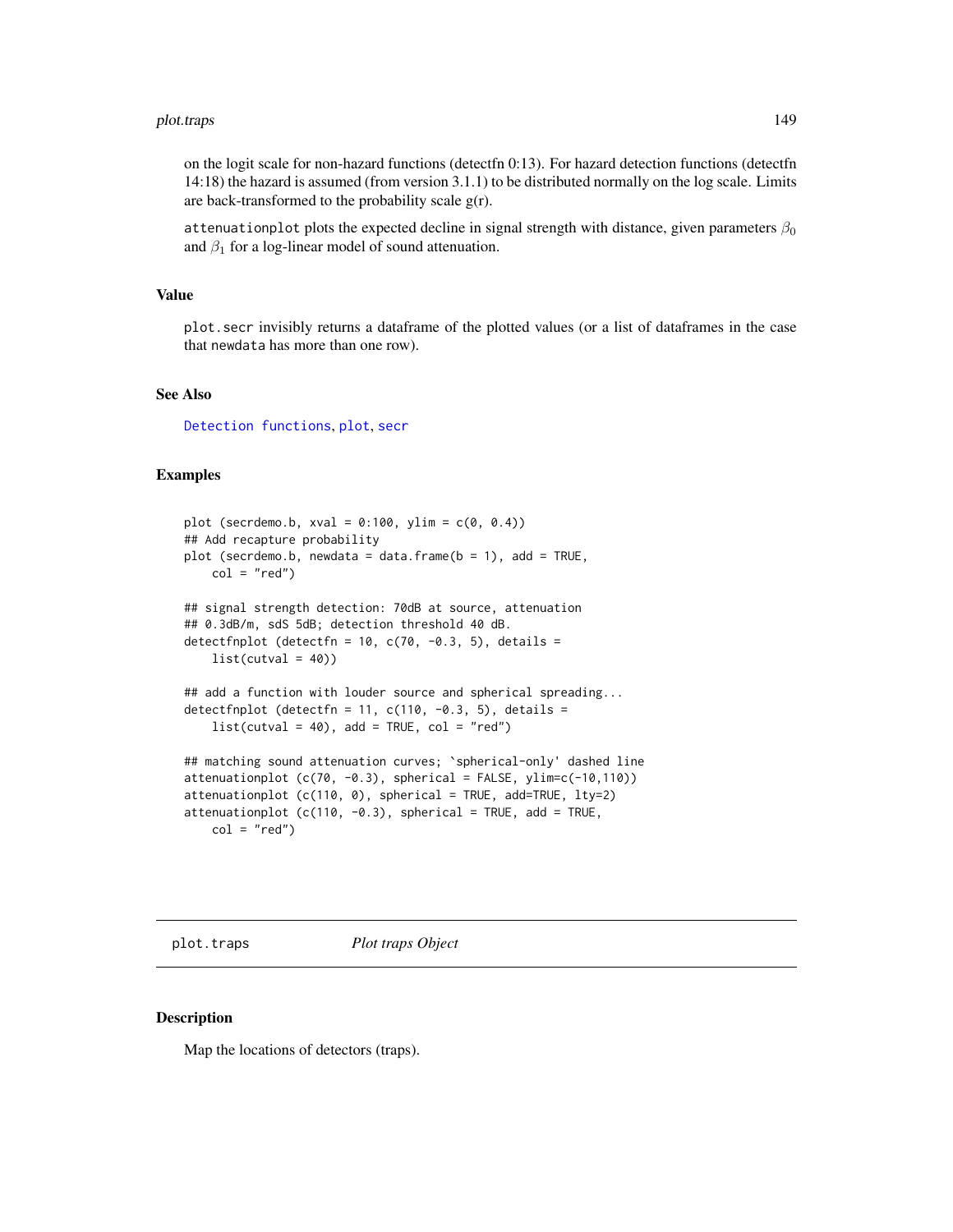### Usage

```
## S3 method for class 'traps'
plot(x, border = 100, label = FALSE, offset = c(6,6), add = FALSE,hidetr = FALSE, detpar = list(), txtpar = list(), bg = "white",
  gridlines = TRUE, gridspace = 100, gridcol = "grey",
 markused = FALSE, markvarying = FALSE, markvertices = FALSE,
  labelclusters = FALSE, ...)
```
### **Arguments**

| x             | a traps object                                                         |
|---------------|------------------------------------------------------------------------|
| border        | width of blank margin around the outermost detectors                   |
| label         | logical indicating whether a text label should appear by each detector |
| offset        | vector displacement of label from point on x and y axes                |
| add           | logical to add detectors to an existing plot                           |
| hidetr        | logical to suppress plotting of detectors                              |
| detpar        | list of named graphical parameters for detectors (passed to par)       |
| txtpar        | list of named graphical parameters for labels (passed to par)          |
| bg            | background colour                                                      |
| gridlines     | logical for plotting grid lines                                        |
| gridspace     | spacing of gridlines                                                   |
| gridcol       | colour of gridlines                                                    |
| markused      | logical to distinguish detectors used on at least one occasion         |
| markvarying   | logical to distinguish detectors whose usage varies among occasions    |
| markvertices  | logical or $0,1,2$ for plotting transect or polygon points             |
| labelclusters | logical to label clusters                                              |
|               | arguments to pass to eqscplot                                          |

# Details

offset may also be a scalar value for equal displacement on the x and y axes. The hidetr option is most likely to be used when plot.traps is called by plot.capthist. See [par](#page-0-0) and [colours](#page-0-0) for more information on setting graphical parameters. The initial values of graphical parameters are restored on exit.

Axes are not labeled. Use [axis](#page-0-0) and [mtext](#page-0-0) if necessary.

markvertices determines whether the vertices of each transect or polygon will be emphasised by overplotting a point symbol (detpar\$pch). Value may be logical (TRUE, FALSE) or integer ( $0 = no$ points,  $1 =$  terminal vertices only,  $2 =$  all vertices).

labelclusters requires x to have attributes 'clusterID' and 'clustertrap'.

### Value

None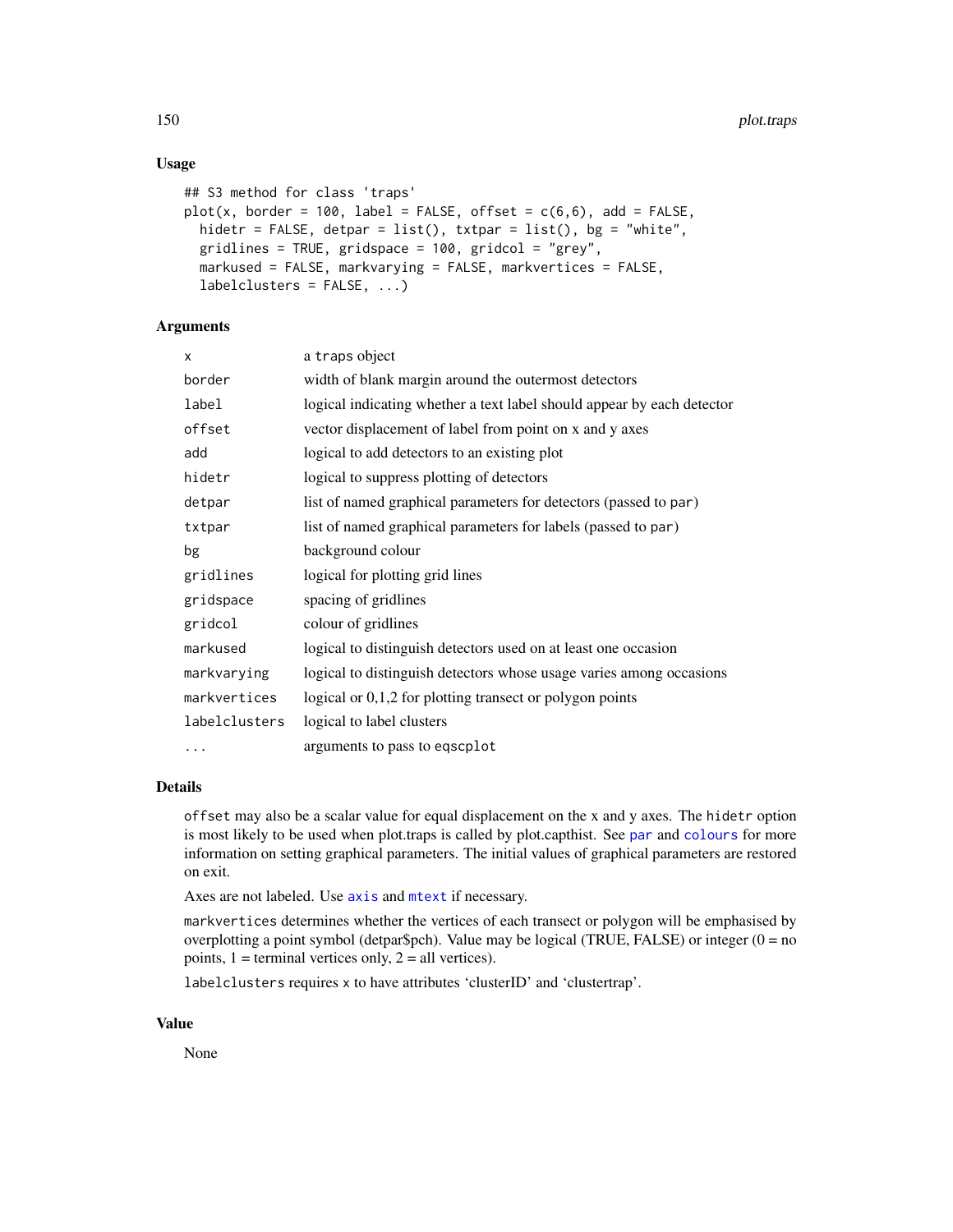# plotMaskEdge 151

# See Also

[plot](#page-0-0), [traps](#page-267-0), [clusterID](#page-32-0)

# Examples

```
temptrap <- make.grid()
plot (temptrap, detpar = list(pch = 16, col = "blue"),
   label = TRUE, offset = 7)
```
plotMaskEdge *Outline Around Mask Cells*

# Description

Plots the outer edge of a mask.

# Usage

plotMaskEdge(mask, plt = TRUE, add = FALSE, ...)

# Arguments

| mask | secr habitat mask object                               |
|------|--------------------------------------------------------|
| plt  | logical; if TRUE the edge is plotted                   |
| add  | logical; if TRUE the line is added to an existing plot |
| .    | other line plotting arguments passed to segments       |

# Details

May be slow.

# Value

A numeric matrix of 4 columns is returned invisibly. The columns may be used as arguments x0, y0, x1, y1 in a call to segments().

# Examples

```
## Not run:
plot(possummask)
plotMaskEdge (possummask, add = TRUE)
## End(Not run)
```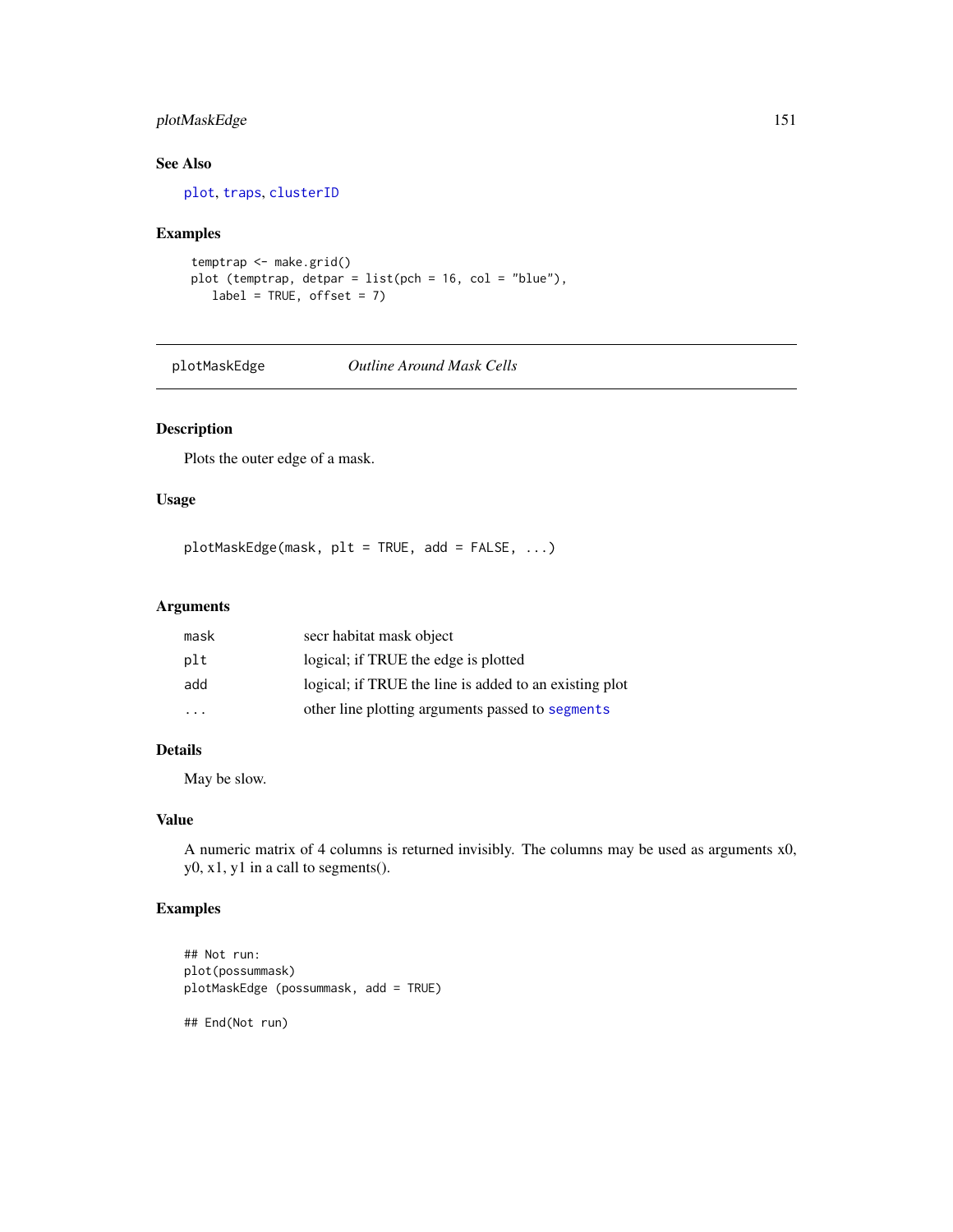# **Description**

Compute the profile likelihood of a finite mixture model for a user-specified range of values for the mixing parameter. This provides a check on multimodality.

# Usage

```
pmixProfileLL(CH, model = list(g0 \sim h2, sigma \sim h2), CL = TRUE, pmvals = seq(0.01,
0.99, 0.01), pmi = 5, ncores = 1, ...)
```
# Arguments

| CH.       | capthist object                                                                                  |
|-----------|--------------------------------------------------------------------------------------------------|
| model     | model as in secr. fit                                                                            |
| <b>CL</b> | logical as in in secr. fit                                                                       |
| pmvals    | numeric vector of values for mixing parameter 'pmix'                                             |
| pmi       | integer index of 'pmix' in vector of coefficients (beta parameters) for the speci-<br>fied model |
| ncores    | integer number of CPUs to use for parallel processing                                            |
| $\ddotsc$ | other arguments passed to secr. fit                                                              |

#### Details

See secr-finitemixtures.pdf.

Choosing the wrong value for pmi results in the error message "invalid fixed beta - require NPvector". The easiest way to find the value of pmi is to inspect the output from a previously fitted mixture model - either count the coefficients or check fit\$parindx\$pmix (for a model named 'fit'). It is assumed that 'pmix' is the last real parameter in the model, and that pmix is constant.

### Value

Numeric vector of profile likelihoods.

# Note

This is slow to execute and the results are hard to interpret. Use only if you are confident.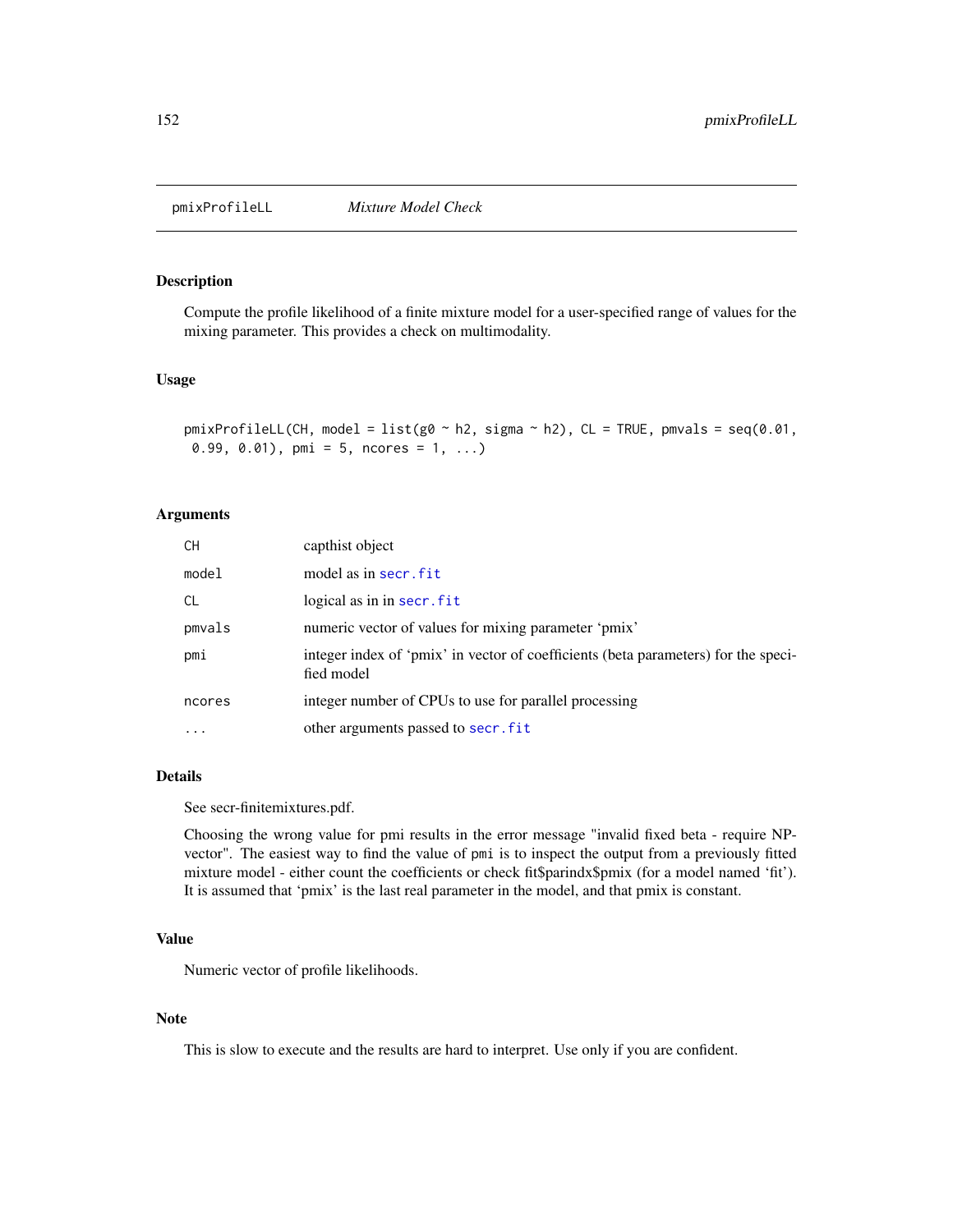# pointsInPolygon 153

## Not run:

### Examples

```
pmvals <- seq(0.02,0.99,0.02)
mask <- make.mask(traps(ovenCH[[1]]), nx = 32, buffer = 100)
## only g0 ~ h2, so reduce pmi
outPL <- pmixProfileLL(ovenCH[[1]], model = list(g0~h2), mask
= mask, pmvals, CL = TRUE, ncores = 5, pmi = 4) ## slow!
plot(pmvals, outPL, xlim = c(0,1),xlab = 'Fixed pmix', ylab = 'Profile log-likelihood')
```
## End(Not run)

pointsInPolygon *Points Inside Polygon*

# Description

Determines which of a set of points lie inside a closed polygon or at least one of a set of polygons

### Usage

```
pointsInPolygon(xy, poly, logical = TRUE)
```
### **Arguments**

| XV      | 2-column matrix or dataframe of x-y coordinates for points to assess                                                                                                  |
|---------|-----------------------------------------------------------------------------------------------------------------------------------------------------------------------|
| poly    | 2-column matrix or dataframe containing perimeter points of polygon, or a Spa-<br>tialPolygonsDataFrame object from package sp, or a 'mask' object (see Warn-<br>ing) |
| logical | logical to control the output when 'poly' is a mask (see Details)                                                                                                     |

### Details

If poly is a SpatialPolygonsDataFrame object then the method over is used from sp. This allows multiple polygons and polygons with holes.

If poly is an secr 'mask' object then xy is discretized and matched to the cells in poly. If logical = FALSE then the returned value is a vector of integer indices to the row in 'poly' corresponding to each row of 'xy'; otherwise the result is a vector of logical values.

Otherwise, the algorithm is adapted from some code posted on the S-news list by Peter Perkins (23/7/1996). The polygon should be closed (last point same as first).

# Value

Vector of logical or integer values, one for each row in xy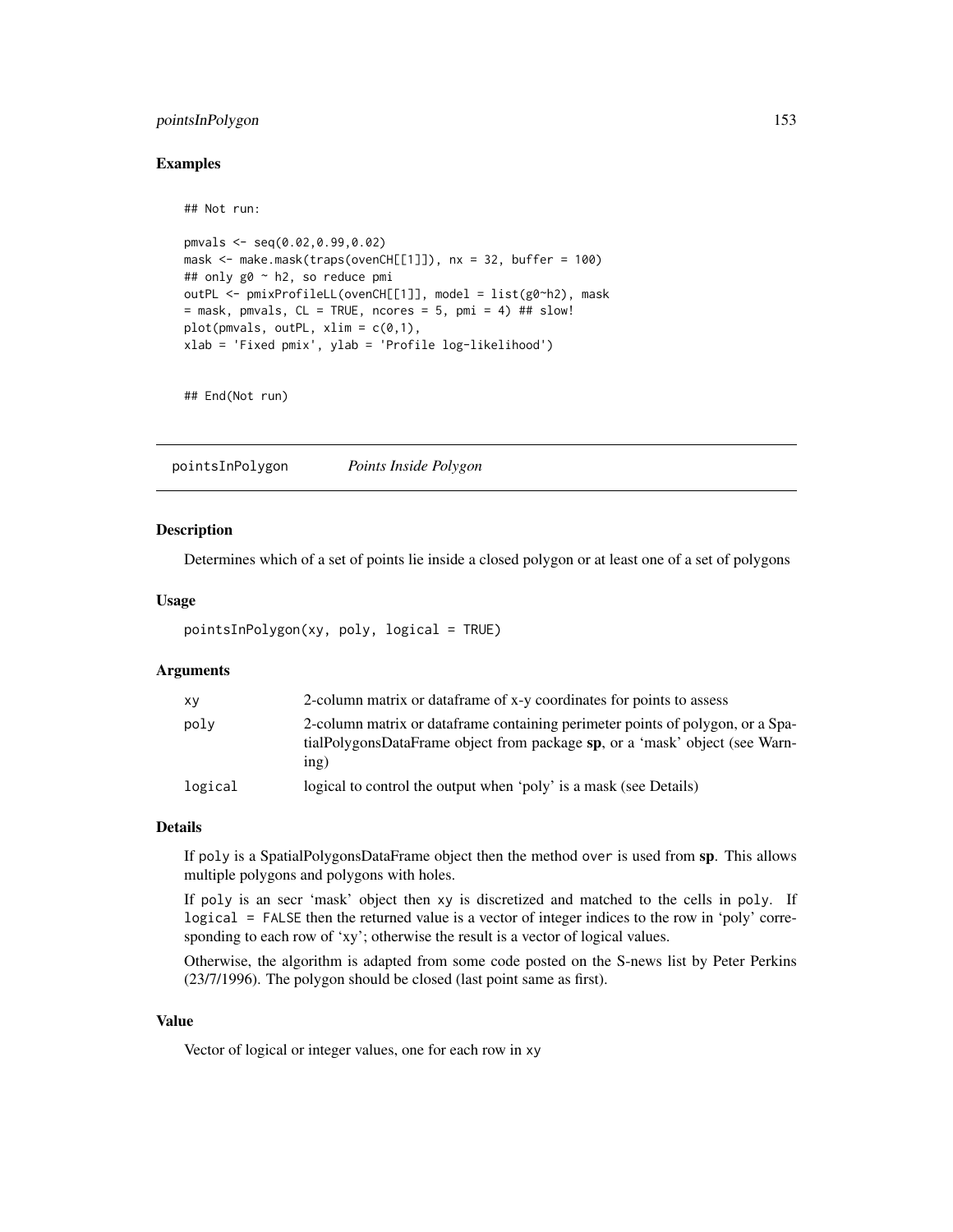# Warning

If poly is a mask object then its cells must be aligned to the x- and y- axes

# See Also

[over](#page-0-0)

# Examples

```
## 100 random points in unit square
xy \leftarrow matrix(runif(200), ncol = 2)## triangle centred on (0.5, 0.5)
poly <- data.frame(x = c(0.2,0.5,0.8,0.2), y = c(0.2,0.8,0.2,0.2))
plot(xy, pch = 1 + pointsInPolygon(xy, poly))lines(poly)
```
polyarea *Area of Polygon(s)*

### Description

Area of a single closed polygon (simple x-y coordinate input) or of multiple polygons, possibly with holes.

### Usage

polyarea(xy, ha = TRUE)

### Arguments

| XV | data frame or list with components 'x' and 'y', or a Spatial Polygons or Spa- |
|----|-------------------------------------------------------------------------------|
|    | tialPolygonsDataFrame object from package sp                                  |
| ha | logical if TRUE output is converted from square metres to hectares            |

### Details

For SpatialPolygons or SpatialPolygonsDataFrame objects, the packages sp and rgeos are used.

# Value

A scalar.

# See Also

[buffer.contour](#page-36-1)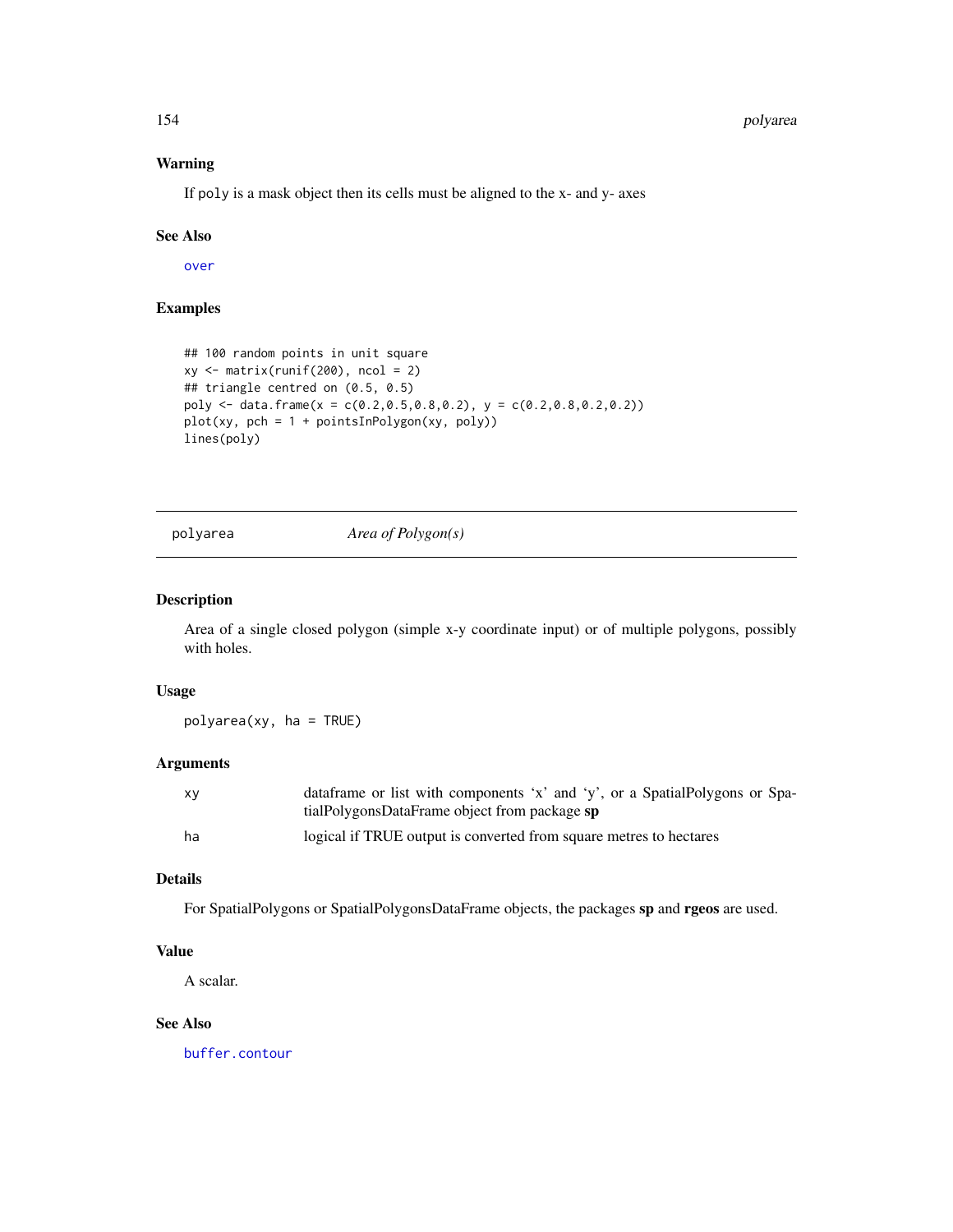#### possum 155

### Examples

polyarea(make.grid(hollow = TRUE))

<span id="page-154-0"></span>popn *Population Object*

#### Description

Encapsulate the locations of a set of individual animals.

# Details

An object of class popn records the locations of a set of individuals, together with ancillary data such as their sex. Often used for a realisation of a spatial point process (e.g. homogeneous Poisson) with known density (intensity). Locations are stored in a data frame with columns 'x' and 'y'.

A popn object has attributes

| covariates   | data frame with numeric, factor or character variables to be used as individual covariates |
|--------------|--------------------------------------------------------------------------------------------|
| model2D      | 2-D distribution ("poisson", "cluster", "IHP", "linear" etc.)                              |
| <b>Ndist</b> | distribution of number of individuals ("poisson", "fixed")                                 |
|              | bounding box data frame of 4 rows, the vertices of the rectangular area                    |

The number of rows in covariates must match the length of  $x$  and  $y$ . See [sim.popn](#page-222-0) for more information on Ndist and model2D.

#### Note

The popn class is used only occasionally: it is not central to spatially explicit capture recapture.

# See Also

[sim.popn](#page-222-0), [plot.popn](#page-145-0), [transformations](#page-260-0)

possum *Brushtail Possum Trapping Dataset*

# Description

Data from a trapping study of brushtail possums at Waitarere, North Island, New Zealand.

#### Usage

possum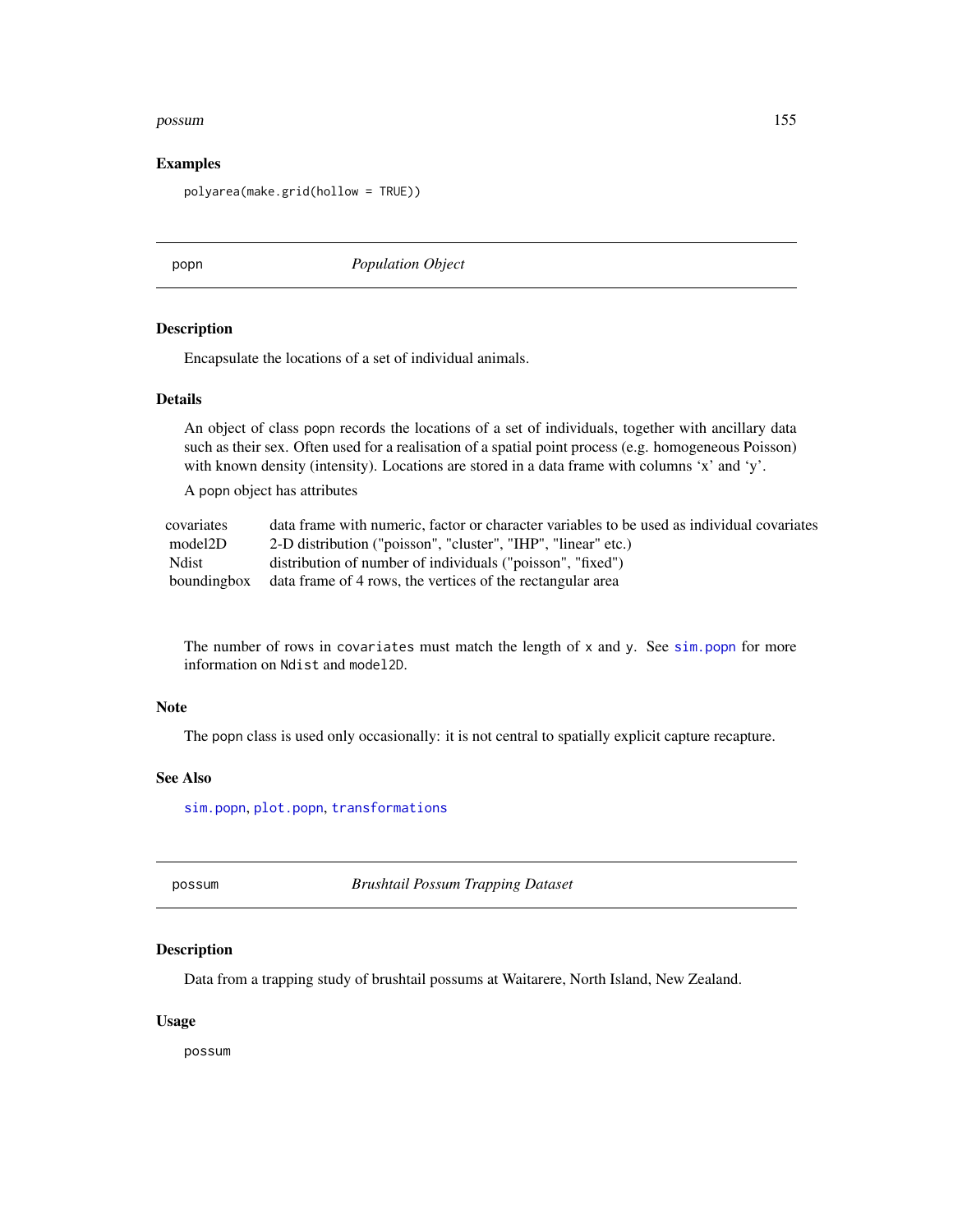#### Details

Brushtail possums (*Trichosurus vulpecula*) are an unwanted invasive species in New Zealand. Although most abundant in forests, where they occasionally exceed densities of 15 / ha, possums live wherever there are palatable food plants and shelter.

Efford et al. (2005) reported a live-trapping study of possums in *Pinus radiata* plantation on coastal sand dunes. The 300-ha site at Waitarere in the North Island of New Zealand was a peninsula, bounded on one side by the sea and on two other sides by the Manawatu river. Cage traps were set in groups of 36 at 20-m spacing around the perimeter of five squares, each 180 m on a side. The squares ('hollow grids') were centred at random points within the 300-ha area. Animals were tagged and released daily for 5 days in April 2002. Subsequently, leg-hold trapping was conducted on a trapping web centred on each square (data not reported here), and strenuous efforts were made to remove all possums by cyanide poisoning and further leghold trapping across the entire area. This yielded a density estimate of 2.26 possums / ha.

Traps could catch at most one animal per day. The live-trapped animals comprised 46 adult females, 33 adult males, 10 immature females and 11 immature males; sex and/or age were not recorded for 4 individuals (M. Coleman unpubl. data). These counts do not sum to the number of capture histories - see Note. One female possum was twice captured at two sites on one day, having entered a second trap after being released; one record in each pair was selected arbitrarily and discarded.

The data are provided as a single-session capthist object 'possumCH'. 'possummask' is a matching mask object - see Examples. Several fitted models are provided for illustration.

The dataframe possumarea contains boundary coordinates of a habitat polygon that is used to clip possummask at the shore (from secr 1.5). possumarea comprises a single polygon representing the extent of terrestrial vegetation to the west, north and east, and an arbitrary straight southern boundary. The boundary is also included as a shapefile and as a text file ('possumarea.shp' etc. and 'possumarea.txt' in the package 'extdata' folder). See Examples in [make.mask](#page-104-0).

The dataframe possumremovalarea contains boundary coordinates of another polygon, the nominal removal area of Efford et al. (2005 Fig. 1) (from secr 2.3).

| Object            | Description                            |
|-------------------|----------------------------------------|
| possumCH          | capthist object                        |
| possummask        | mask object                            |
| possumarea        | habitat perimeter                      |
| possumremovalarea | nominal boundary of removal region     |
| possum.model.0    | fitted secr model – null               |
| possum.model.b    | fitted secr model – trap response $g0$ |
| possum.model.Ds   | fitted secr model – distance to shore  |

### Note

A significant problem with the data used by Efford et al. (2005) was noticed recently. Five capture histories in possumCH are for animals that had lost a previous tag. A further three histories may also have been animals that were tagged previously or mis-recorded. Analyses that treat each previously tagged animal as a new individual are in error (this includes the published analyses, the pre-fitted models described here, and those in the vignette secr-densitysurfaces.pdf). All eight questionable histories are now indicated in possumCH with the logical covariate 'prev.tagged'.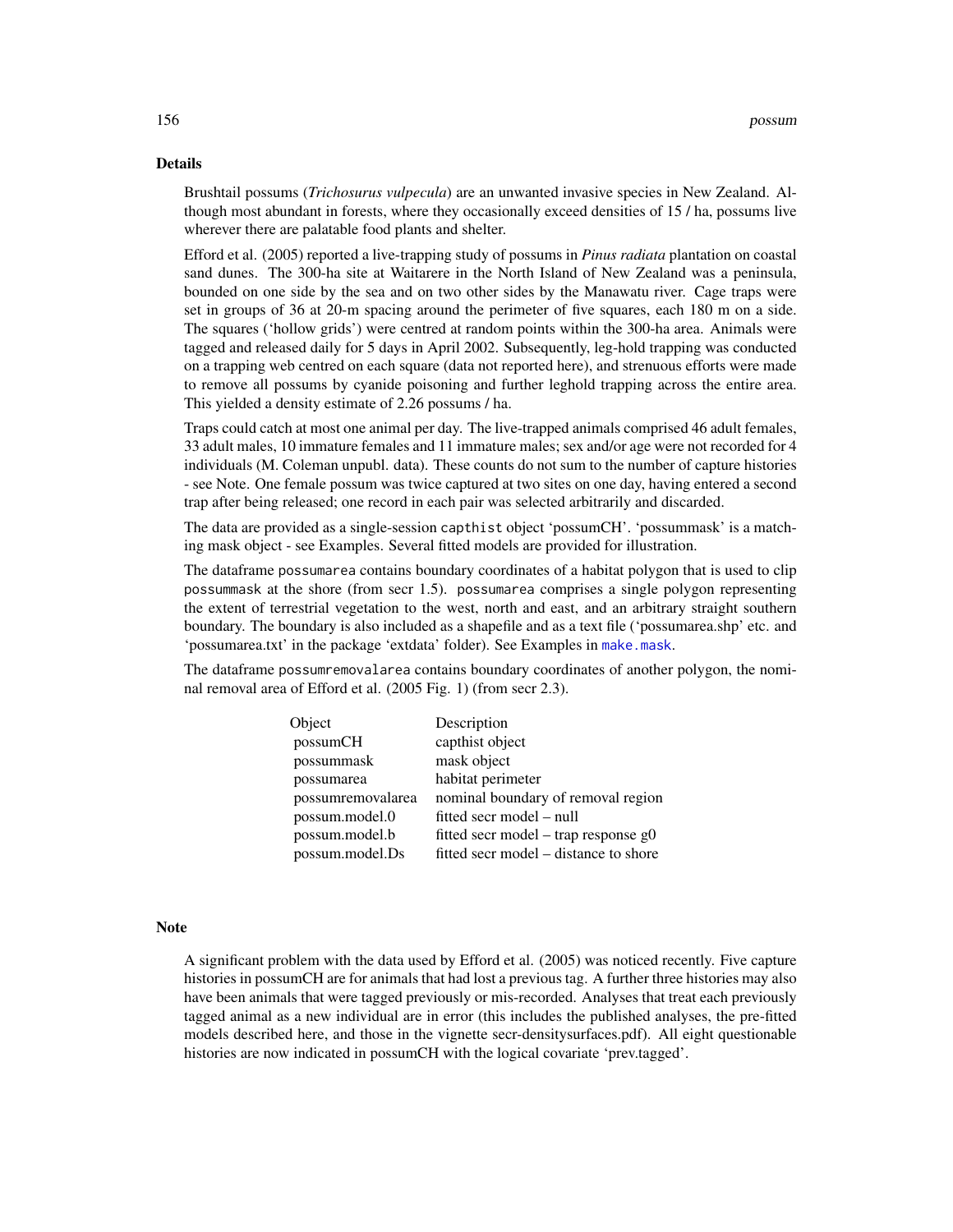#### possum 157

Methods have not yet been developed to adjust for tag loss in SECR models.

#### Source

Landcare Research, New Zealand.

### References

Borchers, D.L. and Efford, M.G. (2008) Spatially explicit maximum likelihood methods for capturerecapture studies. *Biometrics* 64, 377–385.

Efford, M. G., Dawson, D. K. and Robbins C. S. (2004) DENSITY: software for analysing capturerecapture data from passive detector arrays. *Animal Biodiversity and Conservation* 27, 217–228.

Efford, M. G., Warburton, B., Coleman, M. C. and Barker, R. J. (2005) A field test of two methods for density estimation. *Wildlife Society Bulletin* 33, 731–738.

# See Also

[capthist](#page-22-0)

### Examples

```
plot(possummask)
plot(possumCH, tracks = TRUE, add = TRUE)
plot(traps(possumCH), add = TRUE)
lines(possumarea)
summary(possumCH)
## compare & average pre-fitted models
AIC(possum.model.0, possum.model.b, possum.model.Ds)
model.average(possum.model.0, possum.model.b, possum.model.Ds)
## Not run:
## Roughly estimate tag-loss error by dropping dubious histories
## i.e. restrict to "not previously tagged"
NPT <- !covariates(possumCH)$prev.tagged
possum.model.0.NPT <- secr.fit(subset(possumCH,NPT), mask =
    possummask, trace = FALSE)
predict(possum.model.0)[1,2]/ predict(possum.model.0.NPT)[1,2]
## ...about 9%
```
## End(Not run)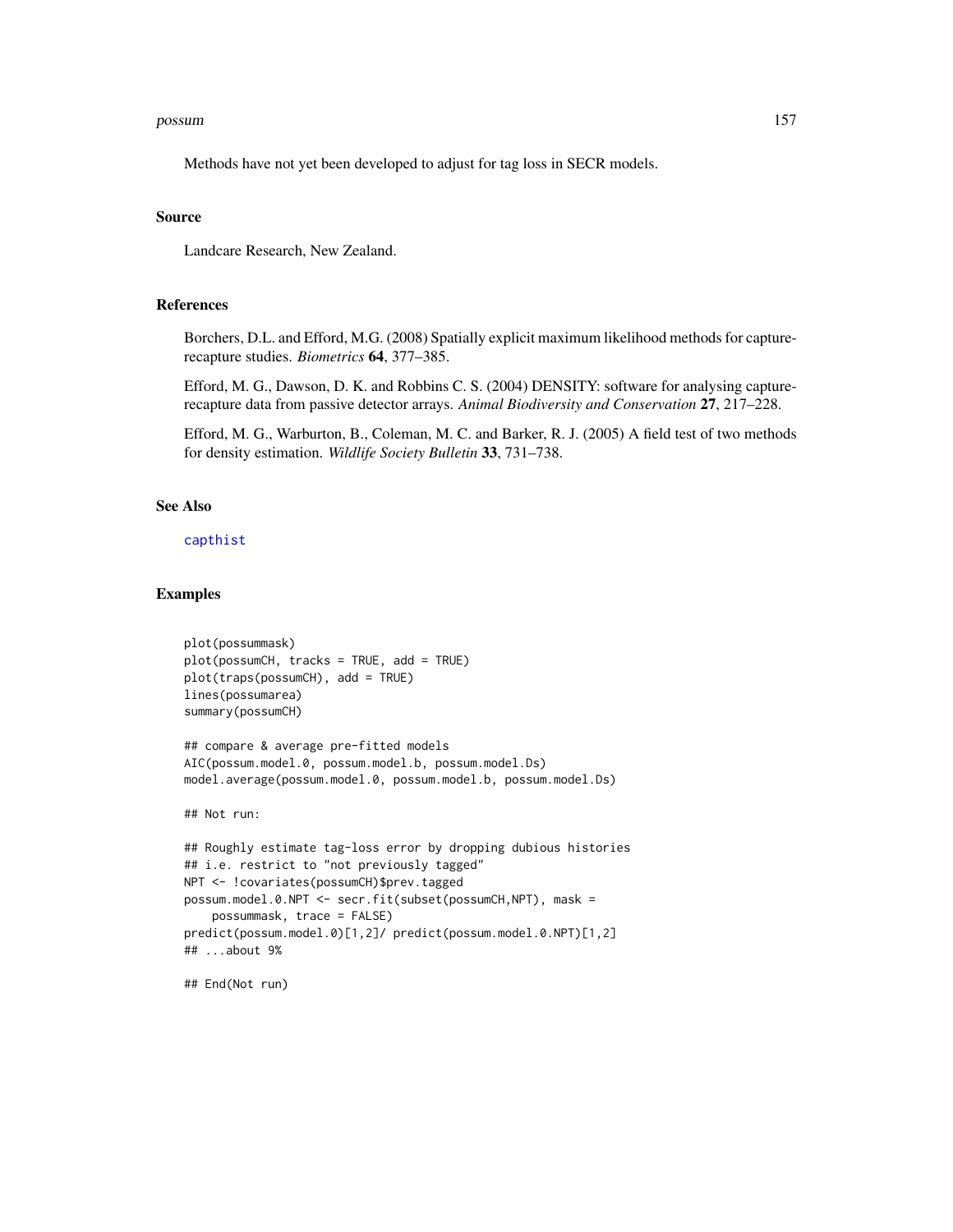#### <span id="page-157-0"></span>Description

Evaluate a spatially explicit capture–recapture model. That is, compute the 'real' parameters corresponding to the 'beta' parameters of a fitted model for arbitrary levels of any variables in the linear predictor.

# Usage

```
## S3 method for class 'secr'
predict(object, newdata = NULL, realnames = NULL, type = c("response", "link"),
    se.fit = TRUE, alpha = 0.05, savenew = FALSE, ...)## S3 method for class 'secrlist'
predict(object, newdata = NULL, realnames = NULL, type = c("response", "link"),
    se.fit = TRUE, alpha = 0.05, savenew = FALSE, ...)## S3 method for class 'secr'
detectpar(object, ..., byclass = FALSE)
```
### Arguments

| object     | secr object output from secr. fit, or list of secr objects (secrlist)                                                       |
|------------|-----------------------------------------------------------------------------------------------------------------------------|
| newdata    | optional dataframe of values at which to evaluate model                                                                     |
| realnames  | character vector of real parameter names                                                                                    |
| type       | character; type of prediction required. The default ("response") provides esti-<br>mates of the 'real' parameters.          |
| se.fit     | logical for whether output should include SE and confidence intervals                                                       |
| alpha      | alpha level for confidence intervals                                                                                        |
| savenew    | logical for whether newdata should be saved                                                                                 |
| $\ddots$ . | other arguments passed to secr.make.newdata                                                                                 |
| byclass    | logical; if TRUE values are returned for each latent class in a mixture model, or<br>class in a hybrid mixture (hoov) model |

### Details

The variables in the various linear predictors are described in [secr-models.pdf](https://www.otago.ac.nz/density/pdfs/secr-models.pdf) and listed for the particular model in the vars component of object.

Optional newdata should be a dataframe with a column for each of the variables in the model (see 'vars' component of object). If newdata is missing then a dataframe is constructed automatically.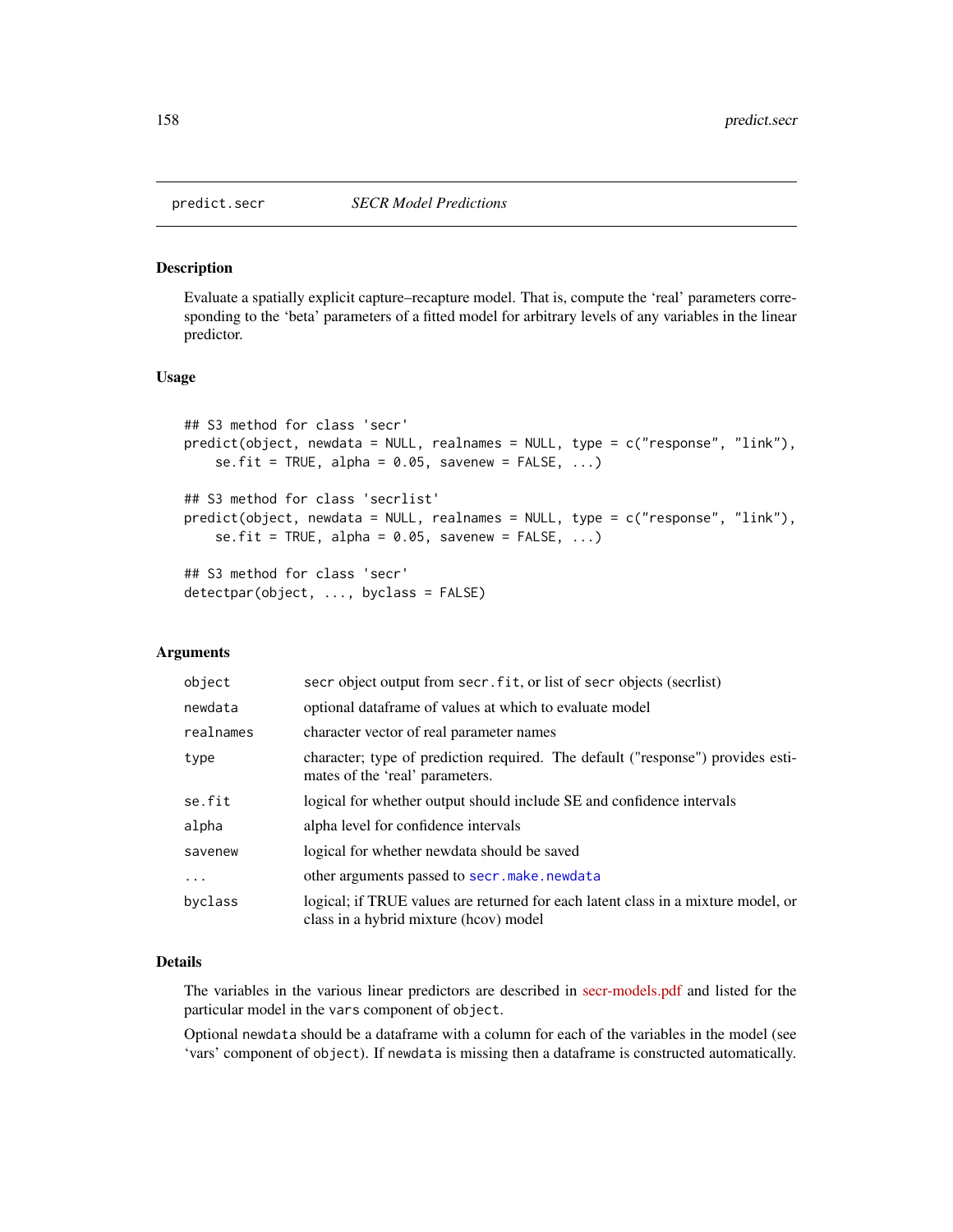#### predict.secr 159

Default newdata are for a naive animal on the first occasion; numeric covariates are set to zero and factor covariates to their base (first) level. From secr 3.1.4 the argument 'all.levels' may be passed to secr.make.newdata; if TRUE then the default newdata includes all factor levels.

realnames may be used to select a subset of parameters.

Standard errors for parameters on the response (real) scale are by the delta method (Lebreton et al. 1992), and confidence intervals are backtransformed from the link scale.

The value of newdata is optionally saved as an attribute.

detectpar is used to extract the detection parameter estimates from a simple model to pass to functions such as esa.plot. detectpar calls predict.secr. Parameters will be evaluated by default at base levels of the covariates, although this may be overcome by passing a one-line newdata to predict via the . . . argument. Groups and mixtures are a headache for detectpar: it merely returns the estimated detection parameters of the first group or mixture.

If the 'a0' parameterization has been used in secr. fit (i.e., object \$details \$param == 3) then detectpar automatically backtransforms (a0, sigma) to (g0, sigma) or (lambda0, sigma) depending on the value of object\$detectfn.

### Value

When se. fit = FALSE, a dataframe identical to newdata except for the addition of one column for each 'real' parameter. Otherwise, a list with one component for each row in newdata. Each component is a dataframe with one row for each 'real' parameter (density, g0, sigma, b) and columns as below

| link        | link function                        |
|-------------|--------------------------------------|
| estimate    | estimate of real parameter           |
| SE estimate | standard error of the estimate       |
| 1cl         | lower 100(1-alpha)% confidence limit |
| ucl         | upper 100(1-alpha)% confidence limit |

When newdata has only one row, the structure of the list is 'dissolved' and the return value is one data frame.

For detectpar, a list with the estimated values of detection parameters (e.g., g0 and sigma if detectfn = "halfnormal"). In the case of multi-session data the result is a list of lists (one list per session).

### **Note**

[predictDsurface](#page-159-0) should be used for predicting density at many points from a model with spatial variation. This deals automatically with scaling of x- and y-coordinates, and is much is faster than predict.secr. The resulting Dsurface object has its own plot method.

The argument 'scaled' was removed from both predict methods in version 2.10 as the scaleg0 and scalesigma features had been superceded by other parameterisations.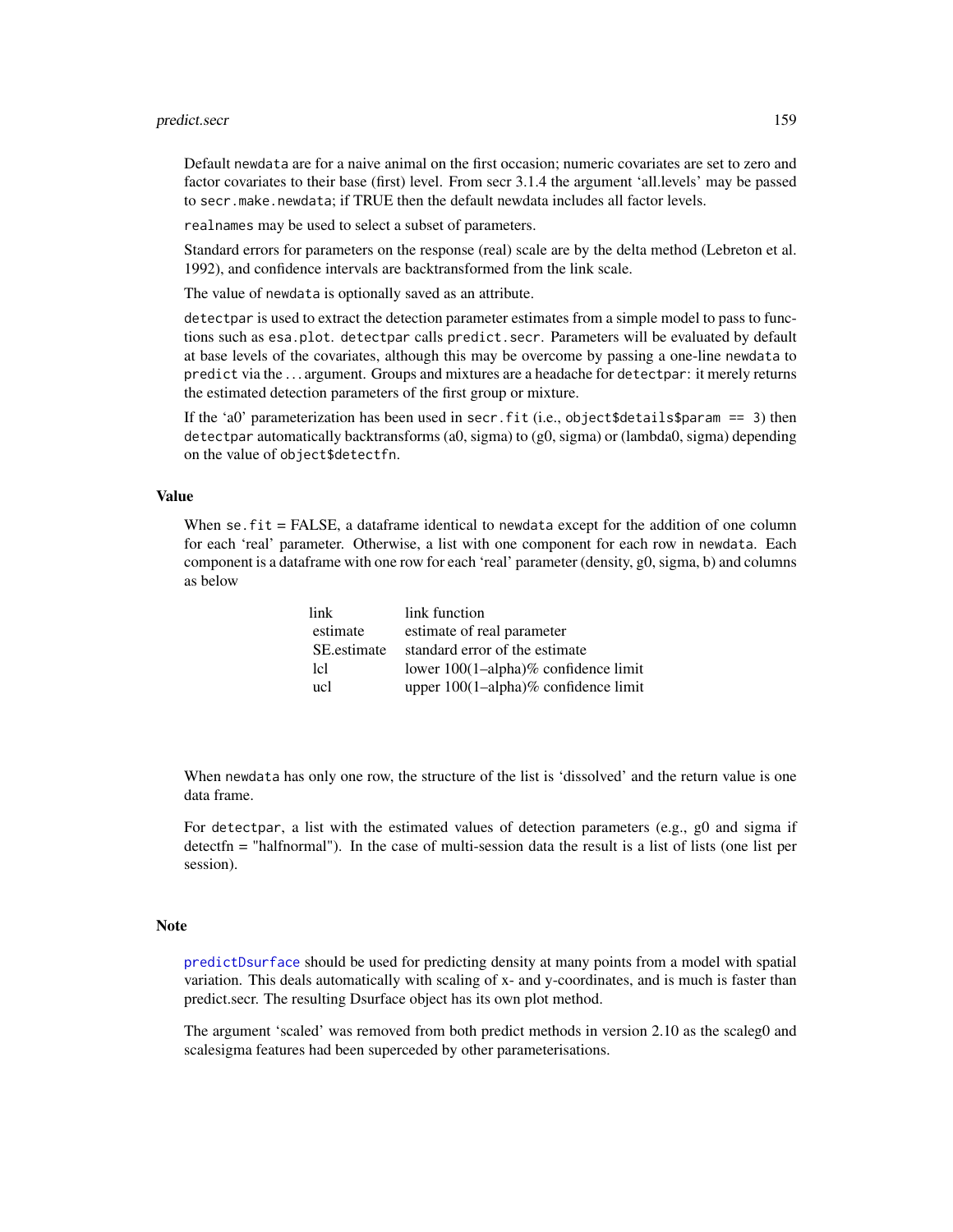# References

Lebreton, J.-D., Burnham, K. P., Clobert, J. and Anderson, D. R. (1992) Modeling survival and testing biological hypotheses using marked animals: a unified approach with case studies. *Ecological Monographs* 62, 67–118.

### See Also

[secr.fit](#page-199-0), [predictDsurface](#page-159-0)

### Examples

```
## load previously fitted secr model with trap response
## and extract estimates of `real' parameters for both
## naive (b = 0) and previously captured (b = 1) animals
predict (secrdemo.b, newdata = data.frame(b = 0:1))
## OR from secr 3.1.4
predict (secrdemo.b, all.levels = TRUE)
temp <- predict (secrdemo.b, all.levels = TRUE, save = TRUE)
attr(temp, "newdata")
detectpar(secrdemo.0)
```
<span id="page-159-0"></span>predictDsurface *Predict Density Surface*

# Description

Predict density at each point on a raster mask from a fitted secr model.

### Usage

```
predictDsurface(object, mask = NULL, se.D = FALSE, cl.D = FALSE, alpha =
0.05, parameter = c('D', 'noneuc'))
```
#### Arguments

| object    | fitted secr object                                      |
|-----------|---------------------------------------------------------|
| mask      | secr mask object                                        |
| se.D      | logical for whether to compute prediction SE            |
| cl.D      | logical for whether to compute confidence limits        |
| alpha     | alpha level for $100(1 - alpha)\%$ confidence intervals |
| parameter | character for real parameter to predict                 |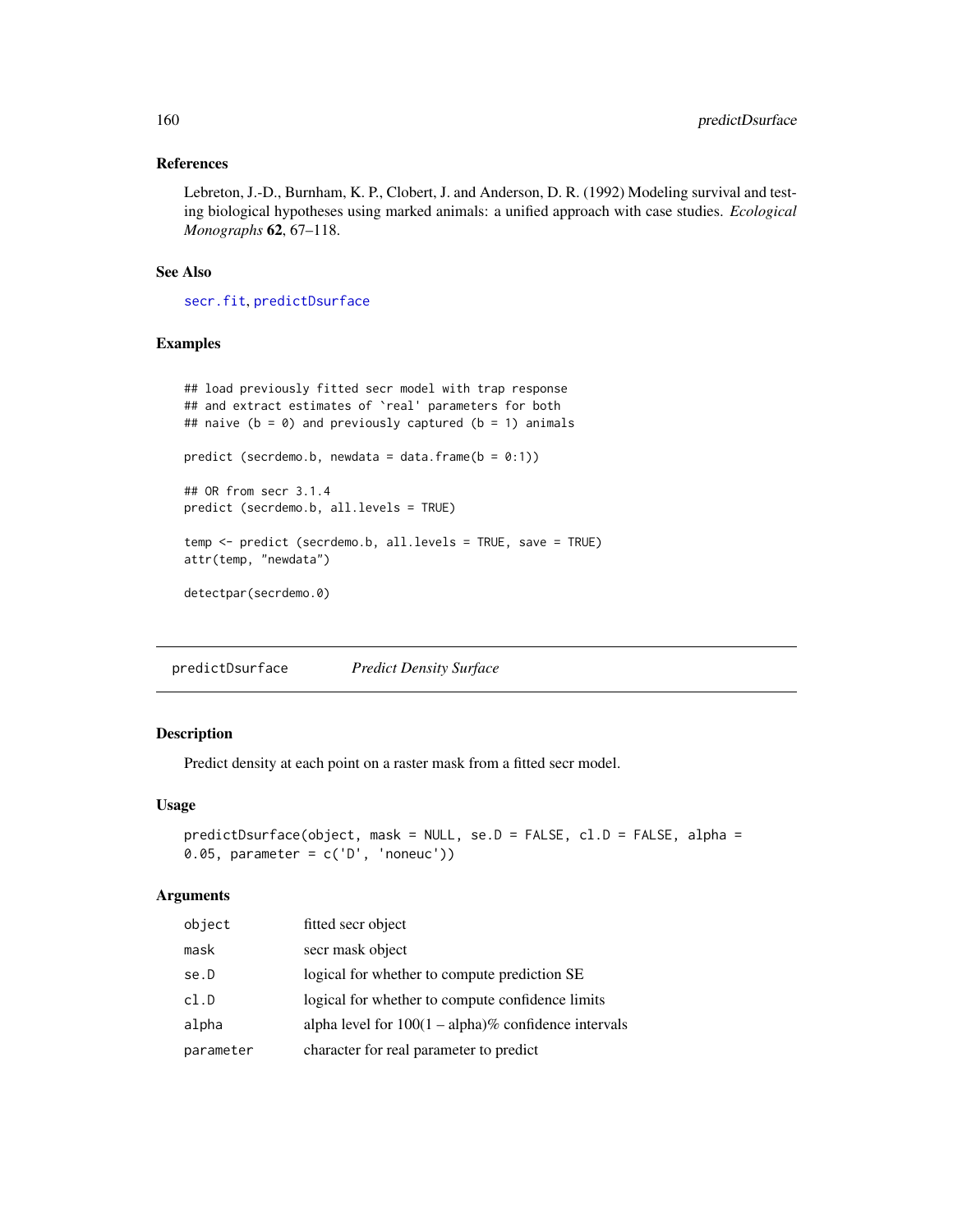### predictDsurface 161

#### Details

Predictions use the linear model for density on the link scale in the fitted secr model 'object', or the fitted user-defined function, if that was specified in secr.fit.

If 'mask' is NULL then predictions are for the mask component of 'object'.

SE and confidence limits are computed only if specifically requested. They are not available for user-defined density functions.

Density is adjusted automatically for the number of clusters in 'mashed' models (see [mash](#page-263-0)).

#### Value

Object of class 'Dsurface' inheriting from 'mask'. Predicted densities are added to the covariate dataframe (attribute 'covariates') as column(s) with prefix 'D.' If the model uses multiple groups, multiple columns will be distinguished by the group name (e.g., "D.F" and "D.M"). If groups are not defined the column is named "D.0".

For multi-session models the value is a multi-session mask.

The pointwise prediction SE is saved as a covariate column prefixed 'SE.' (or multiple columns if multiple groups). Confidence limits are likewise saved with prefixes 'lcl.' and 'ucl.'.

#### See Also

[plot.Dsurface](#page-141-0), [secr.fit](#page-199-0), [predict.secr](#page-157-1)

### Examples

```
## use canned possum model
shorePossums <- predictDsurface(possum.model.Ds)
par(max = c(1,1,1,6))plot(shorePossums, plottype = "shaded", polycol = "blue", border = 100)
plot(traps(possumCH), detpar = list(col = "black"), add = TRUE)
par(max = c(5, 4, 4, 2) + 0.1) ## reset to default
## extract and summarise
summary(covariates(shorePossums))
## Not run:
## extrapolate to a new mask; add covariate needed by model; plot
regionmask <- make.mask(traps(possumCH), buffer = 1000, spacing = 10,
   poly = possumremovalarea)
dts <- distancetotrap(regionmask, possumarea)
covariates(regionmask) <- data.frame(d.to.shore = dts)
regionPossums <- predictDsurface(possum.model.Ds, regionmask,
    se.D = TRUE, cl.D = TRUEpar(mfrow = c(1,2), mar = c(1,1,1,6))plot(regionPossums, plottype = "shaded", mesh = NA, breaks = 20)
plot(regionPossums, plottype = "contour", add = TRUE)
```
plot(regionPossums, covariate = "SE", plottype = "shaded",  $mesh = NA$ , breaks = 20)

```
plot(regionPossums, covariate = "SE", plottype = "contour",
```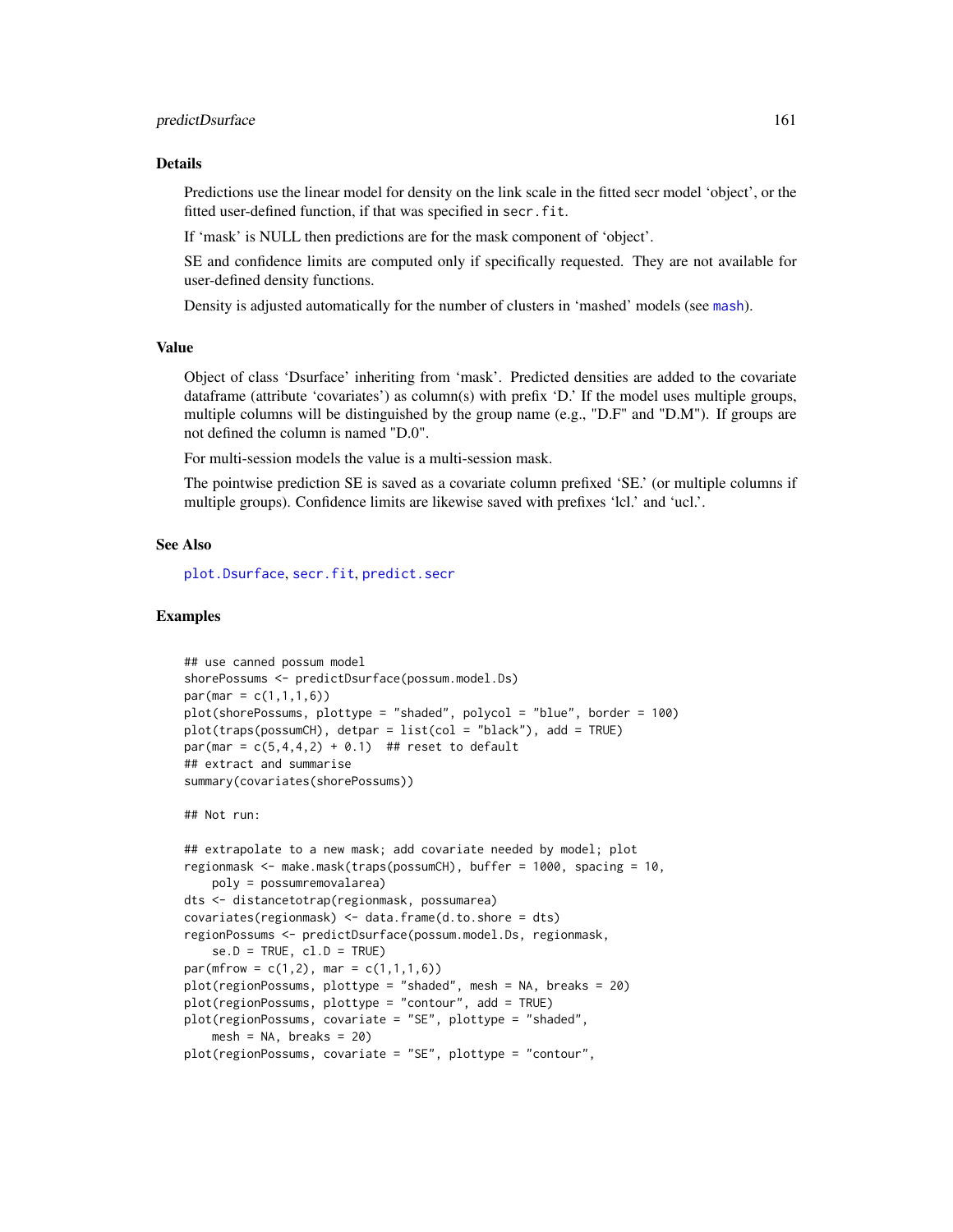```
add = TRUE)
## confidence surfaces
plot(regionPoss, covariate = "lcl", breaks = seq(0, 3, 0.2),plottype = "shaded")
plot(regionPossums, covariate = "lcl", plottype = "contour",
    add = TRUE, levels = seq(0, 2.7, 0.2))title("lower 95% surface")
plot(regionPossums, covariate = "ucl", breaks=seq(0,3,0.2),
    plottype = "shaded")
plot(regionPossums, covariate = "ucl", plottype = "contour",
    add = TRUE, levels = seq(0, 2.7, 0.2))title("upper 95% surface")
## annotate with CI
par(mfrow = c(1,1))plot(regionPossums, plottype = "shaded", mesh = NA, breaks = 20)
plot(traps(possumCH), add = TRUE, detpar = list(col = "black"))
spotHeight(regionPossums, dec = 1, pre = c("lcl", "ucl"), cex = 0.8)## perspective plot
pm <- plot(regionPossums, plottype = "persp", box = FALSE, zlim =
    c(0,3), phi=30, d = 5, col = "green", shade = 0.75, border = NA)
lines(trans3d (possumremovalarea$x, possumremovalarea$y,
     rep(1,nrow(possumremovalarea)), pmat = pm))
par(mfrow = c(1,1), mar = c(5, 4, 4, 2) + 0.1) ## reset to default
## compare estimates of region N
## grid cell area is 0.01 ha
sum(covariates(regionPossums)[,"D.0"]) * 0.01
region.N(possum.model.Ds, regionmask)
## End(Not run)
```
print.capthist *Print Detections*

### Description

Print method for capthist objects.

### Usage

```
## S3 method for class 'capthist'
print(x, ..., condense = FALSE, sortrows = FALSE)
```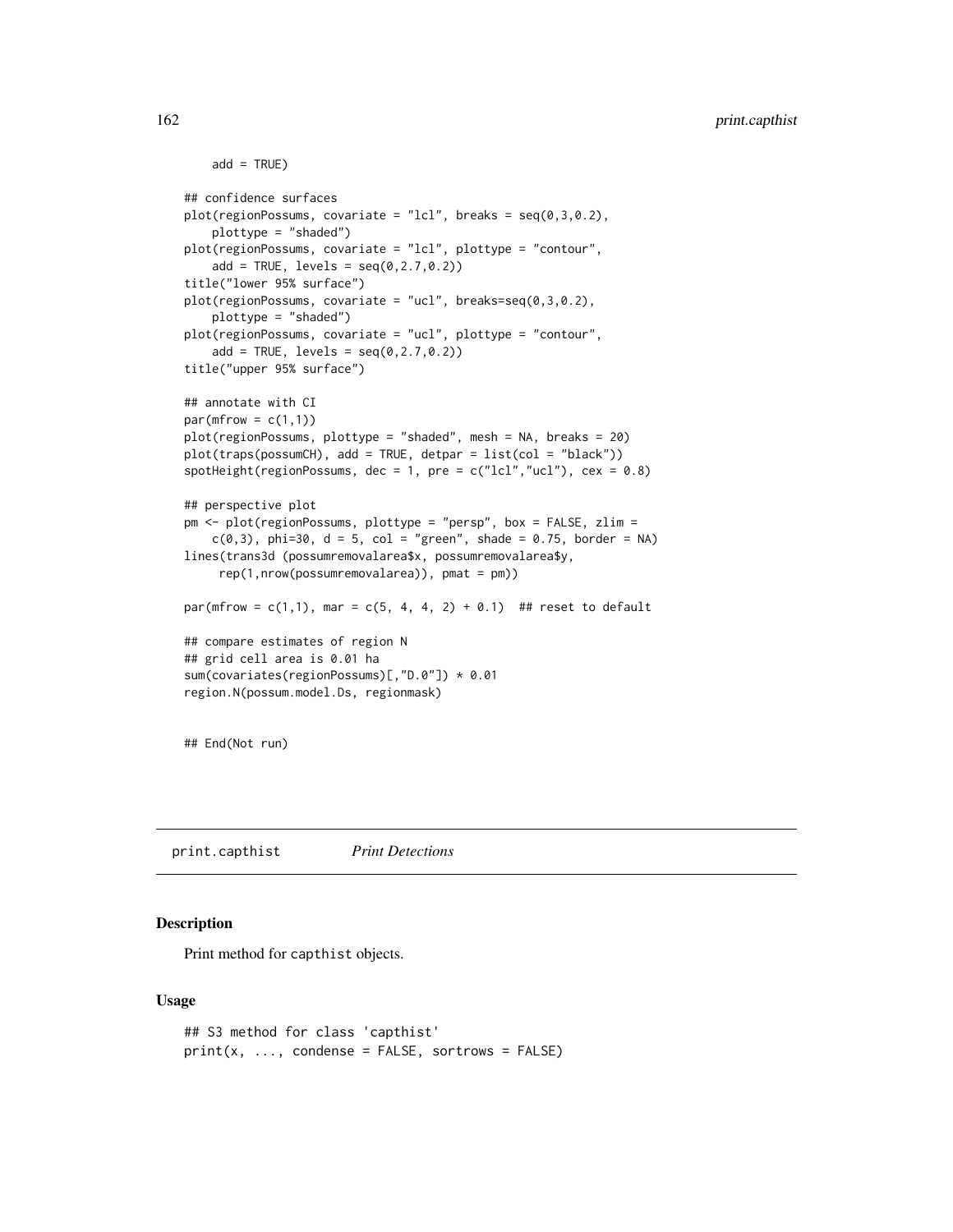#### print.secr 163

#### Arguments

| $\mathsf{x}$ | capthist object                                         |
|--------------|---------------------------------------------------------|
| .            | arguments to pass to print.default                      |
| condense     | logical, if true then use condensed format for 3-D data |
| sortrows     | logical, if true then sort output by animal             |

# Details

The condense option may be used to format data from proximity detectors in a slightly more readable form. Each row then presents the detections of an individual in a particular trap, dropping rows (traps) at which the particular animal was not detected.

### Value

Invisibly returns a dataframe (condense = TRUE) or array in the format printed.

# See Also

[print](#page-0-0), [capthist](#page-22-0)

# Examples

```
## simulated detections of simulated default population of 5/ha
print(sim.capthist(make.grid(nx=5,ny=3)))
```
print.secr *Print or Summarise secr Object*

# Description

Print results from fitting a spatially explicit capture–recapture model or generate a list of summary values.

#### Usage

```
## S3 method for class 'secr'
print(x, newdata = NULL, alpha = 0.05, deriv = FALSE, call = TRUE, ...)## S3 method for class 'secr'
 summary(object, newdata = NULL, alpha = 0.05, deriv = FALSE, ...)
```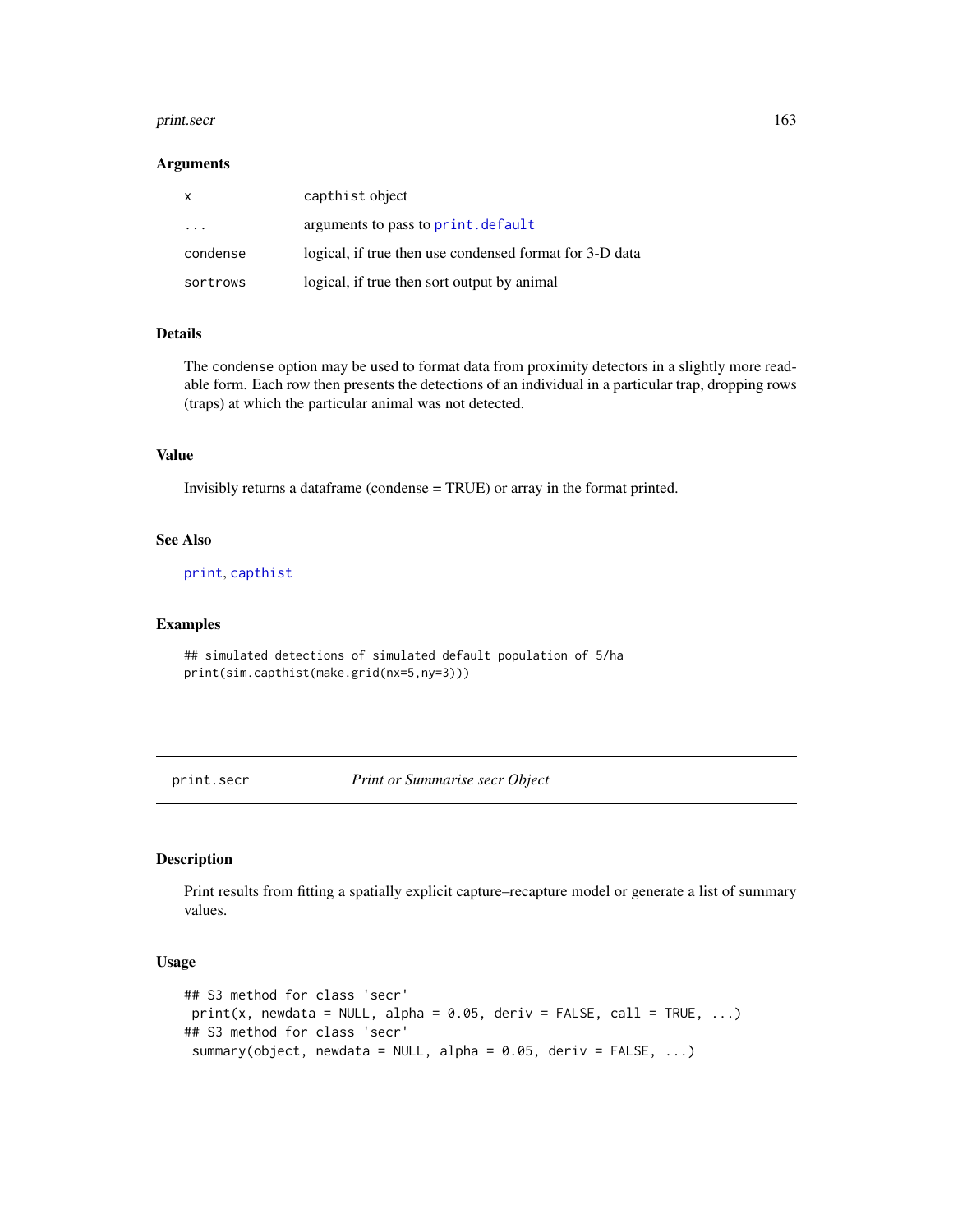# Arguments

| $\mathsf{x}$ | secr object output from secr. fit                       |
|--------------|---------------------------------------------------------|
| object       | secr object output from secr. fit                       |
| newdata      | optional dataframe of values at which to evaluate model |
| alpha        | alpha level                                             |
| deriv        | logical for calculation of derived D and esa            |
| call         | logical; if TRUE the call is printed                    |
|              | other arguments optionally passed to derived secret     |

### Details

Results from print.secr are potentially complex and depend upon the analysis (see below). Optional newdata should be a dataframe with a column for each of the variables in the model. If newdata is missing then a dataframe is constructed automatically. Default newdata are for a naive animal on the first occasion; numeric covariates are set to zero and factor covariates to their base (first) level. Confidence intervals are  $100 (1 - alpha) \%$  intervals.

| call                                          | the function call (optional)                                             |
|-----------------------------------------------|--------------------------------------------------------------------------|
| version, time                                 | secr version, and date and time fitting started                          |
| Detector type                                 | 'single', 'multi', 'proximity' etc.                                      |
| Detector number<br>Average spacing<br>x-range | number of detectors                                                      |
| y-range                                       |                                                                          |
| New detector type                             | as fitted when details\$newdetector specified                            |
| N animals                                     | number of distinct animals detected                                      |
| N detections                                  | number of detections                                                     |
| N occasions                                   | number of sampling occasions                                             |
| Mask area                                     |                                                                          |
| Model                                         | model formula for each 'real' parameter                                  |
| Fixed (real)                                  | fixed real parameters                                                    |
| Detection fn                                  | detection function type (halfnormal or hazard-rate)                      |
| N parameters                                  | number of parameters estimated                                           |
| Log likelihood                                | log likelihood                                                           |
| <b>AIC</b>                                    | Akaike's information criterion                                           |
| AICc                                          | AIC with small sample adjustment (Burnham and Anderson 2002)             |
| Beta parameters                               | coef of the fitted model, SE and confidence intervals                    |
| <b>VCOV</b>                                   | variance-covariance matrix of beta parameters                            |
| Real parameters                               | fitted (real) parameters evaluated at base levels of covariates          |
| Derived parameters                            | derived estimates of density and mean effective sampling area (optional) |

Derived parameters (see [derived](#page-45-0)) are computed only if deriv = TRUE.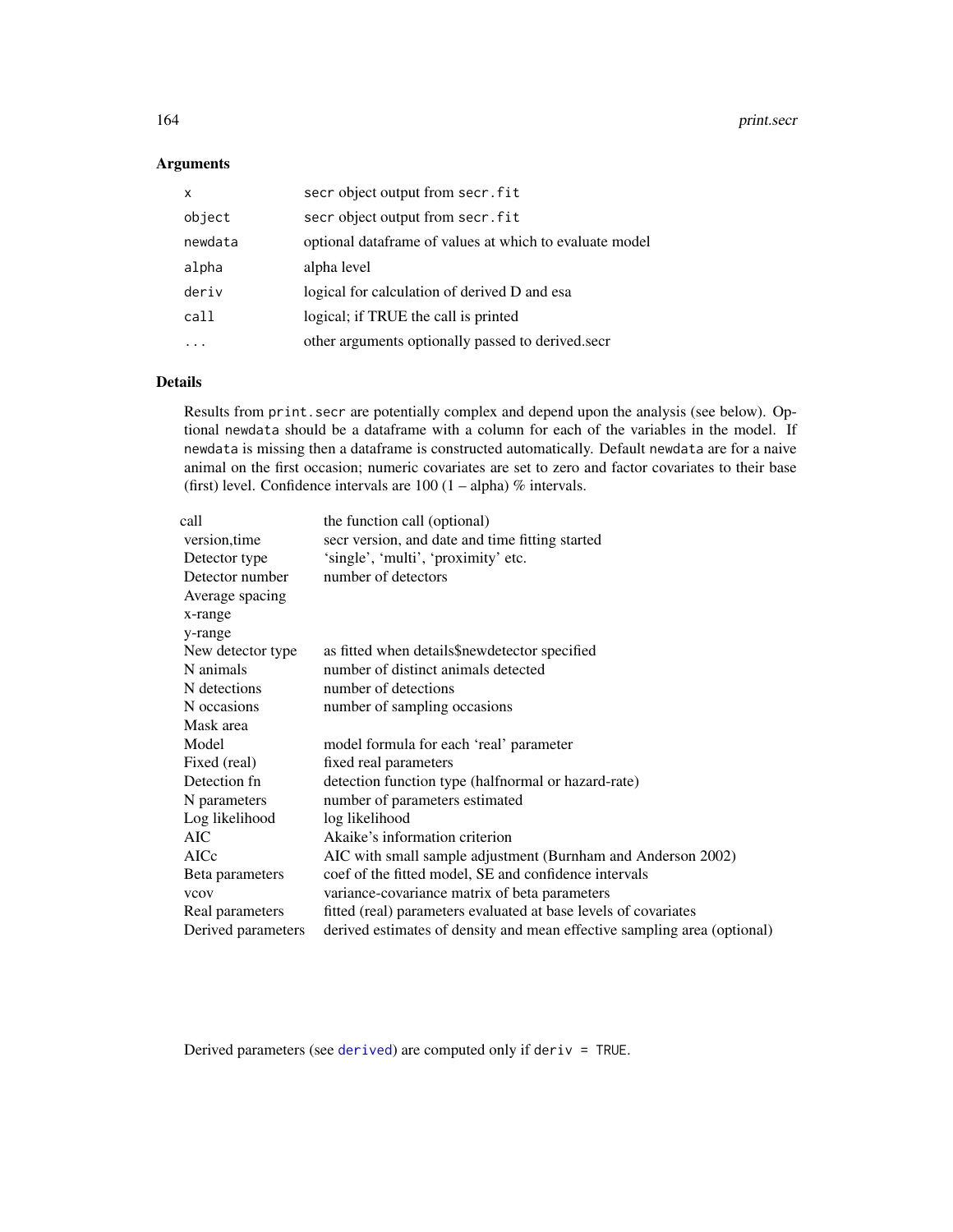#### print.traps 165

# Value

The summary method constructs a list of outputs similar to those printed by the print method, but somewhat more concise and re-usable:

| versiontime  | secr version, and date and time fitting started |
|--------------|-------------------------------------------------|
| traps        | detector summary                                |
| capthist     | capthist summary                                |
| mask         | mask summary                                    |
| modeldetails | miscellaneous model characteristics (CL etc.)   |
| AICtable     | single-line output of AIC.secr                  |
| coef         | table of fitted coefficients with CI            |
| predicted    | predicted values ('real' parameter estimates)   |
| derived      | output of derived.secr (optional)               |

### References

Burnham, K. P. and Anderson, D. R. (2002) *Model selection and multimodel inference: a practical information-theoretic approach*. Second edition. New York: Springer-Verlag.

# See Also

[AIC.secr](#page-12-0), [secr.fit](#page-199-0)

### Examples

## load & print previously fitted null (constant parameter) model print(secrdemo.0)

summary(secrdemo.0)

## combine AIC tables from list of summaries do.call(AIC, lapply(list(secrdemo.b, secrdemo.0), summary))

## Not run:

print(secrdemo.CL, deriv = TRUE)

## End(Not run)

print.traps *Print Detectors*

### Description

Print method for traps objects.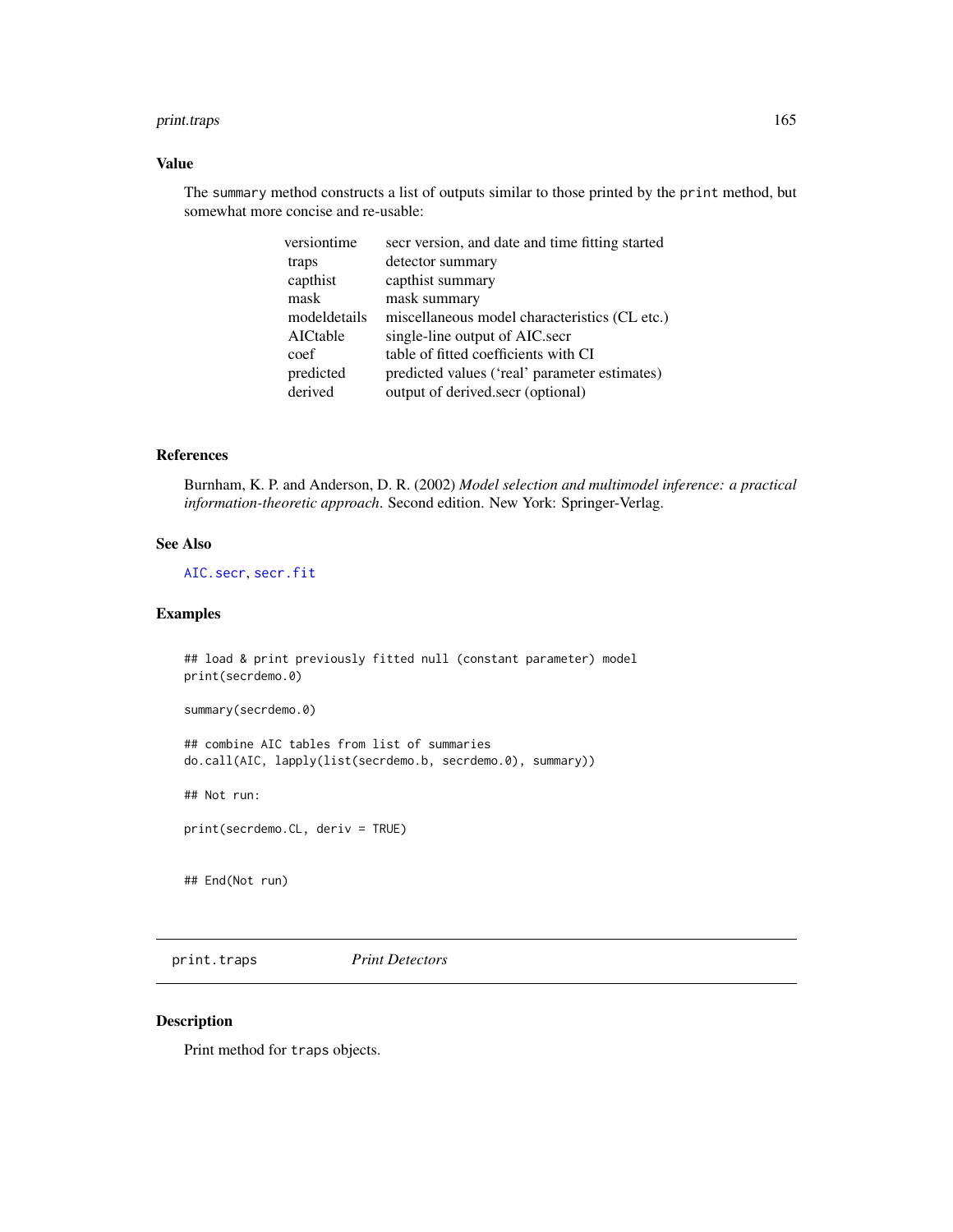### Usage

```
## S3 method for class 'traps'
print(x, \ldots)
```
# Arguments

x traps object ... **arguments to pass to [print.default](#page-0-0)** 

# See Also

[print](#page-0-0), [traps](#page-267-0)

### Examples

 $print(make.grid(nx = 5, ny = 3))$ 

randomHabitat *Random Landscape*

# Description

The Modified Random Cluster algorithm of Saura and Martinez-Millan (2000) is used to generate a mask object representing patches of contiguous 'habitat' cells (pixels) within a 'non-habitat' matrix ('non-habitat' cells are optionally dropped). Spatial autocorrelation (fragmentation) of habitat patches is controlled via the parameter 'p'. 'A' is the expected proportion of 'habitat' cells.

# Usage

randomHabitat(mask,  $p = 0.5$ ,  $A = 0.5$ , directions = 4, minpatch = 1, drop = TRUE, covname = "habitat", plt = FALSE, seed = NULL)

#### Arguments

| mask       | secr mask object to use as template                                |
|------------|--------------------------------------------------------------------|
| p          | parameter to control fragmentation                                 |
| A          | parameter for expected proportion of habitat                       |
| directions | integer code for adjacency (rook's move 4 or queen's move 8)       |
| minpatch   | integer minimum size of patch                                      |
| drop       | logical for whether to drop non-habitat cells                      |
| covname    | character name of covariate when $drop = FALSE$                    |
| plt        | logical for whether intermediate stages should be plotted          |
| seed       | either NULL or an integer that will be used in a call to set. seed |
|            |                                                                    |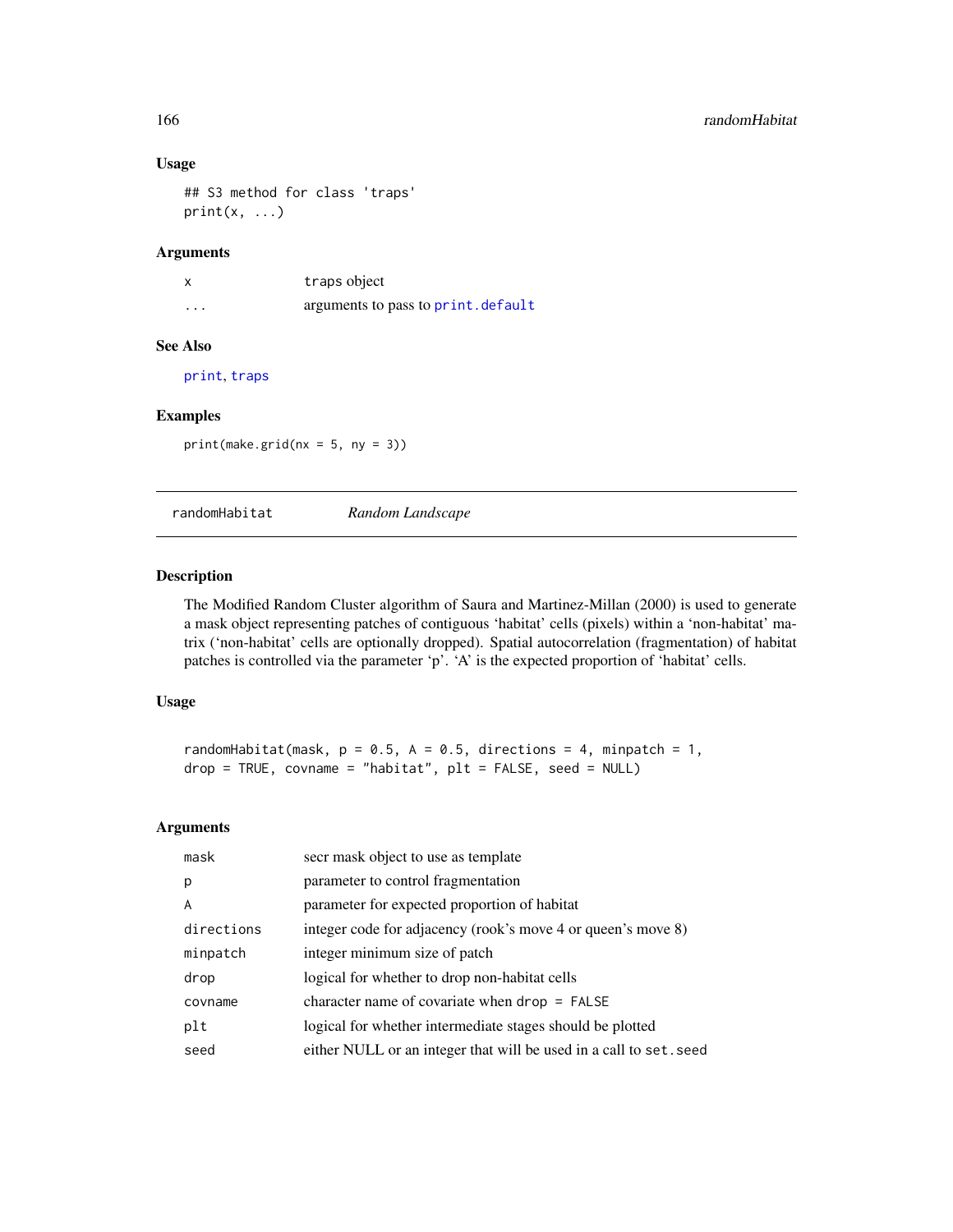#### randomHabitat 167

#### Details

Habitat is simulated within the region defined by the cells of [mask.](#page-113-0) The region may be nonrectangular.

The algorithm comprises stages A-D:

A. Randomly select proportion p of cells from the input mask

B. Cluster selected cells with any immediate neighbours as defined by directions

C. Assign clusters to 'non-habitat' (probability 1–A) and 'habitat' (probability A)

D. Cells not in any cluster from (B) receive the habitat class of the majority of the <=8 adjacent cells assigned in  $(C)$ , if there are any; otherwise they are assigned at random (with probabilities  $1-A$ , A).

Fragmentation declines, and cluster size increases, as p increases up to the 'percolation threshold' which is about 0.59 in the default case (Saura and Martinez-Millan 2000 p.664).

If minpatch > 1 then habitat patches of less than minpatch cells are converted to non-habitat, and vice versa. This is likely to cause the proportion of habitat to deviate from A.

If drop = FALSE a binary-valued (0/1) covariate with the requested name is included in the output mask, which has the same extent as the input. Otherwise, non-habitat cells are dropped and no covariate is added.

#### Value

An object of class 'mask'. By default (drop = TRUE) this has fewer rows (points) than the input mask.

The attribute "type" is a character string formed from paste('MRC  $p='$ , p, 'A=',A, sep='').

The [RNG](#page-0-0) seed is stored as attribute 'seed' (see [secrRNG\)](#page-209-0).

### **Note**

Single-linkage clustering and adjacency operations use functions 'clump' and 'adjacency' of the package raster; 'clump' also requires package igraph0 (raster still uses this deprecated version). Optional plotting of intermediate stages (plt = TRUE) uses the plot method for rasterLayers in raster.

A non-rectangular input mask is padded out to a rectangular rasterLayer for operations in **raster**; cells added as padding are ultimately dropped.

The procedure of Saura and Martinez-Millan (2000) has been followed as far as possible, but this implementation may not match theirs in every detail.

This implementation allows only two habitat classes. The parameter A is the *expected* value of the habitat proportion; the *realised* habitat proportion may differ quite strongly from A, especially for large p (e.g.,  $p > 0.5$ ).

Anisotropy is not implemented; it would require skewed adjacency filters (i.e. other than rook- or queen-move filters) that are not available in raster.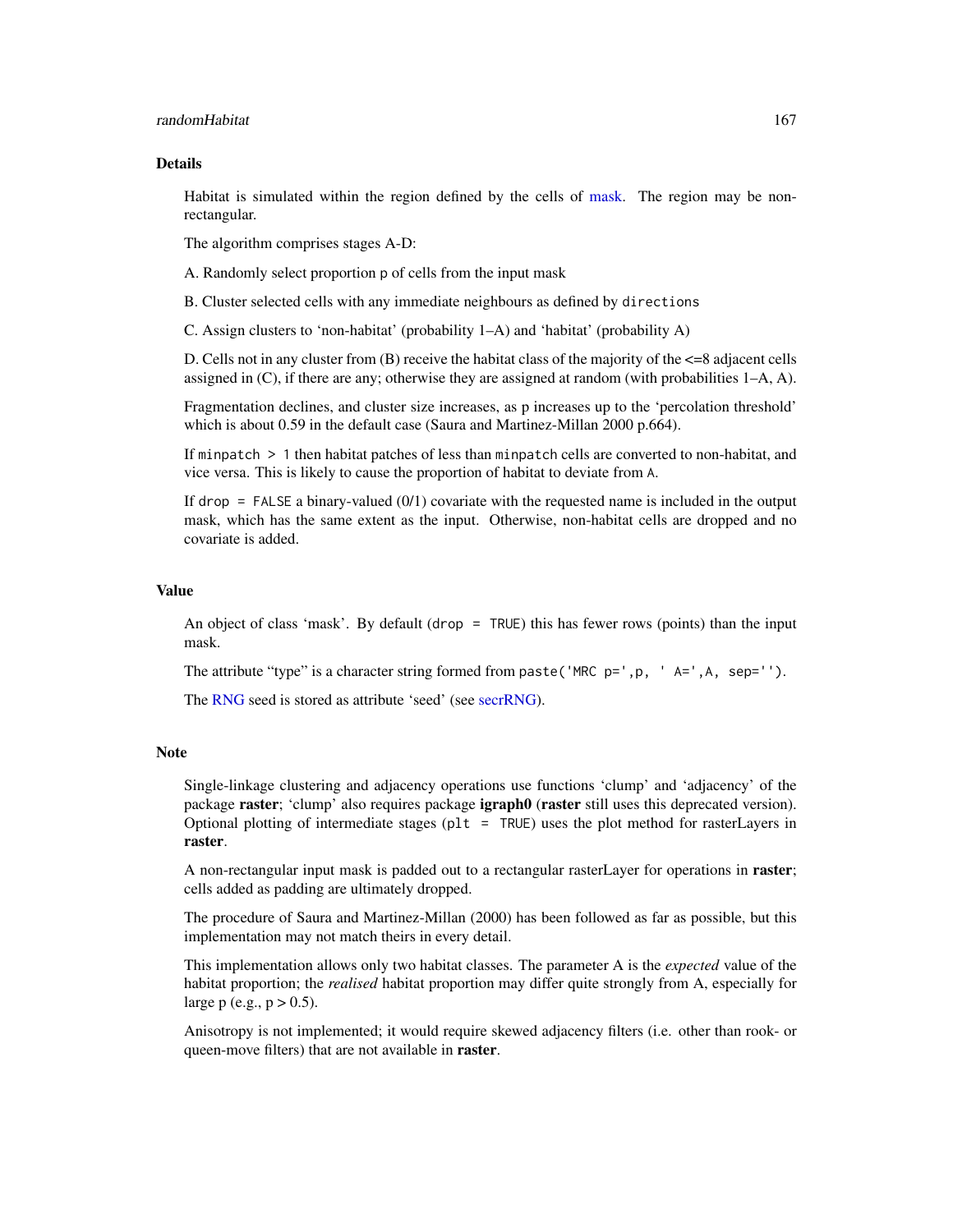### References

Hijmans, R. J. and van Etten, J. (2011) raster: Geographic analysis and modeling with raster data. R package version 1.9-33. <https://CRAN.R-project.org/package=raster>.

Saura, S. and Martinez-Millan, J. (2000) Landscape patterns simulation with a modified random clusters method. *Landscape Ecology*, 15, 661–678.

### See Also

[mask](#page-113-0), [make.mask](#page-104-0), [sim.popn](#page-222-0)

#### Examples

## Not run:

```
tempmask \leq make.mask(nx = 100, ny = 100, spacing = 20)
mrcmask \leq randomHabitat(tempmask, p = 0.4, A = 0.4)
plot(mrcmask, dots = FALSE, col = "green")
pop <- sim.popn(10, mrcmask, model2D = "IHP")
plot(pop, add = TRUE)
## plot intermediate steps A, C, D
par(mfrow = c(1,3))mrcmask \le randomHabitat(tempmask, p = 0.4, A = 0.4, plt = TRUE)
par(mfrow = c(1,1)) ## reset to default
## keep non-habitat cells
mrcmask \le randomHabitat(tempmask, p = 0.4, A = 0.4, drop = FALSE)
plot(mrcmask, covariate = "habitat", dots = FALSE,
    col = c("grey", "green"), breaks = 2)## effect of purging small patches
opar \leq par(mfrow=c(1,2))
mrcmask \le randomHabitat(tempmask, p = 0.4, A = 0.4, minpatch = 1)
plot(mrcmask, dots = FALSE, col ="green")
mrcmask \le randomHabitat(tempmask, p = 0.4, A = 0.4, minpatch = 5)
```
## End(Not run)

par(opar)

<span id="page-167-0"></span>raster *Create a RasterLayer Object from Mask or Dsurface*

#### **Description**

Methods to convert secr object to a RasterLayer object.

plot(mrcmask, dots = FALSE, col ="green")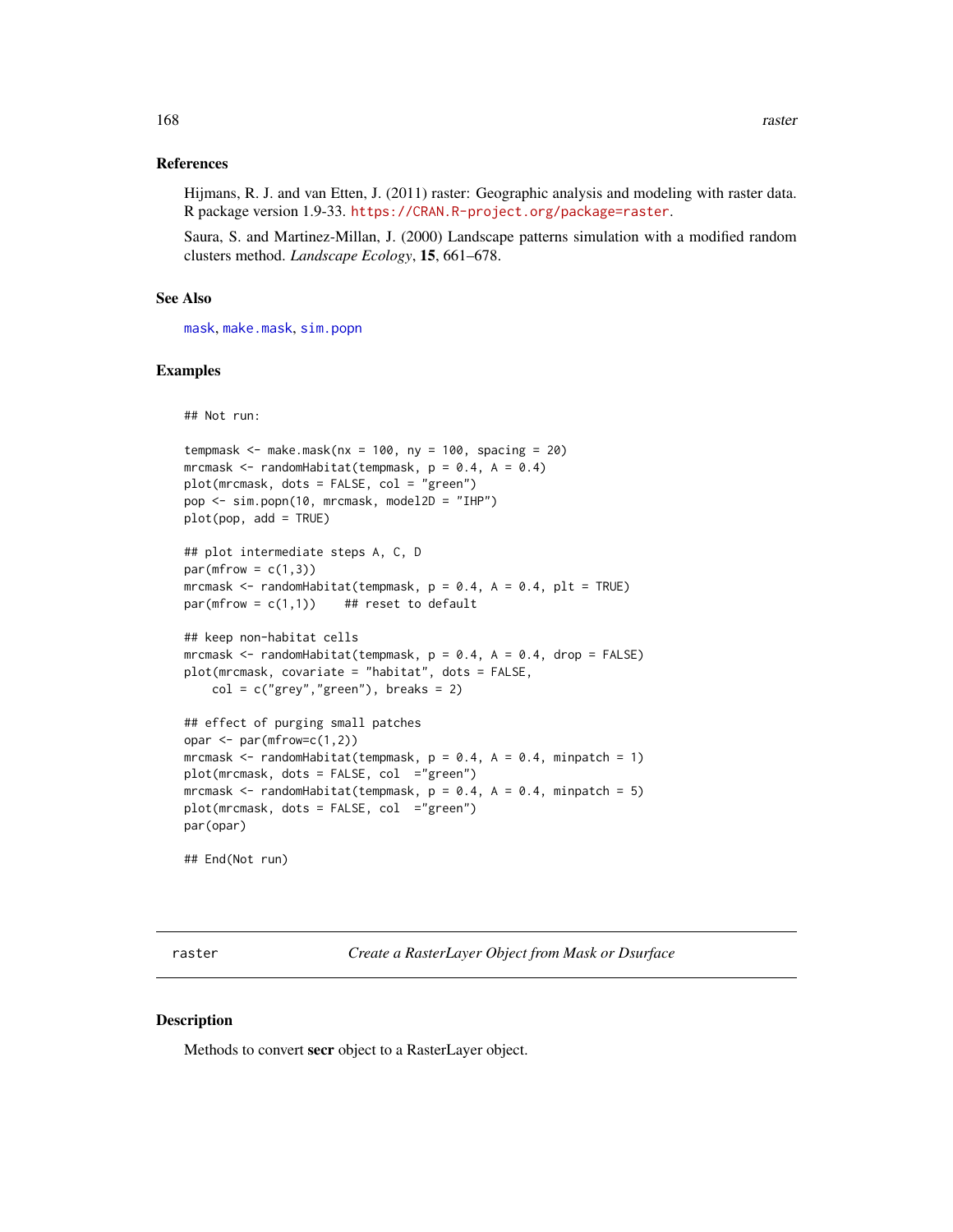raster and the state of the state of the state of the state of the state of the state of the state of the state of the state of the state of the state of the state of the state of the state of the state of the state of the

# Usage

```
## S4 method for signature 'mask'
raster(x, covariate, values = 1, crs = NA)
## S4 method for signature 'Dsurface'
raster(x, covariate, values = 1, crs = NA)
```
# Arguments

| X         | mask or Dsurface object                                                                                                    |
|-----------|----------------------------------------------------------------------------------------------------------------------------|
| covariate | character name of covariate to provide values for RasterLayer                                                              |
| values    | numeric values for RasterLayer                                                                                             |
| crs       | character or object of class CRS. Optional PROJ.4 type description of a Coordi-<br>nate Reference System (map projection). |

# Details

There are two ways to specify the values to be used. If covariate is provided then the values of the corresponding covariate of the mask or Dsurface are used. Otherwise, values is duplicated to the required number of rows.

The resulting RasterLayer may optionally include a PROJ.4 map projection defined via crs. The specification may be very simple (as in the example below) or complex, including an explicit datum and other arguments. Projections are used by [raster](#page-167-0), sp, rgdal and other packages. See raster for further explanation and links.

The S3 classes 'mask' and 'Dsurface' are defined in secr as virtual S4 classes. This enables these extensions to the list of S4 methods defined in raster.

Although these methods work 'standalone', it is currently necessary to load the raster package to do much with the result (e.g., plot it).

# Value

RasterLayer

# Note

Prior to secr 2.9.5 these methods could fail unpredictably because an intermediate array was badly dimensioned due to truncation of a floating point value.

# See Also

[raster](#page-167-0)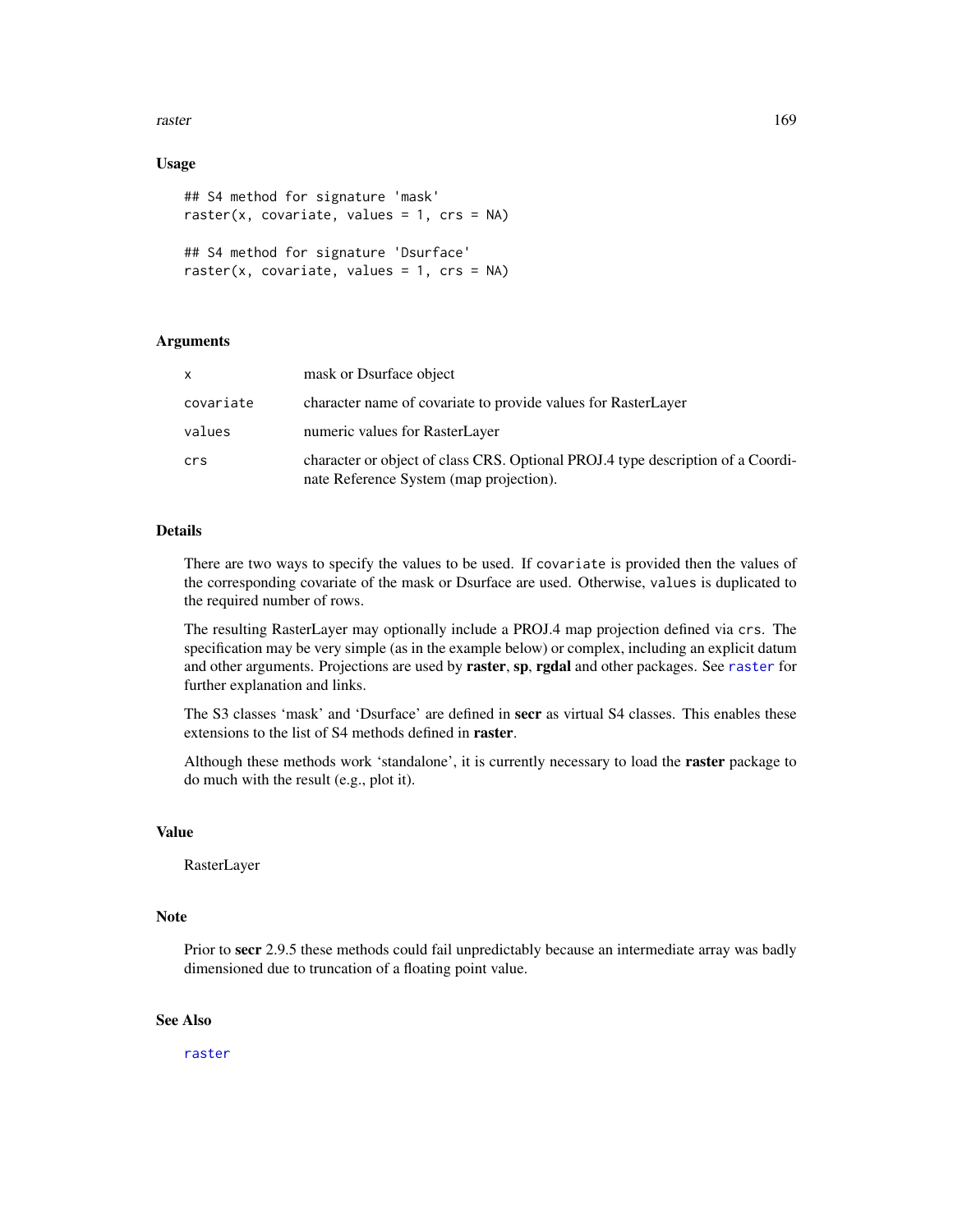# Examples

## Not run:

```
shorePossums <- predictDsurface(possum.model.Ds)
tmp <- raster(shorePossums, covariate = "D.0")
library(raster)
plot(tmp, useRaster = FALSE)
```

```
## alternative with same result
tmp <- raster(shorePossums, values = covariates(shorePossums)$D.0)
```

```
## set the projection
## here the crs PROJ.4 spec refers simply to the old NZ metric grid
tmp <- raster(shorePossums, "D.0", crs = "+proj=nzmg")
## check the projection
proj4string(tmp)
```
## End(Not run)

rbind.capthist *Combine capthist Objects*

# Description

Form a single capthist object from two or more compatible capthist objects.

# Usage

```
MS.capthist(...)
  ## S3 method for class 'capthist'
rbind(..., renumber = TRUE, pool = NULL, verify = TRUE)
```
# Arguments

| $\cdot$  | one or more capthist objects or lists of capthist objects |
|----------|-----------------------------------------------------------|
| renumber | logical, if TRUE assigns new composite individual ID      |
| pool     | list of vectors of session indices or names               |
| verify   | logical, if TRUE the output is checked with verify        |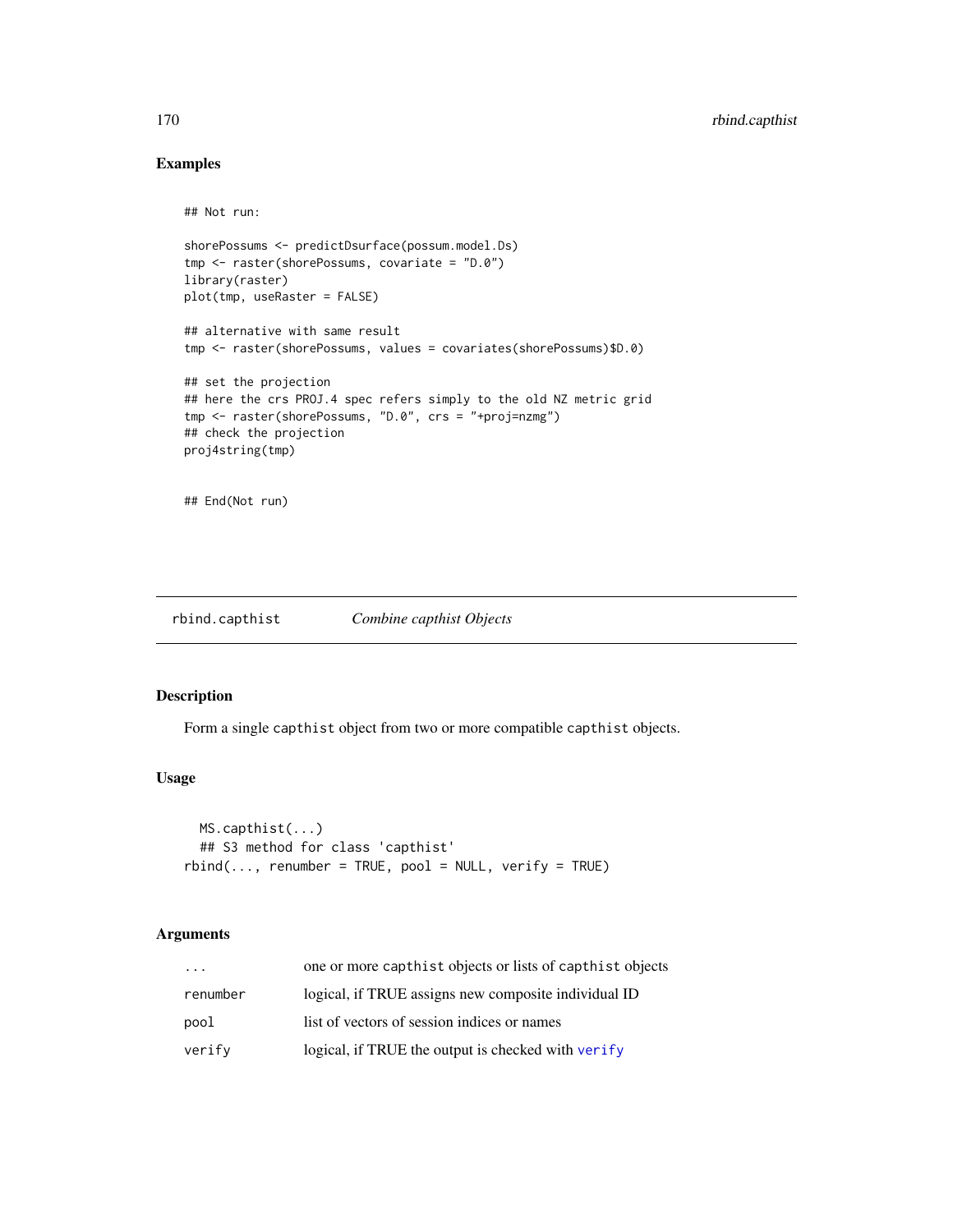#### rbind.capthist 171

#### Details

MS.capthist concatenates the sessions in the input objects as one multi-session capthist object. Each session may use a different detector array (traps) and a different number of sampling occasions. Session names are derived implicitly from the inputs, or may be given explicitly (see Examples); if any name is duplicated, all will be replaced with sequential integers. The . . . argument may include lists of single-session capthist objects.

rbind.capthist is used to pool capture data from more than one session into a single session. The number of rows in the output session is the sum of the number of rows in the input sessions (i.e. each animal appears in only one session).

For rbind.capthist, the . . . argument may be

- 1. A series of single-session capthist objects, which are pooled to form one new single-session object, or
- 2. One multi-session capthist object, when the components of 'pool' are used to define combinations of old sessions; e.g. pool = list( $A=1:3$ ,  $B=4:5$ ) produces an object with two sessions (named 'A' and 'B') from 5 old ones. If pool = NULL (the default) then all the sessions are pooled to form one single-session capthist object.

Sessions to be pooled must have the same number of capture occasions and use the same detectors (traps). At present there is no function to pool capthist data from different detector arrays. For this it is recommended that you merge the input files and rebuild the capthist object from scratch.

The names of arguments other than  $\dots$  should be given in full. If renumber = TRUE (the default), the session name will be prepended to the animal ID before pooling: animals 1, 2 and 3 in Session A will become A.1, A.2 and A.3, while those in Session B become B.1, B.2 and B.3. This ensures that each animal has a unique ID. If renumber  $=$  FALSE, the animal IDs will not change.

Other attributes (xy, signal) are handled appropriately. If the signal threshold (attribute 'cutval') differs among sessions, the maximum is used and detections of lower signal strength are discarded.

The use of rbind.capthist to concatenate sessions is now deprecated: use MS.capthist.

Although MS.capthist looks like an S3 method, it isn't. The full function name must be used. rbind.capthist became an S3 method in secr 3.1, so it is called as rbind alone.

#### Value

For MS.capthist, a multi-session object of class 'capthist' with number of sessions equal to the number of sessions in the objects in ....

For rbind.capthist, either an object of class 'capthist' with one session formed by pooling the sessions in the input objects, or a capthist object with more than one session, each formed by pooling groups of sessions defined by the 'pool' argument. Covariate columns that appear in all input sessions are retained in the output.

### See Also

[capthist](#page-22-0), [subset.capthist](#page-246-0)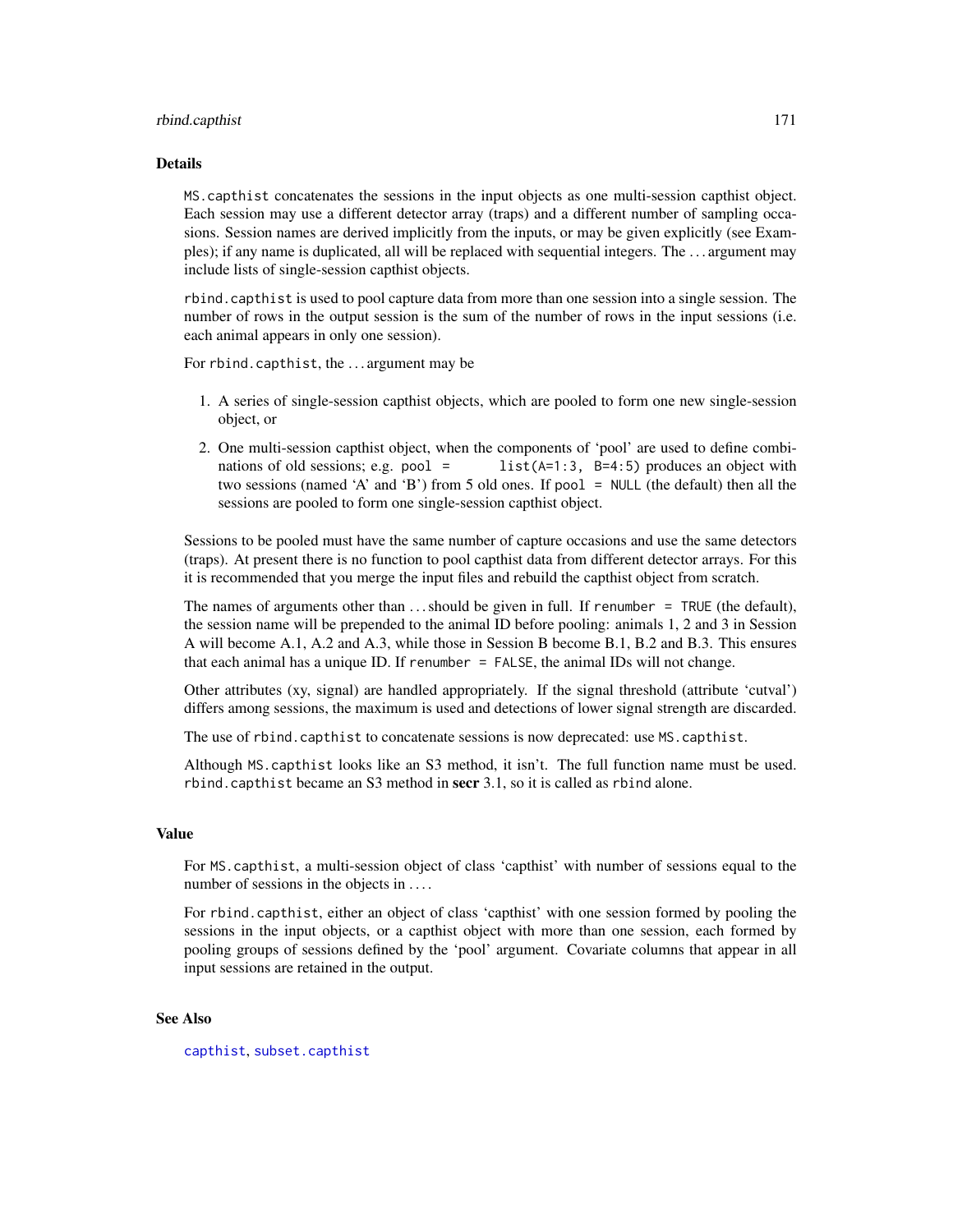# Examples

```
## extend a multi-session object
## we fake the 2010 data by copying from 2005
## note how we name the appended session
fakeCH <- ovenCH[["2005"]]
MS.capthist(ovenCH, "2010" = fakeCH)
## simulate sessions for 2-part mixture
temptrap \leq make.grid(nx = 8, ny = 8)
temp1 <- sim.capthist(temptrap,
   detectpar = list(g0 = 0.1, sigma = 40)temp2 <- sim.capthist(temptrap,
   detectpar = list(g0 = 0.2, sigma = 20)## concatenate sessions
temp3 <- MS.capthist(large.range = temp1, small.range = temp2)
summary(temp3)
## session-specific movement statistic
RPSV(temp3)
## pool sessions
temp4 <- rbind(temp1, temp2)
summary(temp4)
RPSV(temp4)
## compare mixture to sum of components
## note `detectors visited' is not additive for 'multi' detector
## nor is `detectors used'
(summary(temp1)$counts + summary(temp2)$counts) -
    summary(temp4)$counts
## Not run:
## compare two different model fits
tempfit3 <- secr.fit(temp3, CL = TRUE, buffer = 150, model = list
    (g0 \sim session, sigma \sim session), trace = FALSE)
predict(tempfit3)
## if we can tell which animals had large ranges...
covariates(temp4) <- data.frame(range.size = rep(c("large",
    "small"), c(nrow(temp1), nrow(temp2))))
tempfit4 <- secr.fit(temp4, CL = TRUE, buffer = 150, model = list
    (g0 \sim range.size, sigma \sim range.size), trace = FALSE)
predict(tempfit4, newdata = data.frame(range.size = c("large",
    "small"))
## End(Not run)
```
rbind.popn *Combine popn Objects*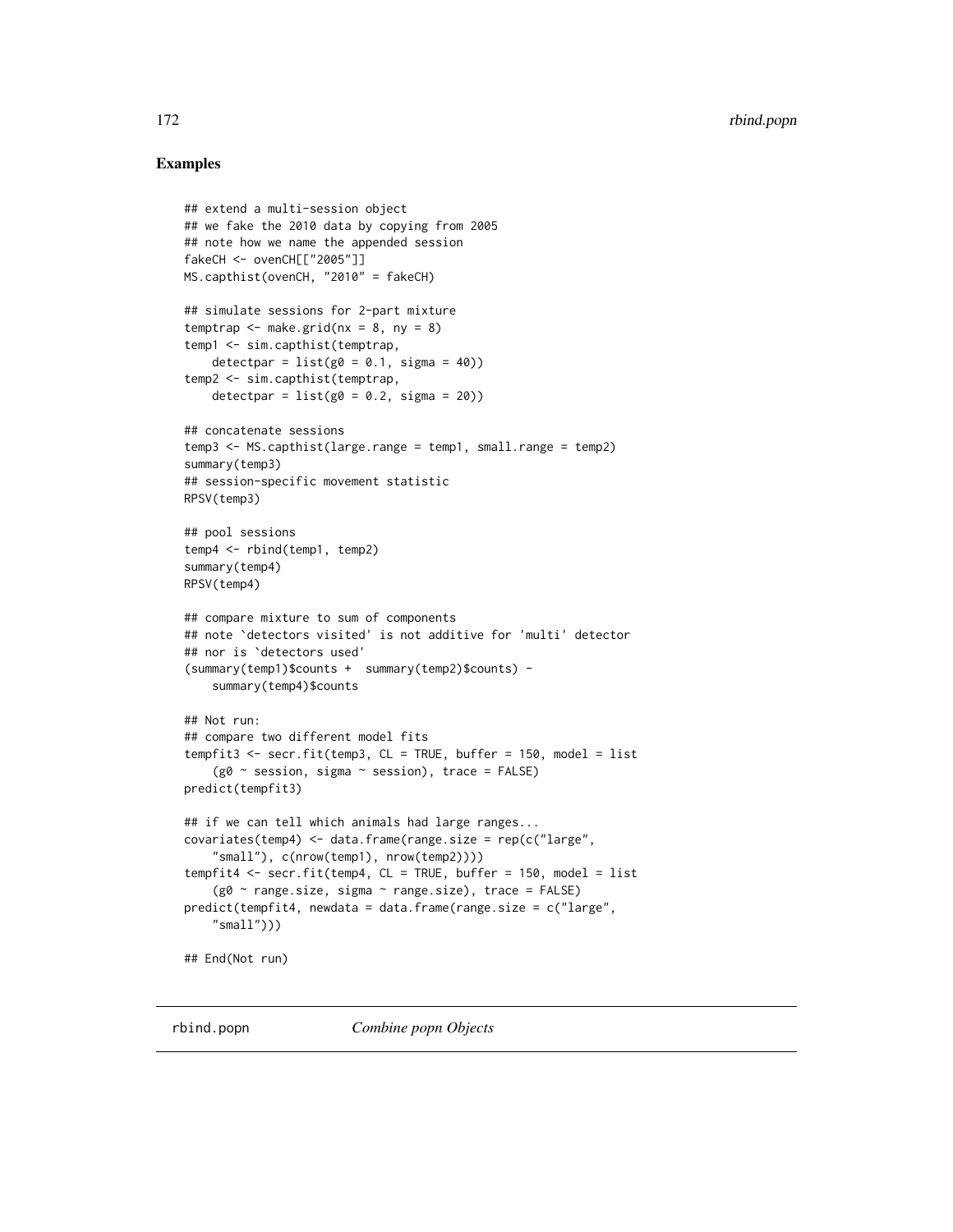# rbind.popn 173

# Description

Form a single popn object from two or more existing popn objects, or a list.

# Usage

```
## S3 method for class 'popn'
rbind(..., renumber = TRUE)
```
### Arguments

| $\ddot{\phantom{0}}$ | one or more popn objects                                                         |
|----------------------|----------------------------------------------------------------------------------|
| renumber             | logical for whether row names in the new object should be set to the row indices |

# Details

An attempt to combine objects will fail if they conflict in their covariates attributes.

From secr 3.1 this is an S3 method and list input is not allowed.

# Value

An object of class popn with number of rows equal to the sum of the rows in the input objects.

# See Also

[popn](#page-154-0)

# Examples

```
## generate and combine two subpopulations
trapobj <- make.grid()
p1 \le -\sin.popn(D = 3, core = trapobj)p2 \le -\sin.popn(D = 2, core = trapobj)covariates(p1) < -data frame(size = rep("small", nrow(p1)))covariates(p2) <- data.frame(size = rep("large", nrow(p2)))
pop <- rbind(p1,p2)
## or
pop <- do.call(rbind, list(p1,p2))
```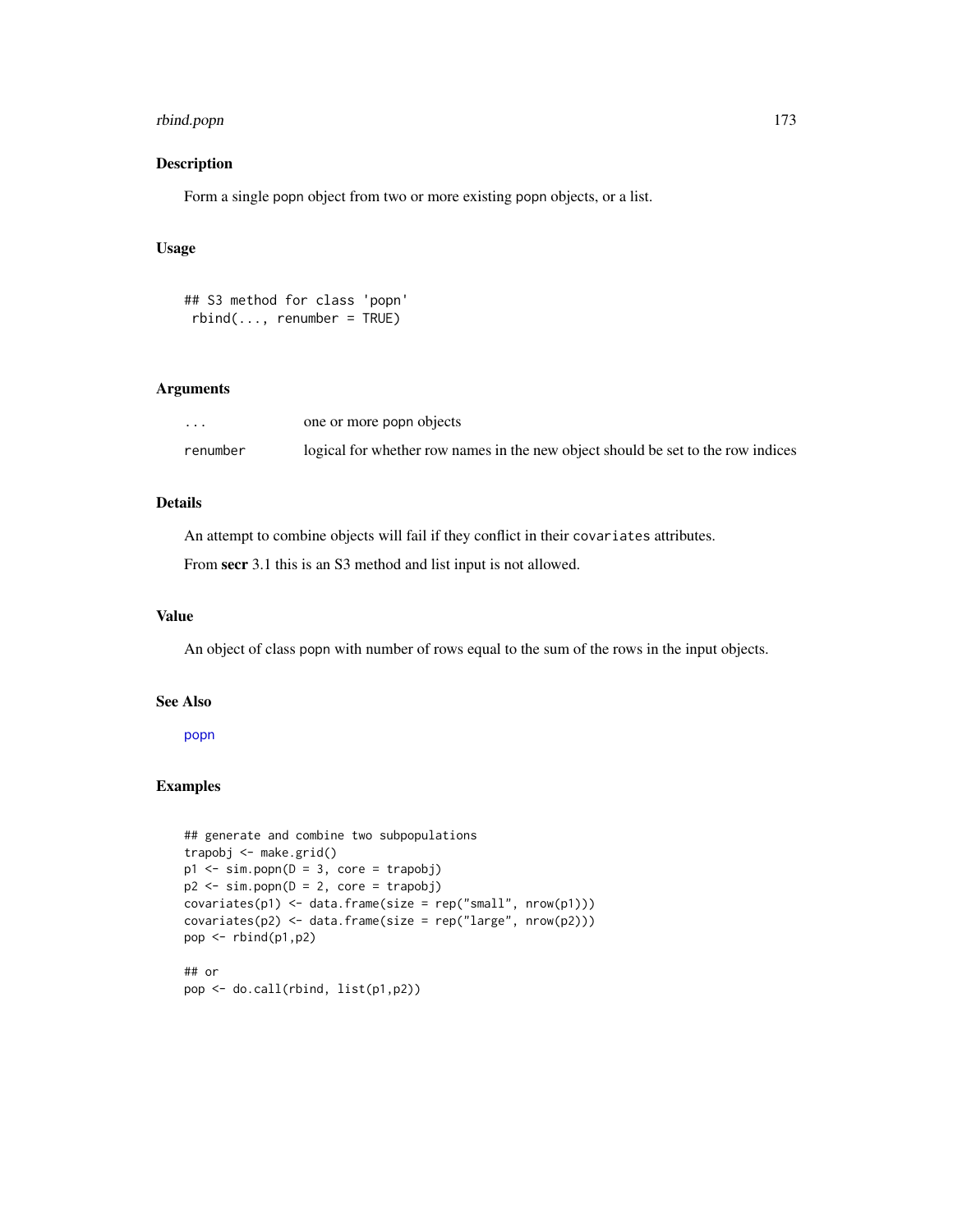### Description

Form a single traps object from two or more existing traps objects.

### Usage

```
## S3 method for class 'traps'
rbind(..., renumber = TRUE, addusage, checkdetector = TRUE, suffix = TRUE)
```
### Arguments

| $\ddots$      | one or more traps objects                                                                                                                                                 |
|---------------|---------------------------------------------------------------------------------------------------------------------------------------------------------------------------|
| renumber      | logical for whether row names in the new object should be set to the row indices                                                                                          |
| addusage      | integer vector; if specified and the inputs lack usage attributes then a binary<br>usage attribute will be generated with the given number of occasions for each<br>input |
| checkdetector | logical; if TRUE then variation in the detector attribute triggers a warning                                                                                              |
| suffix        | logical; if TRUE then suffix to the row names indicates source                                                                                                            |

### Details

An attempt to combine objects will fail if they conflict in their covariates attributes. Differences in the usage attribute are handled as follows. If usage is missing for all inputs and addusage = TRUE is specified then usage codes are generated automatically (positive for the specified number of occasions). If usage is specified for one input but not other(s), the missing values are constructed assuming all detectors were operated for the maximum number of occasions in any input. If inputs differ in the number of 'usage' columns (occasions), the smaller matrices are padded with 'zero' columns to the maximum number of columns in any input.

. . . may be a single multi-session traps object (from 2.10.0).

By default (and always prior to 3.1.1) row names include a suffix (e.g., ".1", or ".2") to indicate the original object (first, second etc.). A suffix is added automatically to all names if any name is duplicated, and a warning is generated.

#### Value

An object of class traps with number of rows equal to the sum of the rows in the input objects.

### See Also

[traps](#page-267-0), [subset.traps](#page-251-0)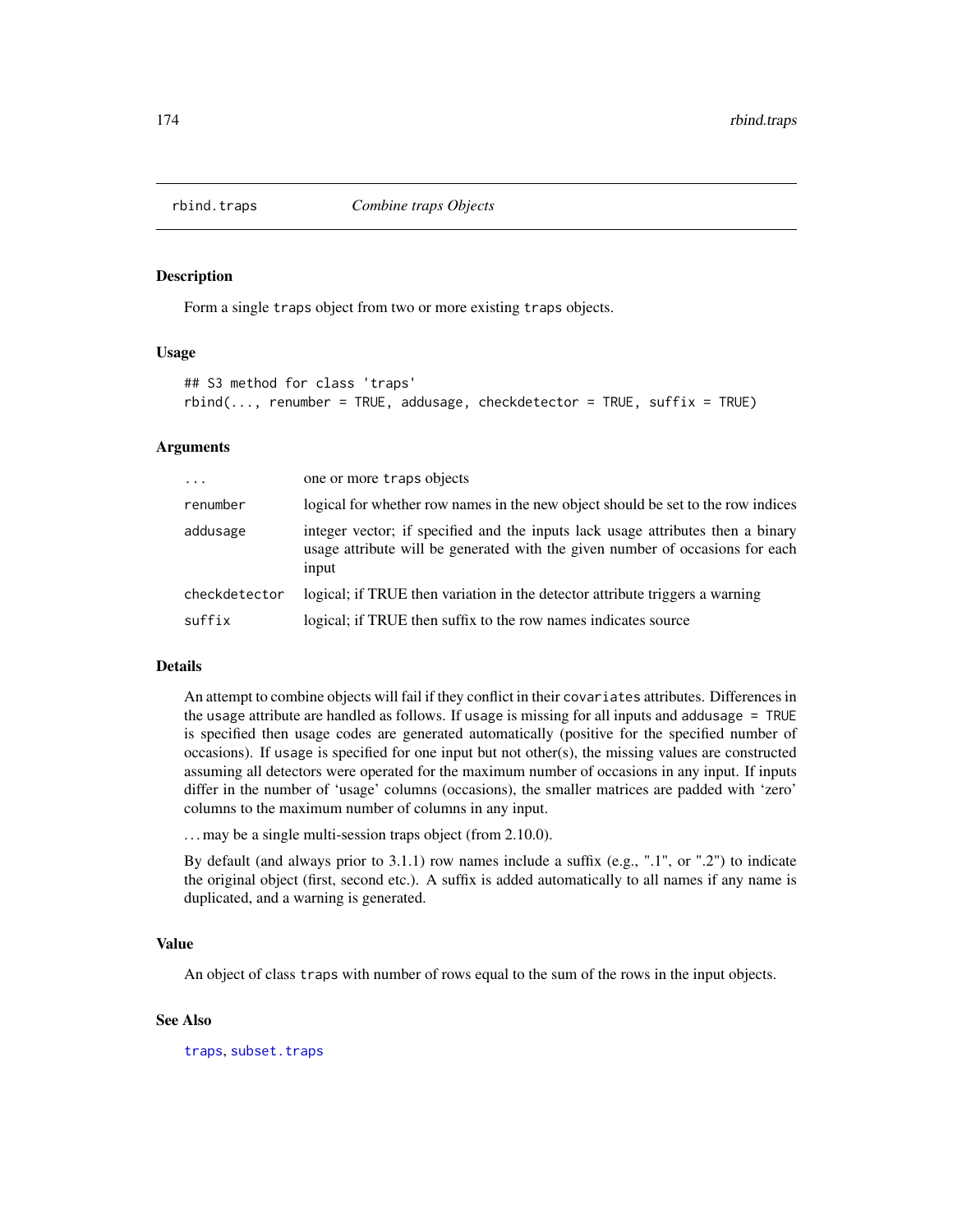# read.capthist 175

### Examples

```
## nested hollow grids
hollow1 \leq make.grid(nx = 8, ny = 8, hollow = TRUE)
hollow2 \le shift(make.grid(nx = 6, ny = 6, hollow = TRUE),
    c(20, 20))
nested <- rbind (hollow1, hollow2)
plot(nested, gridlines = FALSE, label = TRUE)
```
<span id="page-174-0"></span>read.capthist *Import or export data*

# Description

Data in the DENSITY formats for capture data and trap layouts may be imported as a capthist object for analysis in secr. Data in a capthist object may also be exported in these formats for use in DENSITY (Efford 2012). read.capthist inputs data from text files and constructs a capthist object in one step using the functions read.traps and make.capthist. Data may also be read from Excel spreadsheets if the package **readxl** is installed (see [secr-datainput.pdf\)](#page-0-0).

### Usage

```
read.capthist(captfile, trapfile, detector = "multi", fmt = c("trapID","XY"),
   noccasions = NULL, covnames = NULL, trapcovnames = NULL,
   cutval = NULL, verify = TRUE, noncapt = "NONE", tol = 0.01, snapXY = FALSE,
   markocc = NULL, ...write.capthist(object, filestem = deparse(substitute(object)),
```
sess =  $"1"$ , ndec = 2, covariates = FALSE, tonumeric = TRUE, ...)

#### Arguments

| captfile     | name of capture data file                                                                                  |
|--------------|------------------------------------------------------------------------------------------------------------|
| trapfile     | name of trap layout file or (for a multi-session captfile) a vector of file names,<br>one for each session |
| detector     | character value for detector type ('single', 'multi', 'proximity', etc.)                                   |
| fmt          | character value for capture format ('trapID' or 'XY')                                                      |
| noccasions   | number of occasions on which detectors were operated                                                       |
| covnames     | character vector of names for individual covariate fields in 'captfile'                                    |
| trapcovnames | character vector of names for detector covariate fields in 'trapfile'                                      |
| cutval       | numeric, threshold of signal strength for 'signal' detector type                                           |
| verify       | logical if TRUE then the resulting capthist object is checked with verify                                  |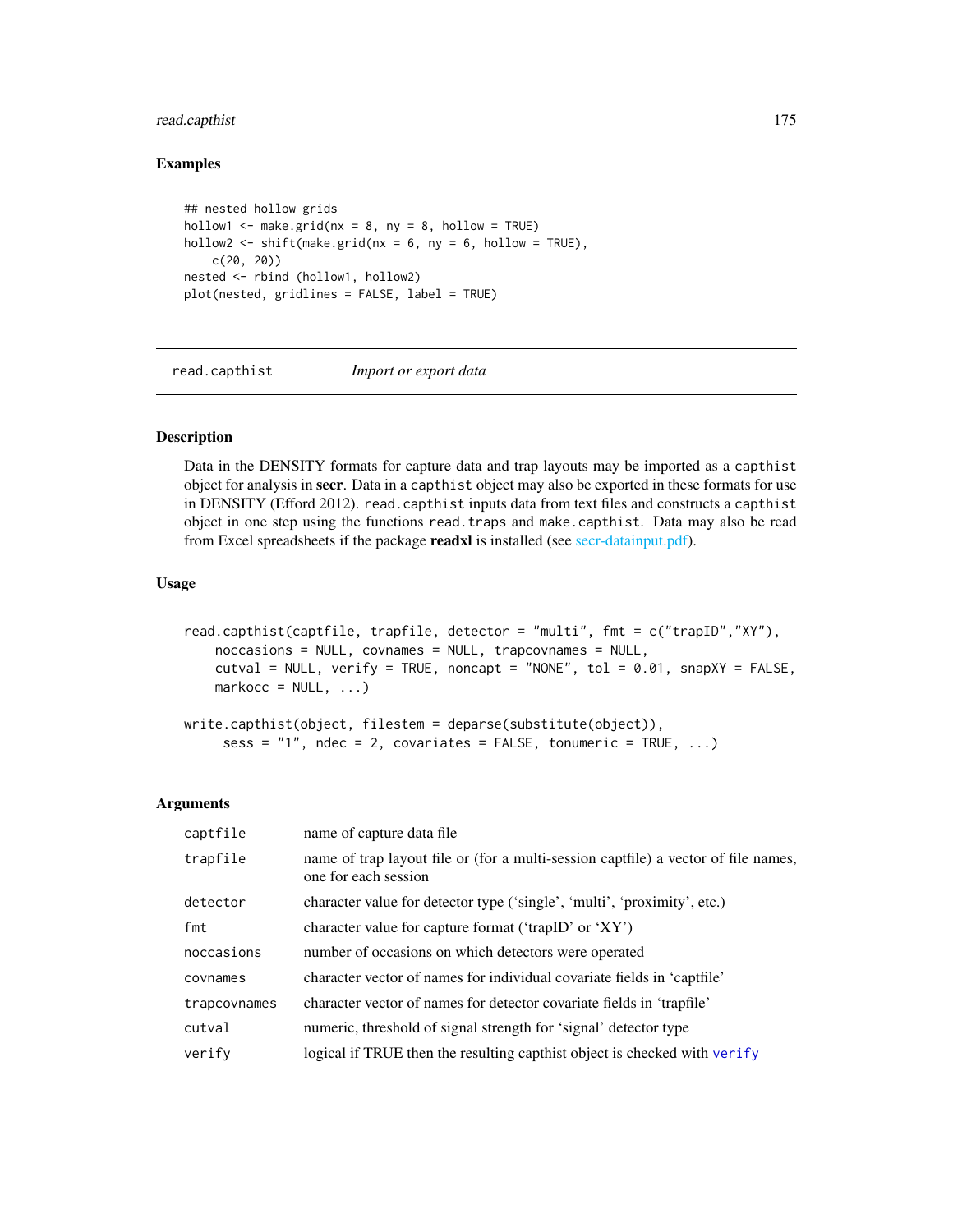| noncapt    | character value; animal ID used for 'no captures'                                                        |
|------------|----------------------------------------------------------------------------------------------------------|
| tol        | numeric, snap tolerance in metres                                                                        |
| snapXY     | logical; if TRUE then $fmt = 'XY'$ uses nearest trap within tol                                          |
| markocc    | integer vector distinguishing marking occasions (1) from sighting occasions (0)                          |
| $\ldots$   | other arguments passed to read. table, write. table and count. fields                                    |
| object     | capthist object with the captures and trap locations to export                                           |
| filestem   | character value used to form names of output files                                                       |
| sess       | character session identifier                                                                             |
| ndec       | number of digits after decimal point for x,y coordinates                                                 |
| covariates | logical or a character vector of covariates to export                                                    |
| tonumeric  | logical for whether factor and character covariates should be converted to nu-<br>meric values on output |

#### Details

read.capthist

captfile should record one detection on each line. A detection comprises a session identifier, animal identifier, occasion number (1, 2,...,*S* where *S* is the number of occasions), and a detector identifier (fmt = "trapID") or X- and Y-coordinates (fmt = "XY"). Each line of trapfile has a detector identifier and its X- and Y-coordinates. In either file type the identifiers (labels) may be numeric or alphanumeric values. Values should be separated by blanks or tabs unless (i) the file name ends in '.csv' or (ii) sep = ", " is passed in  $\dots$ , in which case commas are assumed. Blank lines and any text after '#' are ignored. For further details see [secr-datainput.pdf,](#page-0-0) [make.capthist](#page-101-0) and 'Data formats' in the help for DENSITY.

The noccasions argument is needed only if there were no detections on the final occasion; it may be a positive integer (constant across all sessions) or a vector of positive integers, one for each session. covnames is needed only when captfile includes individual covariates. Likewise for trapcovnames and detector covariates. Values of noccasions and covnames are passed directly to make.capthist, and trapcovnames is passed to read.traps.

A session identifier is required even for single-session capture data. In the case of data from multiple sessions, trapfile may be a vector of file names, one for each session.

Additional data may be coded as for DENSITY. Specifically, captfile may include extra columns of individual covariates, and trapfile may code varying usage of each detector over occasions and detector covariates.

markocc is needed only if sightings of unmarked animals are potentially recorded on some occasions. If the data span multiple sessions with differing combinations of marking and sighting occasions then markocc may be a list with one vector per session.

The function [read.telemetry](#page-178-0) is a simplified version of read.capthist for telemetry data.

### write.capthist

For a single-session analysis, DENSITY requires one text file of capture data and one text file with detector coordinates (the 'trap layout' file). write.capthist constructs names for these files by appending 'capt.txt' and 'trap.txt' to filestem which defaults to the name of the capthist object. If filestem is empty then output goes to the console.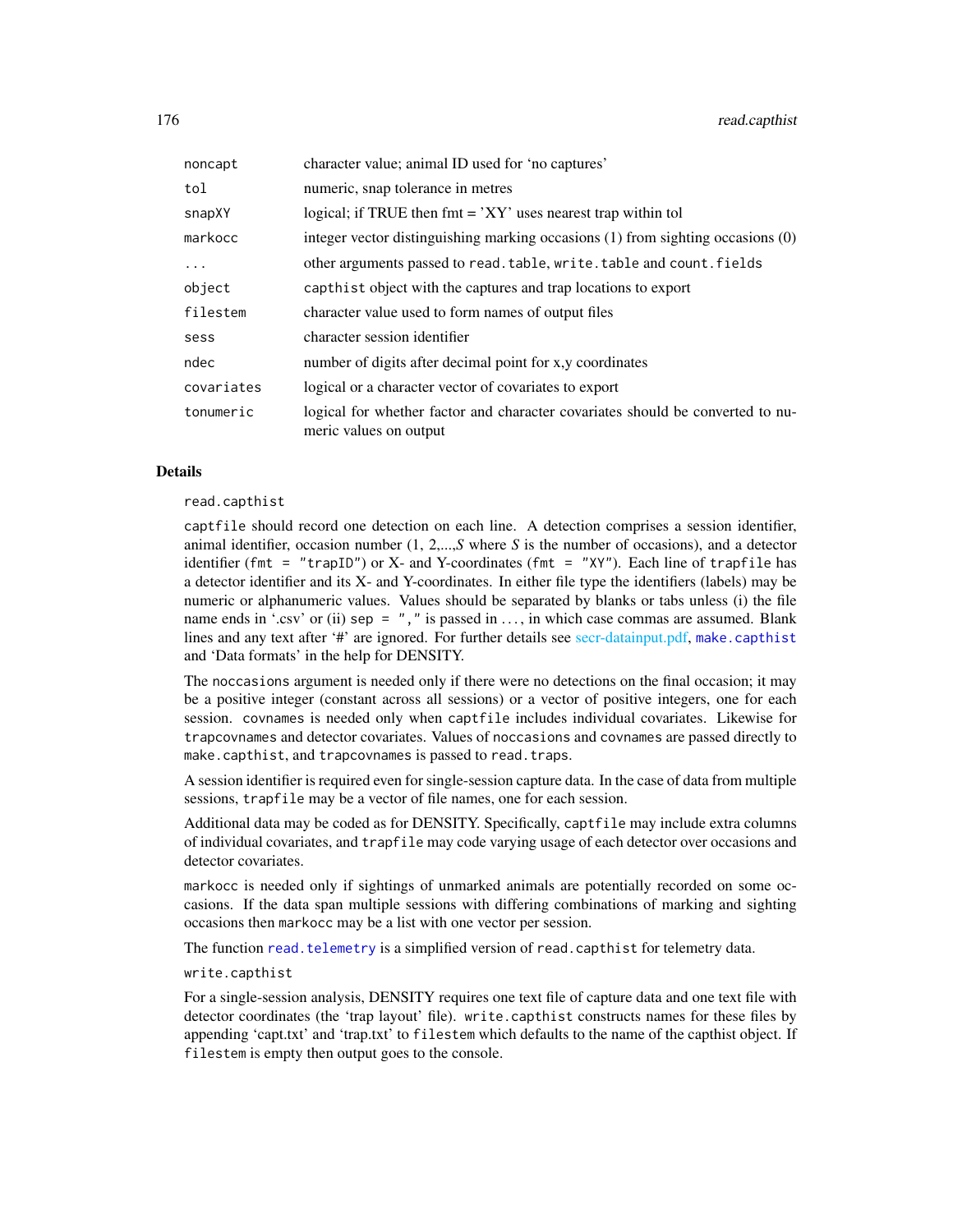### read.capthist 177

If object contains multiple sessions with differing traps then a separate trap layout file is exported for each session and each file name includes the session name. All capture data are exported to one file regardless of the number of sessions. The DENSITY format used is 'TrapID' except when x-y coordinates are specific to a detection (i.e., polygon and transect detectors).

covariates controls the export of both detector and individual covariates. If it is TRUE or FALSE then it is taken to apply to both. A vector of covariate names is used as a lookup for both detector and capthist covariate fields: covariates are exported if their name matches; this may be used to export any combination of (uniquely named) detector and capthist covariates.

Existing text files will be replaced without warning. In the case of a multi-session capthist file, session names are taken from object rather than sess. Session names are truncated to 17 characters with blanks and commas removed.

To export data in comma-delimited ('.csv') format, pass sep =  $"$ , " in .... The resulting files have extension '.csv' rather than '.txt' and may be opened with spreadsheet software.

# **Note**

The original DENSITY formats accommodate 'single', 'multi' and 'proximity' data. Data for the newer detector types ('count', 'signal', 'polygon', 'polygonX', 'transect', 'transectX' and 'telemetryonly') may be input using the DENSITY formats with minor variations. They may also be output with write.capthist, but a warning is given that DENSITY does not understand these data types. See [detector](#page-53-0) and [secr-datainput.pdf](#page-0-0) for more.

The ... argument is useful for some special cases. For example, if your input uses ';' instead of '#' for comments (';' is also valid in DENSITY) then set comment.char =  $"$ ; " in read.capthist.

In a similar fashion, write comma- or tab-separated values by setting sep =  $"$ , " or sep = "\t" respectively.

The arguments of count.fields are a subset of those of read.table so . . . is limited to any of {sep, quote, skip, blank.lines.skip, comment.char}.

If you fail to set fmt correctly in read.capthist then the error message from verify may be uninformative.

### References

Efford, M. G. (2012) *DENSITY 5.0: software for spatially explicit capture–recapture*. Department of Mathematics and Statistics, University of Otago, Dunedin, New Zealand [https://www.otago.](https://www.otago.ac.nz/density) [ac.nz/density](https://www.otago.ac.nz/density).

### See Also

[read.telemetry](#page-178-0), [read.traps](#page-179-0), [make.capthist](#page-101-0), [write.captures](#page-286-0), [write.traps](#page-286-1), [read.table](#page-0-0)

### Examples

```
## export ovenbird capture histories
## the files "ovenCHcapt.txt" and "ovenCHtrap.txt" are
## placed in the current folder (check with dir())
write.capthist(ovenCH)
```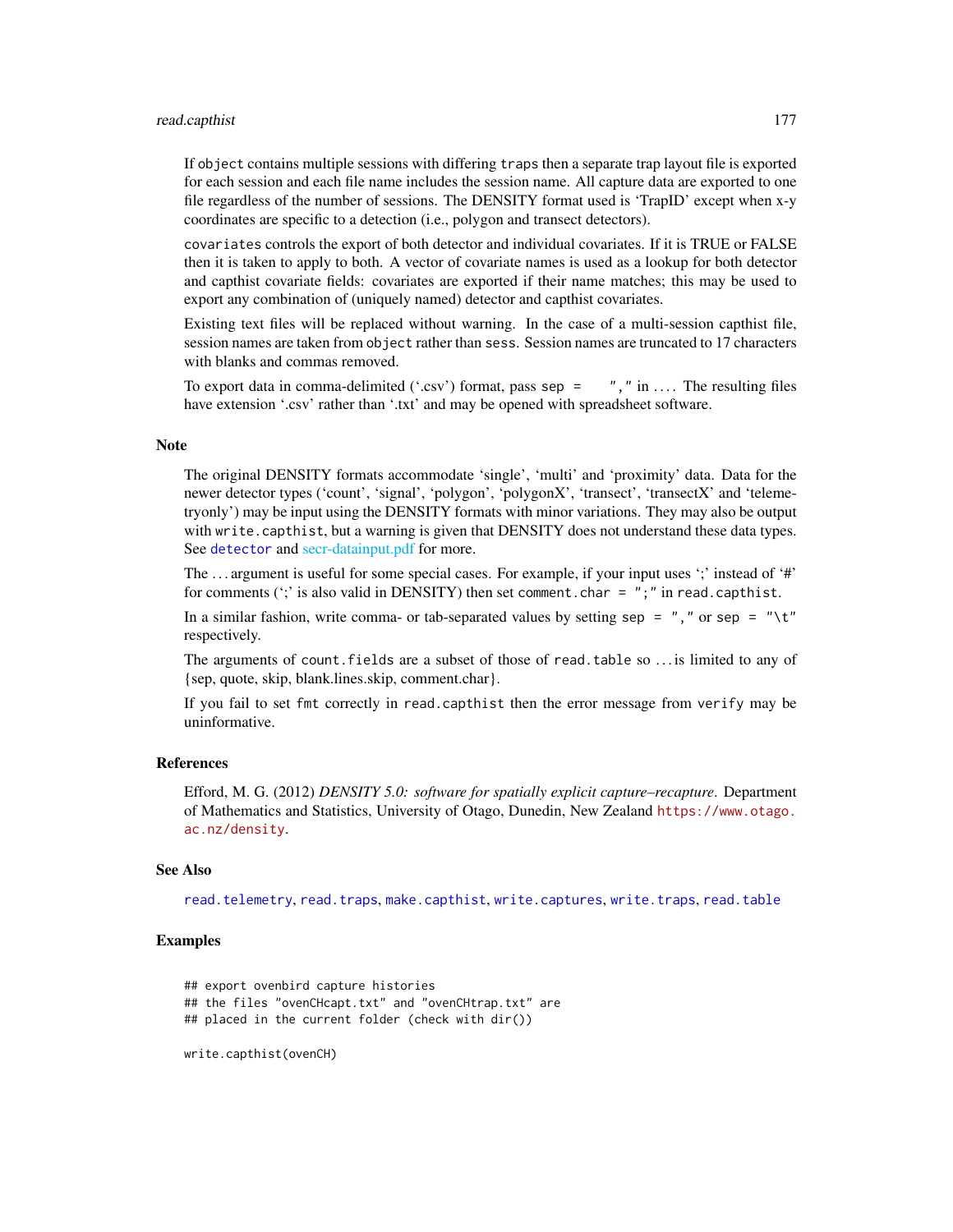### Description

Read coordinates of points on a habitat mask from a text file.

# Usage

```
read.mask(file = NULL, data = NULL, spacing = NULL, columns = NULL, \ldots)
```
### Arguments

| file    | character string with name of text file                   |
|---------|-----------------------------------------------------------|
| data    | dataframe                                                 |
| spacing | spacing of grid points in metres                          |
| columns | character vector naming the columns to save as covariates |
|         | other arguments to pass to read. table                    |

#### Details

For file input, the x and y coordinates are usually the first two values on each line, separated by white space. If the file starts with a line of column headers and 'header = TRUE' is passed to read.table in the ... argument then 'x' and 'y' need not be the first two fields.

data is an alternative input route if the x and y coordinates already exist in R as columns in a dataframe. Only one of data or file should be specified.

The grid cell size spacing should be provided if known. If it is not provided then an attempt is made to infer it from the minimum spacing of points. This can be slow and may demand more memory than is available. In rare cases (highly fragmented masks) it may also yield the wrong answer.

From 2.3.0, additional columns in the input are saved as covariates. The default (columns = NULL) is to save all columns.

#### Value

object of class mask with type 'user'

#### Note

read.mask creates a single-session mask. If used in [secr.fit](#page-199-0) with a multi-session capthist object a single-session mask will be replicated to the number of sessions. This is appropriate if all sessions relate to the same geographical region. If the 'sessions' relate to different regions you will need to construct a multi-session mask as a list of single-session masks (e.g. mask  $\leq -1$  ist (mask1, mask2, mask3)).

The package SPACECAP uses a 'state-space' file in 'csv' text format with columns 'X\_COORD', 'Y\_COORD' and 'HABITAT'. Such a file may be input directly to read.mask; rows with HABI-TAT  $!= 1$  are dropped.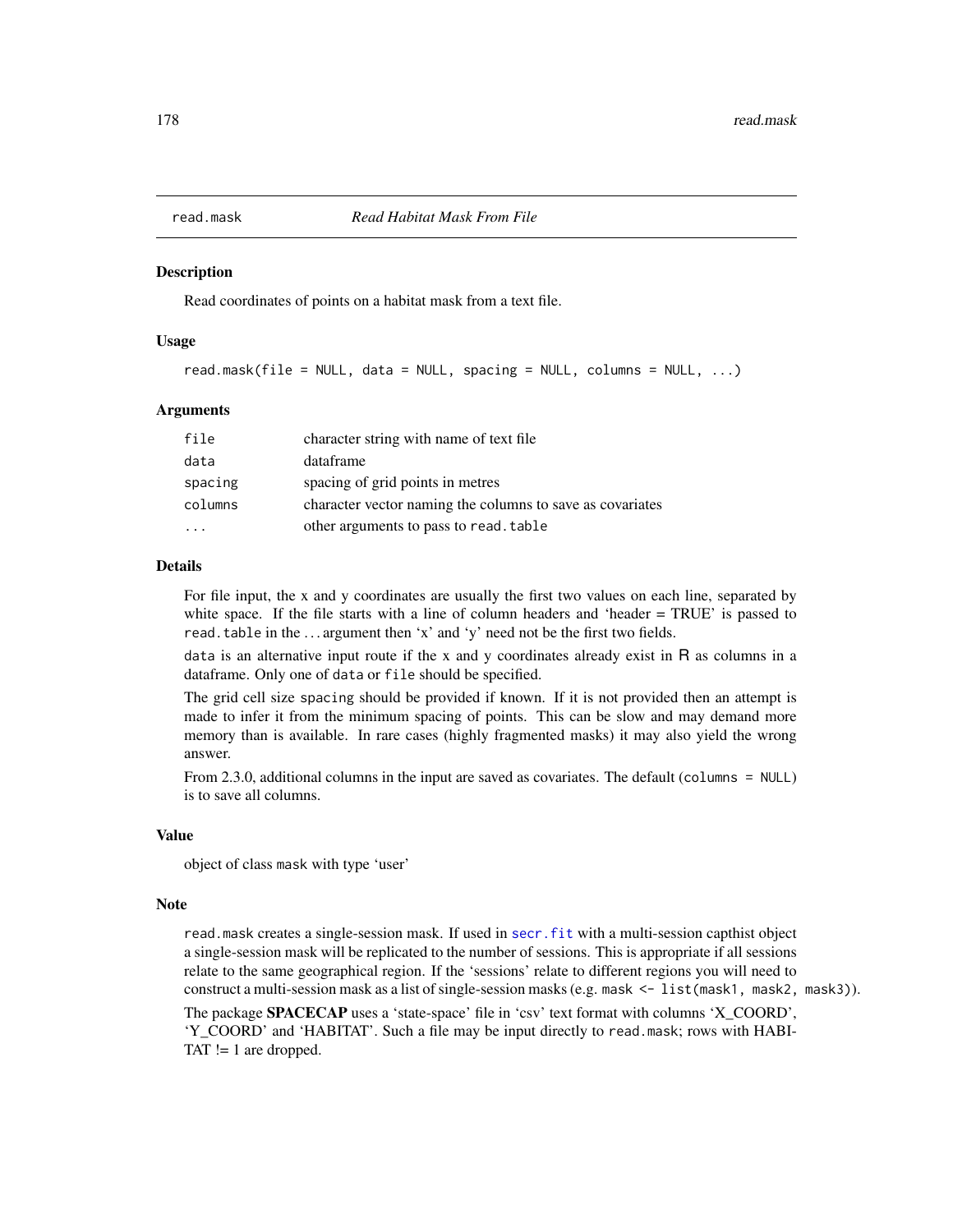# read.telemetry 179

#### See Also

[mask](#page-113-0)

### Examples

```
## Replace file name with a valid local name and remove `#'
# read.mask (file = "c:\\myfolder\\mask.txt",
# spacing = 3, header = TRUE)
## "mask.txt" should have lines like this
# x \quad y# 265 265
# 268 265
# ...
```
<span id="page-178-0"></span>read.telemetry *Import Telemetry Fixes*

### Description

A shortcut function for constructing a telemetry capthist object from a file of telemetry fixes. Telemetry data are generally similar in format to polygon data (see also [addTelemetry](#page-10-0)).

#### Usage

```
read.telemetry(file = NULL, data = NULL, covnames = NULL, verify = TRUE, ...)
```
### Arguments

| file     | character name of text file                                 |
|----------|-------------------------------------------------------------|
| data     | data.frame containing coordinate data (alternative to file) |
| covnames | character vector of names for individual covariates         |
| verify   | logical for whether to check input                          |
|          | other arguments passed to countfields, read.table etc.      |

# Details

Input data may be in a text file (argument file) or a dataframe (argument data). Data should be in the XY format for function 'read.capthist' i.e. the first 5 columns should be Session, ID, Occasion, X, Y. Further columns are treated as individual covariates.

No 'traps' input is required. A traps object is generated automatically.

#### Value

An secr capthist object including attribute 'telemetryxy' with the x-y coordinates, and a 'traps' object with detector type = 'telemetry'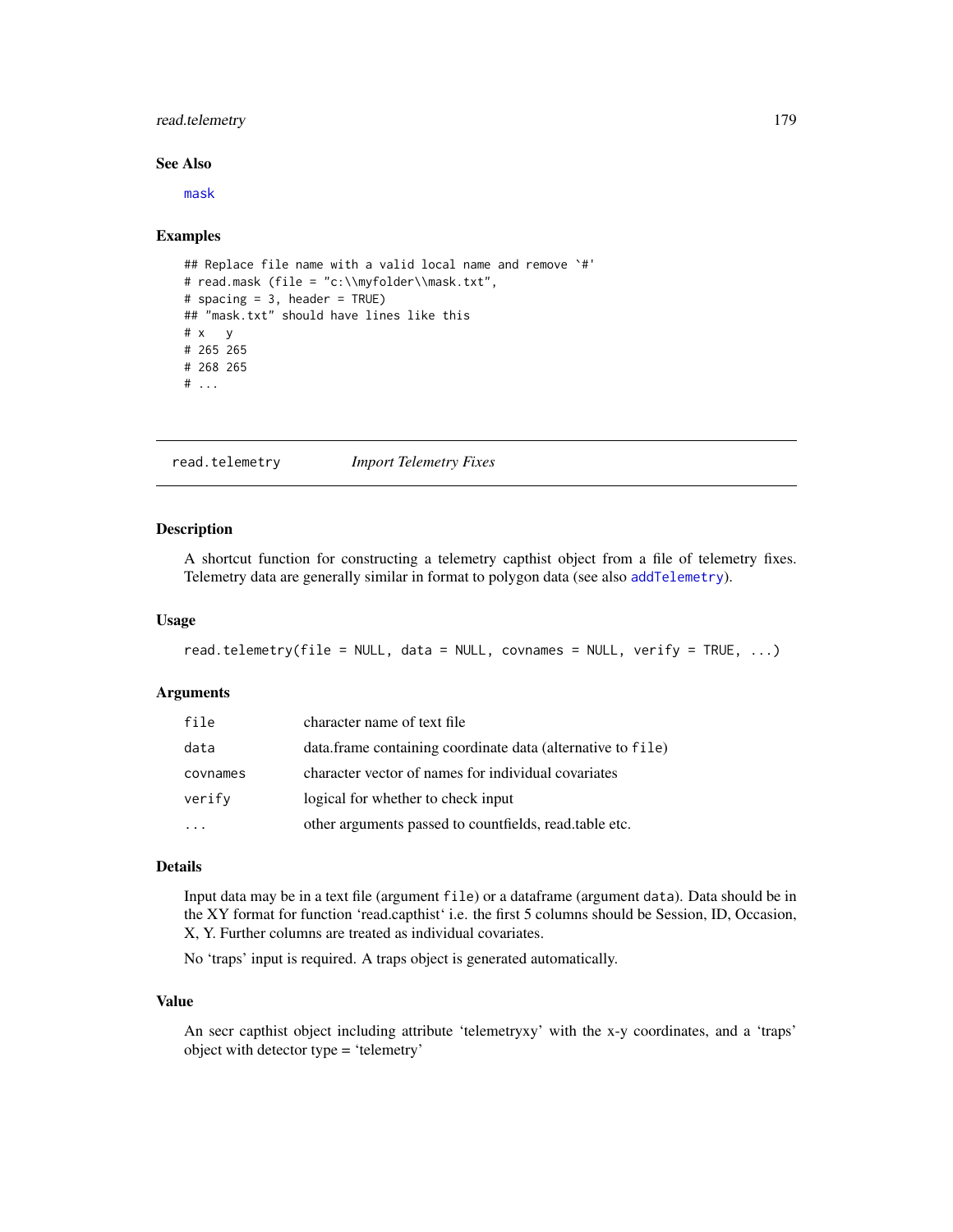# See Also

[addTelemetry](#page-10-0), [read.capthist](#page-174-0)

# Examples

```
## Not run:
setwd('D:/bears/alberta')
## peek at raw data
head(readLines('gps2008.txt'))
gps2008CH <- read.telemetry("gps2008.txt")
plot( gps2008CH, gridsp = 10000)
head(gps2008CH)
secr.fit(gps2008CH, start = log(4000), detectfn = 'HHN',
    details = list(telemetryscale = 1e12))
```
## End(Not run)

<span id="page-179-0"></span>read.traps *Read Detector Data From File*

#### Description

Construct an object of class traps with detector locations from a text file or data frame. Usage per occasion and covariates may be included. Data may also be read from an Excel spreadsheet if the package readxl is installed (see [secr-datainput.pdf\)](#page-0-0).

### Usage

```
read.traps(file = NULL, data = NULL, detector = "multi", covnames =
NULL, binary.usage = TRUE, markocc = NULL, trapID = NULL, ...)
```
#### Arguments

| file         | character string with name of text file                                         |
|--------------|---------------------------------------------------------------------------------|
| data         | data frame of detector coordinates                                              |
| detector     | character string for detector type                                              |
| covnames     | character vector of names for detector covariate fields                         |
| binary.usage | logical; if FALSE will read usage fields as continuous effort                   |
| markocc      | integer vector distinguishing marking occasions (1) from sighting occasions (0) |
| trapID       | character column containing detector names (see Details)                        |
| $\cdot$      | other arguments to pass to read. table                                          |
|              |                                                                                 |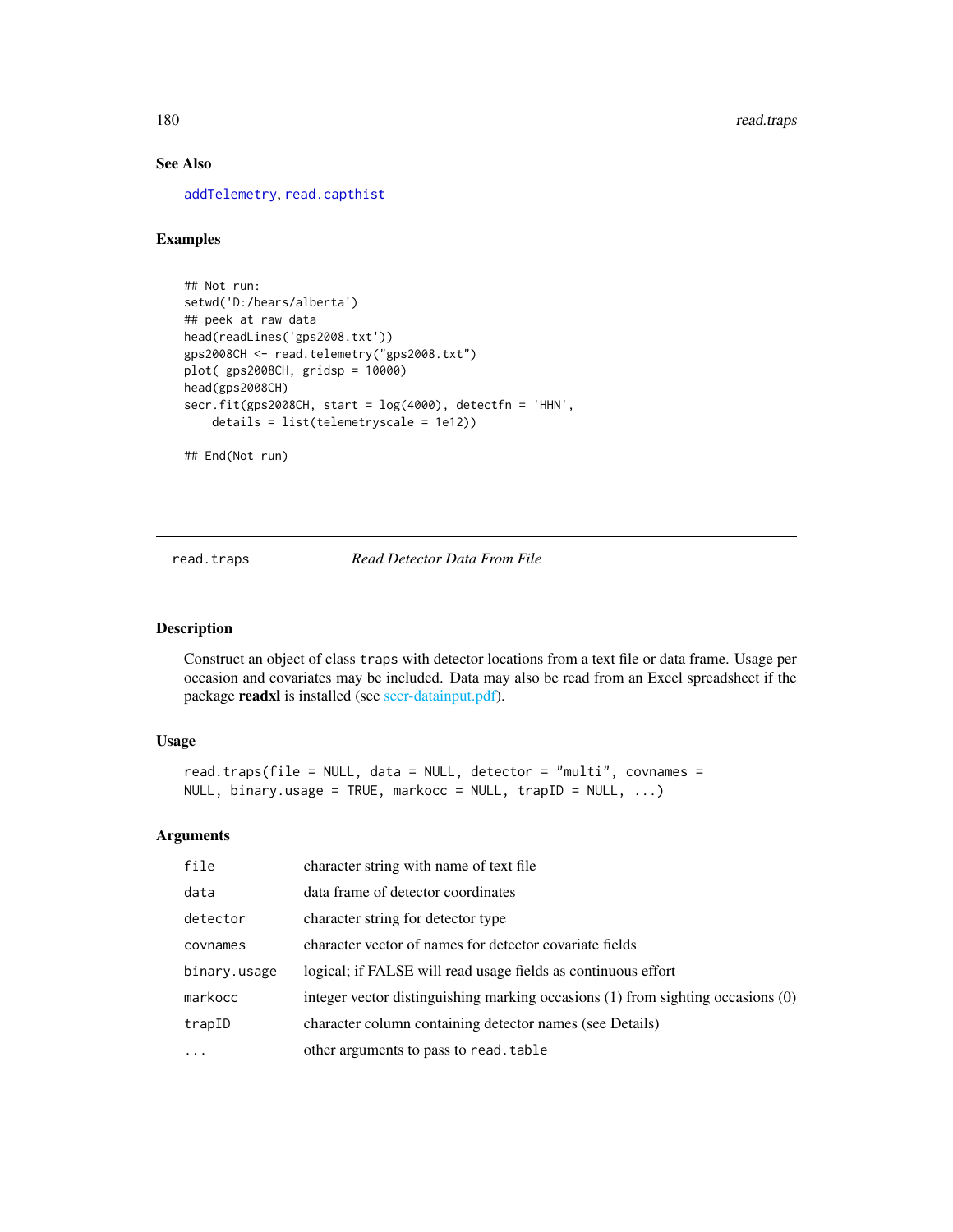#### read.traps 181

#### Details

Reads a text file in which the first column is a character string (see Note) identifying a detector and the next two columns are its x- and y-coordinates, separated by white space. The coordinates optionally may be followed by a string of codes '0' or '1' indicating whether the detector was operated on each occasion. Trap-specific covariates may be added at the end of the line preceded by '/'. This format is compatible with the Density software (Efford 2012), except that all detectors are assumed to be of the same type (usage codes greater than 1 are treated as 1), and more than one covariate may be specified.

If file is missing then x-y coordinates will be taken instead from data, which should include columns 'x' and 'y'. Row names of data are read as detector identifiers unless trapID is specified. This option does not allow for covariates or usage, but they maybe added later.

detector specifies the behaviour of the detector following Efford et al. (2009). 'single' refers to a trap that is able to catch at most one animal at a time; 'multi' refers to a trap that may catch more than one animal at a time. For both 'single' and 'multi' detectors a trapped animals can appear at only one detector per occasion. Detectors of type 'proximity', such as camera traps and hair snags for DNA sampling, allow animals to be recorded at several detectors on one occasion. See [detector](#page-53-0) for further detector types.

For polygon and transect detector types, each line corresponds to a vertex and starts with a code to identify the polygon or transect (hence the same code appears on 2 or more lines). For input from a dataframe the code column should be named 'polyID'. Also, usage and covariates are for the polygon or transect as a whole and not for each vertex. Usage and covariates are appended to the end of the line, just as for point detectors (traps etc.). The usage and covariates for each polygon or transect are taken from its first vertex. Although the end-of-line strings of other vertices are not used, they cannot be blank and should use the same spacing as the first vertex.

## Value

An object of class traps comprising a data frame of x- and y-coordinates, the detector type ('single', 'multi', 'proximity', 'count', 'polygon' etc.), and possibly other attributes.

## Note

Detector names, which become row names in the traps object, should not contain underscores.

## References

Efford, M. G. (2012) *DENSITY 5.0: software for spatially explicit capture–recapture*. Department of Mathematics and Statistics, University of Otago, Dunedin, New Zealand. [https://www.otago.](https://www.otago.ac.nz/density) [ac.nz/density](https://www.otago.ac.nz/density).

Efford, M. G., Borchers D. L. and Byrom, A. E. (2009) Density estimation by spatially explicit capture-recapture: likelihood-based methods. In: D. L. Thomson, E. G. Cooch and M. J. Conroy (eds) *Modeling Demographic Processes in Marked Populations*. Springer, New York. Pp. 255–269.

## See Also

[traps](#page-267-0), [make.grid](#page-109-0), [detector](#page-53-0)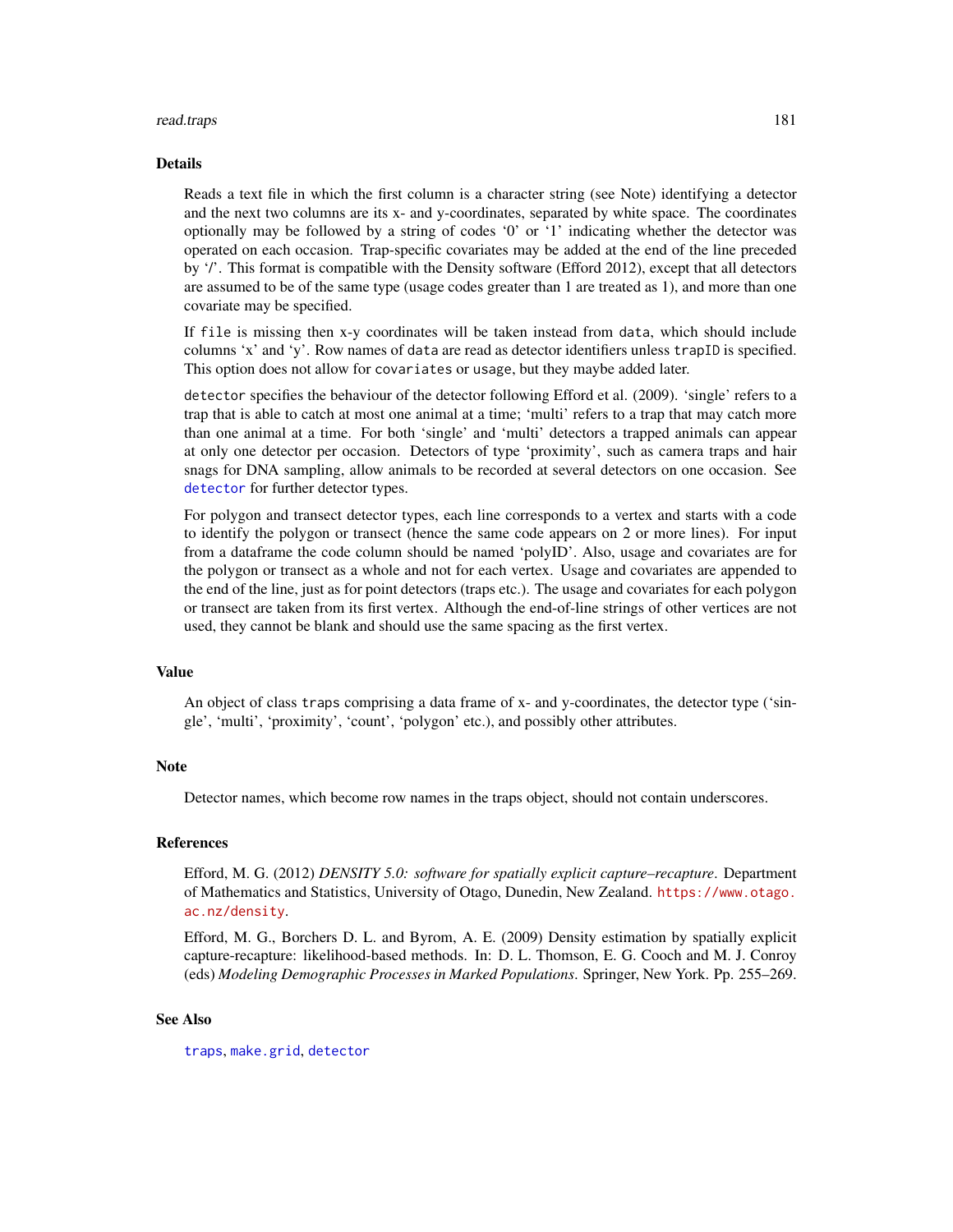# Examples

```
## Not run:
## Replace file name with a valid local name
read.traps ("c:/myfolder/mytraps.txt", detector = "proximity")
## "mytraps.txt" should have lines like this
# 1 365 365
# 2 365 395
# 3 365 425
# etc.
## If we have a dataframe of coordinates...
mytrapdf <- data.frame(x = c(365, 365, 365), y = c(365, 395, 425),
   row.names = c('A', 'B', 'C'))mytrapdf
# x y
# A 365 365
# B 365 395
# C 365 425
## ...then we can convert it to a `traps' object with
tr < - read.traps(data = mytrapdf)
summary(tr)
## End(Not run)
```
rectangularMask *Rectangular Mask*

# Description

Convert a mask or Dsurface with an irregular outline into a mask or Dsurface with a rectangular outline and the same bounding box. This enables contour plotting.

#### Usage

```
rectangularMask(mask)
```
## Arguments

mask object of class mask or Dsurface

# Details

The covariates of new points are set to missing. The operation may be reversed (nearly) with subset(rectmask, attr(rectmask, "OK")).

The results are unpredictable if the mask has been rotated.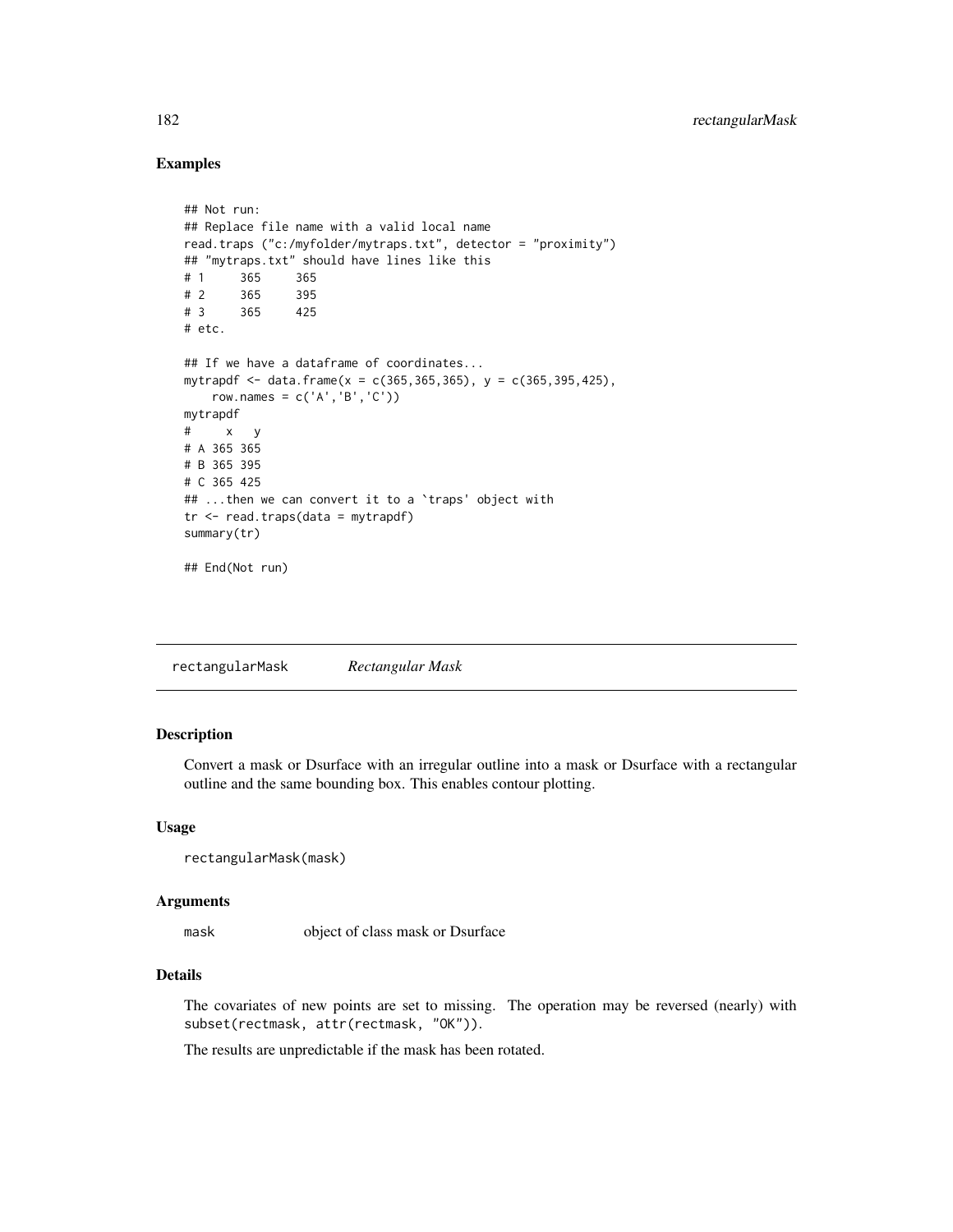#### reduce the contract of the contract of the contract of the contract of the contract of the contract of the contract of the contract of the contract of the contract of the contract of the contract of the contract of the con

# Value

A rectangular mask or Dsurface with the same 'area', 'boundingbox', 'meanSD', 'polygon' and 'polygon.habitat' attributes as mask. A logical vector attribute 'OK' is added identifying the points inherited from mask.

# See Also

[plot.Dsurface](#page-141-0)

# Examples

```
rMask <- rectangularMask(possummask)
plot(rMask)
plot(possummask, add = TRUE, col = "blue")
```
reduce *Combine Columns*

# Description

Combine columns in a matrix-like object to create a new data set using the first non-zero value.

# Usage

```
reduce (object, ...)
## Default S3 method:
reduce(object, columns, ...)
```
# Arguments

| object   | object that may be coerced to a matrix                                          |
|----------|---------------------------------------------------------------------------------|
| columns  | list in which each component is a vector of subscripts for columns to be pooled |
| $\cdots$ | other arguments (not used currently)                                            |

# Details

The first element of columns defines the columns of object for the first new column, the second for the second new column etc. This is a generic method. More useful methods exist for capthist and traps objects.

# Value

A matrix with number of columns equal to length(columns).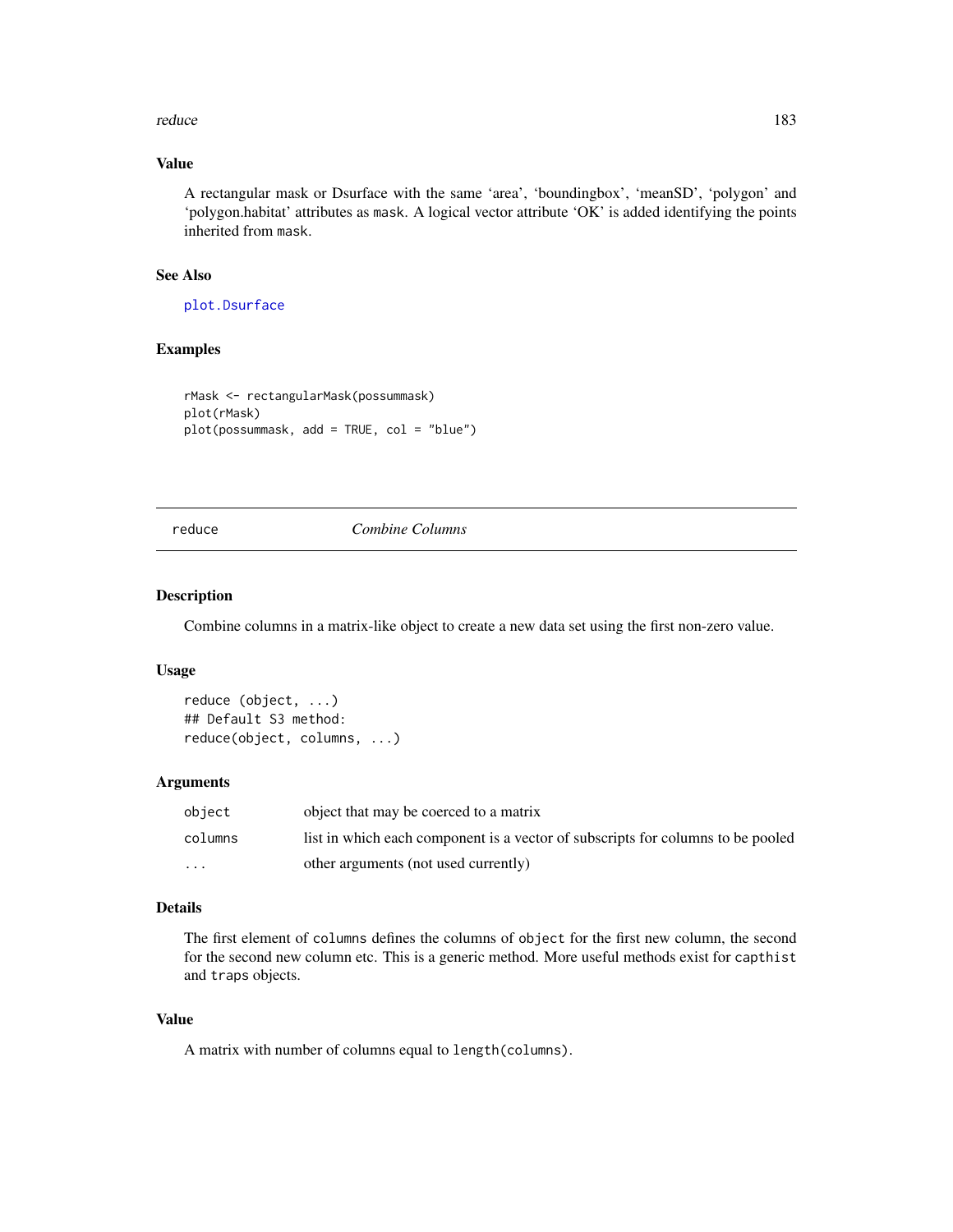# See Also

[capthist](#page-22-0), [reduce.capthist](#page-183-0), [reduce.traps](#page-183-1)

# Examples

## matrix with random zeros  $temp \leftarrow matrix(runif(20), nc = 4)$ temp[sample(20,10)] <- 0 temp reduce(temp, list(1:2, 3:4))

<span id="page-183-0"></span>reduce.capthist *Combine Occasions Or Detectors*

#### <span id="page-183-1"></span>Description

Use these methods to combine data from multiple occasions or multiple detectors in a capthist or traps object, creating a new data set and possibly converting between detector types.

# Usage

```
## S3 method for class 'traps'
reduce(object, newtraps = NULL, newoccasions = NULL, span = NULL,
   rename = FALSE, ...)
## S3 method for class 'capthist'
reduce(object, newtraps = NULL, span = NULL, rename =
   FALSE, newoccasions = NULL, by = 1, outputdetector = NULL,
   select = c("last","first","random"), dropunused = TRUE, verify
   = TRUE, sessions = NULL, ...)
```
# Arguments

| object       | traps or capthist object                                                                                                        |
|--------------|---------------------------------------------------------------------------------------------------------------------------------|
| newtraps     | list in which each component is a vector of subscripts for detectors to be pooled                                               |
| span         | numeric maximum span in metres of new detector                                                                                  |
| rename       | logical; if TRUE the new detectors will be numbered from 1, otherwise a name<br>will be constructed from the old detector names |
| newoccasions | list in which each component is a vector of subscripts for occasions to be pooled                                               |
| by           | number of old occasions in each new occasion                                                                                    |
|              | output detector character value giving detector type for output (defaults to input)                                             |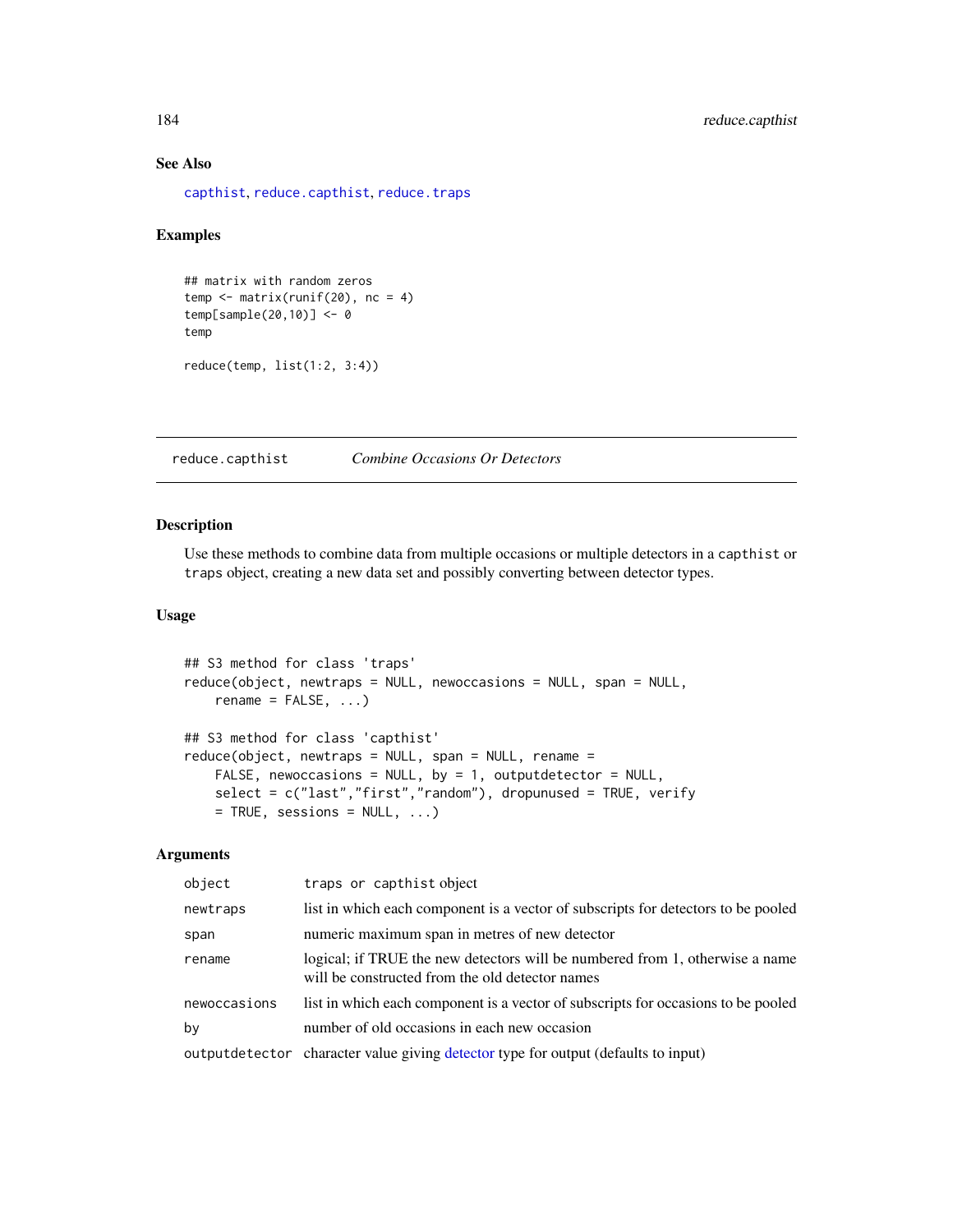## reduce.capthist 185

| select     | character value for method to resolve conflicts               |
|------------|---------------------------------------------------------------|
| dropunused | logical, if TRUE any never-used detectors are dropped         |
| verify     | logical, if TRUE the verify function is applied to the output |
| sessions   | vector of session indices or names (optional)                 |
|            | other arguments passed by reduce traps to holust              |

# Details

reduce.traps –

Grouping may be specified explicitly via newtraps, or implicitly by span.

If span is specified a clustering of detector sites will be performed with [hclust](#page-0-0) and detectors will be assigned to groups with [cutree](#page-0-0). The default algorithm in hclust is complete linkage, which tends to yield compact, circular clusters; each will have diameter less than or equal to span.

#### reduce.capthist –

The first component of newoccasions defines the columns of object for new occasion 1, the second for new occasion 2, etc. If newoccasions is NULL then all occasions are output. Subscripts in a component of newoccasions that do not match an occasion in the input are ignored. When the output detector is one of the trap types ('single', 'multi'), reducing capture occasions can result in locational ambiguity for individuals caught on more than one occasion, and for single-catch traps there may also be conflicts between individuals at the same trap. The method for resolving conflicts among 'multi' detectors is determined by select which should be one of 'first', 'last' or 'random'. With 'single' detectors select is ignored and the method is: first, randomly select<sup>\*</sup> one trap per animal per day; second, randomly select\* one animal per trap per day; third, when collapsing multiple days use the first capture, if any, in each trap.

Usage data in the traps attribute are also pooled if present; usage is summed over contributing occasions and detectors. If there is no 'usage' attribute in the input, and outputdetector is one of 'count', 'polygon', 'transect' and 'telemetry', a homogeneous (all-1's) 'usage' attribute is first generated for the input.

\* i.e., in the case of a single capture, use that capture; in the case of multiple 'competing' captures draw one at random.

If newoccasions is not provided then old occasions are grouped into new occasions as indicated by the by argument. For example, if there are 15 old occasions and by = 5 then new occasions will be formed from occasions 1:5, 6:10, and 11:15. A warning is given when the number of old occasions is not a multiple of by as then the final new occasion will comprise fewer old occasions.

dropunused = TRUE has the possibly unintended effect of dropping whole occasions on which there were no detections.

A special use of the by argument is to combine all occasions into one for each session in a multisession dataset. This is done by setting by = "all".

reduce.capthist may be used with non-spatial capthist objects (NULL 'traps' attribute) by setting  $verify = FALSE.$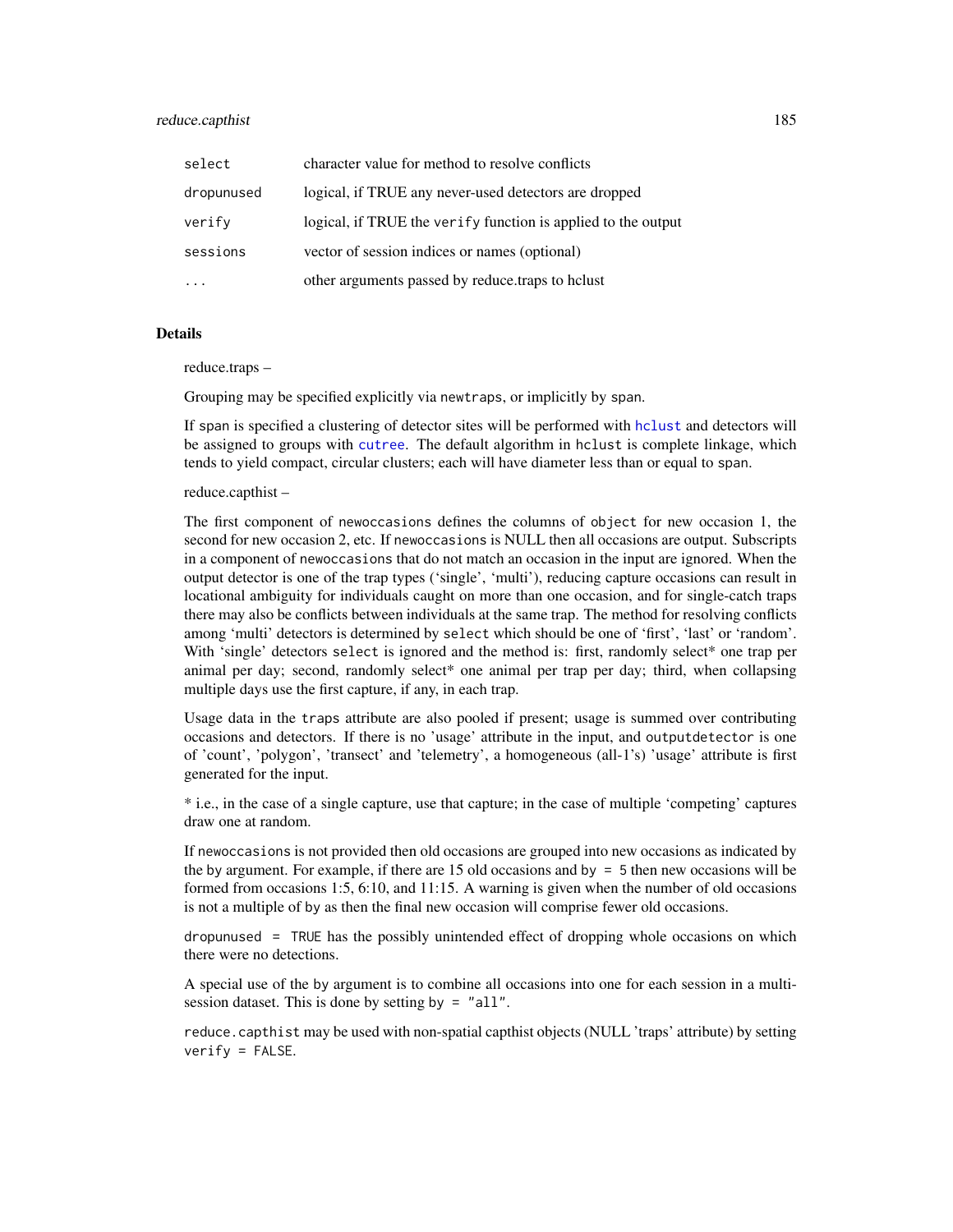# Value

reduce.traps –

An object of class traps with detectors combined according to newtraps or span. The new object has an attribute 'newtrap', a vector of length equal to the original number of detectors. Each element in newtrap is the index of the new detector to which the old detector was assigned (see Examples).

The object has no clusterID or clustertrap attribute.

reduce.capthist –

An object of class capthist with number of occasions (columns) equal to length(newoccasions); detectors may simulataneously be aggregated as with reduce.traps. The detector type is inherited from object unless a new type is specified with the argument outputdetector.

## Warning

The argument named 'columns' was renamed to 'newoccasions' in version 2.5.0, and arguments were added to reduce.capthist for the pooling of detectors. Old code should work as before if all arguments are named and 'columns' is changed.

#### Note

The reduce method may be used to re-assign the detector type (and hence data format) of a capthist object without combining occasions or detectors. Set the object and outputdetector arguments and leave others at their default values.

Automated clustering can produce unexpected outcomes. In particular, there is no guarantee that clusters will be equal in size. You should inspect the results of reduce.traps especially when using span.

reduce. traps is not implemented for polygons or transects.

The function [discretize](#page-56-0) converts polygon data to point-detector (multi, proximity or count) data.

## See Also

[capthist](#page-22-0), [subset.capthist](#page-246-0), [discretize](#page-56-0), [hclust](#page-0-0), [cutree](#page-0-0)

## Examples

```
tempcapt \le sim.capthist (make.grid(nx = 6, ny = 6), nocc = 6)
class(tempcapt)
pooled.tempcapt \leq reduce(tempcapt, newocc = list(1,2:3,4:6))
summary (pooled.tempcapt)
pooled.tempcapt2 \leq reduce(tempcapt, by = 2)
summary (pooled.tempcapt2)
## collapse multi-session dataset to single-session 'open population'
onesess <- join(reduce(ovenCH, by = "all"))
summary(onesess)
# group detectors within 60 metres
```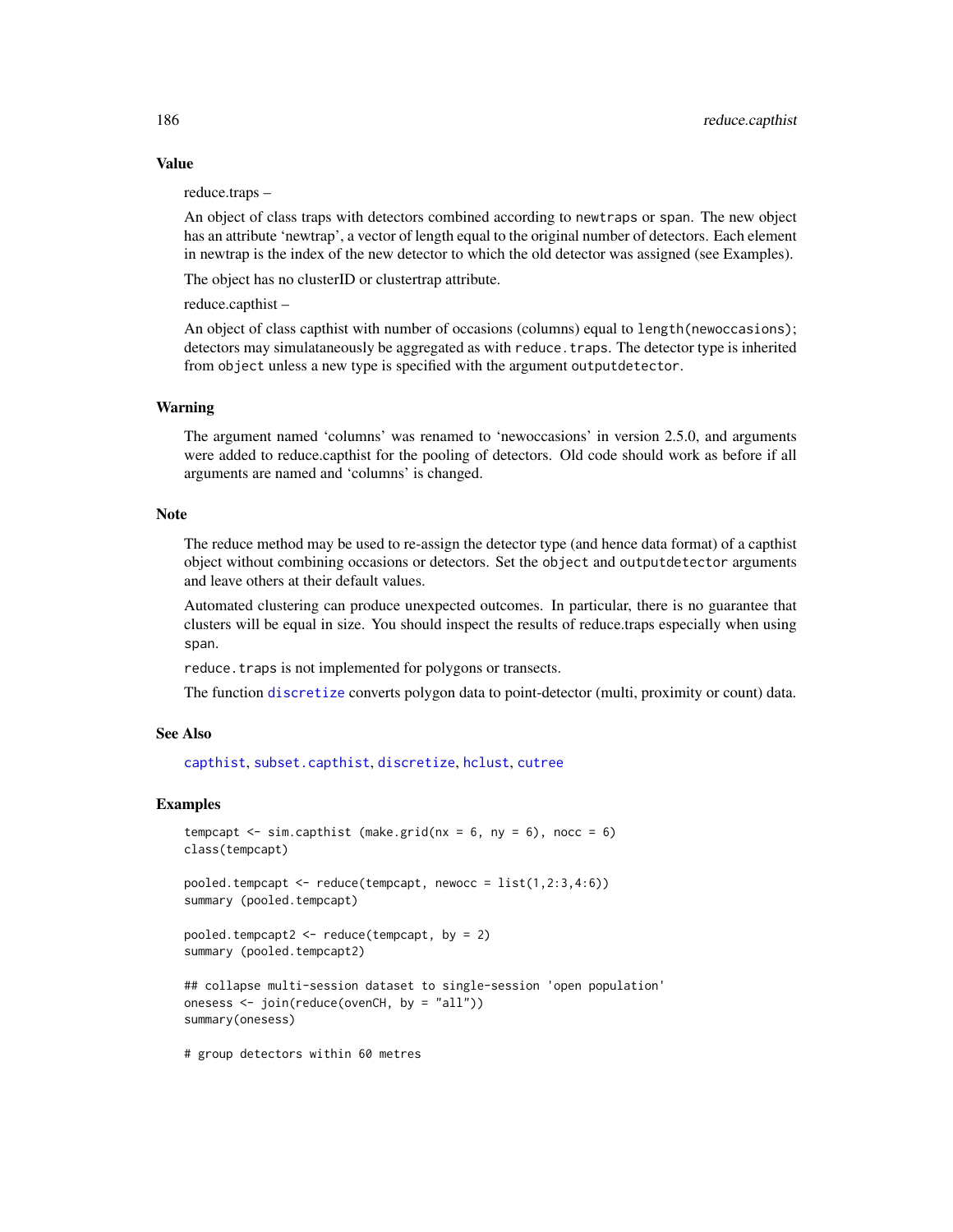# region. N  $187$

```
plot (traps(captdata))
plot (reduce(captdata, span = 60), add = TRUE)
# plot linking old and new
old <- traps(captdata)
new <- reduce(old, span = 60)
newtrap <- attr(new, "newtrap")
plot(old, border = 10)
plot(new, add = TRUE, detpar = list(pch = 16), label = TRUE)segments (new$x[newtrap], new$y[newtrap], old$x, old$y)
## Not run:
# compare binary proximity with collapsed binomial count
# expect TRUE for each year
for (y in 1:5) {
    CHA <- abs(ovenCHp[[y]]) ## abs() to ignore one death
    usage(traps(CHA)) <- matrix(1, 44, ncol(CHA))
    CHB < - reduce(CHA, by = 'all', output = 'count')
    # summary(CHA, terse = TRUE)
    # summary(CHB, terse = TRUE)
    fitA <- secr.fit(CHA, buffer = 300, trace = FALSE)
    fitB <- secr.fit(CHB, buffer = 300, trace = FALSE, binomN = 1, biasLimit = NA)
    A \leftarrow \text{predict}(\text{fitA})[ , -1]B <- predict(fitB)[,-1]
    cat(y, ' ', all(abs(A-B)/A < 1e-5), ' \n'')}
## multi-session fit
## expect TRUE overall
CHa <- ovenCHp
for (y in 1:5) {
    usage(traps(CHa[[y]])) <- matrix(1, 44, ncol(CHa[[y]]))
    CHa[[y]][[,,] \leftarrow abs(CHa[[y]][[,,])}
CHb \leq reduce(CHa, by = 'all', output = 'count')
summary(CHa, terse = TRUE)
summary(CHb, terse = TRUE)
fita <- secr.fit(CHa, buffer = 300, trace = FALSE)
fitb <- secr.fit(CHb, buffer = 300, trace = FALSE, binomN = 1, biasLimit = NA)
A <- predict(fita)[[1]][,-1]
B \leftarrow \text{predict}(\text{fitb})[[1]][,-1]
all(abs(A-B)/A < 1e-5)## End(Not run)
```
<span id="page-186-0"></span>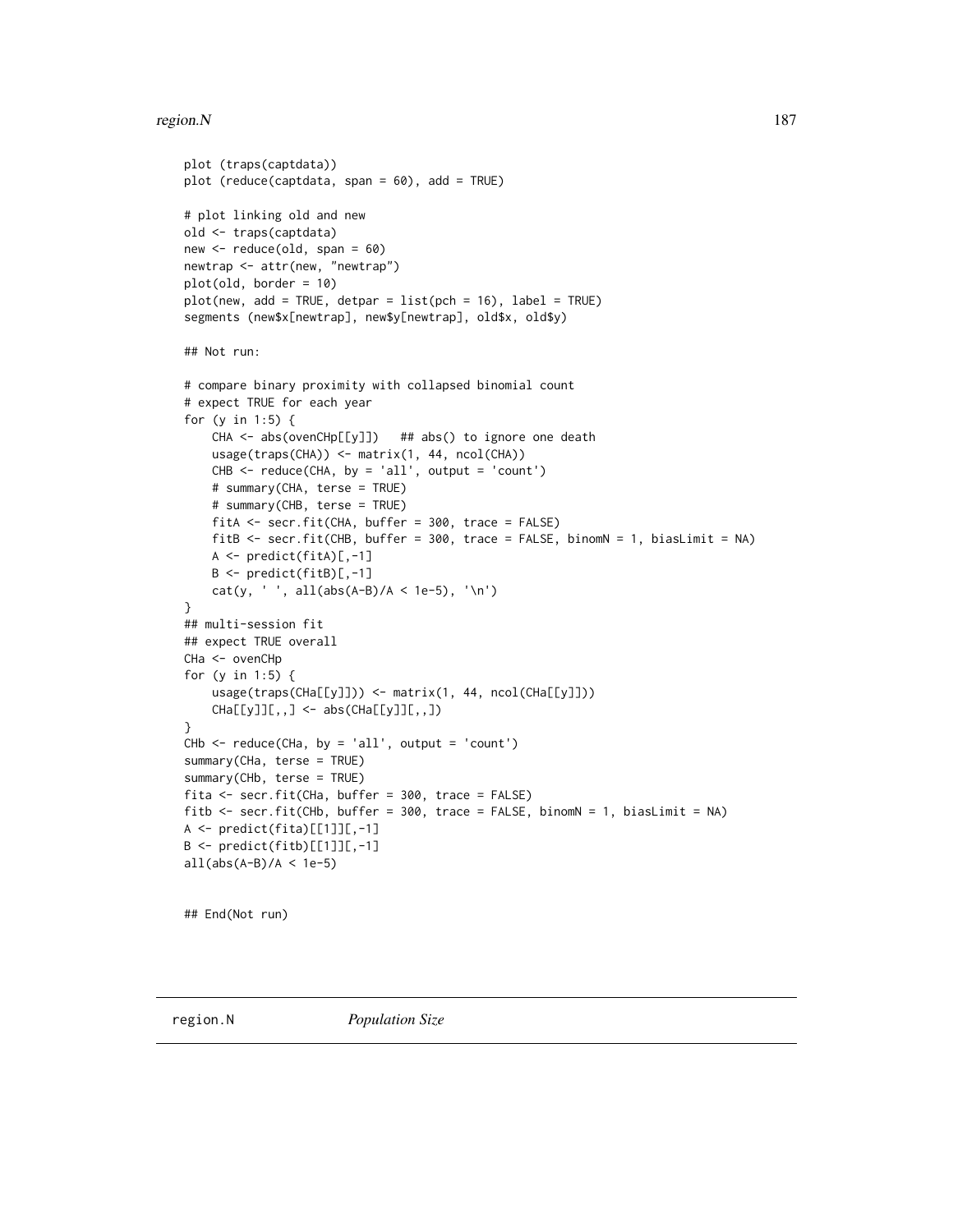## Description

Estimate the expected and realised populations in a region, using a fitted spatially explicit capture– recapture model. Density is assumed to follow an inhomogeneous Poisson process in two dimensions. Expected  $N$  is the volume under a fitted density surface; realised  $N$  is the number of individuals within the region for the current realisation of the process (cf Johnson et al. 2010; see Note).

# Usage

```
region.N(object, ...)
## S3 method for class 'secr'
region.N(object, region = NULL, spacing = NULL, session = NULL,
    group = NULL, se.N = TRUE, alpha = 0.05, logistic = 0.01, height = 0.05keep.region = FALSE, nlowerbound = TRUE, RN.method = "poisson",
    pooled.RN = FALSE, ...)
## S3 method for class 'secrlist'
region.N(object, region = NULL, spacing = NULL, session = NULL,
    group = NULL, se.N = TRUE, alpha = 0.05, loginterval = TRUE,keep.region = FALSE, nlowerbound = TRUE, RN.method = "poisson",
    pooled.RN = FALSE, ...)
```
# Arguments

| object      | secr object output from secr. fit                                                                                                                   |
|-------------|-----------------------------------------------------------------------------------------------------------------------------------------------------|
| region      | mask object defining the possibly non-contiguous region for which population<br>size is required, or vector polygon(s) (see Details)                |
| spacing     | spacing between grid points (metres) if region mask is constructed on the fly                                                                       |
| session     | character session                                                                                                                                   |
| group       | $group - for future use$                                                                                                                            |
| se.N        | logical for whether to estimate $SE(\hat{N})$ and confidence interval                                                                               |
| alpha       | alpha level for confidence intervals                                                                                                                |
| loginterval | logical for whether to base interval on $log(N)$                                                                                                    |
| keep.region | logical for whether to save the raster region                                                                                                       |
| nlowerbound | logical for whether to use n as lower bound when computing log interval for<br>realised N                                                           |
| RN.method   | character string for method used to calculate realised $N(RN)$ and its sampling<br>variance. 'poisson' or 'MSPE'.                                   |
| pooled.RN   | logical; if TRUE the estimate of realised N for a multi-session model is com-<br>puted as if for combined sampling with all detectors (see Details) |
| $\cdots$    | other arguments (not used)                                                                                                                          |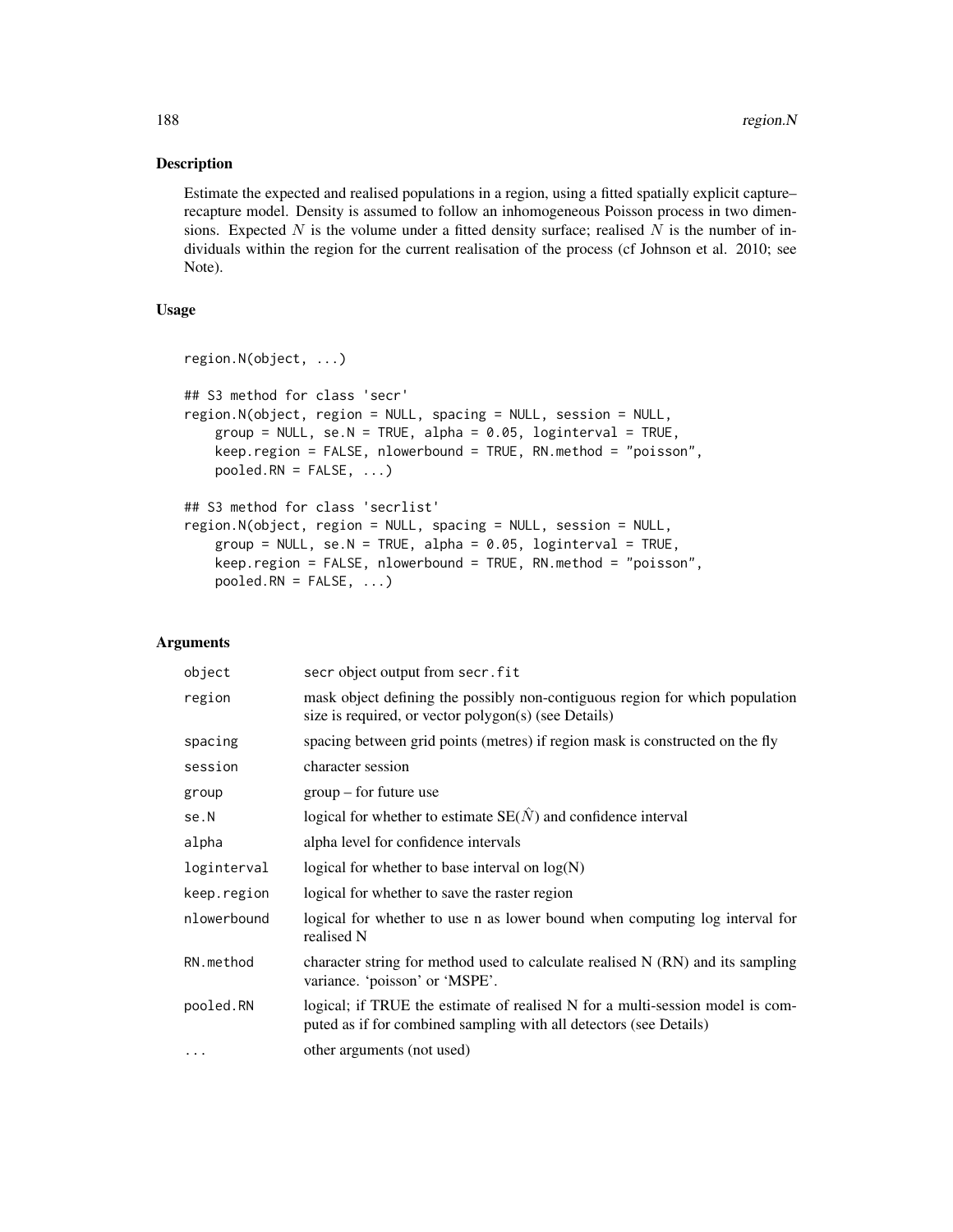## region.N and the set of the set of the set of the set of the set of the set of the set of the set of the set of the set of the set of the set of the set of the set of the set of the set of the set of the set of the set of

## Details

If the density surface of the fitted model is flat (i.e. object  $\text{smooth} = \text{-}1$  or object  $\text{SCL} = \text{TRUE}$ ) then  $E(N)$  is simply the density multiplied by the area of region, and the standard error is also a simple product. In the conditional likelihood case, the density and standard error are obtained by first calling derived.

If, on the other hand, the density has been modelled then the density surface is predicted at each point in region and  $E(N)$  is obtained by discrete summation. Pixel size may have a minor effect on the result - check by varying spacing. Sampling variance is determined by the delta method, using a numerical approximation to the gradient of  $E(N)$  with respect to each beta parameter.

The region may be defined as a mask object (if omitted, the mask component of object will be used). Alternatively, region may be a SpatialPolygonsDataFrame object (see package sp), and a raster mask will be constructed on the fly using the specified spacing. See [make.mask](#page-104-0) for an example importing a shapefile to a SpatialPolygonsDataFrame.

Note: The option of specifying a polygon rather than a mask for region does not work if the density model in object uses spatial covariates: these must be passed in a mask.

Group-specific N has yet to be implemented.

Population size is adjusted automatically for the number of clusters in 'mashed' models (see [mash](#page-263-0)). However, the population size reported is that associated with a single cluster unless regionmask is specified.

pooled.RN = TRUE handles the special case of a multi-session model in which the region of interest spans several patches (i.e., sampling in each session is localised within region. This is not yet fully implemented.

Use par. region. N to apply region. N in parallel to several models.

# Value

If  $\text{se.N} = \text{FALSE}$ , the numeric value of expected population size, otherwise, a dataframe with rows 'E.N' and 'R.N', and columns as below.

| estimate    | estimate of N (expected or realised, depending on row) |
|-------------|--------------------------------------------------------|
| SE estimate | standard error of estimated N                          |
| 1c1         | lower $100(1–alpha)$ % confidence limit                |
| ucl         | upper $100(1-\alpha)$ alpha $\%$ confidence limit      |
| n           | total number of individuals detected                   |

For multiple sessions, the value is a list with one component per session, each component as above.

If keep.region = TRUE then the mask object for the region is saved as the attribute 'region' (see Examples).

The area in hectares of the region is saved as attribute 'regionarea'.

#### Note

The estimates of expected and realised N are generally very similar, or identical, but realised  $N$ usually has lower estimated variance, especially if the  $n$  detected animals comprise a large fraction.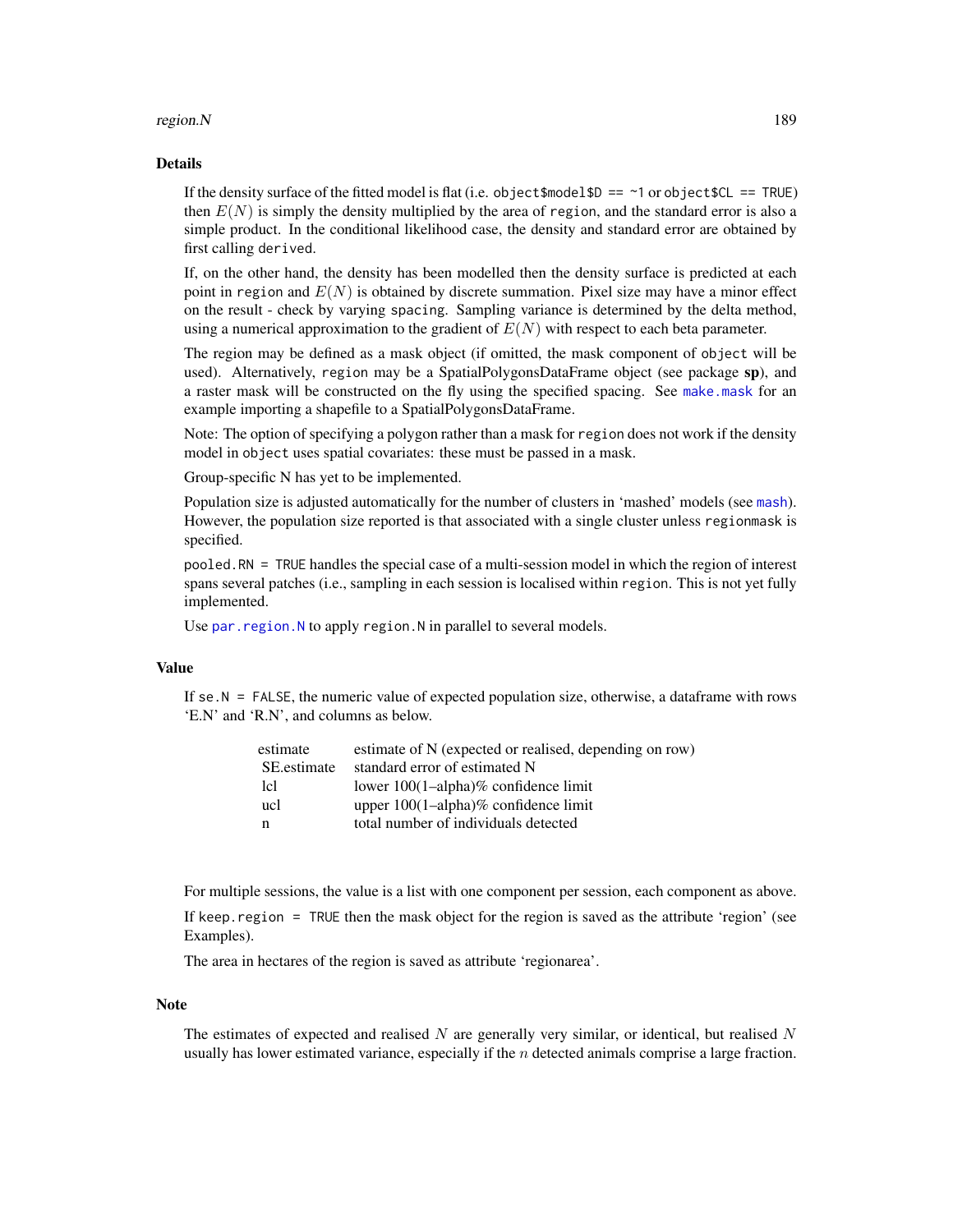Realised N is given by  $R(N) = n + \int_B(1-p.(X))D(X)dX$  (the second term represents undetected animals). This definition strictly holds only when region B is at least as large as the region of integration used to fit the model; only with this condition can we be sure all  $n$  detected animals have centres within B. The sampling variance of  $R(N)$ , technically a mean square prediction error (Johnson et al. 2010), is approximated by summing the expected Poisson variance of the true number of undetected animals and a delta-method estimate of its sampling variance, obtained as for  $E(N)$ .

By default, a shortcut is used to compute the sampling variance of realised  $N$ . With this option (RN.method = 'poisson') the sampling variance is the sampling variance of  $E(N)$  minus the estimate of  $E(N)$  (representing Poisson process variance). This has been found to give reliable confidence intervals in simulations (Efford and Fewster 2013).

If RN.method is neither 'MSPE' nor 'poisson' (ignoring case) then the estimate of expected  $N$  is also used for realised  $N$ , and the 'poisson' shortcut variance is used.

Johnson et al. (2010) use the notation  $\mu(B)$  for expected N and  $N(B)$  for realised N in region B.

In our case, the relative SE (CV) of  $\mu(B)$  is the same as that for the estimated density D if D has been estimated using the Poisson distribution option in secr. fit or derived(). If  $D$  has been estimated with the binomial distribution option, its relative SE for simple models will be the same as that of  $N(B)$ , assuming that B is the full extent of the original mask.

## References

Borchers, D. L. and Efford, M. G. (2008) Spatially explicit maximum likelihood methods for capture–recapture studies. *Biometrics* 64, 377–385.

Efford, M. G. and Fewster, R. M. (2013) Estimating population size by spatially explicit capture– recapture. *Oikos* 122, 918–928.

Johnson, D. S., Laake, J. L. and Ver Hoef, J. M. (2010) A model-based approach for making ecological inference from distance sampling data. *Biometrics* 66, 310–318.

## See Also

[secr.fit](#page-199-0), [derived](#page-45-0), [make.mask](#page-104-0), [expected.n](#page-69-0), [closedN](#page-28-0)

## Examples

```
region.N(secrdemo.0)
```

```
## Not run:
## a couple more routine examples
region.N(secrdemo.CL)
region.N(ovenbird.model.D)
## region defined as vector polygon
## retain and plot region mask
temp <- region.N(possum.model.0, possumarea, spacing = 40,
   keep.region = TRUE)
temp
plot (attr(temp, "region"), type = "l")
```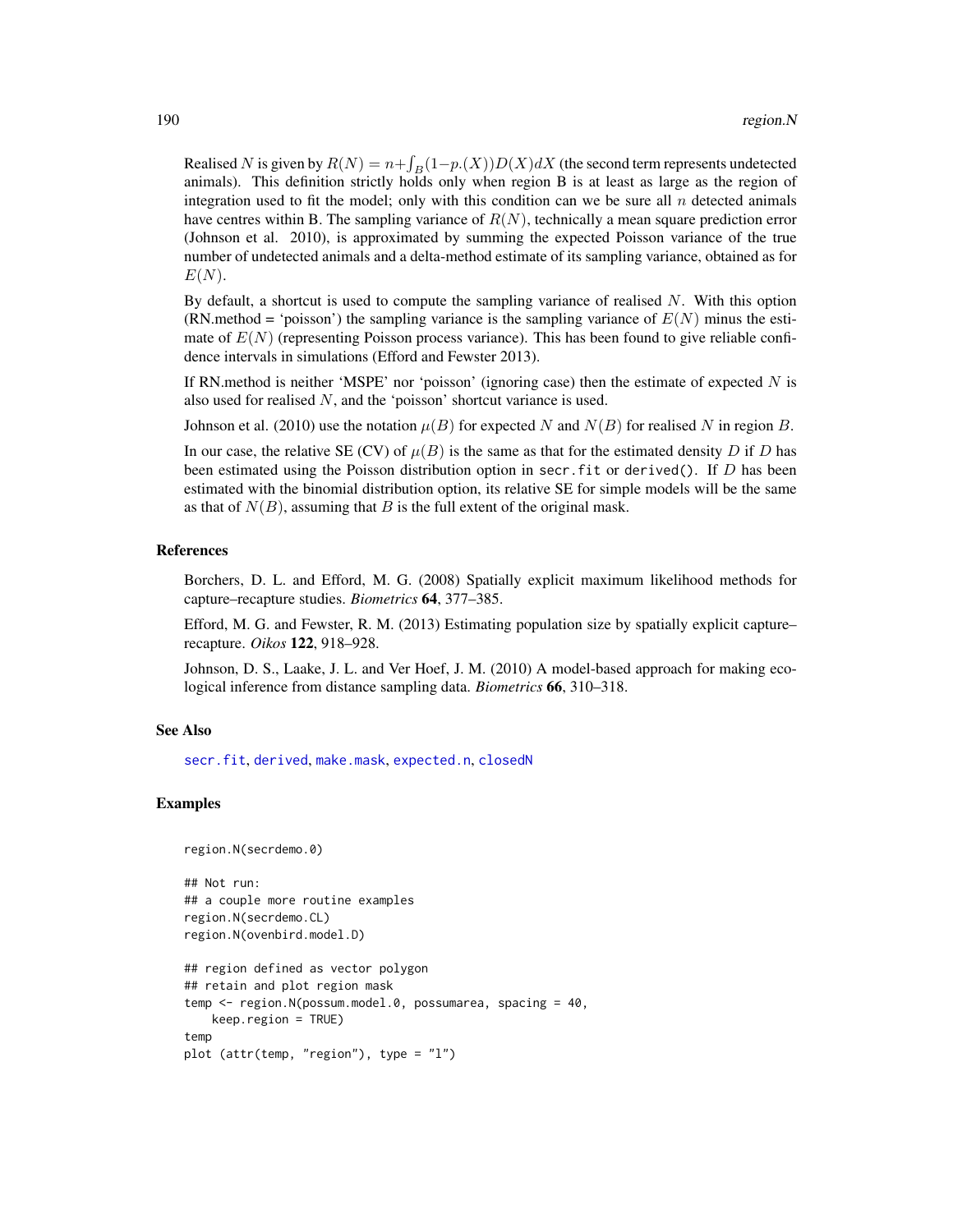## End(Not run)

## RMarkInput *Convert Data to RMark Input Format*

## Description

A single-session capthist object is formed by RMarkInput into a dataframe that may be passed directly to RMark.

# Usage

```
RMarkInput(object, grouped = FALSE, covariates = TRUE)
unRMarkInput(df, covariates = TRUE)
```
#### Arguments

| object     | secr capthist object                                                                           |
|------------|------------------------------------------------------------------------------------------------|
| grouped    | logical for whether to replace each group of identical capture histories with a<br>single line |
| covariates | logical or character vector; see Details                                                       |
| df         | dataframe with fields 'ch' and 'freq'                                                          |

# Details

To convert a multi-session object first collapse the sessions with [join](#page-94-0).

If covariates is TRUE the all columns of individual covariates in the input are appended as columns in the output. If covariates is a character-valued vector then only the specified covariates will be appended.

If both grouped and covariates are specified in RMarkInput, grouped will be ignored, with a warning.

#### Value

For RMarkInput –

Dataframe with fields ch and freq. 'ch' is a character string of 0's and 1's. If grouped = FALSE the rownames are retained and the value of 'freq' is 1 or -1. Negative values of 'freq' indicate removal.

The dataframe also includes individual covariates specified with covariates.

The attribute 'intervals' is copied from 'object', if present; otherwise it is set to a vector of zeros (indicating a closed-population sample).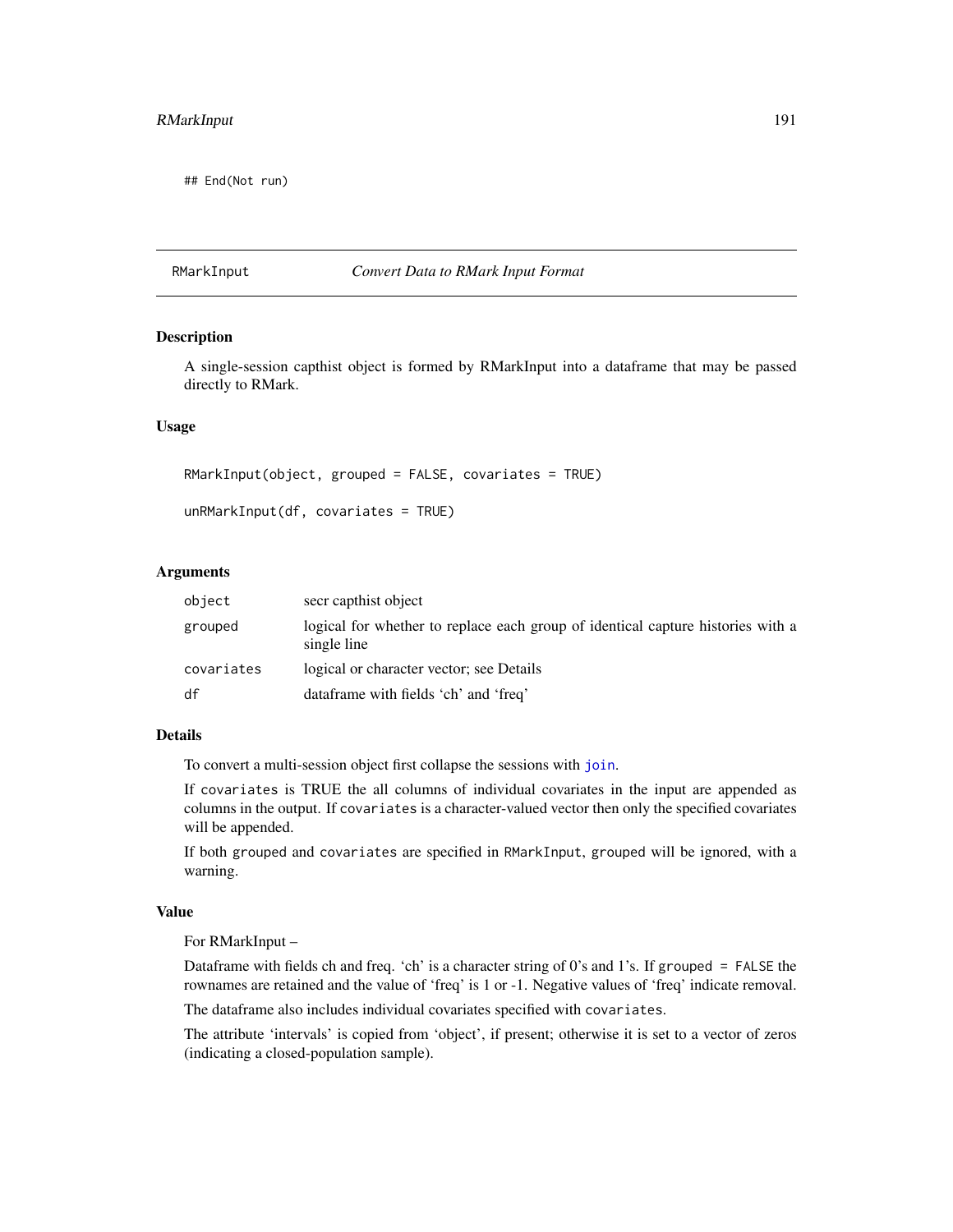## For unRMarkInput –

A single-session capthist object with no traps attribute and hence no detector type (i.e. non-spatial capture histories). Covariates are copied as requested.

## Note

In versions before 2.4.0, a spurious occasion was added by RMarkInput when grouped = FALSE. Thanks to Jeff Stetz for spotting this.

The default value for grouped changed to FALSE in secr 2.4.0

# References

Laake, J. and Rexstad E. (2008) Appendix C. RMark - an alternative approach to building linear models in MARK. In: Cooch, E. and White, G. (eds) Program MARK: A Gentle Introduction. 6th edition. Available at <http://www.phidot.org/software/mark/docs/book/>.

#### See Also

# [join](#page-94-0)

# Examples

```
## ovenCH is a 5-year mist-netting dataset
ovenRD <- RMarkInput (join(ovenCH))
head(ovenRD)
unRMarkInput(ovenRD)
RMarkInput(deermouse.ESG, covariates = FALSE, grouped = TRUE)
RMarkInput(deermouse.ESG, covariates = TRUE)
## Not run:
## fit robust-design model in RMark (MARK must be installed)
## may need to set MarkPath, e.g., MarkPath <- 'c:/MARK'
library(RMark)
ovenRD.data <- process.data(ovenRD, model = "Robust",
   time.interval = attr(ovenRD, "intervals"))
ovenRD.model <- mark(data = ovenRD.data, model = "Robust",
   model.parameters = list(p = list(fromula = -1, share = TRUE),GammaDoublePrime = list(formula = ~1),
   GammaPrime = list(formula = -1),f0 = list(fromula = '1)))cleanup(ask = FALSE)
```
## End(Not run)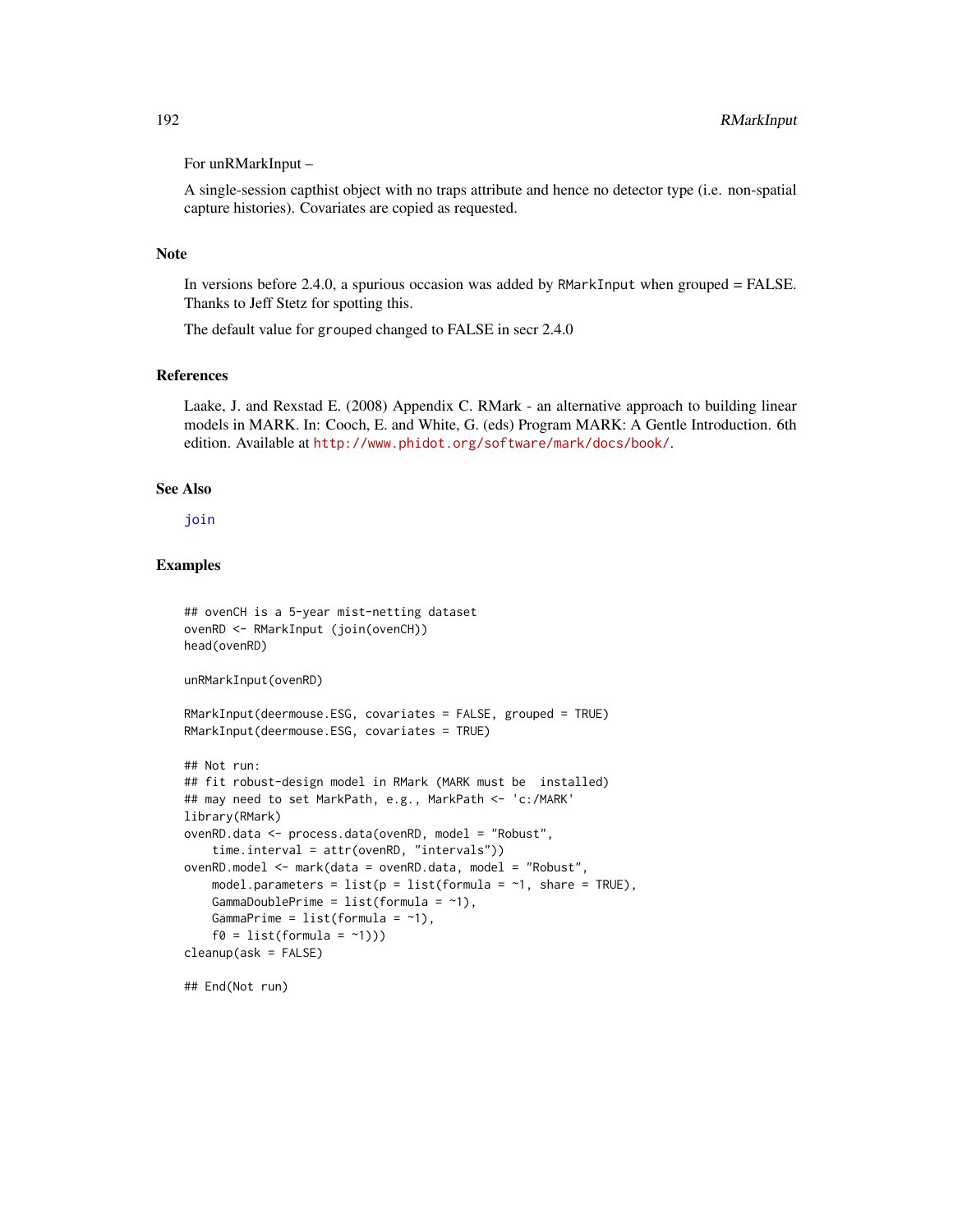## Description

Creates a smoothed resource surface from a covariate of a mask. Smoothing entails summing the value in each pixel weighted by a detection kernel centred on the focal pixel. The detection kernel represents home-range utilization with spatial scale sigma. The resulting surface is equivalent to the denominator used by Royle et al. (2013) to normalize site-specific detection.

#### Usage

```
Rsurface(mask, sigma, usecov = NULL, alpha2 = 1, detectfn = 'HHN', z = 1,
inverse = FALSE, scale = TRUE)
```
# Arguments

| mask     | secr habitat mask object (single-session)                        |
|----------|------------------------------------------------------------------|
| sigma    | numeric spatial scale of home range model                        |
| alpha2   | numeric coefficient of spatial covariate                         |
| usecov   | character name of resource covariate                             |
| detectfn | integer or character code for detection function                 |
| z        | numeric shape parameter of home range model                      |
| inverse  | logical; if TRUE the reciprocal of smoothed resource is returned |
| scale    | logical; not used                                                |

#### Details

detectfn may be uniform ('UN') or one of the cumulative-hazard functions ('HHN', 'HHR', 'HEX', 'HAN', 'HCG') (or integer codes 4, 14:18; see [detectfn\)](#page-51-0).

The default 'HHN' corresponds to a halfnormal function on the hazard scale, or a bivariate circular normal home range.

If usecov is not named then it takes the value 1.0 for all points on the mask and zero otherwise.

The Rsurface can be used implicitly to normalize detection probability when fitting a model with detector-specific covariate equal to usecov (see [details,](#page-48-0) but the process is intricate and not fully documented).

## Value

An object with class c('Rsurface', 'mask', 'data.frame') and covariate 'Resource' (other covariates are retained from the input mask). The attribute 'scale' is 1.0 if scale = FALSE; otherwise it is the average of the resource over the masked area.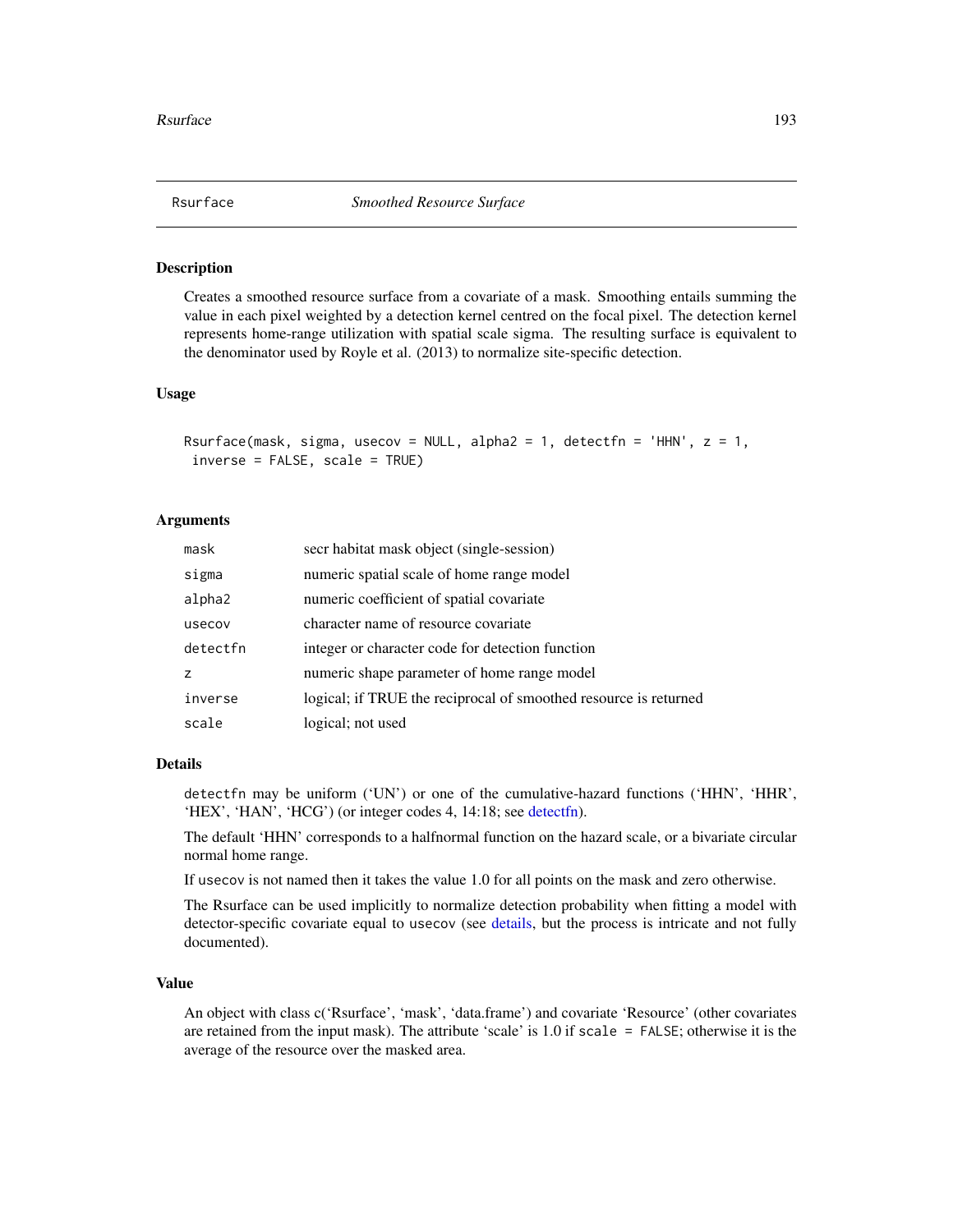Consider a focal pixel s and another point in the habitat mask x, with distance  $d = |\mathbf{x} - \mathbf{s}|$ . Weights are given by a kernel  $f(d)$ . Typically the kernel will be halfnormal  $f(d) = \exp(-\frac{d^2}{2\sigma^2})$ ([detectfn](#page-51-0) = 'HHN') or exponential  $f(d) = \exp(-d/\sigma)$  (detectfn = 'HEX') (see detectfn for other possibilities).

If  $z(\mathbf{x})$  represents the covariate value at point **x**, the summed resource availability at **s** is given by

$$
R(\mathbf{s}) = \sum_{x} f(d) \exp(\alpha_2 z(\mathbf{x})).
$$

This corresponds to the denominator of eqn 4 in Royle et al. (2013).

By default, the numerical values reported by Rsurface are not raw R values. If scale = TRUE, values are standardized by dividing by the mean:  $R'(s) = R(s)/(\sum_s R(s)/n)$  where n is the number of pixels. Values of  $R'(\mathbf{s})$  are centred on 1.0.

If inverse = TRUE, the numeric values are  $1/R'(s)$  or  $1/R(s)$  as determined by scale.

#### References

Royle, J. A., Chandler, R. B., Sun, C. C. and Fuller, A. K. (2013) Integrating resource selection information with spatial capture–recapture. *Methods in Ecology and Evolution* 4, 520–530.

## See Also

[mask](#page-113-0), [plot.Rsurface](#page-141-0), [spotHeight](#page-141-0), [details](#page-48-0)

# Examples

```
## create binary covariate (0 outside habitat)
msk <- make.mask(traps(possumCH), buffer = 800)
covariates(msk) <- data.frame(z = as.numeric(pointsInPolygon
    (msk,possumarea)))
## derive and plot "resource availability"
Rs < - Rsurface(msk, sigma = 100, usecov = 'z')
plot(Rs, plottype = 'contour', col = topo.colors(10))
lines(possumarea)
## Not run:
spotHeight(Rs, dec = 2)
## End(Not run)
```
# Note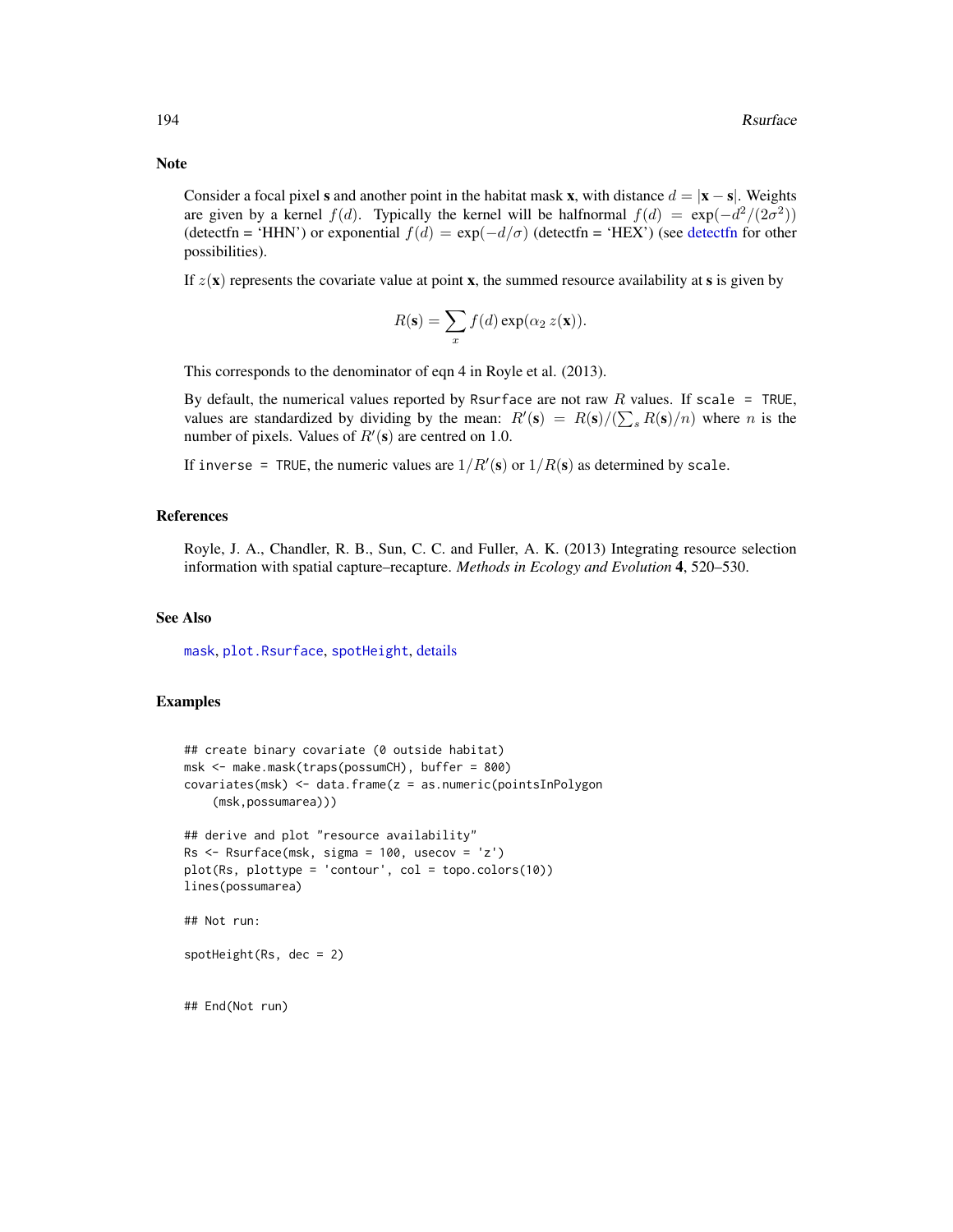<span id="page-194-0"></span>

# Description

Compute score tests comparing a fitted model and a more general alternative model.

# Usage

```
score.test(secr, ..., betaindex = NULL, trace = FALSE, ncores = 1, .relStep = 0.001,
   minAbsPar = 0.1)
```
score.table(object, ..., sort = TRUE, dmax = 10)

# Arguments

| secr      | fitted secr model                                                                       |
|-----------|-----------------------------------------------------------------------------------------|
| $\cdots$  | one or more alternative models OR a fitted secr model                                   |
| trace     | logical. If TRUE then output one-line summary at each evaluation of the likeli-<br>hood |
| ncores    | integer number of cores available for parallel processing                               |
| .relStep  | see fdHess                                                                              |
| minAbsPar | see fdHess                                                                              |
| betaindex | vector of indices mapping fitted values to parameters in the alternative model          |
| object    | score test object or list of such objects                                               |
| sort      | logical for whether output rows should be in descending order of AICc                   |
| $d$ max   | threshold of dAICc for inclusion in model set                                           |

# Details

Score tests allow fast model selection (e.g. Catchpole & Morgan 1996). Only the simpler model need be fitted. This implementation uses the observed information matrix, which may sometimes mislead (Morgan et al. 2007). The gradient and second derivative of the likelihood function are evaluated numerically at the point in the parameter space of the second model corresponding to the fit of the first model. This operation uses the function fdHess of the **nlme** package; the likelihood must be evaluated several times, but many fewer times than would be needed to fit the model. The score statistic is an approximation to the likelihood ratio; this allows the difference in AIC to be estimated.

Covariates are inferred from components of the reference model secr. If the new models require additional covariates these may usually be added to the respective component of secr.

Mapping of parameters between the fitted and alternative models sometimes requires user intervention via the betaindex argument. For example betaindex =  $c(1,2,4)$  is the correct mapping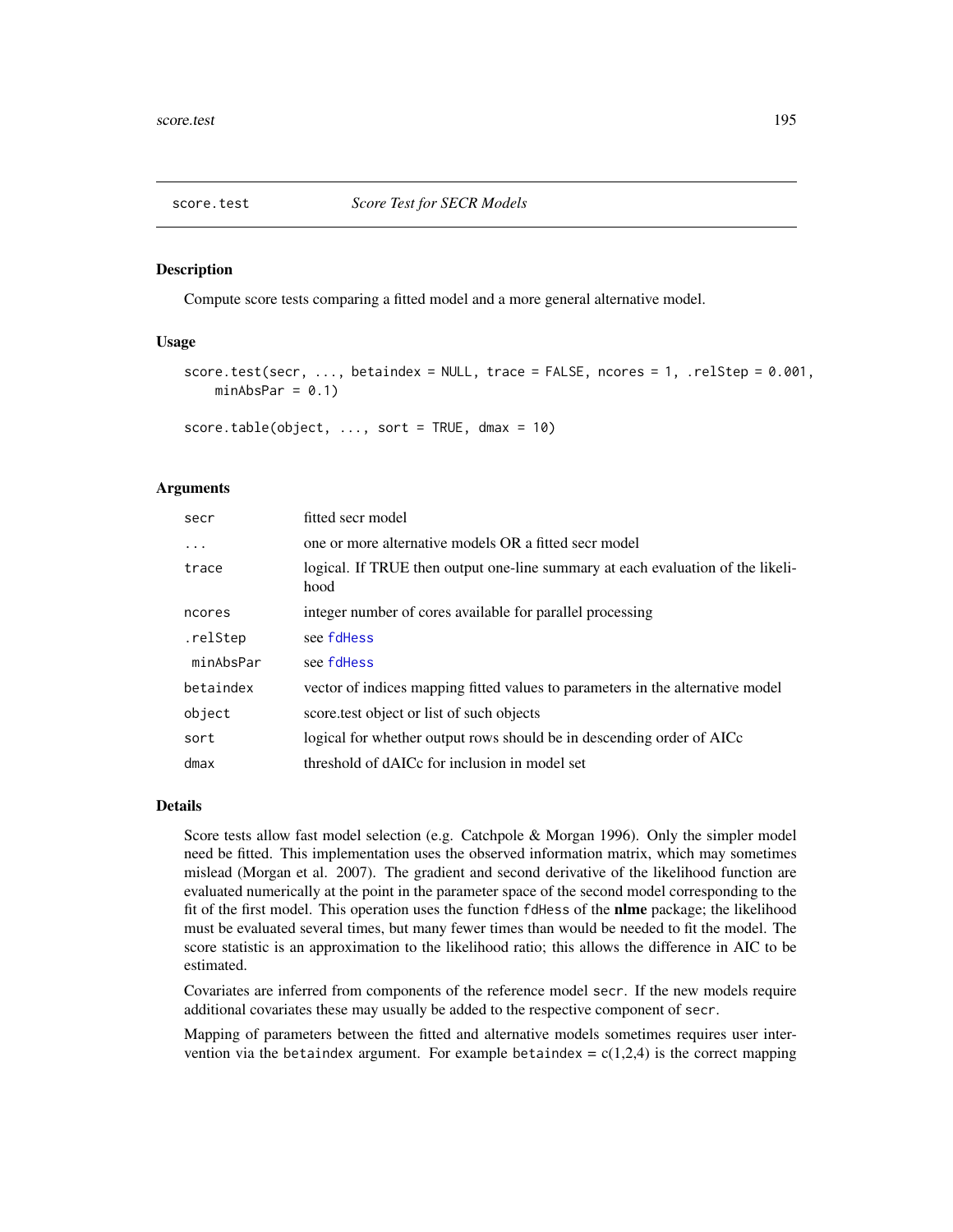when comparing the null model (D∼ 1, g0∼ 1, sigma $\sim$  1) to one with a behavioural effect on g0 (D∼ 1, g0 $\sim$  b, sigma $\sim$  1).

The arguments .relStep and minAbsPar control the numerical gradient calculation and are passed directly to [fdHess](#page-0-0). More investigation is needed to determine optimal settings.

score.table summarises one or more score tests in the form of a model comparison table. The . . . argument here allows the inclusion of additional score test objects (note the meaning differs from score.test). Approximate AICc values are used to compute relative AIC model weights for all models within dmax AICc units of the best model.

Multiple cores provide some speed improvment in score.test when comparing more than two models.

# Value

An object of class 'score.test' that inherits from 'htest', a list with components

| statistic | the value the chi-squared test statistic (score statistic)                                                                            |
|-----------|---------------------------------------------------------------------------------------------------------------------------------------|
| parameter | degrees of freedom of the approximate chi-squared distribution of the test statis-<br>tic (difference in number of parameters H0, H1) |
| p.value   | probability of test statistic assuming chi-square distribution                                                                        |
| method    | a character string indicating the type of test performed                                                                              |
| data.name | character string with null hypothesis, alternative hypothesis and arguments to<br>function call from fit of H0                        |
| Н0        | simpler model                                                                                                                         |
| np0       | number of parameters in simpler model                                                                                                 |
| Η1        | alternative model                                                                                                                     |
| H1.beta   | coefficients of alternative model                                                                                                     |
| AIC       | Akaike's information criterion, approximated from score statistic                                                                     |
| AICc      | AIC with small-sample adjustment of Hurvich & Tsai 1989                                                                               |
|           |                                                                                                                                       |

If . . . defines several alternative models then a list of score.test objects is returned.

The output from score.table is a dataframe with one row per model, including the reference model.

## **Note**

This implementation is experimental. The AIC values, and values derived from them, are approximations that may differ considerably from AIC values obtained by fitting and comparing the respective models. Use of the observed information matrix may not be optimal.

# References

Catchpole, E. A. and Morgan, B. J. T. (1996) Model selection of ring-recovery models using score tests. *Biometrics* 52, 664–672.

Hurvich, C. M. and Tsai, C. L. (1989) Regression and time series model selection in small samples. *Biometrika* 76, 297–307.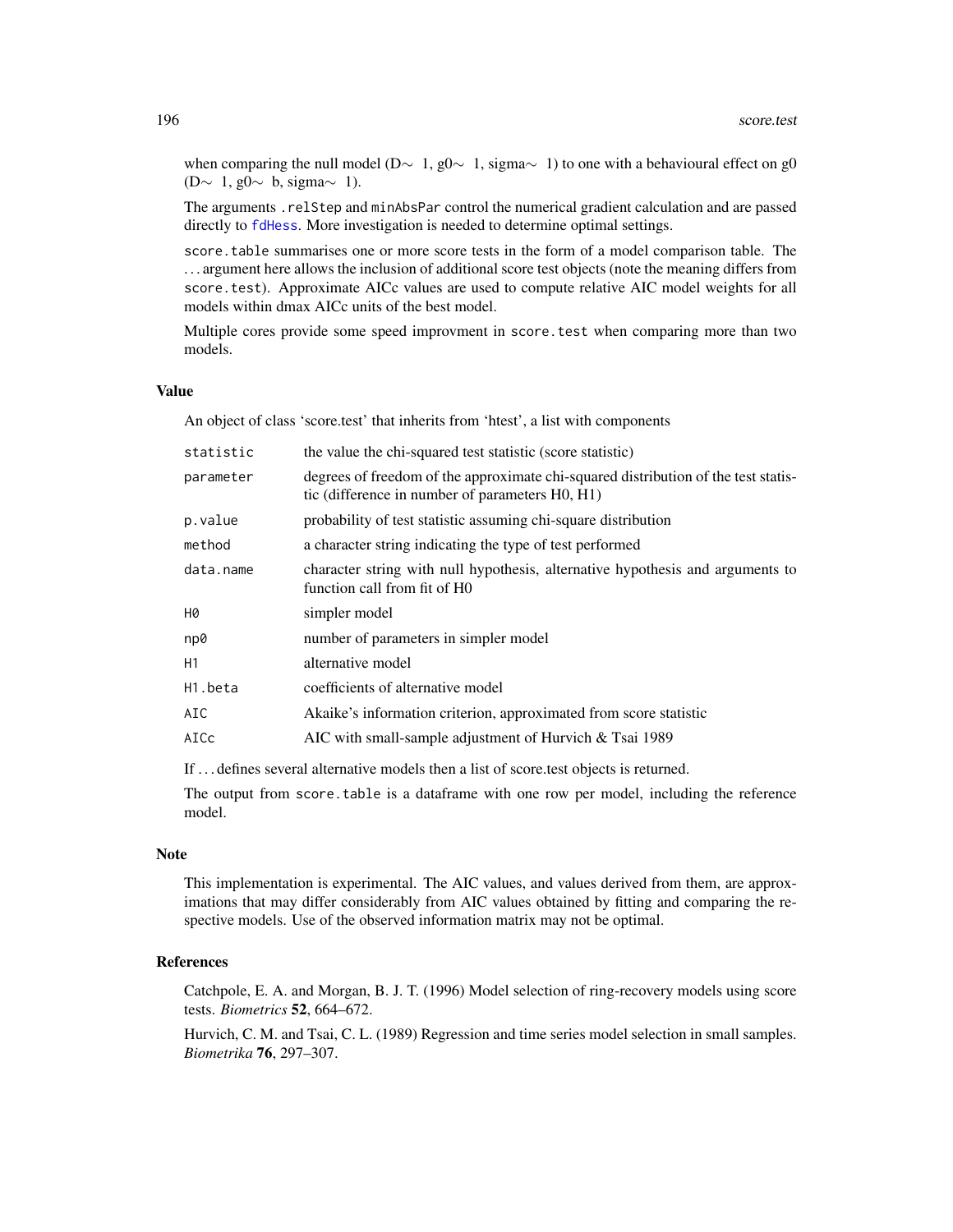McCrea, R. S. and Morgan, B. J. T. (2011) Multistate mark-recapture model selection using score tests. *Biometrics* 67, 234–241.

Morgan, B. J. T., Palmer, K. J. and Ridout, M. S. (2007) Negative score test statistic. *American statistician* 61, 285–288.

# See Also

[AIC](#page-0-0), [LR.test](#page-100-0)

# Examples

```
## Not run:
   AIC (secrdemo.0, secrdemo.b)
   st <- score.test (secrdemo.0, g0 ~ b)
   st
    score.table(st)
    ## adding a time covariate to separate occasions (1,2) from (3,4,5)
    secrdemo.0$timecov <- data.frame(t2 = factor(c(1,1,2,2,2)))st2 <- score.test (secrdemo.0, g0 ~ t2)
   score.table(st,st2)
## End(Not run)
```
<span id="page-196-0"></span>

secr.design.MS *Construct Detection Model Design Matrices and Lookups*

# Description

Internal functions used by [secr.fit](#page-199-0).

#### Usage

```
secr.design.MS (capthist, models, timecov = NULL, sessioncov = NULL,
   groups = NULL, hcov = NULL, dframe = NULL, naive = FALSE, bygroup = FALSE,
   keep.dframe = FALSE, full.dframe = FALSE, ignoreusage = FALSE, contrasts = NULL, ...)
make.lookup (tempmat)
insertdim (x, dimx, dims)
```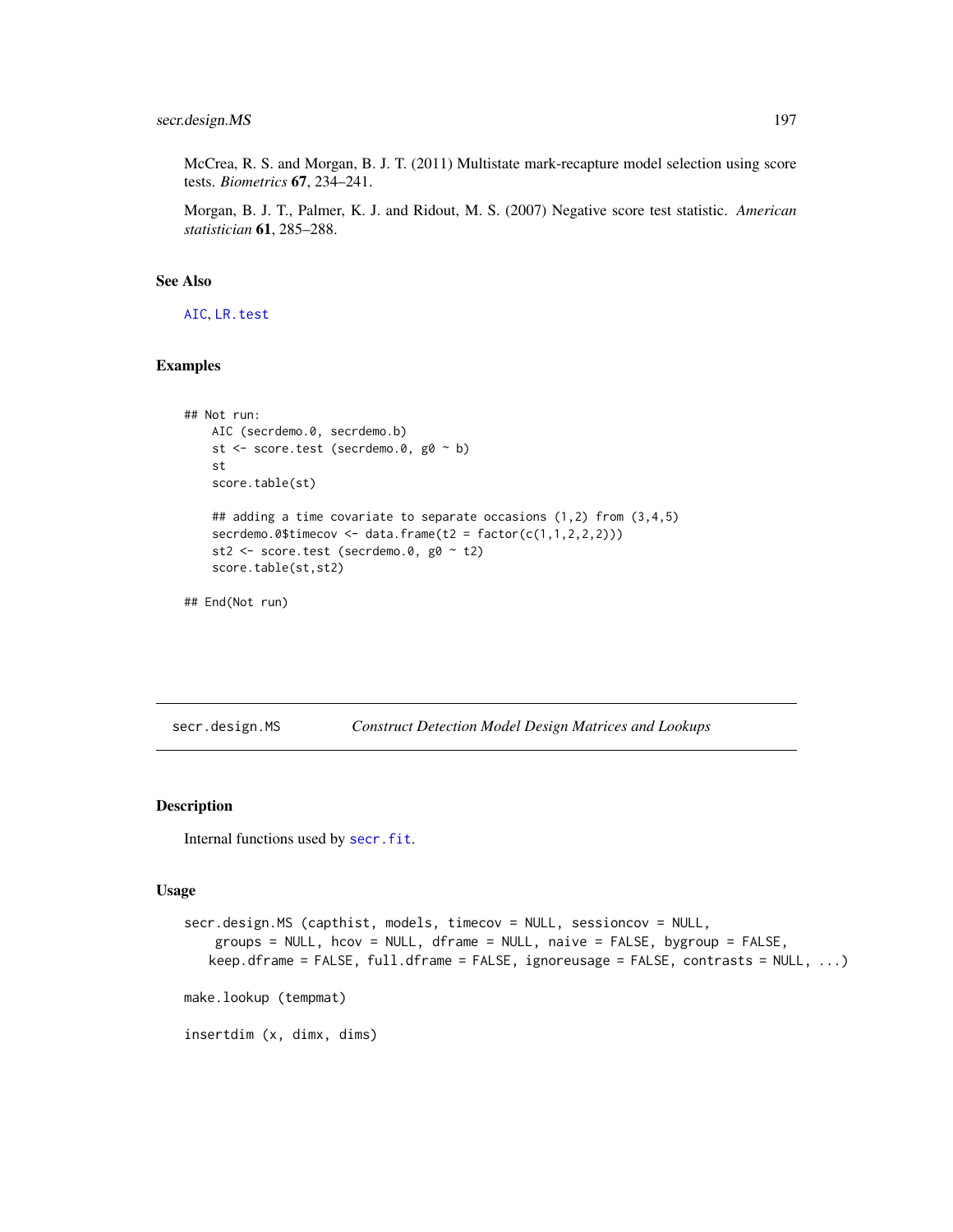## Arguments

| capthist    | capthist object                                                                                                                                                                                           |
|-------------|-----------------------------------------------------------------------------------------------------------------------------------------------------------------------------------------------------------|
| models      | list of formulae for parameters of detection                                                                                                                                                              |
| timecov     | optional dataframe of values of time (occasion-specific) covariate(s).                                                                                                                                    |
| sessioncov  | optional dataframe of values of session-specific covariate(s).                                                                                                                                            |
| groups      | optional vector of one or more variables with which to form groups. Each el-<br>ement should be the name of a factor variable in the covariates attribute of<br>capthist.                                 |
| hcov        | character name of an individual (capthist) covariate for known class membership<br>in h <sub>2</sub> models                                                                                               |
| dframe      | optional data frame of design data for detection parameters                                                                                                                                               |
| naive       | logical if TRUE then modelled detection probability is for a naive animal (not<br>caught previously); if FALSE then detection probability is contingent on indi-<br>vidual's history of detection         |
| bygroup     | logical if TRUE then the individual dimension of the parameter matrix is auto-<br>matically collapsed to one row per group; if FALSE then the full dimensionality<br>is retained (one row per individual) |
| keep.dframe | logical; if TRUE the dataframe of design data is included in the output                                                                                                                                   |
| full.dframe | logical; if FALSE then padding rows are purged from output dframe (ignored if<br>$keep.dframe = FALSE)$                                                                                                   |
| ignoreusage | logical; if TRUE any usage attribute of traps(capthist) is ignored                                                                                                                                        |
| contrasts   | contrast specification as for model.matrix                                                                                                                                                                |
| .           | other arguments passed to the R function model. matrix                                                                                                                                                    |
| tempmat     | matrix for which row lookup required                                                                                                                                                                      |
| х           | vector of character, numeric or factor values                                                                                                                                                             |
| dimx        | vector of notional dimensions for x to fill in target array                                                                                                                                               |
| dims        | vector of notional dimensions of target array                                                                                                                                                             |

# Details

This is an internal secr function that you are unlikely ever to use. . . . may be used to pass contrasts. arg to model.matrix.

Each real parameter is notionally different for each unique combination of session, individual, occasion, detector and latent class, i.e., for  $R$  sessions,  $n$  individuals,  $S$  occasions and  $K$  detectors there are *potentially*  $R \times n \times S \times K$  different values. Actual models always predict a *much* reduced set of distinct values, and the number of rows in the design matrix is reduced correspondingly; a parameter index array allows these to retrieved for any combination of session, individual, occasion and detector.

The keep.dframe option is provided for the rare occasions that a user may want to check the data frame that is an intermediate step in computing each design matrix with [model.matrix](#page-0-0) (i.e. the data argument of model.matrix).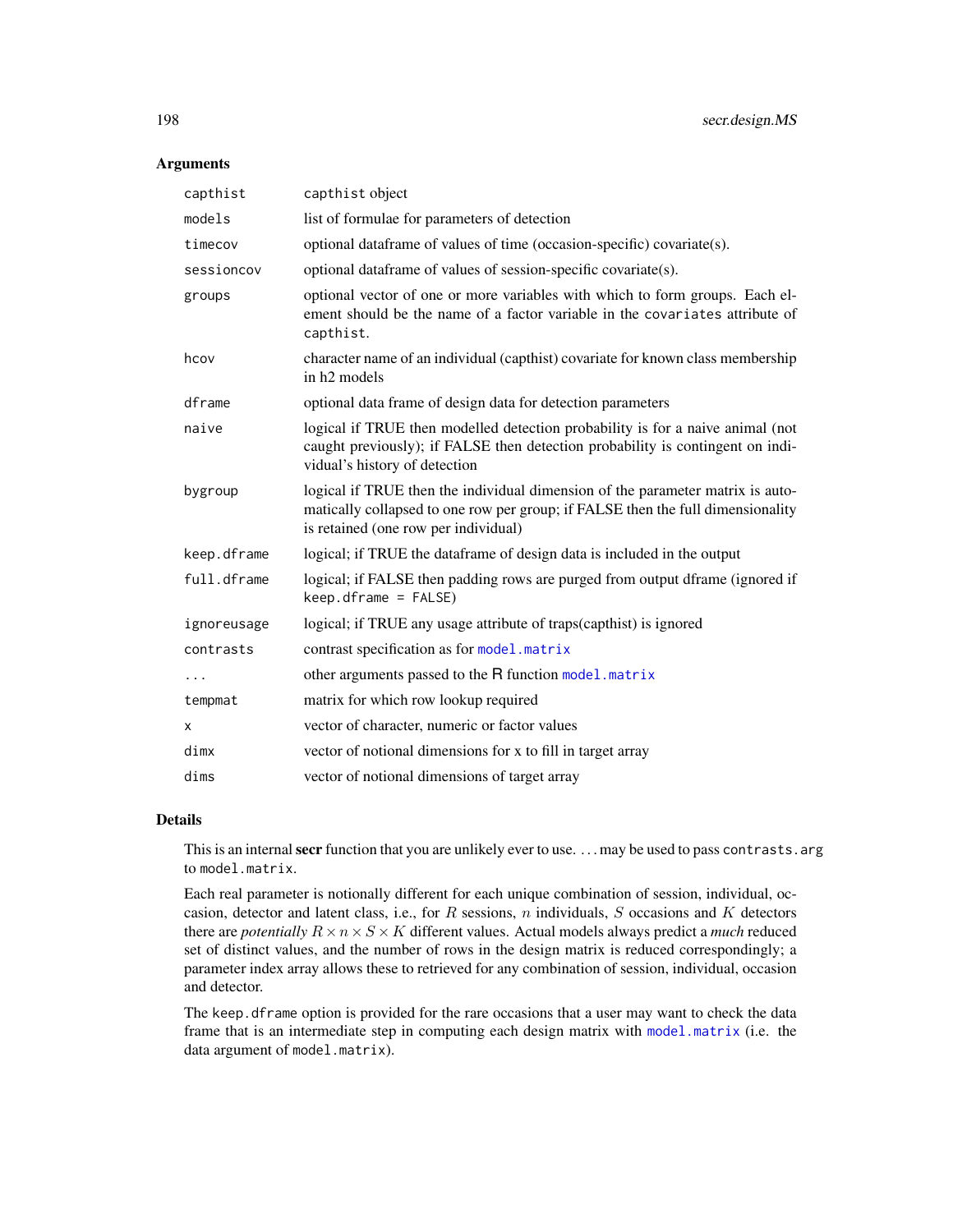# secr.design.MS 199

## Value

For secr.design.MS, a list with the components

|                                                                                                             | designMatrices list of reduced design matrices, one for each real detection parameter                                                                                                                                                                                                                                    |  |
|-------------------------------------------------------------------------------------------------------------|--------------------------------------------------------------------------------------------------------------------------------------------------------------------------------------------------------------------------------------------------------------------------------------------------------------------------|--|
|                                                                                                             | parameterTable index to row of the reduced design matrix for each real detection parameter;<br>$dim(parameterTable) = c(uniquepar, np)$ , where uniquepar is the number of<br>unique combinations of paramater values (uniquepar $\langle RnSKM \rangle$ ) and np is<br>the number of parameters in the detection model. |  |
| <b>PIA</b>                                                                                                  | Parameter Index Array - index to row of parameterTable for a given session,<br>animal, occasion and detector; $dim(PIA) = c(R,n,S,K,M)$                                                                                                                                                                                  |  |
| R                                                                                                           | number of sessions                                                                                                                                                                                                                                                                                                       |  |
| If models is empty then all components are NULL except for PIA which is an array of 1's (M set<br>to $1$ ). |                                                                                                                                                                                                                                                                                                                          |  |
| Optionally (keep. dframe $=$ TRUE) -                                                                        |                                                                                                                                                                                                                                                                                                                          |  |
| dframe                                                                                                      | data frame of design data, one column per covariate, one row for each $c(R, n, S, K, M)$ .<br>For multi-session models n, S, and K refer to the maximum across sessions                                                                                                                                                  |  |
| validdim                                                                                                    | list giving the valid dimensions $(n, S, K, M)$ before padding                                                                                                                                                                                                                                                           |  |
| For make. Lookup, a list with components                                                                    |                                                                                                                                                                                                                                                                                                                          |  |
| lookup                                                                                                      | matrix of unique rows                                                                                                                                                                                                                                                                                                    |  |
| index                                                                                                       | indices in lookup of the original rows                                                                                                                                                                                                                                                                                   |  |
|                                                                                                             |                                                                                                                                                                                                                                                                                                                          |  |

For insertdim, a vector with length prod(dims) containing the values replicated according to dimx.

## See Also

# [D.designdata](#page-41-0), [model.matrix](#page-0-0)

# Examples

```
secr.design.MS (captdata, models = list(g0 = b))$designMatrices
secr.design.MS (captdata, models = list(g0 = ~b))$parameterTable
## peek at design data constructed for learned response model
head(captdata)
temp \leq secr.design.MS (captdata, models = list(g0 = \negb),
   keep.dframe = TRUE)
a1 <- temp$dframe$animal == 1 & temp$dframe$detector %in% 8:10
temp$dframe[a1,]
## ... and trap specific learned response model
temp \le secr.design.MS (captdata, models = list(g0 = \negbk),
   keep.dframe = TRUE)
a1 <- temp$dframe$animal == 1 & temp$dframe$detector %in% 8:10
temp$dframe[a1,]
```
## place values 1:6 in different dimensions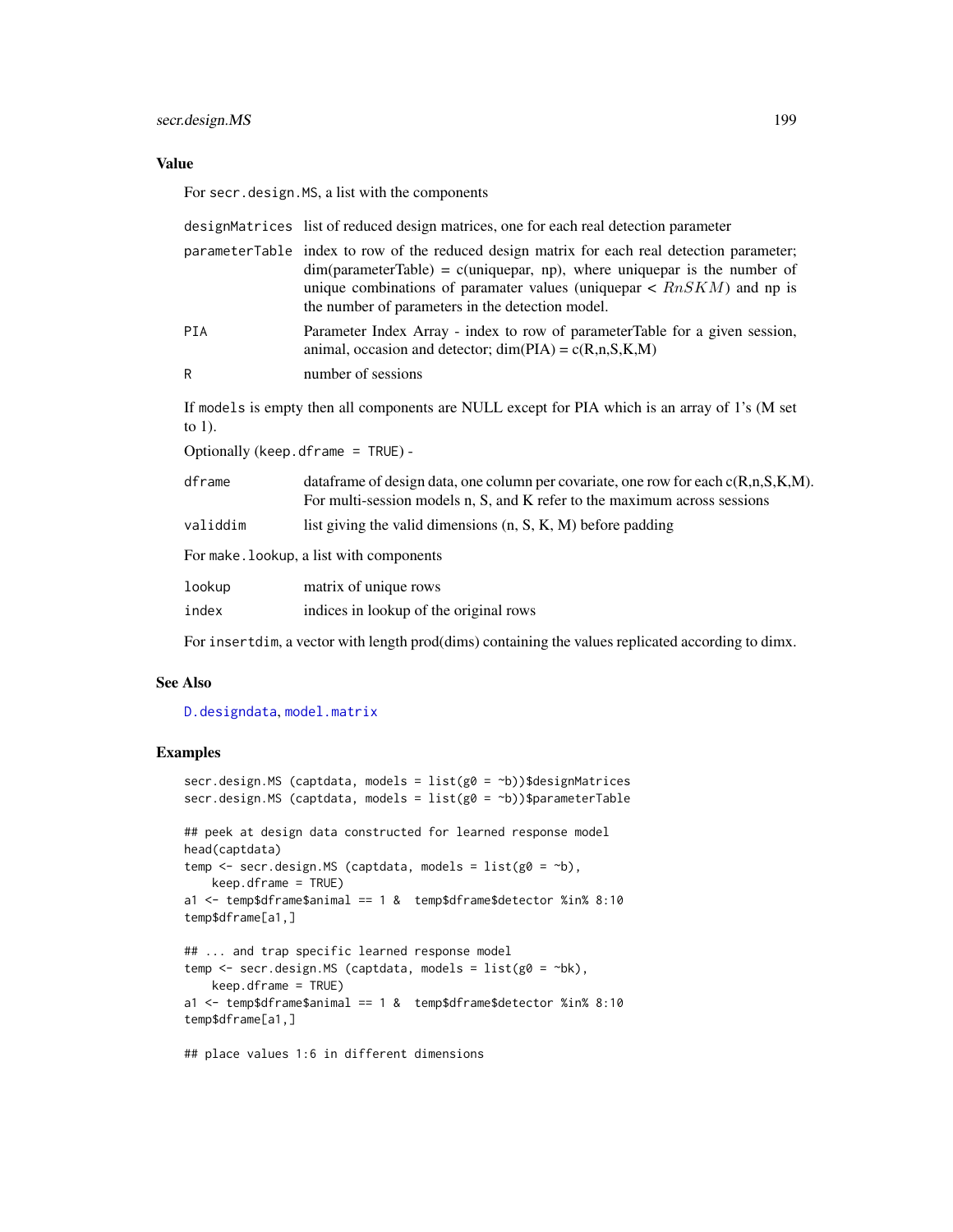$200$  secr.fit

```
insertdim(1:6, 1:2, c(2,3,6))
insertdim(1:6, 3, c(2,3,6))
```
# <span id="page-199-0"></span>secr.fit *Spatially Explicit Capture–Recapture*

# Description

Estimate animal population density with data from an array of passive detectors (traps) by fitting a spatial detection model by maximizing the likelihood. Data must have been assembled as an object of class capthist. Integration is by summation over the grid of points in mask.

# Usage

secr.fit (capthist, model = list(D~1, g0~1, sigma~1), mask = NULL, buffer = NULL,  $CL = FALSE$ , detectfn = NULL, binomN = NULL, start = NULL, link = list(), fixed = list(), timecov = NULL, sessioncov = NULL, hcov = NULL, groups = NULL, dframe = NULL, details =  $list()$ , method = "Newton-Raphson", verify = TRUE, biasLimit = 0.01, trace = NULL,  $ncores = 1, ...$ 

# Arguments

| capthist  | capthist object including capture data and detector (trap) layout                                                                                                                                             |
|-----------|---------------------------------------------------------------------------------------------------------------------------------------------------------------------------------------------------------------|
| mask      | mask object or (for a multi-session analysis) a list of mask objects, one for each<br>session                                                                                                                 |
| buffer    | scalar mask buffer radius if mask not specified (default 100 m)                                                                                                                                               |
| <b>CL</b> | logical, if true then the model is fitted by maximizing the conditional likelihood                                                                                                                            |
| detectfn  | integer code or character string for shape of detection function $0 = \text{halfnormal}$ ,<br>$1 =$ hazard rate etc. $-$ see detectfn                                                                         |
| binomN    | integer code for distribution of counts (see Details)                                                                                                                                                         |
| start     | vector of initial values for beta parameters, or secr object from which they may<br>be derived                                                                                                                |
| link      | list with optional components corresponding to 'real' parameters (e.g., 'D', 'g0',<br>'sigma'), each a character string in {"log", "logit", "identity", "sin"} for the link<br>function of one real parameter |
| fixed     | list with optional components corresponding to real parameters giving the scalar<br>value to which the parameter is to be fixed                                                                               |
| model     | list with optional components each symbolically defining a linear predictor for<br>one real parameter using formula notation                                                                                  |
| timecov   | optional data frame of values of time (occasion-specific) covariate(s).                                                                                                                                       |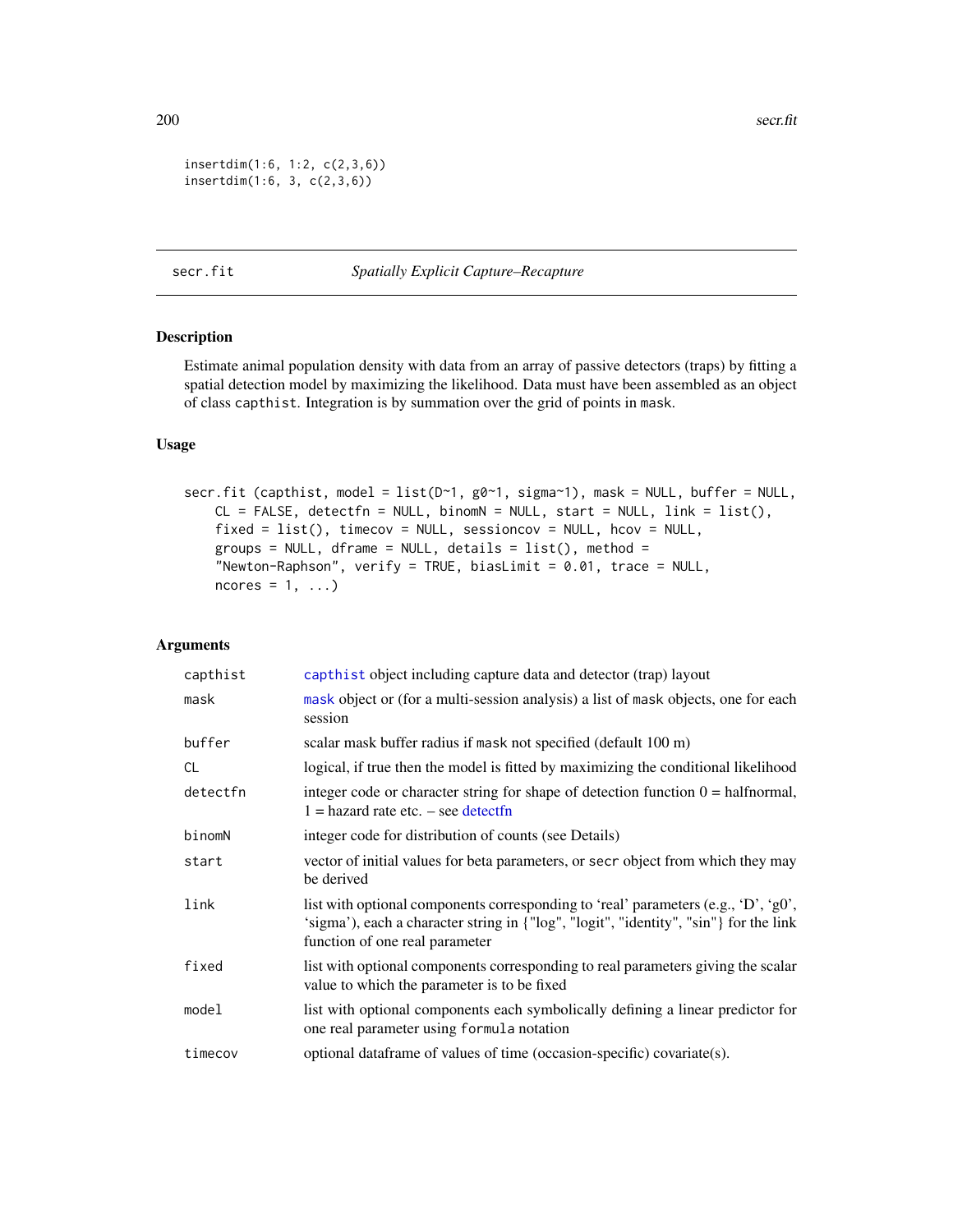secr.fit 201

| sessioncov | optional data frame of values of session-specific covariate(s).                                                                                                           |
|------------|---------------------------------------------------------------------------------------------------------------------------------------------------------------------------|
| hcov       | character name of individual covariate for known membership of mixture classes.                                                                                           |
| groups     | optional vector of one or more variables with which to form groups. Each el-<br>ement should be the name of a factor variable in the covariates attribute of<br>capthist. |
| dframe     | optional data frame of design data for detection parameters                                                                                                               |
| details    | list of additional settings, mostly model-specific (see Details)                                                                                                          |
| method     | character string giving method for maximizing log likelihood                                                                                                              |
| verify     | logical, if TRUE the input data are checked with verify                                                                                                                   |
| biasLimit  | numeric threshold for predicted relative bias due to buffer being too small                                                                                               |
| trace      | logical, if TRUE then output each evaluation of the likelihood, and other mes-<br>sages                                                                                   |
| ncores     | integer number of cores to be used for parallel processing                                                                                                                |
| $\cdots$   | other arguments passed to the maximization function                                                                                                                       |

# Details

secr.fit fits a SECR model by maximizing the likelihood. The likelihood depends on the detector type ("multi", "proximity", "count", "polygon" etc.) of the traps attribute of capthist (Borchers and Efford 2008, Efford, Borchers and Byrom 2009, Efford, Dawson and Borchers 2009, Efford 2011). The 'multi' form of the likelihood is also used, with a warning, when detector type  $=$ "single" (see Efford et al. 2009 for justification).

The default model is null (model = list( $D \sim 1$ , g $\varnothing \sim 1$ , sigma $\sim 1$ ) for detectfn = 'HN' and CL = FALSE), meaning constant density and detection probability). The set of variables available for use in linear predictors includes some that are constructed automatically  $(t, T, b, B, bk, Bk, k, K)$ , group (g), and others that appear in the covariates of the input data. See also [usage](#page-276-0) for varying effort, [timevaryingcov](#page-259-0) to construct other time-varying detector covariates, and [secr-models.pdf](https://www.otago.ac.nz/density/pdfs/secr-models.pdf) and [secr-overview.pdf](#page-0-0) for more on defining models.

buffer and mask are alternative ways to define the region of integration (see [mask\)](#page-113-0). If mask is not specified then a mask of type "trapbuffer" will be constructed automatically using the specified buffer width in metres.

hcov is used to define a hybrid mixture model, used especially to model sex differences (see [hcov](#page-78-0)). (Allows some animals to be of unknown class).

The length of timecov should equal the number of sampling occasions (ncol(capthist)). Arguments timecov, sessioncov and groups are used only when needed for terms in one of the model specifications. Default link is list(D="log",g0="logit", sigma="log").

If start is missing then [autoini](#page-17-0) is used for D, g0 and sigma, and other beta parameters are set initially to arbitrary values, mostly zero. start may be a previously fitted model. In this case, a vector of starting beta values is constructed from the old (usually nested) model and additional betas are set to zero. Mapping of parameters follows the default in [score.test](#page-194-0), but user intervention is not allowed. From 2.10.0 the new and old models need not share all the same 'real' parameters, but any new real parameters, such as 'pmix' for finite mixture models, receive a starting value of 0 on the link scale (remembering e.g., invlogit( $0$ ) = 0.5 for parameter 'pmix').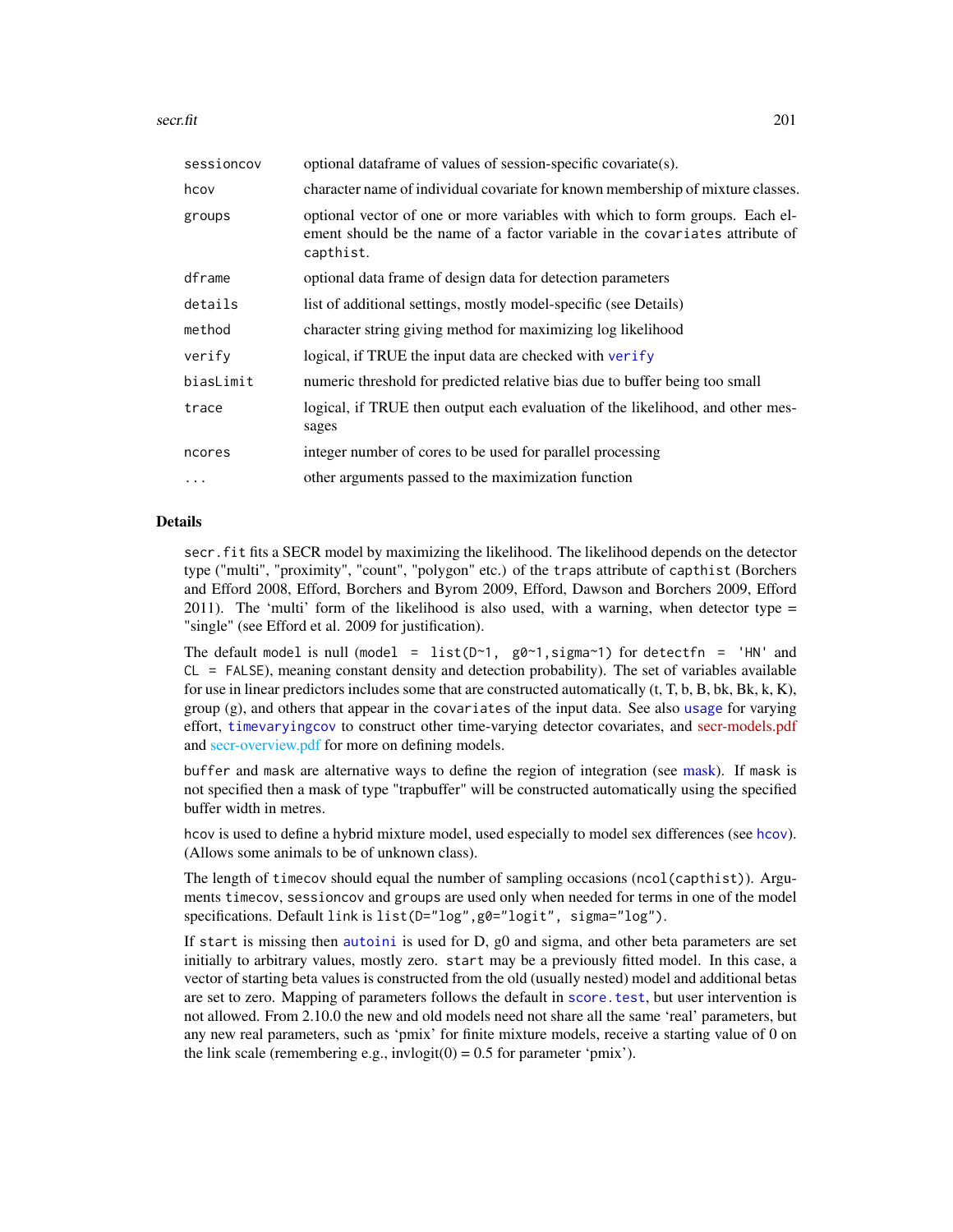binomN (previously a component of details) determines the distribution that is fitted for the number of detections of an individual at a particular detector, on a particular occasion, when the detectors are of type 'count', 'polygon' or 'transect':

- binomN > 1 binomial with size binomN
- binom $N = 1$  binomial with size determined by [usage](#page-276-0)
- $\bullet$  binom $N = 0$  Poisson

The default with these detectors is to fit a Poisson distribution.

details is used for various specialized settings listed below. These are described separately - see [details](#page-48-0).

| autoini       | session to use for starting values (default 1)                    |
|---------------|-------------------------------------------------------------------|
| centred       | centre x-y coordinates                                            |
| chat          | overdispersion of sighting counts Tu, Tm                          |
| chatonly      | compute overdispersion for Tu and Tm, then exit                   |
| contrasts     | coding of factor predictors                                       |
| distribution  | binomial vs Poisson N                                             |
| fixedbeta     | specify fixed beta parameter(s)                                   |
| hessian       | variance method                                                   |
| ignoreusage   | override usage in traps object of capthist                        |
| intwidth2     | controls optimise when only one parameter                         |
| knownmarks    | known or unknown number of marked animals in sighting-only model  |
| LLonly        | compute one likelihood for values in start                        |
| miscparm      | starting values for extra parameters fitted via userdist function |
| newdetector   | detector type to override detector(traps(capthist))               |
| nsim          | number of simulations to compute overdispersion                   |
| param         | optional parameterisation code                                    |
| savecall      | optionally suppress saving of call                                |
| telemetrytype | treat telemetry data as independent, dependent or concurrent      |
| normalize     | rescale detection to individual range use                         |
| usecov        | spatial covariate of use for normalization                        |
| userdist      | user-provided distance function or matrix                         |
|               |                                                                   |

A mark-resight model is fitted if the [markocc](#page-214-0) attribute of the capthist 'traps' object includes sighting occasions. See the vignette [secr-markresight.pdf](https://www.otago.ac.nz/density/pdfs/secr-markresight.pdf) for a full account.

If method = "Newton-Raphson" then [nlm](#page-0-0) is used to maximize the log likelihood (minimize the negative log likelihood); otherwise [optim](#page-0-0) is used with the chosen method ("BFGS", "Nelder-Mead", etc.). If maximization fails a warning is given appropriate to the method.

From secr 2.5.1, method = "none" may be used to skip likelihood maximization and compute only the hessian for the current dataset at the values in start, and the corresponding variance-covariance matrix of beta parameters. The computation uses fdHess from nlme.

If [verify](#page-284-0)  $=$  TRUE then verify is called to check capthist and mask; analysis is aborted if "errors" are found. Some conditions that trigger an "error" are benign (e.g., no detections in some sessions of a multi-session study of a sparse population); use verify = FALSE to avoid the check. See also Note.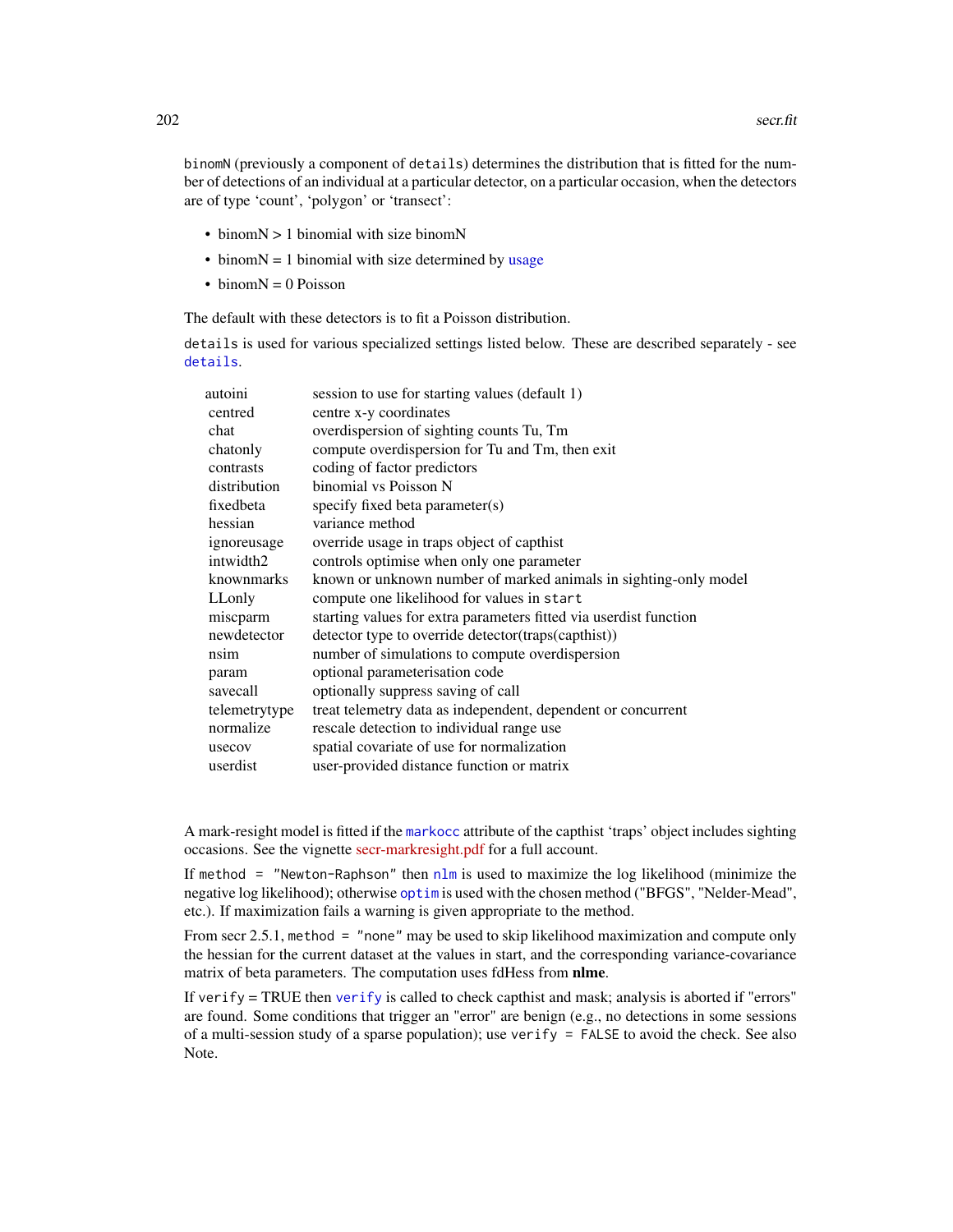#### secr.fit 203

If buffer is used rather than mask, and biasLimit is valid, then the estimated density is checked for bias due to the choice of buffer. A warning is generated when buffer appears to be too small (predicted RB(D-hat) > biasLimit, default 1% relative bias). The prediction uses [bias.D](#page-252-0). No check is performed when mask is specified, when biasLimit is 0, negative or NA, or when the detector type is "polygon", "transect", "polygonX" or "transectX".

If ncores > 1 the parallel package will be used to create processes on multiple cores (see [Parallel](#page-131-0) for more). Specifying extra cores may improve the speed of multi-session analyses (it may also slow them down, as data must be copied back and forth). There is presently no benefit for single-session analyses.

Function [par.secr.fit](#page-129-1) is an alternative and more effective way to take advantage of multiple cores when fitting several models.

# Value

The function secr. fit returns an object of class secr. This has components

| call       | function call (as character string prior to secr 1.5)                                                                                                 |
|------------|-------------------------------------------------------------------------------------------------------------------------------------------------------|
| capthist   | saved input                                                                                                                                           |
| mask       | saved input                                                                                                                                           |
| detectfn   | saved input                                                                                                                                           |
| <b>CL</b>  | saved input                                                                                                                                           |
| timecov    | saved input                                                                                                                                           |
| sessioncov | saved input                                                                                                                                           |
| hcov       | saved input (from 2.6.0)                                                                                                                              |
| groups     | saved input                                                                                                                                           |
| dframe     | saved input                                                                                                                                           |
| design     | reduced design matrices, parameter table and parameter index array for actual<br>animals (see secr.design.MS)                                         |
| design0    | reduced design matrices, parameter table and parameter index array for 'naive'<br>animal (see secr.design.MS)                                         |
| start      | vector of starting values for beta parameters                                                                                                         |
| link       | list with one component for each real parameter (typically 'D', 'g0', 'sigma'), giving<br>the name of the link function used for each real parameter. |
| fixed      | saved input                                                                                                                                           |
| parindx    | list with one component for each real parameter giving the indices of the 'beta'<br>parameters associated with each real parameter                    |
| model      | saved input                                                                                                                                           |
| details    | saved input                                                                                                                                           |
| vars       | vector of unique variable names in model                                                                                                              |
| betanames  | names of beta parameters                                                                                                                              |
| realnames  | names of fitted (real) parameters                                                                                                                     |
| fit        | list describing the fit (output from nlm or optim)                                                                                                    |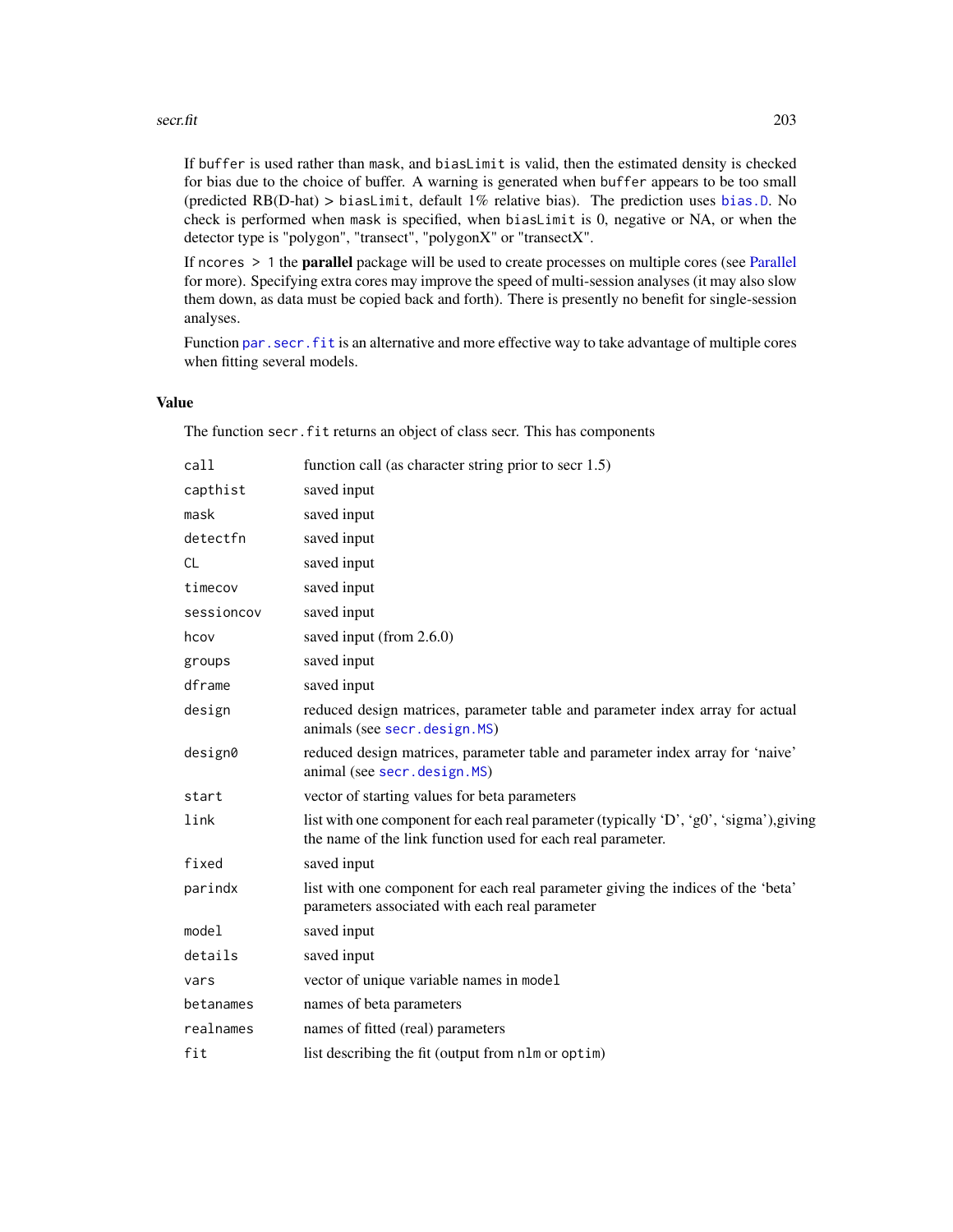| beta.vcv    | variance-covariance matrix of beta parameters                                                                                                          |
|-------------|--------------------------------------------------------------------------------------------------------------------------------------------------------|
| smoothsetup | list of objects specifying smooths in <b>mgcv</b>                                                                                                      |
| N           | if $CL = FALSE$ , array of predicted number in each group at in each session,<br>summed across mask, $dim(N) = c(ngroups, nsessions)$ , otherwise NULL |
| version     | secr version number                                                                                                                                    |
| starttime   | character string of date and time at start of fit                                                                                                      |
| proctime    | processor time for model fit, in seconds                                                                                                               |

### Warning

\*\* Mark-resight data formats and models are experimental in secr 2.10.0 and subject to change \*\*

#### Note

One system of units is used throughout secr. Distances are in metres and areas are in hectares (ha). The unit of density is animals per hectare. 1 ha =  $10000$  m<sup> $\Delta$ </sup> = 0.01 km<sup> $\Delta$ </sup>. To convert density to animals / km^2, multiply by 100.

When you display an 'secr' object by typing its name at the command prompt, you implicitly call its 'print' method [print.secr](#page-162-0), which in turn calls [predict.secr](#page-157-0) to tabulate estimates of the 'real' parameters. Confidence limits (lcl, ucl) are for a 100(1-alpha)% interval, where alpha defaults to 0.05 (95% interval); alpha may be varied in print.secr or predict.secr.

AIC, logLik and vcov methods are also provided. Take care with using AIC: not all models are comparable (see Notes section of [AIC.secr](#page-12-0)) and large differences in AIC may relate to trivial differences in estimated density.

derived is used to compute the derived parameters 'esa' (effective sampling area) and 'D' (density) for models fitted by maximizing the conditional likelihood  $(CL = TRUE)$ .

Components 'version' and 'starttime' were introduced in version 1.2.7, and recording of the completion time in 'fitted' was discontinued.

The Newton-Raphson algorithm is fast, but it sometimes fails to compute the information matrix correctly, causing some or all standard errors to be set to NA. This usually indicates a major problem in fitting the model, and parameter estimates should not be trusted. See [Troubleshooting.](#page-271-0)

The component D in output was replaced with N from version 2.3. Use region. N to obtain SE or confidence intervals for N-hat, or to infer N for a different region.

Prior to version 2.3.2 the buffer bias check could be switched off by setting verify  $=$  FALSE. This is now done by setting biasLimit =  $0$  or biasLimit = NA.

# References

Borchers, D. L. and Efford, M. G. (2008) Spatially explicit maximum likelihood methods for capture–recapture studies. *Biometrics* 64, 377–385.

Efford, M. G. (2004) Density estimation in live-trapping studies. *Oikos* 106, 598–610.

Efford, M. G. (2011) Estimation of population density by spatially explicit capture–recapture with area searches. *Ecology* 92, 2202–2207.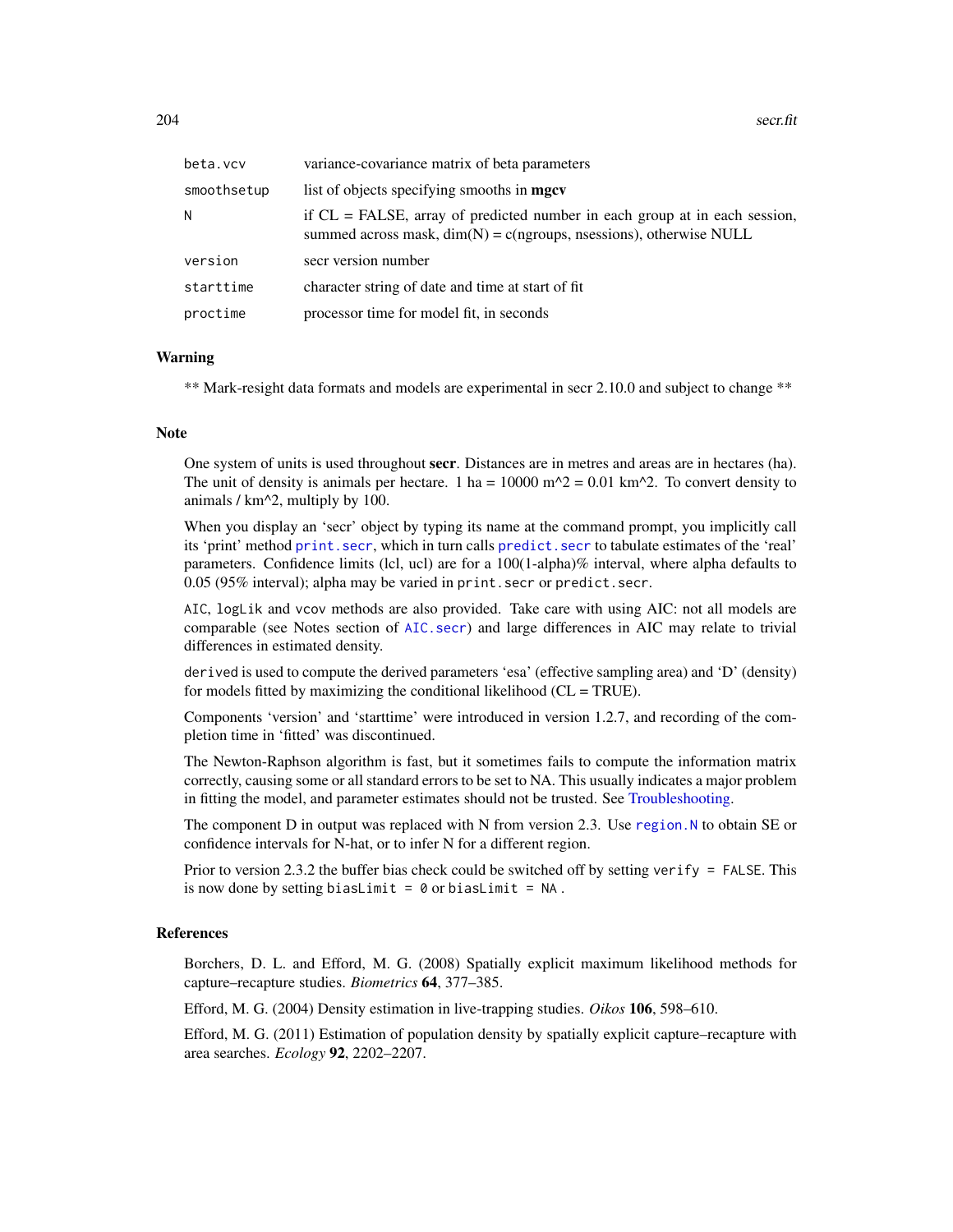Efford, M. G., Borchers D. L. and Byrom, A. E. (2009) Density estimation by spatially explicit capture–recapture: likelihood-based methods. In: D. L. Thompson, E. G. Cooch and M. J. Conroy (eds) *Modeling Demographic Processes in Marked Populations*. Springer. Pp. 255–269.

Efford, M. G., Dawson, D. K. and Borchers, D. L. (2009) Population density estimated from locations of individuals on a passive detector array. *Ecology* 90, 2676–2682.

#### See Also

[Detection functions,](#page-51-1) [AIC.secr](#page-12-0), [capthist](#page-22-0), [details](#page-48-0), [derived](#page-45-0), [hcov](#page-78-0), [mask](#page-113-0), [par.secr.fit](#page-129-1), [predict.secr](#page-157-0), [print.secr](#page-162-0), [region.N](#page-186-0), [Speed tips](#page-239-0) [Troubleshooting](#page-271-0) [userdist](#page-279-0) [usage](#page-276-0), [vcov.secr](#page-283-0), [verify](#page-284-0),

#### Examples

```
## Not run:
## construct test data (array of 48 `multi-catch' traps)
detectors \leq make.grid (nx = 6, ny = 8, detector = "multi")
detections <- sim.capthist (detectors, popn = list(D = 10,
   buffer = 100), detectpar = list(g0 = 0.2, sigma = 25))
## fit & print null (constant parameter) model
secr0 <- secr.fit (detections)
secr0 ## uses print method for secr
## compare fit of null model with learned-response model for g0
secrb <- secr.fit (detections, model = g0~b)
AIC (secr0, secrb)
## typical result
## model detectfn npar logLik AIC AICc dAICc AICwt
## secr0 D~1 g0~1 sigma~1 halfnormal 3 -347.1210 700.242 700.928 0.000 0.7733
## secrb D~1 g0~b sigma~1 halfnormal 4 -347.1026 702.205 703.382 2.454 0.2267
## End(Not run)
```
secr.make.newdata *Create Default Design Data*

## Description

Internal function used to generate a dataframe containing design data for the base levels of all predictors in an secr object.

#### Usage

```
secr.make.newdata(object, all.levels = FALSE)
```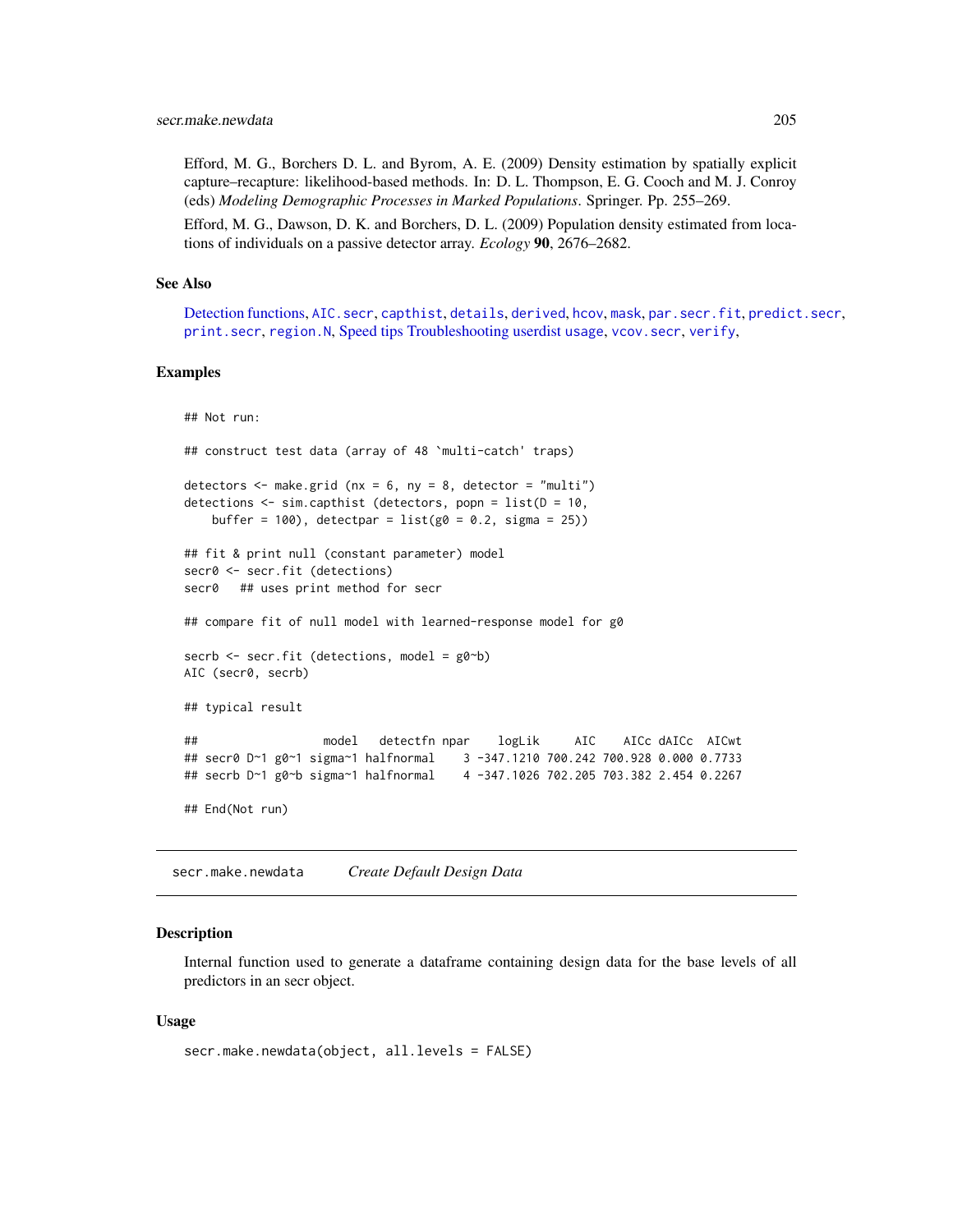206 secr.test and the secret state of the secret state secret state secret state secret state secret state secret state secret state secret state secret state secret state secret state secret state secret state secret stat

#### **Arguments**

| object     | fitted secr model object                                 |
|------------|----------------------------------------------------------|
| all.levels | logical; if TRUE then all levels of factors are included |

# Details

secr.make.newdata is used by predict in lieu of user-specified 'newdata'. There is seldom any need to call secr.make.newdata directly.

# Value

A dataframe with one row for each session and group, and columns for the predictors used by object\$model.

# See Also

[predict.secr](#page-157-0), [secr.fit](#page-199-0)

# **Examples**

## from previously fitted model secr.make.newdata(secrdemo.b)

<span id="page-205-0"></span>secr.test *Goodness-of-Fit Test*

## Description

Simple Monte-Carlo goodness-of-fit tests for full-likelihood SECR models. The approach is to calculate a statistic from either the raw data or a fitted model, and to relate this to the distribution of the statistic under the original fitted model. The distribution is estimated by simulating data from the model, and possibly re-fitting the model to each simulated dataset.

The suitability of different test statistics has yet to be assessed.

# Usage

```
secr.test(object, nsim = 99, statfn, fit = FALSE, seed =
NULL, ncores = 1, tracelevel = 1)
```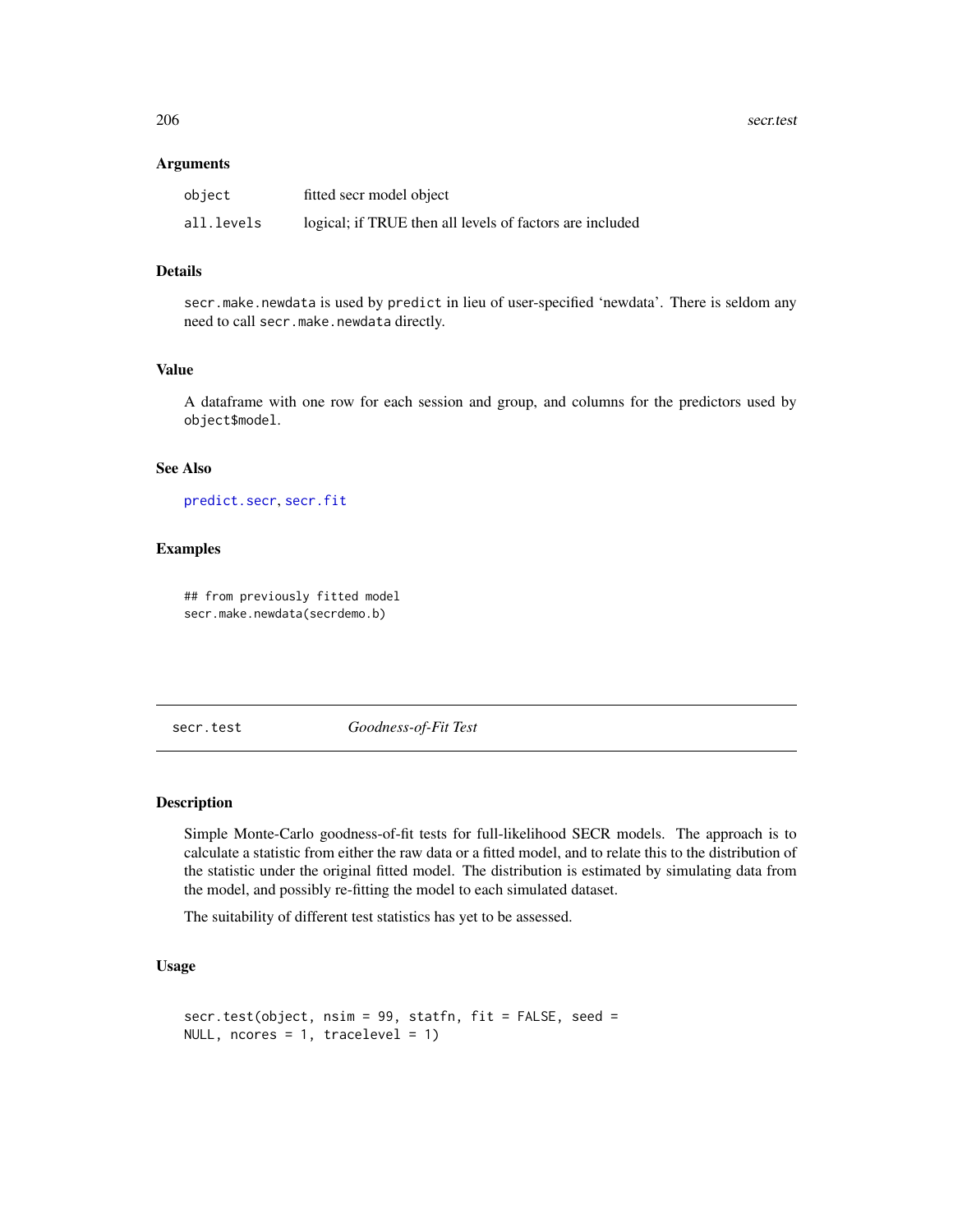#### secr.test 207

#### **Arguments**

| object     | a fitted secr model                                                                                                                             |
|------------|-------------------------------------------------------------------------------------------------------------------------------------------------|
| nsim       | integer number of replicates                                                                                                                    |
| statfn     | function to compute a numeric vector of one or more statistics from a single-<br>session 'capthist' object or from a fitted model (see Details) |
| fit        | logical; if TRUE the model is re-fitted to each simulated dataset                                                                               |
| seed       | either NULL or an integer that will be used in a call to set. seed                                                                              |
| ncores     | integer number of cores available for parallel processing                                                                                       |
| tracelevel | see sim.secr                                                                                                                                    |

# **Details**

The test statistic(s) may be computed either on a dataset or on a fitted model, as determined by the argument fit. The single argument expected by statfn should be either a 'capthist' object  $(fit = FALSE)$  or an 'secr' object  $(fit = TRUE)$ .

The default statistic when  $fit = FALSE$  is the proportion of individuals observed on only one occasion, which is equivalent to statfn = function(CH) c(f1 = sum(apply(abs(CH) > 0,1, sum) == 1) / nrow(CH)). Repeat detections on one occasion at the same or different detectors are not counted. The default statistic is therefore not appropriate for some data, specifically from 'count' or 'polygon' detectors with few occasions or only one.

The default statistic when fit = TRUE is the deviance divided by the residual degrees of freedom (i.e., statfn = function(object) c(devdf = deviance(object) / df.residual(object))).

The reported probability (p) is the rank of the observed value in the vector combining the observed value and simulated values, divided by (nsim + 1). Ranks are computed with [rank](#page-0-0) using the default ties.method = "average".

Simulations take account of the usage attribute of detectors in the original capthist object, given that usage was defined and ignoreusage was not set.

statfn may return a vector of statistics for each observed or simulated dataset or model: then the value of each statistic will be calculated for every simulated dataset, and summarised. If fit = TRUE the vector of statistics may include both those computed on the raw data (object\$capthist) and the fitted model.

## Value

An object of class c('secrtest','list') with components:

| object | as input                                                                                      |
|--------|-----------------------------------------------------------------------------------------------|
| nsim   | as input                                                                                      |
| statfn | as input                                                                                      |
| fit    | as input                                                                                      |
| seed   | as input                                                                                      |
| output | list comprising the simulated values, the observed value(s), and estimated prob-<br>abilities |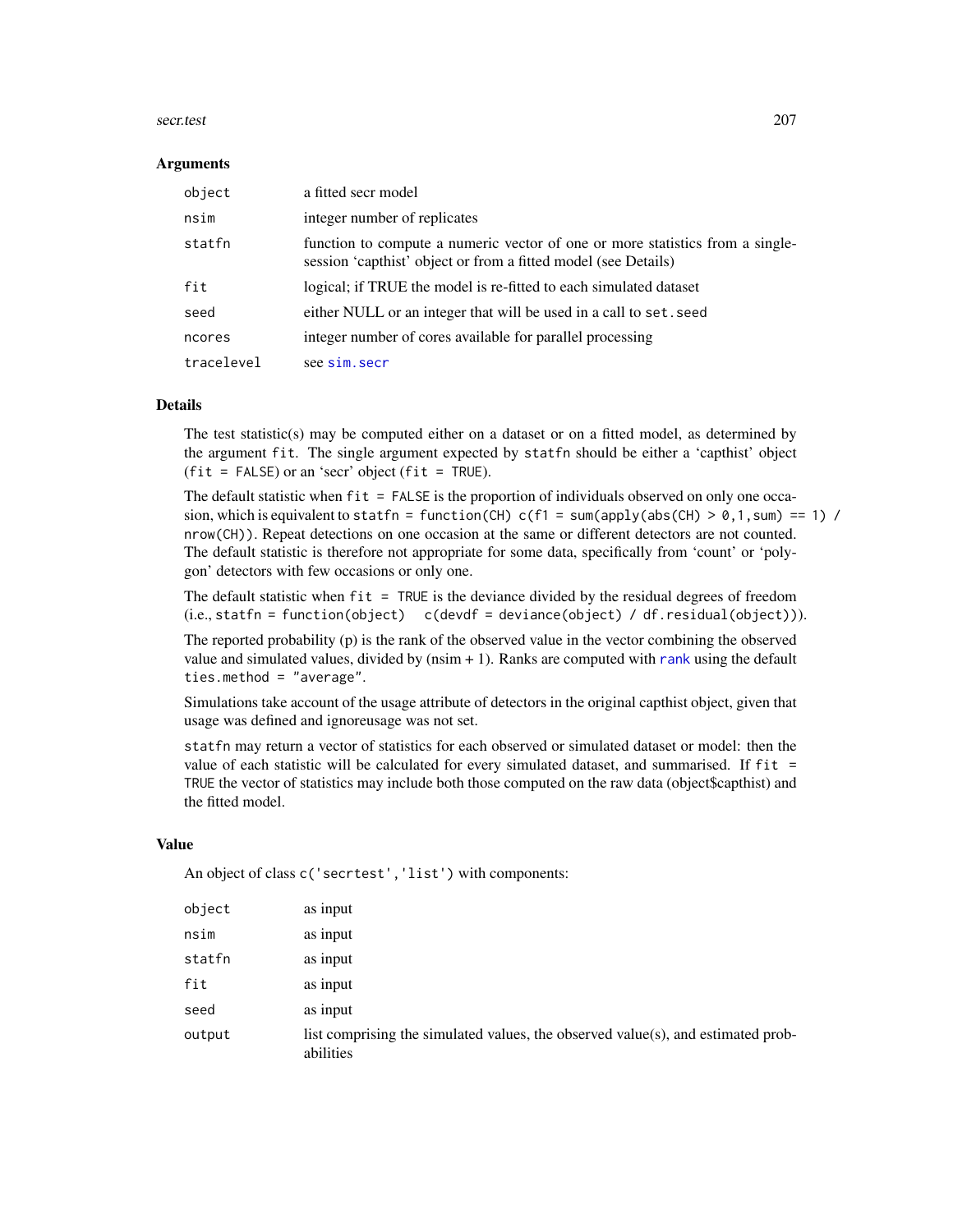For multi-session input when fit = FALSE, 'output' is a list in which each session provides one component.

Print and plot methods are provided for 'secrtest' objects.

# Note

simulate.secr is always used to simulate the raw data, but simulate.secr does not work for all types of fitted model. Models fitted by maximizing the likelihood conditional on  $n$  (CL = TRUE in secr.fit) potentially include individual covariates whose distribution in the population is unknown. This precludes simulation, and conditional-likelihood models in general are therefore not covered by secr.test.

Other exclusions include exotic non-binary behavioural responses ("bn", "bkn", "bkc", "Bkc" - but these are generally undocumented in any case).

If fit = TRUE then sim.secr is used.

At each simulation a new population is generated across the extent of the original mask. If the extent is unduly large then time will be wasted simulating the possibility of detection for many essentially undetectable animals. This is an argument for keeping the mask tight - large enough only to avoid mask-induced bias.

# See Also

[print.secrtest](#page-211-0), [plot.secrtest](#page-211-0), [simulate.secr](#page-226-1), [sim.secr](#page-226-0), [deviance.secr](#page-55-0)

# Examples

```
## Not run:
secr.test(secrdemo.0, nsim = 99)
secr.test(ovenbird.model.1, nsim = 20)
## example combining raw data summary and model fit
## assumes single-session
bothfn <- function(object) {
   CH <- object$capthist
    f1 <- sum(apply(abs(CH) > 0, 1, sum) == 1) / nrow(CH)
   devdf <- deviance(object) / df.residual(object)
   c(f1 = f1, devdf = devdf)}
test <- secr.test (secrdemo.0, nsim = 19, statfn = bothfn, fit = TRUE)
test
plot(test, main = '')
## End(Not run)
```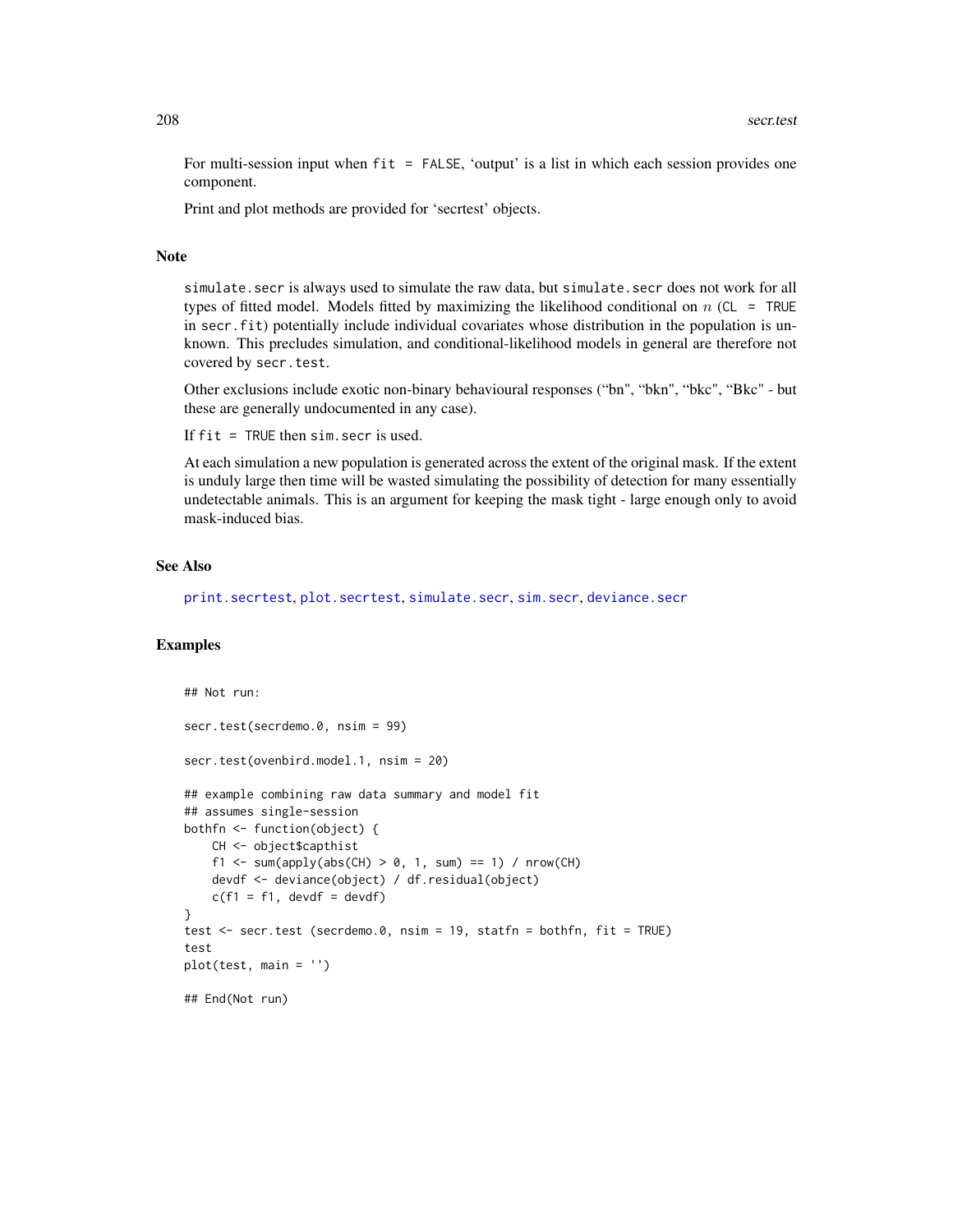#### Description

Demonstration data from program Density are provided as text files in the 'extdata' folder, as raw dataframes (trapXY, captXY), and as a combined capthist object (captdata) ready for input to secr.fit.

The fitted models are objects of class secr formed by

```
secrdemo.0 <- secr.fit (captdata)
```
secrdemo.b  $\leq$  secr.fit (captdata, model = list(g0 =  $\sim$ b))

secrdemo.CL <- secr.fit (captdata, CL = TRUE)

# Usage

data(secrdemo)

## Details

The raw data are 235 fictional captures of 76 animals over 5 occasions in 100 single-catch traps 30 metres apart on a square grid with origin at (365,365).

Dataframe trapXY contains the data from the Density input file 'trap.txt', and captXY contains the data from 'capt.txt' (Efford 2012).

The fitted models use a halfnormal detection function and the likelihood for multi-catch traps (expect estimates of g0 to be biased because of trap saturation Efford et al. 2009). The first is a null model (i.e. parameters constant) and the second fits a learned trap response.

| Object      | Description                                      |
|-------------|--------------------------------------------------|
| captXY      | data.frame of capture data                       |
| trapXY      | data.frame of trap locations                     |
| captdata    | capthist object                                  |
| secrdemo.0  | fitted secr model – null                         |
| secrdemo.b  | fitted secr model $-$ g0 trap response           |
| secrdemo.CL | fitted secr model – null, conditional likelihood |

# References

Efford, M. G. (2012) *DENSITY 5.0: software for spatially explicit capture–recapture*. Department of Mathematics and Statistics, University of Otago, Dunedin, New Zealand. [https://www.otago.](https://www.otago.ac.nz/density) [ac.nz/density](https://www.otago.ac.nz/density).

Efford, M. G., Borchers D. L. and Byrom, A. E. (2009) Density estimation by spatially explicit capture-recapture: likelihood-based methods. In: D. L. Thomson, E. G. Cooch and M. J. Conroy (eds) *Modeling Demographic Processes in Marked Populations*. Springer, New York. Pp. 255–269.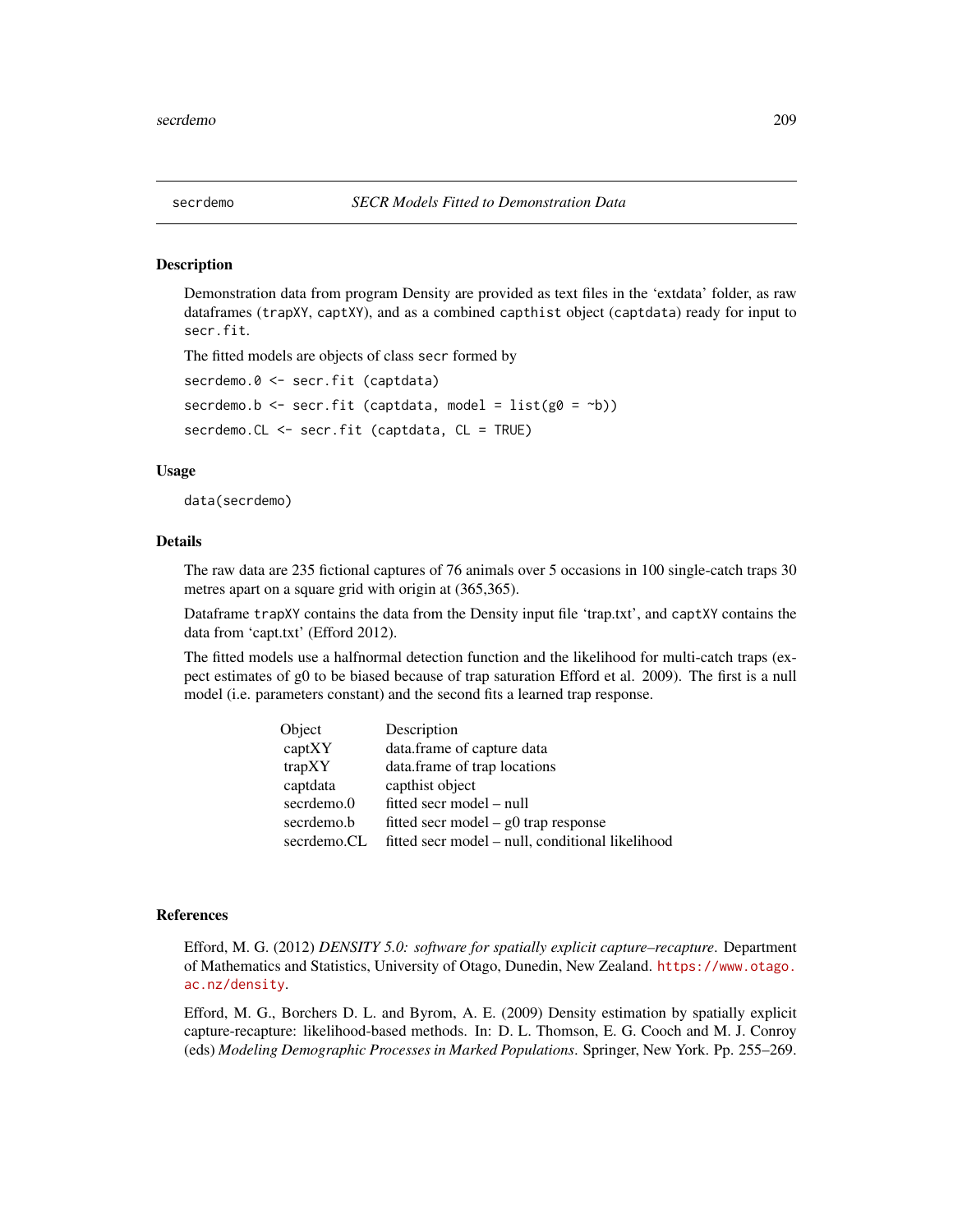## See Also

[capthist](#page-22-0), [read.capthist](#page-174-0)

## Examples

## Not run:

```
## navigate to folder with raw data files
olddir <- setwd (system.file("extdata", package="secr"))
## construct capthist object from raw data
captdata <- read.capthist ("capt.txt", "trap.txt", fmt = "XY", detector = "single")
## generate demonstration fits
secrdemo.0 <- secr.fit (captdata)
secrdemo.CL <- secr.fit (captdata, CL = TRUE)
secrdemo.b <- secr.fit (captdata, model = list(g0 ~ b))## restore previous setting
setwd(olddir)
## End(Not run)
## display the null model fit, using the print method for secr
secrdemo.0
## compare fit of models
AIC(secrdemo.0, secrdemo.b)
## display estimates for the two models (single session)
collate(secrdemo.0, secrdemo.b)[1,,,]
```
secrRNG *Random Number Seed*

## Description

The use of random number seeds in **secr** is explained.

# Random numbers in R

R provides several kinds of random number generator (RNG) in the base package (see [RNG\)](#page-0-0). These are used both explicitly, in functions such as [runif](#page-0-0) and [rnorm](#page-0-0), and implicitly ([sample](#page-0-0)).

A seed suitable for any kind of RNG is held in a vector of 626 integers named .Random.seed. The vector is not to be modified directly by users. Instead, to start a reproducible stream of random numbers, the user calls [set.seed](#page-0-0) with a single non-null integer argument. This has the effect of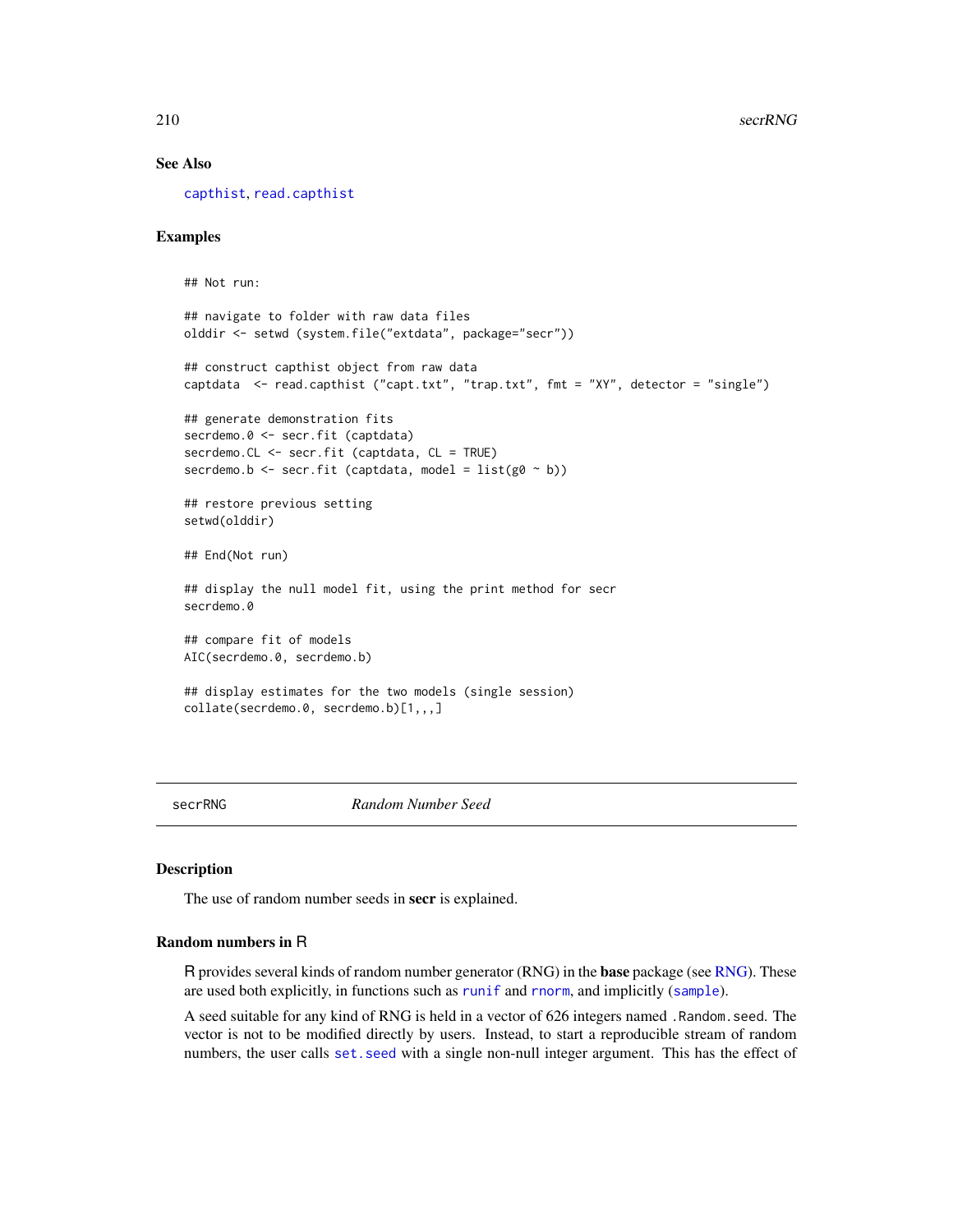initialising .Random.seed. The value of .Random.seed may nevertheless be stored and restored to reset the RNG state.

set. seed with a NULL argument initialises . Random. seed to an indeterminate (time- and processdependent) value. The same happens if a random number function is called before .Random.seed has been set.

#### Handling of RNG seed for simulation in package stats

The 'official' approach to setting and storing the RNG seed is shown in code and documentation for the generic function [simulate](#page-226-1) in the stats package.

- The generic has argument 'seed' with default NULL.
- If 'seed' is non-null then set, seed is called.
- The returned value has an attribute "seed" whose value is either (i) if specified, the integer value of the 'seed' argument (with its own attribute "kind" from RNGkind), or (ii) the original vector .Random.seed.
- On exit the RNG state in .Random.seed is reset to the value that applied when the function was called.

For NULL seed input, the saved RNGstate may be used to reset .Random.seed (see Examples).

# Use of random numbers in secr

Many functions in secr call on random numbers, sometimes in unexpected places. For example [autoini](#page-17-0) selects a random sample to thin points and speed computation. In most functions there is no provision for direct control of the random number state: users won't usually care, and if they do then set.seed may be called for the particular R session. Exceptions are [ip.secr](#page-90-0) and [par.secr.fit](#page-129-1); both allow control of the seed, but do not save it.

However, control of the RNG seed is required for reproducible data generation in simulation functions. These functions typically have a 'seed' argument that is used internally in a call to set.seed. Handling of seeds in the simulation functions of secr largely follows stats::simulate as described in the preceding section.

The relevant functions are –

| Function      | Default     | Saved attribute  | Note                                           |
|---------------|-------------|------------------|------------------------------------------------|
| randomHabitat | <b>NULL</b> | seed or RNGstate |                                                |
| secr.test     | <b>NULL</b> | seed or RNGstate | calls and retains seed from simulate.secr      |
| sim.capthist  | <b>NULL</b> | seed or RNGstate |                                                |
| sim.resight   | <b>NULL</b> | seed or RNGstate | Seed may be passed in  argument                |
| sim.popn      | <b>NULL</b> | seed or RNGstate |                                                |
| sim.secr      | <b>NULL</b> | seed or RNGstate |                                                |
| simulate.secr | <b>NULL</b> |                  | seed or RNGstate S3 method called by sim. secr |

Setting seed = NULL in any of these functions has the effect of continuing the existing random number stream; it is not the same as calling set. seed(NULL).

When several cores are used for parallel processing (ncores  $> 1$ ) the L'Ecuyer pseudorandom gener-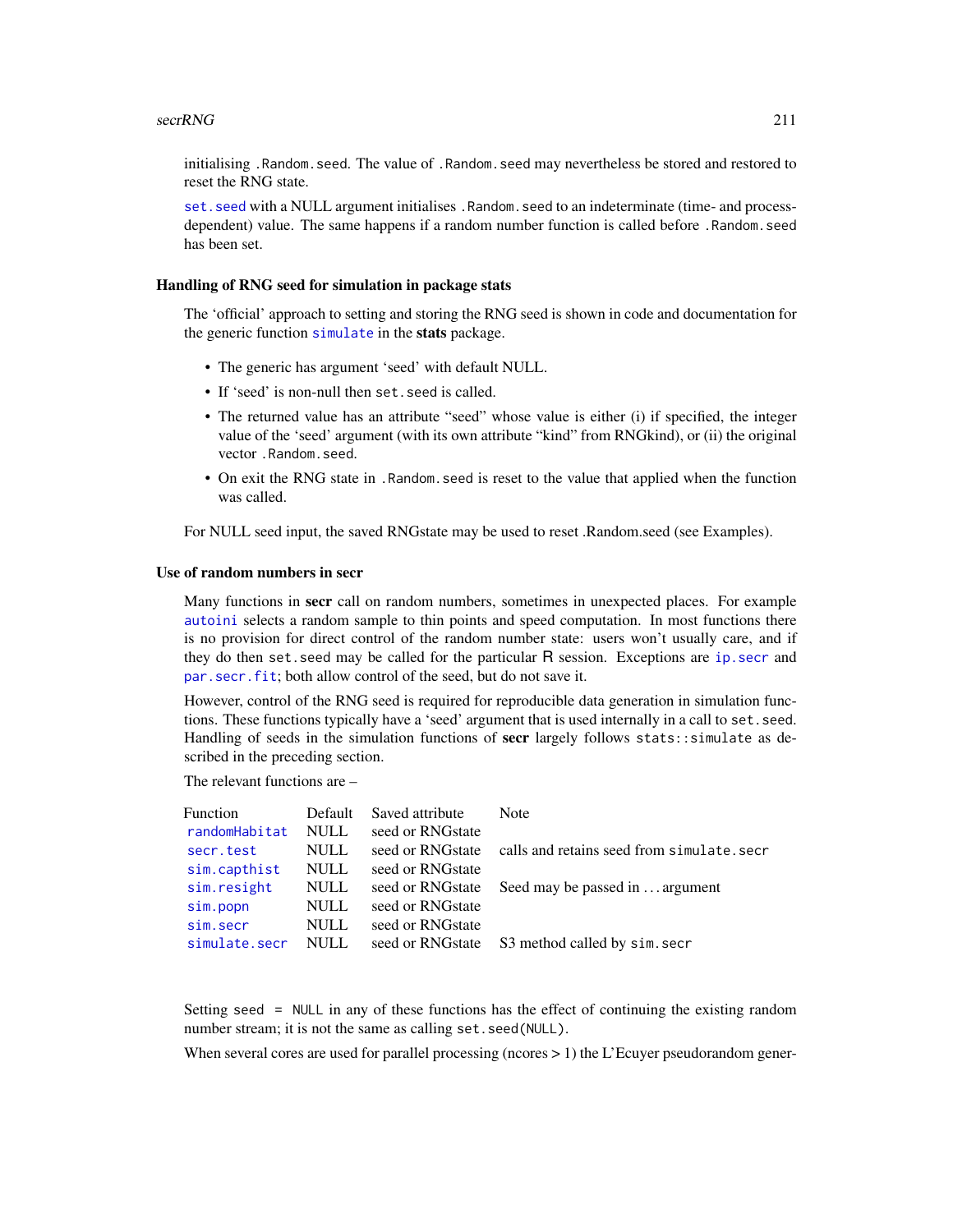ator is used to provide a separate random number stream for each core (see [clusterSetRNGStream](#page-0-0)).

# See Also

[set.seed](#page-0-0), [simulate](#page-226-1), [sim.capthist](#page-218-0), [sim.popn](#page-222-0), [sim.resight](#page-218-1), [secr.test](#page-205-0), [simulate.secr](#page-226-1)

# Examples

```
## Not run:
lmfit \leftarrow lm(speed \sim dist, data = cars)## 1. NULL seed
r1 <- simulate(lmfit, seed = NULL)
r2 <- simulate(lmfit, seed = NULL)
## restore RNGstate, assuming RNGkind unchanged
.Random.seed <- attr(r1, "seed")
r3 <- simulate(lmfit, seed = NULL)
r1[1:6,1]
r2[1:6,1]
r3[1:6,1]
## 2. explicit seed
r4 <- simulate(lmfit, seed = 123)
r5 \leq simulate(lmfit, seed = attr(r4, "seed"))
r4[1:6,1]
r5[1:6,1]
```
## End(Not run)

secrtest *Goodness-of-fit Test Results*

# <span id="page-211-0"></span>Description

S3 class for results from [secr.test](#page-205-0).

## Usage

```
## S3 method for class 'secrtest'
print(x, \text{terse} = TRUE, ...)## S3 method for class 'secrtest'
plot(x, stat, ...)
```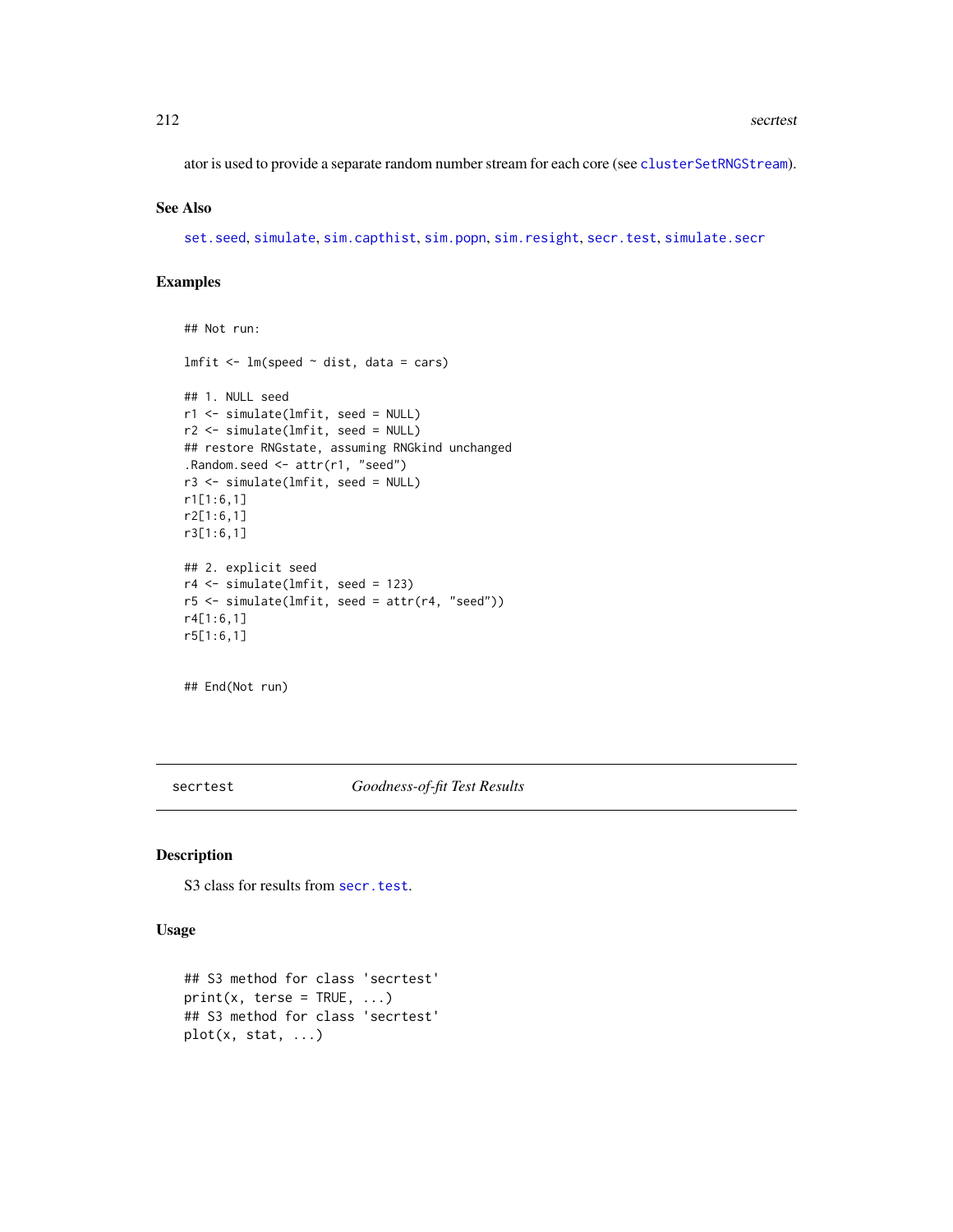#### session 213

#### **Arguments**

| $\mathsf{X}$ | secriest object from secr. test                       |
|--------------|-------------------------------------------------------|
| terse        | logical; if TRUE only p values are displayed          |
| stat         | character; names of statistics to plot (default: all) |
| .            | other arguments passed to hist by plot. secritest     |

# Details

An 'secrtest' object is output from [secr.test](#page-205-0).

plot.secrtest plots a histogram of the simulated values.

If plot.secrtest is applied to an object with more than one statistic then multiple plots are produced, so a multi-figure layout should be prepared (par (mfrow =  $c(1,2)$ ) for 2 plots side by side). Include the hist argument main = '' to suppress the ugly plot labels, and ensure each statistic is named by statfn so that the x-axis is labelled correctly (See the Examples in help for [secr.test](#page-205-0)).

## See Also

[secr.test](#page-205-0)

# Examples

```
## Not run:
tmp <- secr.test(ovenbird.model.1)
if (inherits(tmp, 'secrtest')) {
   tmp ## terse print
   print(tmp, terse = FALSE)
   par(mfrow = c(1,5))plot(tmp, main = '' , xlim=c(0,1), breaks=seq(0,1,0.05))par(mfrow = c(1,1)) ## reset to default
}
```
## End(Not run)

session *Session Vector*

## Description

Extract or replace the session names of a capthist object.

# Usage

```
session(object, ...)
session(object) <- value
```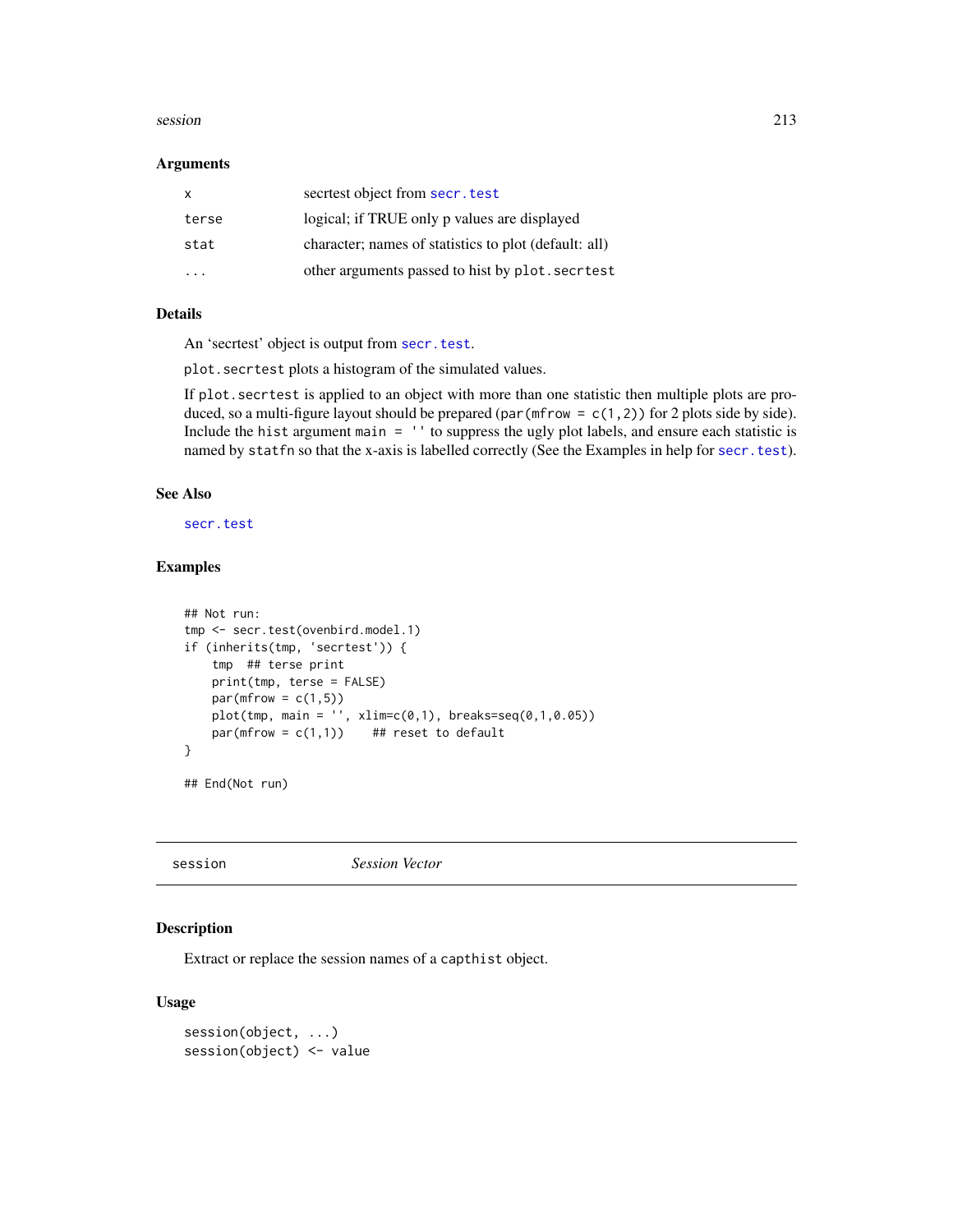214 session

#### Arguments

| object                  | object with 'session' attribute e.g. capthist                                      |
|-------------------------|------------------------------------------------------------------------------------|
| value                   | character vector or vector that may be coerced to character, one value per session |
| $\cdot$ $\cdot$ $\cdot$ | other arguments (not used)                                                         |

# Details

Replacement values will be coerced to character.

# Value

a character vector with one value for each session in capthist

#### Note

Like Density, secr uses the term 'session' for a closed-population sample. A session usually includes data from several closely-spaced capture occasions (often consecutive days). Each 'primary session' in the 'robust' design of Pollock (1982) would be treated as a session in secr. secr also uses 'session' for independent subsets of the capture data distinguished by characteristics other than sampling time (as above). For example, two grids trapped simultaneously could be analysed as distinct sessions if (i) they were far enough apart that there was negligible prospect of the same animal being caught on both grids, and (ii) there was interest in comparing estimates from the two grids, or fitting a common detection model.

The log likelihood for a session model is the sum of the separate session log likelihoods. Although this assumes independence of sampling, parameters may be shared across sessions, or sessionspecific parameter values may be functions of session-level covariates. For many purposes, 'sessions' are equivalent to 'groups'. For multi-session models the detector array and mask are specified separately for each session. Group models are therefore generally simpler to implement. On the other hand, sessions offer more flexibility in defining and evaluating between-session models, including trend models.

## References

Pollock, K. H. (1982) A capture-recapture design robust to unequal probability of capture. *Journal of Wildlife Management* 46, 752–757.

#### See Also

[capthist](#page-22-0)

# Examples

session(captdata)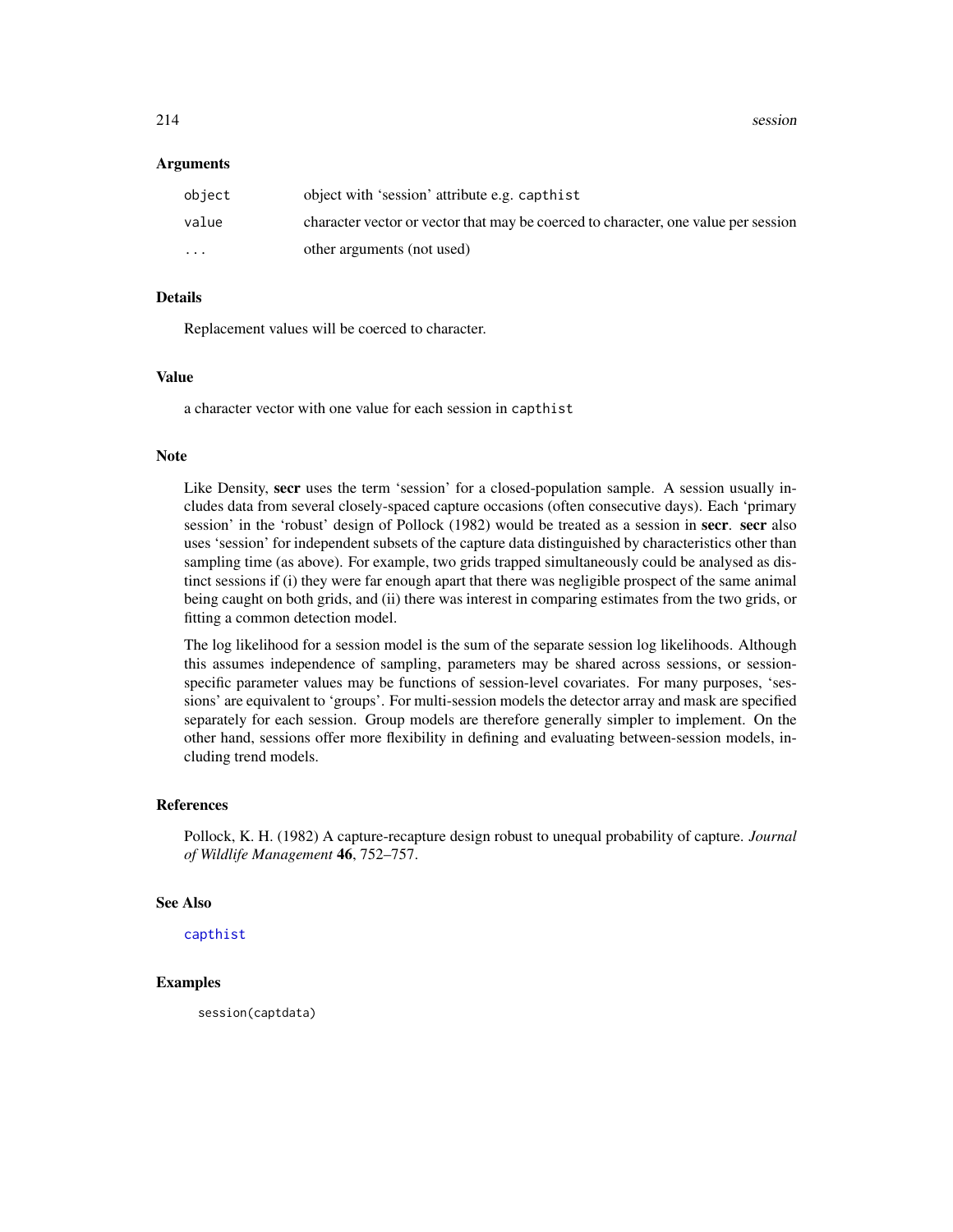## Description

Factor covariates can give trouble in multi-session models if the levels differ among sessions. A warning is provided by verify.capthist. This function forces factor covariates to use the same levels.

## Usage

```
shareFactorLevels(object, columns = NULL)
```
## Arguments

| object  | multi-session capthist object or list of traps or mask objects |
|---------|----------------------------------------------------------------|
| columns | indices of columns to fix (default all)                        |

#### Details

Factor-valued covariates are coerced to use the same set of levels for each session of a multi-session capthist object or each component of a list of traps or masks. The combined level set is the union of all levels in separate sessions. The order of levels follows the default in [factor](#page-0-0) (alphabetical).

#### Value

An object of the same class as input.

# See Also

[verify.capthist](#page-284-1)

sighting *Sighting Attributes*

#### <span id="page-214-0"></span>Description

Extract or replace the markocc attribute of a traps object that distinguishes marking occasions from sighting occasions. Also, extract or replace the attributes Tu, Tm and Tn of a capthist object, used for storing counts of sightings. All attributes are optional, but Tu, Tm and Tn require markocc to be specified.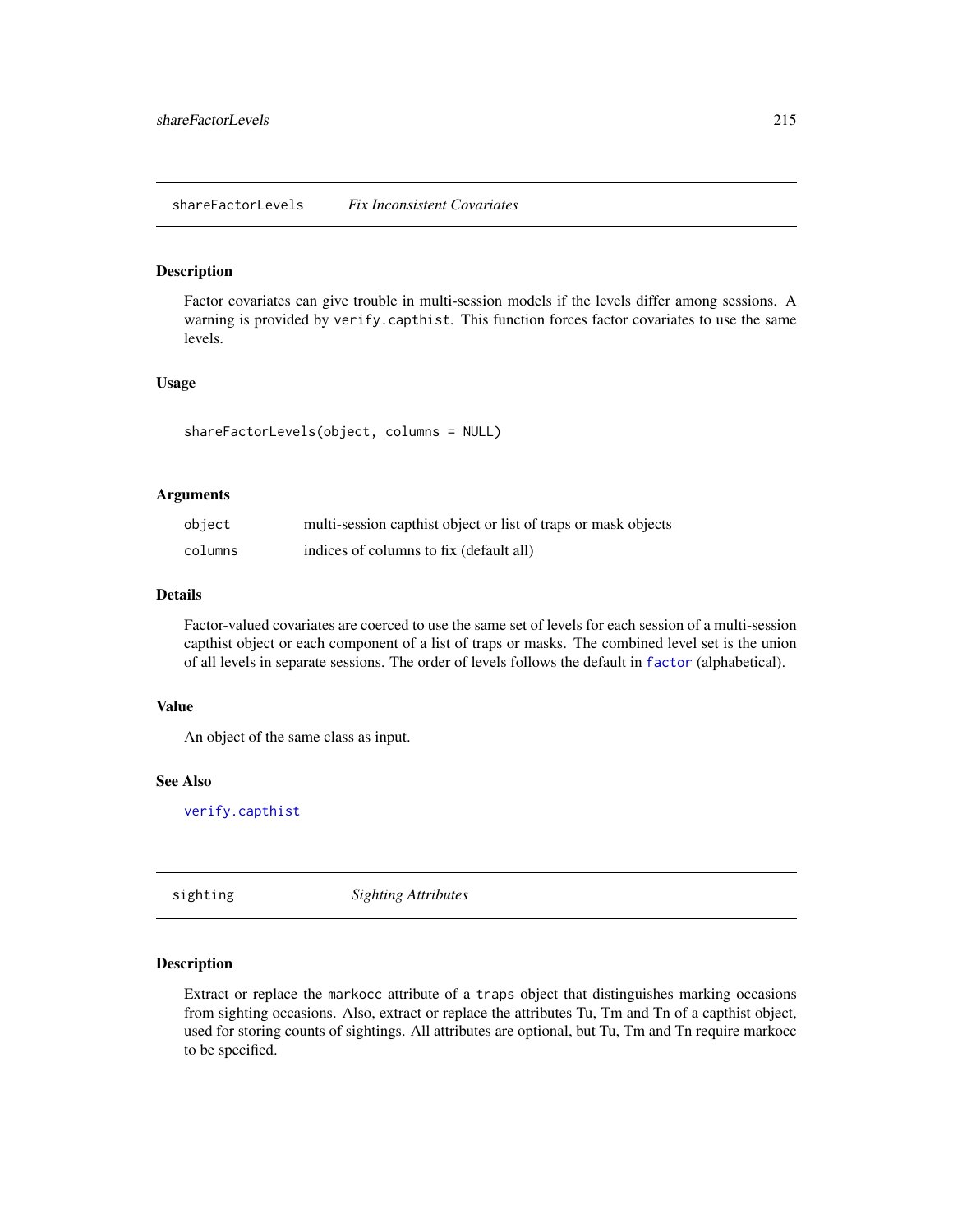216 signal and the set of the set of the set of the set of the set of the set of the set of the set of the set of the set of the set of the set of the set of the set of the set of the set of the set of the set of the set o

# Usage

```
markocc(object, ...)
markocc(object) <- value
sighting(object)
Tu(object, ...)
Tu(object) <- value
Tm(object, ...)
Tm(object) <- value
Tn(object, ...)
Tn(object) <- value
```
# Arguments

| object   | traps object (markocc) or capthist object (Tu, Tm, Tn)             |
|----------|--------------------------------------------------------------------|
| value    | numeric matrix of detectors x occasions, or a vector (see Details) |
| $\cdots$ | other arguments (not used)                                         |

# Details

For replacement of markocc, 'value' should be a vector of integers indicating the occasions on which animals are sighted only (0) or marked or recaptured (1).

For replacement of Tu, Tm or Tn, 'value' may be a scalar (total count) or a detectors x occasions matrix.

# Value

markocc(object) returns the markocc vector of the traps object. markocc(object) may be NULL.

Tu, Tm and Tn return the respective attributes of a capthist object, or NULL if they are unspecified.

sighting(object) returns TRUE if the markocc attribute indicates at least one sighting-only occasion.

# See Also

[traps](#page-267-0), [addSightings](#page-8-0), [sightingPlot](#page-277-0), [secr-markresight.pdf](https://www.otago.ac.nz/density/pdfs/secr-markresight.pdf)

signal *Signal Fields*

# Description

Extract or replace signal attributes of a 'capthist' object.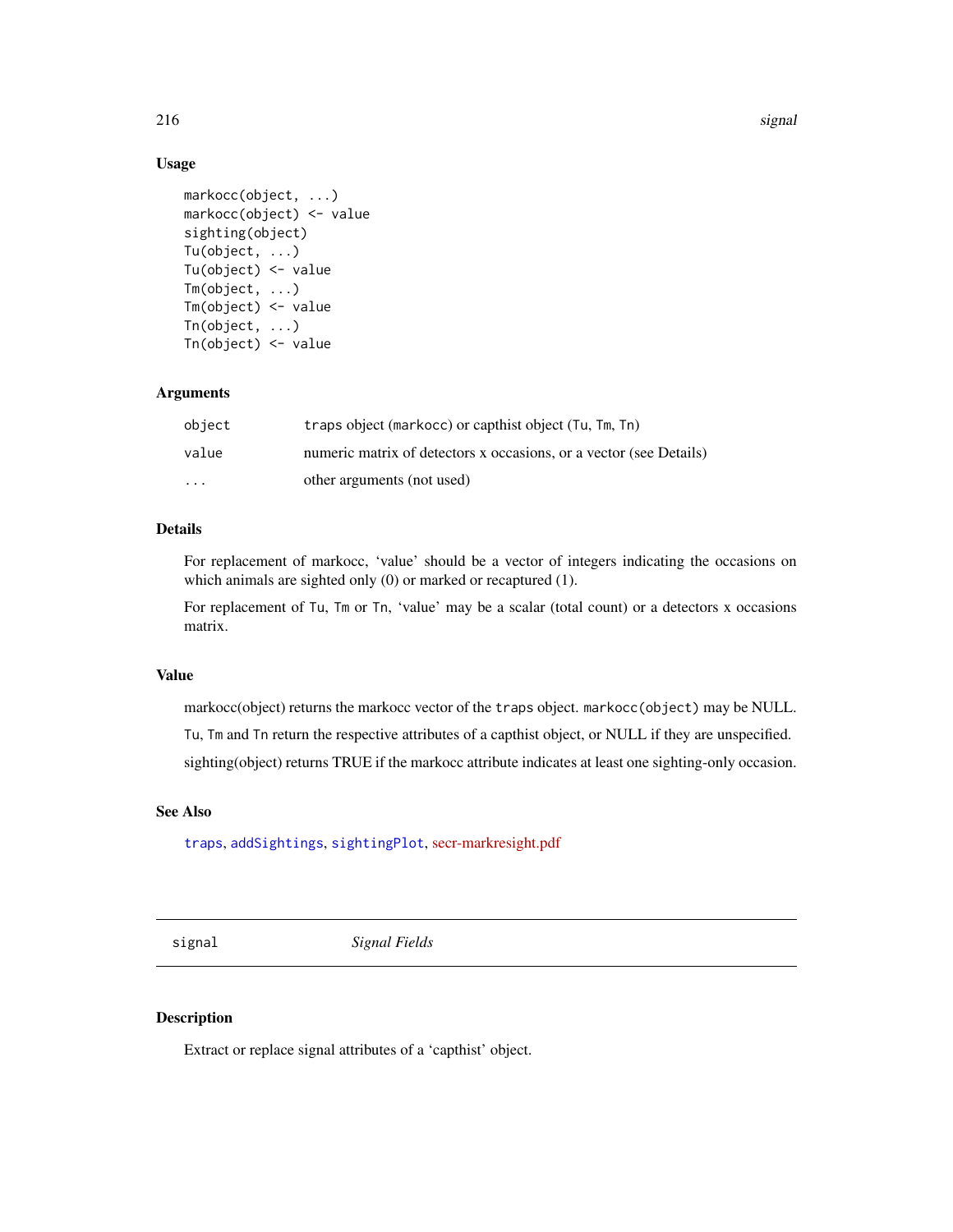#### signal 217

# Usage

```
signalframe(object)
signalframe(object) <- value
## S3 method for class 'capthist'
signal(object, ...)
## S3 method for class 'capthist'
noise(object, ...)
signal(object) <- value
noise(object) <- value
```
# Arguments

| object | a 'capthist' object             |
|--------|---------------------------------|
| value  | replacement value (see Details) |
| .      | other arguments (not used)      |

## Details

Signal attributes of a 'capthist' object are stored in a dataframe called the signalframe. This has one row per detection. The signalframe includes the primary field 'signal' and an unlimited number of other fields. To extract the signal field alone use the signal method.

These functions extract data on detections, ignoring occasions when an animal was not detected. Detections are ordered by occasion, animalID and trap.

Replacement values must precisely match object in number of detections and in their order.

## Value

For signalframe , a dataframe containing signal data and covariates, one row per detection. The data frame has one row per detection. See [signalmatrix](#page-217-0) for a matrix with one row per cue and columns for different microphones.

For signal and noise, a numeric vector with one element per detection.

If object has multiple sessions, the result is a list with one component per session.

#### See Also

[capthist](#page-22-0), [signalmatrix](#page-217-0)

# Examples

```
## ovensong dataset has very simple signalframe
head(signalframe(signalCH))
```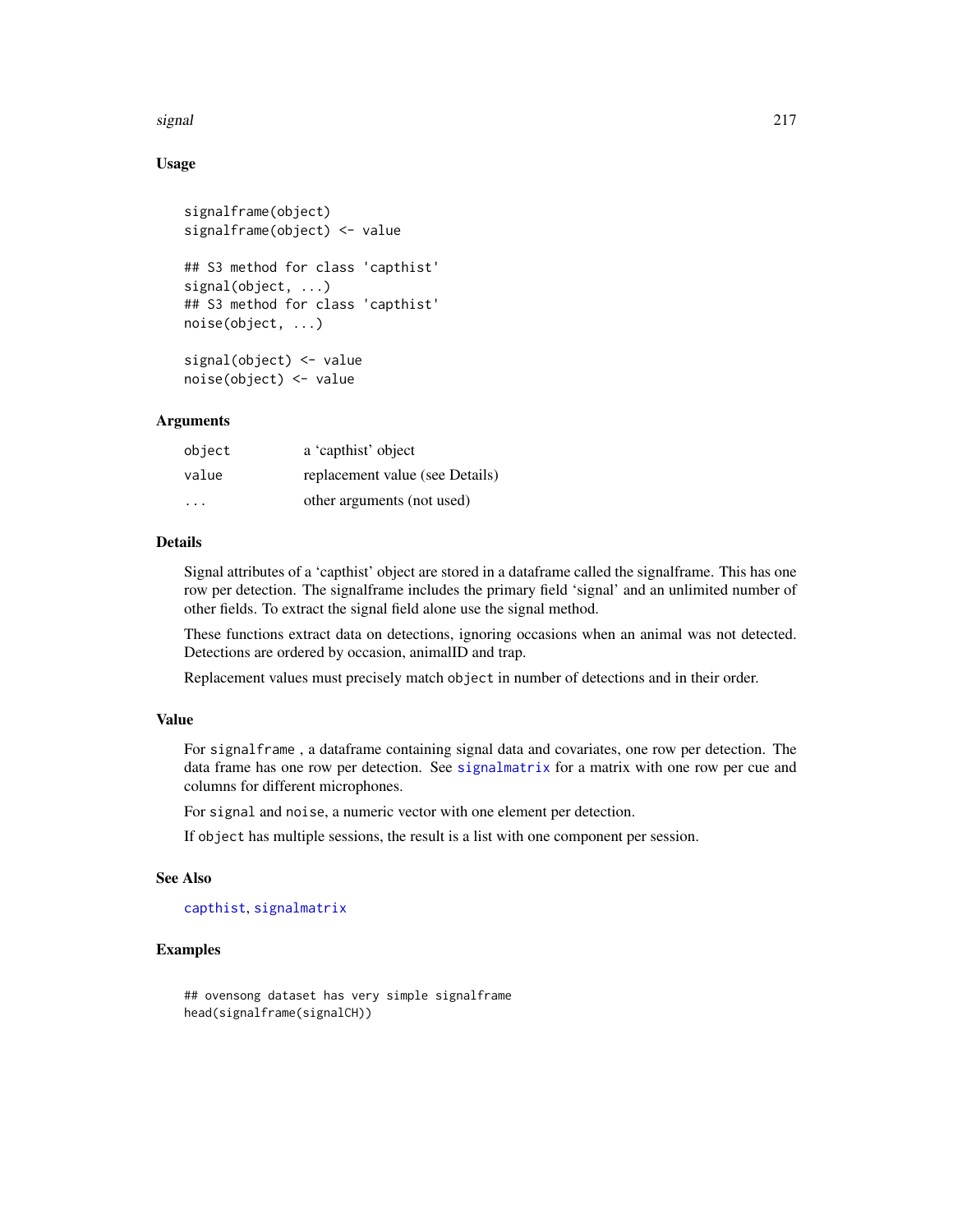<span id="page-217-0"></span>

## Description

Produce sound x microphone matrix, possibly with sound covariates as extra columns.

## Usage

```
signalmatrix(object, noise = FALSE, recodezero = FALSE,
   prefix = "Ch", signalcovariates = NULL, names = NULL)
```
# Arguments

| object           | object inheriting from secr class 'capthist'                           |
|------------------|------------------------------------------------------------------------|
| noise            | logical; if TRUE, noise is extracted instead of signal                 |
| recodezero       | logical; if TRUE zero signals are set to NA                            |
| prefix           | character value used to form channel names                             |
| signalcovariates |                                                                        |
|                  | character vector of covariate names from signalframe to add as columns |
| names            | character vector of column names                                       |

## Details

This function extracts signal or noise data from a capthist object, where it is stored in the 'signalframe' attribute, as a more natural sound x microphone table. There is no equivalent replacement function.

The signalcovariates argument may be used to specify additional columns of the signal frame to collapse and add as columns to the right of the actual signal data. Ordinarily there will be multiple rows in signalframe for each row in the output; the covariate value is taken from the first matching row.

If names is not provided, column names are constructed from the detector names. If the length of names is less than the number of columns, simple numerical names are constructed.

# Value

A dataframe with dim =  $c(n,K+j)$  where n is the number of separate sounds, K is the number of microphones, and j is the number of covariates (by default  $j = 0$ ).

## See Also

[ovensong](#page-125-0)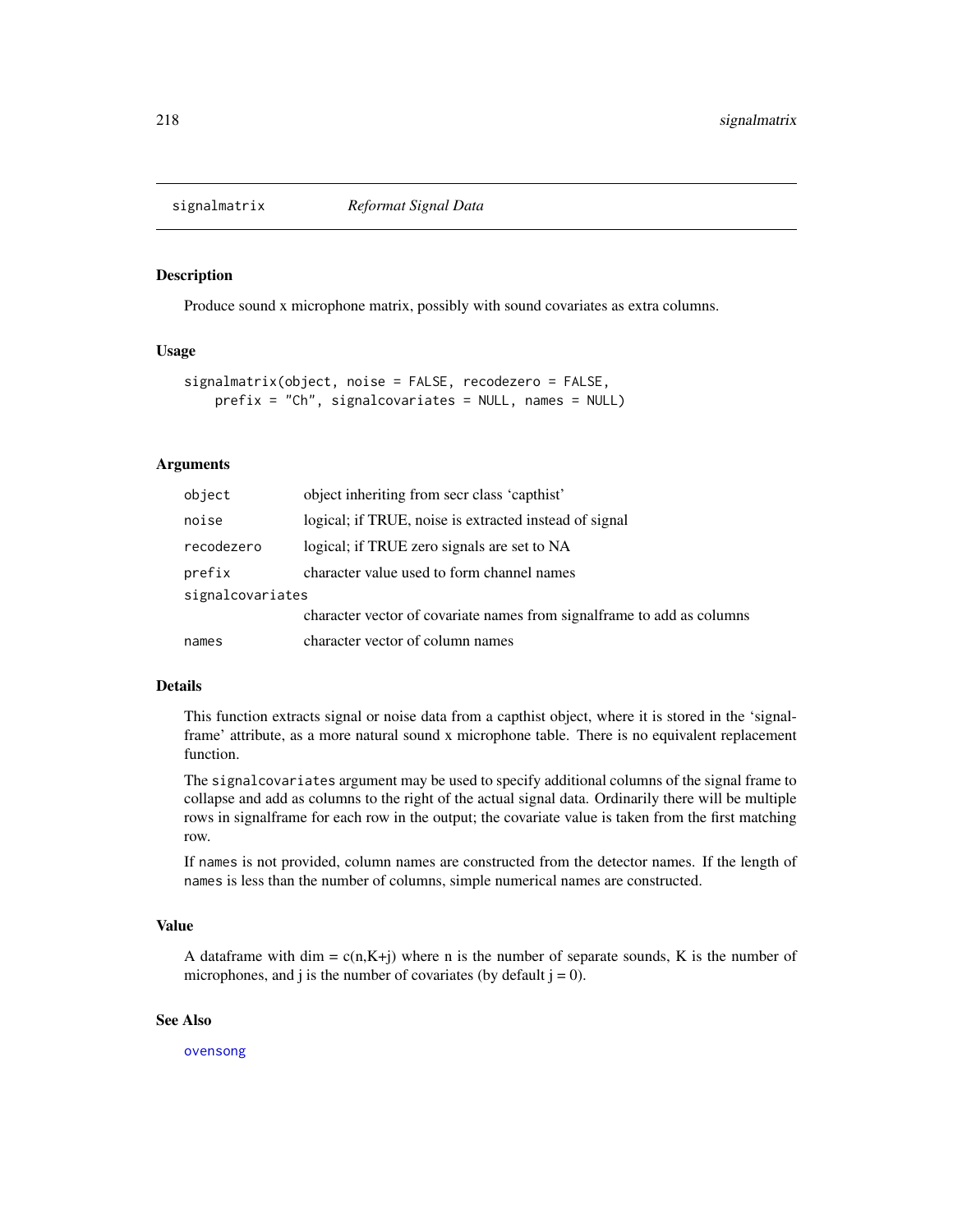# sim.capthist 219

# Examples

```
## use 'secr' ovenbird data
signalmatrix(signalCH)
```
<span id="page-218-0"></span>sim.capthist *Simulate Detection Histories*

## Description

Create a set of capture or marking-and-resighting histories by simulated sampling of a 2-D population using an array of detectors.

## Usage

```
sim.capthist(traps, popn = list(D = 5, buffer = 100,Ndist = "poisson"), detectfn = 0, detectpar = list(),
   noccasions = 5, nsessions = 1, binomN = NULL, exactN = NULL,
   p.available = 1, renumber = TRUE, seed = NULL,
   maxperpoly = 100, chulltol = 0.001, userdist = NULL, savepopn = FALSE)
sim.resight(traps, popn = list(D = 5, buffer = 100, Ndist = "poisson"), ...,
   pID = 1, unmarked = TRUE, nonID = TRUE, unresolved = FALSE, unsighted = TRUE,
   pmark = 0.5, Nmark = NULL, markingmask = NULL)
```
## Arguments

| traps       | traps object with the locations and other attributes of detectors                                                                                  |
|-------------|----------------------------------------------------------------------------------------------------------------------------------------------------|
| popn        | locations of individuals in the population to be sampled, either as a popn object<br>(see sim. popn) or a list with the named components.          |
| detectfn    | integer code or character string for shape of detection function $0 = \text{halfnormal}$<br>$etc. - see detect$                                    |
| detectpar   | list of values for named parameters of detection function                                                                                          |
| noccasions  | number of occasions to simulate                                                                                                                    |
| nsessions   | number of sessions to simulate                                                                                                                     |
| binomN      | integer code for distribution of counts (see Details)                                                                                              |
| exactN      | integer number of telemetry fixes per occasion                                                                                                     |
| p.available | vector of one or two probabilities (see Details)                                                                                                   |
| renumber    | logical for whether output rows should labeled sequentially (TRUE) or retain<br>the numbering of the population from which they were drawn (FALSE) |
| seed        | either NULL or an integer that will be used in a call to set. seed                                                                                 |
| maxperpoly  | integer maximum number of detections of an individual in one polygon or tran-<br>sect on any occasion                                              |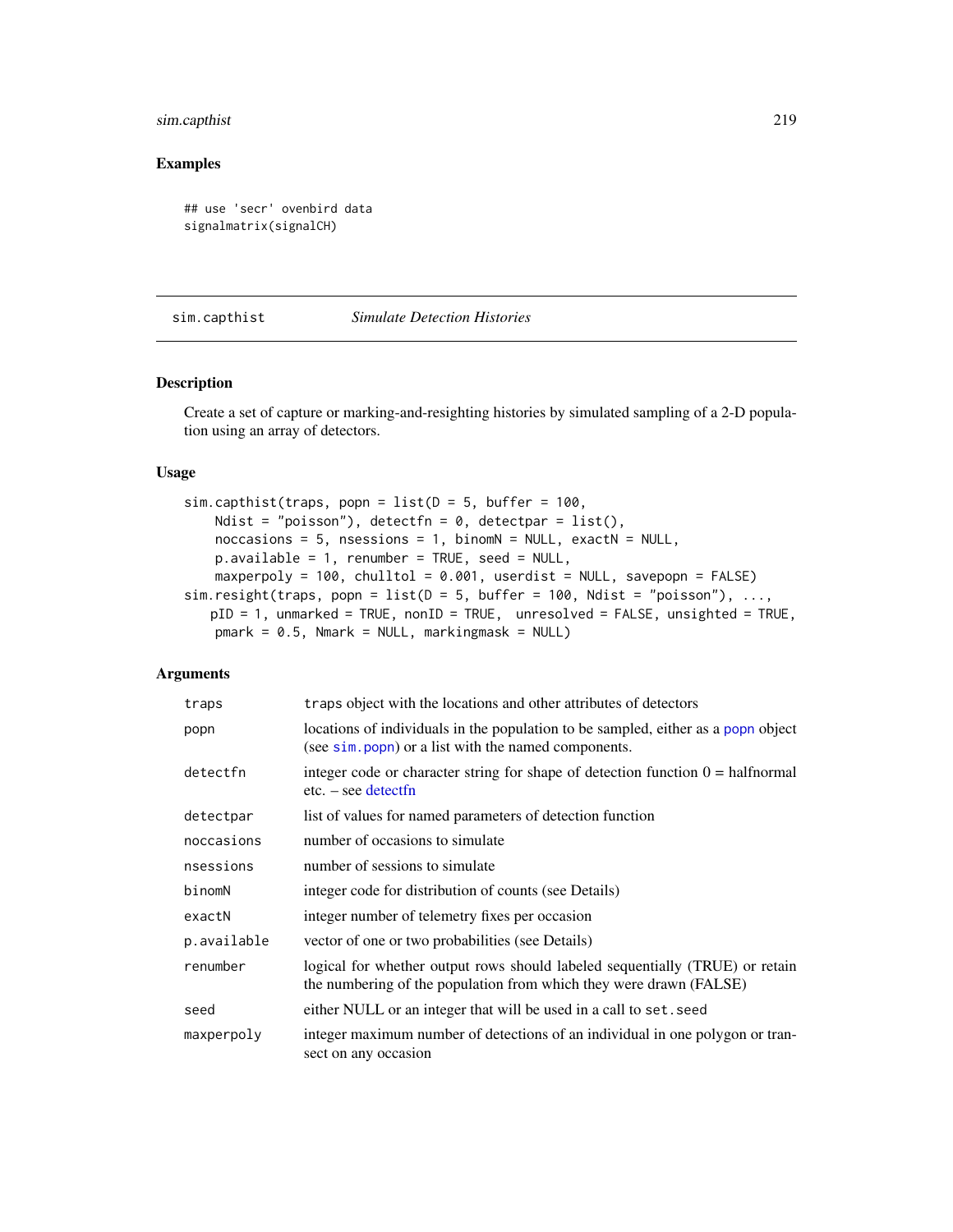| chulltol    | numeric buffer (m) for polygon around telemetry locations                                         |
|-------------|---------------------------------------------------------------------------------------------------|
| userdist    | user-defined distance function or matrix (see details)                                            |
| savepopn    | logical; if TRUE then the popn (input or simulated) is saved as an attribute                      |
| $\ddots$    | arguments to pass to sim. capthist                                                                |
| pID         | probability of individual identification for marked animals                                       |
| unmarked    | logical, if TRUE unmarked individuals are not recorded during 'sighting'                          |
| nonID       | logical, if TRUE then unidentified marked individuals are not recorded during<br>'sighting'       |
| unresolved  | logical, if TRUE then individuals of unresolved mark status are not recorded<br>during 'sighting' |
| unsighted   | logical, if TRUE and sighting only then capthist includes all-zero histories                      |
| pmark       | numeric probability that an individual is 'pre-marked' (see Details)                              |
| Nmark       | number of individuals to be 'pre-marked' (see Details)                                            |
| markingmask | mask object                                                                                       |

## Details

If popn is not of class 'popn' then a homogeneous Poisson population with the desired density (animals/ha) is first simulated over the rectangular area of the bounding box of traps plus a buffer of the requested width (metres). The detection algorithm depends on the detector type of traps. For 'proximity' detectors, the actual detection probability of animal *i* at detector *j* is the naive probability given by the detection function. For 'single' and 'multi' detectors the naive probability is modified by competition between detectors and, in the case of 'single' detectors, between animals. See Efford (2004) and other papers below for details.

Detection parameters in detectpar are specific to the detection function, which is indicated by a numeric code ([detectfn](#page-51-0)). Parameters may vary with time - for this provide a vector of length noccasions. The g0 parameter may vary both by time and detector - for this provide a matrix with noccasions rows and as many columns as there are detectors. The default detection parameters are  $list(g0 = 0.2, sigma = 25, z = 1).$ 

The default is to simulate a single session. This may be overridden by providing a list of populations to sample (argument popn) or by specifying nsessions  $> 1$  (if both then the number of sessions must match). Using nsessions > 1 results in replicate samples of populations with the same density etc. as specified directly in the popn argument.

binomN determines the statistical distribution of the number of detections of an individual at a particular 'count' detector or polygon on a particular occasion. A Poisson distribution is indicated by binomN =  $\theta$ ; see secr. fit for more. The distribution is always Bernoulli (binary) for 'proximity' and 'signal' detectors.

If exactN is not specified or zero then the number of telemetry fixes is a random variable determined by the other detection settings.

p.available specifies temporary non-availability for detection in multi-session simulations. If a single probability is specified then temporary non-availability is random (independent from session to session). If two probabilities are given then non-availability is Markovian (dependent on previous state) and the two values are for animals available and not available at the preceding session. In the Markovian case, availability in the first session is assigned at random according to the equilibrium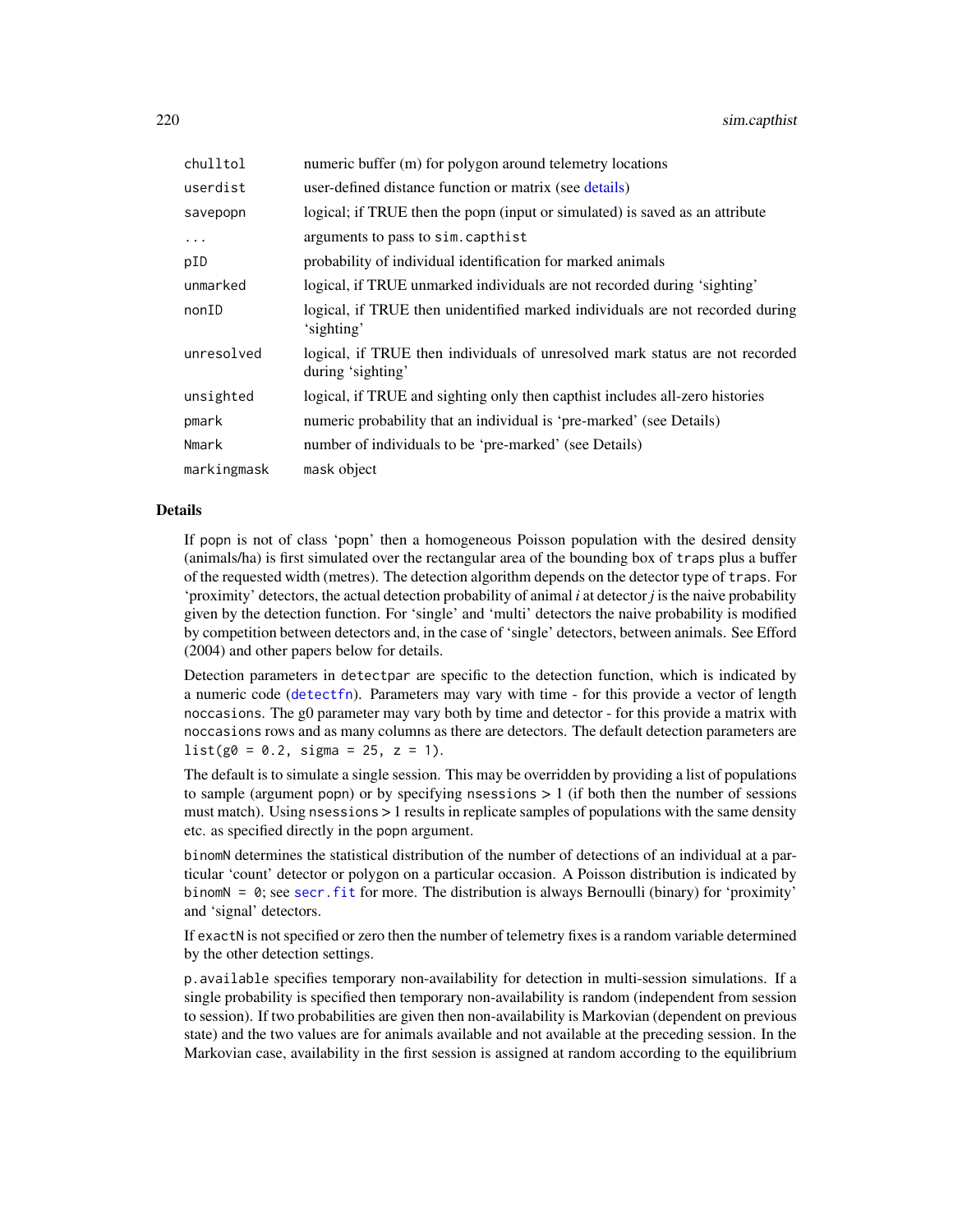#### sim.capthist 221

probability  $p2 / (1 - p1 + p2)$ . Incomplete availability is not implemented for sampling lists of populations.

detectpar may include a component 'truncate' for the distance beyond which detection probability is set to zero. By default this value is NULL (no specific limit).

detectpar may also include a component 'recapfactor' for a general learned trap response. For 'single' and 'multi' detector types the probability of detection changes by this factor for all occasions after the occasion of first capture. Attempted use with other detector types causes an error. If recapfactor x  $g(d) > 1.0$ ,  $g(d)$  is truncated at 1.0. Other types of response (site-specific bk, Markovian B) are not allowed.

If popn is specified by an object of class 'popn' then any individual covariates will be passed on; the covariates attribute of the output is otherwise set to NULL.

The random number seed is managed as in [simulate](#page-226-0).

chulltol is used only when simulating telemetry locations. By default, a new 'traps' polygon is generated as the convex hull of the simulated locations, with a slight (1 mm) added buffer to ensure boundary points are within the polygon. Buffering is suppressed if chulltol is NA or negative.

userdist cannot be set if 'traps' is any of polygon, polygonX, transect or transectX.

sim.resight generates mark-resight data. The 'markocc' attribute of 'traps' indicates the occasions which are for sighting-only (0) or marking and recapture (1). The number of occasions is determined by markocc. sim.capthist is first called with the arguments 'traps' and .... The detector type of 'traps' should be 'proximity' or 'count' for sighting occasions (markocc  $= 0$ ). The detector type need not be the same for marking and sighting occasions ('multi' is allowed on marking occasions). If . . . includes a non-null 'seed' the random seed is reset in sim.resight and not passed to sim.capthist.

A special case arises when all occasions are sighting-only. Then it is assumed that individuals in the population are marked prior to the start of sampling with a known spatial distribution (i.e. marking does not follow a spatial detection model). By default, animals throughout the buffered area are premarked with probability pmark. If Nmark is specified then a sample of size Nmark will be selected for marking, overriding pmark.

The marked population may be restricted to a subset of the space spanned by popn by specifying markingmask, which may have a further covariate 'marking' to vary the intensity of marking.

## Value

For sim.capthist, an object of class capthist, a matrix or 3-dimensional array with additional attributes. Rows represent individuals and columns represent occasions; the third dimension, used when detector type = 'proximity', codes presence or absence at each detector. For trap detectors ('single', 'multi') each entry in capthist is either zero (no detection) or the sequence number of the trap.

The initial state of the R random number generator is stored in the 'seed' attribute.

For sim.resight, an object of class capthist, always a 3-dimensional array, with additional attributes markocc (marking occasions), Tu (sightings of unmarked animals) and Tm (sightings of marked but not identified animals).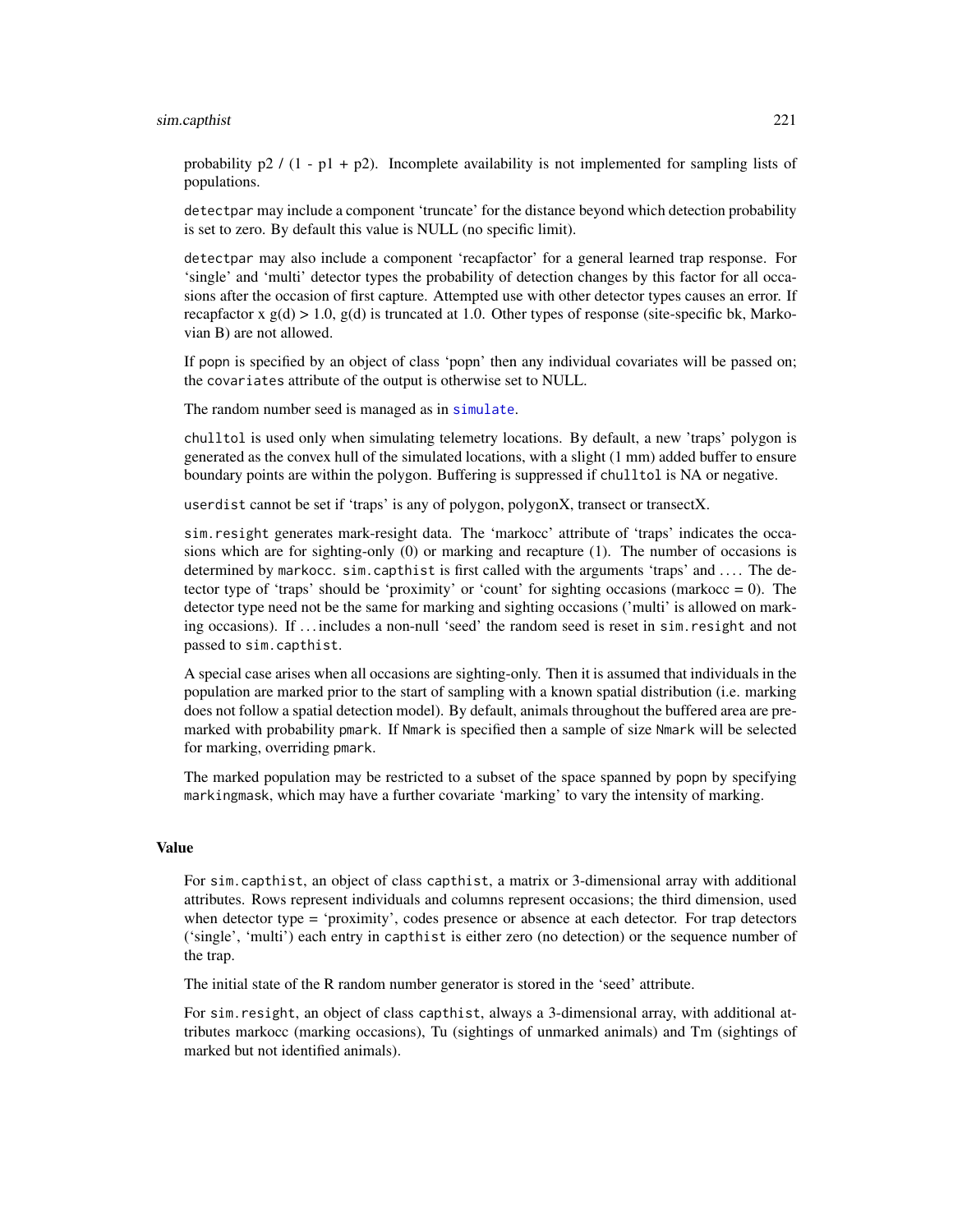External code is called to speed the simulations. The present version assumes a null model, i.e., naive detection probability is constant except for effects of distance and possibly time (using vectorvalued detection parameters from 1.2.10). You can, however, use [rbind.capthist](#page-169-0) to combine detections of population subclasses (e.g. males and females) simulated with different parameter values. This is not valid for detector type "single" because it fails to allow for competition for traps between subclasses. Future versions may allow more complex models.

truncate has no effect (i) when using a uniform detection function with radius (sigma)  $\leq$  truncate and (ii) with signal strength detection (detectfn 10, 11). Note that truncated detection functions are provided for de novo simulation, but are not available when fitting models with in secr.fit or simulating from a fitted model with sim.secr.

maxperpoly limits the size of the array allocated for detections in C code; an error results if the is number is exceeded.

Prior to 2.10.0 sim.resight interpreted length-2 vectors of detection parameters as referring to marking and sighting occasions; this feature has been discontinued.

## References

Borchers, D. L. and Efford, M. G. (2008) Spatially explicit maximum likelihood methods for capture–recapture studies. *Biometrics* 64, 377–385.

Efford, M. G. (2004) Density estimation in live-trapping studies. *Oikos* 106, 598–610.

Efford, M. G., Borchers D. L. and Byrom, A. E. (2009) Density estimation by spatially explicit capture-recapture: likelihood-based methods. In: D. L. Thomson, E. G. Cooch and M. J. Conroy (eds) *Modeling Demographic Processes in Marked Populations*. Springer, New York. Pp. 255–269.

Efford, M. G., Dawson, D. K. and Borchers, D. L. (2009) Population density estimated from locations of individuals on a passive detector array. *Ecology* 90, 2676–2682.

## See Also

[sim.popn](#page-222-0), [capthist](#page-22-0), [traps](#page-267-0), [popn](#page-154-0), [Detection functions](#page-0-0), [simulate](#page-226-0)

## Examples

```
## simple example
## detector = "multi" (default)
temptrap \leq make.grid(nx = 6, ny = 6, spacing = 20)
sim.capthist (temptrap, detectpar = list(g0 = 0.2, sigma = 20))
## with detector = "proximity", there may be more than one
## detection per individual per occasion
temptrap \leq make.grid(nx = 6, ny = 6, spacing = 20, detector =
    "proximity")
summary(sim.capthist (temptrap, detectpar = list(g0 = 0.2,sigma = 20)))
## marking on occasions 1, 3 only
temptrap \leq make.grid(nx = 6, ny = 6, spacing = 20, detector = 'proximity')
markocc(temptrap) \leq c(1, 0, 1, 0, 0)
```
# **Note**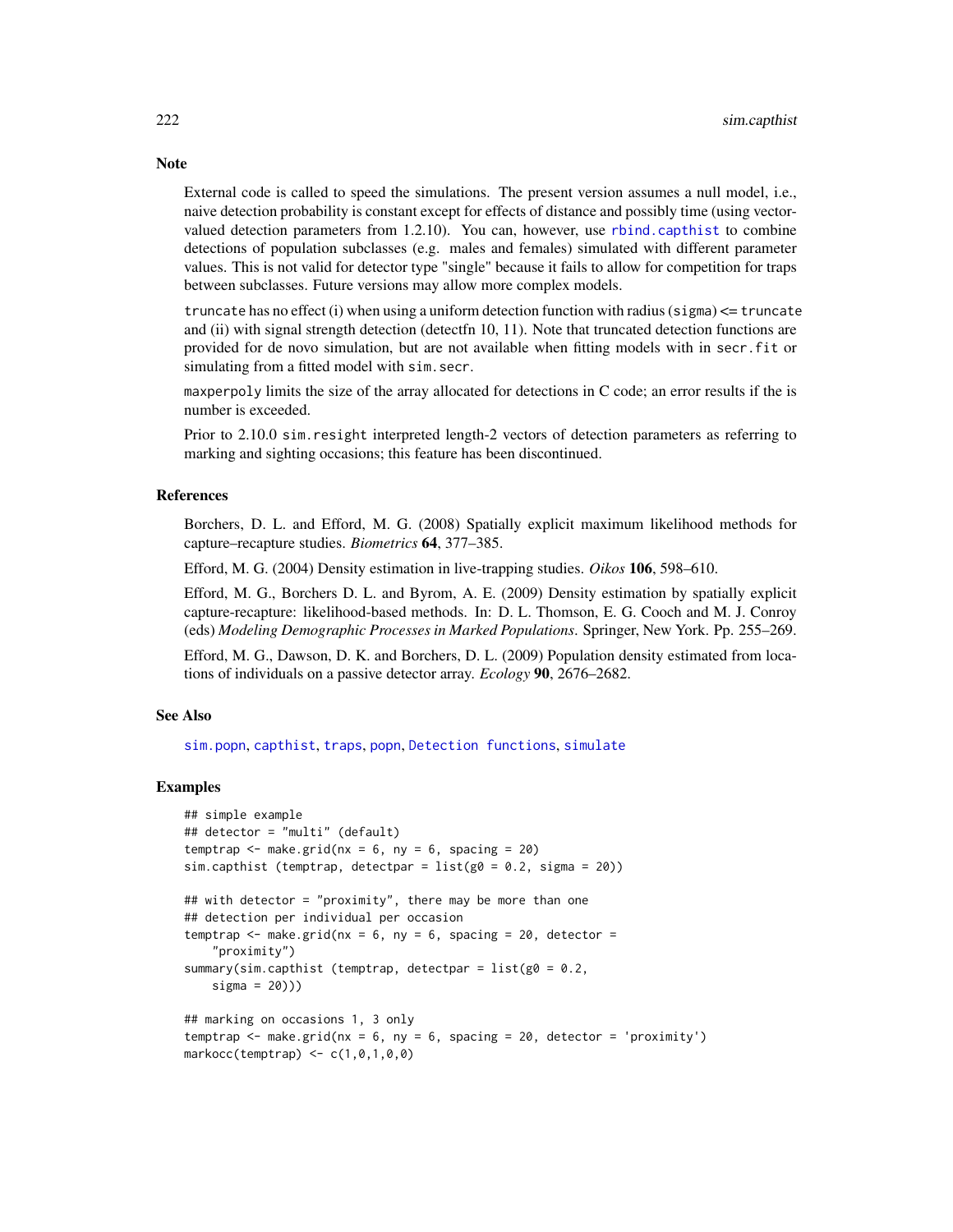#### sim.popn 223

```
CH \le sim.resight (temptrap, detectpar = list(g0 = 0.2, sigma = 20))
summary(CH)
## multiple sessions
grid4 \leq make.grid(nx = 2, ny = 2)temp \le sim.capthist (grid4, popn = list(D = 1), nsessions = 20)
summary(temp, terse = TRUE)
## unmarked or presence types
# grid <- make.grid(nx = 10, ny = 10, detector = "unmarked")
# CH <- sim.capthist (grid, noccasions = 5)
# CH
## "presence" and "unmarked" data are stored as "count" data
## behaviour is controlled by detector type, e.g.
# detector(traps(CH)) <- "presence"
# CH
```
## <span id="page-222-0"></span>sim.popn *Simulate 2-D Population*

## Description

Simulate a Poisson process representing the locations of individual animals.

## Usage

```
sim.popn (D, core, buffer = 100, model2D = c("poisson", "cluster",
 "IHP", "coastal", "hills", "linear", "even"), buffertype = c("rect",
 "concave", "convex"), poly = NULL, covariates = list(sex = c(M = 0.5,
 F = 0.5), number.from = 1, Ndist = c("poisson", "fixed",
 "specified"), nsessions = 1, details = NULL, seed = NULL, keep.mask =
 model2D %in% c("IHP", "linear"), Nbuffer = NULL, ...)
```

```
tile(popn, method = "reflect")
```
# **Arguments**

| D          | density animals / hectare $(10\ 000\ \text{m}^2)$ (see Details for IHP case) |
|------------|------------------------------------------------------------------------------|
| core       | data frame of points defining the core area                                  |
| buffer     | buffer radius about core area                                                |
| model2D    | character string for 2-D distribution                                        |
| buffertype | character string for buffer type                                             |
| poly       | bounding polygon (see Details)                                               |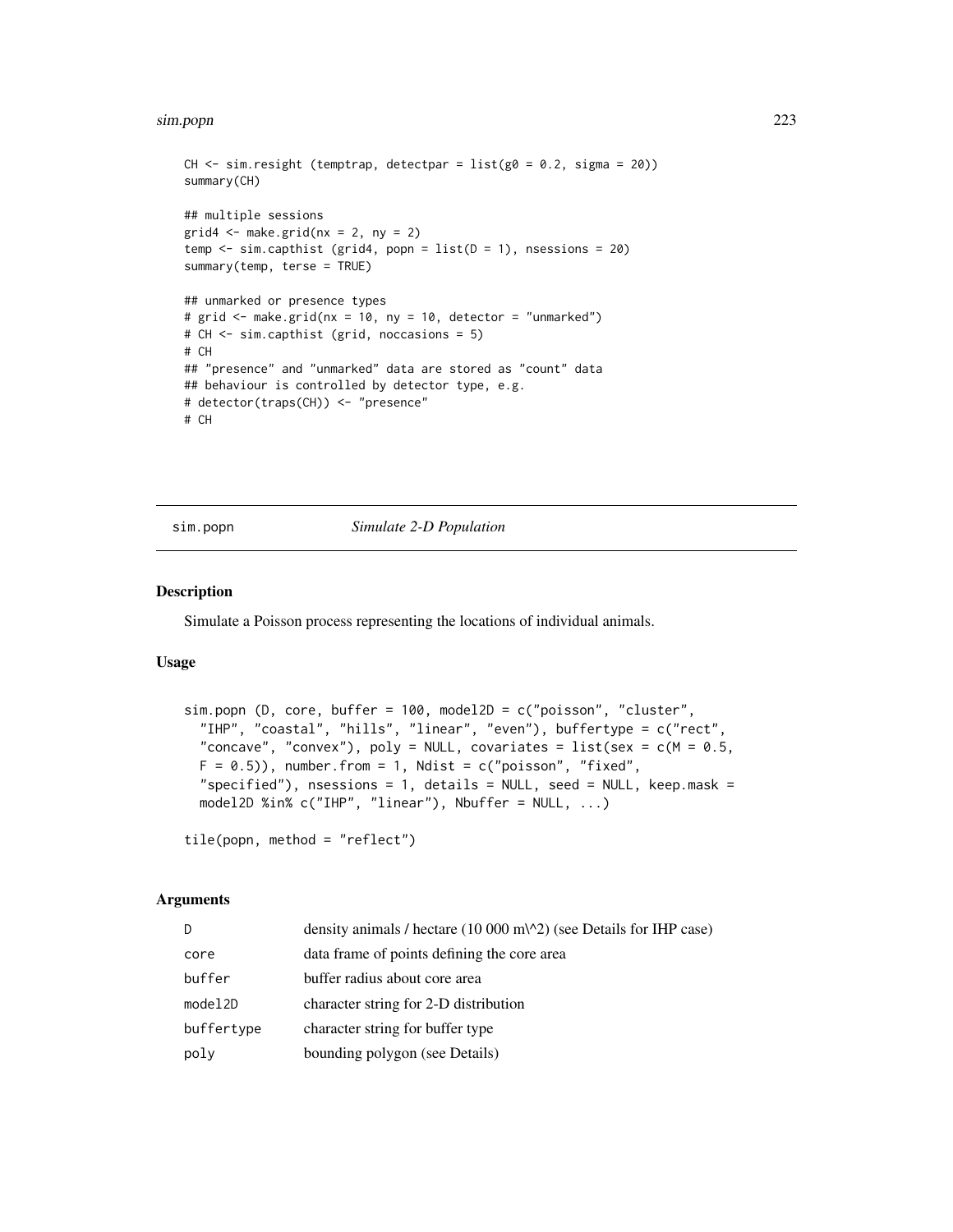224 sim.popn

| covariates  | list of named covariates                                                                                   |
|-------------|------------------------------------------------------------------------------------------------------------|
| number.from | integer ID for animal                                                                                      |
| Ndist       | character string for distribution of number of individuals                                                 |
| nsessions   | number of sessions to simulate                                                                             |
| details     | optional list with additional parameters                                                                   |
| seed        | either NULL or an integer that will be used in a call to set. seed                                         |
| keep.mask   | logical; if TRUE and model 2D $\%$ in $\%$ c('IHP','linear') then core is saved as the<br>attribute "mask" |
| Nbuffer     | integer number of individuals to simulate                                                                  |
| $\cdot$     | arguments passed to subset if poly is not NULL                                                             |
| popn        | popn object                                                                                                |
| method      | character string "reflect" or "copy"                                                                       |

## Details

core must contain columns 'x' and 'y'; a traps object is suitable. For buffertype = "rect", animals are simulated in the rectangular area obtained by extending the bounding box of core by buffer metres to top and bottom, left and right. This box has area  $A$ . If model2D = 'poisson' the buffer type may also be 'convex' (points within a buffered convex polygon) or 'concave' (corresponding to a mask of type 'trapbuffer'); these buffer types use [buffer.contour](#page-36-0).

A notional random covariate 'sex' is generated by default.

Each element of covariates defines a categorical (factor) covariate with the given probabilities of membership in each class. No mechanism is provided for generating continuous covariates, but these may be added later (see Examples).

Ndist should usually be 'poisson' or 'fixed'. The number of individuals N has expected value  $DA$ . If DA is non-integer then Ndist = "fixed" results in  $N \in \{\text{trunc}(DA), \text{trunc}(DA) + 1\}$ , with probabilities set to yield  $DA$  individuals on average. The option 'specified' is undocumented; it is used in some open-population simulations.

If model2D = "cluster" then the simulated population approximates a Neyman-Scott clustered Poisson distribution. Ancillary parameters are passed as components of details: details\$mu is the fixed number of individuals per cluster and details\$hsigma is the spatial scale ( $\sigma$ ) of a 2-D kernel for location within each cluster. The algorithm is

- 1. Determine the number of clusters (parents) as a random Poisson variate with  $\lambda = DA/\mu$
- 2. Locate each parent by drawing uniform random x- and y-coordinates
- 3. Generate mu offspring for each parent and locate them by adding random normal error to each parent coordinate
- 4. Apply toroidal wrapping to ensure all offspring locations are inside the buffered area Function tile replicates a popn pattern by either reflecting or copying and translating it to fill a 3 x 3 grid.

Toroidal wrapping is a compromise. The result is more faithful to the Neyman-Scott distribution if the buffer is large enough that only a small proportion of the points are wrapped.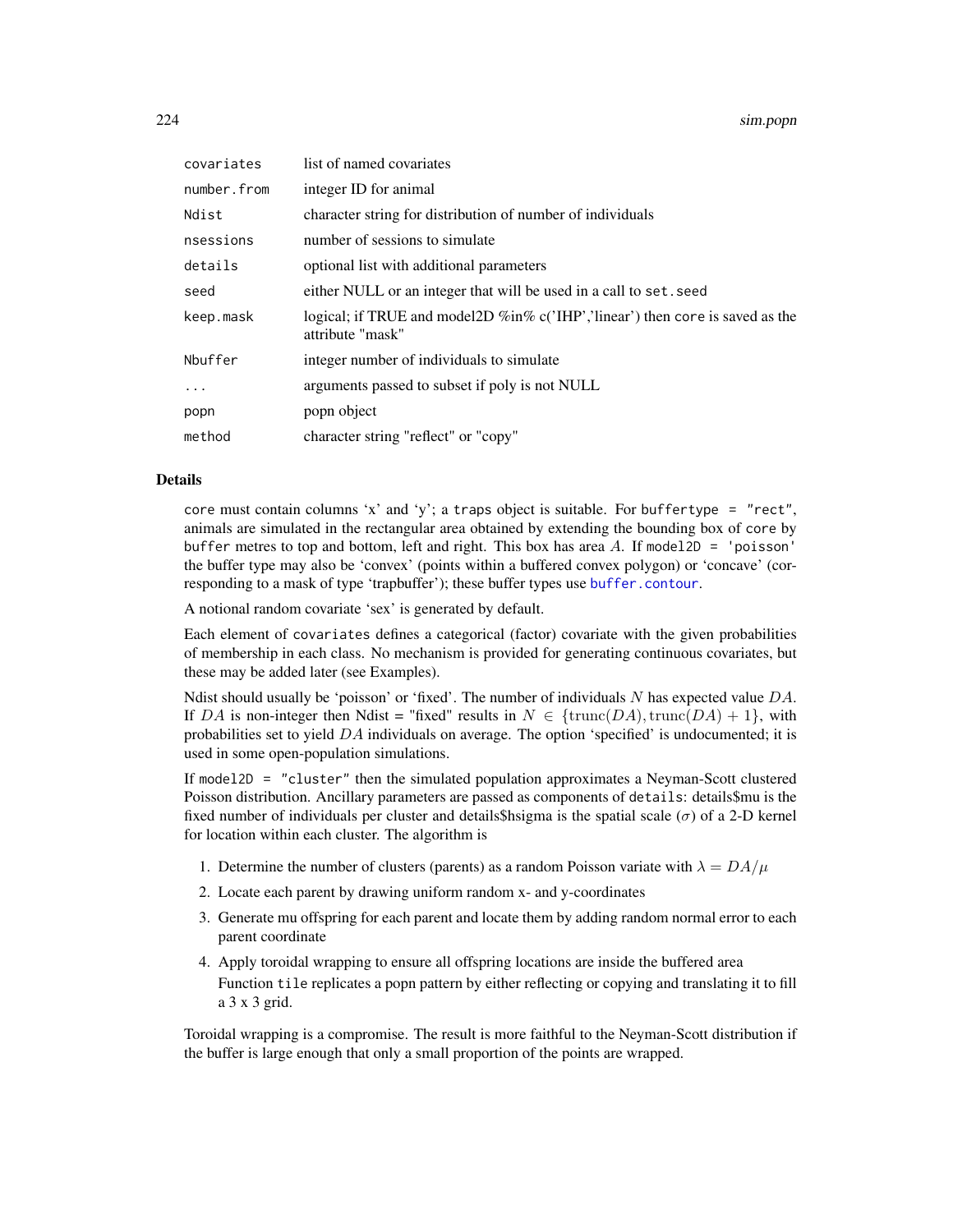#### sim.popn 225

If model2D = "IHP" then an inhomogeneous Poisson distribution is simulated. core should be a habitat [mask](#page-113-0) and D should be either a vector of length equal to the number of cells (rows) in core or the name of a covariate in core that contains cell-specific densities (animals / hectare), or a constant. The number of individuals in each cell is either (i) Poisson-distributed with mean  $DA$ where A is the cell area (an attribute of the mask) (Ndist  $=$  "poisson") or (ii) multinomial with size  $DA$  and relative cell probabilities given by  $D$  (Ndist = "fixed"). buffertype and buffer are ignored, as the extent of the population is governed entirely by the mask in core.

If model2D = "linear" then a linear population is simulated as for model2D = "IHP", except that core should be a linearmask object from package **secritinear**, and density (D) is expressed in animals per km. The documentation of **secrlinear** should be consulted for further detail (e.g. the wrapper function sim.linearpopn).

If model2D = "coastal" then a form of inhomogeneous Poisson distribution is simulated in which the x- and y-coordinates are drawn from independent Beta distributions. Default parameters generate the 'coastal' distribution used by Fewster and Buckland (2004) for simulations of line-transect distance sampling  $(x \sim Beta(1, 1.5), y \sim Beta(5, 1))$ , which places 50% of the population in the 'northern' 13% of the rectangle). The four Beta parameters may be supplied in the vector component Beta of the 'details' list (see Examples). The Beta parameters (1,1) give a uniform distribution. Coordinates are scaled to fit the limits of a sampled rectangle, so this method assumes buffertype = "rect".

If model2D = "hills" then a form of inhomogeneous Poisson distribution is simulated in which intensity is a sine curve in the x- and y- directions (density varies symmetrically between 0 and  $2 \times D$ along each axis). The number of hills in each direction (default 1) is determined by the 'hills' component of the 'details' list (e.g. details = list(hills= $c(2,3)$ ) for 6 hills). If either number is negative then alternate rows will be offset by half a hill. Displacements of the entire pattern to the right and top are indicated by further elements of the 'hills' component (e.g. details = list(hills=c(1,1,0.5,0.5)) for 1 hill shifted half a unit to the top right; coordinates are wrapped, so the effect is to split the hill into the four corners). Negative displacements are replaced by runif(1). Density is zero at the edge when the displacement vector is  $(0,0)$  and rows are not offset.

If model2D = "even" then the buffered area is divided into square cells with side sqrt( $10000/D$ ) and one animal is located at a random uniform location within each cell. If the height or width is not an exact multiple of the cell side then one whole extra row or column of cells is added; animals located at random in these cells are discarded if they fall outside the original area.

If poly is specified, points outside poly are dropped. poly may be either

- a matrix or dataframe of two columns interpreted as x and y coordinates, or
- a SpatialPolygonsDataFrame object as defined in the package 'sp', possibly from reading a shapefile with readOGR() from package 'rgdal'.

The [subset](#page-0-0) method is called internally when poly is used; the . . . argument may be used to pass values for keep.poly and poly.habitat.

Multi-session populations may be generated with nsessions > 1. Multi-session populations may be independent or generated by per capita turnover from a starting population. In the 'independent' case (details\$lambda not specified) D or Nbuffer may be a vector of length equal to nsessions. Turnover is controlled by survival and growth rate parameters provided as components of details and described in [turnover.](#page-272-0)

The random number seed is managed as in simulate.lm.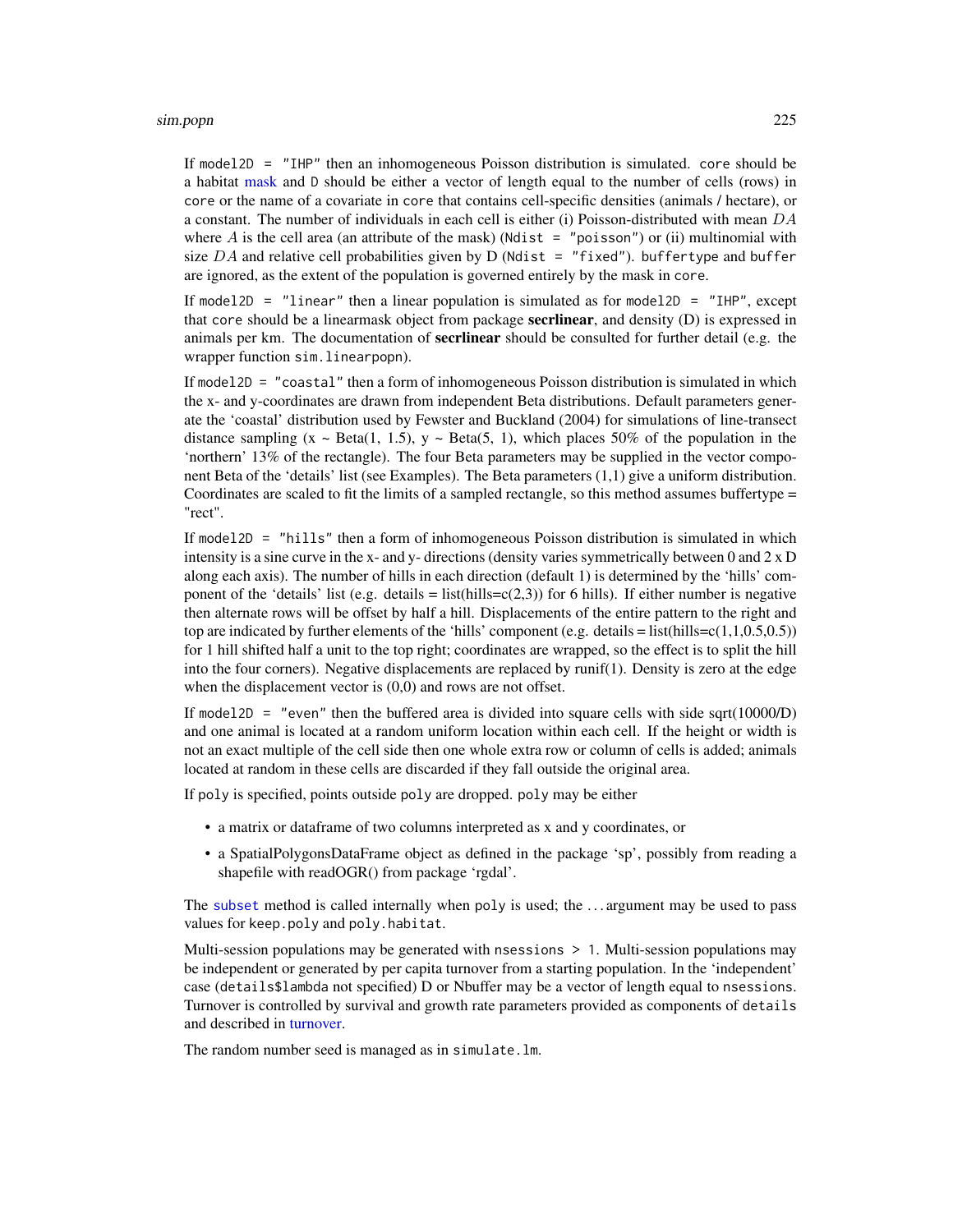#### Value

An object of class c("popn", "data.frame") a data frame with columns 'x' and 'y'. Rows correspond to individuals. Individual covariates (optional) are stored as a data frame attribute. The initial state of the R random number generator is stored in the 'seed' attribute.

If model2D = "linear" the output is of class  $c("linearpopn", "popn", "data frame").$ 

If model2D = "IHP" or model2D = "linear" the value of core is stored in the 'mask' attribute.

#### References

Fewster, R. M. and Buckland, S. T. 2004. Assessment of distance sampling estimators. In: S. T. Buckland, D. R. Anderson, K. P. Burnham, J. L. Laake, D. L. Borchers and L. Thomas (eds) *Advanced distance sampling*. Oxford University Press, Oxford, U. K. Pp. 281–306.

#### See Also

[popn](#page-154-0), [plot.popn](#page-145-0), [randomHabitat](#page-165-0), [turnover,](#page-272-0) [simulate](#page-226-0)

## Examples

```
temppop \le sim.popn (D = 10, expand.grid(x = c(0,100), y =
   c(0,100), buffer = 50)
## plot, distinguishing "M" and "F"
plot(temppop, pch = 1, cex= 1.5,
   col = c("green","red")[covariates(temppop)$sex])
## add a continuous covariate
## assumes covariates(temppop) is non-null
covariates(temppop)$size <- rnorm (nrow(temppop), mean = 15, sd = 3)
summary(covariates(temppop))
## Neyman-Scott cluster distribution
par(xpd = TRUE, mfrow=c(2,3))for (h in c(5,15))
for (m in c(1,4,16)) {
    temppop \le sim.popn (D = 10, expand.grid(x = c(0,100),
       y = c(0,100), model2D = "cluster", buffer = 100,
       details = list(mu = m, hsigna = h))plot(temppop)
    text (50,230,paste(" mu =",m, "hsigma =",h))
}
par(xpd = FALSE, mfrow=c(1,1)) ## defaults
## Inhomogeneous Poisson distribution
xy <- secrdemo.0$mask$x + secrdemo.0$mask$y - 900
tempD <- xy^2 / 1000
plot(sim.popn(tempD, secrdemo.0$mask, model2D = "IHP"))
## Coastal distribution in 1000-m square, homogeneous in
## x-direction
```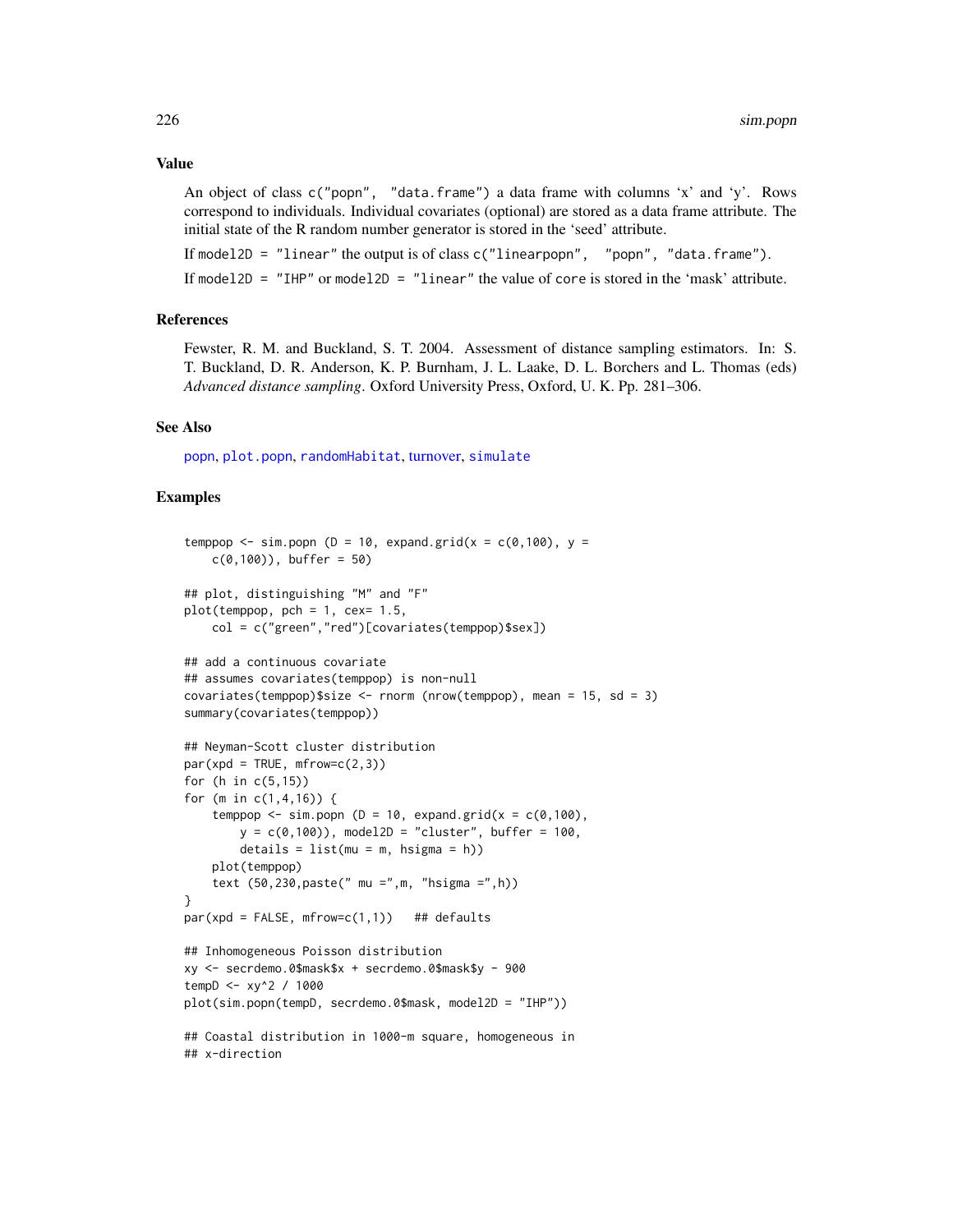#### sim.secr 227

```
arena <- data.frame(x = c(0, 1000, 1000, 0),
   y = c(0, 0, 1000, 1000)plot(sim.popn(D = 5, core = arena, buffer = 0, model2D ="coastal", details = list(Beta = c(1, 1, 5, 1))))## Hills
plot(sim.popn(D = 100, core = arena, model2D = "hills",buffer = 0, details = list(hills = c(-2, 3, 0, 0))),
   cex = 0.4## tile demonstration
pop \leq -sim(p) = 100, core = make.grid(), model2D = "coastal")
par(mfrow = c(1,2), mar = c(2,2,2,2))plot(tile(pop, "copy"))
polygon(cbind(-100,200,200,-100), c(-100,-100,200,200),
    col = "red", density = 0)title("copy")
plot(tile(pop, "reflect"))
polygon(cbind(-100,200,200,-100), c(-100,-100,200,200),
    col = "red", density = 0)title("reflect")
## Not run:
## simulate from inhomogeneous fitted density model
regionmask <- make.mask(traps(possumCH), type = "polygon",
    spacing = 20, poly = possumremovalarea)
dts <- distancetotrap(regionmask, possumarea)
covariates(regionmask) <- data.frame(d.to.shore = dts)
dsurf <- predictDsurface(possum.model.Ds, regionmask)
possD <- covariates(dsurf)$D.0
pospop \le -sim. posspop \le -sim. popn(D = possD, core = dsurf, model = "IHP")
plot(regionmask, dots = FALSE, ppoly = FALSE)
plot(posspop, add = TRUE, frame = FALSE)
plot(traps(possumCH), add = TRUE)
```
## End(Not run)

sim.secr *Simulate From Fitted secr Model*

## <span id="page-226-0"></span>Description

Simulate a spatially distributed population, sample from that population with an array of detectors, and optionally fit an SECR model to the simulated data.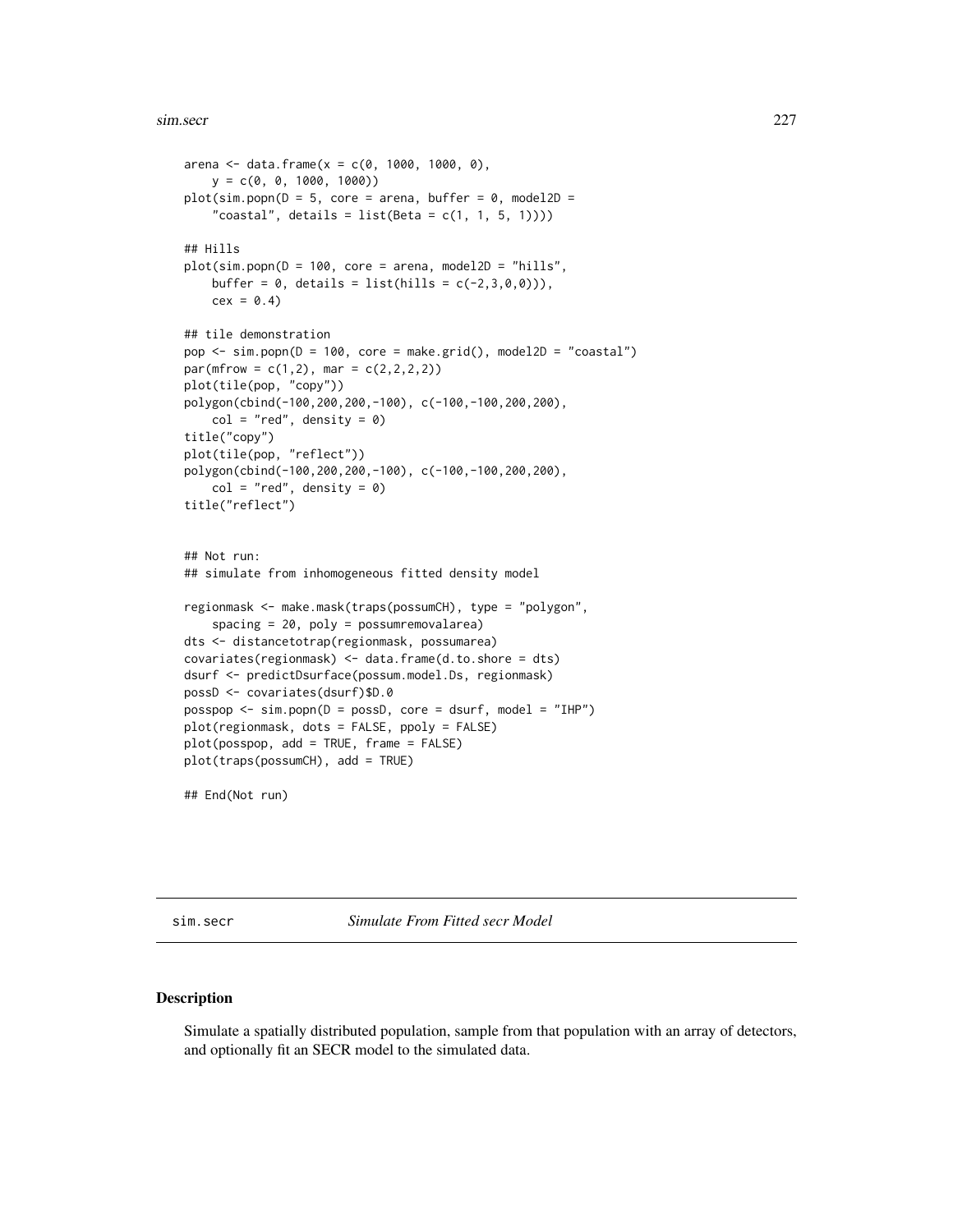## Usage

```
## S3 method for class 'secr'
simulate(object, nsim = 1, seed = NULL, maxperpoly = 100,
   chat = 1, ncores = 1, \ldots)
sim.secr(object, nsim = 1, extractfn = function(x) c(deviance =deviance(x), df = df.residual(x), seed = NULL, maxperpoly = 100,
    data = NULL, tracelevel = 1, hessian = c("none", "auto", "fdHess"),start = object$fit$par, ncores = 1)
sim.detect(object, popnlist, maxperpoly = 100, renumber = TRUE)
```
## Arguments

| a fitted secr model                                                                                   |
|-------------------------------------------------------------------------------------------------------|
| integer number of replicates                                                                          |
| either NULL or an integer that will be used in a call to set. seed                                    |
| integer maximum number of detections of an individual in one polygon or tran-<br>sect on any occasion |
| real value for overdispersion parameter                                                               |
| integer number of cores available for parallel processing                                             |
| function to extract output values from fitted model                                                   |
| optional list of simulated data saved from previous call to simulate.secr                             |
| integer for level of detail in reporting $(0,1,2)$                                                    |
| character or logical controlling the computation of the Hessian matrix                                |
| vector of starting 'beta' values for secr. fit                                                        |
| other arguments (not used)                                                                            |
| list of popp objects                                                                                  |
| logical; if TRUE then                                                                                 |
|                                                                                                       |

## Details

For each replicate, simulate. secr calls sim. popn to generate session- and group-specific realizations of the (possibly inhomogeneous) 2-D Poisson distribution fitted in object, across the habitat mask(s) in object. Group subpopulations are combined using [rbind.popn](#page-171-0) within each session; information to reconstruct groups is retained in the individual-level factor covariate(s) of the resulting popn object (corresponding to object\$groups). Each population is then sampled using the fitted detection model and detector (trap) array(s) in object.

The random number seed is managed as in simulate.lm.

Certain model types are not supported by simulate.secr. These include models fitted using conditional likelihood (object\$CL = TRUE), telemetry models and exotic behavioural response models.

Detector type is determined by detector(traps(object\$capthist)).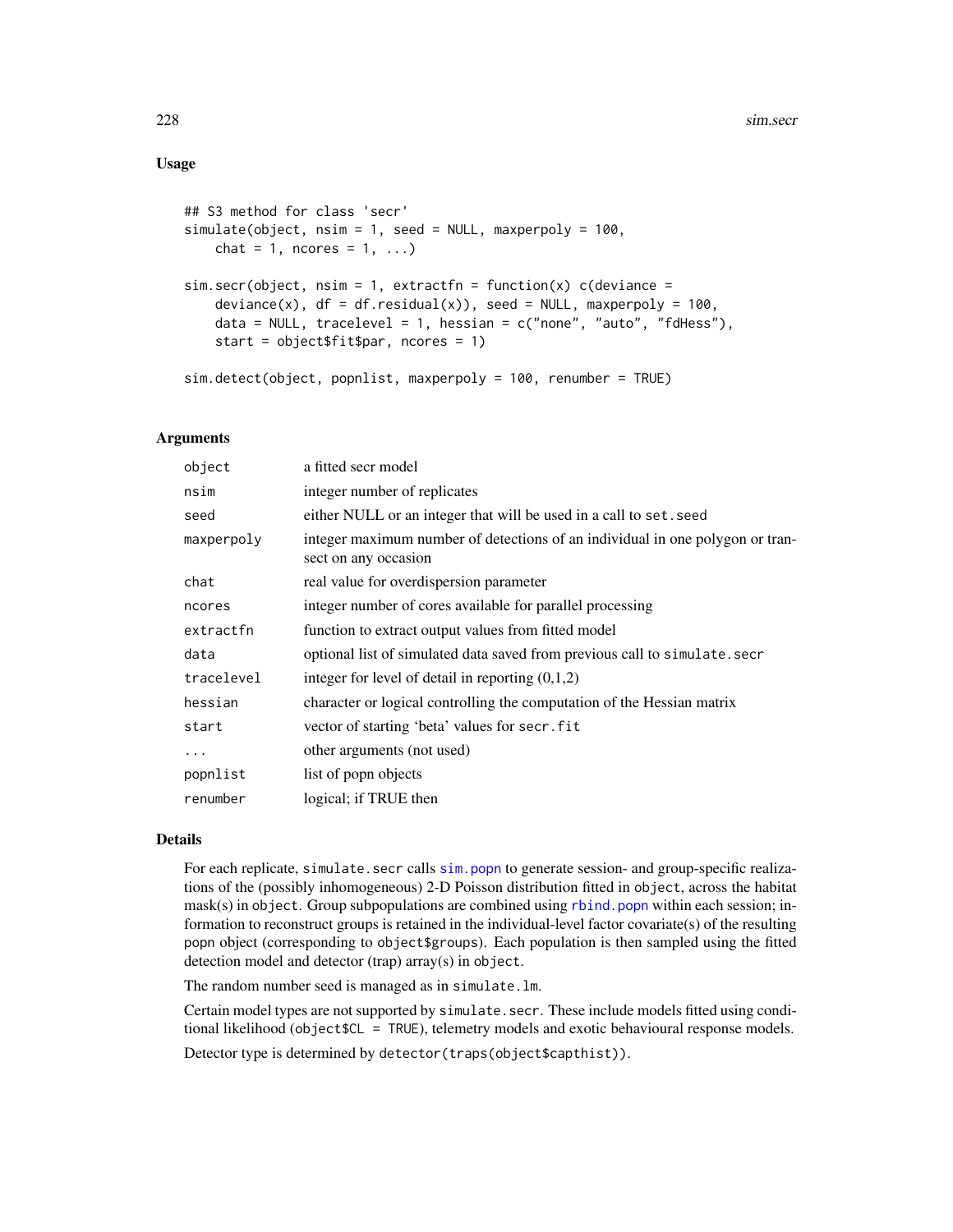#### sim.secr 229

sim.secr is a wrapper function. If data = NULL (the default) then it calls simulate.secr to generate nsim new datasets. If data is provided then nsim is taken to be length(data). secr.fit is called to fit the original model to each new dataset. Results are summarized according to the user-provided function extractfn. The default extractfn returns the deviance and its degrees of freedom; a NULL value for extractfn returns the fitted secr objects after [trim](#page-270-0)ming to reduce bulk. Simulation uses the detector type of the data, even when another likelihood is fitted (this is the case with single-catch data, for which a multi-catch likelihood is fitted). Warning messages from secr.fit are suppressed.

extractfn should be a function that takes an secr object as its only argument.

tracelevel=0 suppresses most messages; tracelevel=1 gives a terse message at the start of each fit; tracelevel=2 also sets 'details\$trace = TRUE' for secr.fit, causing each likelihood evaluation to be reported.

hessian controls computation of the Hessian matrix from which variances and covariances are obtained. hessian replaces the value in object\$details. Options are "none" (no variances), "auto" (the default) or "fdhess" (see [secr.fit](#page-199-0)). It is OK (and faster) to use hessian="none" unless extractfn needs variances or covariances. Logical TRUE and FALSE are interpreted by secr.fit as "auto" and "none".

If ncores  $> 1$  the **parallel** package is used to create processes on multiple cores (see [Parallel](#page-131-0) for more) and progress messages are suppressed. New datasets are generated in the master process, so there is no need to manage the random number streams in the worker processes.

sim.capthist is a more direct way to simulate data from a null model (i.e. one with constant parameters for density and detection), or from a time-varying model.

sim.detect is a function used internally that will not usually be called directly.

## Value

For simulate.secr, a list of data sets ('capthist' objects). This list has class c("secrdata", "list"); the initial state of the random number generator (roughly, the value of .Random.seed) is stored as the attribute 'seed'.

The value from sim.secr depends on extractfn: if that returns a numeric vector of length n.extract then the value is a matrix with  $\dim = c$  (nsim, n.extract) (i.e., the matrix has one row per replicate and one column for each extracted value). Otherwise, the value returned by sim.secr is a list with one component per replicate (strictly, an object of class = c("secrlist", "list")). Each simulated fit may be retrieved *in toto* by specifying extractfn = identity, or slimmed down by specifying extractfn = NULL or extractfn = trim, which are equivalent.

For either form of output from sim. secr the initial state of the random number generator is stored as the attribute 'seed'.

For sim.detect a list of 'capthist' objects.

#### Note

The value returned by simulate. secr is a list of 'capthist' objects; if there is more than one session, each 'capthist' is itself a sort of list .

The classes 'secrdata' and 'secrlist' are used only to override the ugly and usually unwanted printing of the seed attribute. However, a few other methods are available for 'secrlist' objects (e.g. plot.secrlist).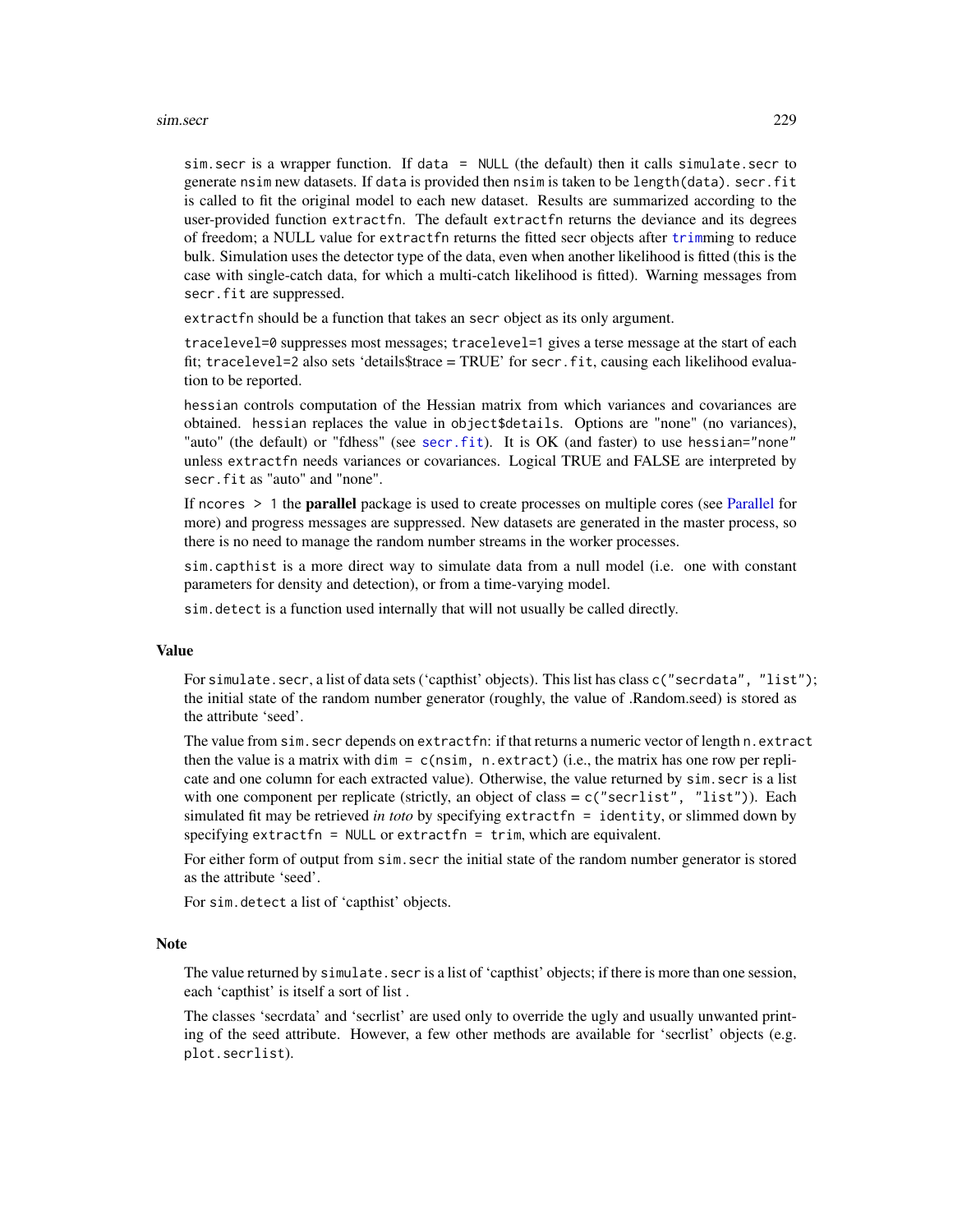The default value for start in sim.secr is the previously fitted parameter vector. Alternatives are NULL or object\$start.

#### See Also

[sim.capthist](#page-218-0), [secr.fit](#page-199-0), [simulate](#page-226-0), [secr.test](#page-205-0)

## Examples

```
## previously fitted model
simulate(secrdemo.0, nsim = 2)
## Not run:
## The following has been superceded by secr.test()
## this would take a long time...
## adjust ncores for your machine (see ?Parallel)
sims \le sim.secr(secrdemo.0, nsim = 99, ncores = 8)
deviance(secrdemo.0)
devs <- c(deviance(secrdemo.0),sims$deviance)
quantile(devs, probs=c(0.95))
rank(devs)[1] / length(devs)
## to assess bias and CI coverage
## adjust ncores for your machine (see ?Parallel)
extrfn <- function (object) unlist(predict(object)["D",-1])
sims <- sim.secr(secrdemo.0, nsim = 50, hessian = "auto",
   extractfn = extrfn, ncores = 8)
sims
## with a larger sample, could get parametric bootstrap CI
quantile(sims[,1], c(0.025, 0.975))
```
## End(Not run)

skink *Skink Pitfall Data*

#### Description

Data from a study of skinks (*Oligosoma infrapunctatum* and *O. lineoocellatum*) in New Zealand.

## Usage

data(skink)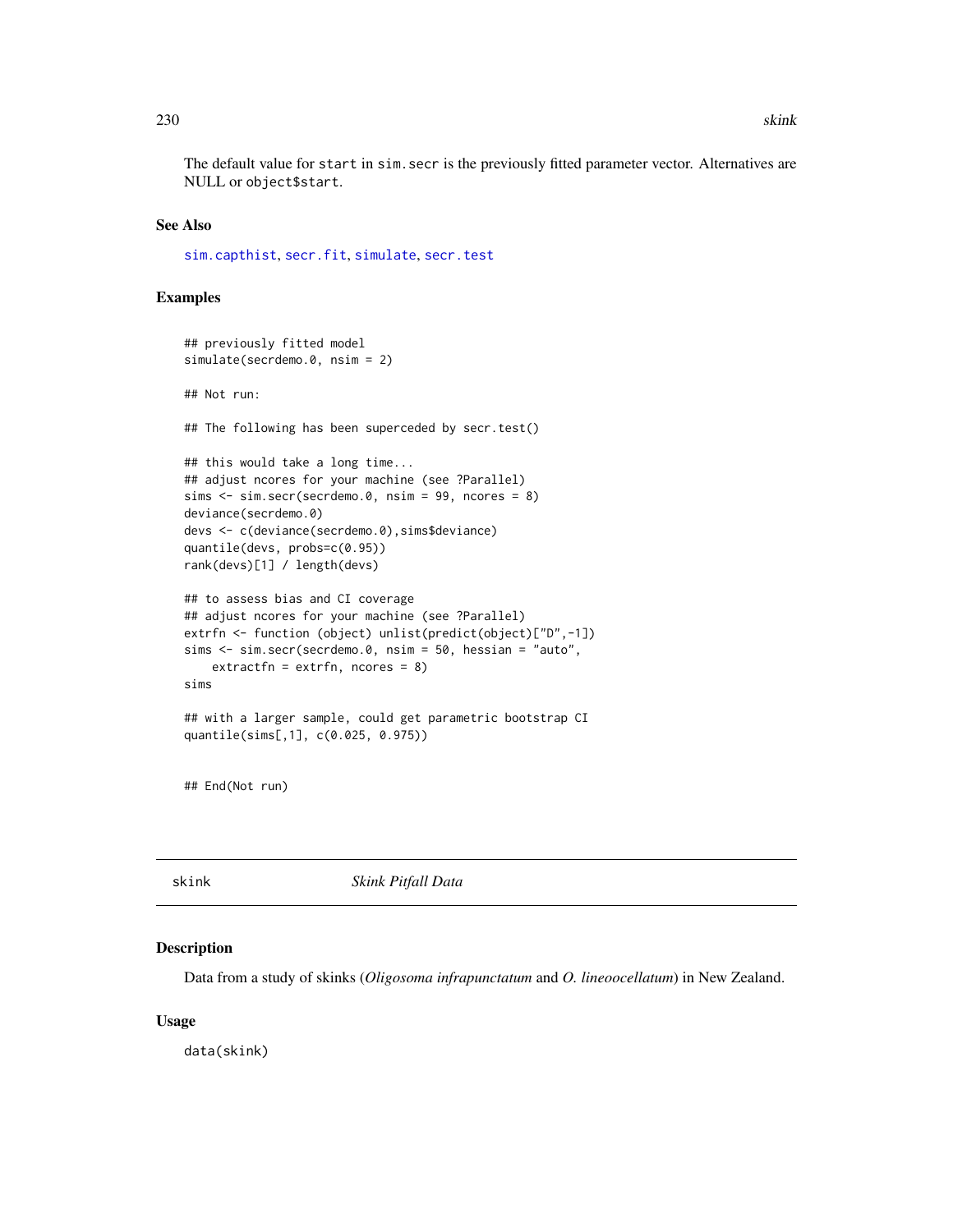## Details

Lizards were studied over several years on a steep bracken-covered hillside on Lake Station in the Upper Buller Valley, South Island, New Zealand. Pitfall traps (sunken cans baited with a morsel of fruit in sugar syrup) were set in two large grids, each 11 x 21 traps nominally 5 meters apart, surveyed by tape and compass (locations determined later with precision surveying equipment - see Examples). Three diurnal lizard species were trapped: *Oligosoma infrapunctatum*, *O. lineoocellatum* and *O. polychroma* (Scincidae). The smallest species *O. polychroma* was seldom caught and these data are not included. The two other species are almost equal in average size (about 160 mm total length); they are long-lived and probably mature in their second or third year. The study aimed to examine their habitat use and competitive interactions.

Traps were set for 12 3-day sessions over 1995–1996, but some sessions yielded very few captures because skinks were inactive, and some sessions were incomplete for logistical reasons. The data are from sessions 6 and 7 in late spring (17–20 October 1995 and 14–17 November 1995). Traps were cleared daily; the few skinks present when traps were closed on the morning of the fourth day are treated as Day 3 captures. Individuals were marked uniquely by clipping one toe on each foot. Natural toe loss caused some problems with long-term identification; captures were dropped from the dataset when identity was uncertain. Released animals were occasionally recaptured in a different trap on the same day; these records were also discarded.

The data are provided as two two-session capthist objects 'infraCH' and 'lineoCH'. Also included is 'LStraps', the traps object with the coordinates and covariates of the trap sites (these data are also embedded in each of the capthist objects). Pitfall traps are multi-catch traps so detector(LStraps) = 'multi'.

Habitat data for each trap site are included as a dataframe of trap covariates in LStraps. Ground cover and vegetation were recorded for a 1-m radius plot at each trap site. The dataframe also gives the total number of captures of each species by site on 31 days between April 1995 and March 1996, and the maximum potential annual solar radiation calculated from slope and aspect (Frank and Lee 1966). Each site was assigned to a habitat class by fuzzy clustering (Kaufman and Rousseauw 1990; package cluster) of a distance matrix using the ground cover, vegetation and solar radiation variables. Sites in class 1 were open with bare ground or low-canopy vegetation including the heath-like *Leucopogon fraseri* and grasses; sites in class 2 had more-closed vegetation, lacking *Leucopogon fraseri* and with a higher canopy that often included *Coriaria arborea*. Site variables are listed with definitions in the attribute habitat.variables of LStraps (see Examples).

| Object         | Description                                        |
|----------------|----------------------------------------------------|
| infraCH        | multi-session capthist object $O$ . infrapunctatum |
| lineoCH        | multi-session capthist object O. lineoocellatum    |
| <b>LStraps</b> | traps object – Lake Station grids                  |

## Source

M. G. Efford, B. W. Thomas and N. J. Spencer unpublished data.

## References

Efford, M. G., Spencer, N. J., Thomas, B. W., Mason, R. F. and Williams, P. In prep. Distribution of sympatric skink species in relation to habitat.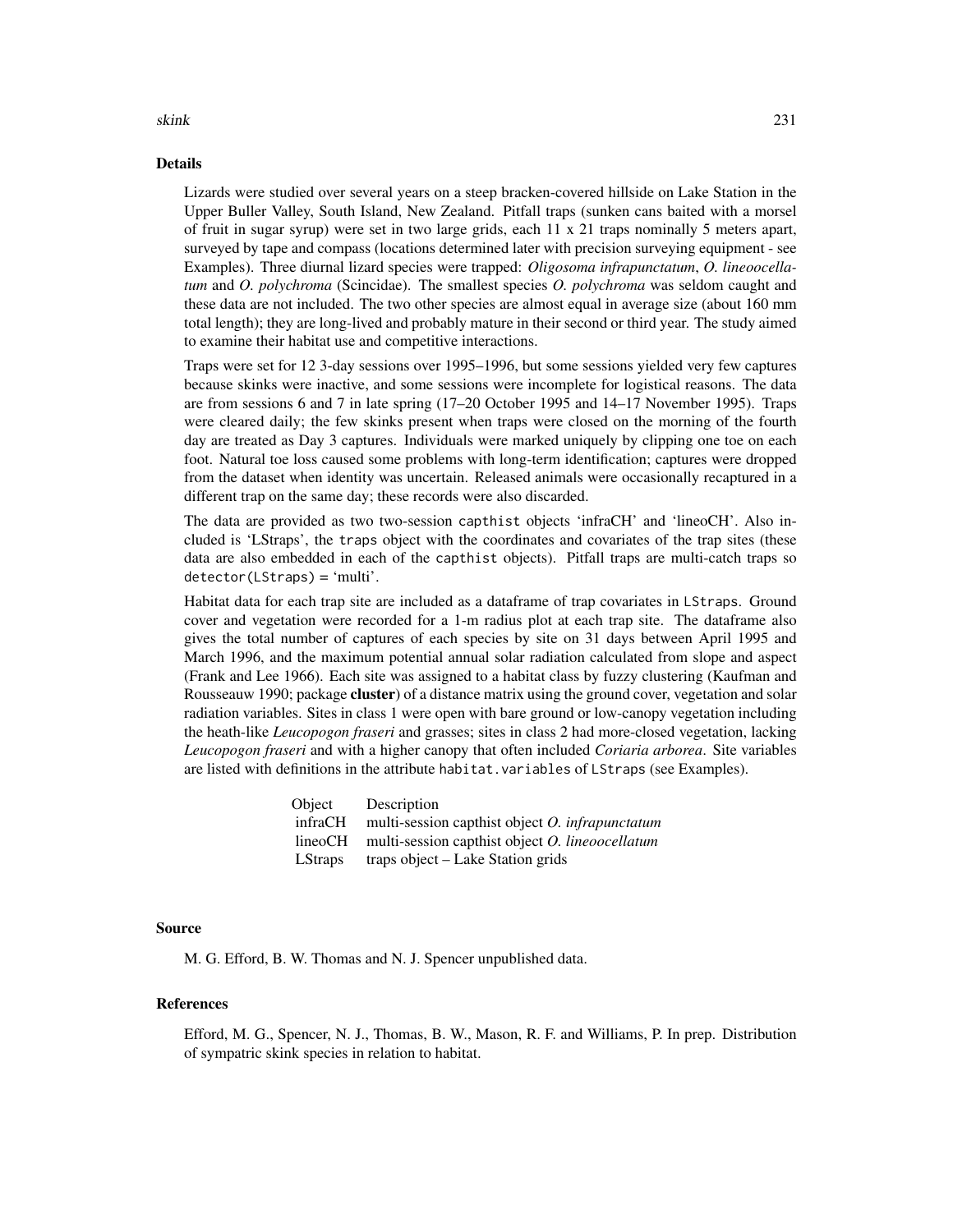Frank, E. C. and Lee , R. (1966) Potential solar beam irradiation on slopes. *United States Forest Service Research Paper* RM-118.

Kaufman, L. and Rousseauw, P. J. (1990) *Finding groups in data: an introduction to cluster analysis.* John Wiley & Sons, New York.

Spencer, N. J., Thomas, B. W., Mason, R. F. and Dugdale, J. S. (1998) Diet and life history variation in the sympatric lizards *Oligosoma nigriplantare polychroma* and *Oligosoma lineoocellatum*. New Zealand Journal of Zoology 25: 457–463.

## See Also

[capthist](#page-22-0), [covariates](#page-38-0)

#### Examples

```
summary (infraCH)
summary (lineoCH)
```
## check mean distance to nearest trap etc. summary(LStraps)

## LStraps has several site covariates; terse descriptions are in ## an extra attribute that may be displayed thus attr(LStraps, "habitat.variables")

## For density modelling we need covariate values at each point in the ## habitat mask. This requires both on-grid interpolation and ## extrapolation beyond the grids. One (crude) possibility is to ## extrapolate a mask covariate from a covariate of the nearest trap:

```
LSmask <- make.mask(LStraps, buffer = 30, type = "trapbuffer")
temp <- nearesttrap(LSmask, LStraps)
habclass <- covariates(LStraps)$class[temp]
habclass \le factor (habclass, levels = c(1,2))
covariates(LSmask) <- data.frame(habclass)
```

```
## plot mask with colour-coded covariate
par(fg = "white") ## white pixel borders
plot (LSmask, covariate = "habclass", dots = FALSE, axes = FALSE,
   col = c("yellow", "green"), border = 0)plot(LStraps, add = TRUE, detpar = list(pch = 16))par(fg = "black") ## default
```
smooths *Smooth Terms in SECR Models*

## Description

From version 2.9.0, the model formulae provided to secr. fit may include smooth terms as specified for the mgcv function 'gam', with some restrictions. Smooth terms may be used for both density and detection parameters.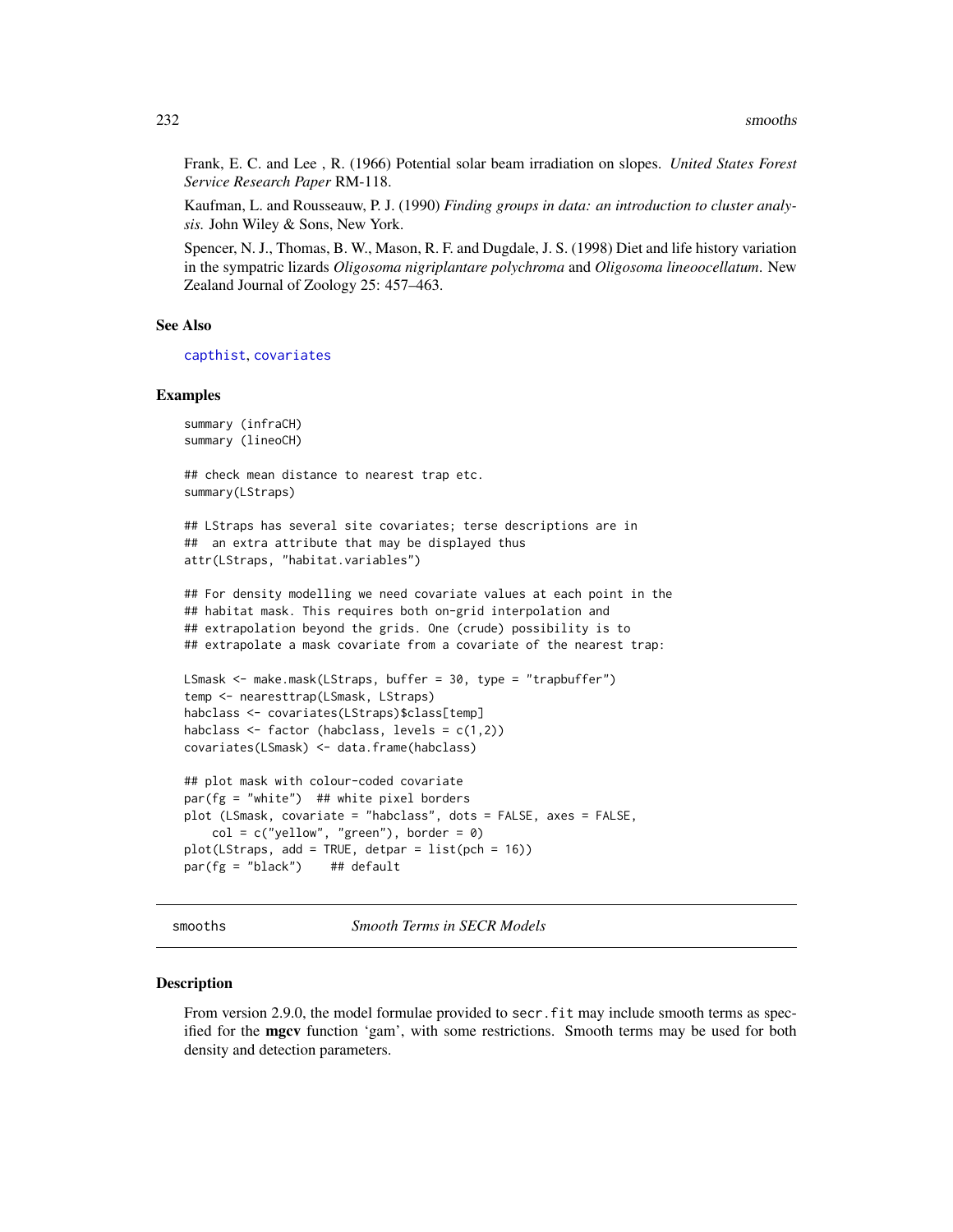#### smooths 233

## Details

The specification of smooth terms is explained in [formula.gam](#page-0-0). Only a subset of options are relevant to 'secr'. Penalized splines are not available. The smooth function may be 's' or 'te'.

The 'wiggliness' of the curve is controlled by the argument k, which in this implementation is set by the user. The argument 'fx' should be set to TRUE.

See also the example in [secr-densitysurfaces.pdf.](https://www.otago.ac.nz/density/pdfs/secr-densitysurfaces.pdf)

#### Background

Regression splines are a very flexible way to represent non-linear responses in generalized additive models (e.g., mgcv, Wood 2006). Borchers and Kidney (2014) have shown how they may be used to model 2-dimensional trend in density in secrgam, an R package that extends secr. Their approach is to use mgcv to construct regression spline basis functions from mask x- and y-coordinates, and possibly additional mask covariates, and to pass these as covariates to **secr**. The idea of using **mgcv** to construct the basis functions is applied within secr from version 2.9.

Smooth semi-parametric responses are also useful for modelling variation in detection parameters such as g0 and sigma over time, or in response to individual or detector-level covariates, when (1) a linear or other parametric response is arbitrary or implausible, and (2) sampling spans a range of times or levels of the covariate(s).

For a concrete example, consider a population sampled monthly for a year (i.e., 12 'sessions'). If home range size varies seasonally then the parameter sigma may vary in a more-or-less sinusoidal fashion. A linear trend is obviously inadequate, and a quadratic is not much better. However, a sine curve is hard to fit (we would need to estimate its phase, amplitude, mean and spatial scale) and assumes the increase and decrease phases are equally steep. An extreme solution is to treat month as a factor and estimate a separate parameter for each level (month). A smooth (semi-parametric) curve may capture the main features of seasonal variation with fewer parameters.

## Warning

This implementation of smooth models results in large fitted objects, on account of the need to store setup information from mgcv. It is also vulnerable to future changes in mgcv.

Expect that the implementation will change in later versions of secr, and that smooth models fitted in the this version will not necessarily be compatible with predict and predictDsurface in later versions.

#### Note

Setting the intercept of a smooth to zero is not a canned option in **mgcv**, and is not offered in **secr**. It may be achieved by placing a knot at zero and hacking the matrix of basis functions to drop the corresponding column, plus some more [jiggling.](https://bit.ly/1rcIsQ6)

#### References

Borchers, D. L. and Kidney, D. (2014) *Flexible density surface estimation for spatially explicit capture–recapture surveys*. Technical Report, University of St Andrews.

Wood, S. N. (2006) *Generalized Additive Models: An Introduction with R.* Chapman and Hall/CRC.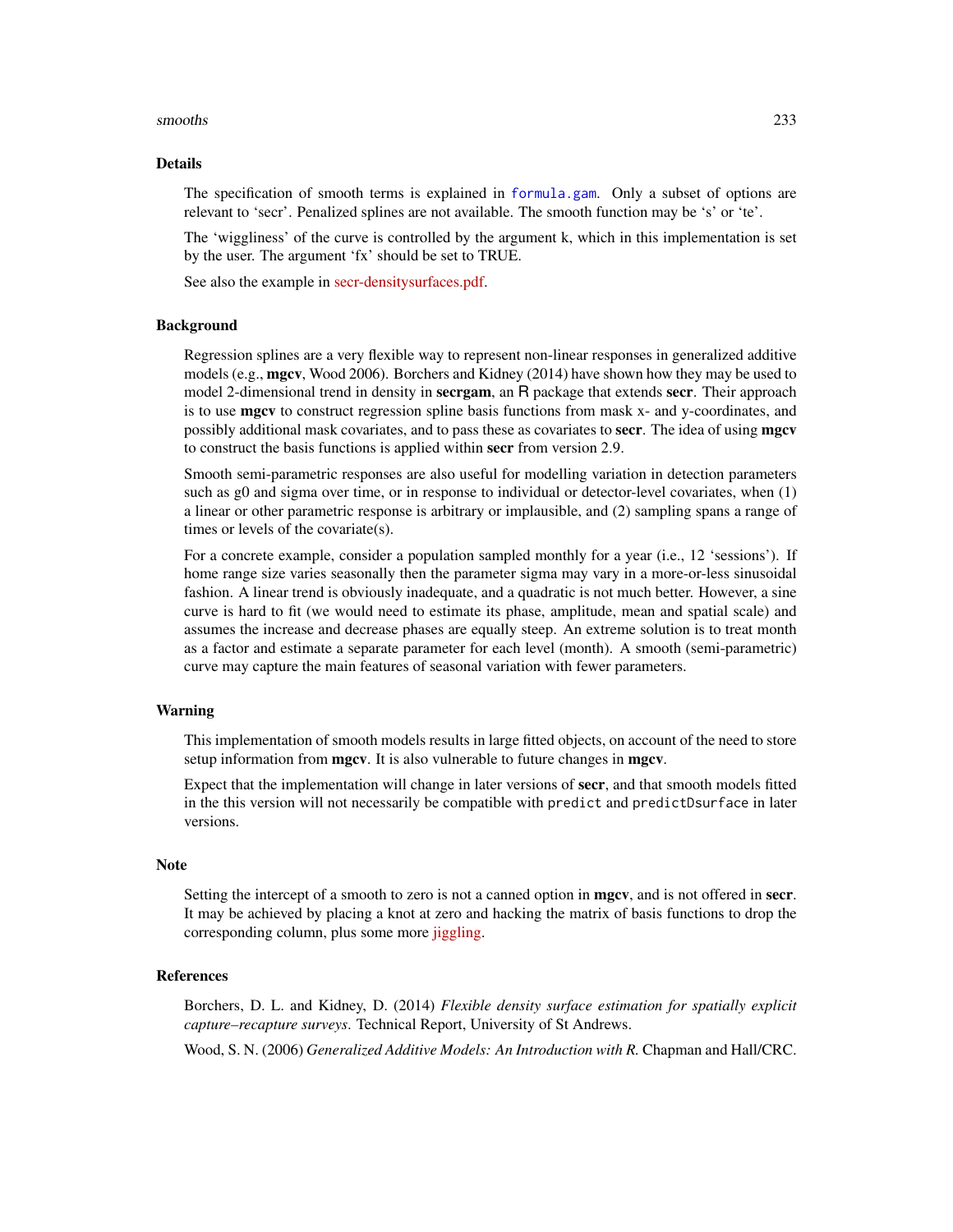## See Also

[formula.gam](#page-0-0)

## Examples

```
## Not run:
## smooth density surface
possum.model.sxy <- secr.fit(possumCH, mask = possummask,
    model = D \sim s(x,y, k = 6, fx = TRUE), trace = FALSE)
fittedsurface <- predictDsurface(possum.model.sxy)
par(max = c(1,1,1,6))plot(fittedsurface)
plot(fittedsurface, plottype = 'contour', add = TRUE)
par(max = c(5, 4, 4, 2) + 0.1) ## reset to default
## Now try smooth on g0
## For the smooth we use 'Session' which is coded numerically (0:4)
## rather than the factor 'session' ('2005', '2006', '2007', '2008',
## '2009')
ovenbird.model.g0 <- secr.fit(ovenCH, mask = ovenmask,
   model = g0 \sim session, trace = FALSE)
ovenbird.model.sg0 <- secr.fit(ovenCH, mask = ovenmask,
   model = g0 \sim s(Session, k = 3, fx = TRUE), trace = FALSE)
AIC(ovenbird.model.g0, ovenbird.model.sg0)
## Or over occasions within a session...
fit.sT3 <- secr.fit(captdata, model = g0 \sim s(T, k = 3, fx = TRUE),trace = FALSE)
pred \leq predict(fit.sT3, newdata = data.frame(T = 0:4))
plot(sapply(pred, '[', 'g0', 'estimate'))
## End(Not run)
```
snip *Slice Transect Into Shorter Sections*

## Description

This function splits the transects in a 'transect' or 'transectX' traps object into multiple shorter sections. The function may also be applied directly to a capthist object based on transect data. This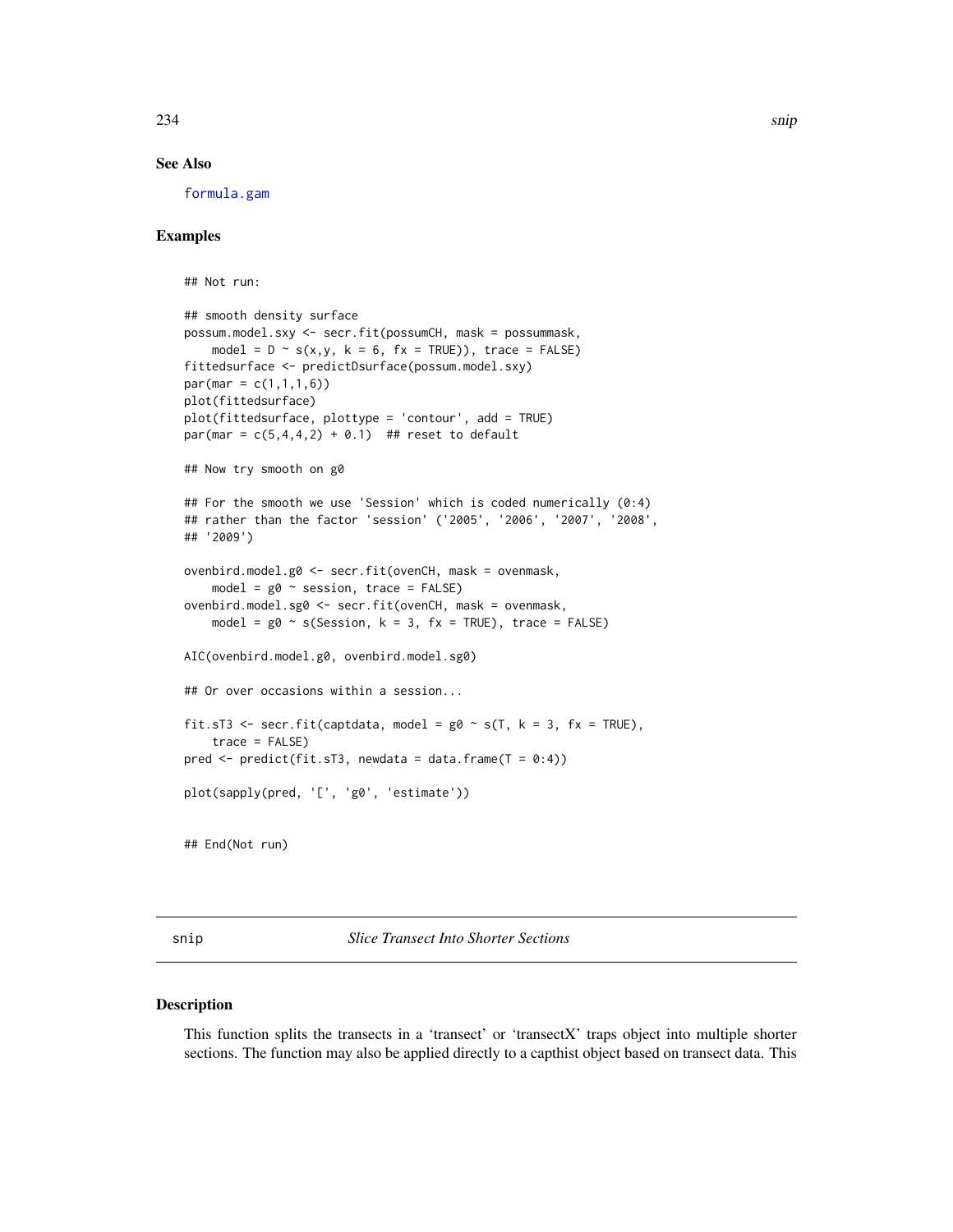#### snip 235

makes it easy to convert detection data collected along linear transects to point detection data (see Example).

## Usage

```
snip(object, from = 0, by = 1000, length.out = NULL, keep.incomplete = TRUE)
```
# Arguments

| object          | secr 'traps' or 'capthist' object based on transects                                                                                   |  |
|-----------------|----------------------------------------------------------------------------------------------------------------------------------------|--|
| from            | numeric starting position (m)                                                                                                          |  |
| by              | numeric length of new transects (m)                                                                                                    |  |
| length.out      | numeric number of new transects, as alternative to 'by'                                                                                |  |
| keep.incomplete |                                                                                                                                        |  |
|                 | logical; if TRUE then initial or terminal sections of each original transect that<br>are less than 'by' will be retained in the output |  |

## Details

If a positive length.out is specified, by will be computed as (transectlength(object) - from) / length.out.

#### Value

A 'traps' or 'capthist' object, according to the input. If keep.incomplete == FALSE animals and detections from the

#### See Also

[transectlength](#page-269-0), [discretize](#page-56-0)

## Examples

```
x \leq -\text{seq}(0, 4*pi, length = 41)temptrans <- make.transect(x = x*100, y = sin(x)*300)
plot (snip(temptrans, by = 200), markvertices = 1)
## Not run:
## simulate some captures
tempcapt \leq sim.capthist(temptrans, popn = list(D = 2,
  buffer = 300, detectpar = list(g0 = 0.5, sigma = 50),
  binomN = 0)
## snip capture histories
tempCH <- snip(tempcapt, by = 20)
## collapse from 'transect' to 'count', discarding location within transects
```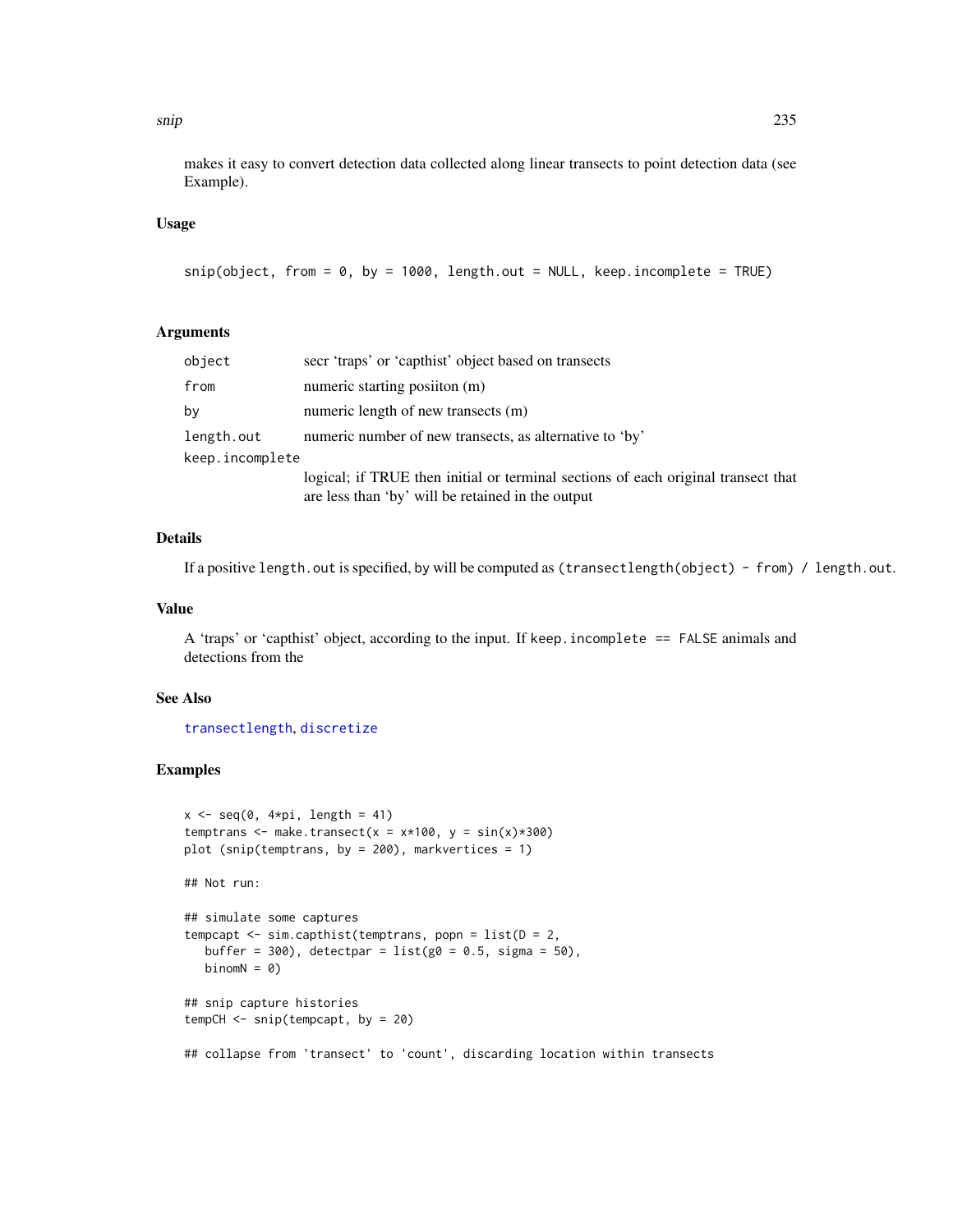```
tempCH <- reduce(tempCH, outputdetector = "count")
## fit secr model and examine H-T estimates of density
derived(secr.fit(tempCH, buffer = 300, CL = TRUE, trace = FALSE))
## also, may split an existing transect into equal lengths
## same result:
plot(snip(temptrans, by = transectlength(temptrans)/10),
    markvertices = 1)
plot(snip(temptrans, length.out = 10), markvertices = 1)
```
## End(Not run)

sort.capthist *Sort Rows of capthist or mask Object*

## Description

Rows are sorted by fields in covariates or by a provided sort key of length equal to the number of rows.

## Usage

```
## S3 method for class 'capthist'
sort(x, decreasing = FALSE, by = ",
    byrowname = TRUE, ...)
## S3 method for class 'mask'
sort(x, decreasing = FALSE, by = ",
   byrowname = TRUE, ...)
```
#### Arguments

| $\mathsf{x}$ | capthist object                                                                                 |
|--------------|-------------------------------------------------------------------------------------------------|
| decreasing   | logical. Should the sort be increasing or decreasing?                                           |
| bν           | character vector (names of covariates) or data frame whose columns will be used<br>as sort keys |
| byrowname    | logical. Should row name be used as a final sort key?                                           |
| .            | other arguments (not used)                                                                      |

#### Details

For multi-session capthist objects only the named covariate form is suitable as the number of rows varies between sessions.

If requested, rows are sorted by rowname within by. The effect of the defaultsis to sort by rowname. The attribute markingpoints of a mask object is removed if present, as it is no longer meaningful.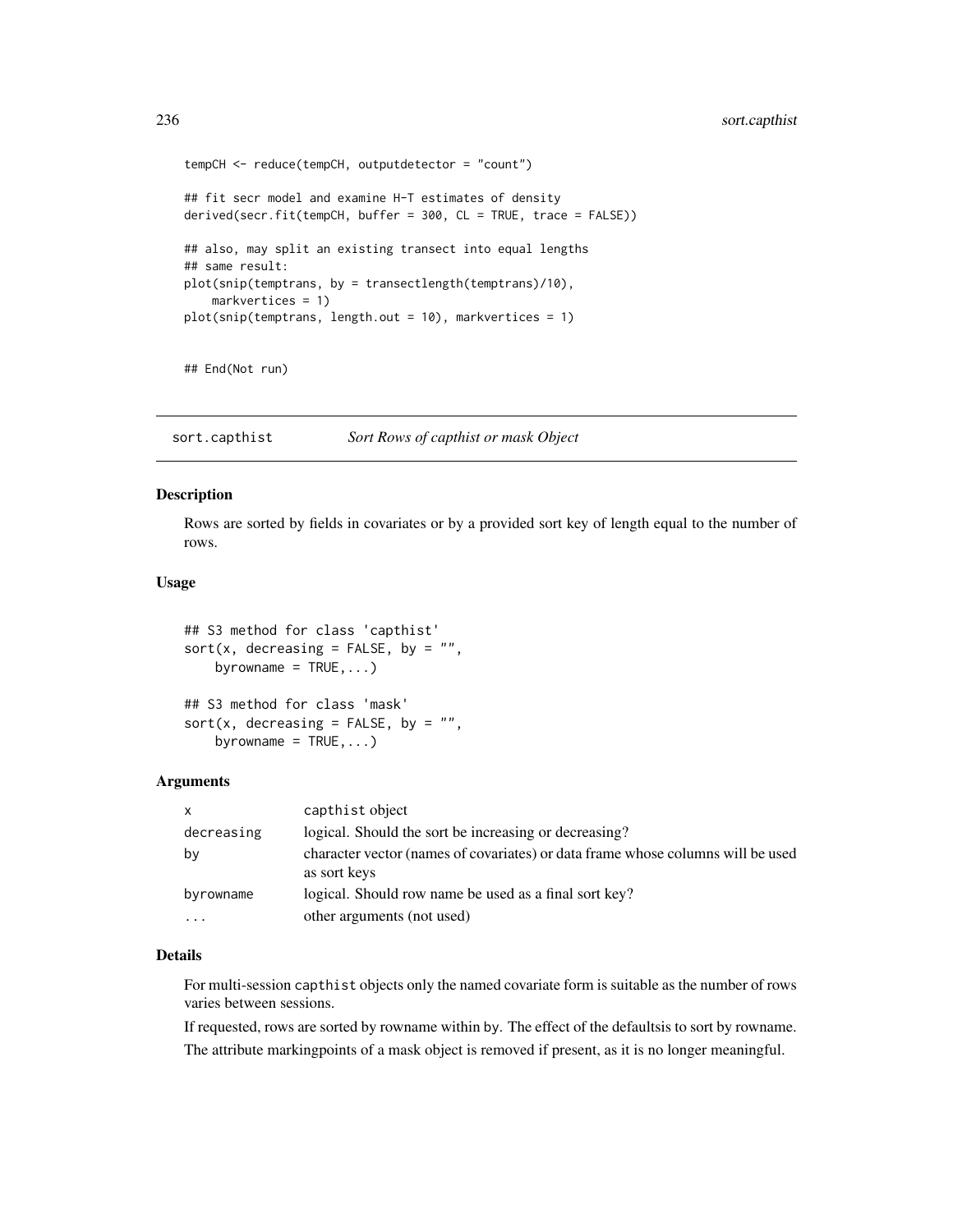## SPACECAP 237

# Value

capthist or mask object with sorted rows; any relevant attributes are also sorted (covariates, signal, xy)

# See Also

[capthist](#page-22-0)

# Examples

```
sort(ovenCH, by = "Sex")
covariates(ovenCH)[["2005"]]
covariates(sort(ovenCH, by = "Sex"))[["2005"]]
```
SPACECAP *Exchange data with SPACECAP package*

## Description

Data in a single-session secr capthist object may be written directly to the 'csv' format used by SPACECAP, a package for Bayesian spatially explicit capture–recapture (Singh et al. 2010). Data in csv format may also be read to construct a capthist object for analysis in secr.

# Usage

```
write.SPACECAP(object, mask = NULL, buffer = 100, ndec = 2,
    filestem = "")
read.SPACECAP(AC, TD, detector = "proximity", session = "1")
```
#### Arguments

| object   | capthist object with the captures and trap locations to export             |
|----------|----------------------------------------------------------------------------|
| mask     | mask object to use for state-space file.                                   |
| buffer   | width of buffer in metres to use when creating a mask if none is specified |
| ndec     | number of digits after decimal point for coordinates of mask on output     |
| filestem | character value used to form names of output files                         |
| AC       | character value giving name of 'animal capture' .csv file                  |
| TD       | character value giving name of 'trap deployment' .csv file                 |
| detector | detector type ('proximity' or 'count')                                     |
| session  | character value to use as session name                                     |
|          |                                                                            |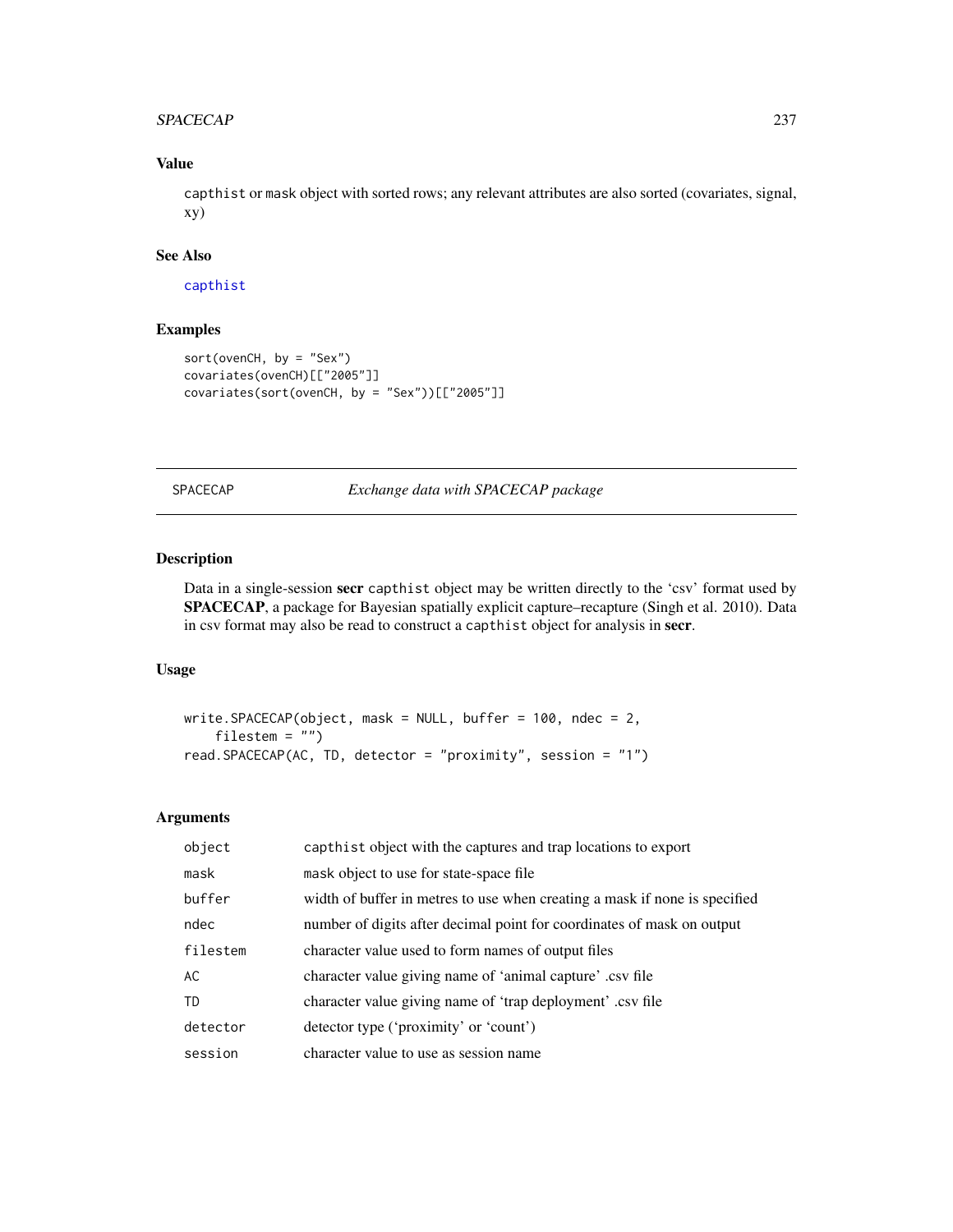## Details

If successful, write.SPACECAP creates three output files with names ending in 'AC.csv','TD.csv' and 'SS.csv'. These are respectively the 'Animal Capture', 'Trap Deployment' and 'State-Space' files required by SPACECAP.

## Value

write. SPACECAP is used for its side effect of writing the required csv files. read. SPACECAP returns a capthist object.

## Note

State-space csv files may be imported with read.mask.

## References

Gopalaswamy, A.M., Royle, J.A., Hines, J.E., Singh, P., Jathanna, D., Kumar, N.S. and Karanth, K.U. (2012) Program SPACECAP: software for estimating animal density using spatially explicit capture–recapture models. *Methods in Ecology and Evolution* 3, 1067–1072.

Singh, P., Gopalaswamy, A. M., Royle, A. J., Kumar, N. S. and Karanth, K. U. (2010) SPACECAP: A program to estimate animal abundance and density using Bayesian spatially explicit capturerecapture models. Version 1.0. Wildlife Conservation Society - India Program, Centre for Wildlife Studies, Bangalore, India.

## See Also

[capthist](#page-22-0), [mask](#page-113-0), [read.mask](#page-177-0)

## Examples

```
## Not run:
```
## coerce data to proximity detector type for export demo <- reduce(captdata, output = "proximity") write.SPACECAP (demo, filestem = "demo")

```
## now read back the data just exported...
temp <- read.SPACECAP ("demoAC.csv", "demoTD.csv")
temp \leq reduce(temp, output = "multi")
summary (temp)
summary (captdata)
```

```
## should match exactly
identical(summary(temp), summary(captdata))
```
## End(Not run)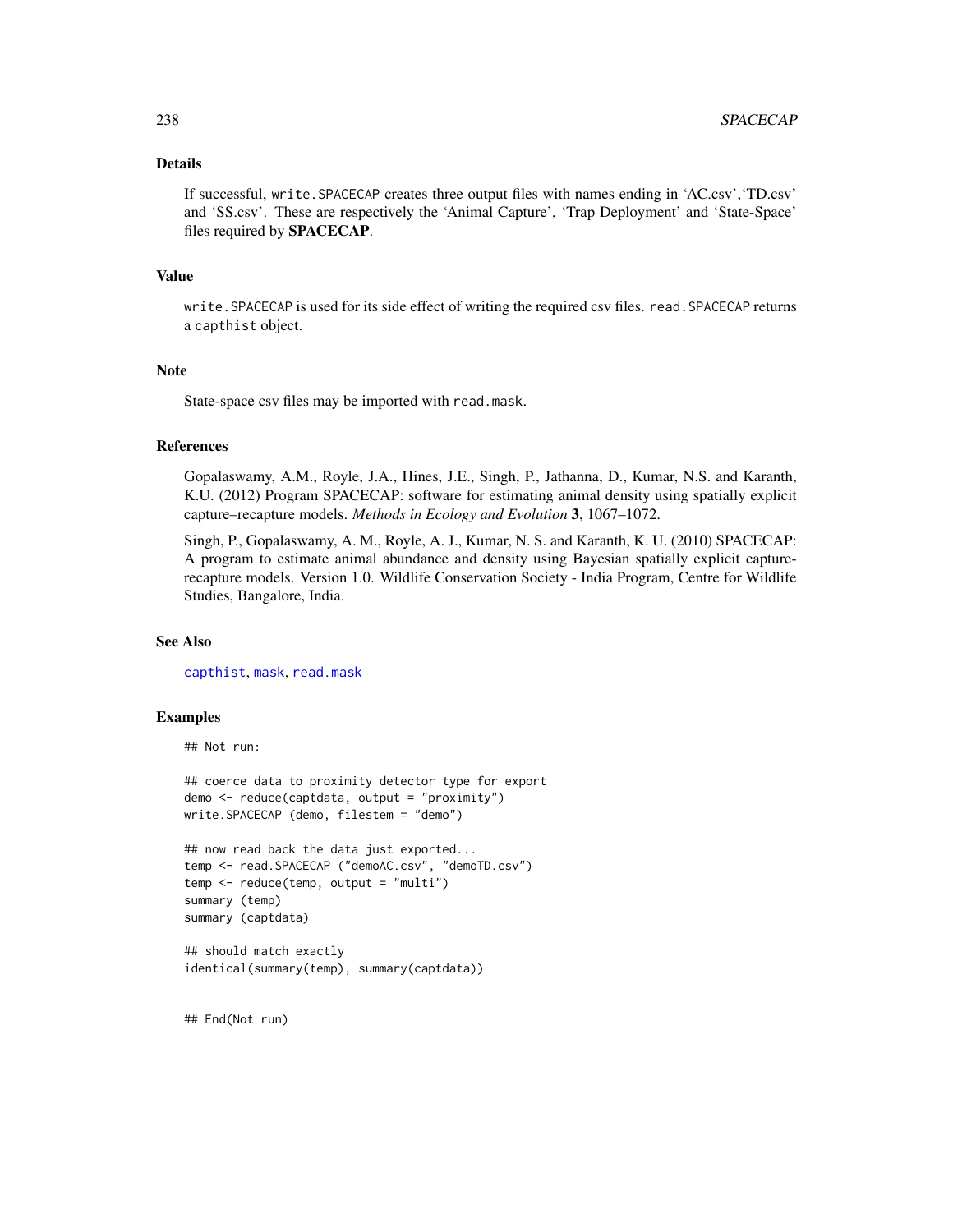## Description

Extract or replace the spacing attribute of a detector array or mask.

## Usage

```
spacing(object, ...)
spacing(object) <- value
## S3 method for class 'traps'
spacing(object, ..., recalculate = FALSE)
## S3 method for class 'mask'
spacing(object, ..., recalculate = FALSE)
```
# Arguments

| object                  | object with 'spacing' attribute e.g. traps      |
|-------------------------|-------------------------------------------------|
| value                   | numeric value for spacing                       |
| $\cdot$ $\cdot$ $\cdot$ | other arguments (not used)                      |
| recalculate             | logical; if TRUE compute average spacing afresh |

## Details

The 'spacing' attribute of a detector array is the average distance from one detector to the nearest other detector.

The attribute was not always set by make.grid() and read.traps() in versions of secr before 1.5.0. If the attribute is found to be NULL then spacing will compute it on the fly.

# Value

scalar numeric value of mean spacing, or a vector if object has multiple sessions

#### See Also

[traps](#page-267-0)

# Examples

```
temptrap \leq make.grid(nx = 6, ny = 8)
spacing(temptrap)
```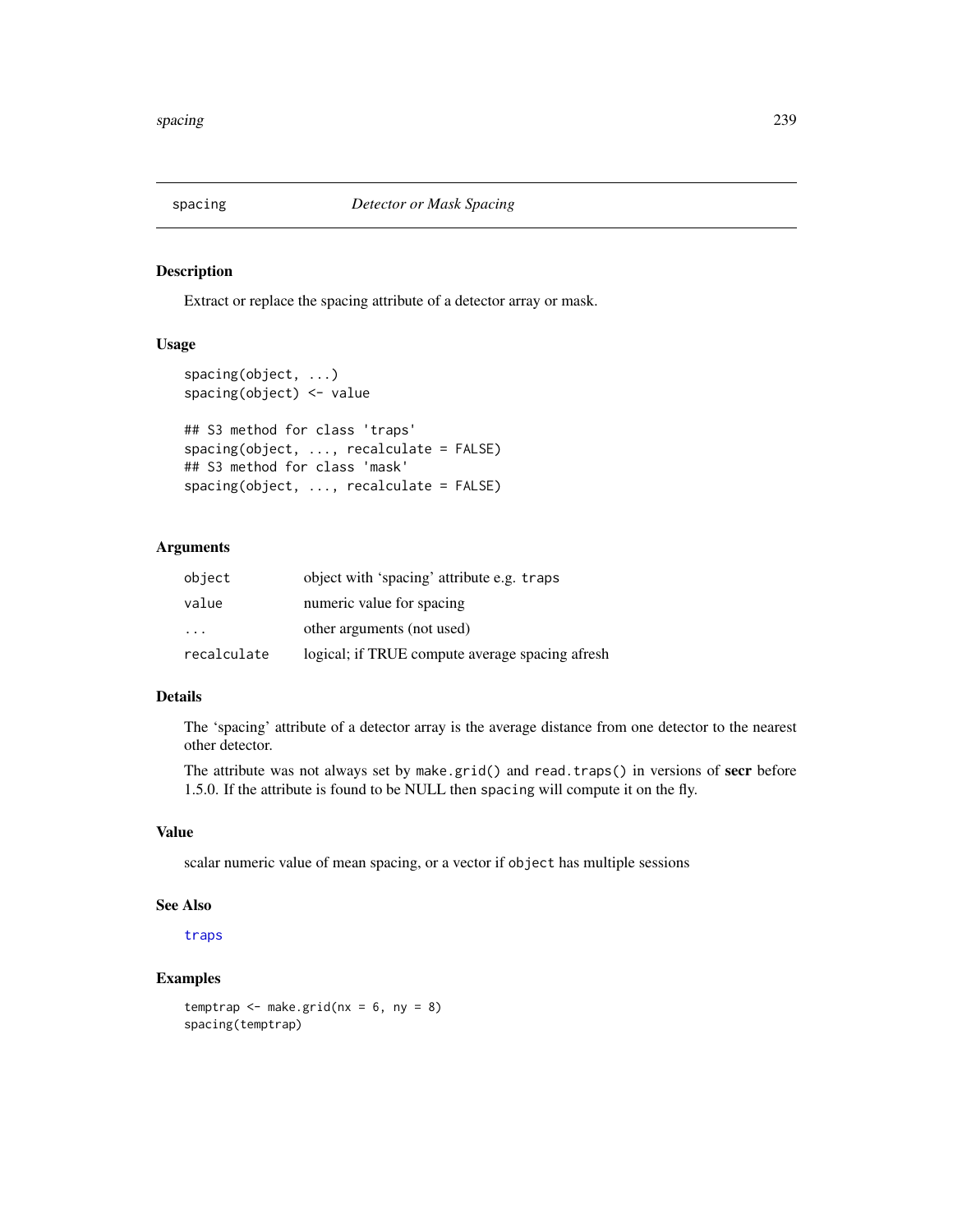speed *Speed Tips*

#### **Description**

A list of ways to make secr. fit run faster.

#### Use an appropriate mask

Check the extent and spacing of the habitat mask that you are using. Execution time is roughly proportional to the number of mask points (nrow(mymask)). Default settings can lead to very large masks for detector arrays that are elongated 'north-south' because the number of points in the eastwest direction is fixed. Compare results with a much sparser mask (e.g.,  $nx = 32$  instead of  $nx =$ 64).

## Use conditional likelihood

If you don't need to model variation in density over space or time then consider maximizing the conditional likelihood in secr.fit ( $CL = TRUE$ ). This reduces the complexity of the optimization problem, especially where there are several sessions and you want session-specific density estimates (by default, derived() returns a separate estimate for each session even if the detection parameters are constant across sessions).

#### Model selection

Do you really need to fit all those complex models? Chasing down small decrements in AIC is so last-century. Remember that detection parameters are mostly nuisance parameters, and models with big differences in AIC may barely differ in their density estimates. This is a good topic for further research - we seem to need a 'focussed information criterion' (Claeskens and Hjort 2008) to discern the differences that matter. Be aware of the effects that can really make a difference: learned responses (b, bk etc.) and massive unmodelled heterogeneity.

Use score.test() to compare nested models. At each stage this requires only the more simple model to have been fitted in full; further processing is required to obtain a numerical estimate of the gradient of the likelihood surface for the more complex model, but this is much faster than maximizing the likelihood. The tradeoff is that the score test is only approximate, and you may want to later verify the results using a full AIC comparison.

#### Break problem down

Suppose you are fitting models to multiple separate datasets that fit the general description of 'sessions'. If you are fitting separate detection parameters to each session (i.e., you do not need to pool detection information), and you are not modelling trend in density across sessions, then it is much quicker to fit each session separately than to try to do it all at once. See Examples.

# Mash replicated clusters of detectors

If your detectors are arranged in similar clusters (e.g., small square grids) then try the function [mash](#page-263-0).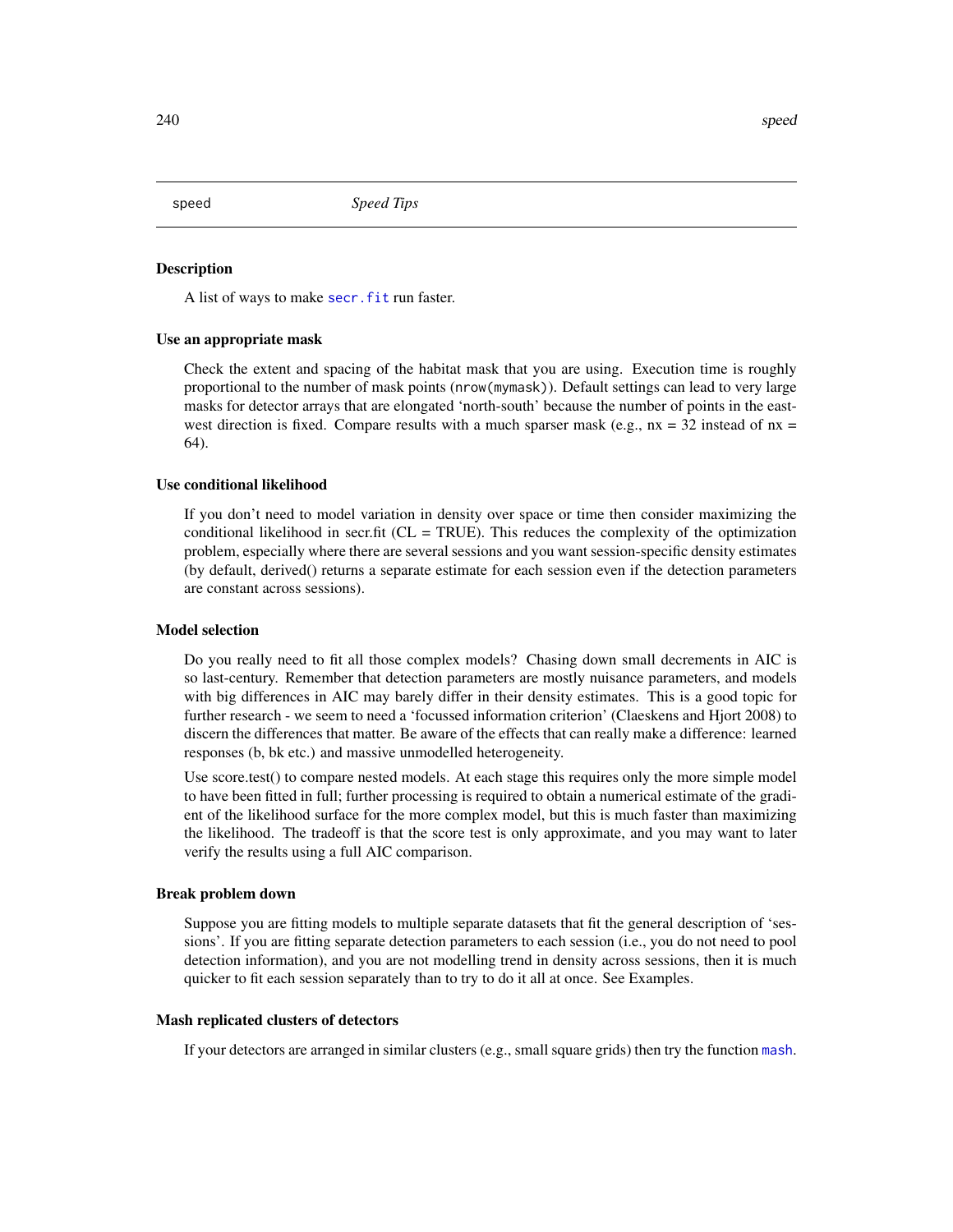#### speed 241

#### Reduce sparse 'proximity' data to 'multi'

Full data from 'proximity' detectors has dimensions  $n \times S \times K$  (n is number of individuals, S is number of occasions, K is number of traps). If the data are sparse (i.e. multiple detections of an individual on one occasion are rare) then it is efficient to treat proximity data as multi-catch data (dimension n x S, maximum of one detection per occasion). Use reduce( $proxCH$ , outputdetector = "multi").

## Use multiple cores when applicable

Some computations can be run in parallel on multiple processors (most desktops these days have multiple cores), but capability is limited. Check the 'ncores' argument of sim.secr() and secr.fit() and ?ncores. The speed gain is significant for parametric bootstrap computations in sim.secr. Parallelisation is also allowed for the session likelihood components of a multi-session model in secr.fit(), but gains there seem to be small or negative.

Functions [par.secr.fit](#page-129-0), [par.derived](#page-129-1), and [par.secr.fit](#page-129-0) are an alternative and more effective way to take advantage of multiple cores when fitting several models.

#### Avoid covariates with many levels

Categorical (factor) covariates with many levels and continuous covariates that take many values are not handled efficiently in secr.fit, and can dramatically slow down analyses and increase memory requirements.

## Simulations

Model fitting is not needed to assess power. The precision of estimates from secr.fit can be predicted without laboriously fitting models to simulated datasets. Just use method = "none" to obtain the asymptotic variance at the known parameter values for which data have been simulated (e.g. with sim.capthist()).

Suppress computation of standard errors by derived(). For a model fitted by conditional likelihood (CL = TRUE) the subsequent computation of derived density estimates can take appreciable time. If variances are not needed (e.g., when the aim is to predict the bias of the estimator across a large number of simulations) it is efficient to set  $se.D = FALSE$  in derived().

It is tempting to save a list with the entire 'secr' object from each simulated fit, and to later extract summary statistics as needed. Be aware that with large simulations the overheads associated with storage of the list can become very large. The solution is to anticipate the summary statistics you will want and save only these.

#### References

Claeskens, G. and Hjort N. L. (2008) *Model Selection and Model Averaging*. Cambridge: Cambridge University Press.

## Examples

## Not run: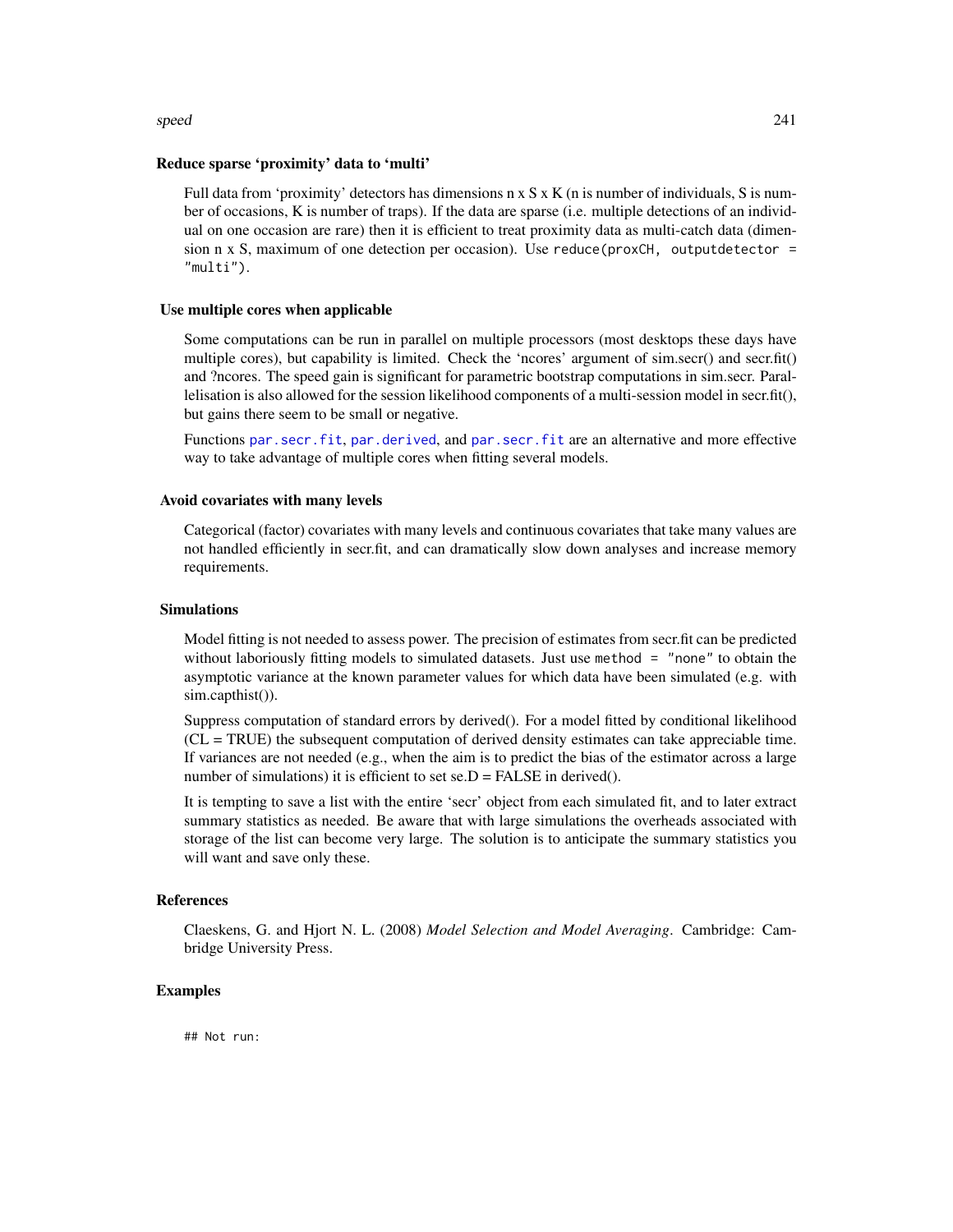#### 242 stoatDNA

```
## compare timing of combined model with separate single-session models
## for 5-session ovenbird mistnetting data: 2977/78 = 38-fold difference
system.time(fit1 <- secr.fit(ovenCH, buffer = 300, model = list(D \simsession, g0 ~ session, sigma ~ session)))
## user system elapsed
## 2470.99 20.62 2502.11
system.time(fit2 <- lapply (ovenCH, secr.fit, buffer = 300))
## user system elapsed
## 66.05 0.19 66.34
## ratio of density estimates
collate(fitt)[1,1,1,"D"] / sapply(fitt2, function(x) predict(x)["D", "estimate"])## session=2005 session=2006 session=2007 session=2008 session=2009
## 1.0000198 1.0000603 0.9999761 0.9999737 0.9999539
## End(Not run)
```
## stoatDNA *Stoat DNA Data*

#### Description

Data of A. E. Byrom from a study of stoats (*Mustela erminea*) in New Zealand. Individuals were identified from DNA in hair samples.

#### Usage

stoatDNA

## Details

The data are from a pilot study of stoats in red beech (*Nothofagus fusca*) forest in the Matakitaki Valley, South Island, New Zealand. Sticky hair-sampling tubes  $(n = 94)$  were placed on a 3-km x 3km grid with 500-m spacing between lines and 250-m spacing along lines. Tubes were baited with rabbit meat and checked daily for 7 days, starting on 15 December 2001. Stoat hair samples were identified to individual using DNA microsatellites amplified by PCR from follicular tissue (Gleeson et al. 2010). Six loci were amplified and the mean number of alleles was 7.3 per locus. Not all loci could be amplified in 27% of samples. A total of 40 hair samples were collected (Gleeson et al. 2010), but only 30 appear in this dataset; the rest presumably did not yield sufficient DNA for genotyping.

The data are provided as a single-session capthist object 'stoatCH'. Hair tubes are 'proximity' detectors which allow an individual to be detected at multiple detectors on one occasion (day), but there are no multiple detections in this dataset and for historical reasons the data are provided as detector type 'multi'. Three pre-fitted models are included: stoat.model.HN, stoat.model.HZ,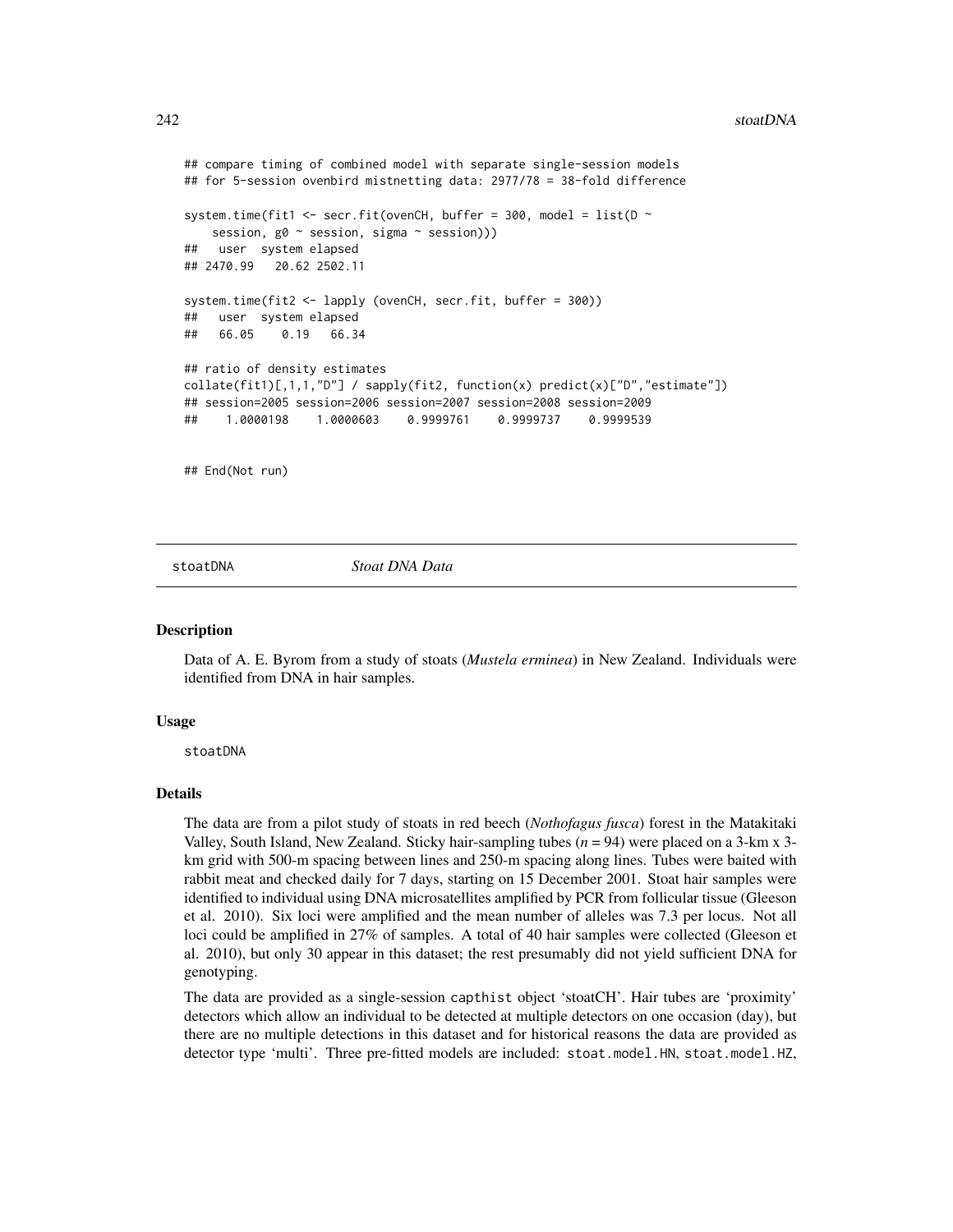#### stoatDNA 243

and stoat.model.EX (with halfnormal, hazard-rate and negative exponential detection functions, respectively).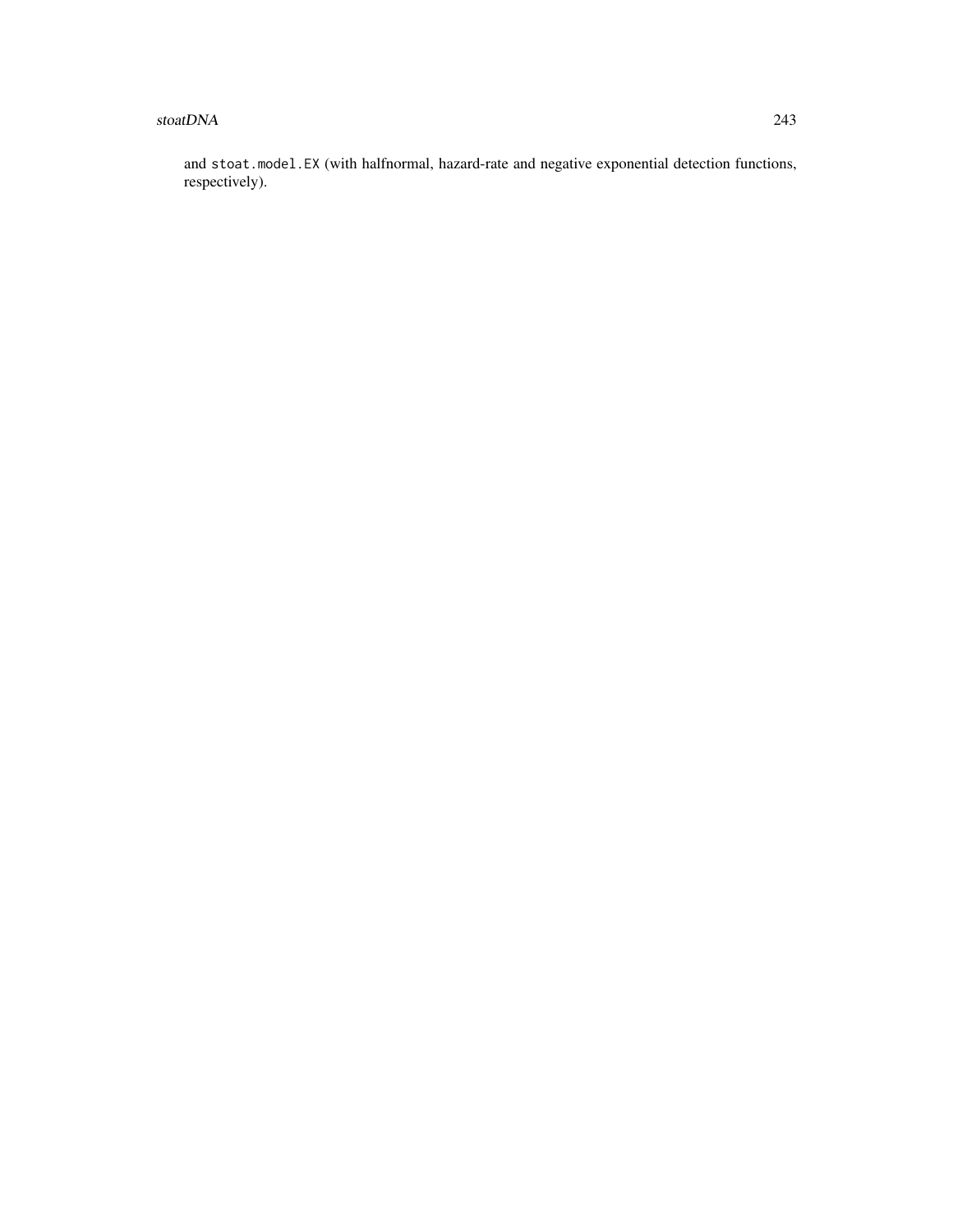| Object         | Description                                              |
|----------------|----------------------------------------------------------|
| stoatCH        | capthist object                                          |
| stoat.model.EX | fitted secr model – null, exponential detection function |
| stoat.model.HN | fitted secr model – null, halfnormal detection function  |
| stoat.model.HZ | fitted secr model – null, hazard-rate detection function |

## Note

The log-likelihood values reported for these data by secr.fit differ by a constant from those published by Efford et al. (2009) because the earlier version of DENSITY used in that analysis did not include the multinomial coefficient, which in this case is  $log(20!)$  or about  $+42.336$ . The previous analysis also used a coarser habitat mask than the default in secr  $(32 \times 32 \text{ rather than } 64 \times \text{m})$ 64) and this slightly alters the log-likelihood and ∆AIC values.

Fitting the hazard-rate detection function previously required the shape parameter z (or b) to be fixed, but the model can be fitted in **secr** without fixing z. However, the hazard rate function can cause problems owing to its long tail, and it is not recommended. The check on the buffer width, usually applied automatically on completion of secr.fit, causes an error and must be suppressed with biasLimit = NA (see Examples).

Gleeson et al. (2010) address the question of whether there is enough variability at the sampled microsatellite loci to distinguish individuals. The reference to 98 sampling sites in that paper is a minor error (A. E. Byrom pers. comm.).

## Source

Efford, M. G., Borchers D. L. and Byrom, A. E. (2009) Density estimation by spatially explicit capture-recapture: likelihood-based methods. In: D. L. Thomson, E. G. Cooch and M. J. Conroy (eds) *Modeling Demographic Processes in Marked Populations*. Springer, New York. Pp. 255–269.

## References

Gleeson, D. M., Byrom, A. E. and Howitt, R. L. J. (2010) Non-invasive methods for genotyping of stoats (*Mustela erminea*) in New Zealand: potential for field applications. *New Zealand Journal of Ecology* 34, 356–359. Available on-line at <http://www.newzealandecology.org>.

#### See Also

[capthist](#page-22-0), [Detection functions](#page-0-0), [secr.fit](#page-199-0)

## Examples

```
summary(stoatCH)
```

```
## Not run:
stoat.model.HN <- secr.fit(stoatCH, buffer = 1000, detectfn = 0)
# this generates an error unless we use biasLimit = NA
# to suppress the default bias check
stoat.model.HZ <- secr.fit(stoatCH, buffer = 1000, detectfn = 1,
   biasLimit = NA)
```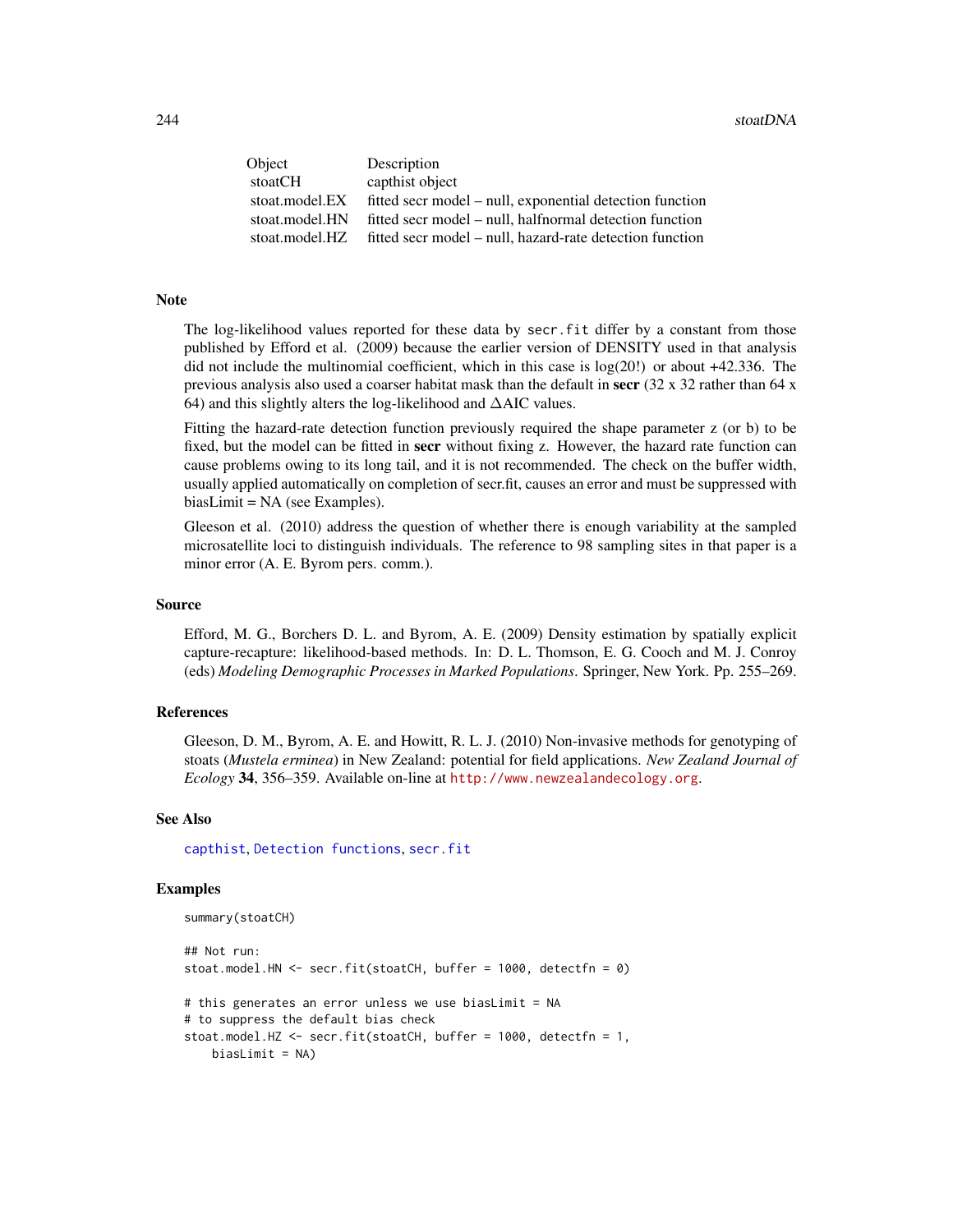```
stoat.model.EX <- secr.fit(stoatCH, buffer = 1000, detectfn = 2)
confint(stoat.model.HN, "D")
## Profile likelihood interval(s)...
## lcl ucl
## D 0.01275125 0.04055662
## End(Not run)
## plot fitted detection functions
xv <- seq(0,800,10)
plot(stat.model.EX, xval = xv, ylim = c(0, 0.12), limits = FALSE,lty = 2)plot(stoat.model.HN, xval = xv, limits = FALSE, lty = 1, add = TRUE)
plot(stoat.model.HZ, xval = xv, limits = FALSE, lty = 3, add = TRUE)
## review density estimates
collate(stoat.model.HZ, stoat.model.HN, stoat.model.EX,
   realnames = "D", perm = c(2,3,4,1))## use secr:: in case of conflicting model.average from RMark
secr::model.average(stoat.model.HN, stoat.model.EX,
   realnames = "D")
```
strip.legend *Colour Strip Legend*

#### Description

This function is used with shaded plots to display a legend.

## Usage

```
strip.legend(xy, legend, col, legendtype = c("breaks", "intervals", "other"),tileborder = NA, height = 0.5, width = 0.06, inset = 0.06, text.offset = 0.02,
 text.cex = 0.9, xpd = TRUE, scale = 1, title = "", box = NA, box.col = par()$bg)
```
# Arguments

| xy         | location of legend (see Details)                                       |
|------------|------------------------------------------------------------------------|
| legend     | character vector (see Details)                                         |
| col        | vector of colour values                                                |
| legendtype | character                                                              |
| tileborder | colour of lines around each tile in the colour strip. Use NA for none. |
| height     | height of colour strip as a fraction of the plot dimensions            |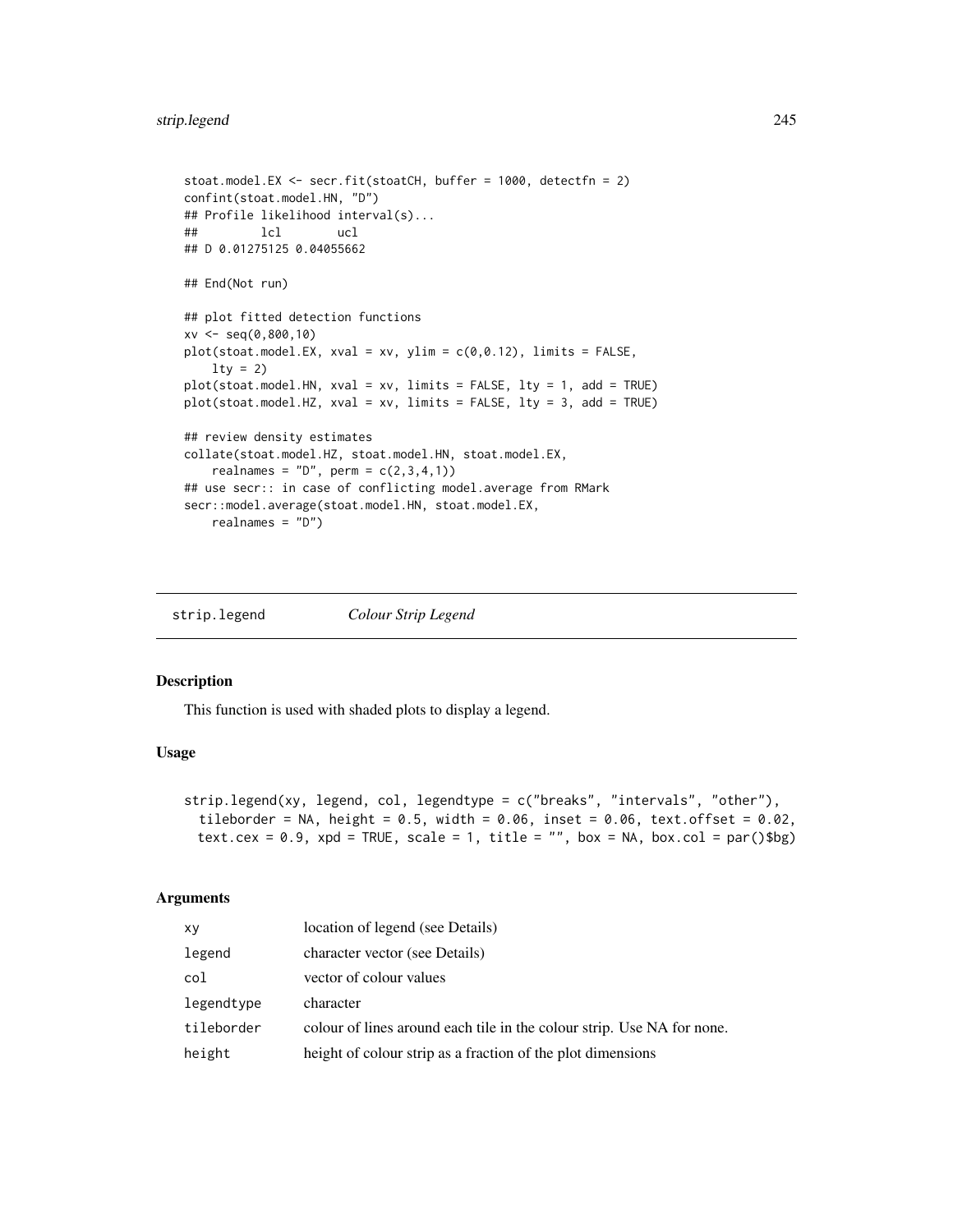| width       | width of colour strip as a fraction of the plot dimensions                                  |
|-------------|---------------------------------------------------------------------------------------------|
| inset       | spacing between legend and outside plot boundary, as a fraction of the plot di-<br>mensions |
| text.offset | spacing between colour strip and text, as a fraction of the plot dimensions                 |
| text.cex    | size of text font                                                                           |
| xpd         | logical, if TRUE the legend will use the margins of the plot                                |
| scale       | numeric; each value x will be displayed as scale * x                                        |
| title       | text displayed above legend                                                                 |
| box         | colour of frame, if framed, otherwise NA                                                    |
| box.col     | colour of background, if framed, otherwise ignored                                          |

## Details

The location of the legend is determined by xy which may be one of the character values "topright", "topleft", "bottomright", "bottomleft", "right", "left", or the x-y coordinates (in user units) of the top-left corner of the colour strip. Coordinates may be given as a vector or a list, and the output from [locator](#page-0-0)(1) is suitable.

For more on colours, see notes in [plot.mask](#page-141-0) and [colors](#page-0-0) and [terrain.colors](#page-0-0)

If legendtype = 'breaks' then labels are placed at the class boundaries; otherwise, the labels are centred vertically. If legendtype = 'breaks' or legendtype = 'intervals' then numeric values are extracted from the input, otherwise the text strings in legend are used as provided.

The legend itself may be provided as a vector of values or as the class labels output from [plot.mask](#page-141-0). Class labels are generated by [cut](#page-0-0) in the form '(0,20]', '(20,40]', etc. These are parsed to construct either breaks (0,20,40,...) or intervals ('0-20', '20-40',...) as requested in the legendtype argument. box may also be TRUE/FALSE; if TRUE the foreground colour is used par()\$fg.

#### Value

Invisibly returns a vector of user coordinates for the left, right, bottom and top of the colour strip.

## Note

From secr 2.9.0, the default behaviour of plot.mask is to call strip.legend to display a legend in the top right of the plot, labeled at breaks.

## See Also

[plot.mask](#page-141-0)

# Examples

temptrap <- make.grid() tempmask <- make.mask(temptrap) covariates (tempmask) <- data.frame(circle =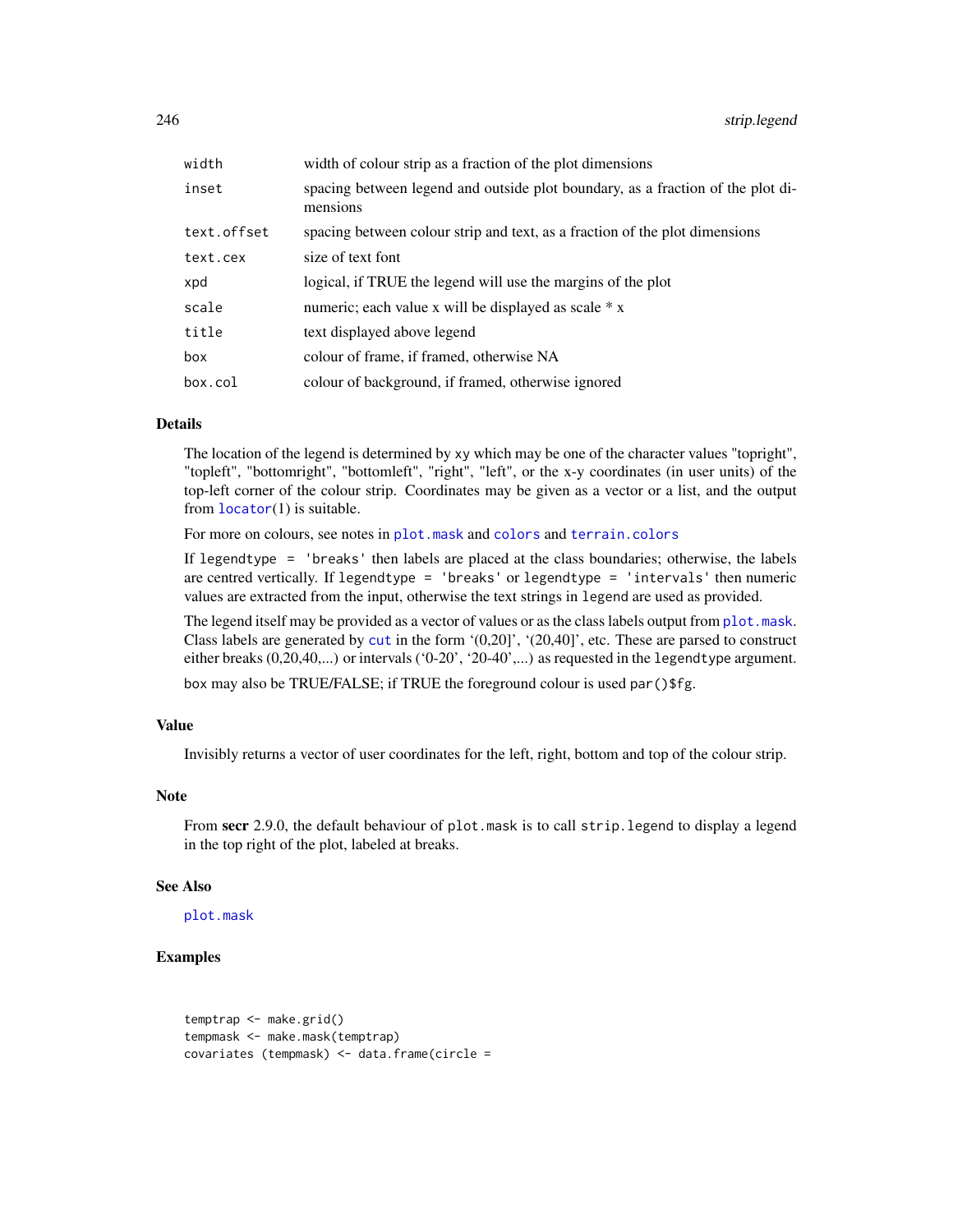## subset.capthist 247

```
exp(-(tempmask$x^2 + tempmask$y^2)/10000) )
tmpleg <- plot (tempmask, covariate = "circle", dots = FALSE,
    breaks = 10, legend = FALSE)
strip.legend (xy = 'topright', col = terrain.colors(10),
   legend = tmpleg, title = "Test plot")
## Not run:
## a custom axis using the returned values
par(max = c(2, 2, 2, 6))plot (tempmask, covariate = "circle", dots = FALSE,
    breaks = 10, legend = FALSE)
b <- strip.legend (locator(1), col = terrain.colors(10),
    legendtype = "other", legend = " ", title = "Test plot",
     height = 0.3, box = NA)
axis(side = 4, pos = b[2]+5, at = seq(b[4], b[3], length = 3),lab = seq(0, 1, 0.5), las = 1, tck = -0.02)
par(max = c(5, 4, 4, 2) + 0.1) ## reset to default
## End(Not run)
```
subset.capthist *Subset or Split capthist Object*

## Description

Create a new capthist object or list of objects by selecting rows (individuals), columns (occasions) and traps from an existing capthist object.

#### Usage

```
## S3 method for class 'capthist'
subset(x, subset = NULL, occasions = NULL, traps = NULL,sessions = NULL, cutval = NULL, dropnullCH = TRUE, dropnullocc = FALSE,
   dropunused = TRUE, droplowsignals = TRUE, dropNAsignals = FALSE,
   cutabssignal = TRUE, renumber = FALSE, ...)
```

```
## S3 method for class 'capthist'
split(x, f, drop = FALSE, prefix = "S", bytrap = FALSE,byoccasion = FALSE, ...)
```
#### Arguments

| $\mathsf{x}$ | object of class capthist                                                       |
|--------------|--------------------------------------------------------------------------------|
| subset       | vector of subscripts to select rows (individuals) (see Details for variations) |
| occasions    | vector of subscripts to select columns (occasions)                             |
| traps        | vector of subscripts to select detectors (traps)                               |
| sessions     | vector of subscripts to select sessions                                        |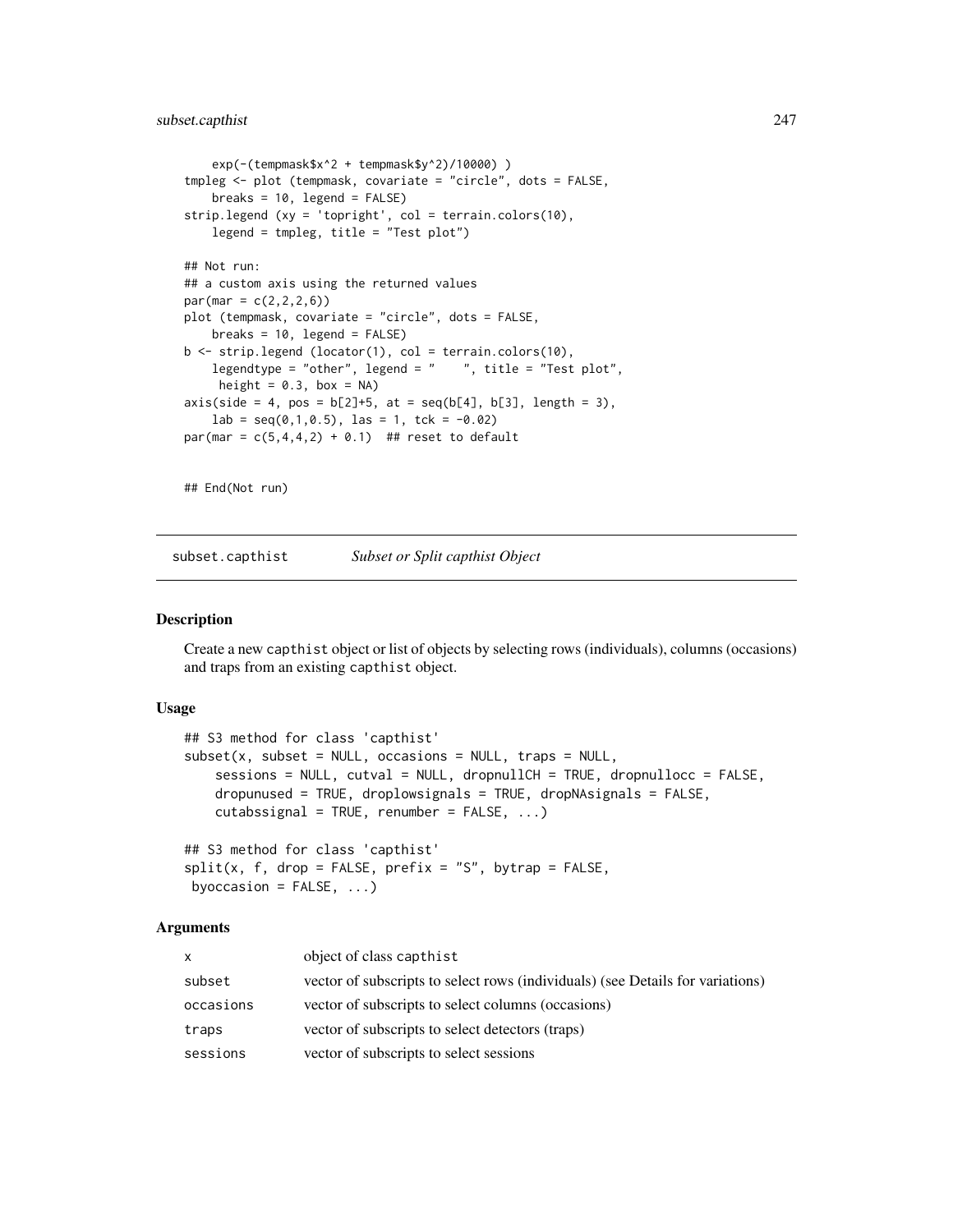| cutval         | new threshold for signal strength                                                                              |
|----------------|----------------------------------------------------------------------------------------------------------------|
| dropnullCH     | logical for whether null (all-zero) capture histories should be dropped                                        |
| dropnullocc    | logical for whether occasions with no detections should be dropped                                             |
| dropunused     | logical for whether never-used detectors should be dropped                                                     |
| droplowsignals | logical for whether cutval should be applied at each microphone rather than to<br>sound as a whole             |
| dropNAsignals  | logical for whether detections with missing signal should be dropped                                           |
| cutabssignal   | logical for whether to apply cutval to absolute signal strength or the difference<br>between signal and noise  |
| renumber       | logical for whether row.names should be replaced with sequence number in new<br>capthist                       |
| f              | factor or object that may be coerced to a factor                                                               |
| drop           | logical indicating if levels that do not occur should be dropped (if f is a factor)                            |
| prefix         | a character prefix to be used for component names when values of f are numeric                                 |
| bytrap         | logical; if TRUE then each level of f identifies traps to include                                              |
| byoccasion     | logical; if TRUE then each level of f identifies occasions to include                                          |
| $\ddotsc$      | other arguments passed to subset.capthist (split.capthist) or to optional subset<br>function (subset.capthist) |

## Details

Subscript vectors may be either logical- (length equal to the relevant dimension of x), character- or integer-valued. Subsetting is applied to attributes (e.g. covariates, traps) as appropriate. The default action is to include all animals, occasions, and detectors if the relevant argument is omitted.

When traps is provided, detections at other detectors are set to zero, as if the detector had not been used, and the corresponding rows are removed from traps. If the detector type is 'proximity' then selecting traps also reduces the third dimension of the capthist array.

split generates a list in which each component is a capthist object. Each component corresponds to a level of f.

To combine (pool) occasions use [reduce.capthist](#page-183-0). There is no equivalent of unlist for lists of capthist objects.

The effect of droplowsignals = FALSE is to retain below-threshold measurements of signal strength on all channels (microphones) as long as the signal is above cutval on at least one. In this case all retained sounds are treated as detected on all microphones. This fails when signals are already missing on some channels.

Subsetting is awkward with multi-session input when the criterion is an individual covariate. See the Examples for omne way this can be tackled.

#### Value

capthist object with the requested subset of observations, or a list of such objects (i.e., a multisession capthist object). List input results in list output, except when a single session is selected.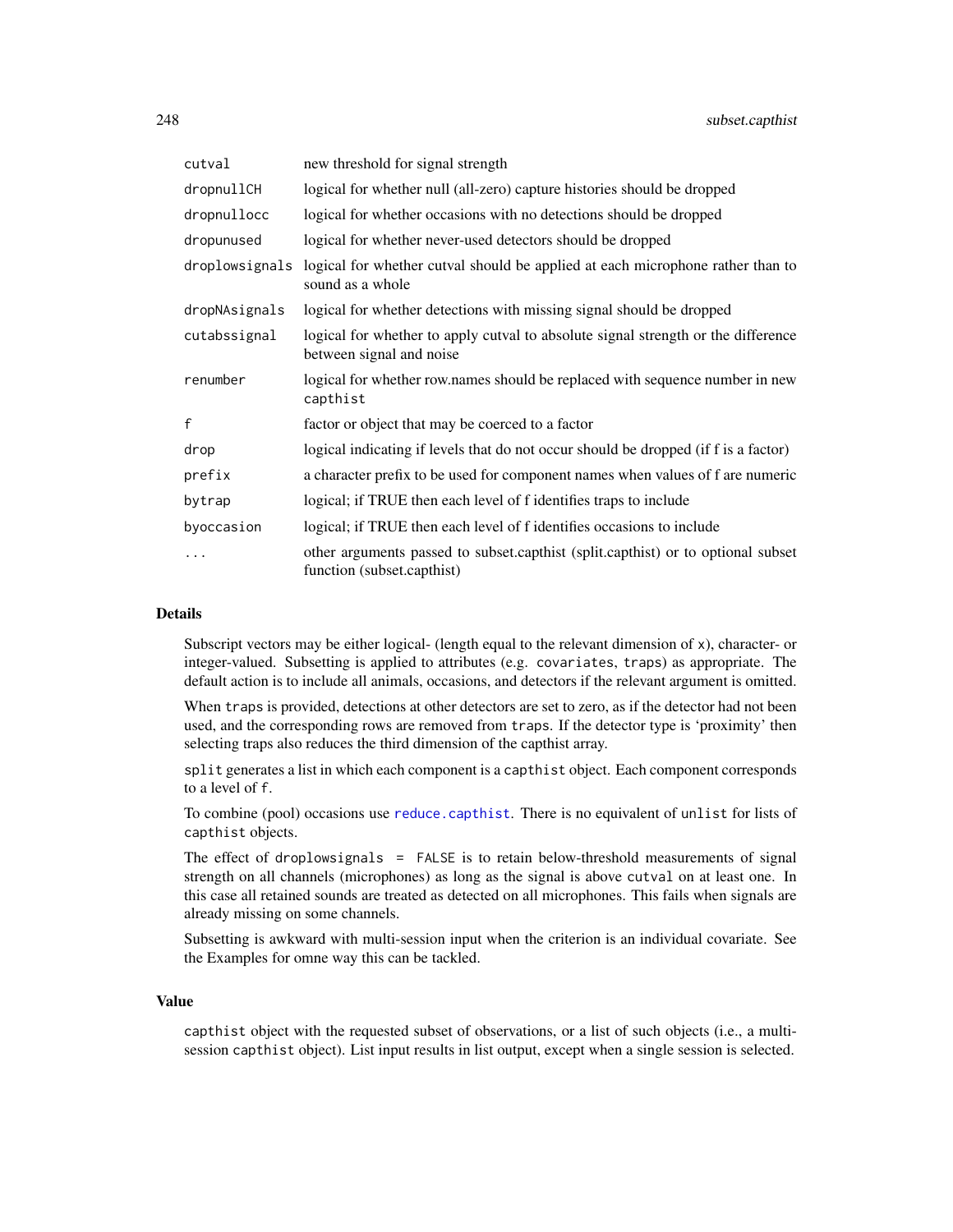#### subset.mask 249

## See Also

[capthist](#page-22-0), [rbind.capthist](#page-169-0), [reduce.capthist](#page-183-0)

#### Examples

```
tempcapt <- sim.capthist (make.grid(nx=6, ny=6), nocc=6)
summary(subset(tempcapt, occ=c(1,3,5)))
## Consider `proximity' detections at a random subset of detectors
## This would not make sense for `multi' detectors, as the
## excluded detectors influence detection probabilities in
## sim.capthist.
tempcapt2 <- sim.capthist (make.grid(nx = 6, ny = 6,
    detection = "proximity"), nocc = 6)
tempcapt3 <- subset(tempcapt2, traps = sample(1:36, 18,
   replace=FALSE))
summary(tempcapt3)
plot(tempcapt3)
split (tempcapt2, f = sample (c("A","B"), nrow(tempcapt2),
    replace = TRUE))
## split out captures on alternate rows of a grid
split(captdata, f = rep(1:2, 50), bytrap = TRUE)## Applying a covariate criterion across all sessions of a
## multi-session capthist object e.g. selecting male ovenbirds from the
## 2005--2009 ovenCH dataset. We include a resriction on occasions
## to demonstrate the use of 'MoreArgs'. Note that mapply() creates a
## list, and the class of the output must be restored manually.
ovenCH.males <- mapply(subset, ovenCH,
    subset = lapply(ovenCH, function(x) covariates(x)$Sex == m"),
   MoreArgs = list(occasions = 1:5))class(ovenCH.males) <- class(ovenCH)
summary(ovenCH.males, terse = TRUE)
## A simpler approach using the new function option in 3.1.1
subsetfn <- function(x, sex) covariates(x)$Sex == sex
ovenCH.males <- subset(ovenCH, subset = subsetfn, sex = "M")
summary(ovenCH.males, terse = TRUE)
## Divide one session into two by occasion
split(captdata, f = factor(c(1,1,2,2,2)), byoccasion = TRUE)
```
subset.mask *Subset Mask Object*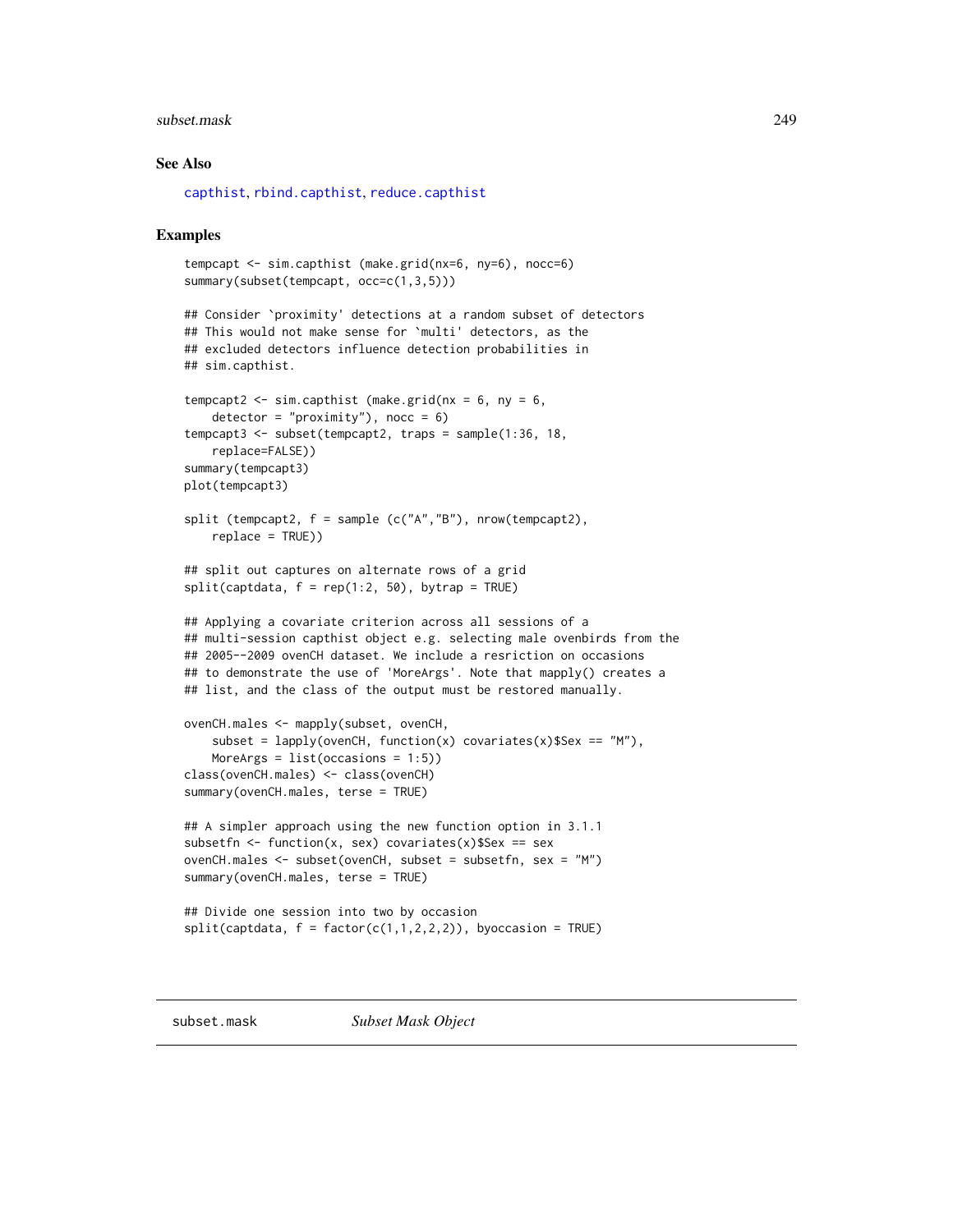#### 250 subset.mask

## Description

Retain selected rows of a mask object.

## Usage

```
## S3 method for class 'mask'
subset(x, subset, ...)
## S3 method for class 'mask'
```
rbind(...)

# **Arguments**

| x                       | mask object                                      |
|-------------------------|--------------------------------------------------|
| subset                  | numeric or logical vector to select rows of mask |
| $\cdot$ $\cdot$ $\cdot$ | two or more mask objects (rbind only)            |

# Details

The subscripts in subset may be of type integer, character or logical as described in [Extract](#page-0-0). Covariates are ignored by rbind.mask.

## Value

For subset, an object of class 'mask' with only the requested subset of rows and 'type' attribute set to 'subset'.

For rbind, an object of class 'mask' with all unique rows from the masks in ..., and 'type' attribute set to 'rbind'.

## Warning

The spacing attribute is carried over from the input (it is not updated automatically). In the case of very sparse masks (i.e. those with isolated points) this may lead to an unexpected value for this attribute. (Automatic updating requires excessive computation time and/or memory for very large masks).

# See Also

[mask](#page-113-0)

## Examples

```
tempmask <- make.mask(make.grid())
OK <- (tempmask$x + tempmask$y) > 100
tempmask <- subset(tempmask, subset = OK)
plot(tempmask)
```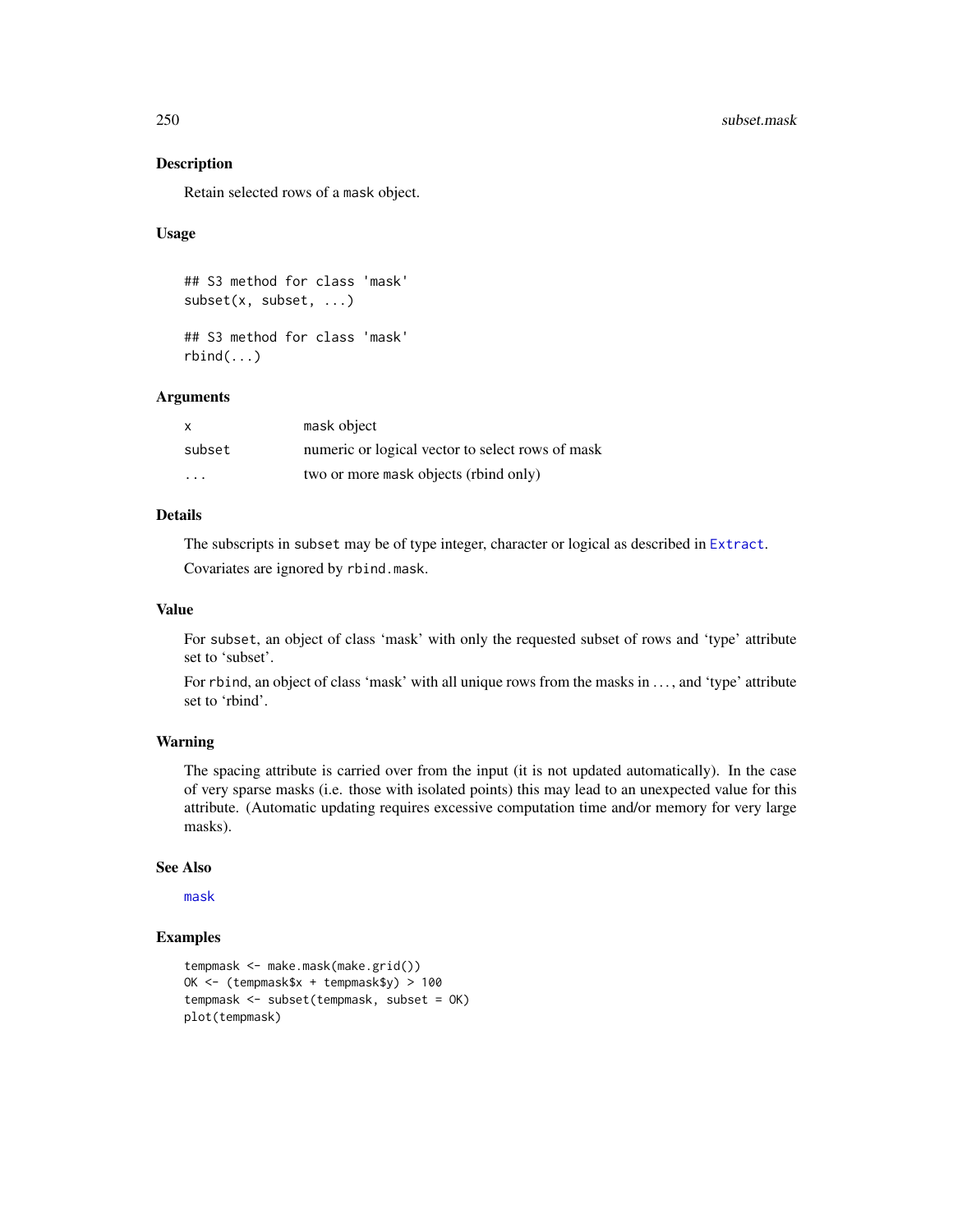#### Description

Retain selected rows of a popn object.

## Usage

```
## S3 method for class 'popn'
subset(x, subset = NULL, sessions = NULL, poly = NULL,poly.habitat = TRUE, keep.poly = TRUE, renumber = FALSE, ...)
```
## Arguments

| $\mathsf{x}$ | popn object                                                               |
|--------------|---------------------------------------------------------------------------|
| subset       | vector to subscript the rows of x                                         |
| sessions     | vector to subscript sessions if x is a multi-session population           |
| poly         | bounding polygon (see Details)                                            |
| poly.habitat | logical for whether poly represents habitat or its inverse (non-habitat)  |
| keep.poly    | logical; if TRUE any bounding polygon is saved as the attribute 'polygon' |
| renumber     | logical for whether to renumber rows in output                            |
| $\cdots$     | arguments passed to other functions                                       |

## Details

The subscripts in subset may be of type integer, character or logical as described in [Extract](#page-0-0). By default, all rows are retained.

In the case of a multi-session popn object (a list of populations), subset may be a list with one component for the subscripts in each new session.

## Value

An object of class popn with only the requested subset of rows. Subsetting is applied to the covariates attribute if this is present. Attributes 'Ndist' and 'model2D' are set to NULL.

If poly is specified, points outside poly are dropped. poly may be either

- a matrix or dataframe of two columns interpreted as x and y coordinates, or
- a SpatialPolygonsDataFrame object as defined in the package 'sp', possibly from reading a shapefile with readOGR() from package 'rgdal'.

#### See Also

[popn](#page-154-0)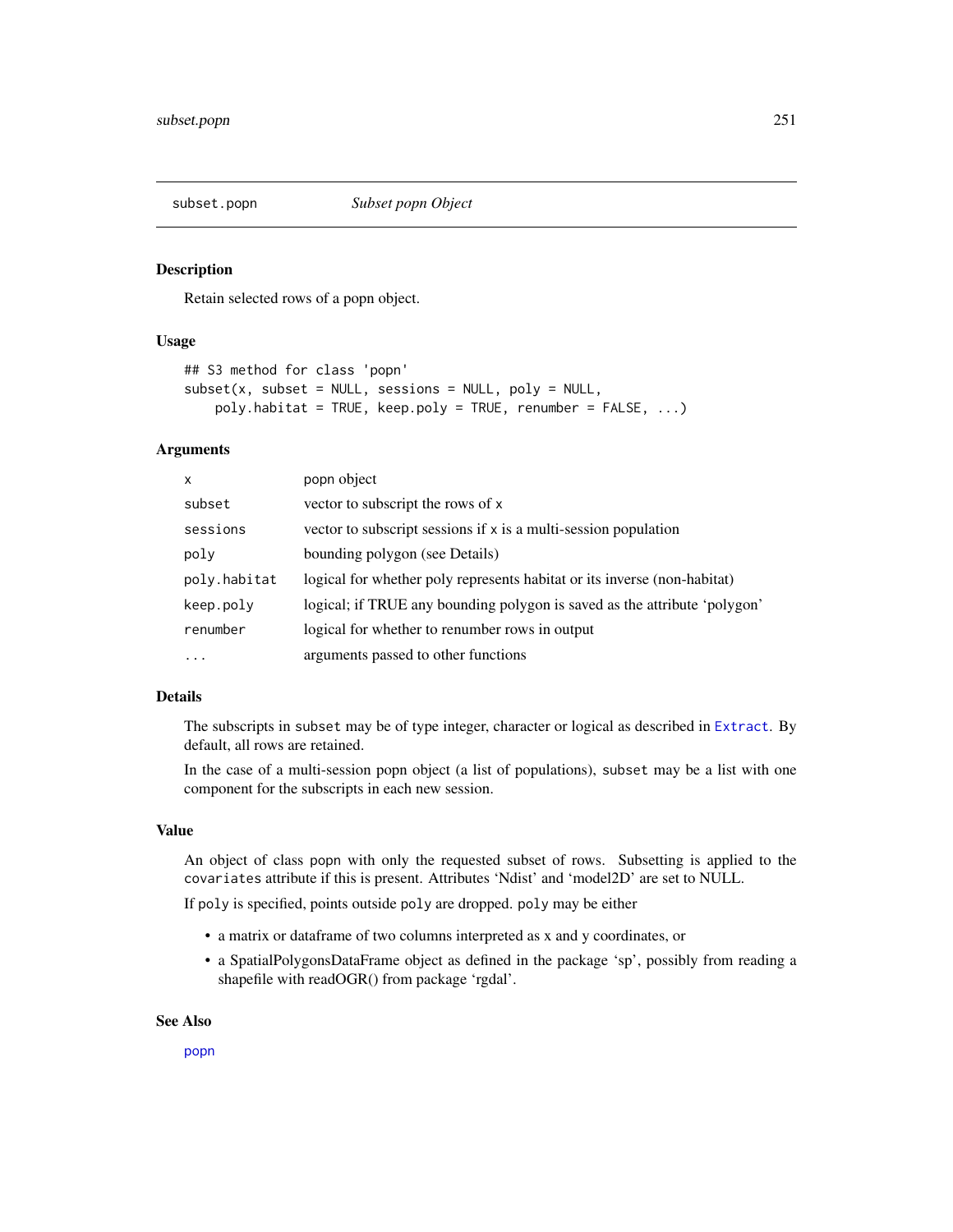## Examples

```
temppop \le sim.popn (D = 10, expand.grid(x = c(0,100), y =
   c(0,100), buffer = 50)
## 50% binomial sample of simulated population
temppops <- subset(temppop, runif(nrow(temppop)) < 0.5)
plot(temppop)
plot(temppops, add = TRUE, pch = 16)
```
subset.traps *Subset traps Object*

## Description

Retain selected rows of a traps object.

## Usage

```
## S3 method for class 'traps'
subset(x, subset = NULL, occasions = NULL, ...)## S3 method for class 'traps'
split(x, f, drop = FALSE, prefix = "S", by occasion = FALSE, ...)
```
## Arguments

| $\mathsf{x}$            | traps object                                                                        |
|-------------------------|-------------------------------------------------------------------------------------|
| subset                  | vector to subscript the rows of x                                                   |
| occasions               | vector to subscript columns in usage $(x)$                                          |
| $\cdot$ $\cdot$ $\cdot$ | arguments passed to other functions                                                 |
| $\mathbf{f}$            | factor or object that may be coerced to a factor                                    |
| drop                    | logical indicating if levels that do not occur should be dropped (if f is a factor) |
| prefix                  | a character prefix to be used for component names when values of f are numeric      |
| byoccasion              | logical; if TRUE then f is used to split occasions                                  |

## Details

The subscripts in subset may be of type integer, character or logical as described in [Extract](#page-0-0). By default, all rows are retained.

In the case of 'polygon' and 'transect' detectors, subsetting is done at the level of whole polygons or transects. subset should therefore have the same length as levels(polyID(x)) or levels(transectID(x)). split generates a list in which each component is a traps object. Each component corresponds to a level of f. The argument x of split cannot be a list (i.e. x must be a single-session traps object). If the levels of f are numeric, from version 2.10.3 a leading zero is inserted in the names of the output list to maintain the sort order.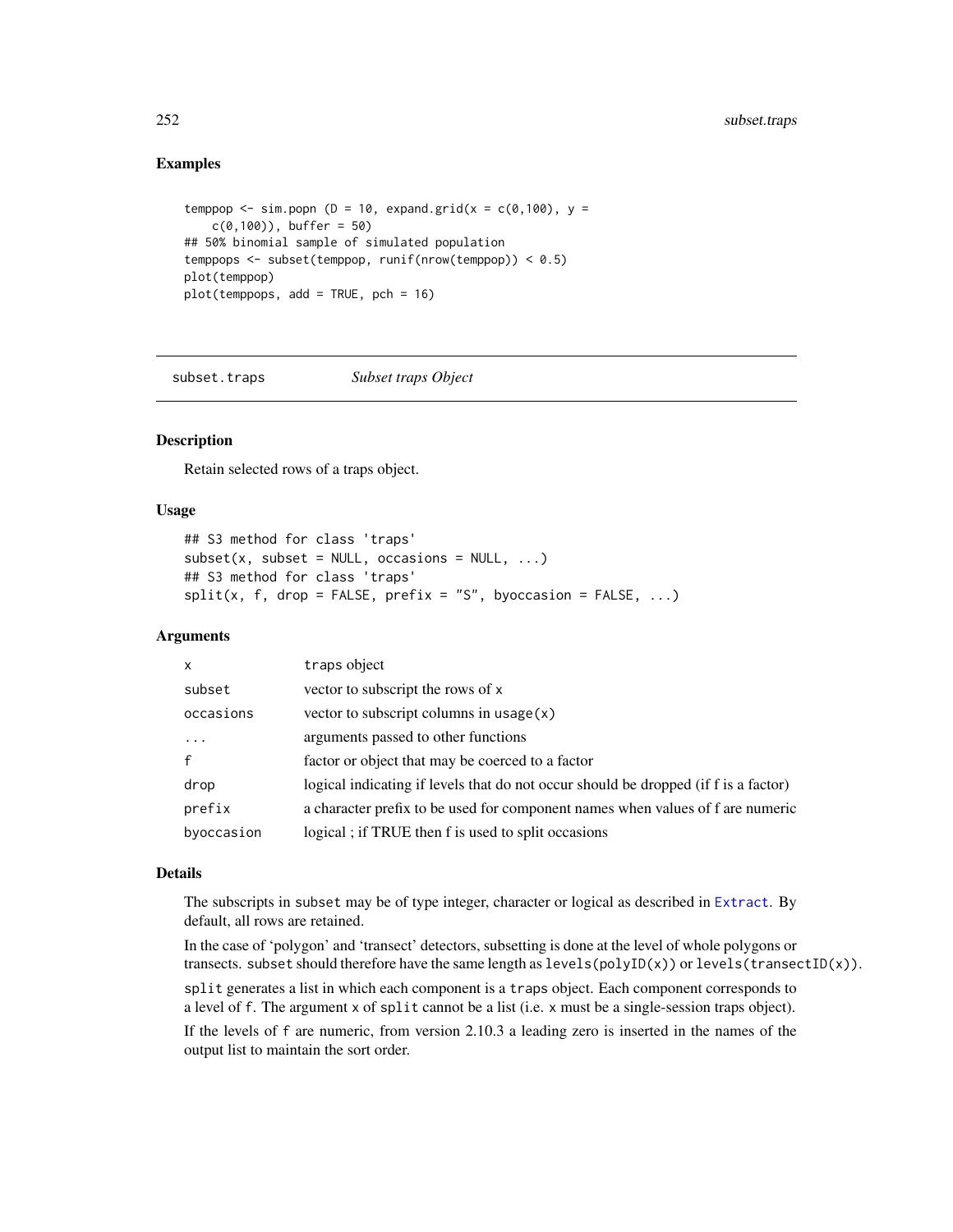# suggest.buffer 253

## Value

An object of class traps with only the requested subset of rows. Subsetting is applied to usage and covariates attributes if these are present.

Splitting with byoccasion = TRUE produces a list of traps objects, each with usage codes for a subset of occasions. Traps not used on any occasion within a session are automatically dropped from that session.

## See Also

[traps](#page-267-0), [rbind.traps](#page-173-0)

# Examples

```
## odd-numbered traps only, using modulo operator
temptrap \leq make.grid(nx = 7, ny = 7)
t2 <- subset(temptrap, as.logical(1:nrow(temptrap) %% 2))
plot(t2)
## this works also for even number of rows, but must change 'outer' call
temptrap \leq make.grid(nx = 8, ny = 8)
t3 <- subset(temptrap, !as.logical(outer(1:8,1:8,'+')%%2))
plot(t3)
```
suggest.buffer *Mask Buffer Width*

# **Description**

Determines a suitable buffer width for an integration [mask.](#page-113-0) The 'buffer' in question defines a concave polygon around a detector array constructed using make.mask with type = "trapbuffer". The method relies on an approximation to the bias of maximum likelihood density estimates (M. Efford unpubl).

## Usage

```
suggest.buffer(object, detectfn = NULL, detectpar = NULL,
   noccasions = NULL, ignoreusage = FALSE, RBtarget = 0.001,
    interval = NULL, binomN = NULL, ...bias.D (buffer, traps, detectfn, detectpar, noccasions, binomN = NULL,
   control = NULL)
```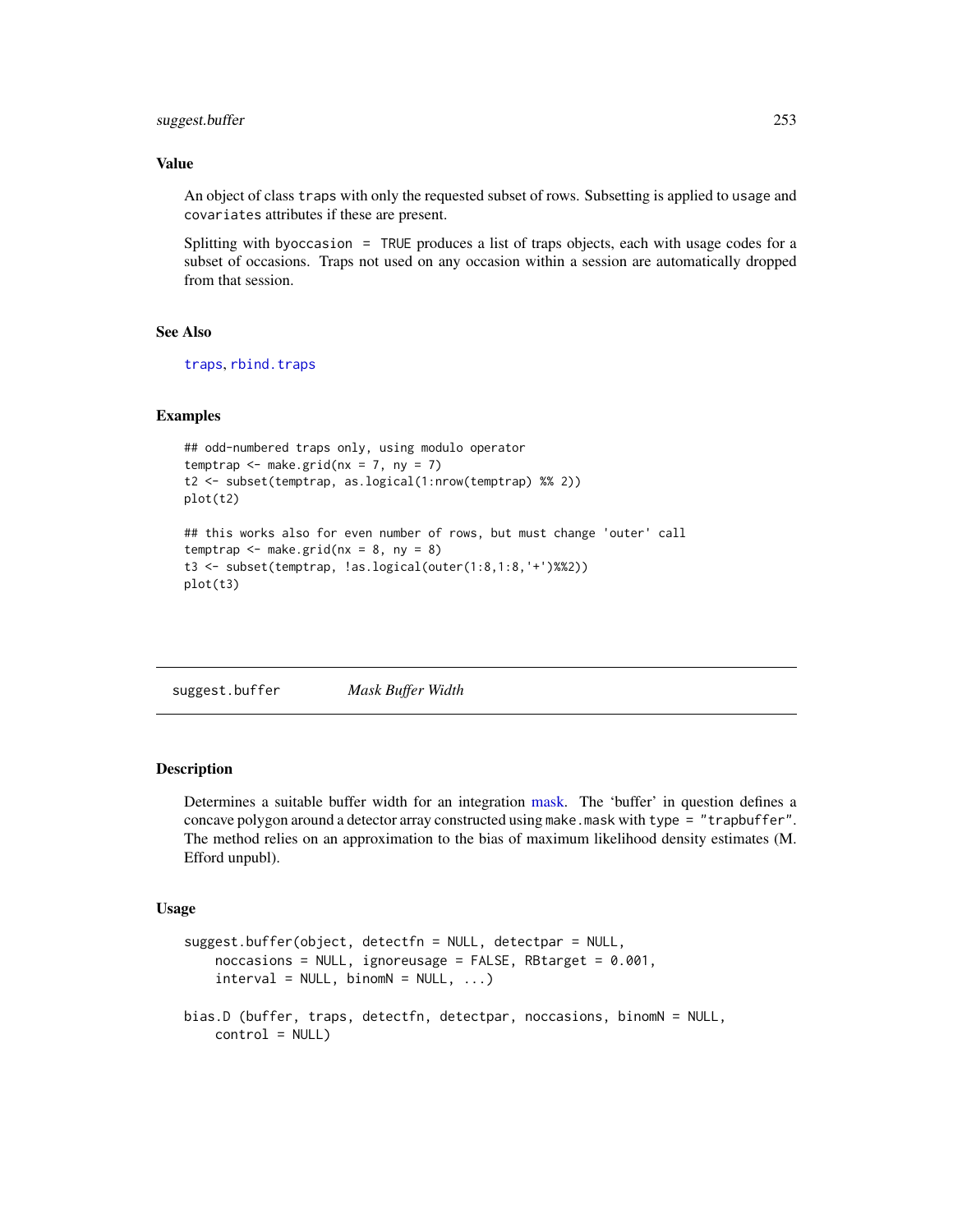## Arguments

| object      | single-session 'secr', 'traps' or 'capthist' object                                                             |
|-------------|-----------------------------------------------------------------------------------------------------------------|
| detectfn    | integer code or character string for shape of detection function $0 = \text{halfnormal}$<br>$etc. - see detect$ |
| detectpar   | list of values for named parameters of detection function – see detectpar                                       |
| noccasions  | number of sampling occasions                                                                                    |
| ignoreusage | logical for whether to discard usage information from traps (capthist)                                          |
| RBtarget    | numeric target for relative bias of density estimate                                                            |
| interval    | a vector containing the end-points of the interval to be searched                                               |
| binomN      | integer code for distribution of counts (see secr. fit)                                                         |
| .           | other argument(s) passed to bias. $D$                                                                           |
| buffer      | vector of buffer widths                                                                                         |
| traps       | 'traps' object                                                                                                  |
| control     | list of mostly obscure numerical settings (see Details)                                                         |

## Details

The basic input style of suggest.buffer uses a 'traps' object and a detection model specified by 'detectpar', 'detectfn' and 'noccasions', plus a target relative bias (RB). A numerical search is conducted for the buffer width that is predicted to deliver the requested RB. If interval is omitted it defaults to (1, 100S) where S is the spatial scale of the detection function (usually detectpar\$sigma). An error is reported if the required buffer width is not within interval. This often happens with heavy-tailed detection functions (e.g., hazard-rate): choose another function, a larger RBtarget or a wider interval.

Convenient alternative input styles are –

- secr object containing a fitted model. Values of 'traps', 'detectpar', 'detectfn' and 'noccasions' are extracted from object and any values supplied for these arguments are ignored.
- capthist object containing raw data. If detectpar is not supplied then [autoini](#page-17-0) is used to get 'quick and dirty' values of g0 and sigma for a halfnormal detection function. noccasions is ignored. autoini tends to underestimate sigma, and the resulting buffer also tends to be too small.

bias.D is called internally by suggest.buffer.

# Value

suggest.buffer returns a scalar value for the suggested buffer width in metres, or a vector of such values in the case of a multi-session object.

bias.D returns a dataframe with columns buffer and RB.D (approximate bias of density estimate using finite buffer width, relative to estimate with infinite buffer).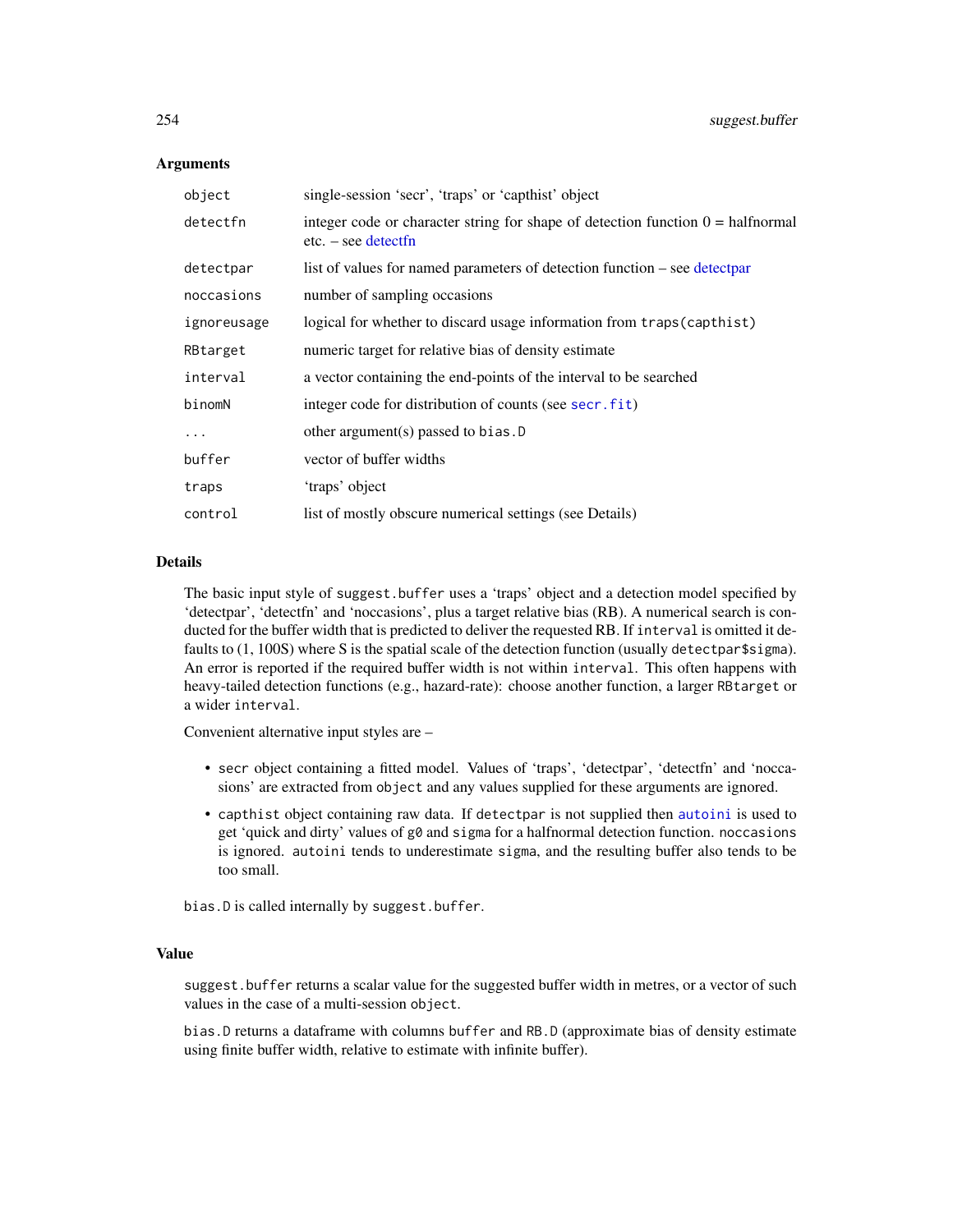## **Note**

The algorithm in bias.D uses one-dimensional numerical integration of a polar approximation to site-specific detection probability. This uses a further 3-part linear approximation for the length of contours of distance-to-nearest-detector  $(r)$  as a function of  $r$ .

The approximation seems to work well for a compact detector array, but it should not be taken as an estimate of the bias for any other purpose: do *not* report RB.D as "the relative bias of the density estimate". RB.D addresses only the effect of using a finite buffer. The effect of buffer width on final estimates should be checked with [mask.check](#page-114-0).

The default buffer type in make.mask, and hence in secr.fit, is 'traprect', not 'trapbuffer', but a buffer width that is adequate for 'trapbuffer' is always adequate for 'traprect'.

control contains various settings of little interest to the user.

The potential components of control are –

method = 1 code for method of modelling  $p(X)$  as a function of buffer  $(q(r))$ bfactor = 20  $q(r)$  vs  $p(X)$  calibration mask buffer width in multiples of trap spacing masksample = 1000 maximum number of points sampled from calibration mask spline.df = 10 effective degrees of freedom for smooth.spline

# See Also

[mask](#page-113-0), [make.mask](#page-104-0), [mask.check](#page-114-0), [esa.plot](#page-66-0)

```
## Not run:
temptraps <- make.grid()
detpar \leftarrow list(g0 = 0.2, sigma = 25)
suggest.buffer(temptraps, "halfnormal", detpar, 5)
RB <- bias.D(50:150, temptraps, "halfnormal", detpar, 5)
plot(RB)
detpar <- list(g0 = 0.2, sigma = 25, z=5)RB <- bias.D(50:150, temptraps, "hazard rate", detpar, 5)
lines(RB)
## compare to esa plot
esa.plot (temptraps, max.buffer = 150, spacing = 4, detectfn = 0,
 detectpar = detpar, noccasions = 5, as.density = F)
## End(Not run)
## compare detection histories and fitted model as input
suggest.buffer(captdata)
suggest.buffer(secrdemo.0)
```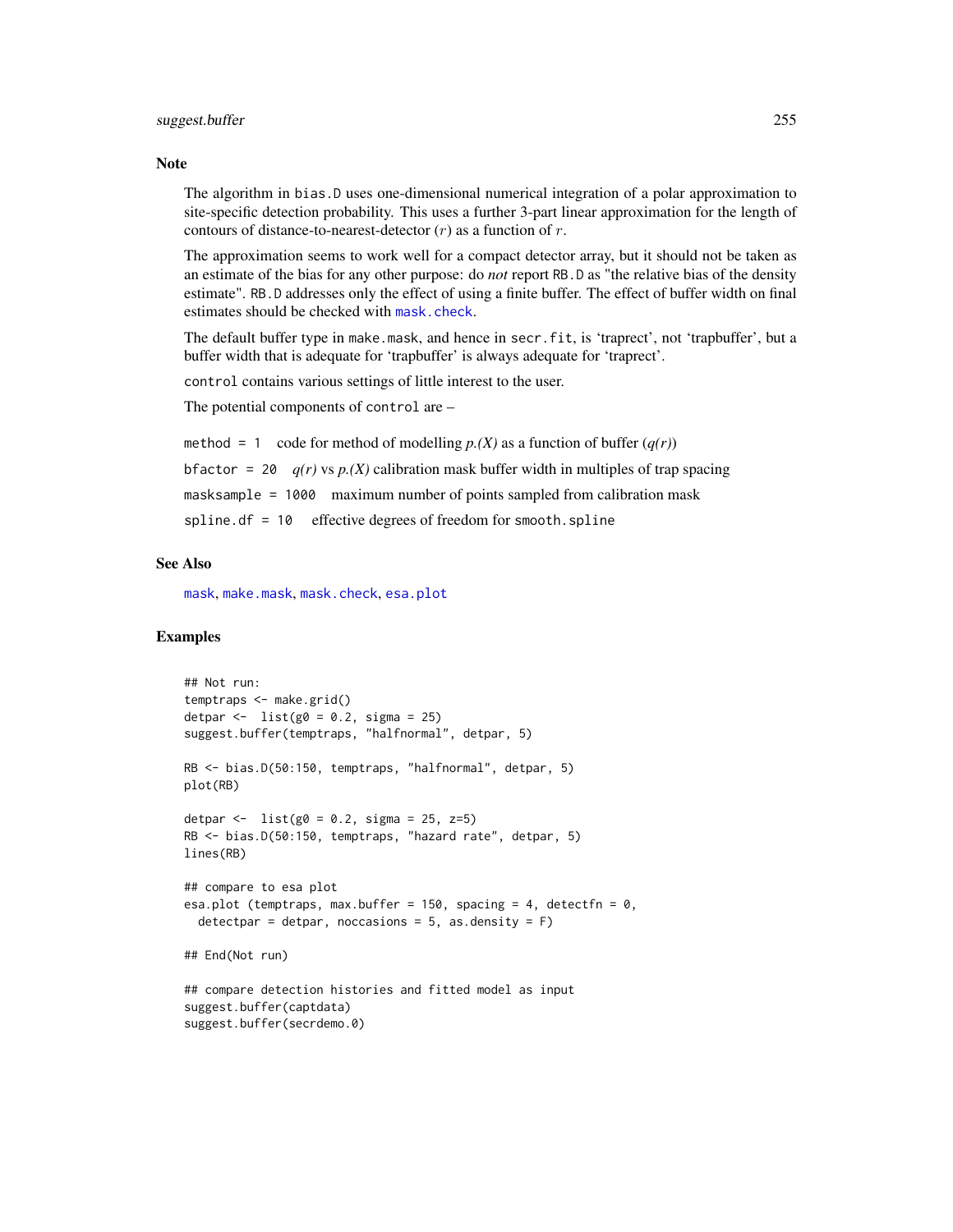summary.capthist *Summarise Detections*

# Description

Concise description of capthist object.

## Usage

```
## S3 method for class 'capthist'
summary(object, terse = FALSE, ...)
## S3 method for class 'summary.capthist'
print(x, \ldots)counts(CHlist, counts = "M(t+1)")
```
# Arguments

| object | capthist object                                    |
|--------|----------------------------------------------------|
| terse  | logical; if TRUE return only summary counts        |
| x      | summary.capthist object                            |
|        | arguments passed to other functions                |
| CHlist | capthist object, especially a multi-session object |
| counts | character vector of count names                    |

# Details

These counts are reported by summary.capthist

| n             | number of individuals detected on each occasion                                    |
|---------------|------------------------------------------------------------------------------------|
| u             | number of individuals detected for the first time on each occasion                 |
| f             | number of individuals detected exactly f times                                     |
| $M(t+1)$      | cumulative number of individuals detected                                          |
| losses        | number of individuals reported as not released on each occasion                    |
| detections    | number of detections, including within-occasion 'recaptures'                       |
| traps visited | number of detectors at which at least one detection was recorded                   |
| traps set     | number of detectors, excluding any 'not set' in usage attribute of traps attribute |

The last two rows are dropped if the data are nonspatial (object has no traps attribute).

counts may be used to return the specified counts in a compact session x occasion table. If more than one count is named then a list is returned with one component for each type of count.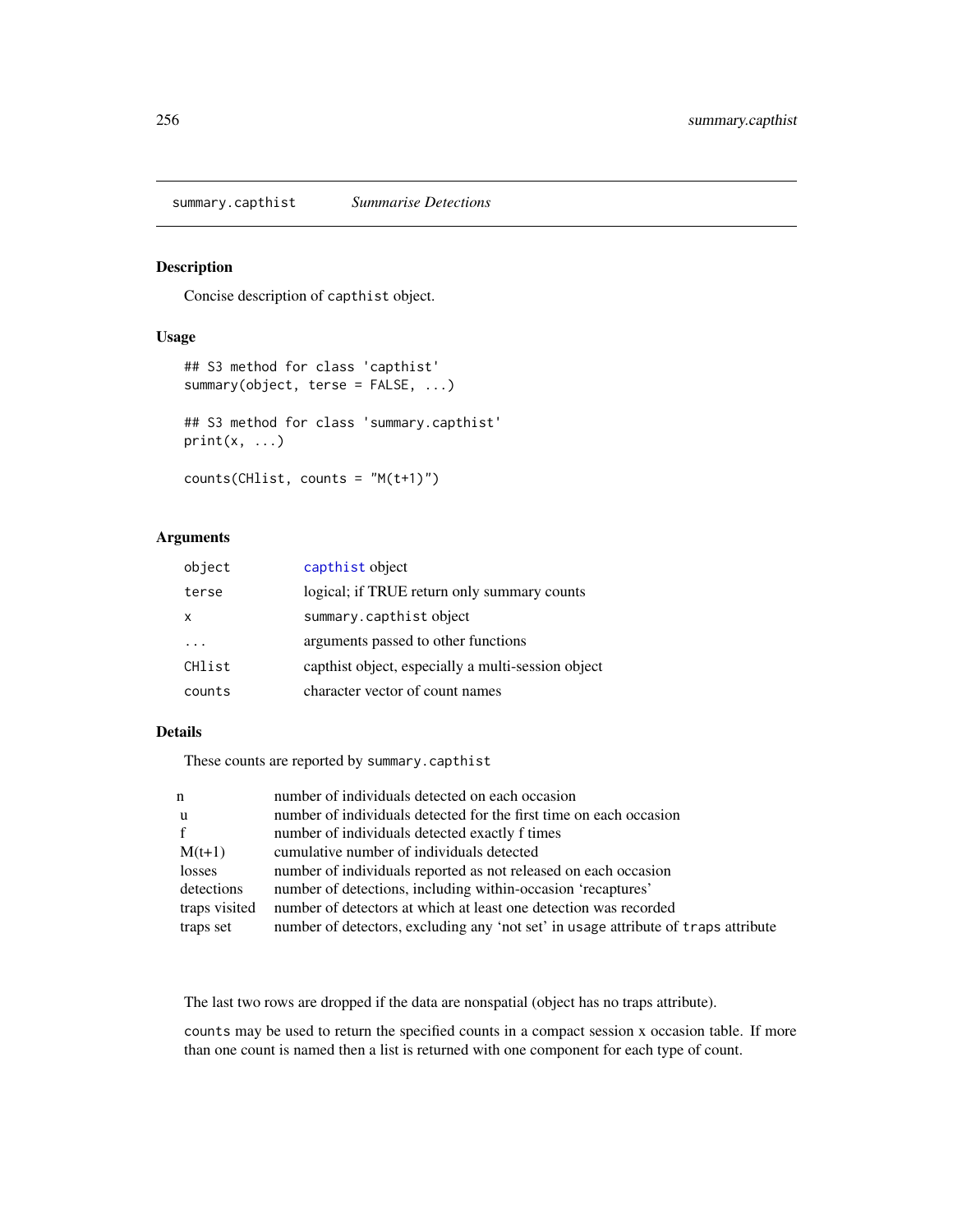# summary.mask 257

# Value

From summary.capthist, an object of class summary.capthist, a list with at least these components

| detector    | detector type ("single", "multi", "proximity" etc.)                 |
|-------------|---------------------------------------------------------------------|
| ndetector   | number of detectors                                                 |
| xrange      | range of x coordinates of detectors                                 |
| yrange      | range of y coordinates of detectors                                 |
| spacing     | mean distance from each trap to nearest other trap                  |
| counts      | matrix of summary counts (rows) by occasion (columns). See Details. |
| dbar        | mean recapture distance                                             |
| <b>RPSV</b> | root pooled spatial variance                                        |

or, when terse = TRUE, a vector (single session) or dataframe (multiple sessions) of counts (Occasions, Detections, Animals, Detectors).

## See Also

[dbar](#page-82-0), [RPSV](#page-82-0), [capthist](#page-22-0)

## Examples

```
temptrap \leq make.grid(nx = 5, ny = 3)
summary(sim.capthist(temptrap))
summary(sim.capthist(temptrap))$counts["n",]
```
summary.mask *Summarise Habitat Mask*

## Description

Concise summary of a mask object.

# Usage

```
## S3 method for class 'mask'
summary(object, ...)
## S3 method for class 'summary.mask'
print(x, \ldots)
```
# Arguments

| object | mask object                |
|--------|----------------------------|
| X      | summary.maskobject         |
| .      | other arguments (not used) |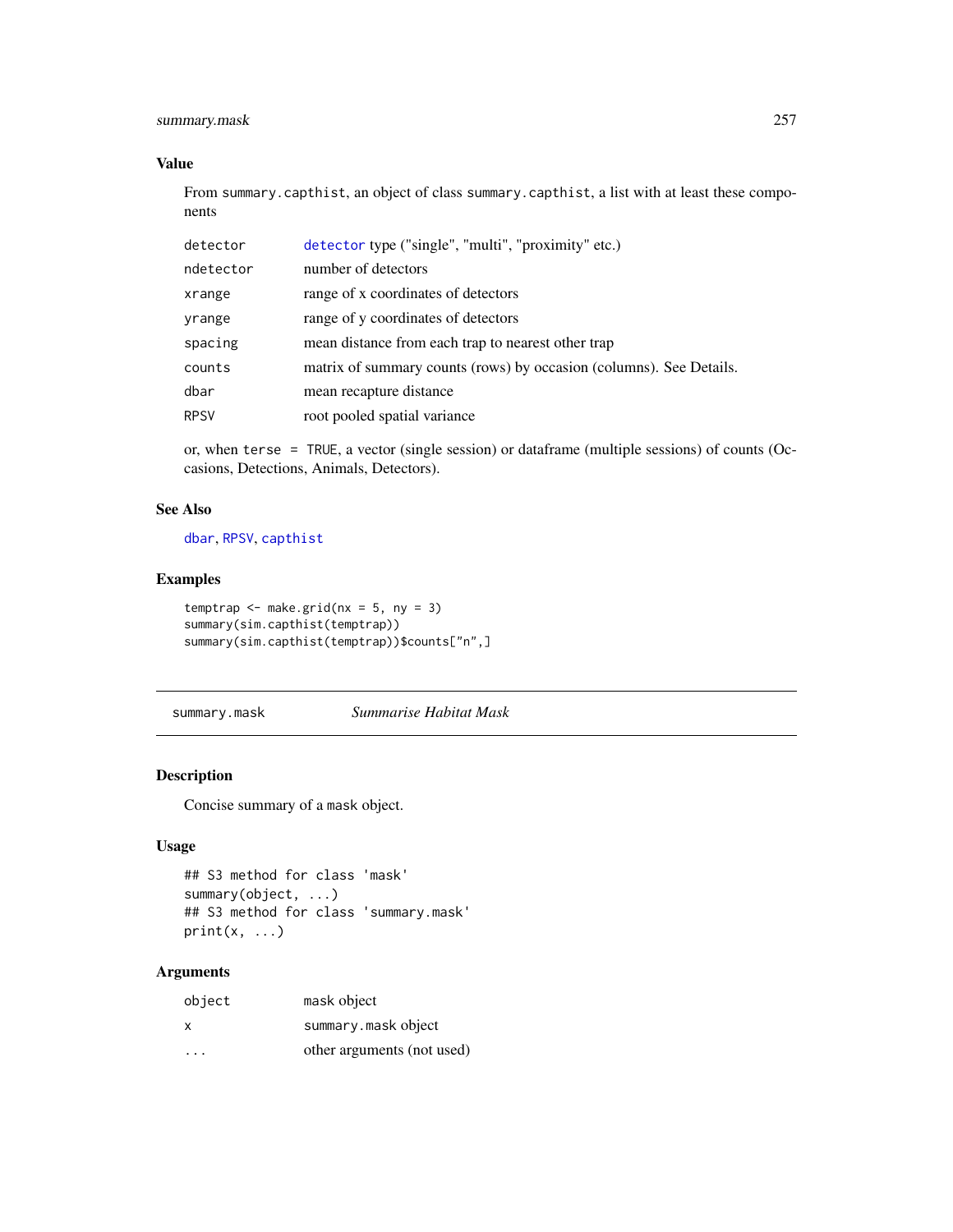# Details

The bounding box is the smallest rectangular area with edges parallel to the x- and y-axes that contains all points and their associated grid cells. A print method is provided for objects of class summary.mask.

# Value

Object of class 'summary.mask', a list with components

| detector     | character string for detector type ("single","multi","proximity")         |
|--------------|---------------------------------------------------------------------------|
| type         | mask type ("traprect", "trapbuffer", "pdot", "polygon", "user", "subset") |
| nmaskpoints  | number of points in mask                                                  |
| xrange       | range of x coordinates                                                    |
| yrange       | range of y coordinates                                                    |
| meanSD       | dataframe with mean and SD of x, y, and each covariate                    |
| spacing      | nominal spacing of points                                                 |
| cellarea     | area (ha) of grid cell associated with each point                         |
| bounding box | data frame with x-y coordinates for vertices of bounding box              |
| covar        | summary of each covariate                                                 |
|              |                                                                           |

# See Also

[mask](#page-113-0)

## Examples

```
tempmask <- make.mask(make.grid())
## left to right gradient
covariates (tempmask) <- data.frame(x = tempmask$x)
summary(tempmask)
```
summary.traps *Summarise Detector Array*

# Description

Concise description of traps object.

# Usage

```
## S3 method for class 'traps'
summary(object, getspacing = TRUE, ...)
## S3 method for class 'summary.traps'
print(x, \text{terse} = FALSE, ...)
```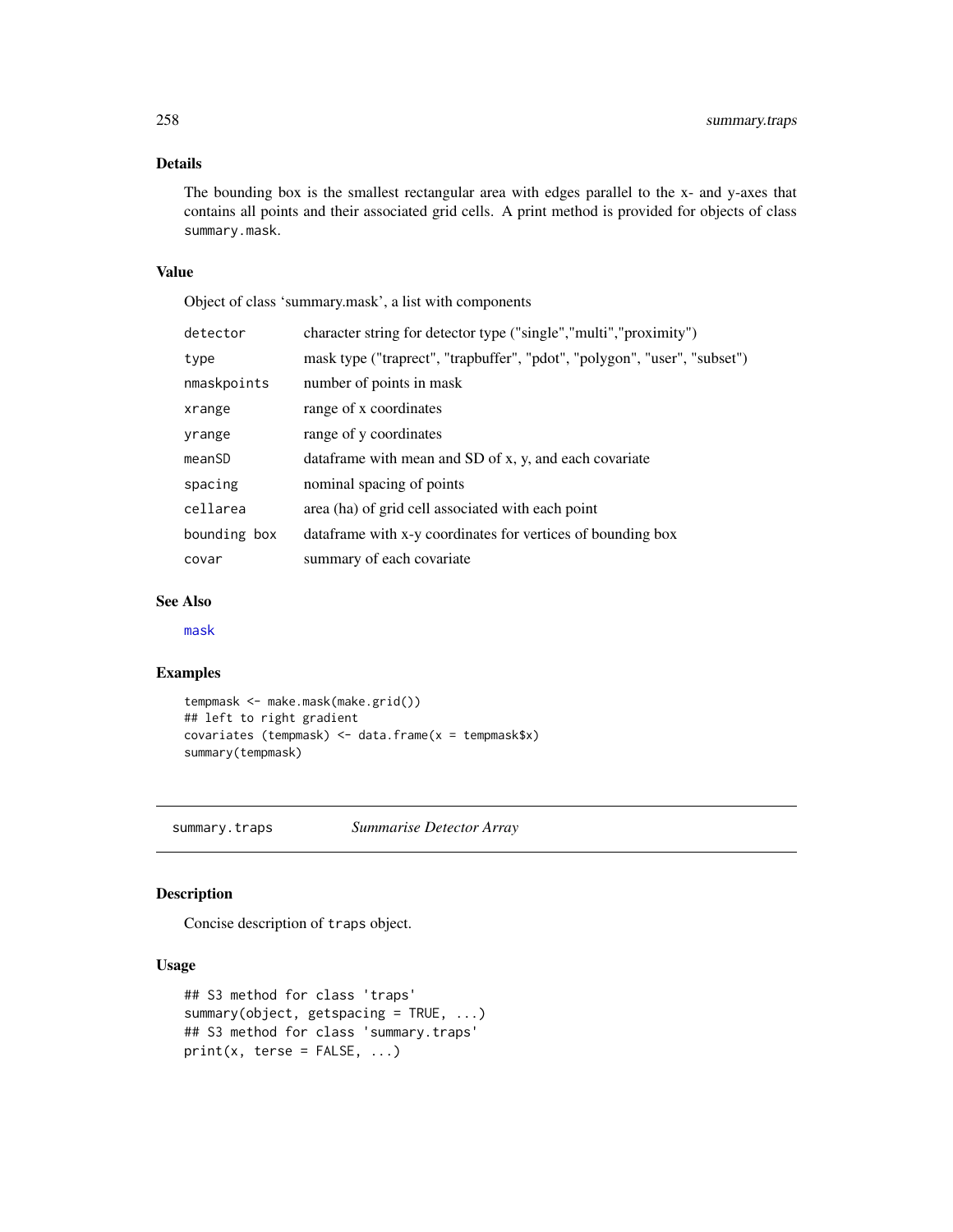# summary.traps 259

# Arguments

| object     | traps object                                             |
|------------|----------------------------------------------------------|
| getspacing | logical to calculate spacing of detectors from scratch   |
| X          | summary.trapsobject                                      |
| terse      | if TRUE suppress printing of usage and covariate summary |
|            | arguments passed to other functions                      |

# Details

When object includes both categorical (factor) covariates and usage, usage is tabulated for each level of the covariates.

Computation of spacing (mean distance to nearest trap) is slow and may hit a memory limit when there are many traps. In this case, turn off the computation with getspacing = FALSE.

# Value

An object of class summary.traps, a list with elements

| detector  | detector type ("single", "multi", "proximity" etc.) |
|-----------|-----------------------------------------------------|
| ndetector | number of detectors                                 |
| xrange    | range of x coordinates                              |
| yrange    | range of y coordinates                              |
| spacing   | mean distance from each trap to nearest other trap  |
| usage     | table of usage by occasion                          |
| covar     | summary of covariates                               |

# See Also

[print](#page-0-0), [traps](#page-267-0)

```
demo.traps <- make.grid()
summary(demo.traps) ## uses print method for summary.traps object
```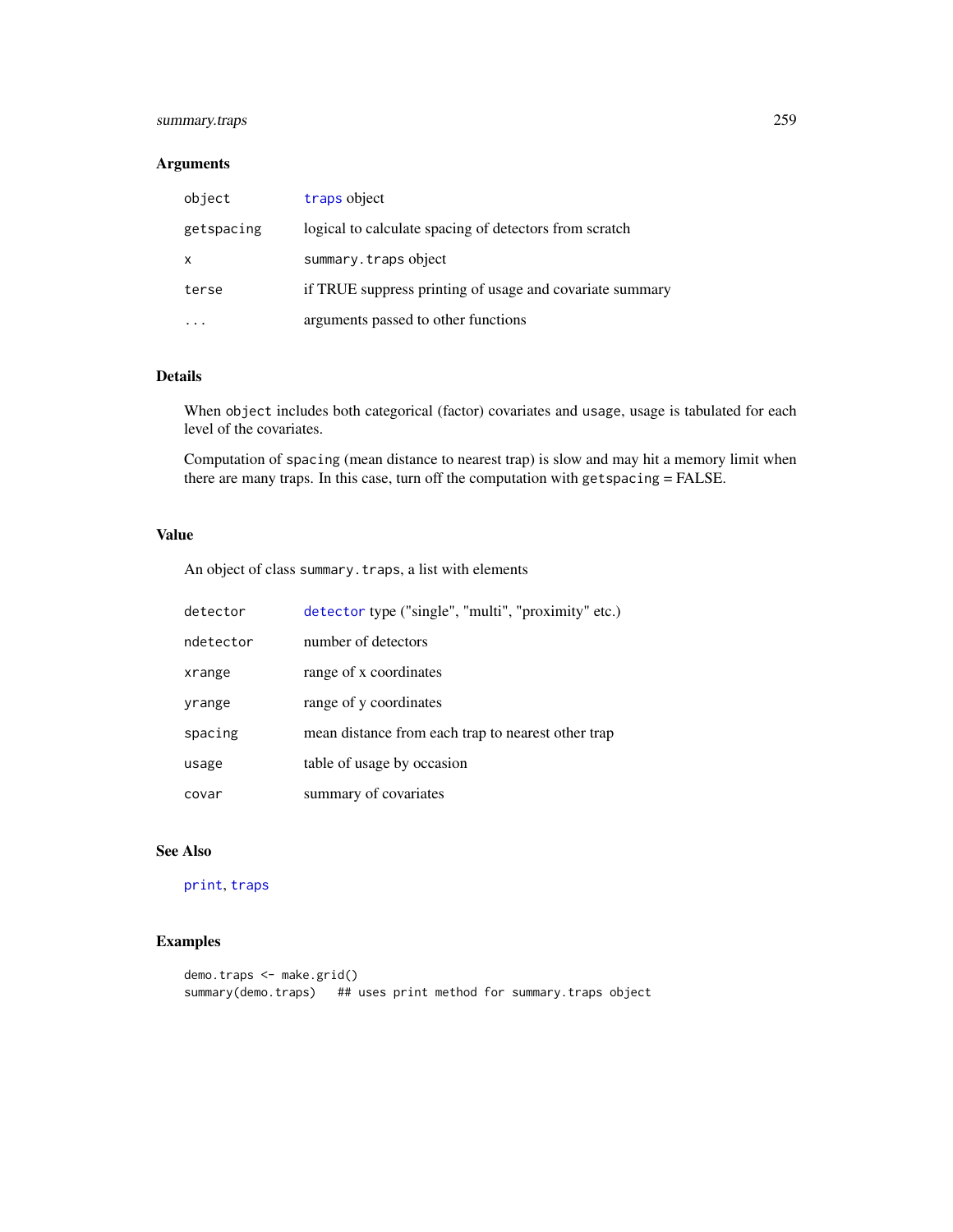Extract or replace time varying covariates

# Usage

```
timevaryingcov(object, ...)
timevaryingcov(object) <- value
```
## Arguments

| object                  | an object of class traps or capthist |
|-------------------------|--------------------------------------|
| value                   | a list of named vectors              |
| $\cdot$ $\cdot$ $\cdot$ | other arguments (not used)           |

## Details

The timevaryingcov attribute is a list of one or more named vectors. Each vector identifies a subset of columns of covariates(object), one for each occasion. If character values are used they should correspond to covariate names.

In secr models, time-varying covariates are restricted to traps objects. Time-varying (sessionspecific) individual covariates may be used in **openCR**. The following remarks apply to timevarying traps covariates.

The name of the vector may be used in a model formula; when the model is fitted, the value of the trap covariate on a particular occasion is retrieved from the column indexed by the vector.

For replacement, if object already has a [usage](#page-276-0) attribute, the length of each vector in value must match exactly the number of columns in usage(object).

When converting a multi-session capthist object into a robust-design "single-session" object with function join the argument 'timevaryingcov' is used to collate covariate values across sessions in a form suitable for inclusion in **openCR** models (see [join](#page-94-0)).

### Value

timevaryingcov(object) returns the timevaryingcov attribute of object (may be NULL).

## Note

It is usually better to model varying effort directly, via the [usage](#page-276-0) attribute (see [secr-varyingeffort.pdf\)](https://www.otago.ac.nz/density/pdfs/secr-varyingeffort.pdf).

Models for data from detectors of type 'multi', 'polygonX' or 'transectX' take much longer to fit when detector covariates of any sort are used.

See [secr-varyingeffort.pdf](https://www.otago.ac.nz/density/pdfs/secr-varyingeffort.pdf) for input of detector covariates from a file.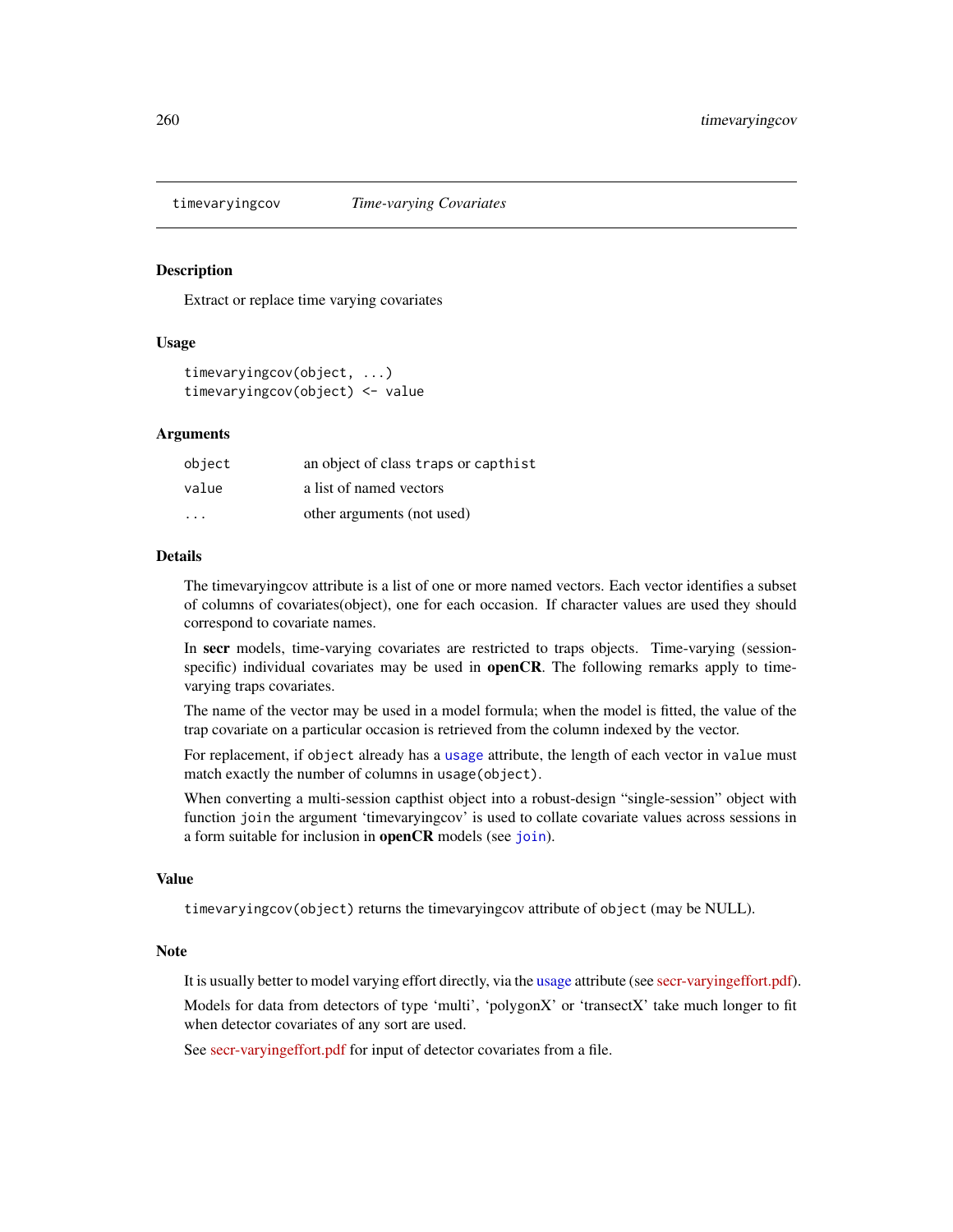# transformations 261

#### See Also

[join](#page-94-0)

## Examples

```
# make a trapping grid with simple covariates
temptrap \leq make.grid(nx = 6, ny = 8, detector = "proximity")
covariates (temptrap) <- data.frame(matrix(
    c(rep(1,48*3),rep(2,48*2)), ncol = 5))
head(covariates (temptrap))
# identify columns 1-5 as daily covariates
timevaryingcov(temptrap) <- list(blockt = 1:5)
timevaryingcov(temptrap)
## Not run:
# default density = 5/ha, noccasions = 5
CH \le sim.capthist(temptrap, detectpar = list(g0 = c(0.15, 0.15,
    0.15, 0.3, 0.3), sigma = 25))
fit.1 <- secr.fit(CH, trace = FALSE)
fit.tvc2 <- secr.fit(CH, model = g0 \sim blockt, trace = FALSE)
# because variation aligns with occasions, we get the same with:
fit.t2 <- secr.fit(CH, model = g0 \sim tcov, timecov = c(1,1,1,2,2),
    trace = FALSE)
predict(fit.t2, newdata = data.frame(tcov = 1:2))predict(fit.tvc2, newdata = data.frame(blockt = 1:2))# now model some more messy variation
covariates (traps(CH))[1:10,] <- 3
fit.tvc3 <- secr.fit(CH, model = g0 ~ blockt, trace = FALSE)
AIC(fit.tvc2, fit.t2, fit.tvc3)
# fit.tvc3 is the 'wrong' model
## End(Not run)
```
transformations *Transform Point Array*

## <span id="page-260-0"></span>Description

Flip (reflect), rotate or slide (translate) an array of points. Methods are provided for 'traps' objects that ensure other attributes are retained. The methods may be used with [rbind.traps](#page-173-0) to create complex geometries.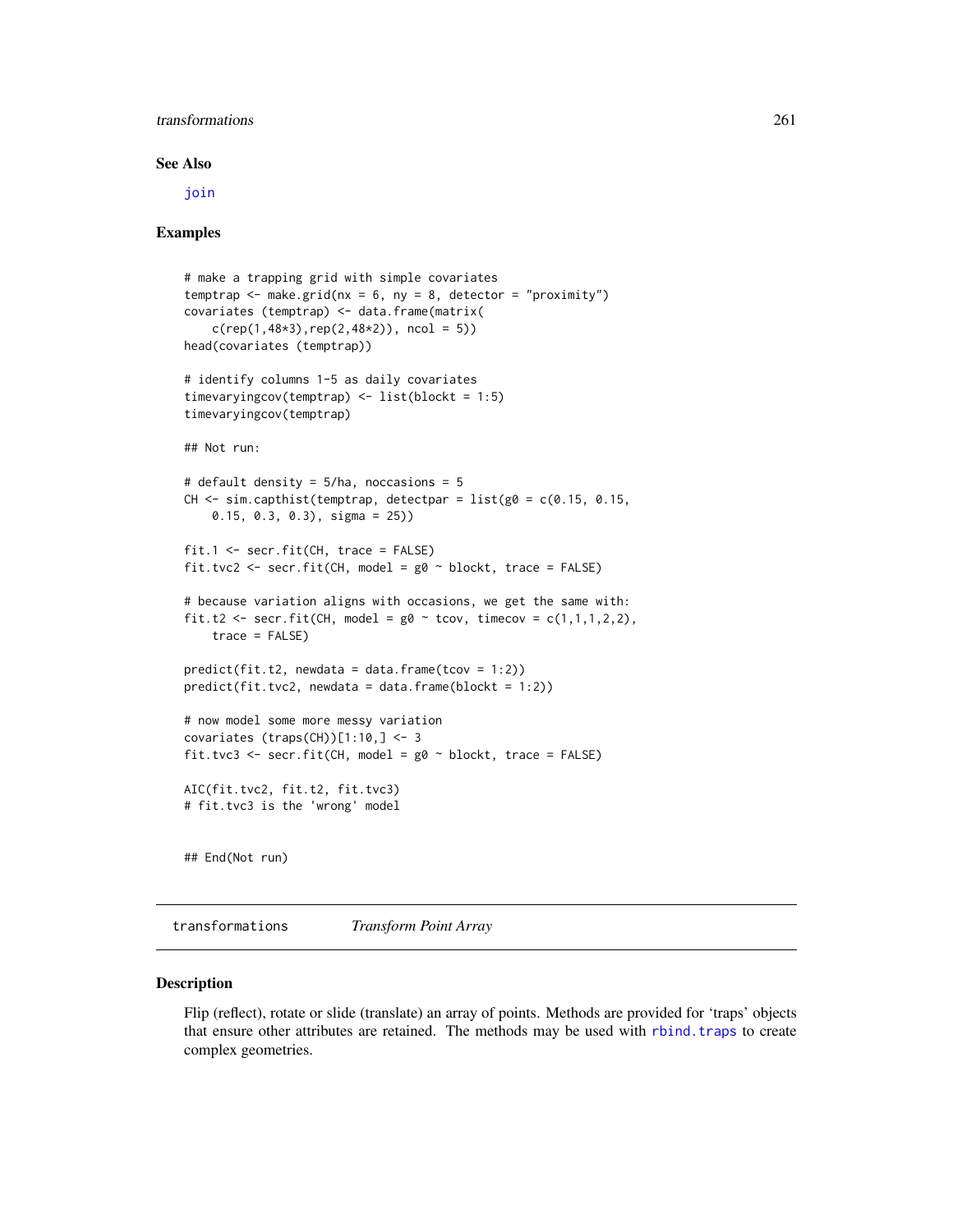# Usage

```
flip (object, lr = F, tb = F, ...)
rotate (object, degrees, centrexy = NULL, ...)
shift (object, shiftxy, ...)
## S3 method for class 'traps'
flip(object, lr = F, tb = F, ...)
## S3 method for class 'traps'
rotate(object, degrees, centrexy = NULL, ...)
## S3 method for class 'traps'
shift(object, shiftxy, ...)
## S3 method for class 'popn'
flip(object, lr = F, tb = F, ...)
## S3 method for class 'popn'
rotate(object, degrees, centrexy = NULL, ...)
## S3 method for class 'popn'
shift(object, shiftxy, ...)
## S3 method for class 'mask'
shift(object, shiftxy, ...)
```
## Arguments

| object   | a 2-column matrix or object that can be coerced to a matrix                                                                                             |
|----------|---------------------------------------------------------------------------------------------------------------------------------------------------------|
| 1r       | either logical for whether array should be flipped left-right, or numeric value for<br>x-coordinate of axis about which it should be flipped left-right |
| tb       | either logical for whether array should be flipped top-bottom, or numeric value<br>for y-coordinate of axis about which it should be flipped top-bottom |
| degrees  | clockwise angle of rotation in degrees                                                                                                                  |
| centrexy | vector with xy coordinates of rotation centre                                                                                                           |
| shiftxy  | vector of x and y displacements                                                                                                                         |
| $\cdot$  | other arguments (not used)                                                                                                                              |

#### Details

flip reflects points about a vertical or horizontal axis. Logical values for lr or tb indicate that points should be flipped about the mean on the relevant axis. Numeric values indicate the particular axis value(s) about which points should be flipped. The default arguments result in no change.

shift shifts the location of each point by the desired amount on each axis.

rotate rotates the array about a designated point. If centrexy is NULL then rotation is about (0,0) (rotate.default), the array centre (rotate.traps), or the centre of the bounding box (rotate.popn).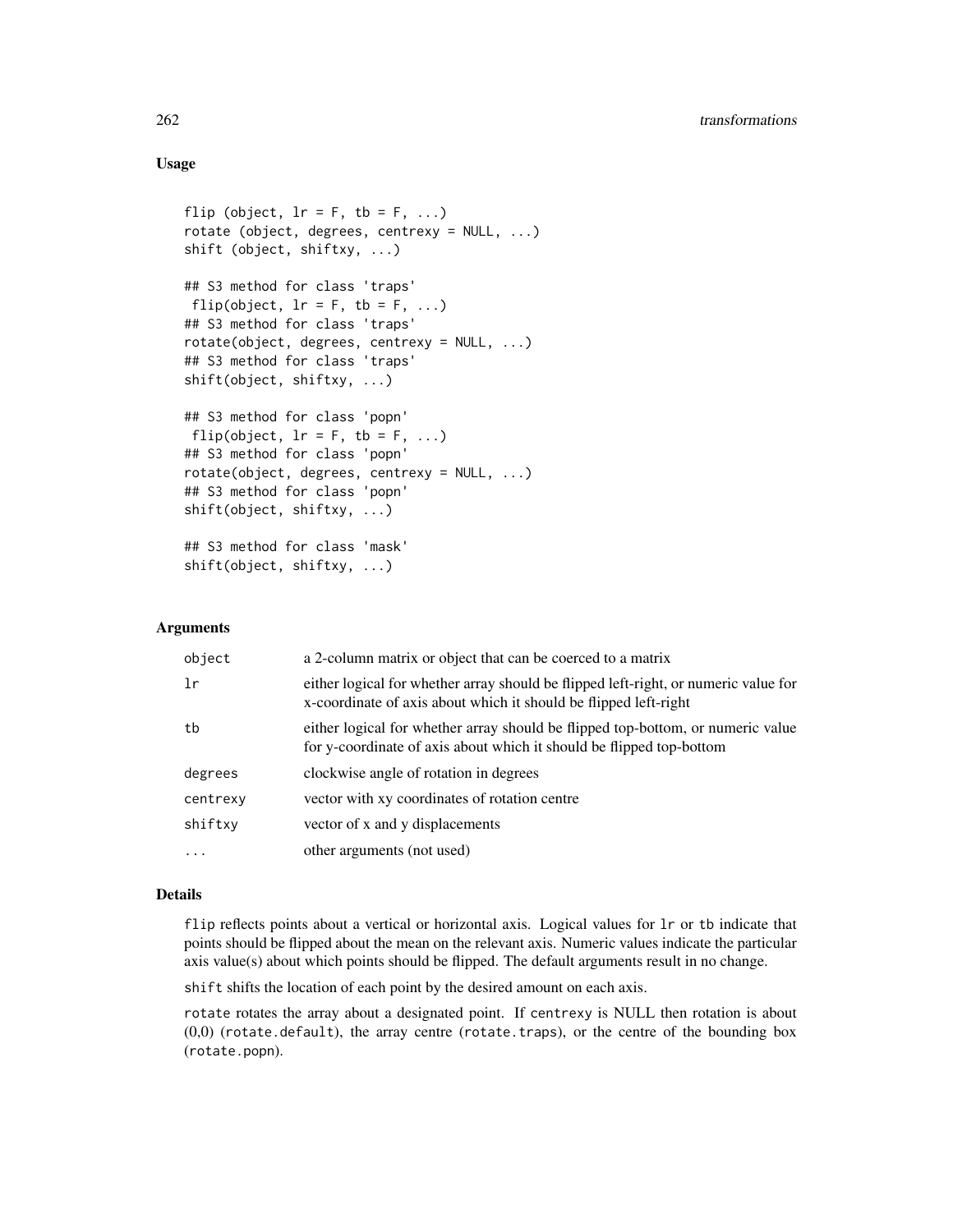# transformations 263

# Value

A matrix or object of class 'traps' or 'popn' with the coordinates of each point transformed as requested.

## See Also

[traps](#page-267-0), [popn](#page-154-0)

```
temp \le matrix(runif (20) \star 2 - 1, nc = 2)
## flip
temp2 \leq -flip(temp, lr = 1)plot(temp, xlim=c(-1.5,4), ylim = c(-1.5,1.5), pch = 16)
points (temp2, pch = 1)
arrows (temp[,1], temp[,2], temp2[,1], temp2[,2], length = 0.1)
abline(v = 1, lty = 2)## rotate
temp2 <- rotate(temp, 25)
plot(temp, xlim=c(-1.5,1.5), ylim = c(-1.5,1.5), pch = 16)
points (0,0, pch=2)
points (temp2, pch = 1)
arrows (temp[,1], temp[,2], temp2[,1], temp2[,2], length = 0.1)
## shiftxy
temp2 <- shift(temp, c(0.1, 0.1))
plot(temp, xlim=c(-1.5, 1.5), ylim = c(-1.5, 1.5), pch = 16)points (0,0, pch=2)
points (temp2, pch = 1)
arrows (temp[,1], temp[,2], temp2[,1], temp2[,2], length = 0.1)
## flip.traps
par(mfrow = c(1,2), xpd = TRUE)traps1 <- make.grid(nx = 8, ny = 6, ID = "numxb")traps2 <- flip (traps1, lr = TRUE)
plot(traps1, border = 5, label = TRUE, offset = 7, grid = FALSE)plot(traps2, border = 5, label = TRUE, offset = 7, gridl = FALSE)
par(mfrow = c(1,1), xpd = FALSE)## rotate.traps
hollow1 \leq make.grid(nx = 8, ny = 8, hollow = TRUE)
nested <- rbind (hollow1, rotate(hollow1, 45, c(70, 70)))
plot(nested, gridlines = FALSE)
## shift.traps
hollow1 \leq make.grid(nx = 8, ny = 8, hollow = TRUE)
hollow2 \le shift(make.grid(nx = 6, ny = 6, hollow = TRUE), c(20, 20))
nested <- rbind (hollow1, hollow2)
plot(nested, gridlines = FALSE, label = TRUE)
```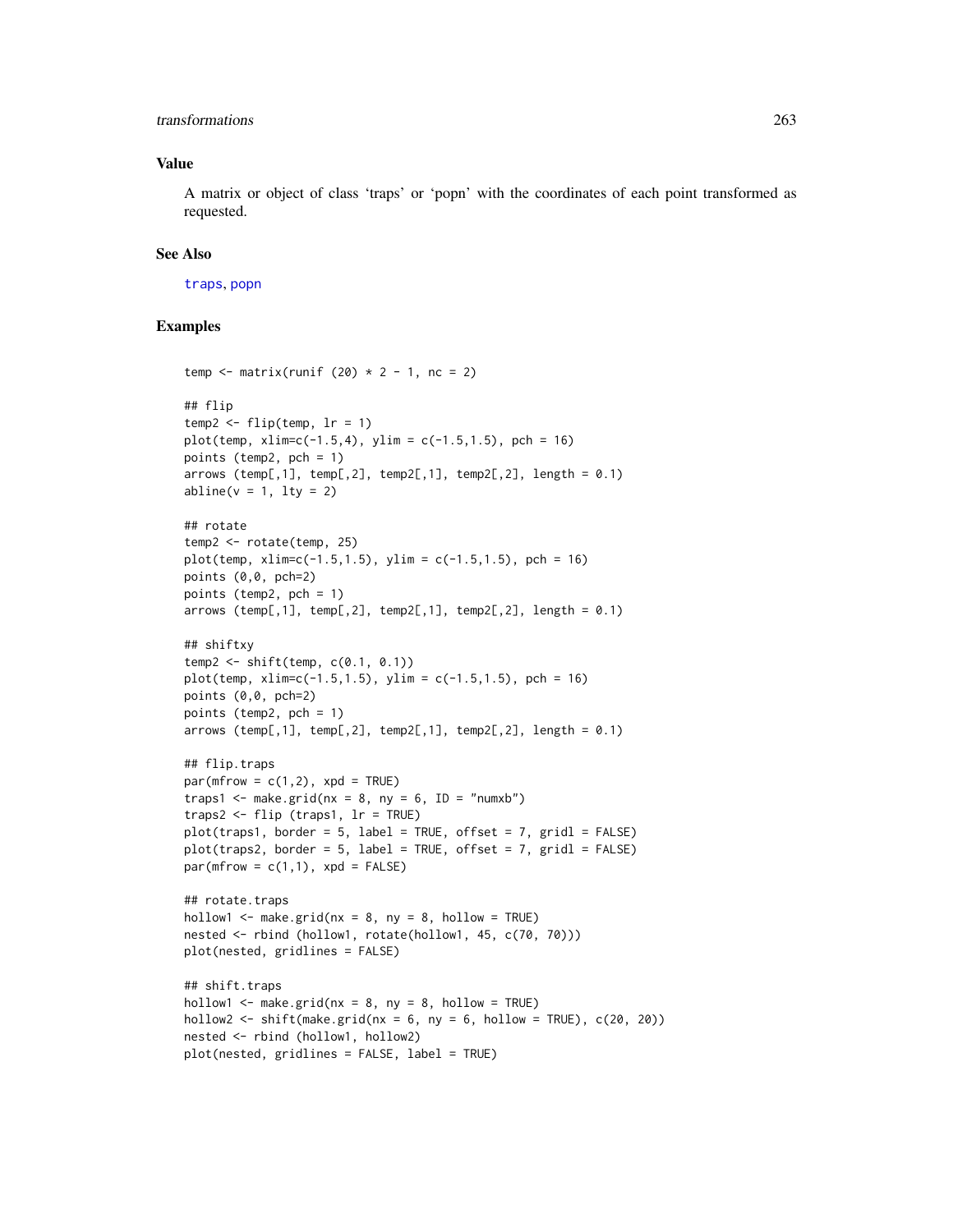<span id="page-263-1"></span><span id="page-263-0"></span>

Construct detector layouts comprising small arrays (clusters) replicated across space, possibly at a probability sample of points.

# Usage

```
trap.builder (n = 10, cluster, region = NULL, frame = NULL, method =
c("SRS", "GRTS", "all", "rank"), edgemethod = c("clip", "allowoverlap",
"allinside"), samplefactor = 2, ranks = NULL, rotation = NULL, detector,
exclude = NULL, exclmethod = c("clip", "allowside"), plt = FALSE, add =FALSE)
mash (object, origin = c(0,0), clustergroup = NULL, ...)
cluster.counts (object)
```
cluster.centres (object)

## Arguments

| n            | integer number of clusters (ignored if method = "all")                             |
|--------------|------------------------------------------------------------------------------------|
| cluster      | traps object                                                                       |
| region       | bounding polygon                                                                   |
| frame        | data frame of points used as a finite sampling frame                               |
| method       | character string (see Details)                                                     |
| edgemethod   | character string (see Details)                                                     |
| samplefactor | oversampling to allow for rejection of edge clusters (multiple of n)               |
| ranks        | vector of relative importance (see Details)                                        |
| rotation     | angular rotation of each cluster about centre (degrees)                            |
| detector     | character detector type (see detector)                                             |
| exclude      | polygon(s) from which detectors are to be excluded                                 |
| exclmethod   | character string (see Details)                                                     |
| plt          | logical: should array be plotted?                                                  |
| add          | logical: add to existing plot                                                      |
| object       | single-session multi-cluster capthist object, or traps object for cluster. centres |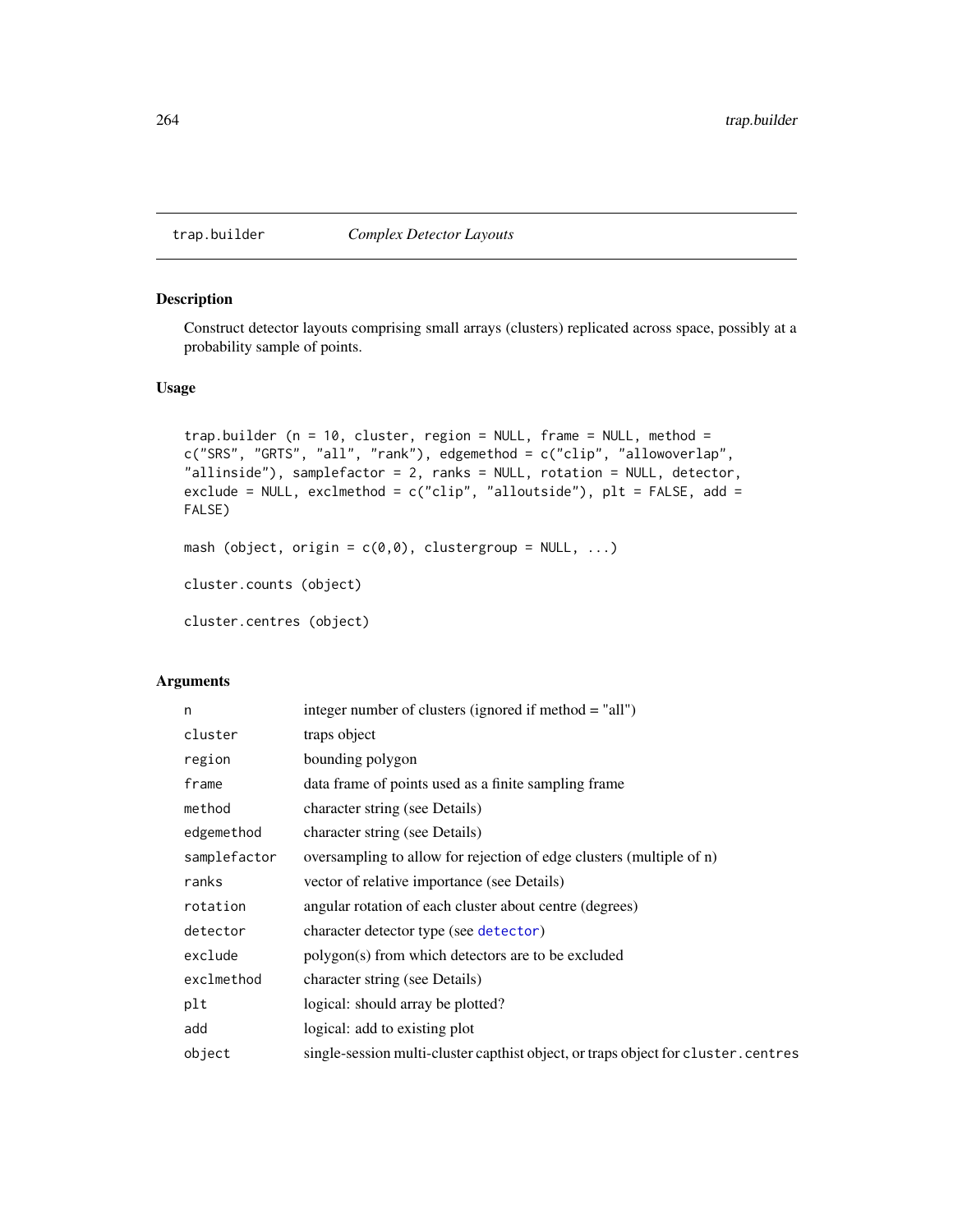| origin                  | new coordinate origin for detector array                         |
|-------------------------|------------------------------------------------------------------|
| clustergroup            | list of vectors subscripting the clusters to be mashed           |
| $\cdot$ $\cdot$ $\cdot$ | other arguments passed by mash to make.capthist (e.g., sortrows) |

# Details

The detector array in cluster is replicated n times and translated to centres sampled from the area sampling frame in region or the finite sampling frame in frame. Each cluster may be rotated about its centre either by a fixed number of degrees (rotation positive), or by a random angle (rotation negative).

If the cluster argument is not provided then single detectors of the given type are placed according to the design.

The sampling frame is finite (the points in frame) whenever frame is not NULL. If region and frame are both specified, sampling uses the finite frame but sites may be clipped using the polygon.

region and exclude may be a two-column matrix or dataframe of x-y coordinates for the boundary, or a SpatialPolygons or SpatialPolygonsDataFrame object from sp. A SpatialPolygons object is mostly sufficient, but a full SpatialPolygonsDataFrame object is required for region when method = "GRTS" and frame = NULL.

method may be "SRS", "GRTS", "all" or "rank". "SRS" takes a simple random sample (without replacement in the case of a finite sampling frame). "GRTS" takes a spatially representative sample using the 'generalized random tessellation stratified' (GRTS) method of Stevens and Olsen (2004). "all" replicates cluster across all points in the finite sampling frame. "rank" selects n sites from frame on the basis of their ranking on the vector 'ranks', which should have length equal to the number of rows in frame; ties are resolved by drawing a site at random.

edgemethod may be "clip" (reject individual detectors), "allowoverlap" (no action) or "allinside" (reject whole cluster if any component is outside region). Similarly, exclmethod may be "clip" (reject individual detectors) or "alloutside" (reject whole cluster if any component is outside exclude). Sufficient additional samples ((samplefactor--1)  $*$  n) must be drawn to allow for replacement of any rejected clusters; otherwise, an error is reported ('not enough clusters within polygon').

The package sp is required. GRTS samples require function grts in package spsurvey of Olsen and Kincaid. Much more sophisticated sampling designs may be specified by using grts directly.

mash collapses a multi-cluster capthist object as if all detections were made on a single cluster. The new detector coordinates in the 'traps' attribute are for a single cluster with  $(\min(x), \min(y))$ given by origin. clustergroup optionally selects one or more groups of clusters to mash; if length(clustergroup) > 1 then a multisession capthist object will be generated, one 'session' per clustergroup. By default, all clusters are mashed.

mash discards detector-level covariates and occasion-specific 'usage', with a warning.

cluster.counts returns the number of *distinct* individuals detected per cluster in a single-session multi-cluster capthist object.

#### Value

trap.builder produces an object of class 'traps'.

method = "GRTS" causes messages to be displayed regarding the stratum (always "None"), and the initial, current and final number of levels from the GRTS algorithm.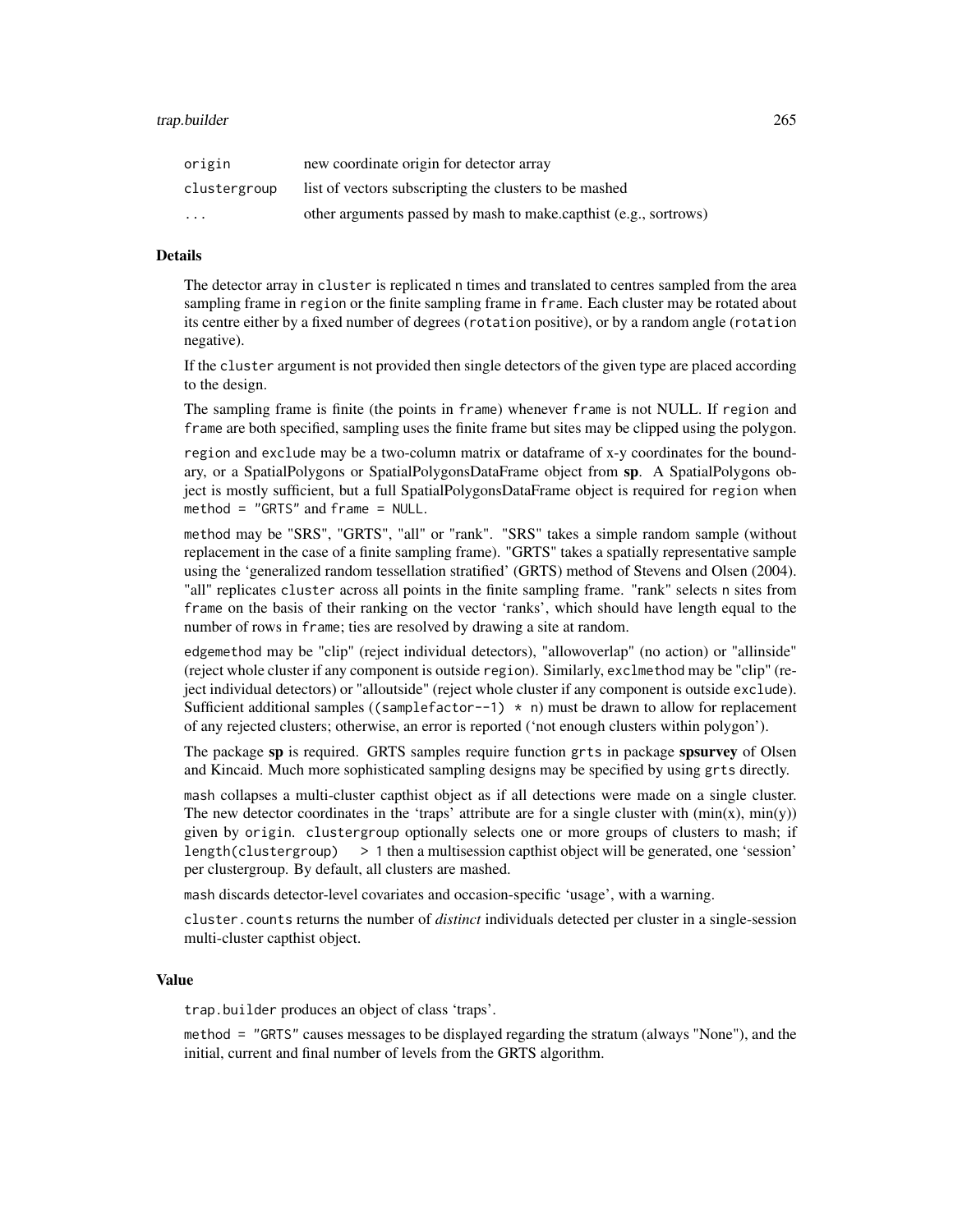plt = TRUE causes a plot to be displayed, including the polygon or finite sampling frame as appropriate.

mash produces a capthist object with the same number of rows as the input but different detector numbering and 'traps'. An attribute 'n.mash' is a vector of the numbers recorded at each cluster; its length is the number of clusters. An attribute 'centres' is a dataframe containing the x-y coordinates of the cluster centres. The predict method for secr objects and the function derived both recognise and adjust for mashing.

cluster.counts returns a vector with the number of individuals detected at each cluster.

cluster.centres returns a dataframe of x- and y-coordinates.

#### Note

The function [make.systematic](#page-107-0) should be used to generate systematic random layouts. It calls trap.builder.

The sequence number of the cluster to which each detector belongs, and its within-cluster sequence number, may be retrieved with the functions [clusterID](#page-32-0) and [clustertrap](#page-32-0).

# References

Stevens, D. L., Jr., and Olsen, A. R. (2004) Spatially-balanced sampling of natural resources. *Journal of the American Statistical Association* 99, 262–278.

#### See Also

[make.grid](#page-109-0), [traps](#page-267-0), [make.systematic](#page-107-0), [clusterID](#page-32-0), [clustertrap](#page-32-0)

```
## solitary detectors placed randomly within a rectangle
tempgrid \leq trap.builder (n = 10, method = "SRS",
    region = child(x = c(0, 1000, 1000, 0),
   y = c(0, 0, 1000, 1000), plt = TRUE)
## GRTS sample of mini-grids within a rectangle
## GRTS requires package 'spsurvey' that may be unavailable
## on Mavericks
## edgemethod = "allinside" avoids truncation at edge
minigrid \leq make.grid(nx = 3, ny = 3, spacing = 50,
    detection = "proximity")if (requireNamespace('spsurvey')) {
  tempgrid \leq trap.builder (n = 20, cluster = minigrid,
   method = "GRTS", edgemethod = "allinside", region =
   cbind(x = c(0,6000,6000,0), y = c(0,0,6000,6000)),
   plt = TRUE}
## as before, but excluding detectors from a polygon
if (requireNamespace('spsurvey')) {
 tempgrid <- trap.builder (n = 40, cluster = minigrid,
```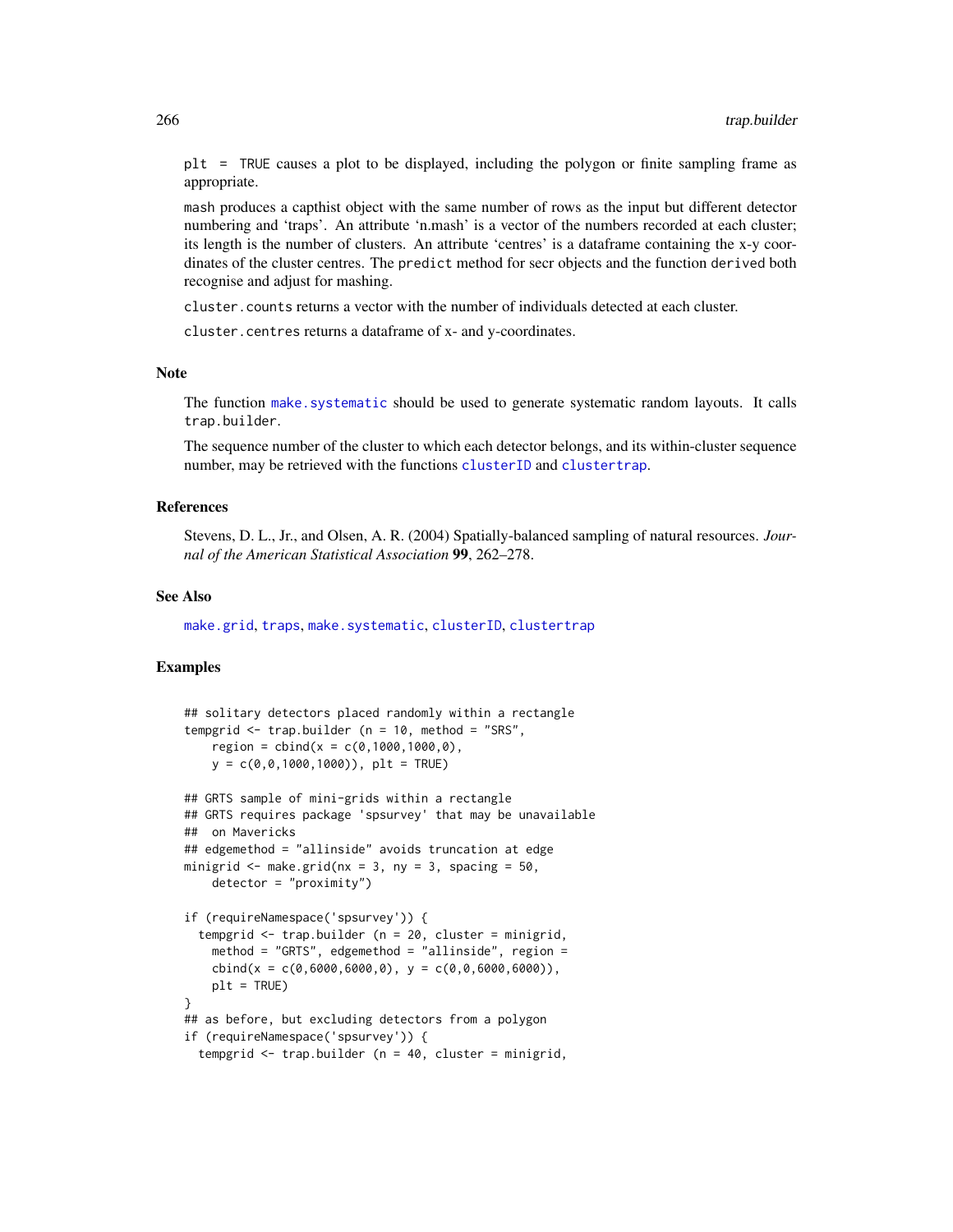```
method = "GRTS", edgemethod = "allinside", region =
    cbind(x = c(0,6000,6000,0), y = c(0,0,6000,6000)),
    exclude = cbind(x = c(3000, 7000, 7000, 3000), y =c(2000,2000,4000,4000)), exclmethod = "alloutside",
   plt = TRUE}
## one detector in each 100-m grid cell -
## a form of stratified simple random sample
origins \leq expand.grid(x = seq(0, 900, 100),
    y = seq(0, 1100, 100))
XY \le - origins + runif(10 * 12 * 2) * 100
temp \leq train.builder (frame = XY, method = "all",
    detection = "multi")## same as temp <- read.traps(data = XY)
plot(temp, border = 0) ## default grid is 100 m
## simulate some data
## regular lattice of mini-arrays
minigrid \leq make.grid(nx = 3, ny = 3, spacing = 50,
   detection = "proximity")tempgrid <- trap.builder (cluster = minigrid , method =
    "all", frame = expand.grid(x = seq(1000, 5000, 2000),
    y = seq(1000, 5000, 2000)), plt = TRUE)
tempcapt \leq sim.capthist(tempgrid, popn = list(D = 10))
cluster.counts(tempcapt)
cluster.centres(tempgrid)
## "mash" the CH
summary(mash(tempcapt))
## compare timings (estimates are near identical)
## Not run:
tempmask1 <- make.mask(tempgrid, type = "clusterrect",
    buffer = 200, spacing = 10)
fit1 <- secr.fit(tempcapt, mask = tempmask1, trace = FALSE) ## 680 s
tempmask2 <- make.mask(minigrid, spacing = 10)
fit2 <- secr.fit(mash(tempcapt), mask = tempmask2, trace = FALSE) ## 6.2 s
## density estimate is adjusted automatically
## for the number of mashed clusters (9)
predict(fit1)
predict(fit2)
fit1$proctime
fit2$proctime
## End(Not run)
## two-phase design: preliminary sample across region,
## followed by selection of sites for intensive grids
## Not run:
arena <- data.frame(x = c(0, 2000, 2000, 0), y = c(0, 0, 2500, 2500))
```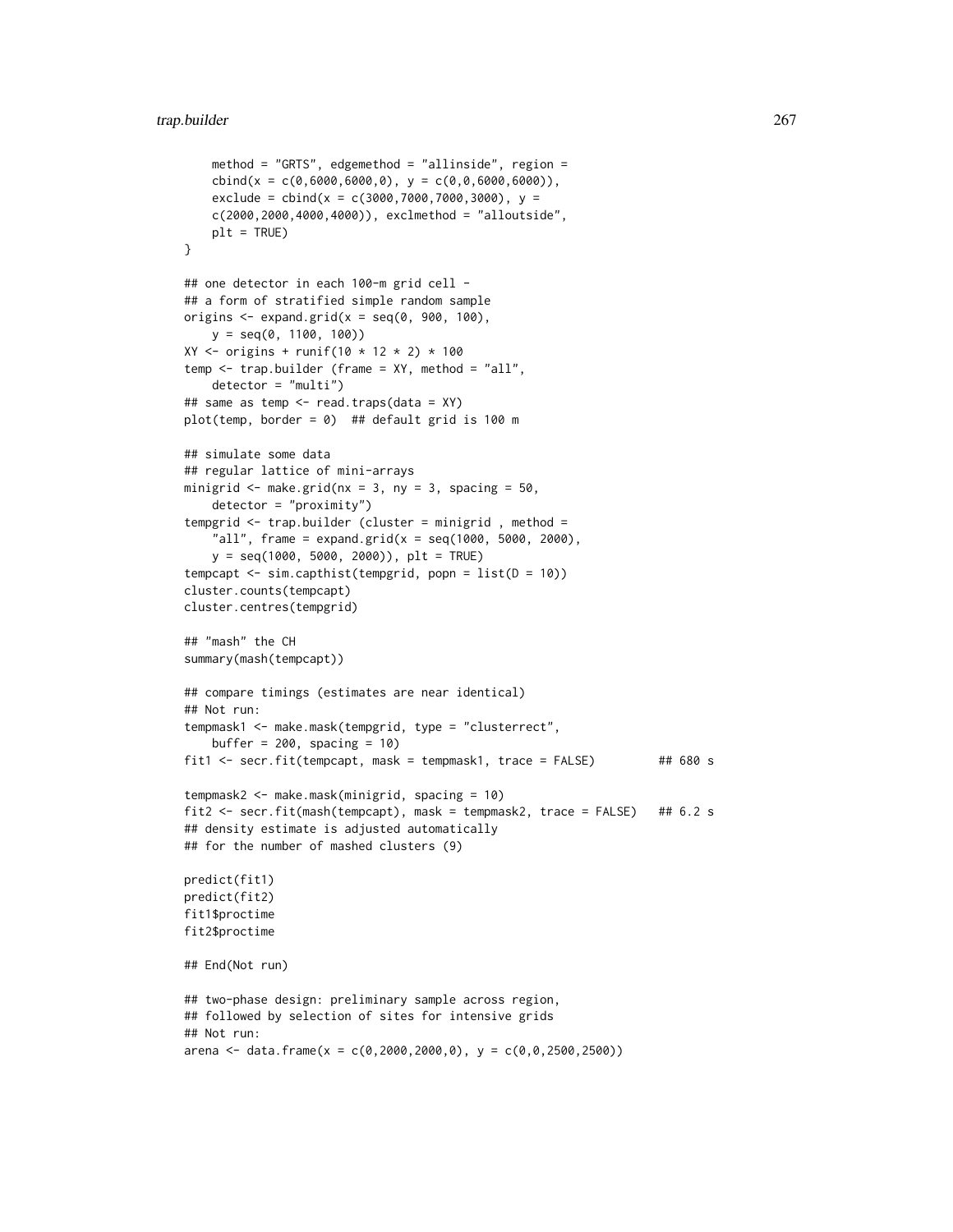```
t1 <- make.grid(nx = 1, ny = 1)
t4 \leq - make.grid(nx = 4, ny = 4, spacing = 50)
singletraps \leq make.systematic (n = c(8,10), cluster = t1,
    region = arena)
CH \leftarrow sim.capthist(singletraps, popn = list(D = 2))plot(CH, type = "n.per.cluster", title = "Number per cluster")
temp <- trap.builder(10, frame = traps(CH), cluster = t4,
    ranks = cluster.counts(CH), method = "rank",
    edgemethod = "allowoverlap", plt = TRUE, add = TRUE)
```
## End(Not run)

<span id="page-267-0"></span>

traps *Detector Array*

#### Description

An object of class traps encapsulates a set of detector (trap) locations and related data. A method of the same name extracts or replaces the traps attribute of a capthist object.

# Usage

traps(object, ...) traps(object) <- value

### Arguments

| object | a capthist object.                |
|--------|-----------------------------------|
| value  | traps object to replace previous. |
| .      | other arguments (not used).       |

# Details

An object of class traps holds detector (trap) locations as a data frame of x-y coordinates. Trap identifiers are used as row names. The required attribute 'detector' records the type of detector ("single", "multi" or "proximity" etc.; see [detector](#page-53-0) for more).

Other possible attributes of a traps object are:

| spacing     | mean distance to nearest detector                                               |
|-------------|---------------------------------------------------------------------------------|
| spacex      |                                                                                 |
| spacey      |                                                                                 |
| covariates  | data frame of trap-specific covariates                                          |
| clusterID   | identifier of the cluster to which each detector belongs                        |
| clustertrap | sequence number of each trap within its cluster                                 |
| usage       | a traps x occasions matrix of effort (may be binary $0/1$ )                     |
| markocc     | integer vector distinguishing marking occasions (1) from sighting occasions (0) |
| newtrap     | vector recording aggregation of detectors by reduce. traps                      |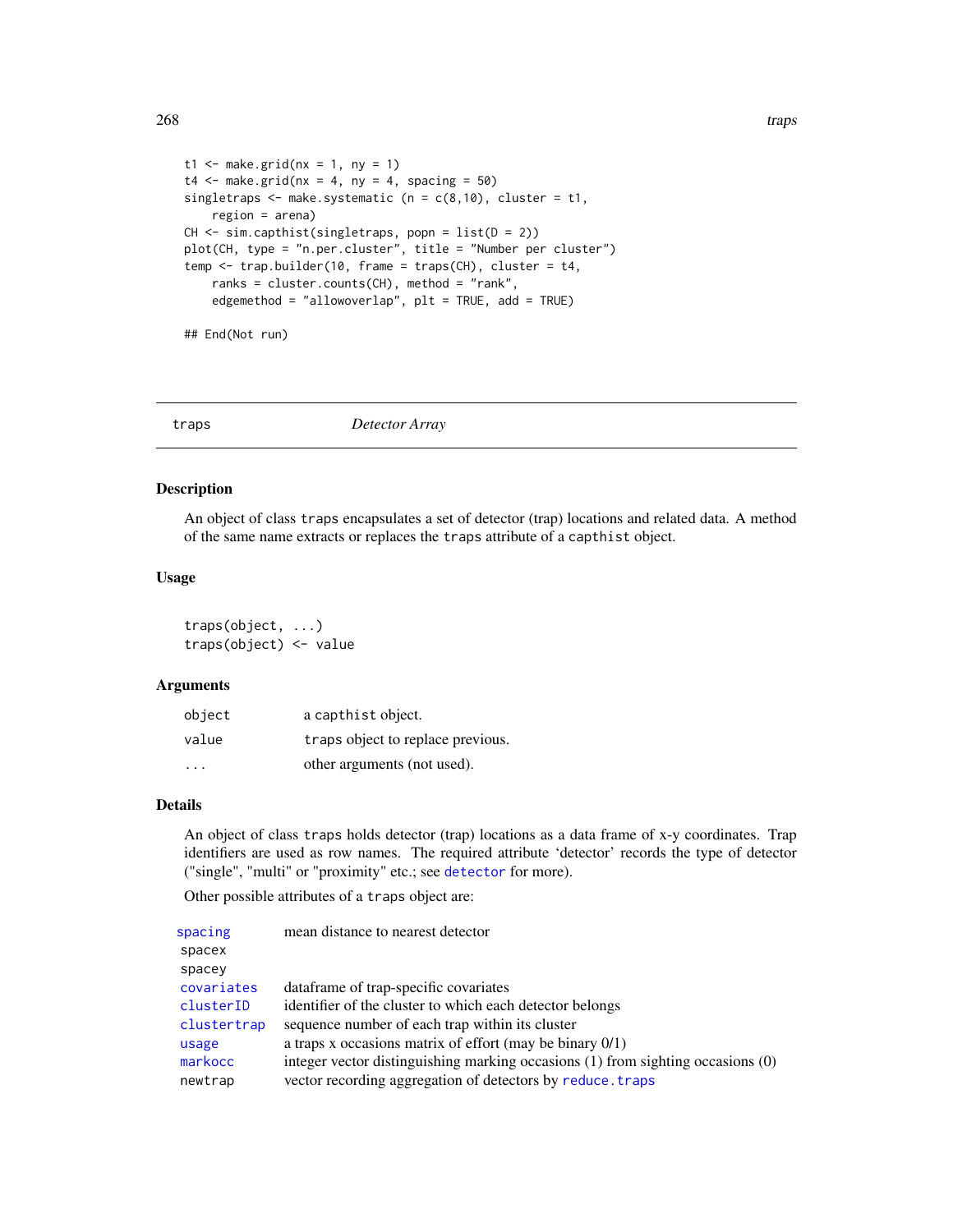#### traps 269

If usage is specified, at least one detector must be 'used' (usage non-zero) on each occasion.

Various array geometries may be constructed with functions such as [make.grid](#page-109-0) and [make.circle](#page-109-0), and these may be combined or placed randomly with [trap.builder](#page-263-0).

#### **Note**

Generic methods are provided to select rows ([subset.traps](#page-251-0)), combine two or more arrays ([rbind.traps](#page-173-0)), aggregate detectors ([reduce.traps](#page-183-0)), shift an array ([shift.traps](#page-260-0)), or rotate an array ([rotate.traps](#page-260-0)).

The attributes usage and covariates may be extracted or replaced using generic methods of the same name.

# References

Efford, M. G. (2012) *DENSITY 5.0: software for spatially explicit capture–recapture*. Department of Mathematics and Statistics, University of Otago, Dunedin, New Zealand. [https://www.otago.](https://www.otago.ac.nz/density) [ac.nz/density](https://www.otago.ac.nz/density).

Efford, M. G., Borchers D. L. and Byrom, A. E. (2009) Density estimation by spatially explicit capture-recapture: likelihood-based methods. In: D. L. Thomson, E. G. Cooch and M. J. Conroy (eds) *Modeling Demographic Processes in Marked Populations*. Springer, New York. Pp. 255–269.

# See Also

[make.grid](#page-109-0), [read.traps](#page-179-0), [rbind.traps](#page-173-0), [reduce.traps](#page-183-0), [plot.traps](#page-148-0), [secr.fit](#page-199-0), [spacing](#page-238-0), [detector](#page-53-0), [covariates](#page-38-0), [trap.builder](#page-263-0), [as.mask](#page-16-0)

```
demotraps \leq make.grid(nx = 8, ny = 6, spacing = 30)
demotraps ## uses print method for traps
summary (demotraps)
plot (demotraps, border = 50, label = TRUE, offset = 8,
   gridlines=FALSE)
## generate an arbitrary covariate `randcov'
covariates (demotraps) <- data.frame(randcov = rnorm(48))
## overplot detectors that have high covariate values
temptr <- subset(demotraps, covariates(demotraps)$randcov > 0.5)
plot (temptr, add = TRUE,
    detpar = list (pch = 16, col = "green", cex = 2))
```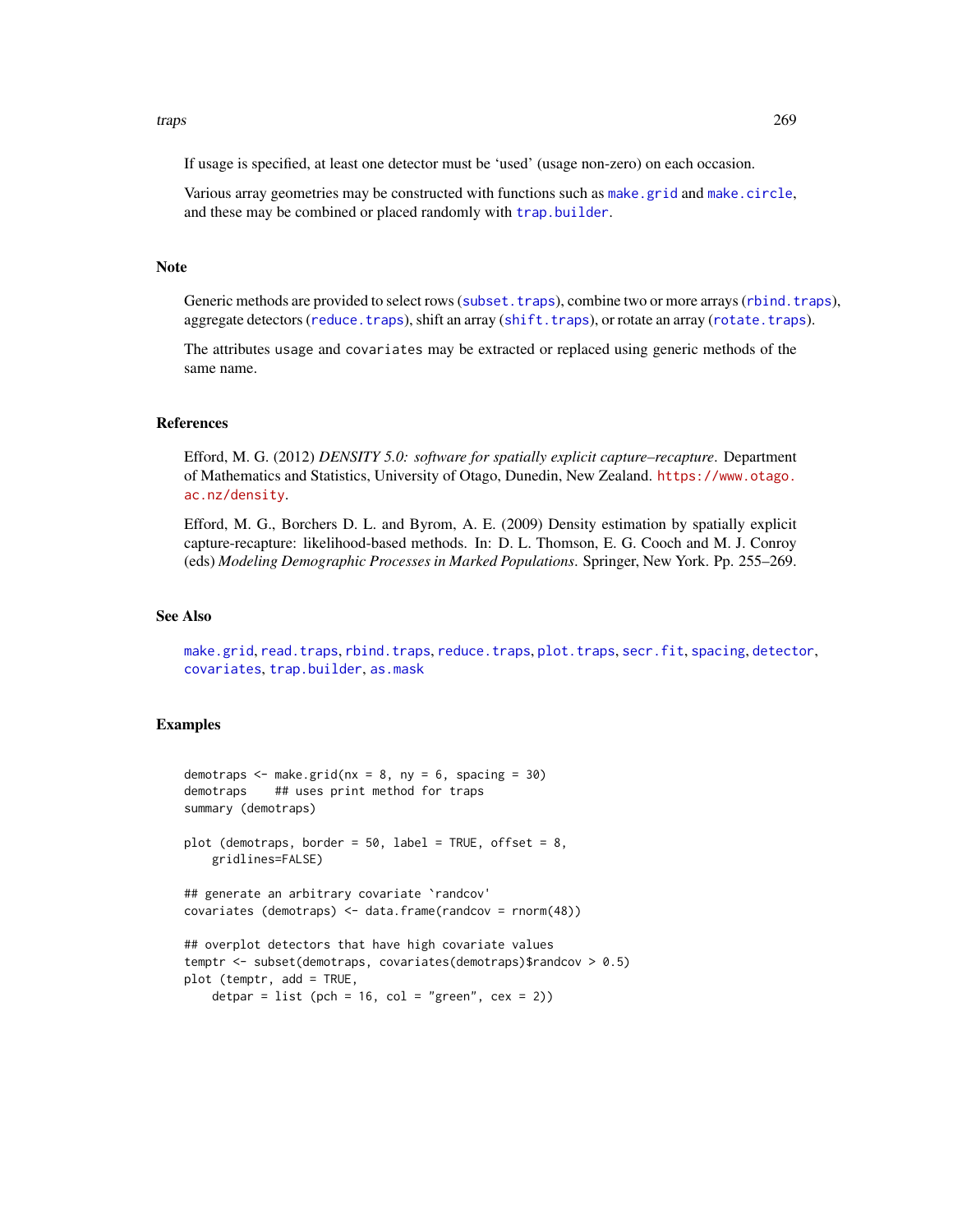Extract or replace attributes of an object of class 'traps'.

# Usage

```
polyID(object)
polyID(object) <- value
transectID(object)
transectID(object) <- value
searcharea(object)
transectlength(object)
```
# Arguments

| object | a 'traps' object                |
|--------|---------------------------------|
| value  | replacement value (see Details) |

# Details

The 'polyID' and 'transectID' functions assign and extract the attribute of a 'traps' object that relates vertices (rows) to particular polygons or transects. The replacement value should be a factor of length equal to nrow(object).

The 'searcharea' of a 'polygon' traps object is a vector of the areas of the component polygons in hectares. This value is read-only.

The 'transectlength' of a 'transect' traps object is a vector of the lengths of the component transects in metres. This value is read-only.

# Value

polyID - a factor with one level per polygon. searcharea - numeric value of polygon areas, in hectares. transectlength - numeric value of transect lengths, in metres.

#### See Also

[traps](#page-267-0)

```
## default is a single polygon
temp <- make.grid(detector = "polygon", hollow = TRUE)
polyID(temp)
plot(temp)
```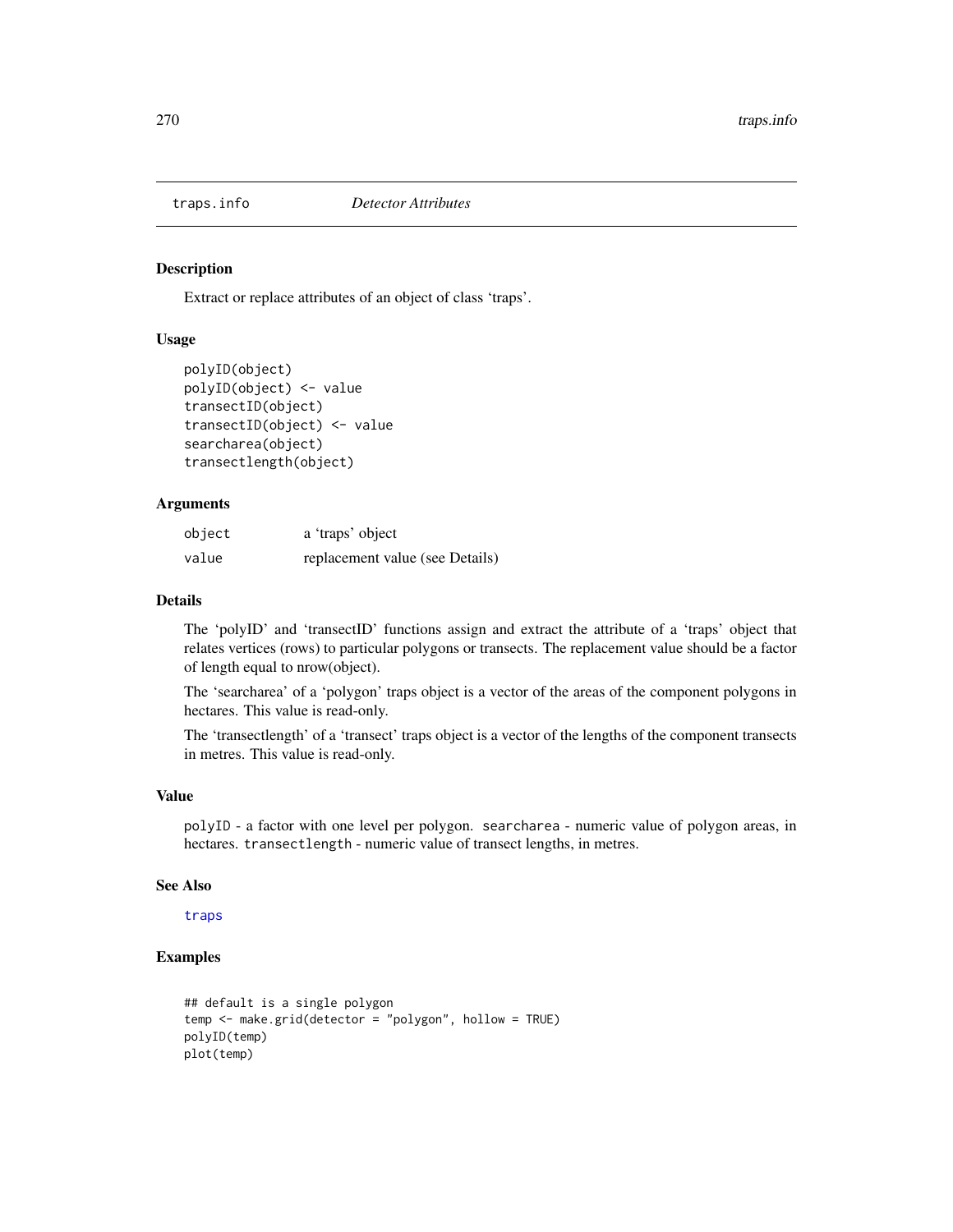```
## split in two
temp <- make.grid(detector = "polygon", hollow = TRUE)
polyID(\text{temp}) \leq factor(\text{rep}(c(1,2),\text{rep}(10,2)))plot(temp)
```
## trim *Drop Unwanted List Components*

# Description

Drop unwanted components from a list object, usually to save space.

# Usage

```
## Default S3 method:
trim(object, drop, keep)
## S3 method for class 'secr'
trim(object, drop = c("call", "mask", "design", "design0"),
   keep = NULL)
```
# Arguments

| object | a list object                               |
|--------|---------------------------------------------|
| drop   | vector identifying components to be dropped |
| keep   | vector identifying components to be kept    |

## Details

drop may be a character vector of names or a numeric vector of indices. If both drop and keep are given then the action is conservative, dropping only components in drop and not in keep.

Be warned that some further operations on fitted secr objects become impossible once you have discarded the default components.

## Value

a list retaining selected components.

```
names(secrdemo.0)
names(trim(secrdemo.0))
object.size(secrdemo.0)
object.size(trim(secrdemo.0))
```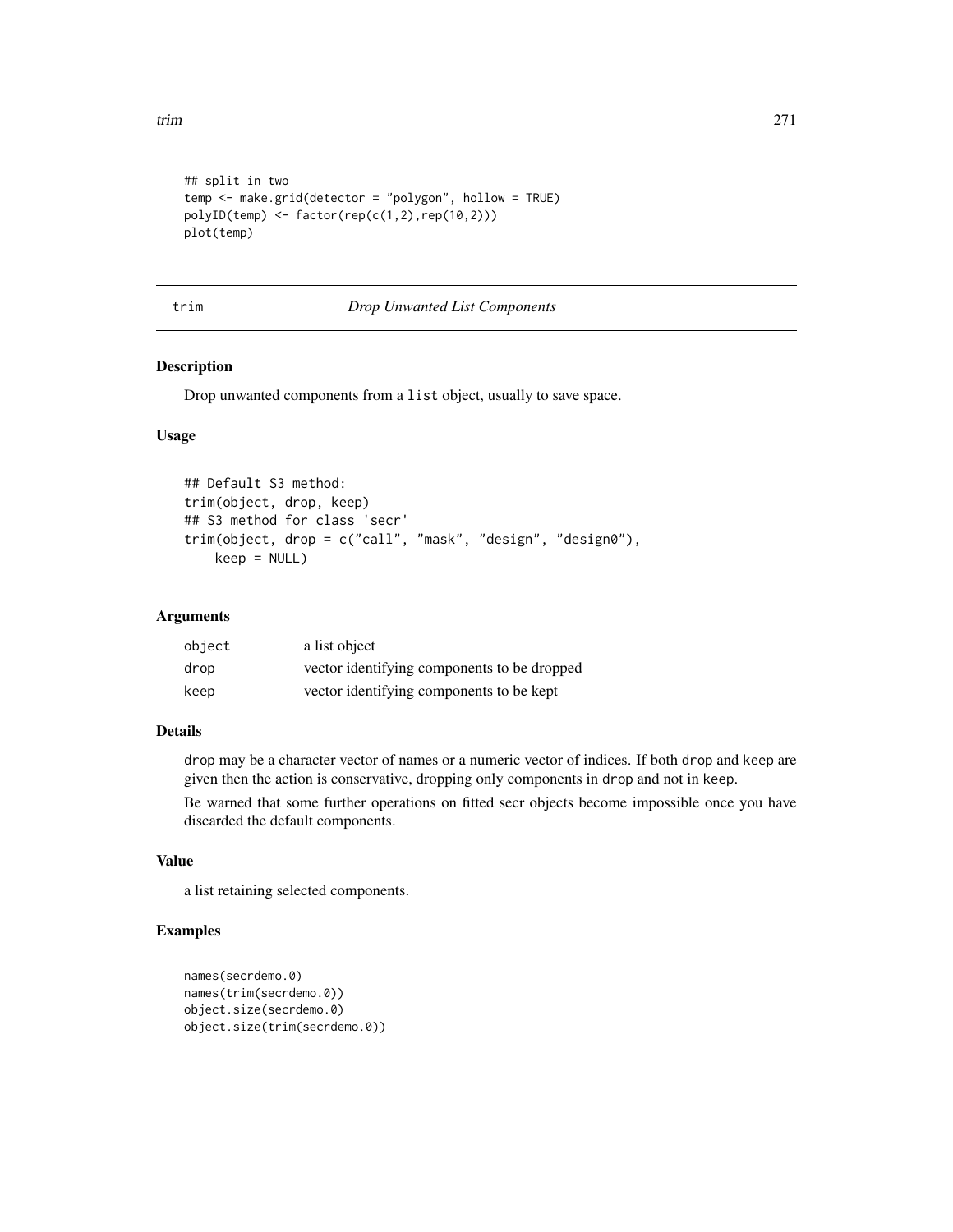Although secr.fit is quite robust, it does not always work. Inadequate data or an overambitious model occasionally cause numerical problems in the algorithms used for fitting the model, or problems of identifiability, as described for capture–recapture models in general by Gimenez et al. (2004). Here are some tips that may help you.

This page has largely been superceded by [secr-troubleshooting.pdf.](https://www.otago.ac.nz/density/pdfs/secr-troubleshooting.pdf)

## The log-likelihood values shown with trace = TRUE are all NA

Most likely you have infeasible starting values for the parameters. try some alternatives, specifying them manually with the start argument.

## secr.fit finishes, but some or all of the variances are missing

This usually means the model did not fit and the estimates should not be trusted. Extremely large variances or standard errors also indicate problems.

- Try another maximization method (method = "Nelder-Mead" is more robust than the default). The same maximum likelihood should be found regardless of method, so AIC values are comparable across methods.
- Repeat the maximization with different starting values. You can use secr.fit(..., start = last.model) where last.model is a previously fitted secr object.
- If you think the estimates are right but there was a problem in computing the variances, try re-running secr.fit() with the previous model as starting values (see preceding) and set method = "none". This bypasses maximization and computes the variances afresh using fdHess from nlme.
- Try a finer mask (e.g., vary argument nx in [make.mask](#page-104-0)). Check that the extent of the mask matches your data.
- The maximization algorithms work poorly when the beta coefficients are of wildly different magnitude. This may happen when using covariates: ensure beta coefficients are similar (within a factor of 5–10 seems adequate, but this is not based on hard evidence) by scaling any covariates you provide. This can be achieved by setting the typsize argument of nlm or the parscale control argument of optim.
- Examine the model. Boundary values (e.g., g0 near 1.0) may give problems. In the case of more complicated models you may gain insight by fixing the value of a difficult-to-estimate parameter (argument fixed).

See also the section 'Potential problems' in [secr-densitysurfaces.pdf.](https://www.otago.ac.nz/density/pdfs/secr-densitysurfaces.pdf)

## secr.fit finishes with warning nlm code 3

This condition do not invariably indicate a failure of model fitting. Proceed with caution, checking as suggested in the preceding section.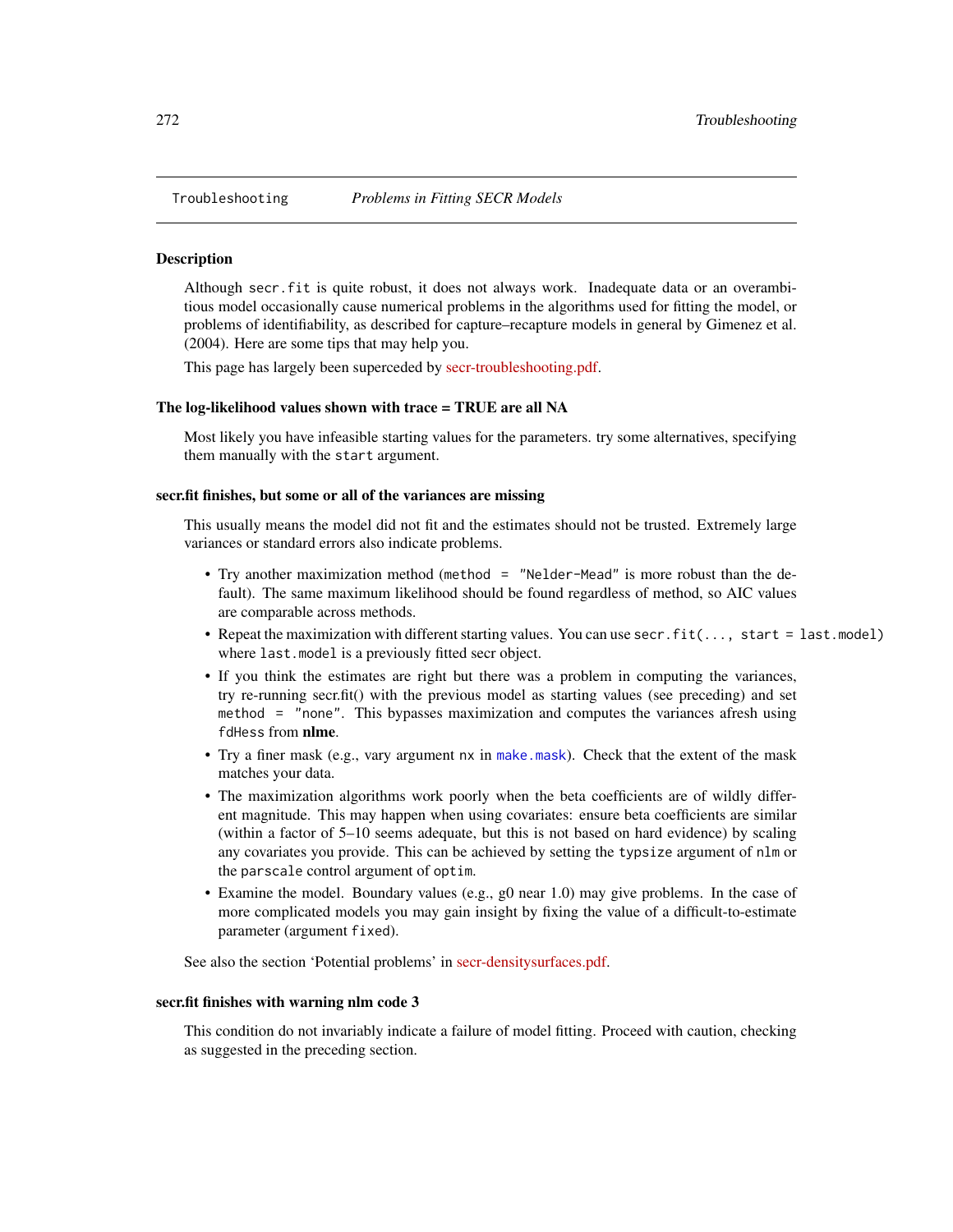#### turnover 273

#### secr.fit crashes part of the way through maximization

A feature of the maximization algorithm used by default in nlm is that it takes a large step in the parameter space early on in the maximization. The step may be so large that it causes floating point underflow or overflow in one or more real parameters. This can be controlled by passing the 'stepmax' argument of nlm in the . . . argument of secr.fit (see first example). See also the previous point about scaling of covariates.

#### secr.fit demands more memory than is available

This is a problem particularly when using individual covariates in a model fitted by maximizing the conditional likelihood. The memory required is then roughly proportional to the product of the number of individuals, the number of occasions, the number of detectors and the number of latent classes (for finite-mixture models). When maximizing the full-likelihood, substitute 'number of groups' for 'number of individuals'. [The limit is reached in external C used for the likelihood calculation, which uses the R function 'R\_alloc'.]

The [mash](#page-263-1) function may be used to reduce the number of detectors when the design uses many identical and independent clusters. Otherwise, apply your ingenuity to simplify your model, e.g., by casting 'groups' as 'sessions'. Memory is less often an issue on 64-bit systems (see link below).

## Estimates from mixture models appear unstable

These models have known problems due to multimodality of the likelihood. See [secr-finitemixtures.pdf.](https://www.otago.ac.nz/density/pdfs/secr-finitemixtures.pdf)

#### References

Gimenez, O., Viallefont, A., Catchpole, E. A., Choquet, R. and Morgan, B. J. T. (2004) Methods for investigating parameter redundancy. *Animal Biodiversity and Conservation* 27, 561–572.

#### See Also

[secr.fit](#page-199-0), [Memory-limits](#page-0-0)

turnover *Specifying a Dynamic Population*

## Description

sim.popn can simulate a multi-session population with known between-session survival, recruitment and movement probabilities. The parameter settings to achieve this are passed to sim.popn in its 'details' argument. Components of 'details' that are relevant to turnover are described below; see [sim.popn](#page-222-0) for others.

Multi-session populations are generated in sim.popn whenever its argument 'nsessions' is greater than 1. If details\$lambda remains NULL (the default) then the population for each successive session is generated de novo from the given density model (model2D, D etc.). If a value is specified for details\$lambda then only the first population is generated de novo; remaining populations are generated iteratively with probabilistic mortality, recruitment and movement as described here.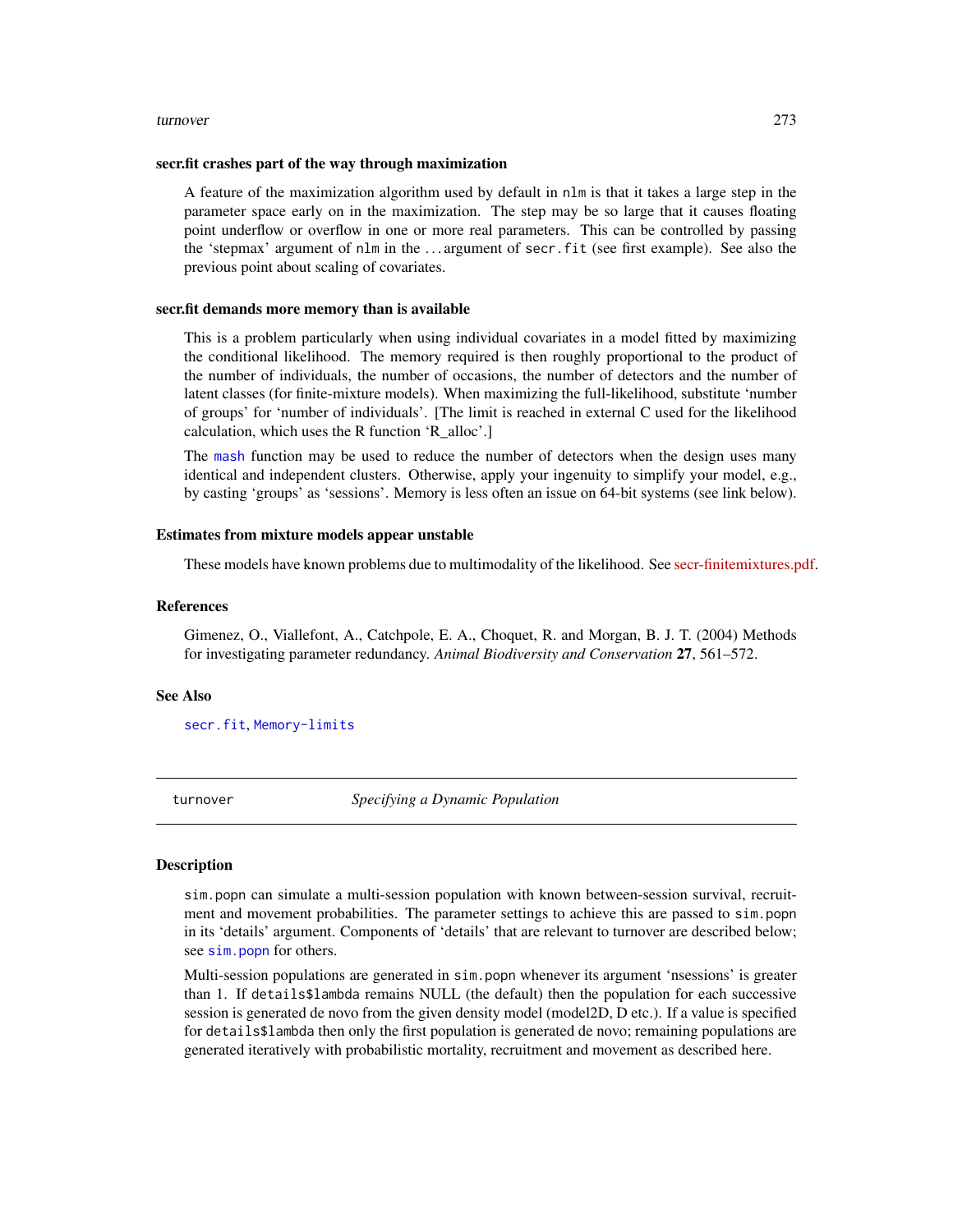#### 274 turnover

#### Turnover components of sim.popn details argument

| Component  | Description                                                     | Default                         |
|------------|-----------------------------------------------------------------|---------------------------------|
| phi        | per capita survival rate $\phi$                                 | 0.7                             |
| survmodel  | probability model for number of survivors                       | "binomial"                      |
| lambda     | finite rate of increase $\lambda = N_{t+1}/N_t$                 | none                            |
| recrmodel  | probability model for number of recruits                        | "poisson"                       |
| superN     | optional superpopulation size for multinomial recruitment model | see below                       |
| sigma.m    | spatial scale of movement kernel                                | $\theta$                        |
| edgemethod | treatment of animals that cross the boundary                    | "wrap"                          |
| wrap       | deprecated in 3.1.6; use edgemethod                             | TRUE i.e. edgemethod $=$ "wrap" |

# Survival

Survival is usually thought of as a Bernoulli process (outcome 0 or 1 for each individual) so the number of survivors  $S$  is a binomial variable (survmodel = "binomial"). Another approach is to fix the proportion surviving, but this can be done exactly only when  $\phi N$  is an integer. A (slightly ad hoc) solution is to randomly choose between the two nearest integers with probability designed in the long term (over many sessions) to give the required  $\phi$  (survmodel = "discrete").

#### Population growth and recruitment

Per capita recruitment (f) is the difference between lambda and phi ( $f = \lambda - \phi$ ), which must be non-negative (phi > lambda causes an error). The number of recruits B is a random variable whose probability distribution is controlled by details\$recrmodel:

| Value         | Probability model                                                                       |
|---------------|-----------------------------------------------------------------------------------------|
| "constantN"   | Exact replacement of animals that die $(B = Nt - S)$                                    |
| "binomial"    | Binomial number of recruits $(B \sim bin(N_t, f))$                                      |
| "poisson"     | Poisson number of recruits $(B \sim \text{pois}(fN_t))$                                 |
| "discrete"    | Minimum-variance number of recruits (see Survival)                                      |
| "multinomial" | The POPAN model, conditioning on superpopulation size (e.g., Schwarz and Arnason 1996)) |

In the case of binomial recruitment there is a maximum of one recruit per existing individual, so lambda  $\leq$  (phi+1). Multinomial recruitment requires a value for the superpopulation size. This may be provided as the details component "superN". If not specified directly, a value is inferred by projecting a trial initial (simulated) population using the specified phi and lambda.

### Movement

Individuals may shift their home range centre between sessions. Movement probability is governed by a circular bivariate normal (Gaussian) kernel with scale sigma.m.

sigma.m is also used to indicate two special cases:

sigma.m = 0 indicates no change in home range centres between sessions.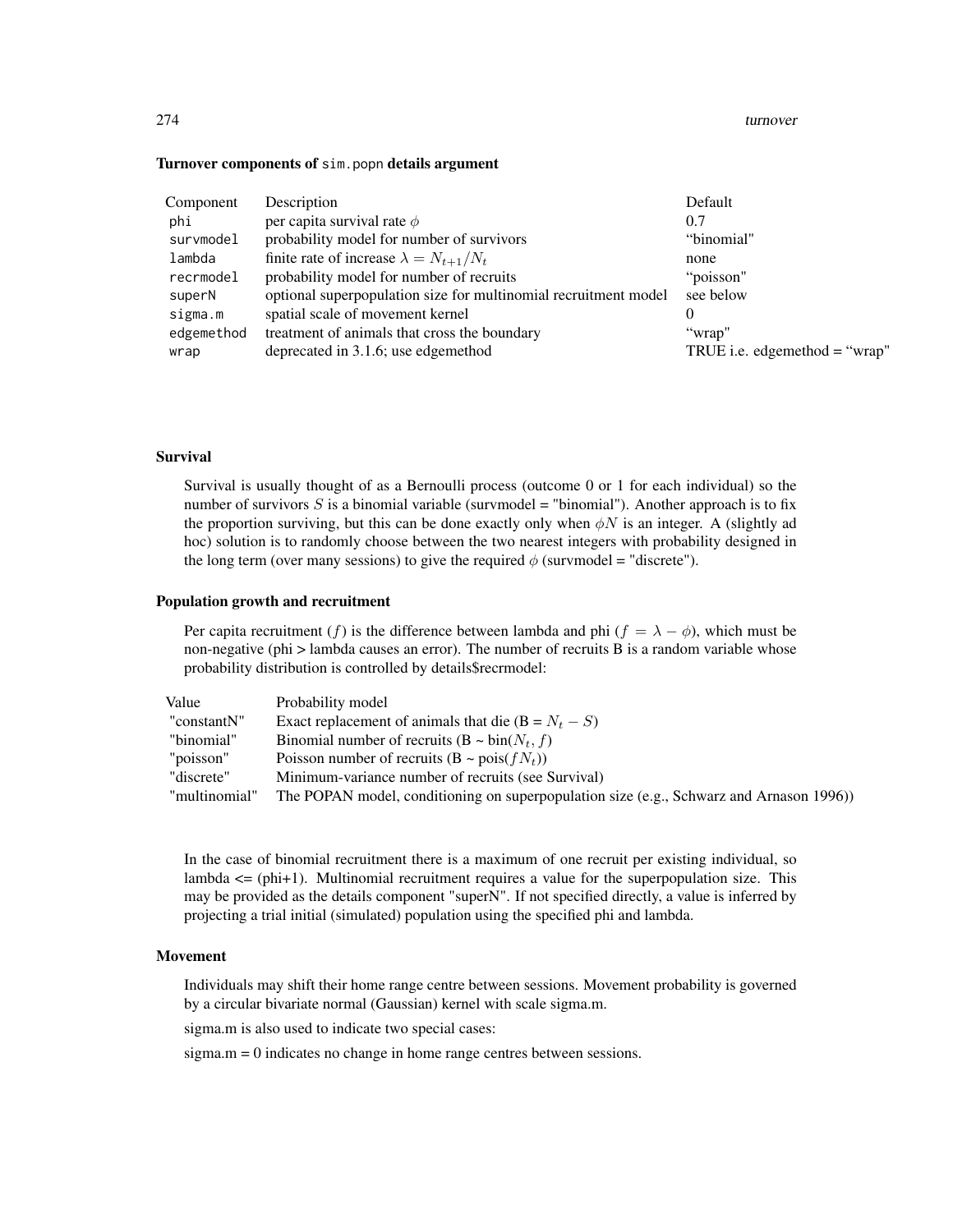#### updateCH 275

 $sigma.m < 0$  causes a new home range centre for each animal to be drawn at random from within the buffered area.

If movement takes an animal across the boundary of the arena in sim.popn the component "edgemethod" comes into play. By default, locations are toroidally wrapped i.e. the animal re-joins the population on the opposing edge. Other options are "clip" (discard), "stop" (stop just inside the boundary), "reflect" (bounce off edges to the limit of the dispersal) and "none" (allow centres outside the buffered area).

# See Also

[sim.popn](#page-222-0)

```
par (mfrow = c(2,3), mar = c(1,1,1,1))
## birth and death only
grid \le make.grid(nx = 7, ny = 4, detector = 'proximity', spacing = 10)
pop <- sim.popn (Nbuffer = 100, core = grid, nsessions = 6,
    details = list(lambda = 0.8, phi = 0.6, sigma.m = 0))
sapply(pop, nrow) ## how many individuals?
plot(pop)
## movement only
pop2 \leq -sim, popn (Nbuffer = 100, core = grid, nsessions = 6,
    details = list(lambda = 1, phi = 1, sigma.m = 10, edgemethod = "wrap"))
pop3 \leq -sim, popn (Nbuffer = 100, core = grid, nsessions = 6,
    details = list(lambda = 1, phi = 1, sigma.m = 10, edgemethod = "clip"))
sapply(pop2, nrow) ## how many individuals?
plot(pop2)
## show effect of edgemethod --
tracks <- function (pop, ...) {
   rn <- unlist(lapply(pop, rownames))
   plot(pop[[1]], pch = 16)
   for (i in unique(rn))
       lines(t(sapply(pop, 'L', i, 1:2)), ...)}
par (mfrow=c(1,2))tracks(pop2, type = 'o')
tracks(pop3, type = 'o')
```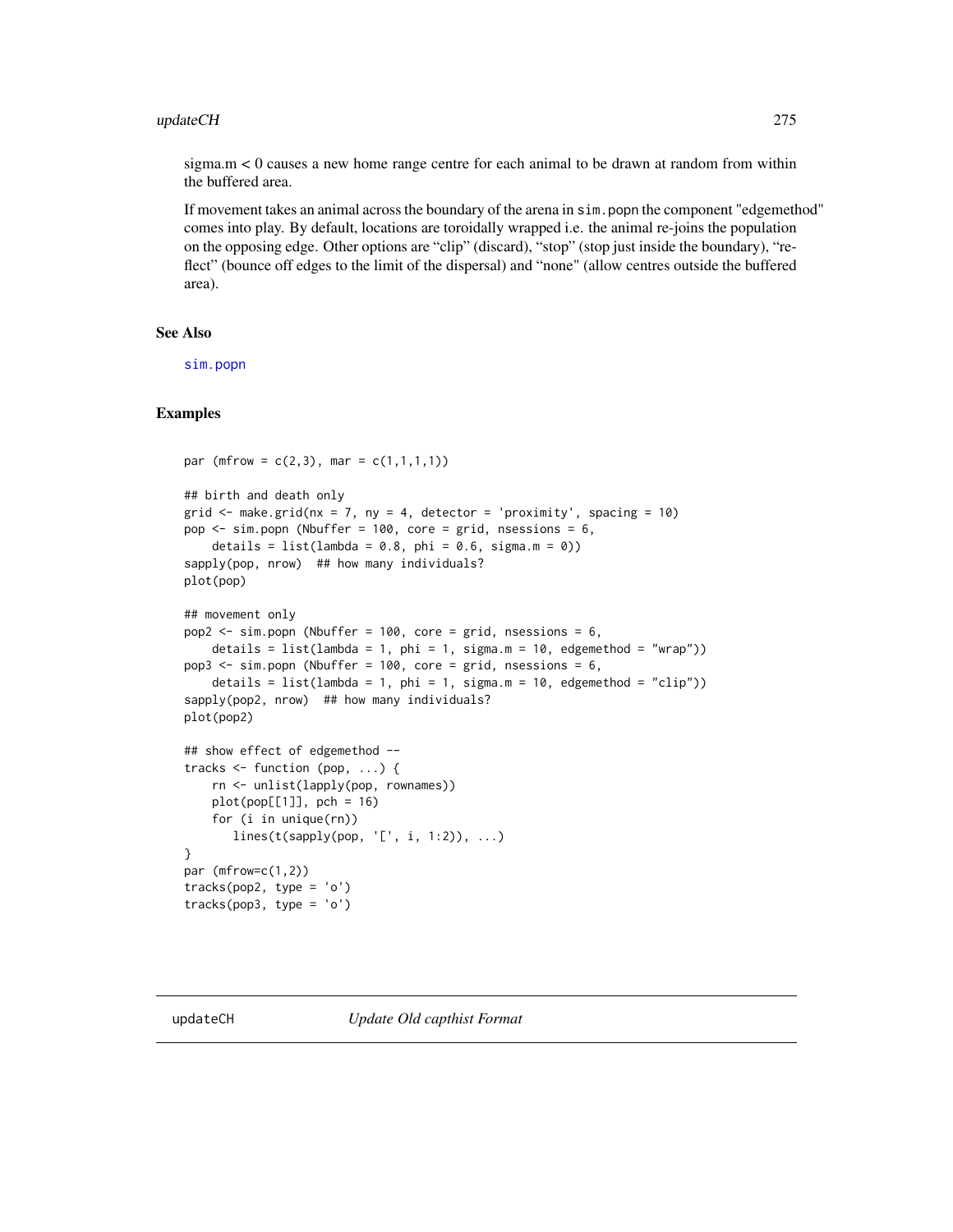Before version 3.0, the internal data format for data from exclusive detectors (single, multi, proximityX, transectX) was a matrix with one row per detected animal and one column per sampling occasion; each cell was either zero or the number of the detector at which the animal was detected (with switched sign if the animal died). The format for data from proximity and other detectors was a 3-dimensional array (third dimension corresponding to detectors) that allowed more than one detection per animal per occasion.

From secr 3.0 all capthist data use the 3-D format internally. This simplifies a lot of the coding, and enables mixing of detector types within a session. The constraint that only one detection is allowed per animal per occasion at exclusive detectors is imposed by verify().

The data input functions (read.capthist etc.) automatically generate objects in the new format. Objects created and saved under earlier versions should be converted if they relate to the 'exclusive' detector types listed above.

## Usage

```
updateCH(object)
```
# Arguments

object capthist object

# **Details**

The function reduce.capthist is applied with the nominal detector type as the outputdetector.

#### Value

Object with same class as the input.

Updating has the side effect of discarding invalid supernumerary detections (e.g. if there were two detections of an animal on one occasion, only one will be included).

```
# if we had the old ovenCH !
sapply(ovenCH, dim)
sapply(updateCH(ovenCH), dim)
```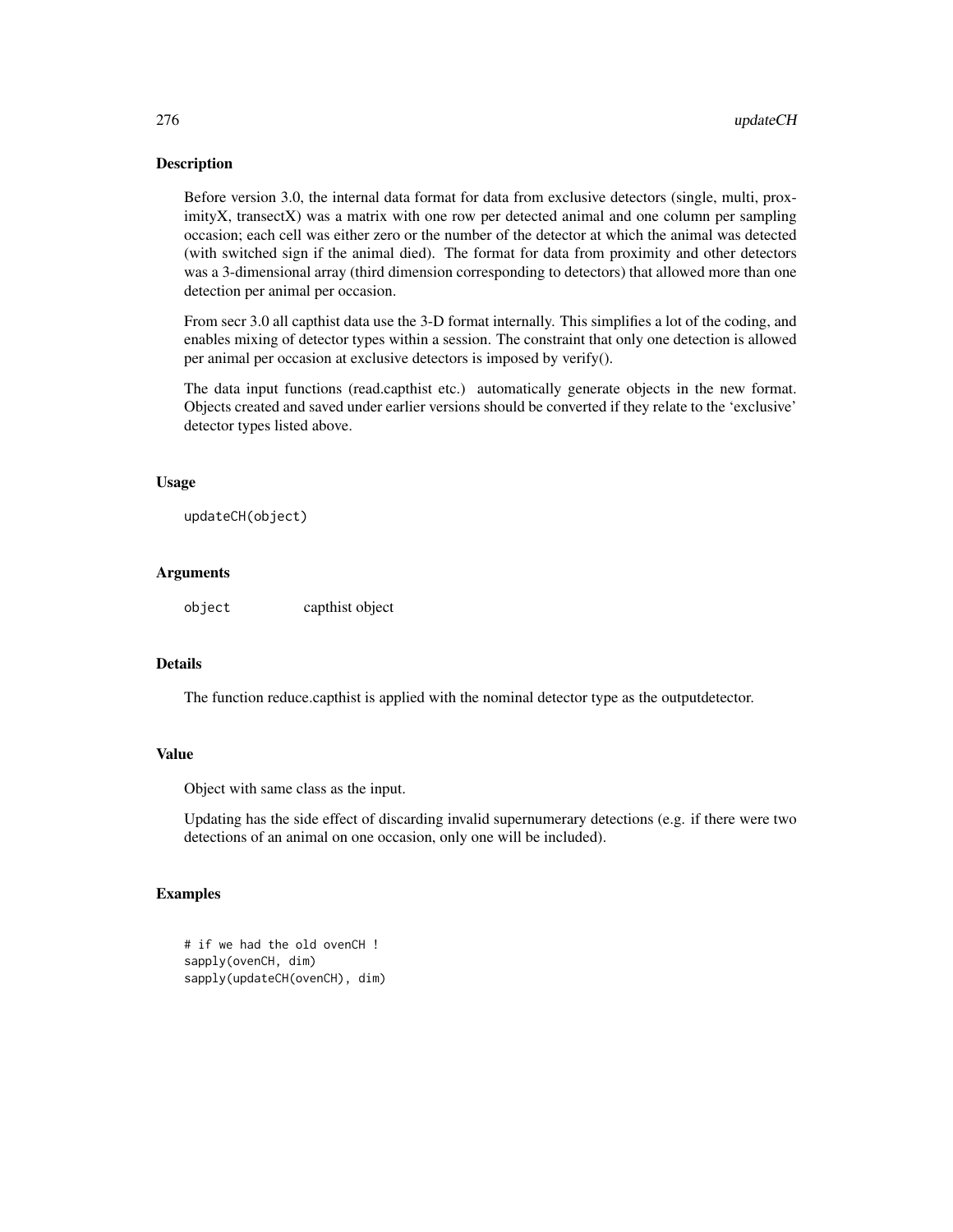<span id="page-276-0"></span>

Extract or replace usage (effort) information of a traps object (optional).

## Usage

usage(object, ...) usage(object) <- value

## Arguments

| object | traps object                            |
|--------|-----------------------------------------|
| value  | numeric matrix of detectors x occasions |
| .      | other arguments (not used)              |

## **Details**

In secr versions before 2.5.0, usage was defined as a binary value (1 if trap  $k$  used on occasion  $s$ , zero otherwise).

In later versions, usage may take nonnegative real values and will be interpreted as effort. This corresponds to the constant T\_s used for the duration of sampling by Borchers and Efford (2008). Effort is modelled as a known linear coefficient of detection probability on the hazard scale [\(secr](https://www.otago.ac.nz/density/pdfs/secr-varyingeffort.pdf)[varyingeffort.pdf;](https://www.otago.ac.nz/density/pdfs/secr-varyingeffort.pdf) Efford et al. 2013).

For replacement of usage, various forms are possible for value:

- a matrix in which the number of rows of value exactly matches the number of traps *K* in object

- a vector of two values, the usage (typically 1) and the number of occasions *S* (a *K* x *S* matrix will be filled with the first value)

- a vector of *R+1* values where *R* is the number of sessions in a multi-session object and elements *2..R+1* correspond to the numbers of occasions *S1, S2,...* in each session

- the usage only (typically 1) (only works when replacing an existing usage matrix with known number of occasions).

# Value

usage(object) returns the usage matrix of the traps object. usage(object) may be NULL.

#### Note

At present, assignment of usage to the traps objects of a multisession capthist object results in the loss of session names from the latter.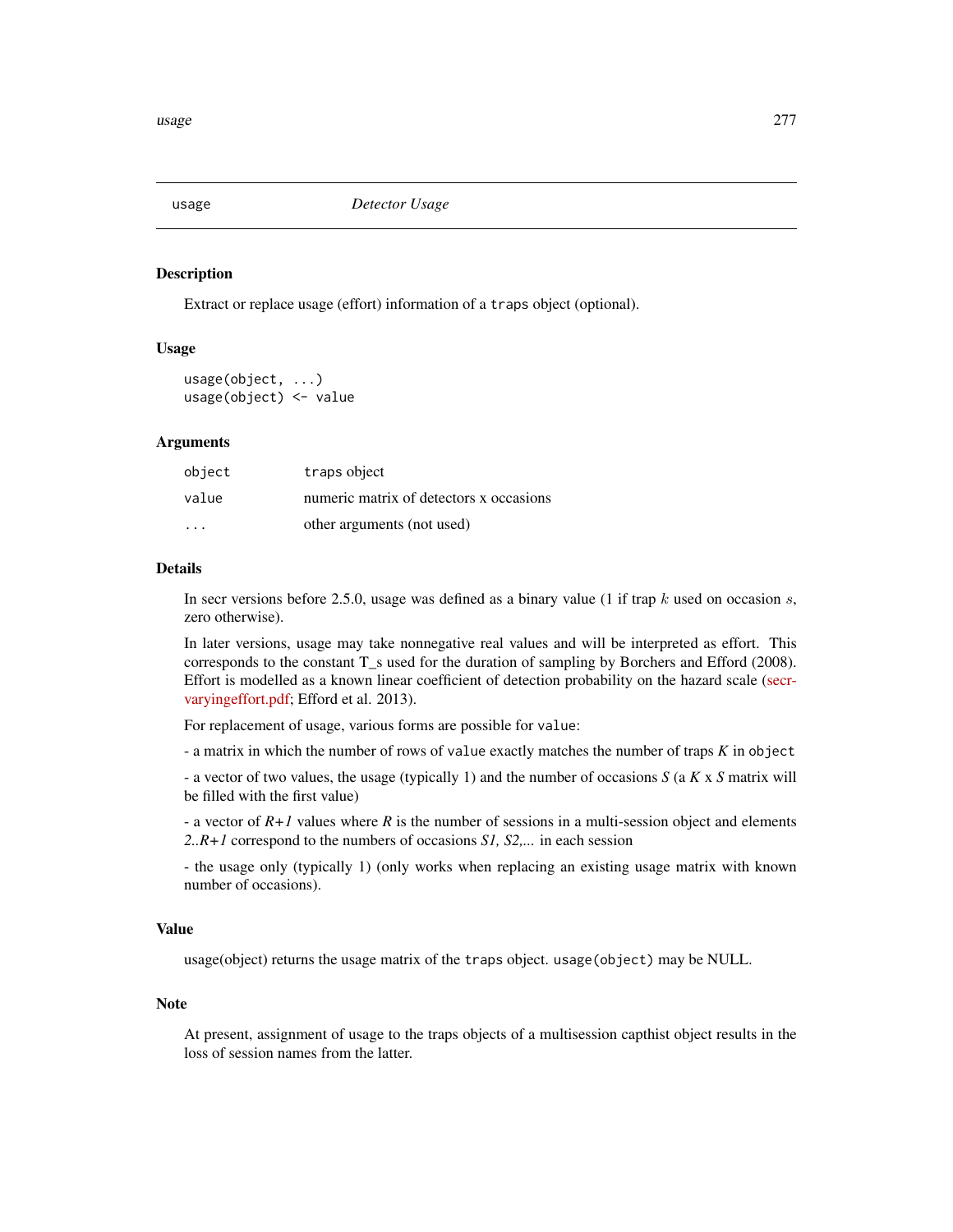## References

Efford, M. G., Borchers D. L. and Mowat, G. (2013) Varying effort in capture–recapture studies. *Methods in Ecology and Evolution* 4, 629–636.

## See Also

[traps](#page-267-0), [usagePlot](#page-277-0), [read.capthist](#page-174-0), [addSightings](#page-8-0)

## Examples

```
demo.traps \leq make.grid(nx = 6, ny = 8)
## random usage over 5 occasions
usage(demo.traps) <- matrix (sample(0:1, 48*5, replace = TRUE,
   p = c(0.5, 0.5), nc = 5usage(demo.traps)
summary(demo.traps)
usage(traps(ovenCH)) <- c(1,9,10,10,10,10)
## restore lost names
names(ovenCH) <- 2005:2009
```
<span id="page-277-0"></span>

usagePlot *Plot usage, detections or sightings.*

## Description

usagePlot displays variation in effort (usage) over detectors as a bubble plot (circles with radius scaled so that area is proportional to effort).

sightingPlot displays spatial variation in the number of sightings at each detector as a bubble plot (circles with radius scaled so that area is proportional to either the average number per occasion or the total over occasions.

# Usage

```
usagePlot(object, add = FALSE, occasions = NULL, col = "black", fill =
FALSE, scale = 2, metres = TRUE, rad = 5, ...)
```

```
sightingPlot(object, type = c("Detections", "Tu", "Tm", "Tn"), add = FALSE,
occasions = "ALL", mean = TRUE, col = "black", fill = FALSE, scale = 2,
metres = TRUE, dropunused = TRUE, title = type, legend = c(1, 2, 4, 8),
px = 0.95, py = 0.95, ...)
```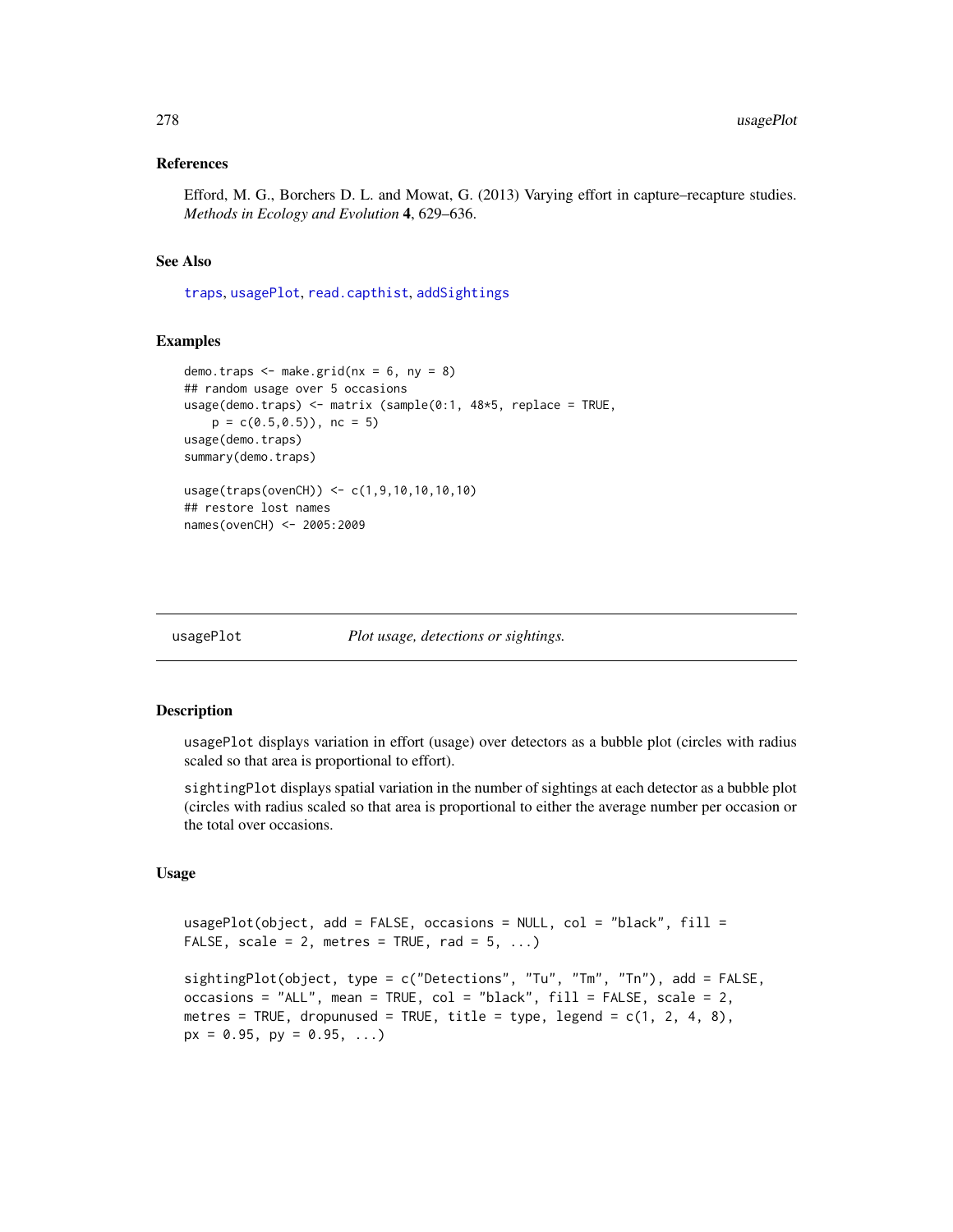#### usagePlot 279

#### **Arguments**

| object     | traps object with usage attribute                                                                         |
|------------|-----------------------------------------------------------------------------------------------------------|
| add        | logical; if FALSE plot.traps is called to create a base plot                                              |
| occasions  | integer number(s) of the occasion(s) for which effort is plotted, "ALL", or NULL                          |
| col        | character or integer colour value                                                                         |
| fill       | logical; if TRUE the circle is filled with the line colour                                                |
| scale      | numeric value used to scale radius                                                                        |
| metres     | logical; if TRUE scale is a value in metres (see Details)                                                 |
| rad        | numeric; radial displacement of symbol centre for each occasion from true de-<br>tector location (metres) |
| $\cdots$   | other arguments passed to plot.traps                                                                      |
| type       | character to choose among sighting types and detections of marked animals                                 |
| mean       | logical; if TRUE then the plotted value is the average over occasions, otherwise<br>the sum               |
| dropunused | logical; if TRUE then detectors are omitted when they were unused on occasions                            |
| title      | character                                                                                                 |
| legend     | numeric values for which legend circles will be drawn                                                     |
| px         | legend x position as fraction of user coordinates                                                         |
| рy         | legend y position as fraction of user coordinates                                                         |

## Details

The behaviour of usagePlot is described first. By default (occasion = NULL) circles representing usage on each occasion are plotted around the detector location at distance rad, as in the petal plot of [plot.capthist](#page-138-0). Otherwise, the usage on a single specified occasion, or summed over occasions (length(occasion)>1, or occasion = "ALL"), is plotted as a circle centred at the detector location.

Package sp provides an alternative to usagePlot (see Examples).

sightingPlot may be used to display either detections of marked animals (whether or not occasions refers to sighting occasions) or any of the sighting attributes (unmarked sightings 'Tu', marked, unidentified sightings 'Tm', or other uncertain sightings 'Tn').

If py is of length 2 then the values determine the vertical spread of symbols in the legend.

For both functions –

The metres argument switches between two methods. If metres = TRUE, the symbols function is used with inches = FALSE to plot circles with radius scaled in the units of object (i.e. metres; scale is then the radius in metres of the symbol for a detector with usage  $= 1.0$ ). Otherwise, plotting uses points; this has the advantage of producing better filled circles, but a suitable value of scale must be found by trial and error.

## Value

No value is returned by usagePlot.

sightingPlot invisibly returns a 'traps' object with a covariate 'f' holding the plotted values.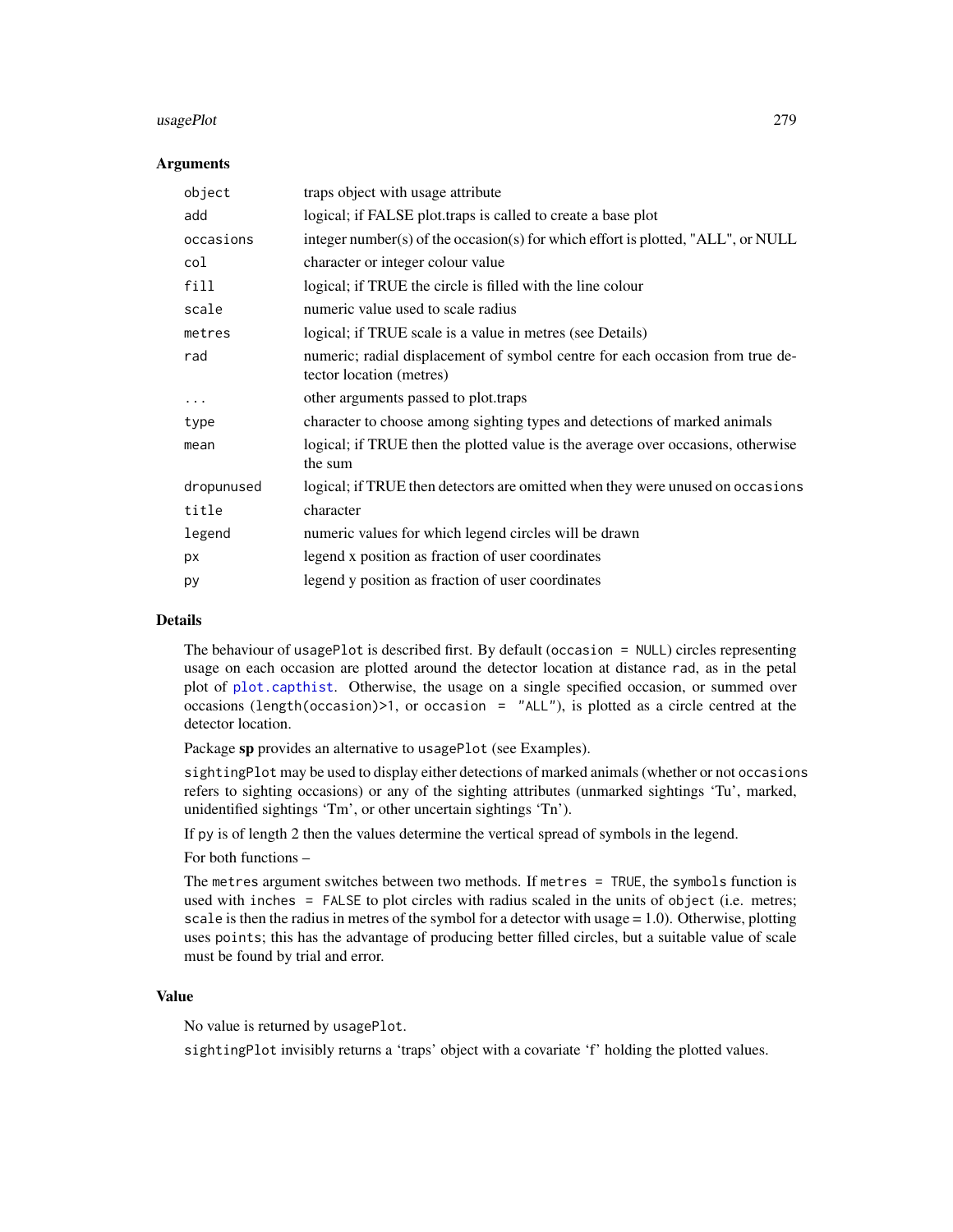## See Also

[usage](#page-276-0), [symbols](#page-0-0), [bubble](#page-0-0), [sightings](#page-214-0)

# Examples

```
simgrid \leq make.grid(nx = 10, ny = 10, detector = "proximity")
usage(simgrid) <- matrix(rep(1:10, 50), nrow = 100, ncol = 5)
usagePlot(simgrid, border = 20, scale = 1.5, fill = FALSE,
 metres = FALSE)
# It is hard to get the legend just right
# here is one attempt
legend (x = -50, y = 185, legend = c(1, 2, 5, 10), pch = 1, pt.cex =
 c(1, 2, 5, 10)^0. 5 * 1.5, x.intersp = 3, y.intersp = 1.8, adj = 1,
 bty = "n", title = "Usage")
usagePlot(simgrid, occasion = NULL, border = 20, scale = 1.5, fill = FALSE,
 metres = FALSE)
## Not run:
# bubble plot in package 'sp'
library(sp)
simgrid$usage <- usage(simgrid)[,1] ## occasion 1
class(simgrid) <- "data.frame"
coordinates(simgrid) <- c("x","y")
bubble(simgrid)
## End(Not run)
```
userdist *Non-Euclidean Distances*

#### Description

Non-Euclidean distances have a variety of uses, some obscure. You probably do not need them unless you have data from linear habitats, covered in the forthcoming package secrlinear. On the other hand, they open up some intriguing possibilities for the advanced user. The key is to provide an appropriate value for the component 'userdist' of the details argument of [secr.fit](#page-199-0).

details\$userdist is either a function to compute distances between detectors and mask points, or a pre-computed matrix of such distances. Pre-computing assumes the matrix is static (i.e. fixed and not dependent on any estimated coefficients). The functions [edist](#page-281-0) and [nedist](#page-281-0) are useful for computing static matrices of Euclidean or non-Euclidean distances (the latter is useful when there are barriers to movement).

If details\$userdist is a function then it should take the form

userdist(xy1, xy2, mask)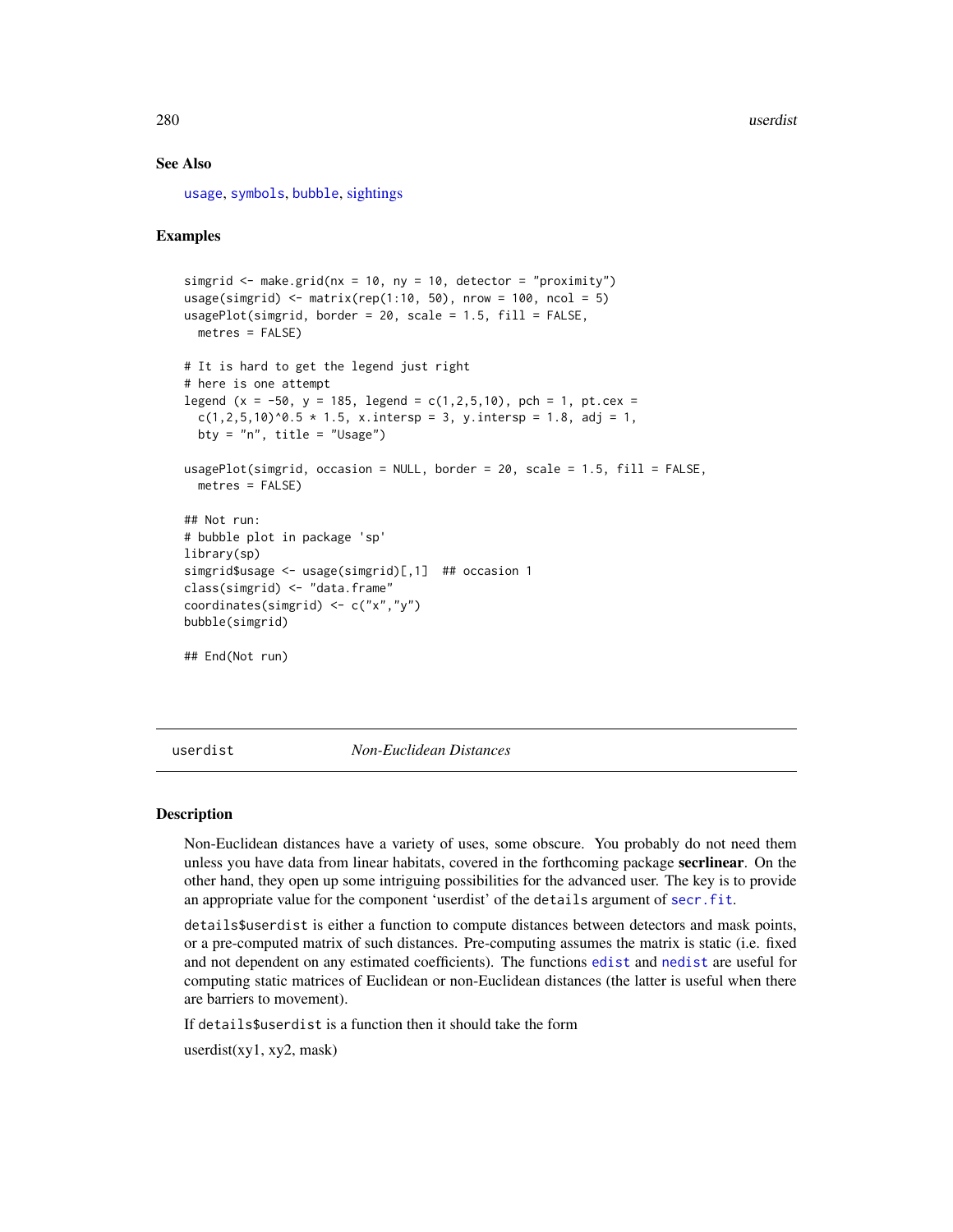#### userdist 281

# Arguments

| xv1  | 2-column matrix of x-y coordinates of $k$ detectors    |
|------|--------------------------------------------------------|
| xy2  | 2-column matrix of x-y coordinates of $m$ mask points  |
| mask | habitat mask defining a non-Euclidean habitat geometry |

## Details

The matrix returned by the function must have exactly k rows and  $m$  columns. The function name may be almost anything you like.

The non-Euclidean habitat geometry may or may not require access to local density (D), local (mask) covariates, and the estimation of additional coefficients (beta variables). In order that secr.fit can assemble these data, there is a mechanism for the user to indicate which, if any, variables are required: when called with no arguments the function should return a character vector of variable names. These may include covariates of 'mask', the dynamically computed density 'D', and a special real parameter 'noneuc' for which one or more coefficients will be fitted.

'noneuc' is like 'D' in that it may be modelled as a function of any mask covariates, session, Session, x, y, etc. The actual meaning attributed to 'noneuc' depends entirely on how it is used inside the function.

The function may require no variables and not require estimation of additional coefficients. This is the case for a simple linear geometry as described in documentation for the package 'secrlinear'.

| Value                  | Interpretation                                |
|------------------------|-----------------------------------------------|
| , ,                    | no covariates etc. required                   |
| 'D'                    | density at each mask point                    |
| 'noneuc'               | a multi-purpose real parameter                |
|                        | defined for each mask point                   |
| c('D', 'noneuc')       | both of the preceding                         |
| c('noneuc','habclass') | both noneuc and the mask covariate 'habclass' |

The last case does not estimate a coefficient for habclass, it merely makes the raw value available to whatever algorithm you implement.

The 'xy2' and 'mask' parameters of the userdist function overlap in practice: xy1 and xy2 only define the points between which distances are required, whereas mask is a carrier for any and all additional information needed by the algorithm.

Full documentation of the **secr** capability for non-Euclidean distances is in the separate document [secr-noneuclidean.pdf,](https://www.otago.ac.nz/density/pdfs/secr-noneuclidean.pdf) which includes example code for the analysis of Sutherland et al. (2015).

# **Compatibility**

User-specified distances are compatible with some but not all features of secr. Functions with a 'userdist' argument are certainly compatible, and others may be.

With a static userdist, region. N will generally not calculate population size for a region other than the original mask. If you want to supply a new mask in the 'region' argument, replace x\$details\$userdist with a distance matrix appropriate to the new mask, where 'x' is the name of the fitted model.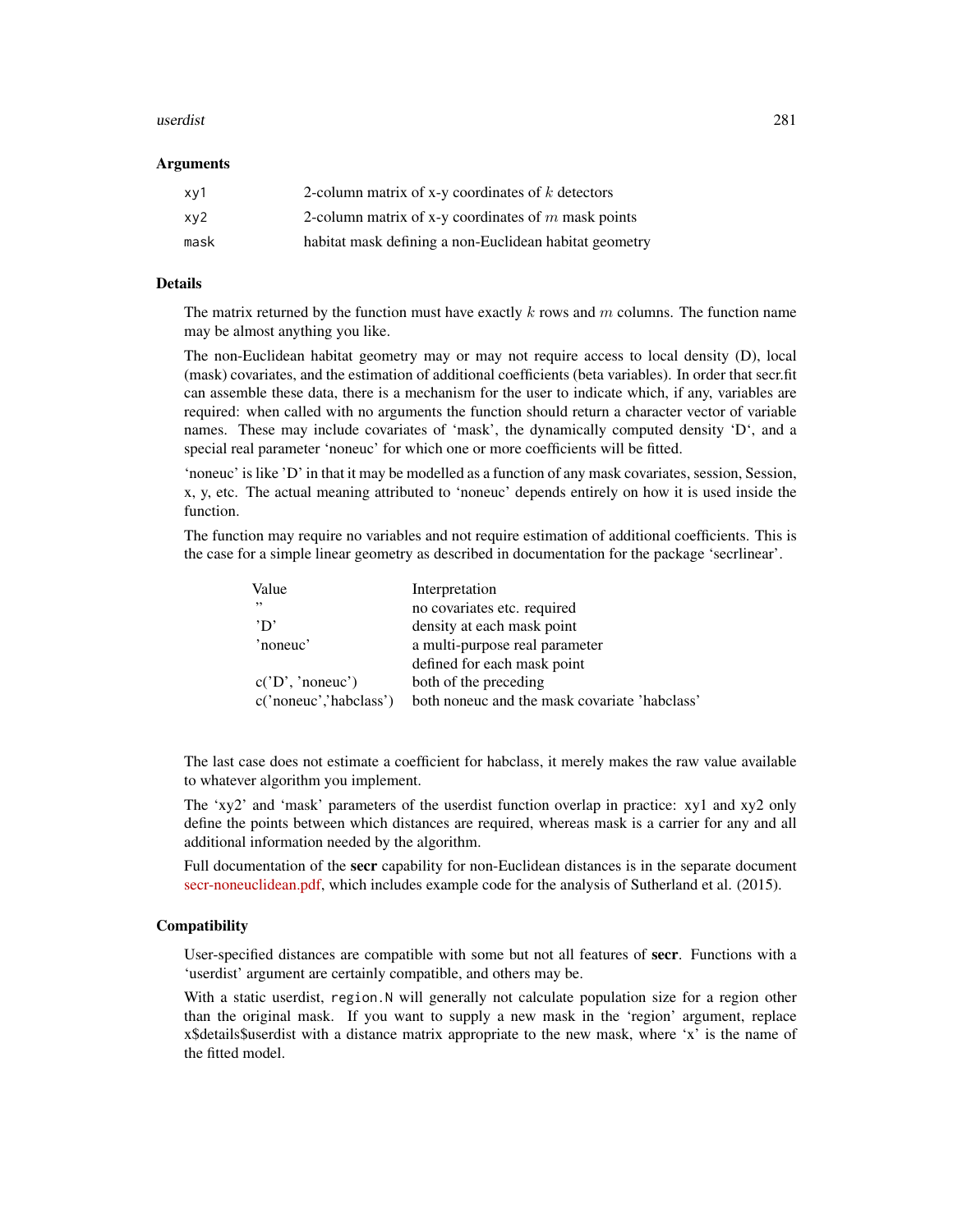User-specified distances cannot be used with polygon or transect detectors.

When using [sim.capthist](#page-218-0) to simulate detections of a new population from [sim.popn](#page-222-0) you must provide userdist as a function rather than a matrix. This is because new animals are not restricted to locations on the 'mask' grid.

# References

Sutherland, C., Fuller, A. K. and Royle, J. A. (2015) Modelling non-Euclidean movement and landscape connectivity in highly structured ecological networks. *Methods in Ecology and Evolution* 6, 169–177.

# See Also

[details](#page-48-0), [secr.fit](#page-199-0), [nedist](#page-281-0)

# Examples

## see secr-noneuclidean.pdf

utility *Utility Functions*

# <span id="page-281-0"></span>Description

Minor functions.

# Usage

```
getMeanSD(xy)
maskarea(mask, sessnum = 1)
masklength(mask, sessnum = 1)
edist(xy1, xy2)
nedist(xy1, xy2, mask, inf = Inf, ...)
```
## Arguments

| xy      | 2-column matrix or dataframe                                |
|---------|-------------------------------------------------------------|
| xy1     | 2-column matrix or dataframe                                |
| xy2     | 2-column matrix or dataframe                                |
| mask    | mask or linearmask object                                   |
| sessnum | integer; for multi-session masks, the number of the session |
| inf     | numeric value to use for +infinity                          |
|         | other arguments for transition                              |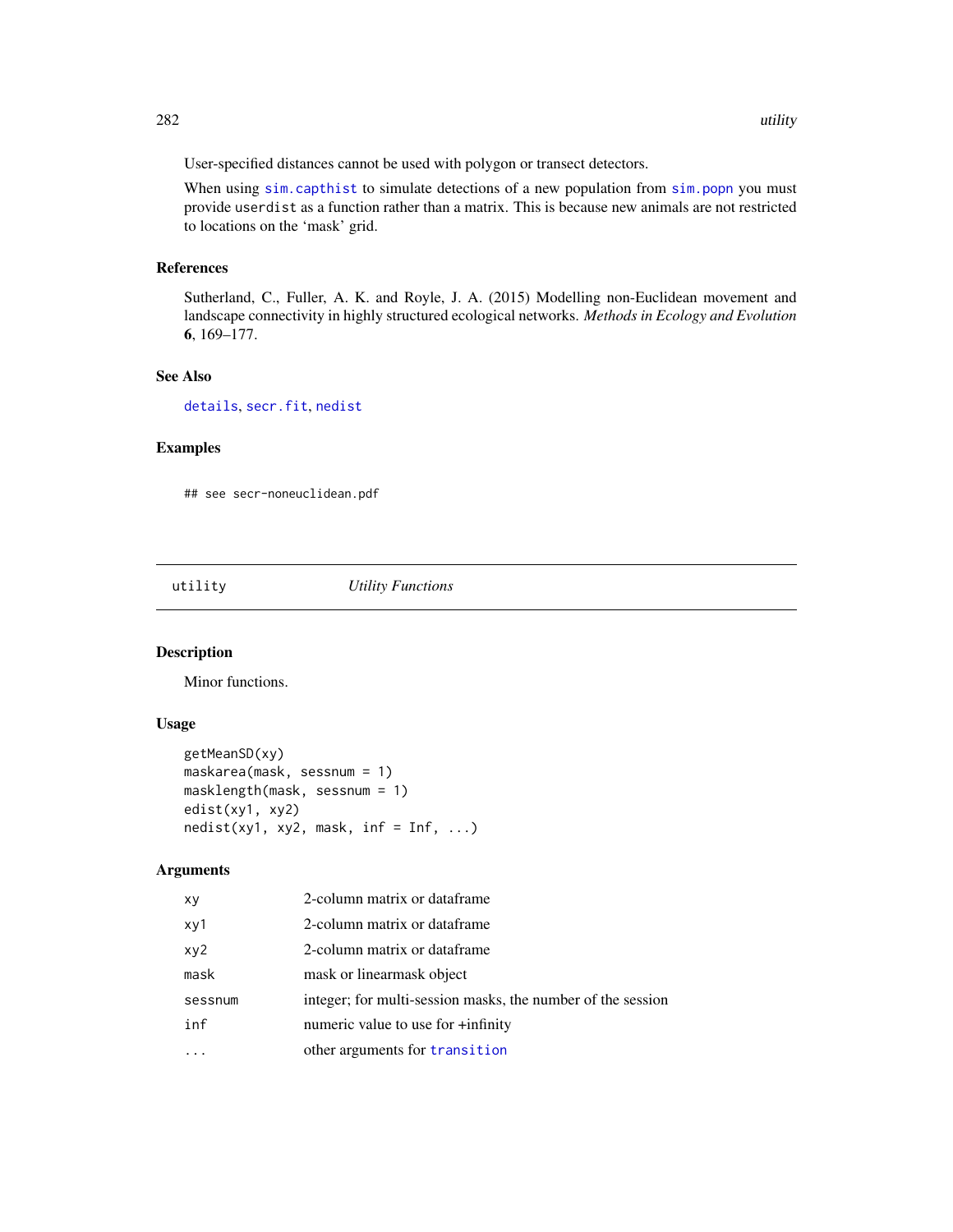#### utility 283

# Details

getmeanSD is used by [make.mask](#page-104-0) to standardize mask coordinates.

For masklength the input should be a linear mask from secrlinear.

edist computes the Euclidean distance between each point in xy1 and each point in xy2. (This duplicates the functionality of 'rdist' in package fields).

nedist computes the non-Euclidean distance between each point in xy1 and each point in xy2, in two dimensions. The calculation uses **gdistance** (van Etten 2014; see also Csardi \& Nepusz 2006): a transition layer is formed representing the connections between adjacent points in mask. By default, points within a 16-point neighbourhood are considered 'adjacent'. Distances are obtained by Dijkstra's (1959) algorithm as least cost paths through the graph of all points in the mask.

nedist has some subtle options. If 'mask' is missing then the transition layer will be formed from 'xy2'. If 'mask' has a covariate named 'noneuc' then this will be used to weight distances. The . . . argument of nedist allows the user to vary arguments of [transition](#page-0-0) (defaults transitionFunction  $=$  mean and directions  $= 16$ ). Be warned this can lead to unexpected results! Point pairs that are completely separated receive the distance +Inf unless a finite value is provided for the argument 'inf'. See [secr-noneuclidean.pdf](https://www.otago.ac.nz/density/pdfs/secr-noneuclidean.pdf) for uses of nedist.

# Value

For getMeanSD, a dataframe with columns 'x' and 'y' and two rows, mean and SD.

For maskarea, the summed area of mask cells in hectares (ha).

For masklength, the summed length of mask cells in kilometers (km).

For edist and nedist, a matrix with dim =  $c(nrow(xy1), nrow(xy2))$ .

## **References**

Dijkstra, E. W. (1959) A note on two problems in connexion with graphs. *Numerische Mathematik*, 1, 269–271.

Csardi, G. and Nepusz, T. (2006) The igraph software package for complex network research. *InterJournal*, 1695. http://igraph.org.

van Etten, J. (2014) gdistance: distances and routes on geographical grids. R package version 1.1-5. https://CRAN.R-project.org/package=gdistance

# Examples

getMeanSD(possummask)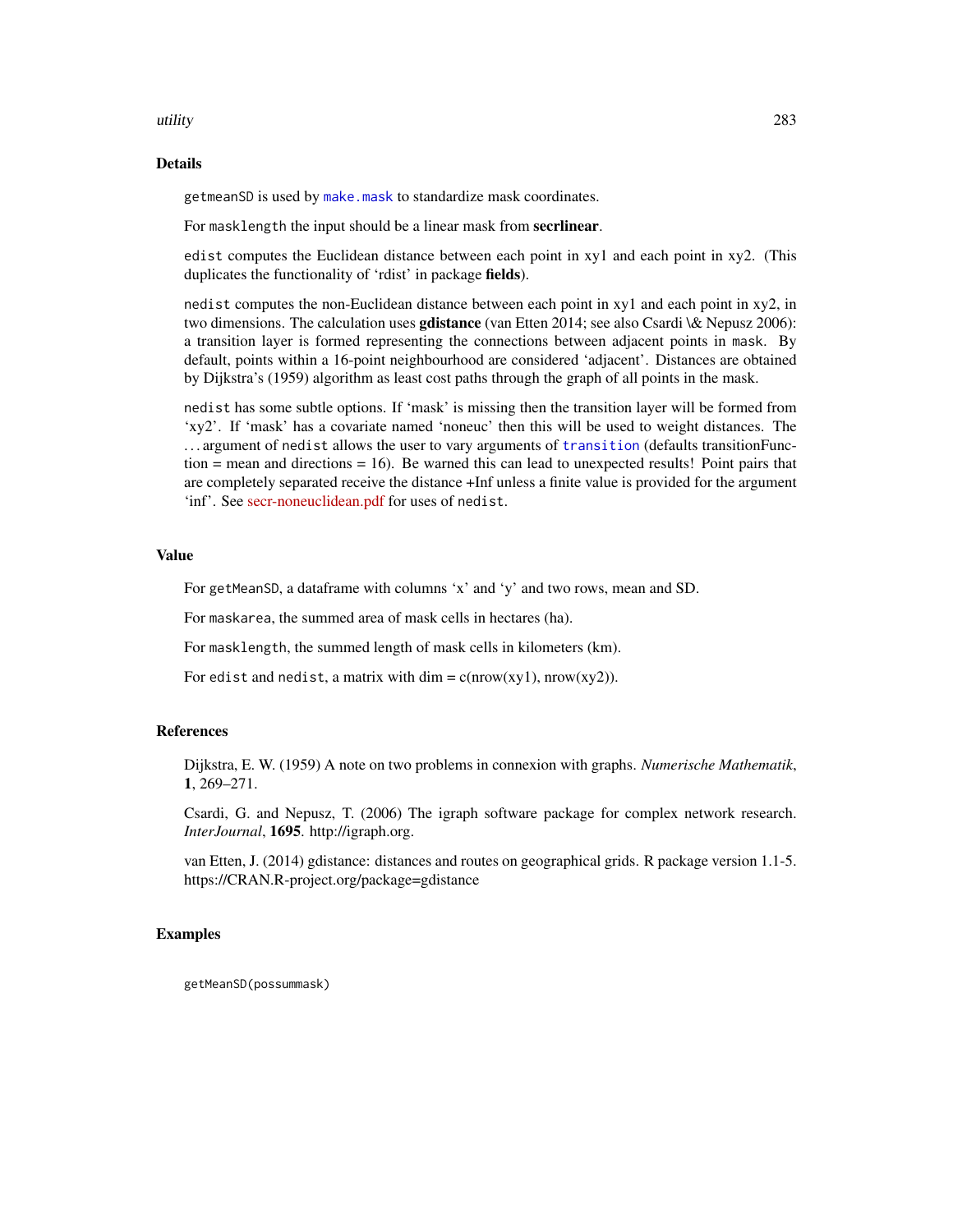Variance-covariance matrix of beta or real parameters from fitted secr model.

### Usage

```
## S3 method for class 'secr'
vcov(object, realnames = NULL, newdata = NULL,
   byrow = FALSE, ...)
```
# Arguments

| object    | secr object output from the function secr. fit                                                                                        |
|-----------|---------------------------------------------------------------------------------------------------------------------------------------|
| realnames | vector of character strings for names of 'real' parameters                                                                            |
| newdata   | data frame of predictor values                                                                                                        |
| byrow     | logical for whether to compute covariances among 'real' parameters for each<br>row of new data, or among rows for each real parameter |
|           | other arguments (not used)                                                                                                            |

# Details

By default, returns the matrix of variances and covariances among the estimated model coefficients (beta parameters).

If realnames and newdata are specified, the result is either a matrix of variances and covariances for each 'real' parameter among the points in predictor-space given by the rows of newdata or among real parameters for each row of newdata. Failure to specify newdata results in a list of variances only.

#### Value

A matrix containing the variances and covariances among beta parameters on the respective link scales, or a list of among-parameter variance-covariance matrices, one for each row of newdata, or a list of among-row variance-covariance matrices, one for each 'real' parameter.

#### See Also

[vcov](#page-0-0), [secr.fit](#page-199-0), [print.secr](#page-162-0)

# Examples

## previously fitted secr model vcov(secrdemo.0)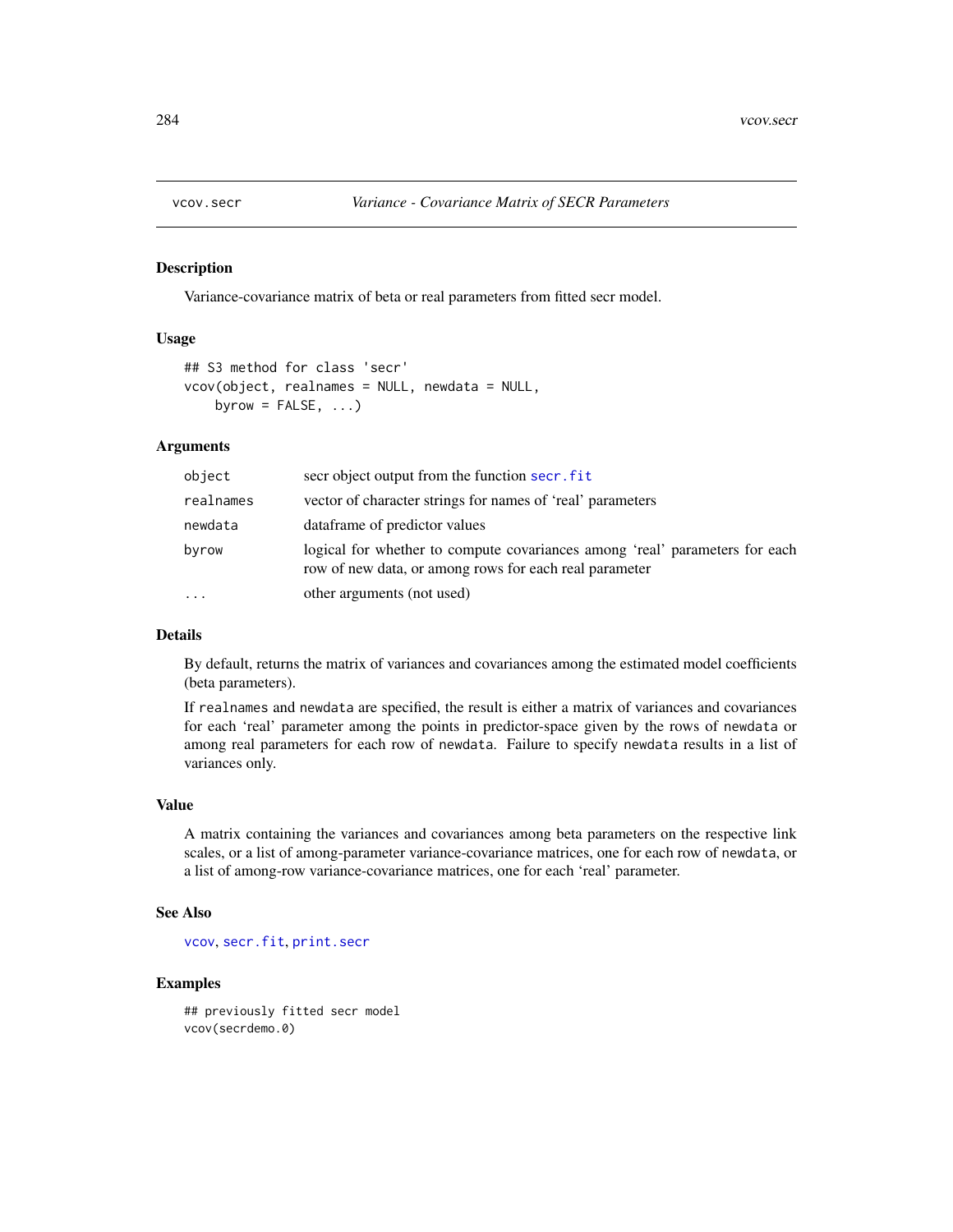Check that the data and attributes of an object are internally consistent to avoid crashing functions such as secr.fit

# Usage

```
## Default S3 method:
verify(object, report, ...)
## S3 method for class 'traps'
verify(object, report = 2, ...)
## S3 method for class 'capthist'
verify(object, report = 2, tol = 0.01, ...)
## S3 method for class 'mask'
verify(object, report = 2, ...)
```
## Arguments

| object    | an object of class 'traps', 'capthist' or 'mask'                                                               |
|-----------|----------------------------------------------------------------------------------------------------------------|
| report    | integer code for level of reporting to the console. $0 =$ no report, $1 =$ errors only,<br>$2 = \text{full}$ . |
| tol       | numeric tolerance for deviations from transect line (m)                                                        |
| $\ddotsc$ | other arguments (not used)                                                                                     |

# Details

Checks are performed specific to the class of 'object'. The default method is called when no specific method is available (i.e. class not 'traps', 'capthist' or 'mask'), and does not perform any checks.

verify.capthist

- 1. No 'traps' component
- 2. Invalid 'traps' component reported by verify.traps
- 3. No live detections
- 4. Missing values not allowed in capthist
- 5. Live detection(s) after reported dead
- 6. Empty detection histories (except concurrent telemetry and all-sighting data)
- 7. More than one capture in single-catch trap(s)
- 8. More than one detection per detector per occasion at proximity detector(s)
- 9. Signal detector signal(s) less than threshold or invalid threshold
- 10. Number of rows in 'traps' object not compatible with reported detections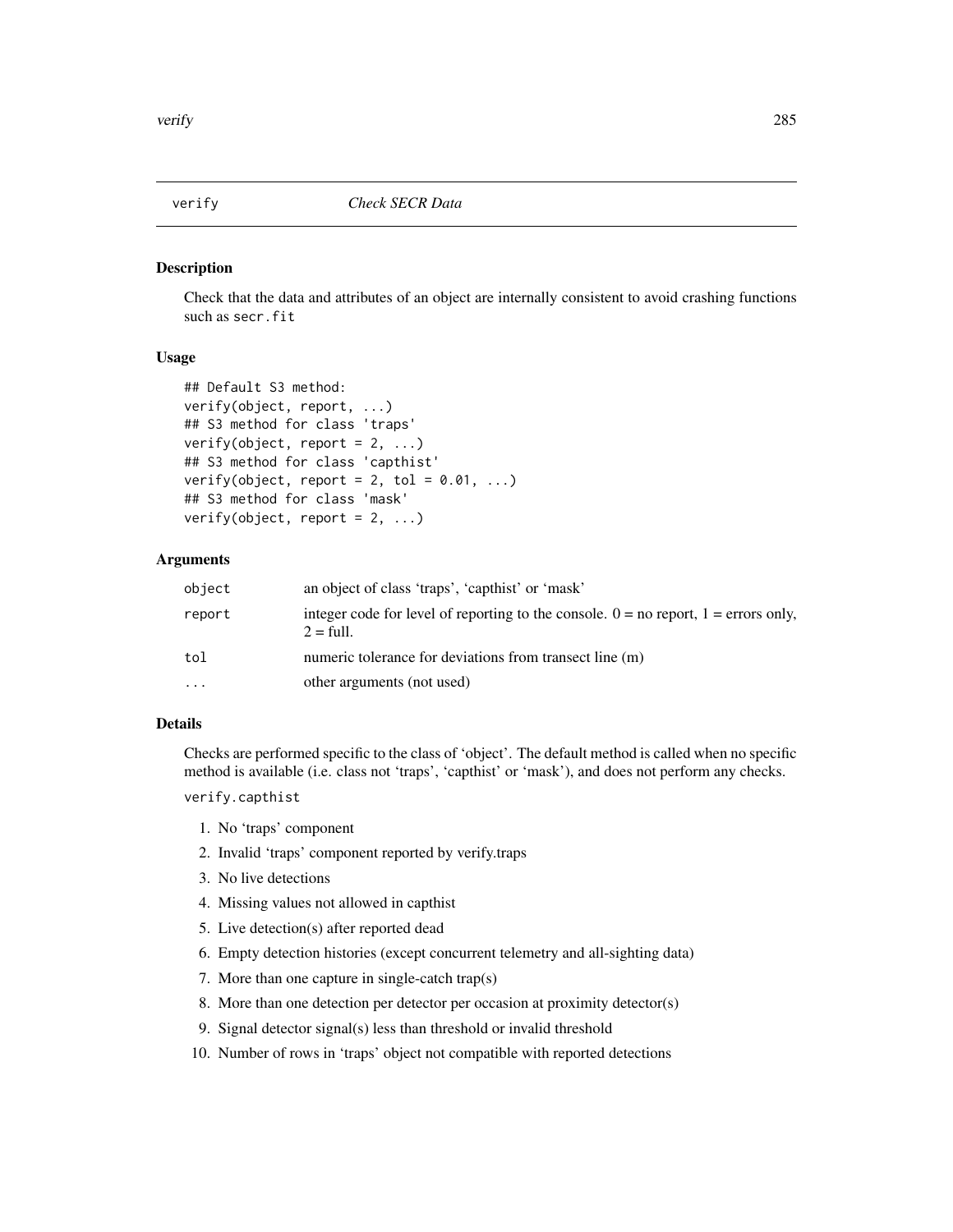- 11. Number of rows in dataframe of individual covariates differs from capthist
- 12. Number of occasions in usage matrix differs from capthist
- 13. Detections at unused detectors
- 14. Number of coordinates does not match number of detections ('polygon', 'polygonX', 'transect' or 'transectX' detectors)
- 15. Coordinates of detection(s) outside polygons ('polygon' or 'polygonX' detectors)
- 16. Coordinates of detection(s) do not lie on any transect ('transect' or 'transectX' detectors)
- 17. Row names (animal identifiers) not unique
- 18. Levels of factor covariate(s) differ between sessions

#### verify.traps

- 1. Missing detector coordinates not allowed
- 2. Number of rows in dataframe of detector covariates differs from expected
- 3. Number of detectors in usage matrix differs from expected
- 4. Occasions with no used detectors
- 5. Polygons overlap
- 6. Polygons concave east-west ('polygon' detectors)
- 7. PolyID missing or not factor
- 8. Polygon detector is concave in east-west direction
- 9. Levels of factor trap covariate(s) differ between sessions

#### verify.mask

- 1. Valid x and y coordinates
- 2. Number of rows in covariates dataframe differs from expected
- 3. Levels of factor mask covariate(s) differ between sessions

Earlier errors may mask later errors: fix & re-run.

#### Value

A list with the component errors, a logical value indicating whether any errors were found. If object contains multi-session data then session-specific results are contained in a further list component bysession.

Full reporting is the same as 'errors only' except that a message is posted when no errors are found.

# See Also

[capthist](#page-22-0), [secr.fit](#page-199-0), [shareFactorLevels](#page-214-1)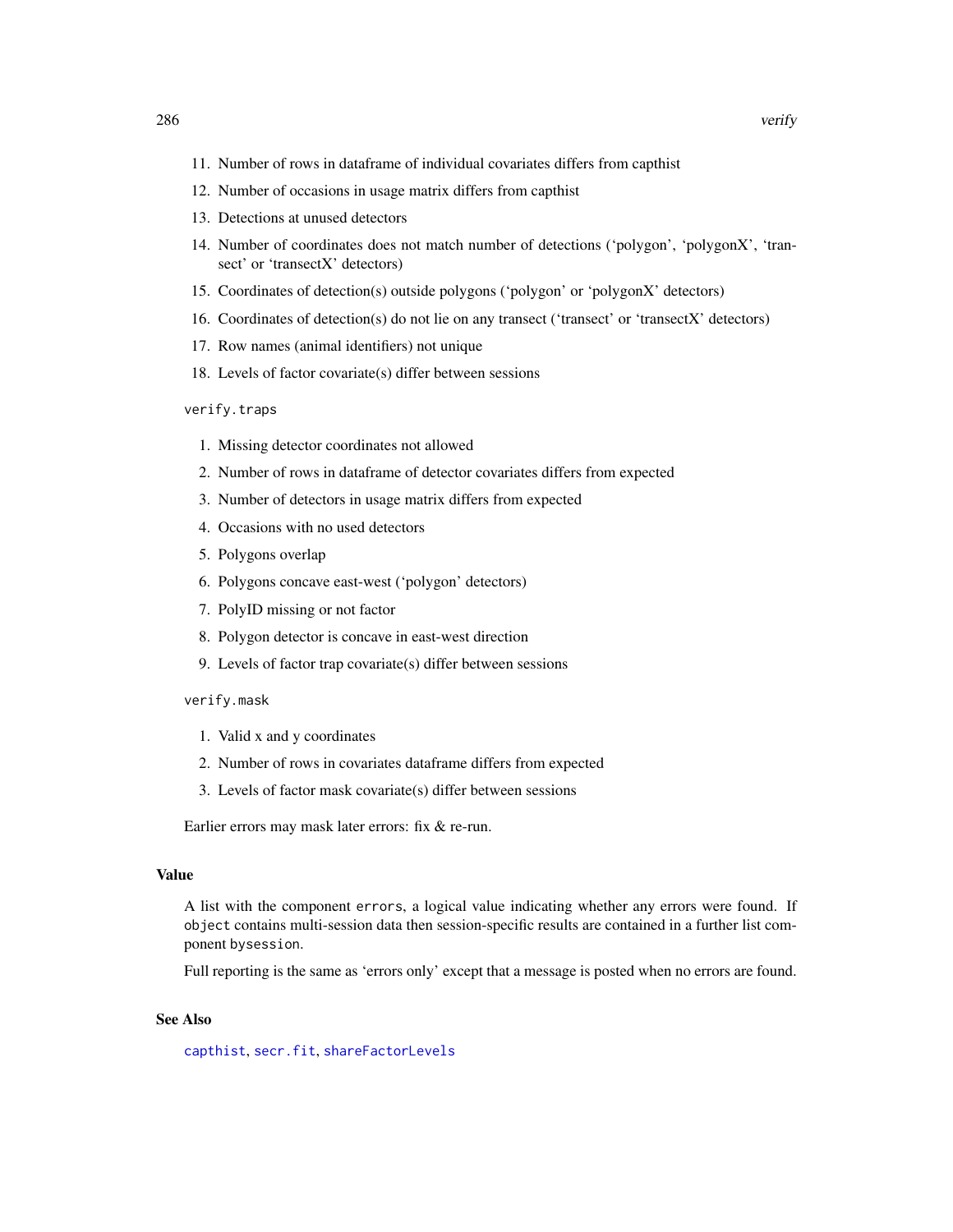# write.captures 287

# Examples

```
verify(captdata)
## create null (complete) usage matrix, and mess it up
temptraps <- make.grid()
usage(temptraps) <- matrix(1, nr = nrow(temptraps), nc = 5)
usage(temptraps)[,5] <- 0
verify (temptraps)
## create mask, and mess it up
tempmask <- make.mask(temptraps)
verify(tempmask)
tempmask[1,1] <- NA
```
write.captures *Write Data to Text File*

# Description

verify(tempmask)

Export detections or detector layout to a text file in format suitable for input to DENSITY.

# Usage

```
write.captures(object, file = "", deblank = TRUE, header = TRUE,
    append = FALSE, sess = "1", ndec = 2, covariates = FALSE, tonumeric
   = TRUE, \ldots)
write.traps(object, file = "", deblank = TRUE, header = TRUE,
    ndec = 2, covariates = FALSE, ...)
```
# Arguments

| object     | capthist or traps object                                                                 |
|------------|------------------------------------------------------------------------------------------|
| file       | character name of output file                                                            |
| deblank    | logical; if TRUE remove any blanks from character string used to identify de-<br>tectors |
| header     | logical; if TRUE output descriptive header                                               |
| append     | logical; if TRUE output is appended to an existing file                                  |
| sess       | character session identifier                                                             |
| ndec       | number of digits after decimal point for x,y coordinates                                 |
| covariates | logical or a character vector of covariates to export                                    |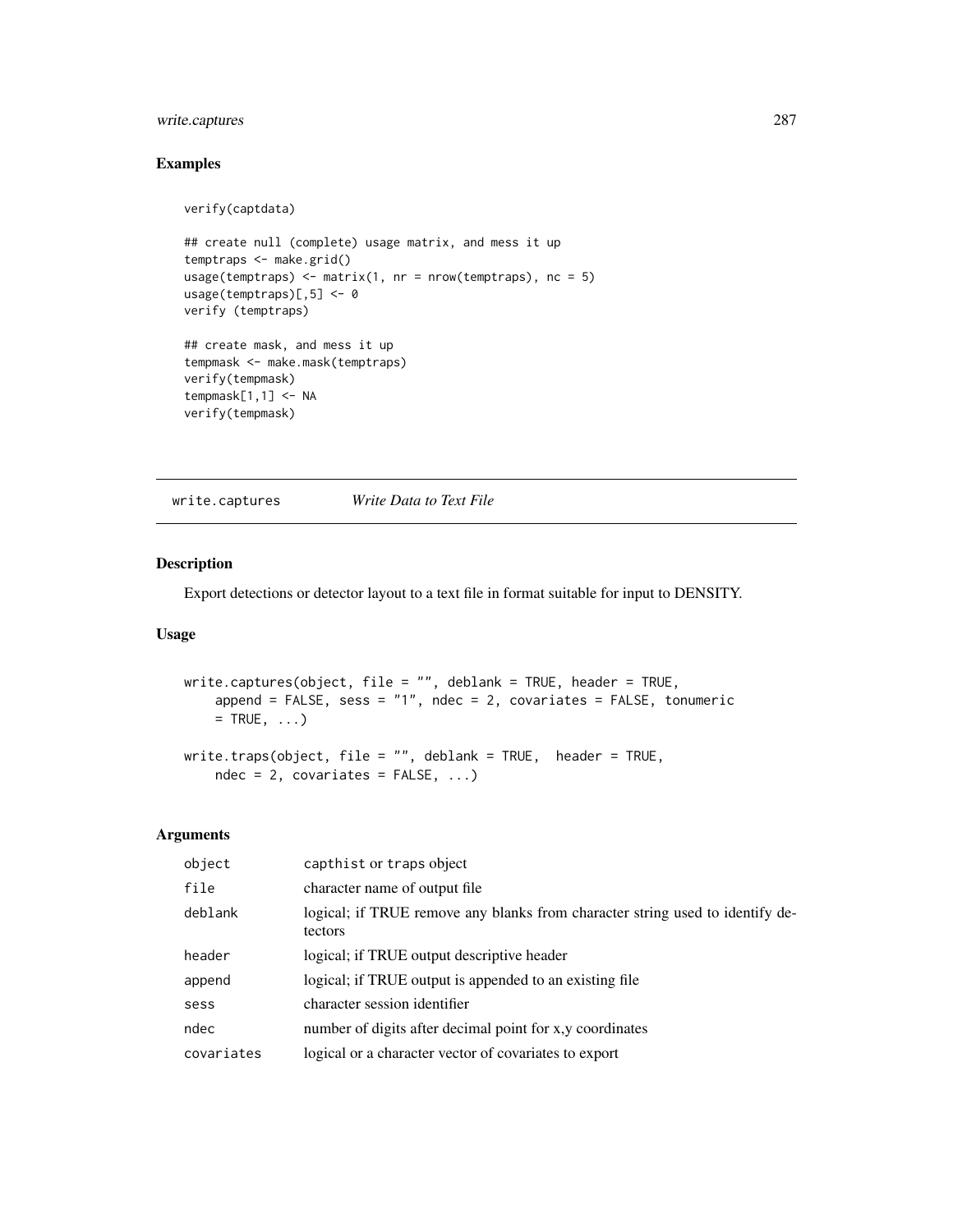| tonumeric | logical for whether factor and character covariates should be converted to nu- |
|-----------|--------------------------------------------------------------------------------|
|           | meric values on output                                                         |
| $\cdots$  | other arguments passed to write.table                                          |

# Details

Existing file will be replaced without warning if append = FALSE. In the case of a multi-session capthist file, session names are taken from object rather than sess.

[write.capthist](#page-174-1) is generally simpler to use if you want to export both the capture data and trap layout from a capthist object.

By default individual covariates are not exported. When exported they are repeated for each detection of an individual. Factor covariates are coerced to numeric before export.

# Value

None

# See Also

[as.data.frame.capthist](#page-15-0)

## Examples

write.captures (captdata)

writeGPS *Upload to GPS*

# Description

Upload a set of point locations as waypoints to a GPS unit connected by USB or via a serial port. Intended primarily for detector locations in a traps object. Uses the GPSBabel package which must have been installed. Coordinates are first inverse-projected to latitude and longitude using function project from rgdal.

## Usage

writeGPS(xy,  $o = "garmin", F = "usb:", proj = "+proj=nzmg")$ 

# Arguments

| хy   | 2-column matrix or dataframe of x-y coordinates      |
|------|------------------------------------------------------|
| o    | character output format (see GPSBabel documentation) |
| F.   | character for destination (see Details)              |
| proj | character string describing projection               |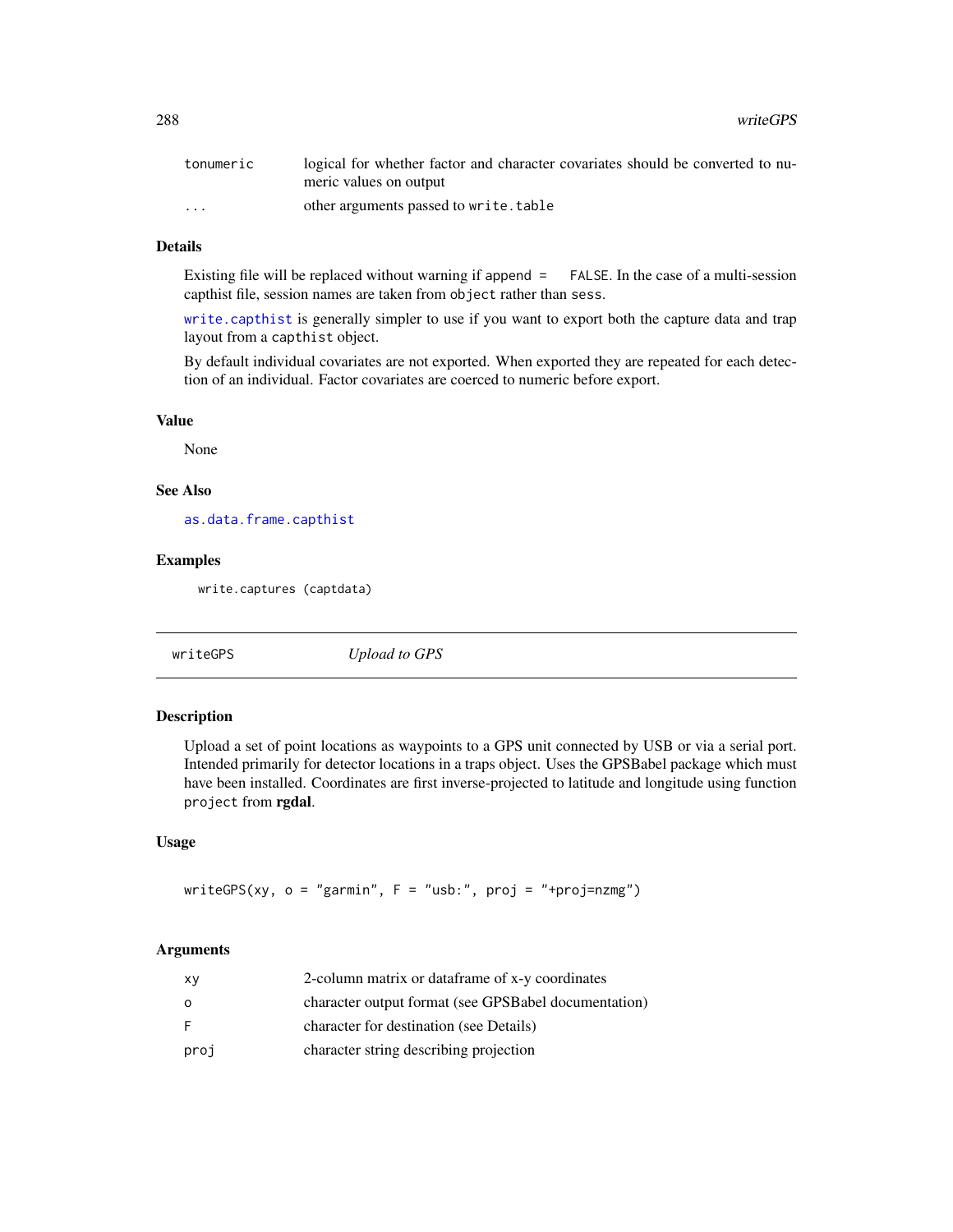### <span id="page-288-0"></span>writeGPS 289

### Details

This function is derived in part from readGPS in maptools.

For users of Garmin GPS units, useful values of o are "garmin" for direct upload via USB or serial ports, and "gdb" for a file in Mapsource database format.

F may be "usb:" or "com4:" etc. for upload via USB or serial ports, or the name of a file to create.

The proj argument may be complex. For further information see the Examples, [https://www.](https://www.nceas.ucsb.edu/scicomp/recipes/projections) [nceas.ucsb.edu/scicomp/recipes/projections](https://www.nceas.ucsb.edu/scicomp/recipes/projections) and the help for project in the related package rgdal. If proj is an empty string then coordinates are assumed already to be latitudes (column 1) and longitudes (column 2).

Waypoint names are derived from the rownames of xy.

## Value

No value is returned. The effect is to upload waypoints to an attached GPS or file.

### Note

GPSBabel is available free from <https://www.gpsbabel.org/>. Remember to add it to the Path. On Windows this means following something like Settings > Control panel > System > Advanced settings > Environment variables > (select Path) Edit and adding ";C:/Program Files (x86)/gpsbabel" to the end (without the quotes). Or ";C:/Program Files/gpsbabel" on 32-bit systems.

### See Also

[make.systematic](#page-107-0), [readGPS](#page-0-0)

### Examples

```
## Example using shapefile "possumarea.shp" in
## "extdata" folder. As 'cluster' is not specified,
## the grid comprises single multi-catch detectors.
## Not run:
datadir <- system.file("extdata", package = "secr")
possumarea <- rgdal::readOGR(dsn = datadir, layer = "possumarea")
possumgrid <- make.systematic(spacing = 100, region =
   possumarea, plt = TRUE)
## May upload directly to GPS...
writeGPS(possumgrid, proj = "+proj=nzmg")
## ...or save as Mapsource file
writeGPS(possumgrid, o = "gdb", F = "tempgrid,gdb",proj = "+proj=nzmg")
## If `region' had been specified in another projection we
```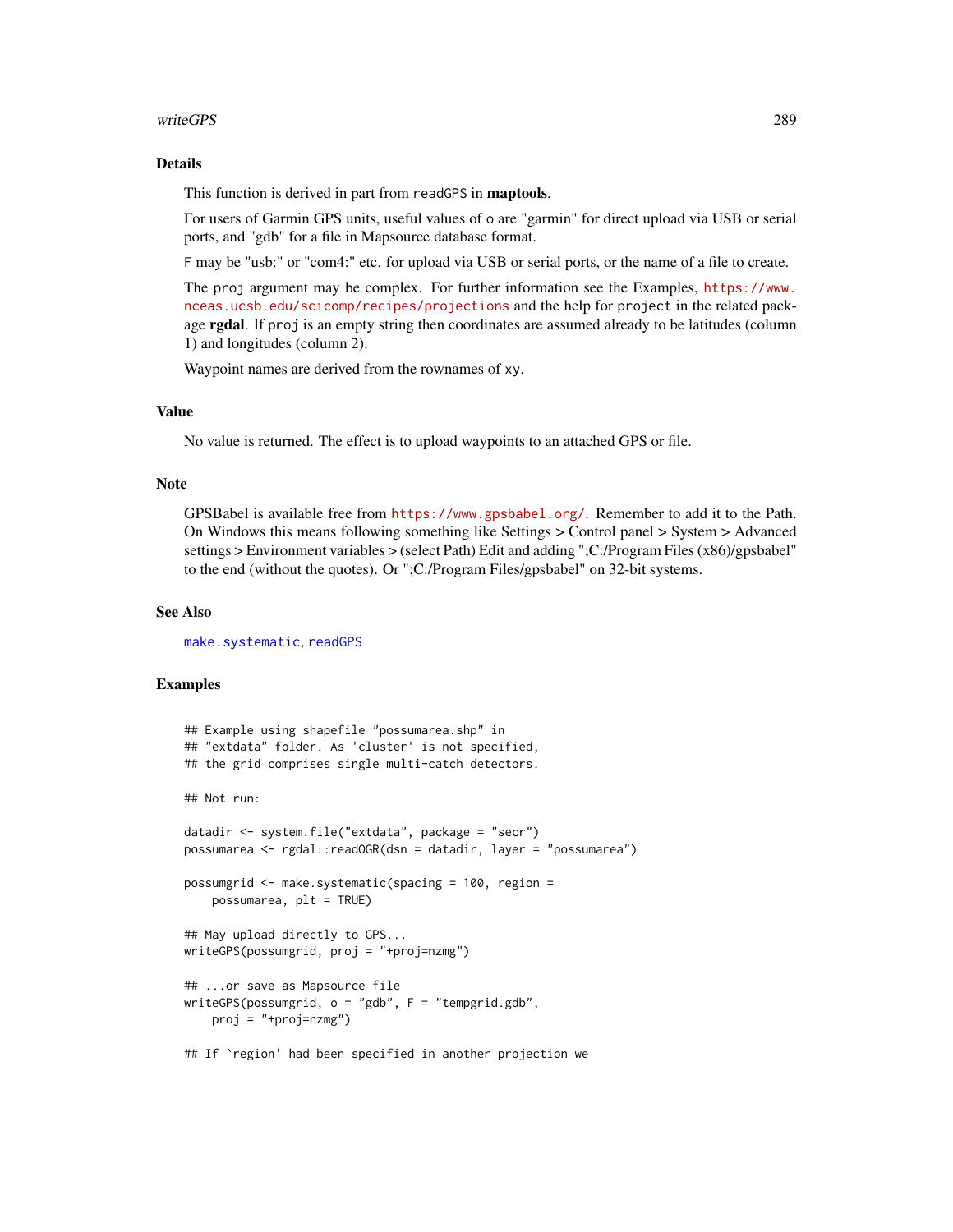```
## would need to specify this as in Proj.4. Here is a
## hypothetical example for New Zealand Transverse Mercator
## with datum NZGD2000 (EPSG:2193)
NZTM <- paste("+proj=tmerc +lat_0=0 +lon_0=173 +k=0.9996",
    "+x_0=1600000 +y_0=10000000 +ellps=GRS80",
    " +towgs84=0,0,0,0,0,0,0 +units=m +no_defs")
writeGPS(possumgridNZTM, o = "gdb", F = "tempNZTM.txt",
   proj = NZTM)
## Or to upload coordinates from UTM Zone 18 in eastern
## Maryland, USA...
writeGPS(MarylandUTMgrid, proj =
    "+proj=utm +zone=18 +ellps=WGS84")
```
## End(Not run)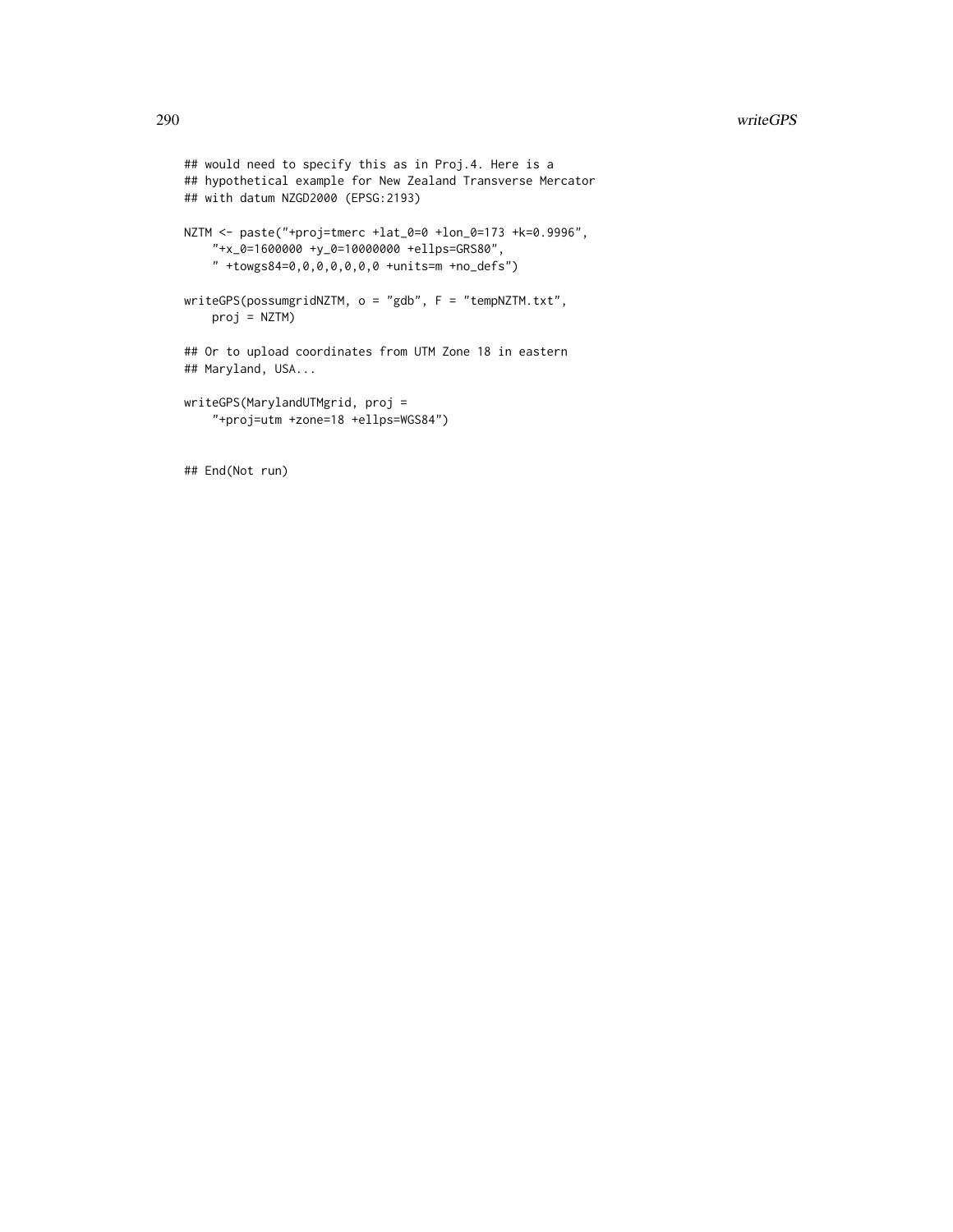# Index

∗Topic IO as.data.frame, [16](#page-15-0) BUGS, [20](#page-19-0) read.capthist, [175](#page-174-0) read.mask, [178](#page-177-0) read.telemetry, [179](#page-178-0) read.traps, [180](#page-179-0) SPACECAP, [237](#page-236-0) write.captures, [287](#page-286-0) writeGPS, [288](#page-287-0) ∗Topic classes capthist, [23](#page-22-0) Dsurface, [60](#page-59-0) mask, [114](#page-113-0) popn, [155](#page-154-0) secrtest, [212](#page-211-0) traps, [268](#page-267-0) ∗Topic datagen make.mask, [105](#page-104-0) make.traps, [110](#page-109-0) make.tri, [113](#page-112-0) randomHabitat, [166](#page-165-0) secrRNG, [210](#page-209-0) sim.capthist, [219](#page-218-0) sim.popn, [223](#page-222-0) sim.secr, [227](#page-226-0) turnover, [273](#page-272-0) ∗Topic datasets deermouse, [43](#page-42-0) hornedlizard, [86](#page-85-0) housemouse, [88](#page-87-0) ovenbird, [123](#page-122-0) ovensong, [126](#page-125-0) OVpossum, [128](#page-127-0) possum, [155](#page-154-0) secrdemo, [209](#page-208-0) skink, [230](#page-229-0) stoatDNA, [242](#page-241-0) ∗Topic hplot

contour, [37](#page-36-0) ellipse.secr, [61](#page-60-0) esa.plot, [67](#page-66-0) esa.plot.secr, [69](#page-68-0) fxi, [76](#page-75-0) LLsurface, [97](#page-96-0) occasionKey, [122](#page-121-0) plot.capthist, [139](#page-138-0) plot.mask, [142](#page-141-0) plot.popn, [146](#page-145-0) plot.secr, [147](#page-146-0) plot.traps, [149](#page-148-0) plotMaskEdge, [151](#page-150-0) strip.legend, [245](#page-244-0) usagePlot, [278](#page-277-0) ∗Topic htest closure.test, [32](#page-31-0) LR.test, [101](#page-100-0) score.test, [195](#page-194-0) secr.test, [206](#page-205-0) ∗Topic manip addCovariates, [8](#page-7-0) addSightings, [9](#page-8-0) addTelemetry, [11](#page-10-0) as.mask, [17](#page-16-0) capthist.parts, [24](#page-23-0) clone, [28](#page-27-0) cluster, [33](#page-32-0) covariates, [39](#page-38-0) CV, [40](#page-39-0) D.designdata, [42](#page-41-0) deleteMaskPoints, [45](#page-44-0) discretize, [57](#page-56-0) distancetotrap, [59](#page-58-0) FAQ, [72](#page-71-0) head, [82](#page-81-0) intervals, [90](#page-89-0) join, [95](#page-94-0)

logit, [99](#page-98-0)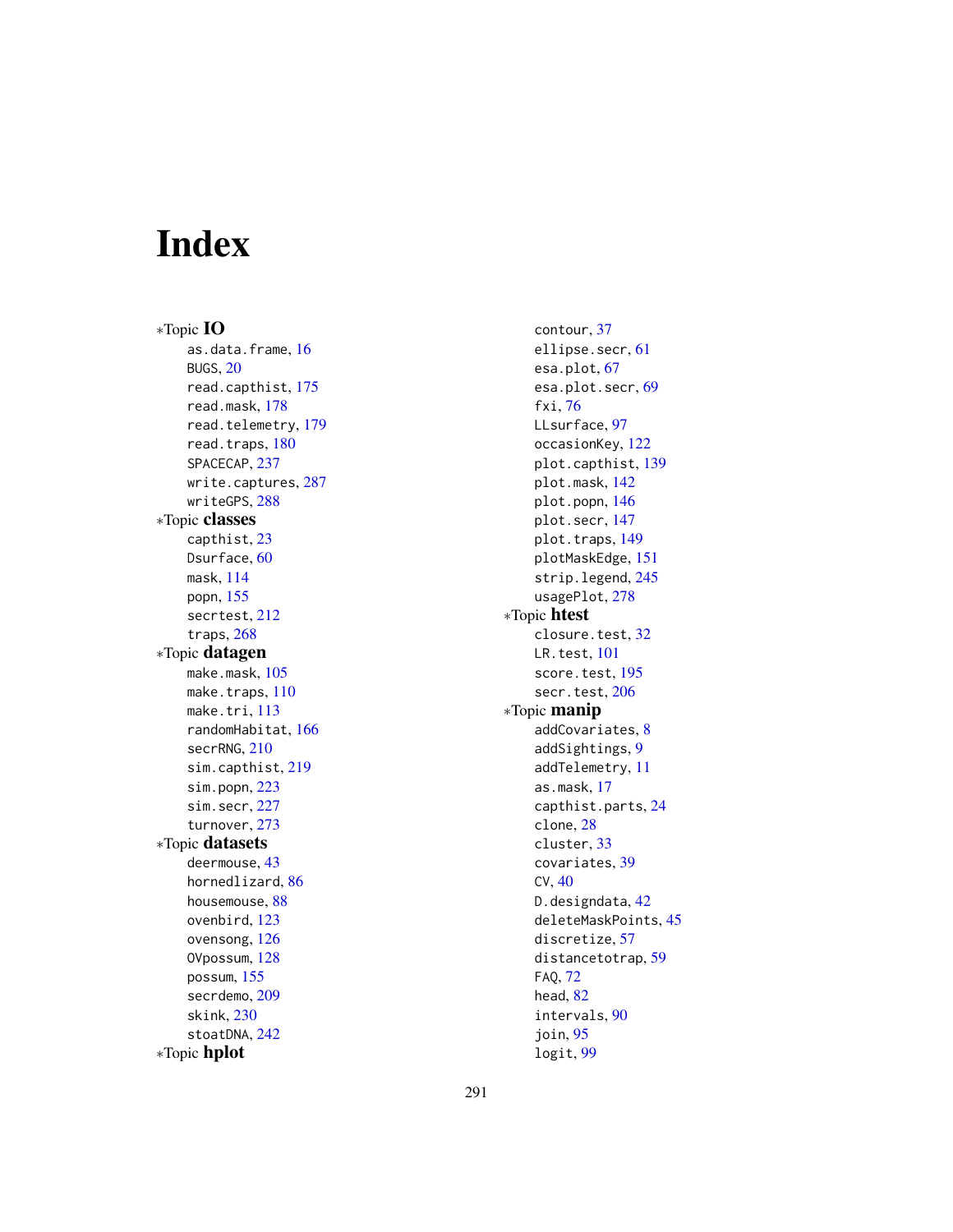make.capthist, [102](#page-101-0) make.systematic, [108](#page-107-1) mask.check, [115](#page-114-0) ms , [121](#page-120-0) pdot , [135](#page-134-0) PG , [137](#page-136-0) pointsInPolygon , [153](#page-152-0) polyarea , [154](#page-153-0) predictDsurface , [160](#page-159-0) rbind.capthist , [170](#page-169-0) rbind.popn , [172](#page-171-0) rbind.traps , [174](#page-173-0) rectangularMask , [182](#page-181-0) reduce , [183](#page-182-0) reduce.capthist , [184](#page-183-0) RMarkInput , [191](#page-190-0) Rsurface , [193](#page-192-0) secr.design.MS, [197](#page-196-0) shareFactorLevels , [215](#page-214-0) sighting, [215](#page-214-0) signal , [216](#page-215-0) signalmatrix , [218](#page-217-0) snip , [234](#page-233-0) sort.capthist, [236](#page-235-0) speed , [240](#page-239-0) subset.capthist , [247](#page-246-0) subset.popn , [251](#page-250-0) subset.traps, [252](#page-251-0) timevaryingcov , [260](#page-259-0) transformations , [261](#page-260-0) trap.builder , [264](#page-263-0) traps.info , [270](#page-269-0) trim , [271](#page-270-0) updateCH , [275](#page-274-0) usage , [277](#page-276-0) verify , [285](#page-284-0) ∗Topic methods raster, [168](#page-167-0) ∗Topic models AIC.secr, [13](#page-12-0) autoini , [18](#page-17-0) circular , [25](#page-24-0) closedN , [29](#page-28-0) coef.secr , [34](#page-33-0) confint.secr , [35](#page-34-0) derived , [46](#page-45-0) details , [49](#page-48-0) detectfn , [52](#page-51-0)

detector , [54](#page-53-0) deviance , [56](#page-55-0) empirical.varD, [62](#page-61-0) expected.n, [70](#page-69-0) hcov , [79](#page-78-0) homerange , [83](#page-82-0) ip.secr , [91](#page-90-0) logmultinom , [100](#page-99-0) model.average , [119](#page-118-0) predict.secr , [158](#page-157-0) region.N , [187](#page-186-0) secr.fit, [200](#page-199-0) secr.make.newdata, [205](#page-204-0) session , [213](#page-212-0) sim.secr, [227](#page-226-0) smooths , [232](#page-231-0) spacing , [239](#page-238-0) subset.mask , [249](#page-248-0) suggest.buffer, [253](#page-252-0) summary.capthist, [256](#page-255-0) summary.mask, [257](#page-256-0) summary.traps, [258](#page-257-0) Troubleshooting , [272](#page-271-0) userdist, $280\,$  $280\,$ vcov.secr , [284](#page-283-0) ∗Topic model fx.total , [74](#page-73-0) par.secr.fit, [130](#page-129-0) pmixProfileLL , [152](#page-151-0) ∗Topic package secr-package, [5](#page-4-0) ∗Topic print print.capthist , [162](#page-161-0) print.secr , [163](#page-162-0) print.traps, [165](#page-164-0) ∗Topic spatial raster , [168](#page-167-0) [.secrlist *(*AIC.secr *)* , [13](#page-12-0) addCovariates , [8](#page-7-0) addSightings , [9](#page-8-0) , *[216](#page-215-0)* , *[278](#page-277-0)* addTelemetry , [11](#page-10-0) , *[112](#page-111-0)* , *[138](#page-137-0)* , *[179](#page-178-0) , [180](#page-179-0)* AIC , *[16](#page-15-0)* , *[197](#page-196-0)*

AIC. secr, [13](#page-12-0), [102](#page-101-0), [120](#page-119-0), [121](#page-120-0), [131](#page-130-0), [165](#page-164-0), [204](#page-203-0), *[205](#page-204-0)* AIC.secrlist *(*AIC.secr *)* , [13](#page-12-0) alive *(*capthist.parts *)* , [24](#page-23-0) alongtransect *(*capthist.parts *)* , [24](#page-23-0) animalID *(*capthist.parts *)* , [24](#page-23-0)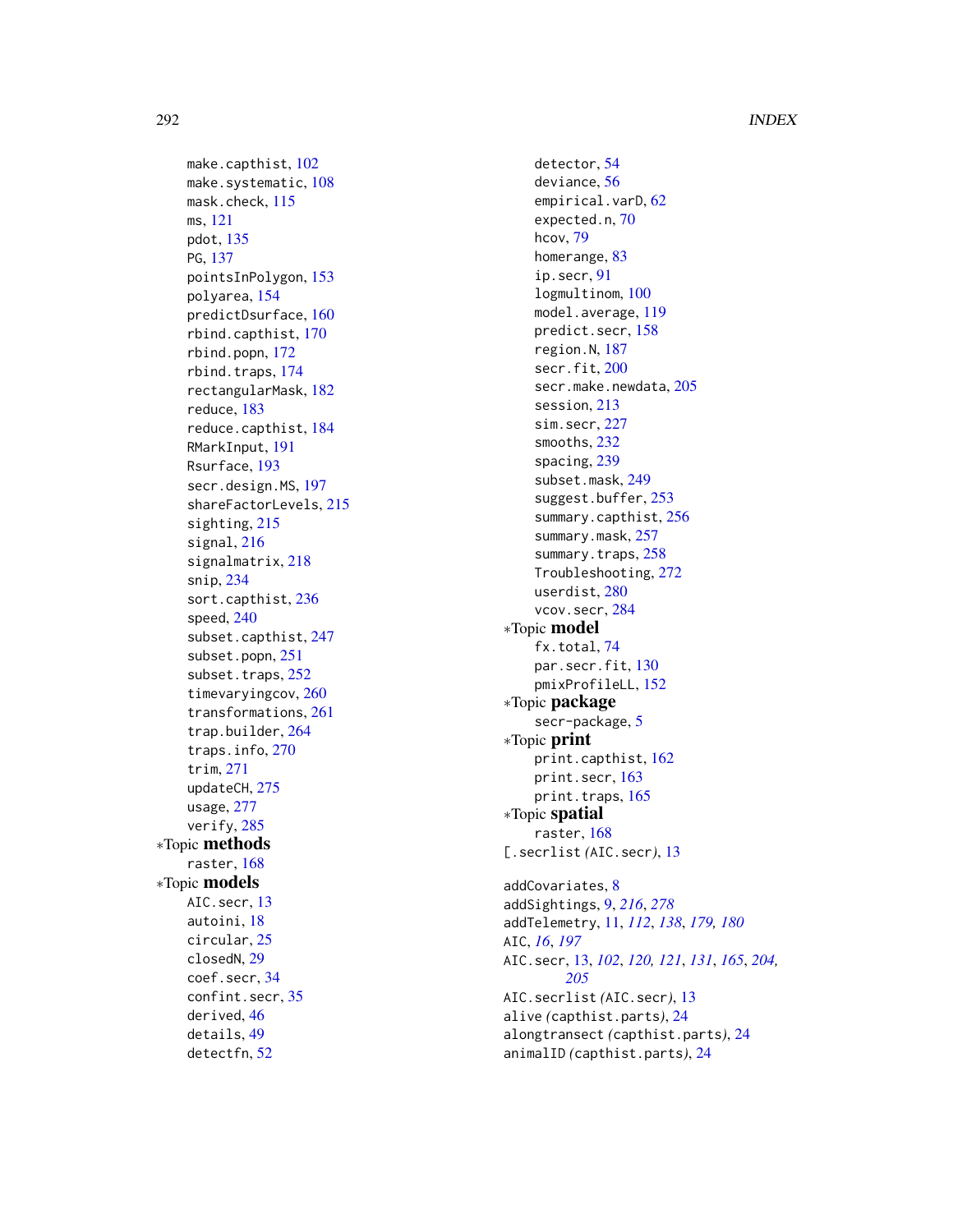ARL *(*homerange*)*, [83](#page-82-0) as.data.frame, [16](#page-15-0) as.data.frame.capthist, *[288](#page-287-0)* as.mask, [17,](#page-16-0) *[106](#page-105-0)*, *[269](#page-268-0)* attenuationplot *(*plot.secr*)*, [147](#page-146-0) autoini, [18,](#page-17-0) *[86](#page-85-0)*, *[93,](#page-92-0) [94](#page-93-0)*, *[201](#page-200-0)*, *[211](#page-210-0)*, *[254](#page-253-0)* axis, *[150](#page-149-0)* bias.D, *[203](#page-202-0)* bias.D *(*suggest.buffer*)*, [253](#page-252-0) binomN *(*secr.fit*)*, [200](#page-199-0) bubble, *[280](#page-279-0)* buffer.contour, *[106](#page-105-0)*, *[137,](#page-136-0) [138](#page-137-0)*, *[154](#page-153-0)*, *[224](#page-223-0)* buffer.contour *(*contour*)*, [37](#page-36-0) BUGS, [20](#page-19-0) capped *(*detector*)*, [54](#page-53-0) captdata *(*secrdemo*)*, [209](#page-208-0) capthist, *[7](#page-6-0)*, *[12](#page-11-0)*, *[20](#page-19-0)[–22](#page-21-0)*, [23,](#page-22-0) *[25](#page-24-0)*, *[29](#page-28-0)*, *[31](#page-30-0)*, *[33](#page-32-0)*, *[84](#page-83-0)*, *[87](#page-86-0)*, *[94](#page-93-0)*, *[100](#page-99-0)*, *[103,](#page-102-0) [104](#page-103-0)*, *[122](#page-121-0)*, *[124](#page-123-0)*, *[127](#page-126-0)*, *[141](#page-140-0)*, *[157](#page-156-0)*, *[163](#page-162-0)*, *[171](#page-170-0)*, *[184](#page-183-0)*, *[186](#page-185-0)*, *[200](#page-199-0)*, *[205](#page-204-0)*, *[210](#page-209-0)*, *[214](#page-213-0)*, *[217](#page-216-0)*, *[222](#page-221-0)*, *[232](#page-231-0)*, *[237,](#page-236-0) [238](#page-237-0)*, *[244](#page-243-0)*, *[249](#page-248-0)*, *[256,](#page-255-0) [257](#page-256-0)*, *[286](#page-285-0)* capthist.parts, [24](#page-23-0) captXY *(*secrdemo*)*, [209](#page-208-0) circular, [25](#page-24-0) clip.hex, *[111](#page-110-0)* clip.hex *(*make.tri*)*, [113](#page-112-0) clone, [28](#page-27-0) closedN, [29,](#page-28-0) *[190](#page-189-0)* closure.test, *[31](#page-30-0)*, [32,](#page-31-0) *[44](#page-43-0)* cluster, [33,](#page-32-0) *[63](#page-62-0)* cluster.centres, *[34](#page-33-0)*, *[109](#page-108-0)* cluster.centres *(*trap.builder*)*, [264](#page-263-0) cluster.counts, *[34](#page-33-0)* cluster.counts *(*trap.builder*)*, [264](#page-263-0) clusterApply, *[131](#page-130-0)* clusterApplyLB, *[131](#page-130-0)* clusterID, *[151](#page-150-0)*, *[266](#page-265-0)*, *[268](#page-267-0)* clusterID *(*cluster*)*, [33](#page-32-0) clusterID<- *(*cluster*)*, [33](#page-32-0) clusterSetRNGStream, *[212](#page-211-0)* clustertrap, *[266](#page-265-0)*, *[268](#page-267-0)* clustertrap *(*cluster*)*, [33](#page-32-0) clustertrap<- *(*cluster*)*, [33](#page-32-0) coef.secr, [34,](#page-33-0) *[50](#page-49-0)* collate *(*model.average*)*, [119](#page-118-0) colors, *[246](#page-245-0)* colours, *[145](#page-144-0)*, *[150](#page-149-0)*

confint.secr, [35,](#page-34-0) *[42](#page-41-0)* contour, [37,](#page-36-0) *[78](#page-77-0)*, *[98](#page-97-0)*, *[144,](#page-143-0) [145](#page-144-0)* Coulombe *(*housemouse*)*, [88](#page-87-0) count *(*detector*)*, [54](#page-53-0) counts *(*summary.capthist*)*, [256](#page-255-0) covariates, [39,](#page-38-0) *[232](#page-231-0)*, *[268,](#page-267-0) [269](#page-268-0)* covariates<- *(*covariates*)*, [39](#page-38-0) cut, *[143](#page-142-0)*, *[246](#page-245-0)* cutree, *[185,](#page-184-0) [186](#page-185-0)* CV, [40,](#page-39-0) *[136](#page-135-0)* CVa *(*CV*)*, [40](#page-39-0) CVa0 *(*CV*)*, [40](#page-39-0) CVpdot, *[41](#page-40-0)*, *[67](#page-66-0)[–69](#page-68-0)* CVpdot *(*pdot*)*, [135](#page-134-0) D.designdata, [42,](#page-41-0) *[199](#page-198-0)* dbar, *[20](#page-19-0)*, *[257](#page-256-0)* dbar *(*homerange*)*, [83](#page-82-0) deermouse, *[6](#page-5-0)*, [43](#page-42-0) deleteMaskPoints, [45,](#page-44-0) *[106](#page-105-0)* derived, *[41](#page-40-0)*, [46,](#page-45-0) *[63,](#page-62-0) [64](#page-63-0)*, *[130](#page-129-0)[–132](#page-131-0)*, *[164](#page-163-0)*, *[190](#page-189-0)*, *[205](#page-204-0)* derivedCluster, *[34](#page-33-0)* derivedCluster *(*empirical.varD*)*, [62](#page-61-0) derivedExternal *(*empirical.varD*)*, [62](#page-61-0) derivedMash *(*empirical.varD*)*, [62](#page-61-0) derivednj *(*empirical.varD*)*, [62](#page-61-0) derivedSession *(*empirical.varD*)*, [62](#page-61-0) details, *[41](#page-40-0)*, [49,](#page-48-0) *[85](#page-84-0)*, *[193,](#page-192-0) [194](#page-193-0)*, *[202](#page-201-0)*, *[205](#page-204-0)*, *[220](#page-219-0)*, *[282](#page-281-0)* detectfn, *[19](#page-18-0)*, *[26,](#page-25-0) [27](#page-26-0)*, *[37](#page-36-0)*, [52,](#page-51-0) *[67](#page-66-0)*, *[91](#page-90-0)*, *[148](#page-147-0)*, *[193,](#page-192-0) [194](#page-193-0)*, *[200](#page-199-0)*, *[219,](#page-218-0) [220](#page-219-0)*, *[254](#page-253-0)* detectfnplot, *[27](#page-26-0)*, *[54](#page-53-0)* detectfnplot *(*plot.secr*)*, [147](#page-146-0) Detection functions, *[205](#page-204-0)* Detection functions *(*detectfn*)*, [52](#page-51-0) detector, *[53](#page-52-0)*, [54,](#page-53-0) *[87](#page-86-0)*, *[112](#page-111-0)*, *[114](#page-113-0)*, *[177](#page-176-0)*, *[181](#page-180-0)*, *[184](#page-183-0)*, *[257](#page-256-0)*, *[259](#page-258-0)*, *[264](#page-263-0)*, *[268,](#page-267-0) [269](#page-268-0)* detector<- *(*detector*)*, [54](#page-53-0) detectpar, *[148](#page-147-0)*, *[254](#page-253-0)* detectpar *(*predict.secr*)*, [158](#page-157-0) deviance, [56](#page-55-0) deviance.secr, *[16](#page-15-0)*, *[208](#page-207-0)* df.residual *(*deviance*)*, [56](#page-55-0) discretize, [57,](#page-56-0) *[186](#page-185-0)*, *[235](#page-234-0)* distancetotrap, [59](#page-58-0) Dsurface, [60,](#page-59-0) *[143](#page-142-0)*, *[145](#page-144-0)* Dsurface-class *(*Dsurface*)*, [60](#page-59-0)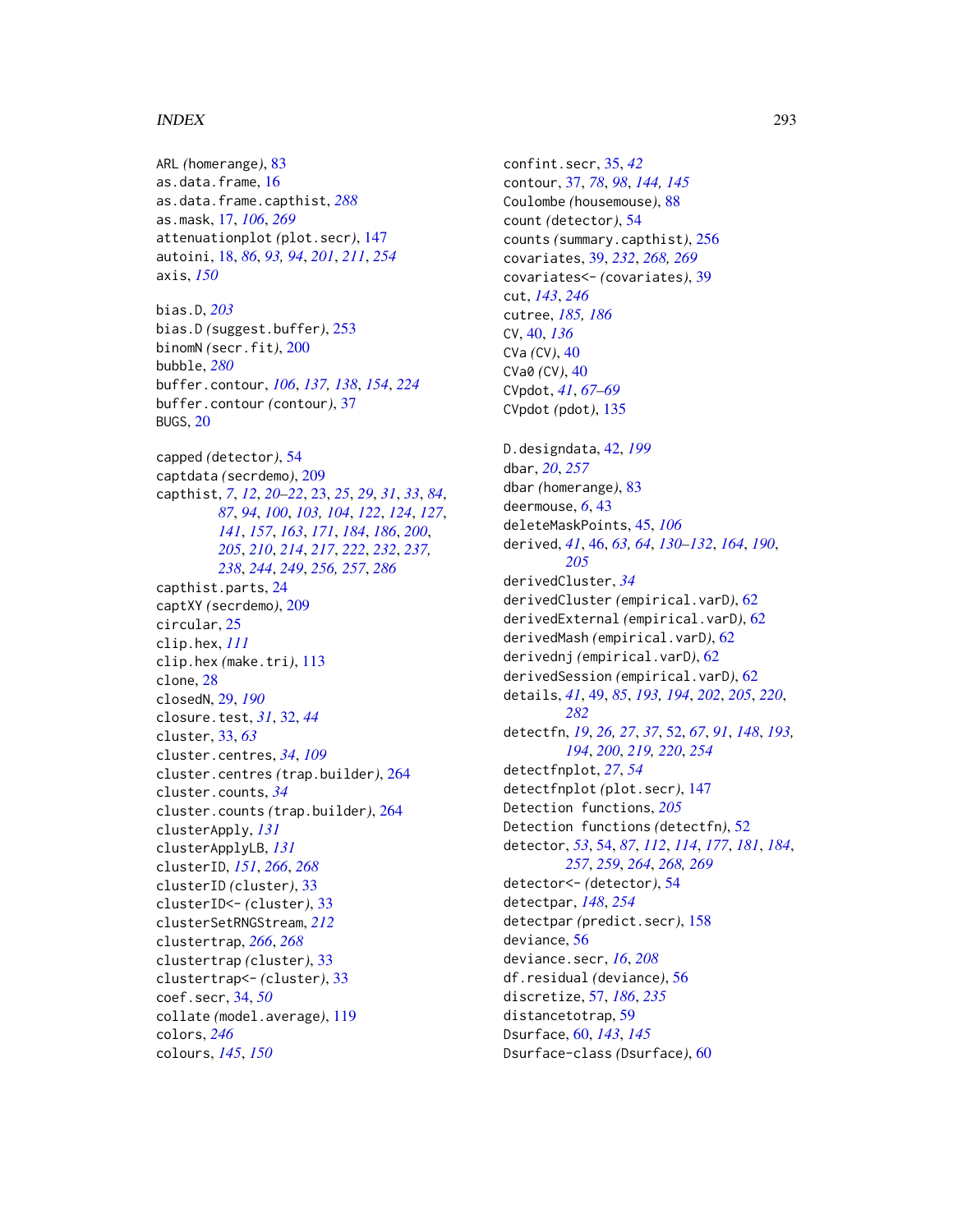edist, *[280](#page-279-0)* edist *(*utility*)*, [282](#page-281-0) effort *(*usage*)*, [277](#page-276-0) ellipse.bvn *(*ellipse.secr*)*, [61](#page-60-0) ellipse.secr, [61](#page-60-0) empirical.varD, *[49](#page-48-0)*, [62](#page-61-0) esa, *[19](#page-18-0)*, *[64](#page-63-0)* esa *(*derived*)*, [46](#page-45-0) esa.plot, *[35](#page-34-0)*, [67,](#page-66-0) *[70](#page-69-0)*, *[114,](#page-113-0) [115](#page-114-0)*, *[117](#page-116-0)*, *[255](#page-254-0)* esa.plot.secr, [69](#page-68-0) ESG.0 *(*deermouse*)*, [43](#page-42-0) ESG.b *(*deermouse*)*, [43](#page-42-0) ESG.h2 *(*deermouse*)*, [43](#page-42-0) ESG.t *(*deermouse*)*, [43](#page-42-0) expected.n, [70,](#page-69-0) *[190](#page-189-0)* Extract, *[250](#page-249-0)[–252](#page-251-0)* factor, *[215](#page-214-0)* FAQ, [72](#page-71-0) fdHess, *[195,](#page-194-0) [196](#page-195-0)* fixedbeta *(*details*)*, [49](#page-48-0) flip *(*transformations*)*, [261](#page-260-0) formula.gam, *[233,](#page-232-0) [234](#page-233-0)* fx.total, [74,](#page-73-0) *[78](#page-77-0)*, *[132](#page-131-0)* fxi, *[75](#page-74-0)*, [76](#page-75-0) fxi.contour, *[75](#page-74-0)*, *[132](#page-131-0)* fxi.secr, *[74,](#page-73-0) [75](#page-74-0)*, *[132](#page-131-0)* getMeanSD *(*utility*)*, [282](#page-281-0) hclust, *[185,](#page-184-0) [186](#page-185-0)* hcov, [79,](#page-78-0) *[88](#page-87-0)*, *[201](#page-200-0)*, *[205](#page-204-0)* head, [82,](#page-81-0) *[83](#page-82-0)* homerange, [83](#page-82-0) hornedlizard, *[6](#page-5-0)*, [86](#page-85-0) hornedlizardCH, *[22](#page-21-0)* hornedlizardCH *(*hornedlizard*)*, [86](#page-85-0) housemouse, *[6](#page-5-0)*, [88](#page-87-0)

```
infraCH (skink), 230
insertdim (secr.design.MS), 197
integrate, 26
intervals, 90
intervals<- (intervals), 90
invlogit (logit), 99
ip.secr, 85, 91, 132, 211
```
join, *[90](#page-89-0)*, [95,](#page-94-0) *[191,](#page-190-0) [192](#page-191-0)*, *[260,](#page-259-0) [261](#page-260-0)*

legend, *[144](#page-143-0)*

lineoCH *(*skink*)*, [230](#page-229-0) LLonly *(*details*)*, [49](#page-48-0) LLsurface, [97,](#page-96-0) *[132](#page-131-0)* locator, *[246](#page-245-0)* logit, [99](#page-98-0) logLik.secr *(*AIC.secr*)*, [13](#page-12-0) logmultinom, [100](#page-99-0) LR.test, *[15,](#page-14-0) [16](#page-15-0)*, [101,](#page-100-0) *[197](#page-196-0)* LStraps *(*skink*)*, [230](#page-229-0) make.capthist, *[24](#page-23-0)*, [102,](#page-101-0) *[176,](#page-175-0) [177](#page-176-0)* make.circle, *[269](#page-268-0)* make.circle *(*make.traps*)*, [110](#page-109-0) make.grid, *[109](#page-108-0)*, *[113,](#page-112-0) [114](#page-113-0)*, *[181](#page-180-0)*, *[266](#page-265-0)*, *[269](#page-268-0)* make.grid *(*make.traps*)*, [110](#page-109-0) make.lookup *(*secr.design.MS*)*, [197](#page-196-0) make.mask, *[9](#page-8-0)*, *[18](#page-17-0)*, *[38](#page-37-0)*, *[45](#page-44-0)*, *[59](#page-58-0)*, *[69,](#page-68-0) [70](#page-69-0)*, [105,](#page-104-0) *[115](#page-114-0)*, *[117](#page-116-0)*, *[136](#page-135-0)*, *[156](#page-155-0)*, *[168](#page-167-0)*, *[189,](#page-188-0) [190](#page-189-0)*, *[255](#page-254-0)*, *[272](#page-271-0)*, *[283](#page-282-0)* make.poly *(*make.traps*)*, [110](#page-109-0) make.systematic, *[106](#page-105-0)*, [108,](#page-107-1) *[112](#page-111-0)*, *[266](#page-265-0)*, *[289](#page-288-0)* make.telemetry, *[12](#page-11-0)* make.telemetry *(*make.traps*)*, [110](#page-109-0) make.transect *(*make.traps*)*, [110](#page-109-0) make.traps, [110](#page-109-0) make.tri, *[111,](#page-110-0) [112](#page-111-0)*, [113](#page-112-0) markocc, *[10](#page-9-0)*, *[111](#page-110-0)*, *[202](#page-201-0)*, *[268](#page-267-0)* markocc *(*sighting*)*, [215](#page-214-0) markocc<- *(*sighting*)*, [215](#page-214-0) mash, *[34](#page-33-0)*, *[63](#page-62-0)*, *[161](#page-160-0)*, *[189](#page-188-0)*, *[240](#page-239-0)*, *[273](#page-272-0)* mash *(*trap.builder*)*, [264](#page-263-0) mask, *[7](#page-6-0)*, *[18](#page-17-0)*, *[20](#page-19-0)*, *[24](#page-23-0)*, *[42](#page-41-0)*, *[67](#page-66-0)*, *[69,](#page-68-0) [70](#page-69-0)*, *[106](#page-105-0)*, [114,](#page-113-0) *[122](#page-121-0)*, *[145](#page-144-0)*, *[167,](#page-166-0) [168](#page-167-0)*, *[179](#page-178-0)*, *[194](#page-193-0)*, *[200,](#page-199-0) [201](#page-200-0)*, *[205](#page-204-0)*, *[225](#page-224-0)*, *[238](#page-237-0)*, *[250](#page-249-0)*, *[253](#page-252-0)*, *[255](#page-254-0)*, *[258](#page-257-0)* mask-class *(*mask*)*, [114](#page-113-0) mask.check, *[68](#page-67-0)[–70](#page-69-0)*, *[114,](#page-113-0) [115](#page-114-0)*, [115,](#page-114-0) *[132](#page-131-0)*, *[255](#page-254-0)* maskarea *(*utility*)*, [282](#page-281-0) masklength *(*utility*)*, [282](#page-281-0) miscparm *(*details*)*, [49](#page-48-0) MMDM *(*homerange*)*, [83](#page-82-0) model.average, *[14](#page-13-0)*, *[16](#page-15-0)*, [119](#page-118-0) model.matrix, *[50](#page-49-0)*, *[198,](#page-197-0) [199](#page-198-0)* morning.0 *(*housemouse*)*, [88](#page-87-0) morning.0h2 *(*housemouse*)*, [88](#page-87-0) morning.b *(*housemouse*)*, [88](#page-87-0) morning.h2 *(*housemouse*)*, [88](#page-87-0) morning.h2h2 *(*housemouse*)*, [88](#page-87-0) morning.t *(*housemouse*)*, [88](#page-87-0)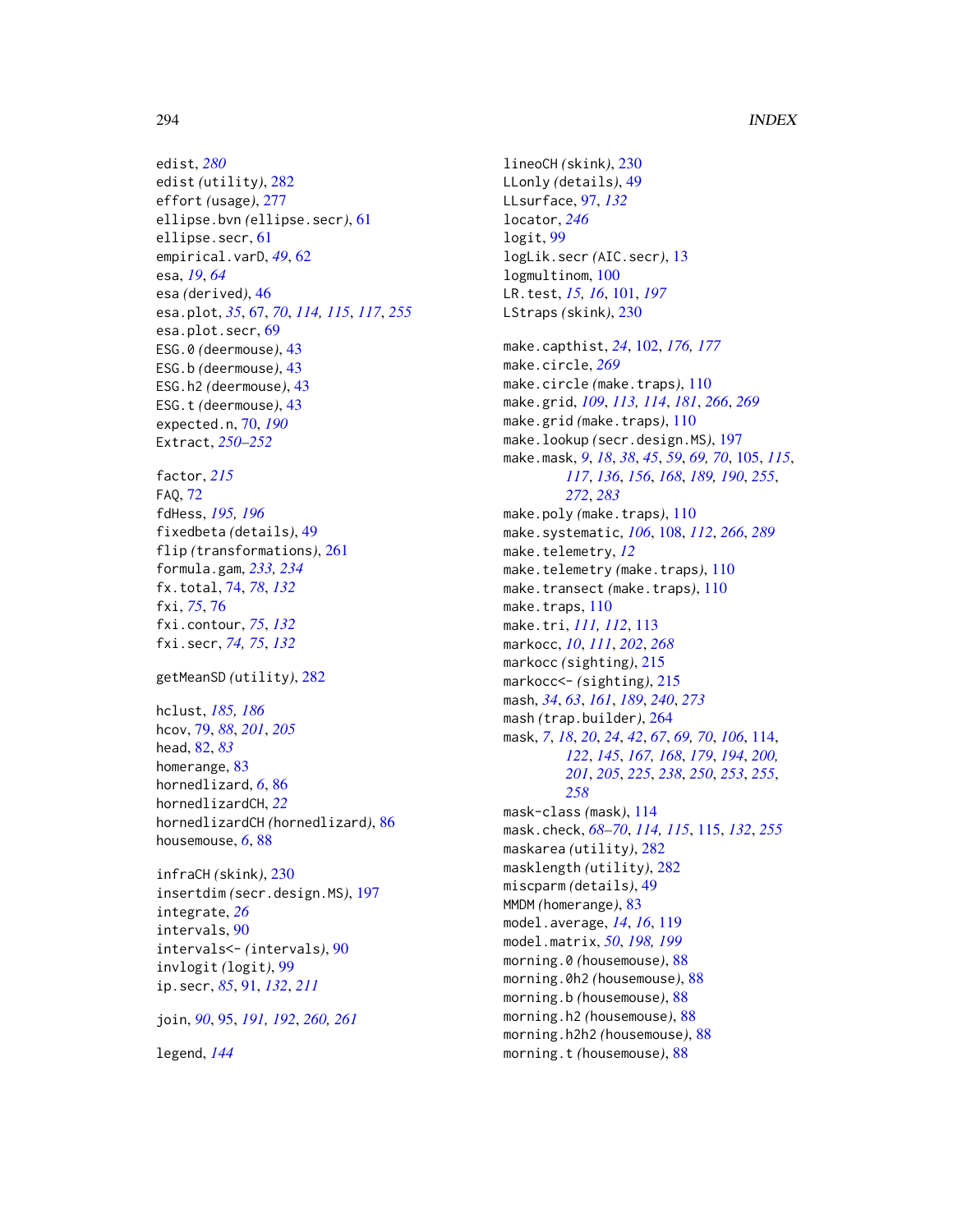moves *(*homerange*)*, [83](#page-82-0) ms, [121](#page-120-0) MS.capthist, *[23,](#page-22-0) [24](#page-23-0)*, *[97](#page-96-0)* MS.capthist *(*rbind.capthist*)*, [170](#page-169-0) mtext, *[150](#page-149-0)* multi *(*detector*)*, [54](#page-53-0) Multi-core processing *(*Parallel*)*, [132](#page-131-0) ncores *(*Parallel*)*, [132](#page-131-0) nearesttrap *(*distancetotrap*)*, [59](#page-58-0) nedist, *[280](#page-279-0)*, *[282](#page-281-0)* nedist *(*utility*)*, [282](#page-281-0) nlm, *[77](#page-76-0)*, *[202](#page-201-0)* noise *(*signal*)*, [216](#page-215-0) noise<- *(*signal*)*, [216](#page-215-0) noneuc *(*userdist*)*, [280](#page-279-0) occasion *(*capthist.parts*)*, [24](#page-23-0) occasionKey, [122,](#page-121-0) *[141](#page-140-0)* optim, *[202](#page-201-0)* ovenbird, *[6](#page-5-0)*, [123,](#page-122-0) *[126,](#page-125-0) [127](#page-126-0)* ovenCH *(*ovenbird*)*, [123](#page-122-0) ovenCHp *(*ovenbird*)*, [123](#page-122-0) ovenmask *(*ovenbird*)*, [123](#page-122-0) ovensong, *[6](#page-5-0)*, [126,](#page-125-0) *[218](#page-217-0)* over, *[154](#page-153-0)* OVpossum, [128](#page-127-0) OVpossumCH *(*OVpossum*)*, [128](#page-127-0) palettes, *[145](#page-144-0)* par, *[150](#page-149-0)* par.derived, *[48,](#page-47-0) [49](#page-48-0)*, *[132](#page-131-0)*, *[241](#page-240-0)* par.derived *(*par.secr.fit*)*, [130](#page-129-0) par.region.N, *[132](#page-131-0)*, *[189](#page-188-0)* par.region.N *(*par.secr.fit*)*, [130](#page-129-0) par.secr.fit, [130,](#page-129-0) *[132](#page-131-0)*, *[203](#page-202-0)*, *[205](#page-204-0)*, *[211](#page-210-0)*, *[241](#page-240-0)* Parallel, *[48](#page-47-0)*, *[93](#page-92-0)*, *[98](#page-97-0)*, *[116](#page-115-0)*, *[131](#page-130-0)*, [132,](#page-131-0) *[203](#page-202-0)*, *[229](#page-228-0)* parallel, *[132](#page-131-0)* param *(*details*)*, [49](#page-48-0) pdot, *[38](#page-37-0)*, *[69](#page-68-0)[–71](#page-70-0)*, *[74,](#page-73-0) [75](#page-74-0)*, *[106](#page-105-0)*, *[114](#page-113-0)*, [135](#page-134-0) pdot.contour, *[78](#page-77-0)*, *[136](#page-135-0)* pdot.contour *(*contour*)*, [37](#page-36-0) persp, *[144,](#page-143-0) [145](#page-144-0)* pfn *(*ip.secr*)*, [91](#page-90-0) PG, [137](#page-136-0) pgamma, *[53](#page-52-0)* plogis, *[99](#page-98-0)* plot, *[149](#page-148-0)*, *[151](#page-150-0)* plot.capthist, *[123](#page-122-0)*, [139,](#page-138-0) *[279](#page-278-0)*

plot.Dsurface, *[60](#page-59-0)*, *[75](#page-74-0)*, *[161](#page-160-0)*, *[183](#page-182-0)* plot.Dsurface *(*plot.mask*)*, [142](#page-141-0) plot.mask, *[18](#page-17-0)*, [142,](#page-141-0) *[246](#page-245-0)* plot.popn, [146,](#page-145-0) *[155](#page-154-0)*, *[226](#page-225-0)* plot.Rsurface, *[194](#page-193-0)* plot.Rsurface *(*plot.mask*)*, [142](#page-141-0) plot.secr, [147](#page-146-0) plot.secrlist *(*plot.secr*)*, [147](#page-146-0) plot.secrtest, *[208](#page-207-0)* plot.secrtest *(*secrtest*)*, [212](#page-211-0) plot.traps, *[112](#page-111-0)*, [149,](#page-148-0) *[269](#page-268-0)* plotMaskEdge, [151](#page-150-0) plotMCP *(*plot.capthist*)*, [139](#page-138-0) pmixProfileLL, *[132](#page-131-0)*, [152](#page-151-0) pointsInPolygon, *[138](#page-137-0)*, [153](#page-152-0) polyarea, [154](#page-153-0) polygon *(*detector*)*, [54](#page-53-0) polygonX *(*detector*)*, [54](#page-53-0) polyID, *[25](#page-24-0)* polyID *(*traps.info*)*, [270](#page-269-0) polyID<- *(*traps.info*)*, [270](#page-269-0) popn, *[147](#page-146-0)*, [155,](#page-154-0) *[173](#page-172-0)*, *[219](#page-218-0)*, *[222](#page-221-0)*, *[226](#page-225-0)*, *[251](#page-250-0)*, *[263](#page-262-0)* population size *(*region.N*)*, [187](#page-186-0) possum, *[6](#page-5-0)*, [155](#page-154-0) possumarea *(*possum*)*, [155](#page-154-0) possumCH *(*possum*)*, [155](#page-154-0) possummask *(*possum*)*, [155](#page-154-0) possumremovalarea *(*possum*)*, [155](#page-154-0) predict.secr, *[49](#page-48-0)*, *[120](#page-119-0)*, *[131](#page-130-0)*, [158,](#page-157-0) *[161](#page-160-0)*, *[204](#page-203-0)[–206](#page-205-0)* predict.secrlist *(*predict.secr*)*, [158](#page-157-0) predictDsurface, *[60](#page-59-0)*, *[159,](#page-158-0) [160](#page-159-0)*, [160](#page-159-0) print, *[163](#page-162-0)*, *[166](#page-165-0)*, *[259](#page-258-0)* print.capthist, [162](#page-161-0) print.default, *[163](#page-162-0)*, *[166](#page-165-0)* print.Dsurface *(*Dsurface*)*, [60](#page-59-0) print.secr, *[16](#page-15-0)*, *[49](#page-48-0)*, [163,](#page-162-0) *[204,](#page-203-0) [205](#page-204-0)*, *[284](#page-283-0)* print.secrtest, *[208](#page-207-0)* print.secrtest *(*secrtest*)*, [212](#page-211-0) print.summary.capthist *(*summary.capthist*)*, [256](#page-255-0) print.summary.mask *(*summary.mask*)*, [257](#page-256-0) print.summary.traps *(*summary.traps*)*, [258](#page-257-0) print.traps, *[112](#page-111-0)*, [165](#page-164-0) proximity *(*detector*)*, [54](#page-53-0)

qlogis, *[99](#page-98-0)*

random numbers *(*secrRNG*)*, [210](#page-209-0)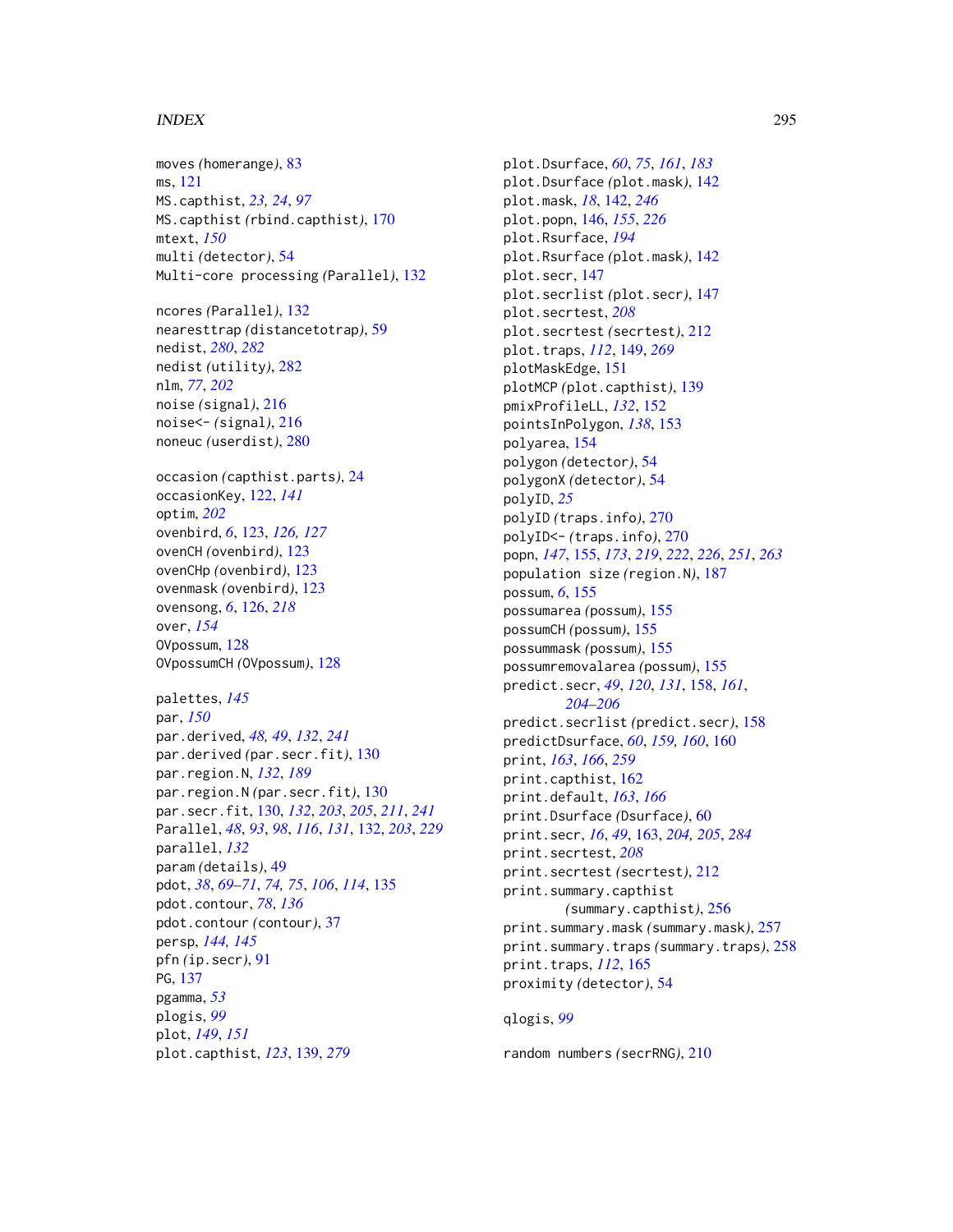randomHabitat, [166,](#page-165-0) *[211](#page-210-0)*, *[226](#page-225-0)* rank, *[207](#page-206-0)* raster, [168,](#page-167-0) *[169](#page-168-0)* raster,Dsurface-method *(*raster*)*, [168](#page-167-0) raster,mask-method *(*raster*)*, [168](#page-167-0) rbind.capthist, *[24](#page-23-0)*, *[97](#page-96-0)*, [170,](#page-169-0) *[222](#page-221-0)*, *[249](#page-248-0)* rbind.mask *(*subset.mask*)*, [249](#page-248-0) rbind.popn, [172,](#page-171-0) *[228](#page-227-0)* rbind.traps, [174,](#page-173-0) *[253](#page-252-0)*, *[261](#page-260-0)*, *[269](#page-268-0)* read.capthist, *[7](#page-6-0)*, *[10](#page-9-0)*, *[12](#page-11-0)*, *[24](#page-23-0)*, *[103,](#page-102-0) [104](#page-103-0)*, [175,](#page-174-0) *[180](#page-179-0)*, *[210](#page-209-0)*, *[278](#page-277-0)* read.DA *(*BUGS*)*, [20](#page-19-0) read.mask, *[9](#page-8-0)*, *[106](#page-105-0)*, *[115](#page-114-0)*, [178,](#page-177-0) *[238](#page-237-0)* read.SPACECAP *(*SPACECAP*)*, [237](#page-236-0) read.table, *[9,](#page-8-0) [10](#page-9-0)*, *[177](#page-176-0)* read.telemetry, *[12](#page-11-0)*, *[176,](#page-175-0) [177](#page-176-0)*, [179](#page-178-0) read.traps, *[9,](#page-8-0) [10](#page-9-0)*, *[112](#page-111-0)*, *[177](#page-176-0)*, [180,](#page-179-0) *[269](#page-268-0)* readGPS, *[289](#page-288-0)* readOGR, *[109](#page-108-0)* rectangularMask, *[145](#page-144-0)*, [182](#page-181-0) reduce, [183](#page-182-0) reduce.capthist, *[24](#page-23-0)*, *[58](#page-57-0)*, *[87](#page-86-0)*, *[96](#page-95-0)*, *[184](#page-183-0)*, [184,](#page-183-0) *[248,](#page-247-0) [249](#page-248-0)* reduce.traps, *[184](#page-183-0)*, *[268,](#page-267-0) [269](#page-268-0)* reduce.traps *(*reduce.capthist*)*, [184](#page-183-0) region.N, *[30,](#page-29-0) [31](#page-30-0)*, *[71](#page-70-0)*, *[130,](#page-129-0) [131](#page-130-0)*, [187,](#page-186-0) *[204,](#page-203-0) [205](#page-204-0)* RMarkInput, [191](#page-190-0) RNG, *[167](#page-166-0)*, *[210](#page-209-0)* rnorm, *[210](#page-209-0)* rotate *(*transformations*)*, [261](#page-260-0) rotate.traps, *[269](#page-268-0)* RPSV, *[19](#page-18-0)*, *[94](#page-93-0)*, *[257](#page-256-0)* RPSV *(*homerange*)*, [83](#page-82-0) RShowDoc, *[55](#page-54-0)* Rsurface, [193](#page-192-0) runif, *[210](#page-209-0)* sample, *[210](#page-209-0)* save, *[73](#page-72-0)*

score.table *(*score.test*)*, [195](#page-194-0) score.test, *[16](#page-15-0)*, *[42](#page-41-0)*, *[102](#page-101-0)*, *[132](#page-131-0)*, [195,](#page-194-0) *[201](#page-200-0)* searcharea *(*traps.info*)*, [270](#page-269-0) secr, *[136](#page-135-0)*, *[149](#page-148-0)* secr *(*secr-package*)*, [5](#page-4-0) secr-package, [5](#page-4-0) secr.design.MS, *[42](#page-41-0)*, [197,](#page-196-0) *[203](#page-202-0)* secr.fit, *[5](#page-4-0)*, *[7](#page-6-0)*, *[14](#page-13-0)*, *[16](#page-15-0)*, *[18–](#page-17-0)[20](#page-19-0)*, *[24](#page-23-0)*, *[35](#page-34-0)*, *[37](#page-36-0)*, *[42](#page-41-0)*, *[49](#page-48-0)*, *[52](#page-51-0)*, *[57](#page-56-0)*, *[67](#page-66-0)*, *[81](#page-80-0)*, *[94](#page-93-0)*, *[104](#page-103-0)*, *[115](#page-114-0)*, *[117](#page-116-0)*, *[121,](#page-120-0) [122](#page-121-0)*, *[130–](#page-129-0)[132](#page-131-0)*, *[135](#page-134-0)*, *[152](#page-151-0)*, *[160,](#page-159-0)*

*[161](#page-160-0)*, *[165](#page-164-0)*, *[178](#page-177-0)*, *[190](#page-189-0)*, *[197](#page-196-0)*, [200,](#page-199-0) *[206](#page-205-0)*, *[220](#page-219-0)*, *[229,](#page-228-0) [230](#page-229-0)*, *[240](#page-239-0)*, *[244](#page-243-0)*, *[254](#page-253-0)*, *[269](#page-268-0)*, *[273](#page-272-0)*, *[280](#page-279-0)*, *[282](#page-281-0)*, *[284](#page-283-0)*, *[286](#page-285-0)* secr.make.newdata, *[158](#page-157-0)*, [205](#page-204-0) secr.test, [206,](#page-205-0) *[211](#page-210-0)[–213](#page-212-0)*, *[230](#page-229-0)* secrdemo, [209](#page-208-0) secrlist, *[131](#page-130-0)* secrlist *(*AIC.secr*)*, [13](#page-12-0) secrRNG, *[167](#page-166-0)*, [210](#page-209-0) secrtest, [212](#page-211-0) seed *(*secrRNG*)*, [210](#page-209-0) segments, *[151](#page-150-0)* session, *[90](#page-89-0)*, [213](#page-212-0) session<- *(*session*)*, [213](#page-212-0) sessionlabels *(*intervals*)*, [90](#page-89-0) sessionlabels<- *(*intervals*)*, [90](#page-89-0) set.seed, *[210](#page-209-0)[–212](#page-211-0)* shareFactorLevels, [215,](#page-214-0) *[286](#page-285-0)* shift *(*transformations*)*, [261](#page-260-0) shift.traps, [269](#page-268-0) sighting, [215](#page-214-0) sightingPlot, *[140,](#page-139-0) [141](#page-140-0)*, *[216](#page-215-0)* sightingPlot *(*usagePlot*)*, [278](#page-277-0) sightings, *[280](#page-279-0)* sightings *(*sighting*)*, [215](#page-214-0) signal, [216](#page-215-0) signal<- *(*signal*)*, [216](#page-215-0) signalCH *(*ovensong*)*, [126](#page-125-0) signalframe *(*signal*)*, [216](#page-215-0) signalframe<- *(*signal*)*, [216](#page-215-0) signalmatrix, *[25](#page-24-0)*, *[217](#page-216-0)*, [218](#page-217-0) sim.capthist, *[19](#page-18-0)*, *[21](#page-20-0)*, *[24](#page-23-0)*, *[92](#page-91-0)*, *[104](#page-103-0)*, *[211,](#page-210-0) [212](#page-211-0)*, [219,](#page-218-0) *[230](#page-229-0)*, *[282](#page-281-0)* sim.detect *(*sim.secr*)*, [227](#page-226-0) sim.popn, *[29](#page-28-0)*, *[92](#page-91-0)*, *[94](#page-93-0)*, *[147](#page-146-0)*, *[155](#page-154-0)*, *[168](#page-167-0)*, *[211,](#page-210-0) [212](#page-211-0)*, *[219](#page-218-0)*, *[222](#page-221-0)*, [223,](#page-222-0) *[228](#page-227-0)*, *[273](#page-272-0)*, *[275](#page-274-0)*, *[282](#page-281-0)* sim.resight, *[10](#page-9-0)*, *[211,](#page-210-0) [212](#page-211-0)* sim.resight *(*sim.capthist*)*, [219](#page-218-0) sim.secr, *[57](#page-56-0)*, *[132](#page-131-0)*, *[207,](#page-206-0) [208](#page-207-0)*, *[211](#page-210-0)*, [227](#page-226-0) simulate, *[211,](#page-210-0) [212](#page-211-0)*, *[221,](#page-220-0) [222](#page-221-0)*, *[226](#page-225-0)*, *[230](#page-229-0)* simulate *(*sim.secr*)*, [227](#page-226-0) simulate.secr, *[208](#page-207-0)*, *[211,](#page-210-0) [212](#page-211-0)* single *(*detector*)*, [54](#page-53-0) skink, *[6](#page-5-0)*, [230](#page-229-0) smooths, [232](#page-231-0) snip, *[57,](#page-56-0) [58](#page-57-0)*, [234](#page-233-0) sort.capthist, [236](#page-235-0) sort.mask *(*sort.capthist*)*, [236](#page-235-0)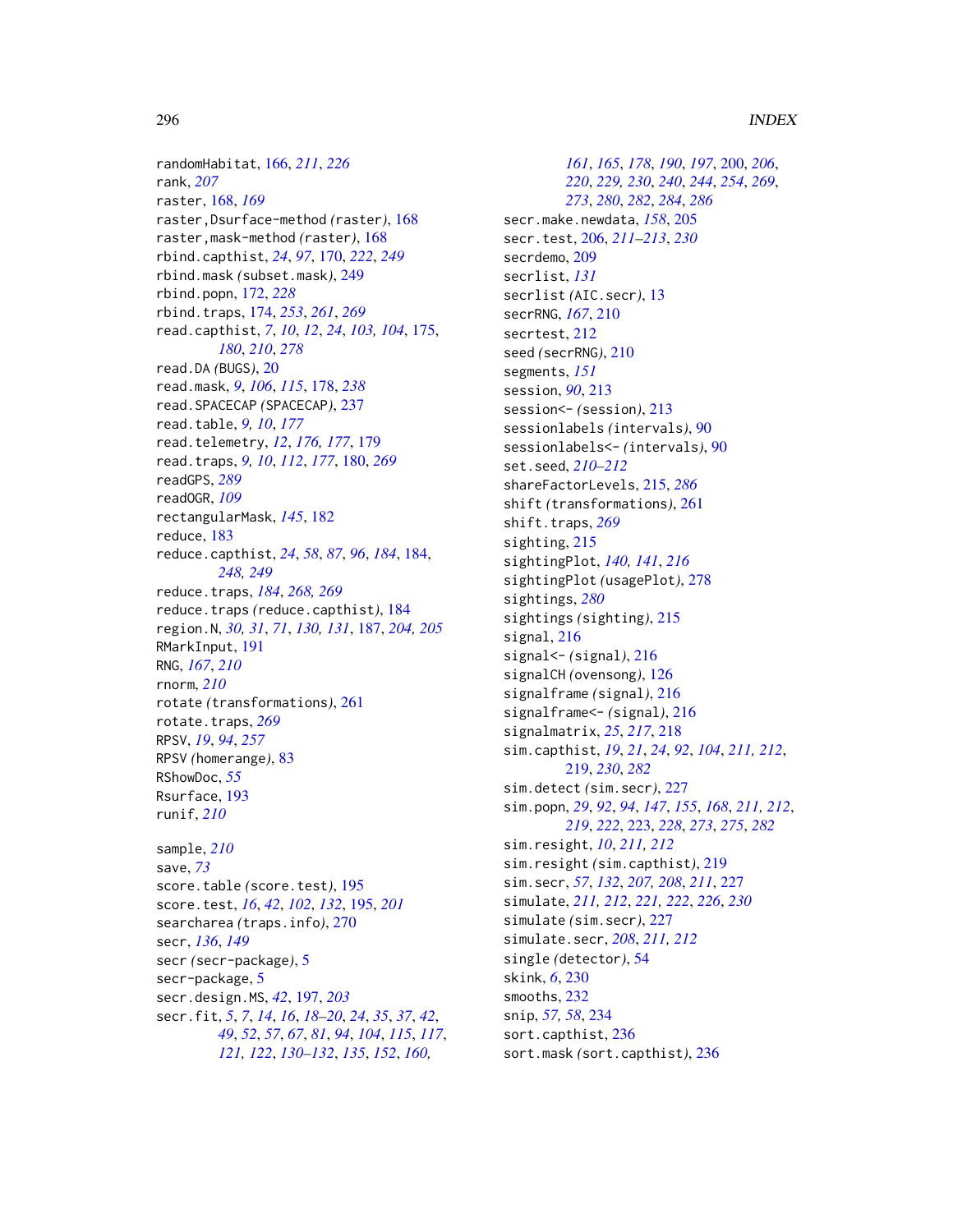SPACECAP, [237](#page-236-0) spacing, [239,](#page-238-0) *[268,](#page-267-0) [269](#page-268-0)* spacing<- *(*spacing*)*, [239](#page-238-0) SpatialPolygonsDataFrame, *[138](#page-137-0)* speed, [240](#page-239-0) Speed tips, *[73](#page-72-0)*, *[205](#page-204-0)* Speed tips *(*speed*)*, [240](#page-239-0) split.capthist, *[96](#page-95-0)* split.capthist *(*subset.capthist*)*, [247](#page-246-0) split.traps *(*subset.traps*)*, [252](#page-251-0) spotHeight, *[194](#page-193-0)* spotHeight *(*plot.mask*)*, [142](#page-141-0) stoat.model.EX *(*stoatDNA*)*, [242](#page-241-0) stoat.model.HN *(*stoatDNA*)*, [242](#page-241-0) stoat.model.HZ *(*stoatDNA*)*, [242](#page-241-0) stoatCH *(*stoatDNA*)*, [242](#page-241-0) stoatDNA, *[6](#page-5-0)*, *[101](#page-100-0)*, [242](#page-241-0) strip.legend, *[144,](#page-143-0) [145](#page-144-0)*, [245](#page-244-0) subset, *[225](#page-224-0)* subset.capthist, *[24](#page-23-0)*, *[96](#page-95-0)*, *[171](#page-170-0)*, *[186](#page-185-0)*, [247](#page-246-0) subset.mask, *[45](#page-44-0)*, *[106](#page-105-0)*, [249](#page-248-0) subset.popn, [251](#page-250-0) subset.traps, *[174](#page-173-0)*, [252,](#page-251-0) *[269](#page-268-0)* suggest.buffer, *[114,](#page-113-0) [115](#page-114-0)*, [253](#page-252-0) summary.capthist, [256](#page-255-0) summary.Dsurface *(*Dsurface*)*, [60](#page-59-0) summary.mask, [257](#page-256-0) summary.secr *(*print.secr*)*, [163](#page-162-0) summary.traps, [258](#page-257-0) symbols, *[280](#page-279-0)* tail, *[83](#page-82-0)* tail.capthist *(*head*)*, [82](#page-81-0) tail.Dsurface *(*head*)*, [82](#page-81-0)

```
tail.mask (head), 82
tail.traps (head), 82
telemetered, 12
telemetered (capthist.parts), 24
telemetrytype (addTelemetry), 11
telemetrytype<- (addTelemetry), 11
telemetryxy, 12
telemetryxy (capthist.parts), 24
telemetryxy<- (capthist.parts), 24
terrain.colors, 246
text, 122
tile (sim.popn), 223
timevaryingcov, 40, 96, 201, 260
timevaryingcov<- (timevaryingcov), 260
Tm, 10
```
Tm *(*sighting*)*, [215](#page-214-0) Tm<- *(*sighting*)*, [215](#page-214-0) Tn, *[10](#page-9-0)* Tn *(*sighting*)*, [215](#page-214-0) Tn<- *(*sighting*)*, [215](#page-214-0) trans3d, *[144](#page-143-0)* transect *(*detector*)*, [54](#page-53-0) transectID *(*traps.info*)*, [270](#page-269-0) transectID<- *(*traps.info*)*, [270](#page-269-0) transectlength, *[235](#page-234-0)* transectlength *(*traps.info*)*, [270](#page-269-0) transectX *(*detector*)*, [54](#page-53-0) transformations, *[155](#page-154-0)*, [261](#page-260-0) transition, *[282,](#page-281-0) [283](#page-282-0)* trap *(*capthist.parts*)*, [24](#page-23-0) trap.builder, *[34](#page-33-0)*, *[106](#page-105-0)*, *[108,](#page-107-1) [109](#page-108-0)*, *[112](#page-111-0)*, [264,](#page-263-0) *[269](#page-268-0)* traps, *[7](#page-6-0)*, *[18](#page-17-0)*, *[24](#page-23-0)*, *[34](#page-33-0)*, *[55](#page-54-0)*, *[104](#page-103-0)*, *[112](#page-111-0)*, *[114](#page-113-0)*, *[151](#page-150-0)*, *[166](#page-165-0)*, *[174](#page-173-0)*, *[181](#page-180-0)*, *[216](#page-215-0)*, *[222](#page-221-0)*, *[239](#page-238-0)*, *[253](#page-252-0)*, *[259](#page-258-0)*, *[263](#page-262-0)*, *[266](#page-265-0)*, [268,](#page-267-0) *[270](#page-269-0)*, *[278](#page-277-0)* traps object *(*traps*)*, [268](#page-267-0) traps.info, [270](#page-269-0) traps<- *(*traps*)*, [268](#page-267-0) trapXY *(*secrdemo*)*, [209](#page-208-0) trim, *[116](#page-115-0)*, *[229](#page-228-0)*, [271](#page-270-0) Troubleshooting, *[72](#page-71-0)*, *[204,](#page-203-0) [205](#page-204-0)*, [272](#page-271-0) Tu, *[10](#page-9-0)* Tu *(*sighting*)*, [215](#page-214-0) Tu<- *(*sighting*)*, [215](#page-214-0) turnover, *[147](#page-146-0)*, *[225,](#page-224-0) [226](#page-225-0)*, [273](#page-272-0)

```
uniroot, 19, 35, 36
unjoin (join), 95
unRMarkInput (RMarkInput), 191
updateCH, 275
usage, 19, 38, 73, 92, 136, 201, 202, 205, 260,
         268, 277, 280
usage<- (usage), 277
usagePlot, 278, 278
userdist, 51, 52, 135, 205, 280
utility, 282
```
vcov, *[284](#page-283-0)* vcov.secr, *[50](#page-49-0)*, *[205](#page-204-0)*, [284](#page-283-0) verify, *[9](#page-8-0)*, *[21,](#page-20-0) [22](#page-21-0)*, *[111](#page-110-0)*, *[170](#page-169-0)*, *[175](#page-174-0)*, *[201,](#page-200-0) [202](#page-201-0)*, *[205](#page-204-0)*, [285](#page-284-0) verify.capthist, *[11](#page-10-0)*, *[117](#page-116-0)*, *[215](#page-214-0)*

write.capthist, *[288](#page-287-0)*